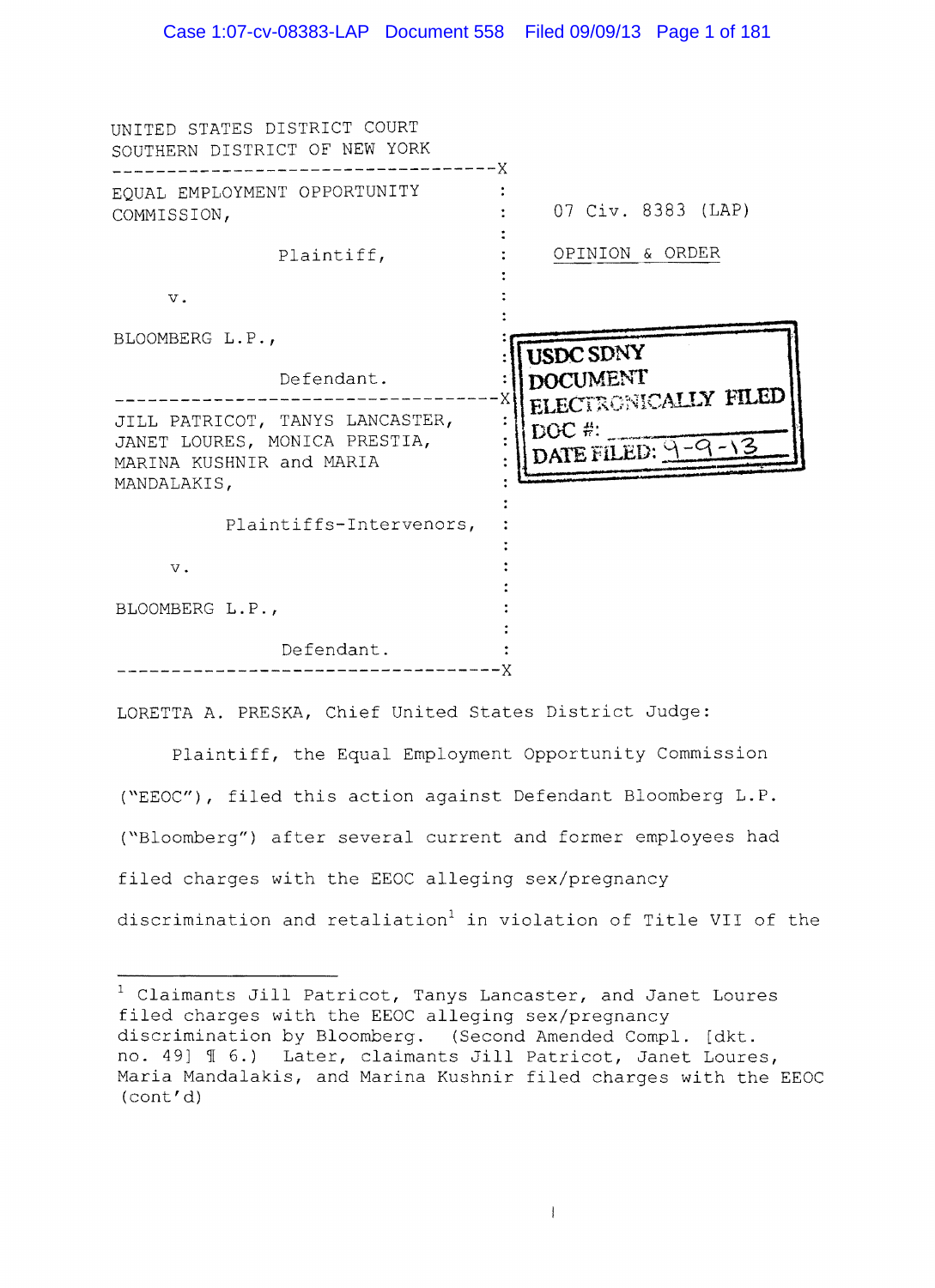Civil Rights Act of 1964 ("Title VII"), 42 U.S.C. §§ 2000e(k), 2000e-2. (Second Amended Compl. ¶¶ 1, 6.) Generally, the complaint alleged that Bloomberg had discriminated and/or retaliated against the claimants and other similarly situated employees after they had announced their pregnancies and had returned to work following maternity leave. (Id. ¶¶ 7, 9.) Subsequently, Plaintiffs Jill Patricot, Tanys Lancaster, Janet Loures, Monica Prestia, Marina Kushnir, and Maria Mandalakis (collectively, the "Plaintiff-Intervenors") intervened in this action on their own behalf.

 Before the Court is a motion brought by Bloomberg seeking summary judgment on claims asserted by the Plaintiff-Intervenors [dkt. no. 322]. As set forth below, Defendant's motion with respect to the Plaintiff-Intervenors is GRANTED in part and DENIED in part. $^2$ 

#### I. BACKGROUND

i

The basic allegations and procedural history of this case as it pertains to the claims brought by the EEOC on behalf of the Non-Intervenor Plaintiffs are stated adequately in the

(cont'd from prev. page)

alleging retaliation and sex/pregnancy discrimination by Bloomberg. (Id.)

 $^2$  In a related Opinion and Order, also filed today, the Court addresses Defendant's motion for summary judgment with respect to claims brought by the EEOC on behalf of the Non-Intervening Plaintiffs. (See [dkt. no. 557].)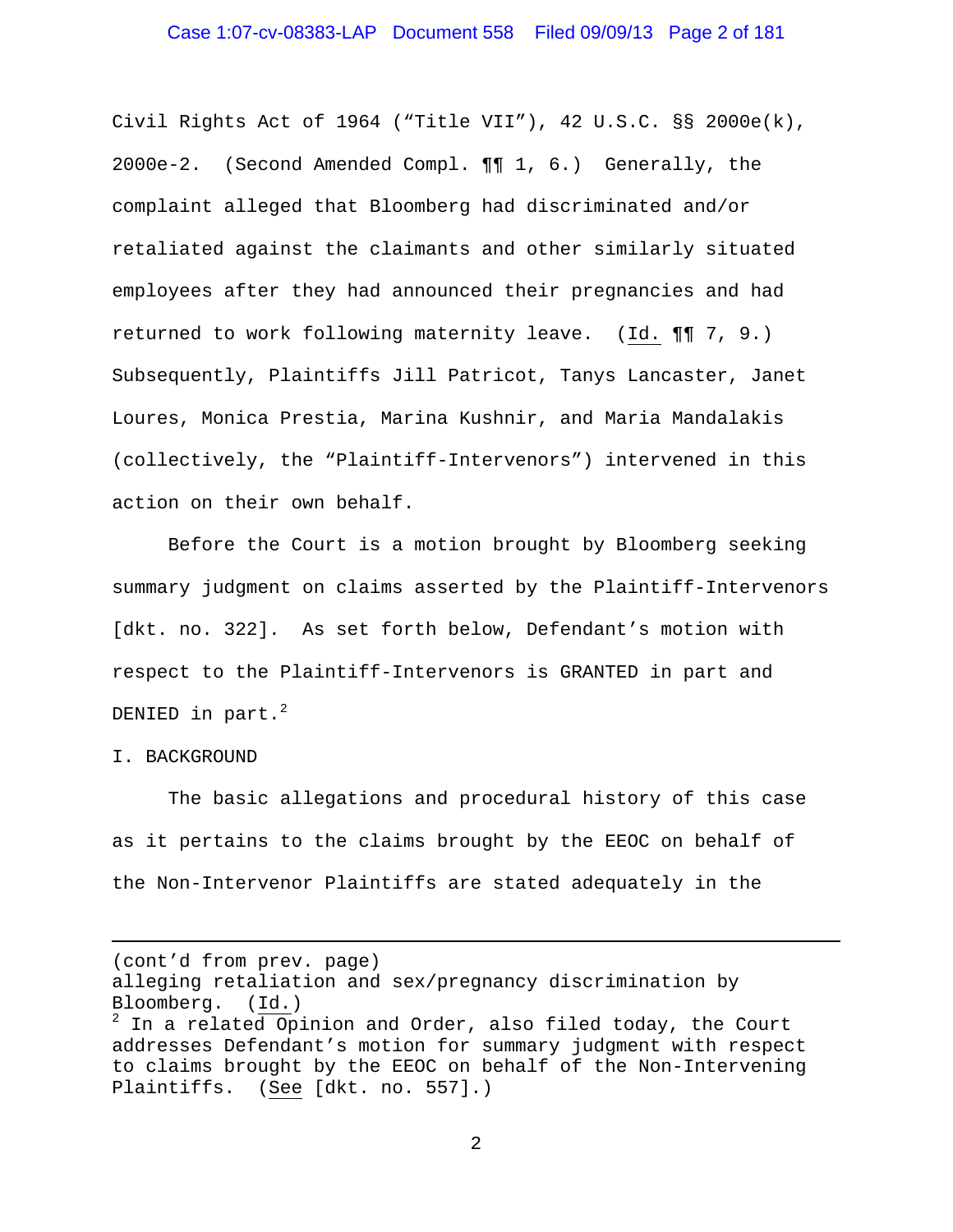Court's prior opinions, with which the Court assumes the parties' familiarity. EEOC v. Bloomberg L.P. (Bloomberg IV), [dkt. no. 557] (S.D.N.Y. Sept. 5, 2013); EEOC v. Bloomberg L.P. (Bloomberg III), 778 F. Supp. 2d 458 (S.D.N.Y. 2011); EEOC v. Bloomberg L.P. (Bloomberg II), 751 F. Supp. 2d 628 (S.D.N.Y. 2010); EEOC v. Bloomberg L.P. (Bloomberg I), No. 07 Civ. 8383, 2010 WL 3466370 (S.D.N.Y. Aug. 31, 2010). Plaintiff EEOC brought a case on behalf of a class of similarly situated women who were pregnant and took maternity leave ("Class Members"), asserting that Defendant Bloomberg engaged in a pattern or practice of discrimination on the basis of the Class Members' sex and/or pregnancy. The EEOC alleges that Bloomberg reduced pregnant women's or mothers' pay, demoted them in title or in number of directly reporting employees (also called "direct reports"), reduced their responsibilities, excluded them from management meetings, and subjected them to stereotypes about female caregivers, any and all of which violated the law because these adverse employment consequences were based on class members' pregnancy or the fact that they took leave for pregnancy-related reasons. The Court has dismissed all claims brought by the EEOC. (See Bloomberg IV.) The only remaining claims are those brought by the Plaintiff-Intervenors.

Consistent with their rights, the Court permitted Jill Patricot, Tanys Lancaster, Janet Loures, Monica Prestia, Marina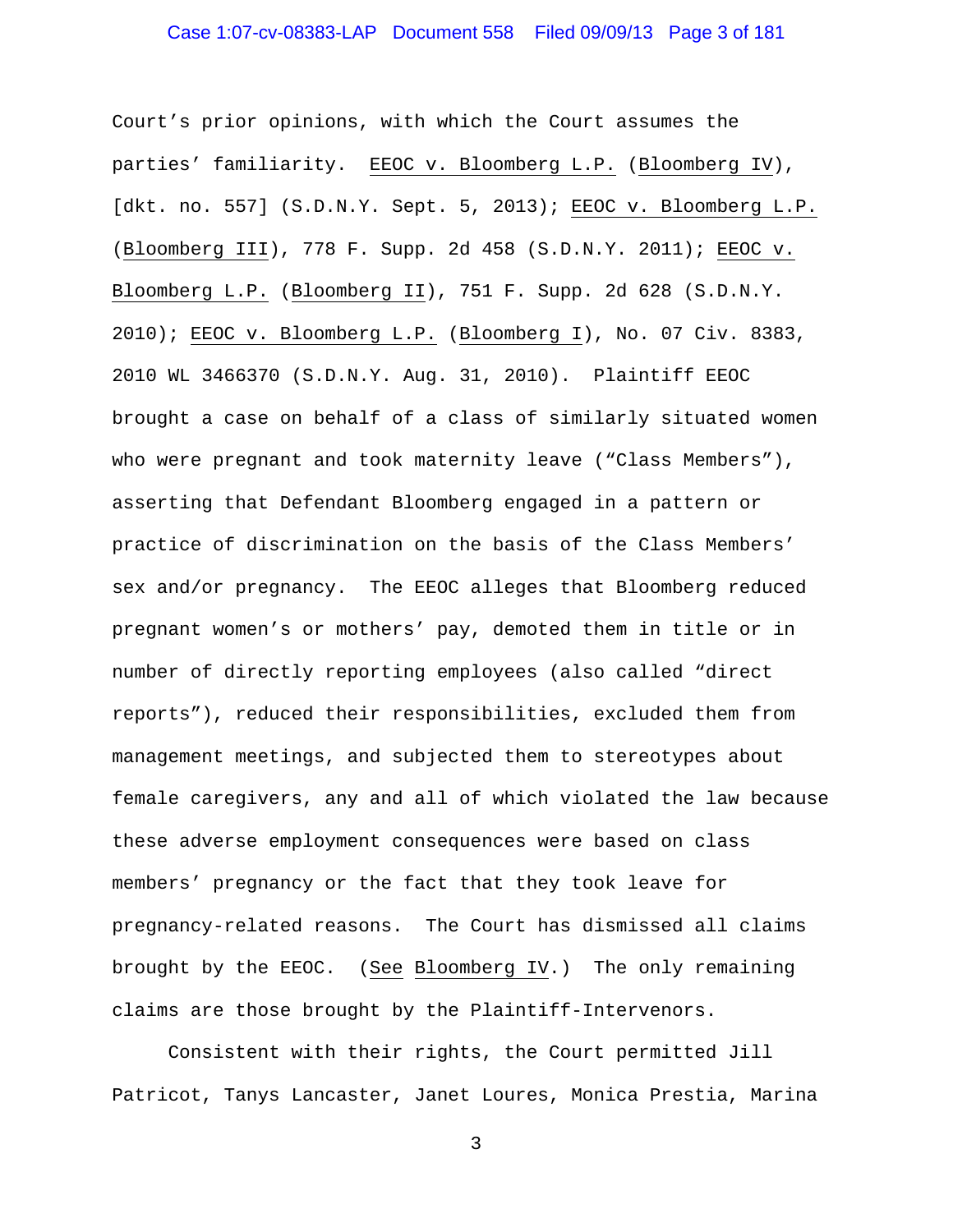### Case 1:07-cv-08383-LAP Document 558 Filed 09/09/13 Page 4 of 181

Kushnir, and Maria Mandalakis to intervene in this action as plaintiffs to pursue claims on their own behalf. (See [dkt. nos. 6, 9, & 50].) In addition to claims brought under Title VII, the Plaintiff-Intervenors assert claims under Section 296(1) of the New York Executive Law (the "New York State Human Rights Law" or "NYSHRL") and Section 8-107 of the New York City Administrative Code (the "New York City Human Rights Law" or "NYCHRL").

The Opinion that follows proceeds in two principal parts. First, the Court sets forth the legal standards relevant to Defendant's motion for summary judgment on the Plaintiff-Intervenors' claims. Then, the Court analyzes the instant motion as it relates to each of the Plaintiff-Intervenors, oneby-one. In so doing, the Court defers setting forth additional background specific to each individual Plaintiff-Intervenor's claims until the portion of this opinion discussing that person's claims.<sup>3</sup>

i

<sup>&</sup>lt;sup>3</sup> Throughout this opinion, the Court looks to the Declaration of Thomas H. Golden Concerning the Plaintiff-Intervenors, dated January 18, 2012 ("Golden Decl.") [dkt. no. 325]; the Declaration of Milo Silberstein, dated May 7, 2012 ("Silberstein Decl.") [dkt. no. 329]; the Declaration of Richard A. Roth, dated May 4, 2012 ("Roth Decl.") [dkt. no. 346]; and the Declaration of Eric Dreiband, dated June 28, 2012 ("Dreiband Decl.") [dkt. no. 541]. In addition, the Court considers the parties' Rule 56.1 Statements: Rule 56.1 Statement in Support of Defendant Bloomberg's Motion for Summary Judgment as to Claims of the Plaintiff-Intervenors ("Bloomberg 56.1") [dkt. no. 324], (cont'd)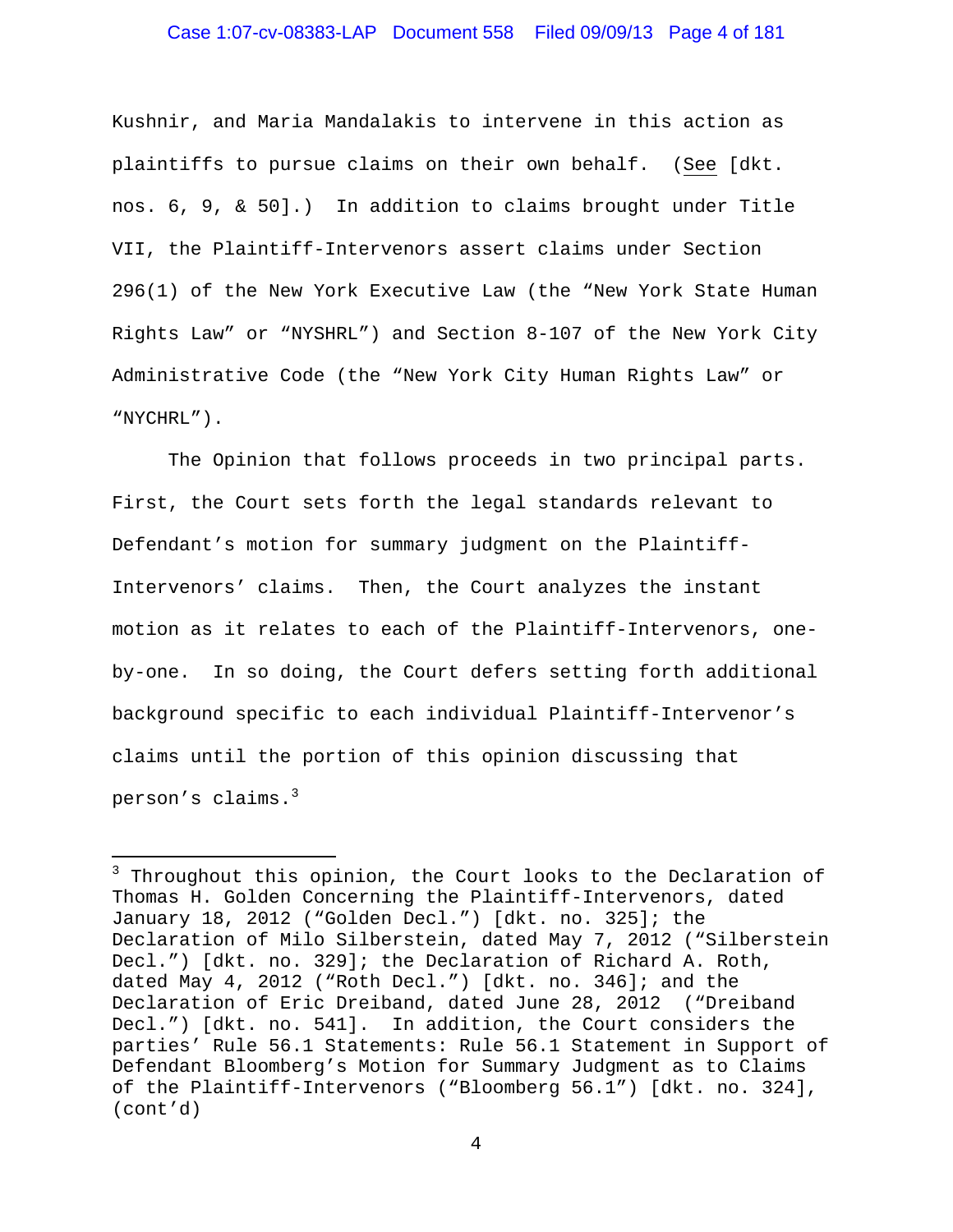#### II. LEGAL STANDARDS

i<br>Li

#### A. Summary Judgment Standard

In considering a motion for summary judgment, the Court resolves all ambiguities and draws all reasonable inferences against the moving party. Lindsay v. Ass'n of Prof'l Flight Attendants, 581 F.3d 47, 50 (2d Cir. 2009). "Summary judgment is appropriate only 'if the movant shows that there is no genuine dispute as to any material fact and the movant is entitled to judgment as a matter of law.'" Kwan v. Schlein, 634 F.3d 224, 228 (2d Cir. 2011) (quoting Fed. R. Civ. P. 56(a)); see also Celotex Corp. v. Catrett, 477 U.S. 317, 322 (1986); Anderson v. Liberty Lobby, Inc., 477 U.S. 242, 247-48 (1986). "An issue of fact is genuine if the evidence is such that a reasonable jury could return a verdict for the nonmoving party. A fact is material if it might affect the outcome of the suit under the governing law." Lindsay, 581 F.3d at 50. "The inquiry performed is the threshold inquiry of determining whether there is the need for a trial—whether, in other words, there are any genuine factual issues that properly can be resolved only by a finder of fact because they may reasonably be

(cont'd from prev. page) the Plaintiff-Intervenors' Statement of Material Disputed Facts in Opposition ("Pl.-Intv'rs 56.1") [dkt. no. 326], and Bloomberg's Reply 56.1 Statement ("Reply 56.1").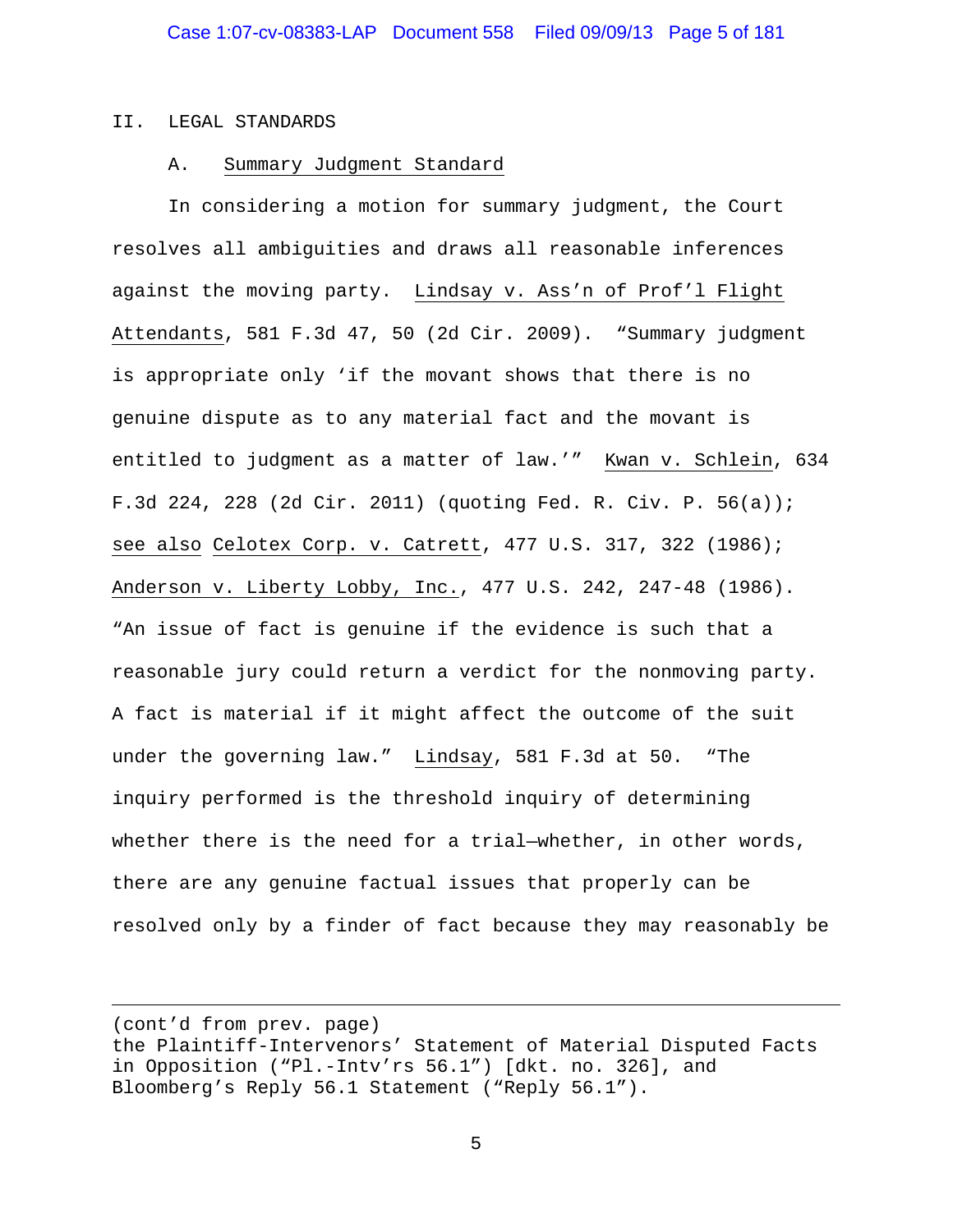resolved in favor of either party." Liberty Lobby, 477 U.S. at 250.

Rule 56 mandates summary judgment "against a party who fails to make a showing sufficient to establish the existence of an element essential to that party's case, and on which that party will bear the burden of proof at trial." Celotex, 477 U.S. at 322. "[T]here is no issue for trial unless there is sufficient evidence favoring the nonmoving party for a jury to return a verdict for that party. If the evidence is merely colorable or is not significantly probative, summary judgment may be granted." Liberty Lobby, 477 U.S. at 249-50 (internal citations omitted). In the face of insufficient evidence, "there can be 'no genuine issue as to any material fact,' since a complete failure of proof concerning an essential element of the nonmoving party's case necessarily renders all other facts immaterial." Celotex, 477 U.S. at 322-23.

"[E]ven in the fact-intensive context of discrimination cases," "[i]t is now beyond cavil that summary judgment may be appropriate." Abdu-Brisson v. Delta Air Lines, Inc., 239 F.3d 456, 466 (2d Cir. 2001), cert. denied, 534 U.S. 993 (2001); see also Weinstock v. Columbia Univ., 224 F.3d 33, 40 (2d Cir. 2000) (instructing that "trial courts should not 'treat discrimination differently from other ultimate questions of fact'" (quoting Reeves v. Sanderson Plumbing Prods., Inc., 530 U.S. 133, 148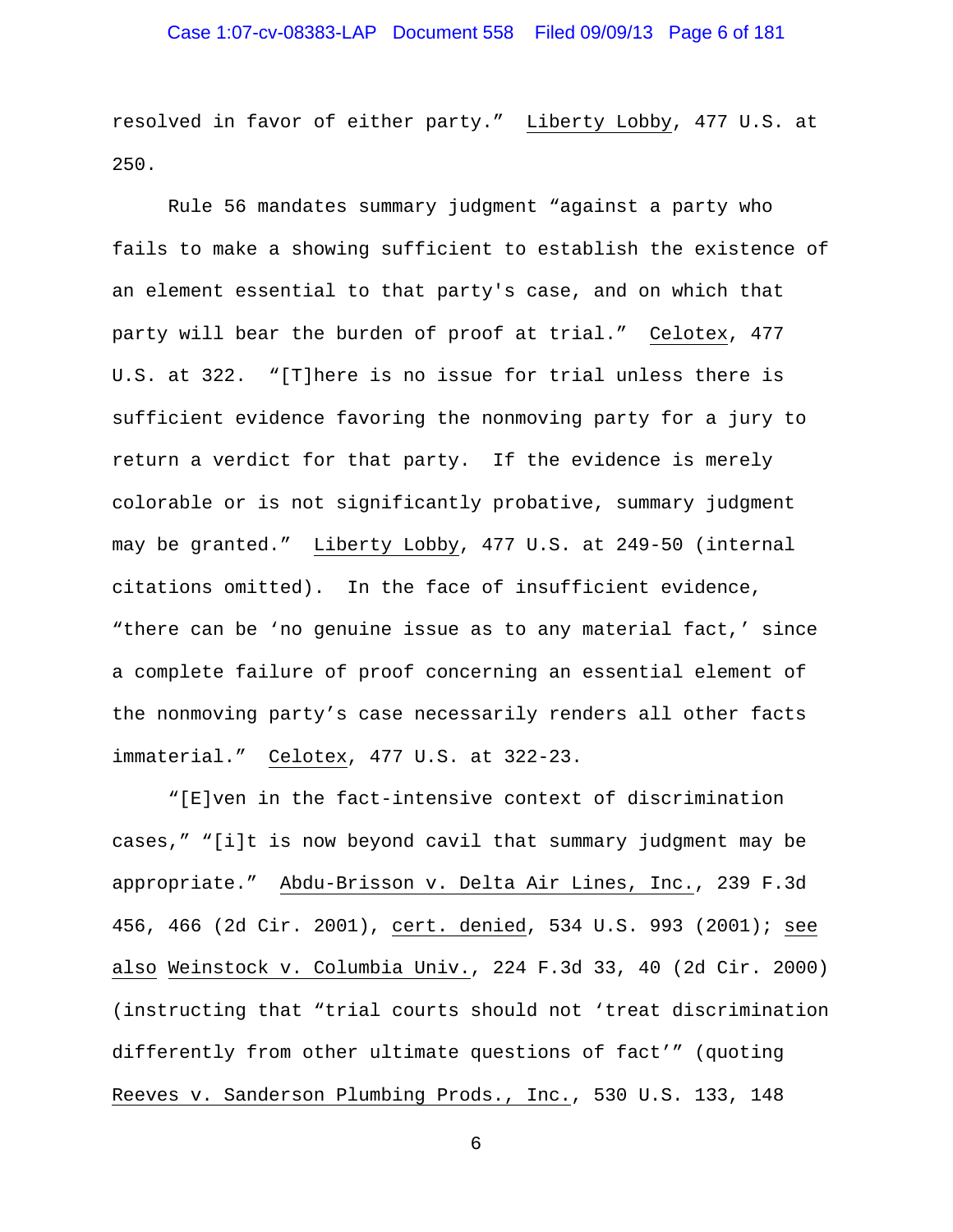(2000)). Accordingly, a plaintiff alleging discrimination claims "cannot escape summary judgment merely by vaguely asserting the existence of some unspecified disputed material facts . . . or defeat the motion through mere speculation or conjecture." Jones v. Hirschfeld, 348 F. Supp. 2d 50, 59 (S.D.N.Y. 2004).

Finally, in accordance with Local Rule 56.1, Bloomberg submitted a statement of material facts as to which it contends there is no genuine issue to be tried. (See generally Bloomberg 56.1.) Plaintiff-Intervenors, collectively, submitted a statement in opposition, (see generally Pl.Intv'rs 56.1), and Bloomberg then submitted a reply thereto, (see generally Reply 56.1). To the extent any of these filings is not in total compliance with the local rules, $^4$  the Court retains "broad discretion to accept [it], even if it does not comply strictly with the Rule's requirements." Primmer v. CBS Studios, Inc., 667 F. Supp. 2d 248, 254 (S.D.N.Y. 2009) (citing Photopaint

i<br>Li

<sup>4</sup> Counsel for Plaintiff-Intervenors would be well served to refamiliarize themselves with the specific requirements of Local Rule 56.1. For starters, it is inexplicable why nearly half of its statement fails to correspond numerically with much of Bloomberg's Rule 56.1 Statement. Additionally, rather than specifically controverting, Plaintiff-Intervenor's submission often relies on implication to controvert a statement by Bloomberg, and it is replete with statements lacking citation to admissible evidence. Finally, should counsel ever appear in front of a jury, the Court offers a friendly reminder that the substance of an attorney's question is not admissible evidence in support of a material fact.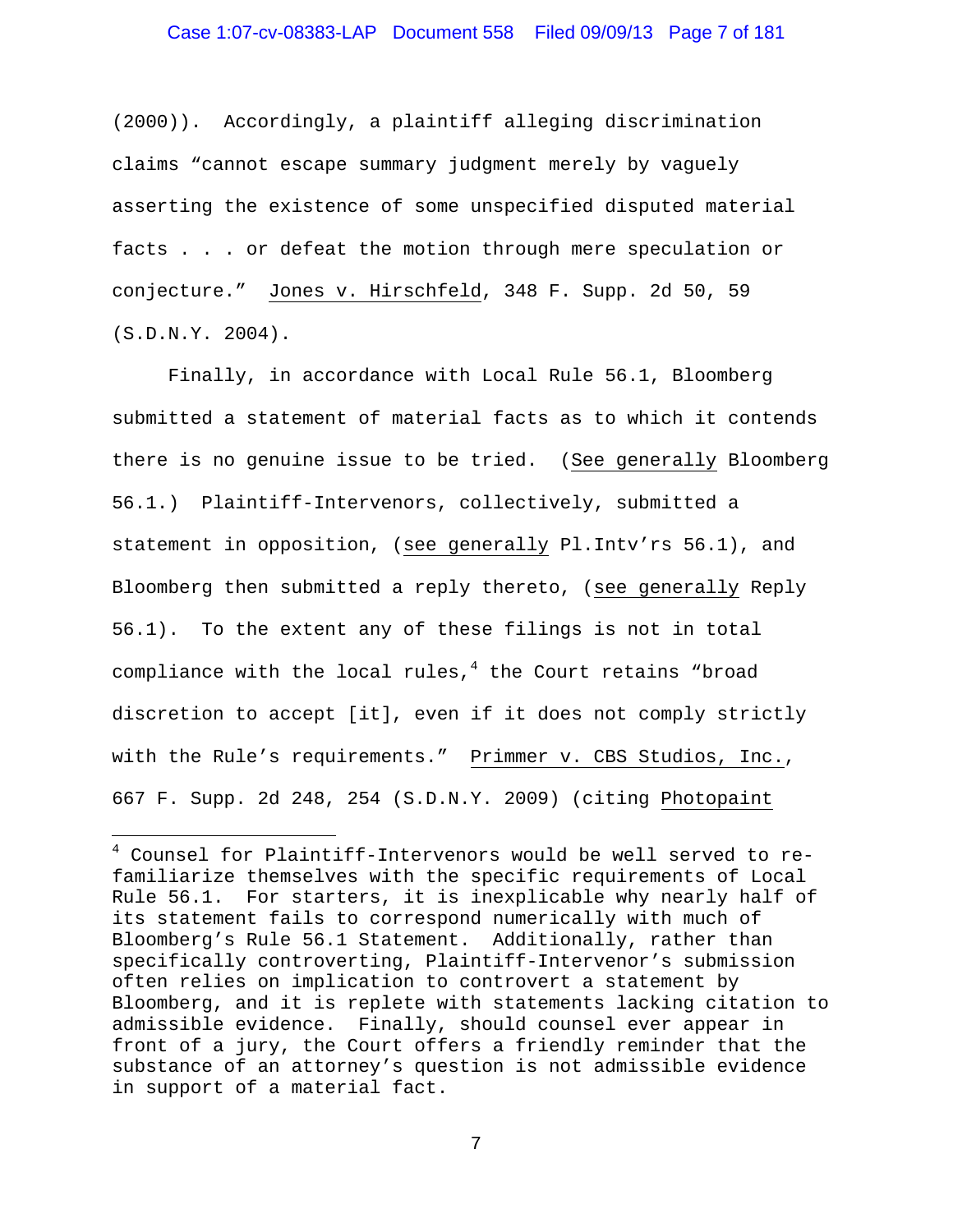Techs., LLC v. Smartlens Corp., 335 F.3d 152, 155 n.2 (2d Cir. 2003); Holtz v. Rockefeller & Co., 258 F.3d 62, 73 (2d Cir. 2001)).

### B. Statutes of Limitations

Title VII provides a limitations period of 300 days for a claimant to file an administrative charge with the EEOC. See 42 U.S.C. § 2000e-5(e)(1). Although Title VII sets forth an individual filing rule, a "single-filing" or "piggybacking" exception to the rule might apply. Under such an exception, claims by all individuals arising out of similar discriminatory treatment in the same time frame are deemed timely as of the date of the first-filed complaint with the EEOC. Snell v. Suffolk Cnty., 782 F.2d 1094, 1100 (2d Cir. 1986). An individual who has previously filed her own EEOC charge, however, cannot invoke the exception. See Holowecki v. Fed. Express Corp., 440 F.3d 558, 564 (2d Cir. 2006).

In rare cases, a "continuing violation" exception may be observed under which, "if a Title VII plaintiff files an EEOC charge that is timely as to any incident of discrimination in furtherance of an ongoing policy of discrimination, all claims of acts of discrimination under that policy will be timely even if they would be untimely standing alone." Patterson v. Cnty. of Oneida, 375 F.3d 206, 220 (2d Cir. 2004). The doctrine, however, clearly does not apply to "[d]iscrete acts such as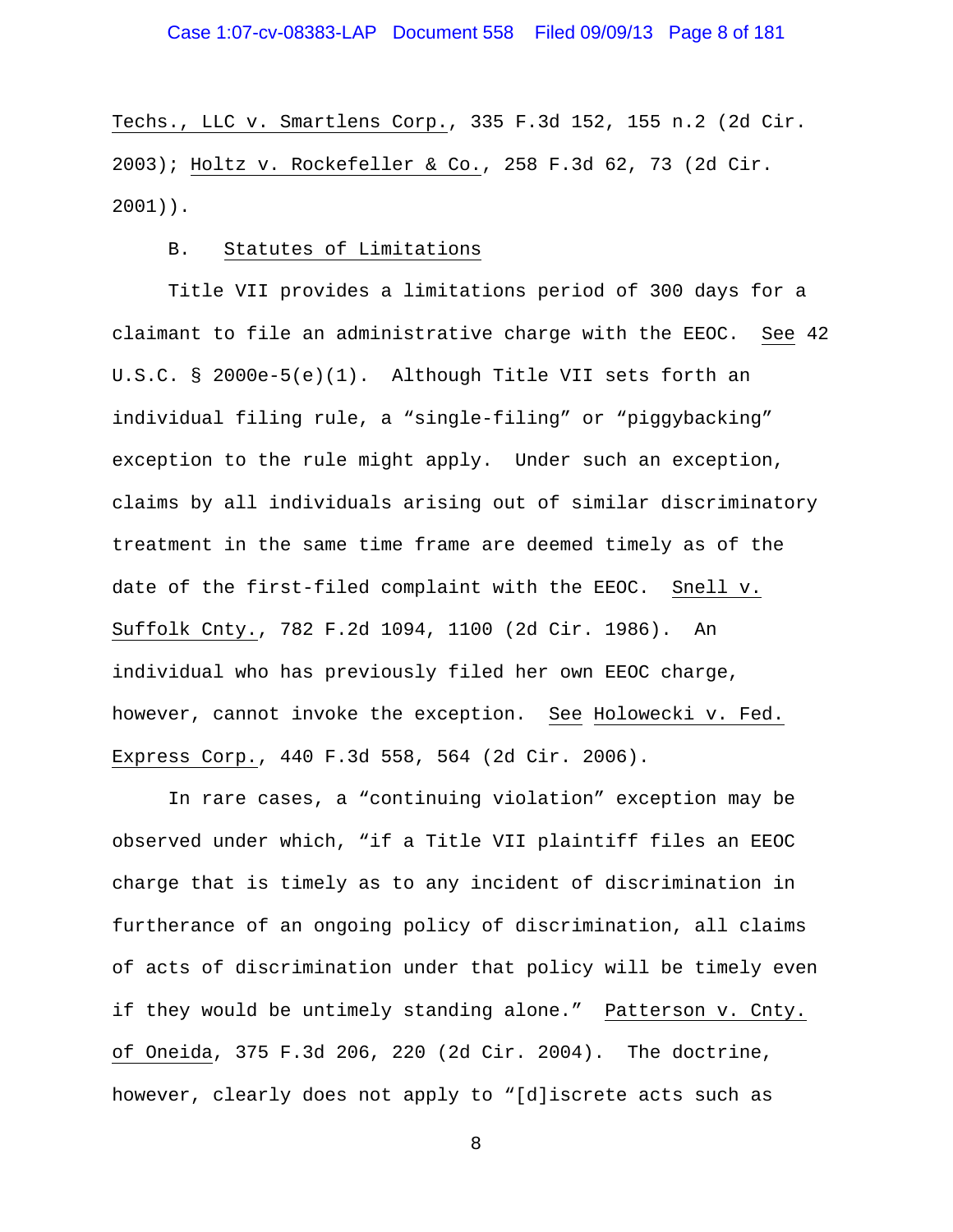### Case 1:07-cv-08383-LAP Document 558 Filed 09/09/13 Page 9 of 181

termination, failure to promote, [or] denial of transfer." Nat'l R.R. Passenger Corp. v. Morgan, 536 U.S. 101, 114 (2002).

Under the NYSHRL and NYCHRL, the statute of limitations is three years from the date that the claim accrued. See N.Y. C.P.L.R. 214; N.Y.C. Admin. Code § 8-502(d); see also Greene v. Trs. of Columbia Univ. in N.Y., 234 F. Supp. 2d 368, 377 (S.D.N.Y. 2002). The limitations period tolls, though, during the period in which a complaint is filed with the EEOC and the issuance by the EEOC of a right-to-sue letter. See Cuttler v. Fried, Frank, Harris, Shriver and Jacobson, LLP, No. 10 Civ. 296 (DAB), 2012 WL 1003511, at \*4 (S.D.N.Y. Mar. 23, 2012); Siddiqi v. N.Y.C. Health & Hosps. Corp., 572 F. Supp. 2d 353, 373 (S.D.N.Y. 2008).

#### C. Title VII & NYSHRL

As the parties are aware, claims asserted under Title VII and the NYSHRL are analyzed pursuant to the same standard; therefore, analysis of identical claims brought by an individual under both of these laws can be performed in tandem. See Pucino v. Verizon Wireless Commc'ns, Inc., 618 F.3d 112, 117 n.2 (2d Cir. 2010). Plaintiff-Intervenors assert claims under Title VII and the NYSHRL arising in: (1) discrimination; (2) retaliation; (3) hostile work environment; and (4) constructive discharge.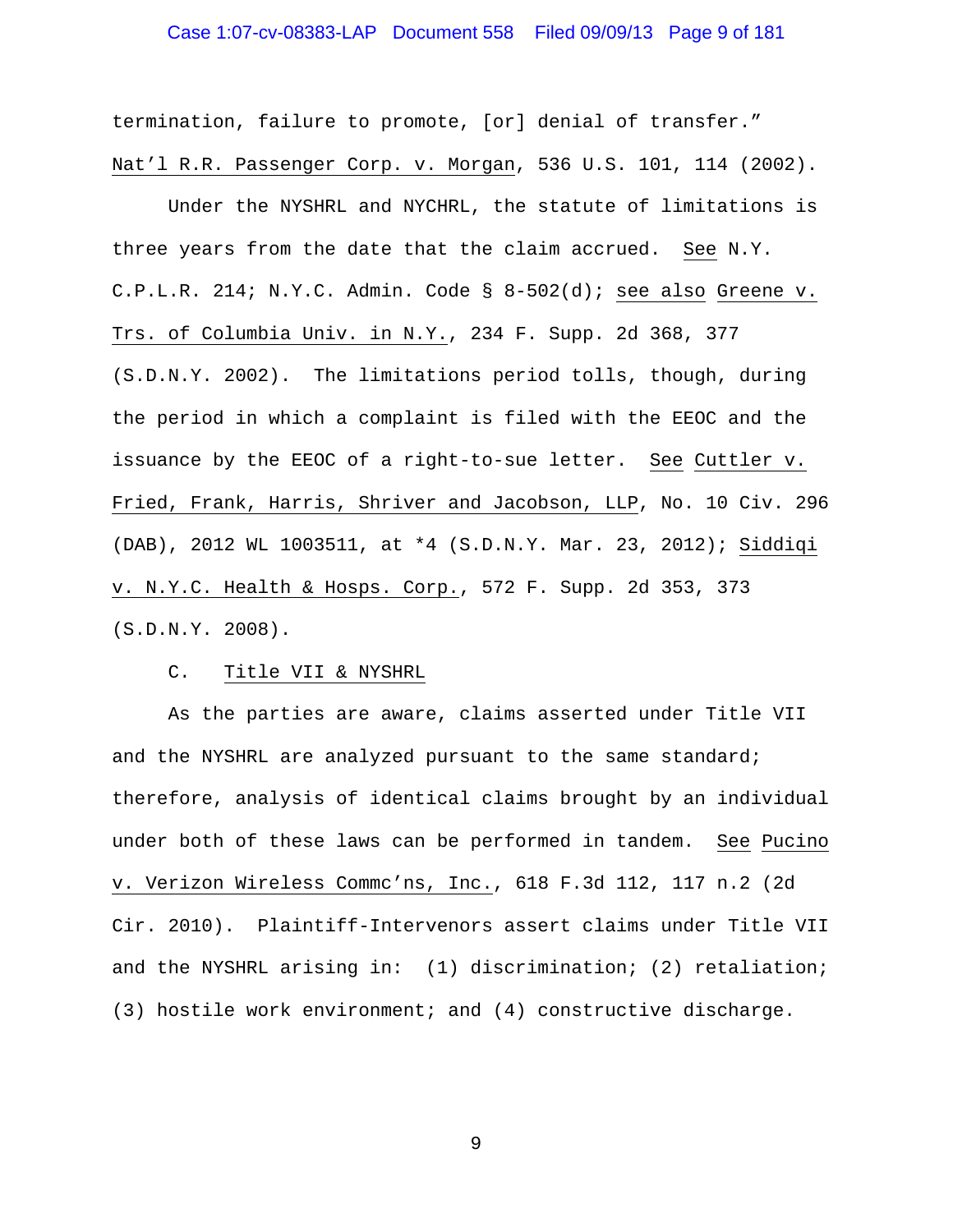#### 1. Discrimination

"Title VII of the Civil Rights Act of 1964, § 703(a), 42 U.S.C. § 2000e et seq., prohibits various forms of employment discrimination on the basis of race, color, religion, sex, or national origin." United States v. City of N.Y., 713 F. Supp. 2d 300, 316 (S.D.N.Y. 2010). As amended by the Pregnancy Discrimination Act of 1978 ("PDA"), Title VII prohibits "discrimination based on a woman's pregnancy [because it] is, on its face, discrimination because of her sex." Newport News Shipbuilding & Dry Dock Co. v. EEOC, 462 U.S. 669, 684 (1983). Specifically, the PDA adds this definition to Title VII:

The terms "because of sex" or "on the basis of sex" include, but are not limited to, because of or on the basis of pregnancy, childbirth, or related medical conditions; and women affected by pregnancy, childbirth, or related medical conditions shall be treated the same for all employment-related purposes . . . as other persons not so affected but similar in their ability or inability to work.

42 U.S.C. § 2000e(k); see id. § 2000e-1(a)-(b).

 An action for violation of Title VII may be brought by the person affected or by the EEOC. Here, the EEOC has brought an enforcement action under 42 U.S.C. § 2000e-5(f) on behalf of the twenty-nine Non-Intervenor Plaintiffs. Individuals may also intervene to assert their own claims, as has been done here by the Plaintiff-Intervenors.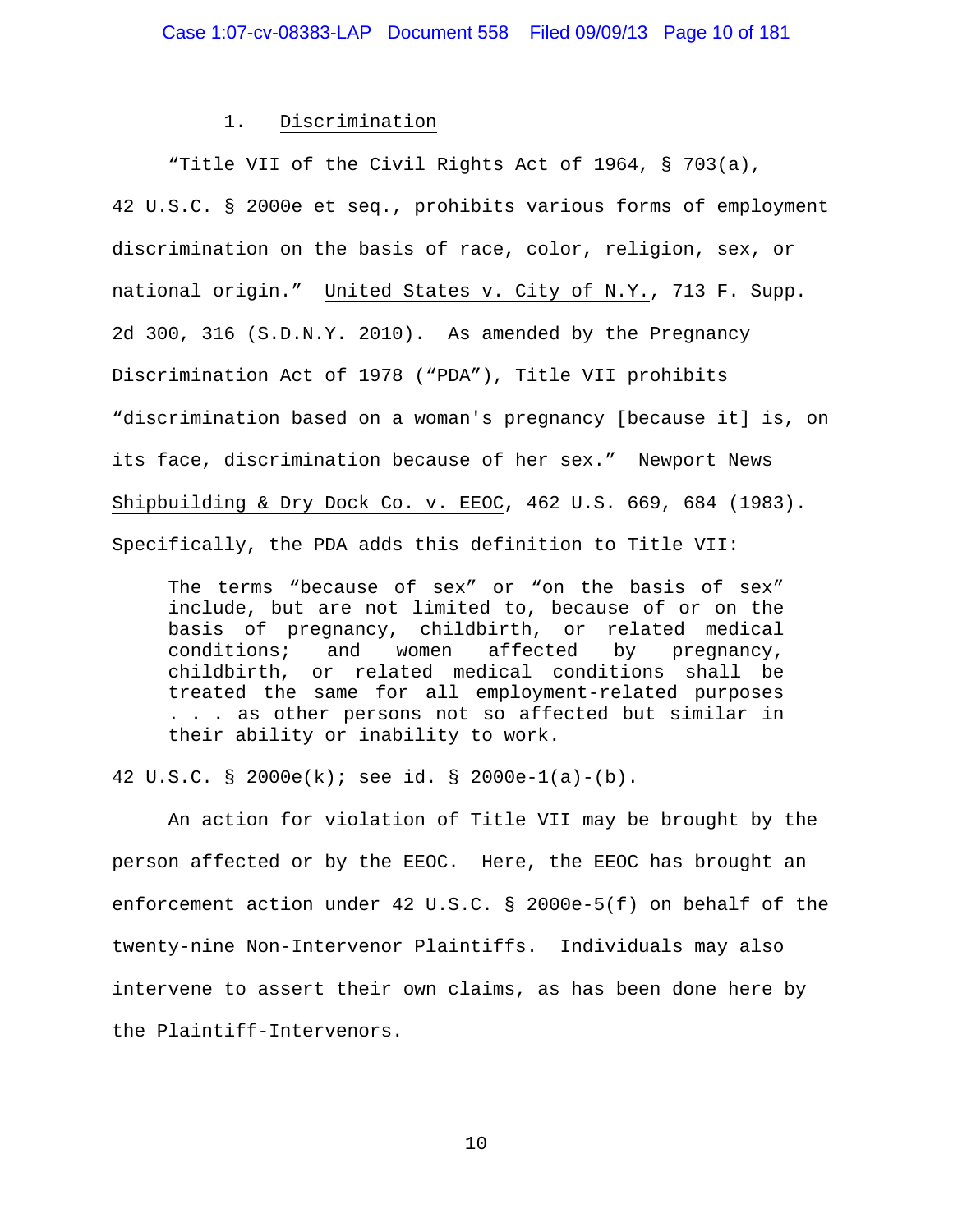### Case 1:07-cv-08383-LAP Document 558 Filed 09/09/13 Page 11 of 181

 Similarly, the NYSHRL makes it "an unlawful discriminatory practice . . . [f]or an employer . . . because of an individual's . . . sex . . . to refuse to hire or employ or to bar or to discharge from employment such individual or to discriminate against such individual in compensation or in terms, conditions or privileges of employment." N.Y. Exec. Law  $$296(1).$ 

To make out a pregnancy discrimination claim, the plaintiff must show that she was treated differently from others who took leave or were otherwise unable or unwilling to perform their duties for reasons unrelated to pregnancy or that she simply was treated differently because of her pregnancy. Velez v. Novartis Pharm. Corp., 244 F.R.D. 243, 264 (S.D.N.Y. 2007) ("It has been repeatedly affirmed that the PDA does not require the creation of special programs for pregnant women; nor does it mandate any special treatment. To the contrary, the statute specifically requires that pregnant women be treated the same as all other employees with similar disabilities." (quoting Dimino v. N.Y.C. Transit Auth., 64 F. Supp. 2d 136, 157 (E.D.N.Y. 1999) (internal quotation marks omitted)); see Fisher v. Vassar Coll., 70 F.3d 1420, 1448 (2d Cir. 1995), reheard en banc on other grounds, 114 F.3d 1332 (2d Cir. 1997), abrogated on other grounds by Reeves v. Sanderson Plumbing Prods., Inc., 530 U.S. 133 (2000).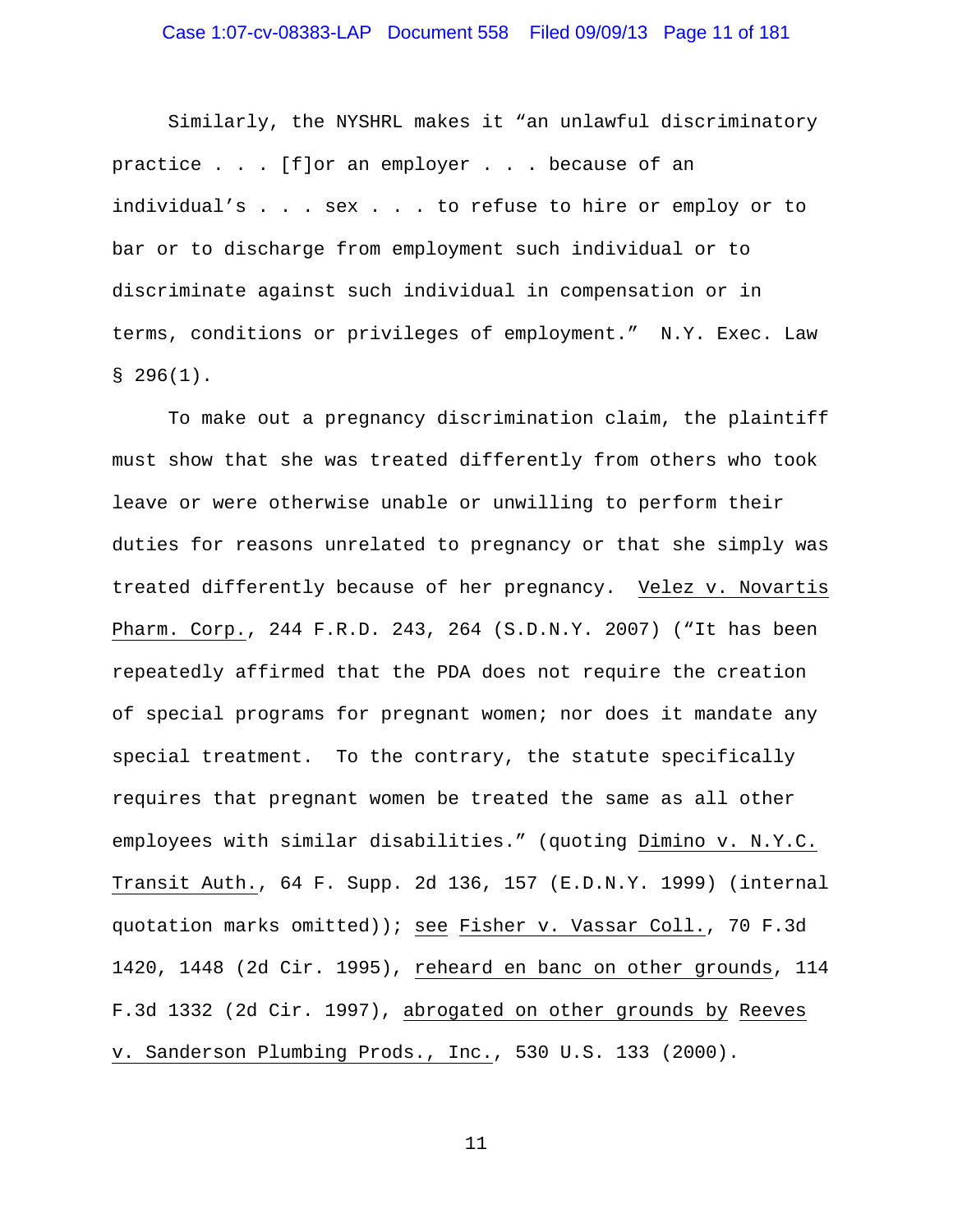### Case 1:07-cv-08383-LAP Document 558 Filed 09/09/13 Page 12 of 181

At the summary judgment stage, such "claims are ordinarily analyzed under the familiar burden-shifting framework of McDonnell Douglas Corp. v. Green, 411 U.S. 792 (1973), and its progeny."<sup>5</sup> Mathirampuzha v. Potter, 548 F.3d 70, 78 (2d Cir. 2008); see also Quaratino v. Tiffany & Co., 71 F.3d 58, 64 (2d Cir.) (applying McDonnell Douglas in pregnancy discrimination case). Under the McDonnell Douglas framework, the plaintiff has the initial burden of establishing a prima facie case. Id. The plaintiff's burden of proof at this first stage "is not onerous." Tex. Dep't of Cmty. Affairs v. Burdine, 450 U.S. 248, 253 (1981).

A plaintiff fulfills the burden of establishing a prima facie case of discriminatory treatment by showing that: (1) she belonged to a protected class; (2) she was qualified for the position; (3) she suffered an adverse employment action; and (4) the adverse employment action occurred under circumstances

i<br>Li

<sup>5</sup> Cases alleging discrimination under Title VII fall into two distinct categories, "single-issue motivation" and "dual-issue motivation" or "mixed-motive" cases. In a mixed-motive case, which is analyzed under the standard put forth in Price Waterhouse v. Hopkins, 490 U.S. 228, 250 (1989), the dual issues are (1) whether the plaintiff has proved that an impermissible reason motivated the adverse action and (2) whether the defendant has proved that it would have taken the same action for a permissible reason. See Fields v. N.Y. State Office of Mental Retardation & Developmental Disabilities*,* 115 F.3d 116, 119-20 (2d Cir. 1997). This standard is further elaborated on below.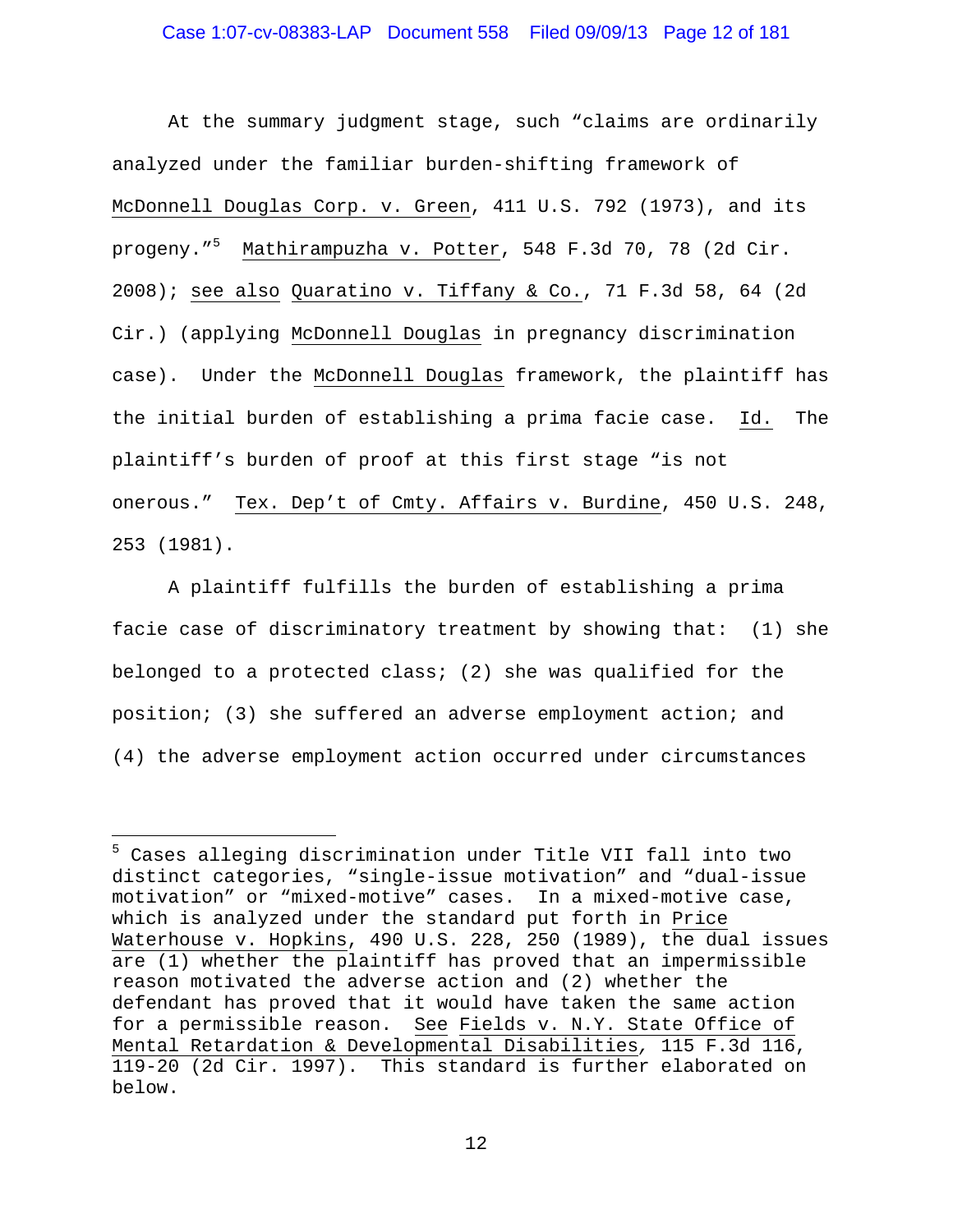# Case 1:07-cv-08383-LAP Document 558 Filed 09/09/13 Page 13 of 181

giving rise to an inference of discriminatory intent. Mathirampuzha, 548 F.3d at 78.

Once the plaintiff has established a prima facie case, the burden shifts to the defendant to offer a non-discriminatory justification for its actions. As the Court of Appeals has noted, "[a]ny legitimate, non-discriminatory reason will rebut the presumption triggered by the prima facie case." Fisher, 114 F.3d at 1335-36. The defendant's burden is one of production, meaning that to rebut the presumption the defendant must "clearly set forth, through the introduction of admissible evidence, the reasons" for the adverse employment action. Burdine, 450 U.S. at 254-55.

At that point, the presumption of discrimination disappears, and the plaintiff must prove "that the legitimate reasons offered by the defendant were not its true reasons, but were a pretext for discrimination." Roge v. NYP Holdings, Inc., 257 F.3d 164, 168 (2d Cir.2001) (quoting Reeves, 530 U.S. at 143 (quoting Burdine, 450 U.S. at 253)). If the plaintiff cannot prove the presence of such a pretext by a preponderance of the evidence, then summary judgment is appropriate. See Abdu-Brisson, 239 F.3d at 470.

 In rare cases, discrimination claims are subject to a mixed-motive standard of analysis under Price Waterhouse. This dual-motive framework is available where the plaintiff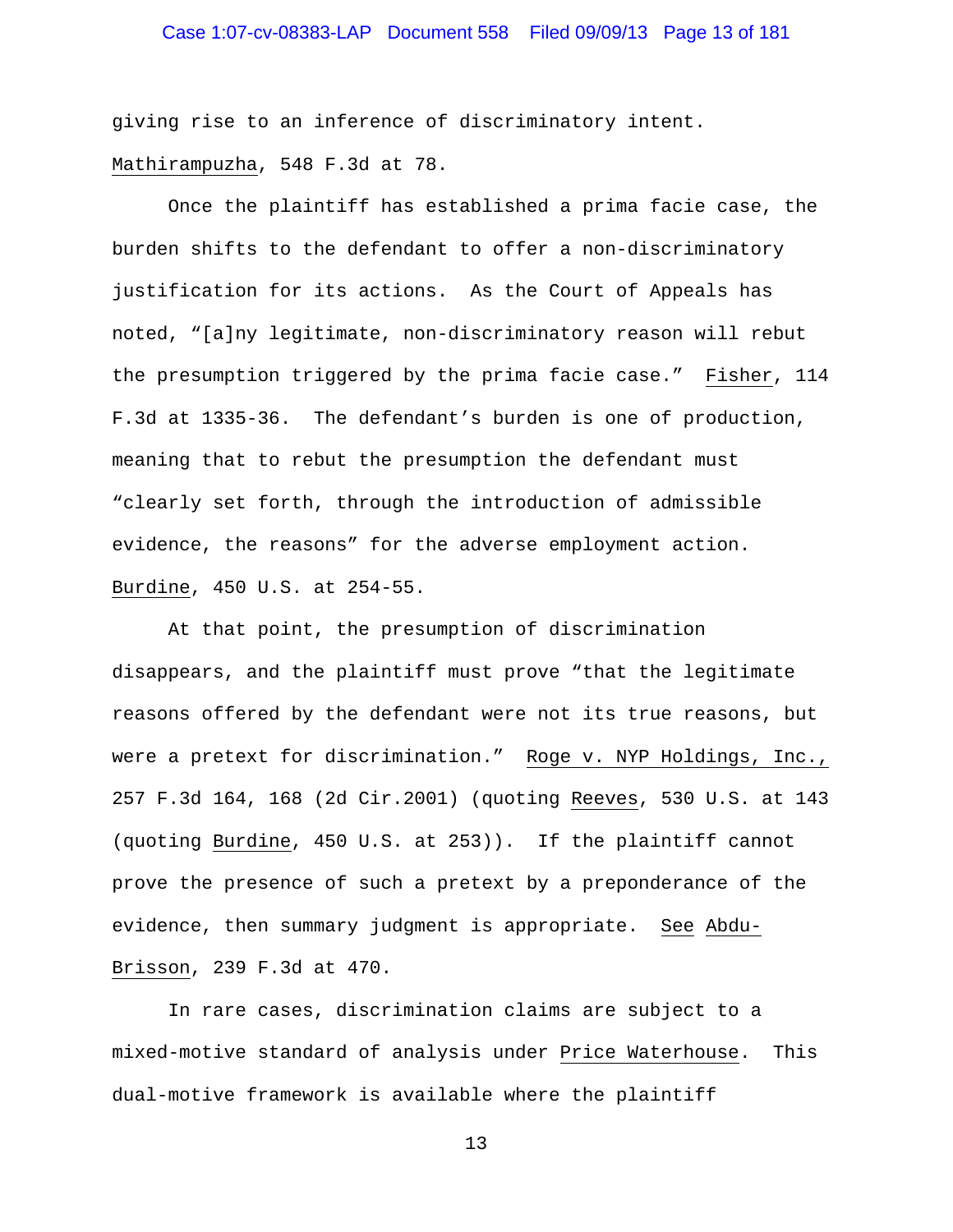# Case 1:07-cv-08383-LAP Document 558 Filed 09/09/13 Page 14 of 181

demonstrates the availability of direct evidence of discrimination. "Evidence potentially warranting a Price Waterhouse burden shift includes, inter alia, policy documents and evidence of statements or actions by decisionmakers that may be viewed as directly reflecting the alleged discriminatory attitude. [T]o warrant a mixed-motive burden shift, the plaintiff must be able to produce a 'smoking gun' or at least a 'thick cloud of smoke' to support [her] allegations of discriminatory treatment. Where . . . the plaintiff fails to produce any such evidence, the plaintiff cannot withstand a motion for summary judgment by arguing that a jury might reasonably find in [her] favor under the mixed-motives framework." Price v. Cushman & Wakefield, Inc., 808 F. Supp. 2d 670, 687 (S.D.N.Y. 2011) (internal quotation marks and citations omitted).

The Court of Appeals has noted, however, that "[a]n employer who discriminates is unlikely to leave a 'smoking gun,' such as a notation in an employee's personnel file, attesting to a discriminatory intent." Rosen v. Thornburgh, 928 F.2d 528, 533 (2d Cir. 1991). "A victim of discrimination is therefore seldom able to prove his or her claim by direct evidence and is usually constrained to rely on the cumulative weight of circumstantial evidence." Id. Thus the existence of direct evidence in a case has been termed "a rare exception." Bateman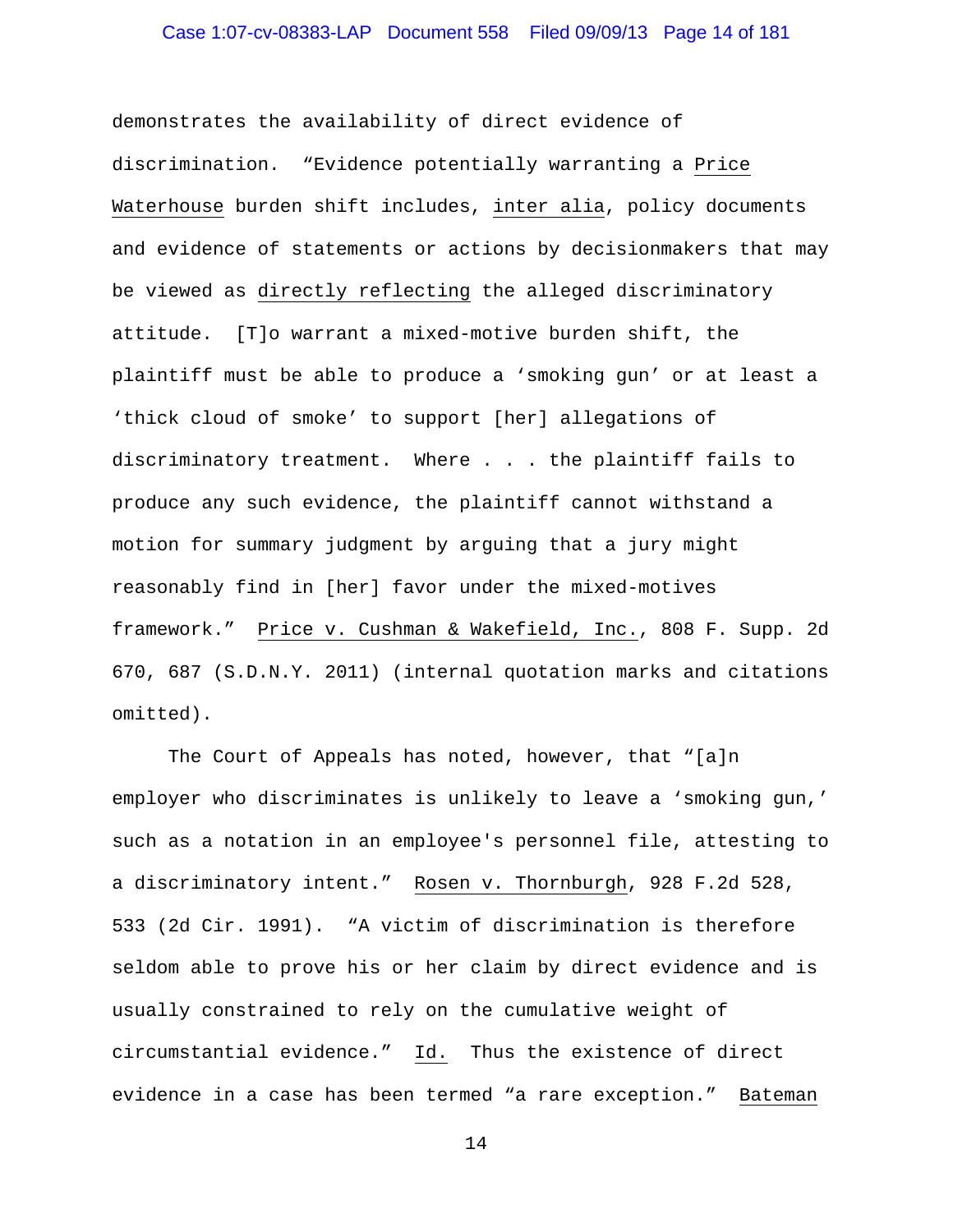v. Project Hospitality, Inc., No. 07–CV–2085 (RRM)(RML), 2009 WL 3232856, at \*8 (E.D.N.Y. Sept. 30, 2009); see also Sulehria v. City of N.Y., 670 F.Supp.2d 288, 305 (S.D.N.Y. 2009) ("Direct evidence that the adverse employment action was motivated by discrimination, 'a smoking gun,' is typically unavailable, however.").

## 2. Retaliation

Title VII also prohibits an employer from retaliating against an employee because she has engaged in a protected activity, that is, "has opposed any practice made an unlawful practice by [Title VII], or because [she] has made a charge, testified, assisted, or participated in any manner in an investigation, proceeding, or hearing under this chapter." 42 U.S.C. § 2000e-3(a). Similarly, the NYSHRL safeguards employees against retaliation for engaging in protected activities. N.Y. Exec. Law § 296(7).

Like discrimination claims, retaliation claims are usually governed by the McDonnell Douglas standard. Holtz v. Rockefeller & Co., 258 F.3d 62, 79-81 (2d Cir. 2001). To establish a prima facie retaliation claim, the plaintiff must show: " $(1)$  participation in a protected activity;  $(2)$  that the defendant knew of the protected activity; (3) an adverse employment action; and (4) a causal connection between the protected activity and the adverse employment action." Hicks v.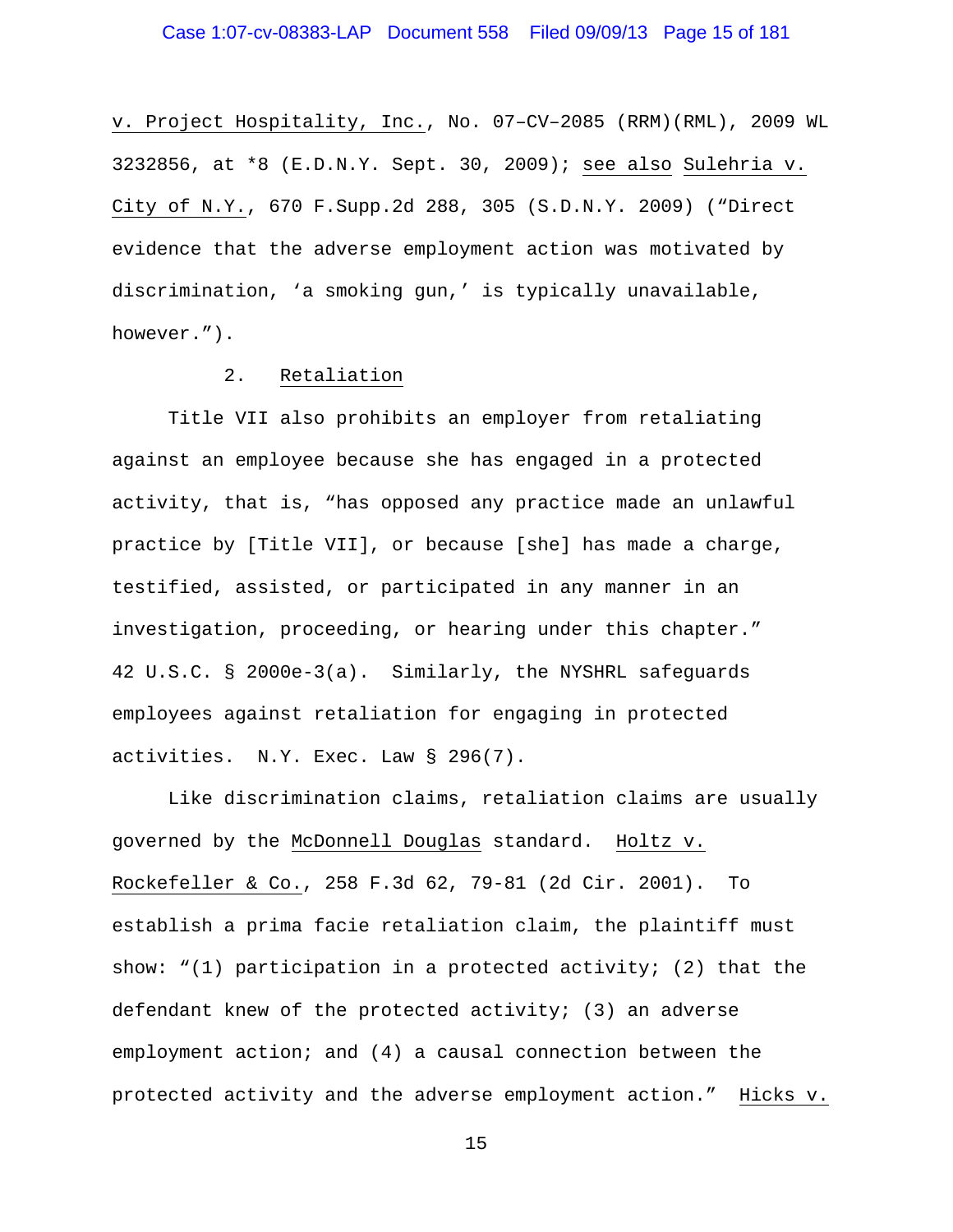### Case 1:07-cv-08383-LAP Document 558 Filed 09/09/13 Page 16 of 181

Baines, 593 F.3d 159, 164 (2d Cir. 2010). While the framework for analyzing retaliation claims mirrors that for discrimination claims, a plaintiff need not succeed on one in order to succeed on the other. See Treglia v. Town of Manlius, 313 F.3d 713, 719 (2d Cir. 2002).

#### 3. Hostile Work Environment

 Title VII and the NYSHRL prohibit "discriminatorily hostile or abusive [work] environment[s]." See Harris v. Forklift Sys., Inc., 510 U.S. 17, 21 (1993). To prevail on such a claim, the plaintiff must establish two elements: "(1) that the harassment was sufficiently severe or pervasive to alter the conditions of the victim's employment and create an abusive working environment, and (2) that there is a specific basis for imputing the conduct creating the hostile work environment to the employer." Duch v. Jakubek, 588 F.3d 757, 762 (2d Cir. 2009) (internal quotation marks and citations omitted).

 Unlike claims of discrimination based on disparate treatment or retaliation, this kind of claim is "based on the cumulative effect of individual acts." Morgan, 536 U.S. at 115. Such acts "must be intimidating, hostile, or offensive, with discriminatory intimidation, ridicule, and insult permeating the workplace." Kalp v. Kalmon Dolgin Affiliates of Long Island Inc., No. 11-CV-4000 (JG), 2013 WL 1232308 (E.D.N.Y. Mar. 27,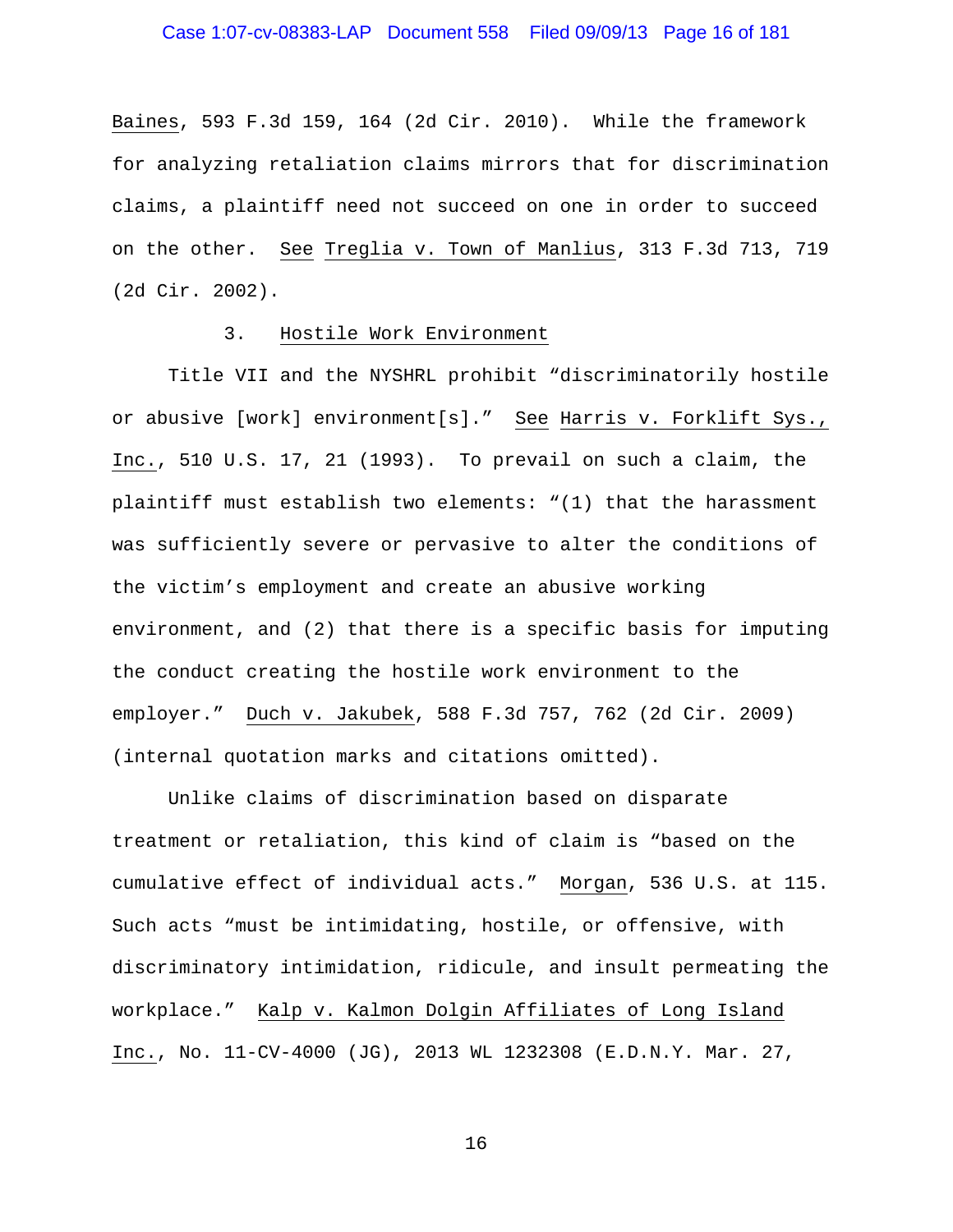2013) (citing Tomka v. Seiler Corp., 66 F.3d 1295, 1305 (2d Cir. 1995)).

The first element is both subjective and objective. This means that the victim must "subjectively perceive [the] environment to be abusive" and that the conduct complained of also must be "severe or pervasive enough to create an objectively hostile or abusive work environment." Petrosino v. Bell Atl., 385 F.3d 210, 221 (2d Cir. 2004) (citation omitted). When evaluating this element, the Court must look at the entirety of the circumstances, including "the frequency of the discriminatory conduct; its severity; whether it is physically threatening or humiliating, or a mere offensive utterance; and whether it unreasonably interferes with an employee's work performance." See Harris, 510 U.S. at 23.

#### 4. Constructive Discharge

Constructive discharge "occurs when an employer, rather than directly discharging an individual, intentionally creates an intolerable work atmosphere that forces an employee to quit involuntarily. Working conditions are intolerable if they are so difficult or unpleasant that a reasonable person in the employee's shoes would have felt compelled to resign." Serricchio v. Wachovia Secs. LLC, 658 F.3d 169, 185 (2d Cir. 2011). However, an employee's mere dissatisfaction with job assignments or criticism from a supervisor do not, alone, give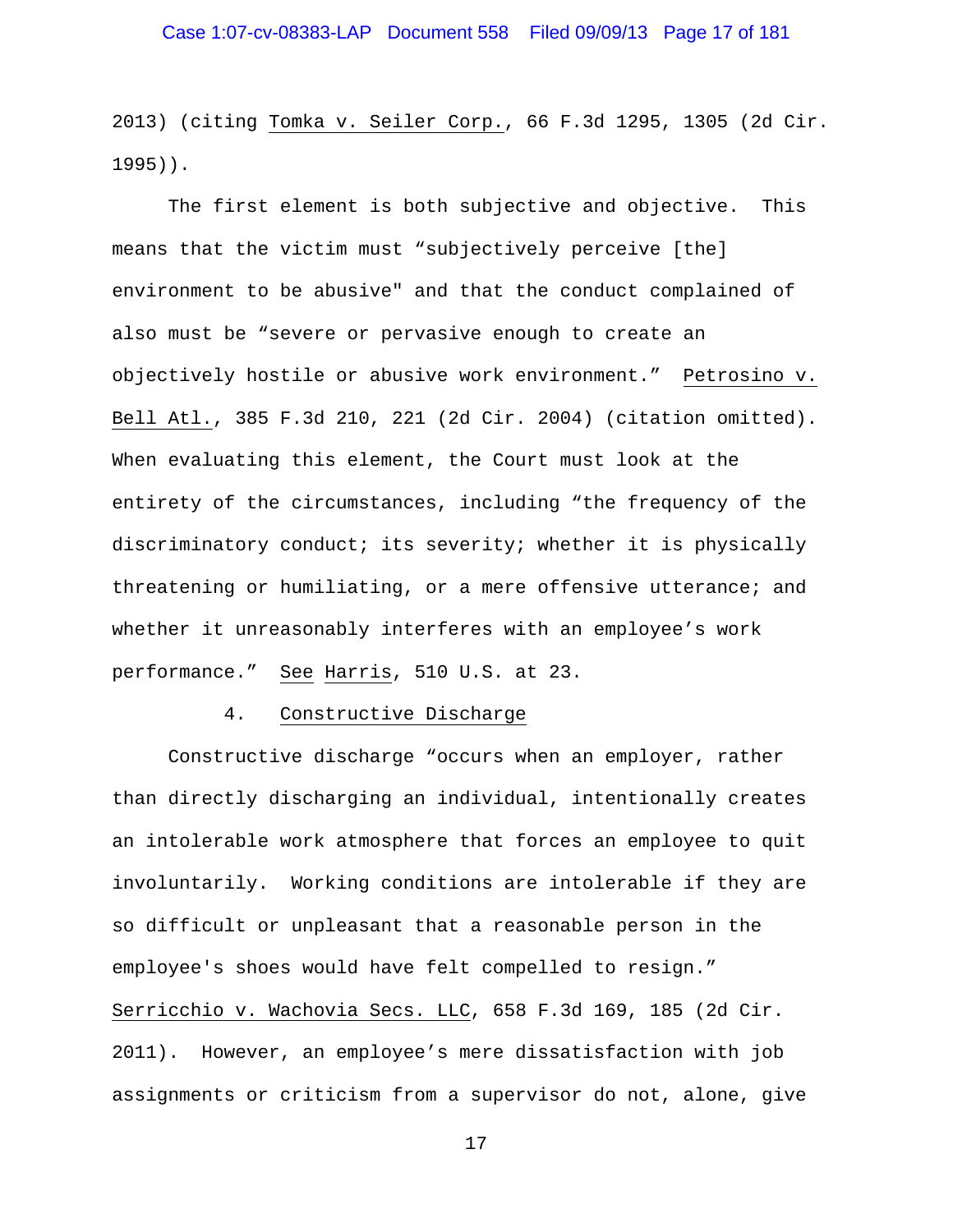### Case 1:07-cv-08383-LAP Document 558 Filed 09/09/13 Page 18 of 181

rise to such a claim. See, e.g., Spence v. Maryland Cas. Co., 995 F.2d 1147, 1156 (2d Cir. 1993).

#### C. NYCHRL

i<br>Li

 Given the slow development of case law regarding the appropriate standard by which to evaluate NYCHRL claims at the summary judgment stage, it is unsurprising that the parties do not agree on just how much more liberally the NYCHRL requires this Court to examine the Plaintiff-Intervenors' claims than is demanded under Title VII and the NYSHRL.<sup>6</sup> Such continues to be a contentious legal issue in almost every case in which such claims are asserted alongside Title VII and NYSHRL claims. Nonetheless, while Plaintiffs' brief proved helpful in distinguishing some of the differences between how Title VII and NYSHRL claims and NYCHRL claims should be examined, the Court of Appeals has more recently provided additional guidance to district courts based on decisions of the Appellate Division of the New York State Supreme Court, First Department.

 $^6$  Quite surprising, though, is the degree to which Defendant's counsel dismisses the importance of recent leading state court decisions that should inform this Court's analysis of NYCHRL claims. While the Court acknowledges that the case law on how to evaluate NYCHRL claims continues to evolve, Defendant—who elsewhere is more than willing to cite persuasive authority inexplicably fails to discuss significant cases bearing on the appropriate standard of review here even though some were cited by Plaintiff-Intervenors in their opposition brief and another was filed by the First Department a full month before Defendant submitted its reply and offered additional clarification regarding the standard.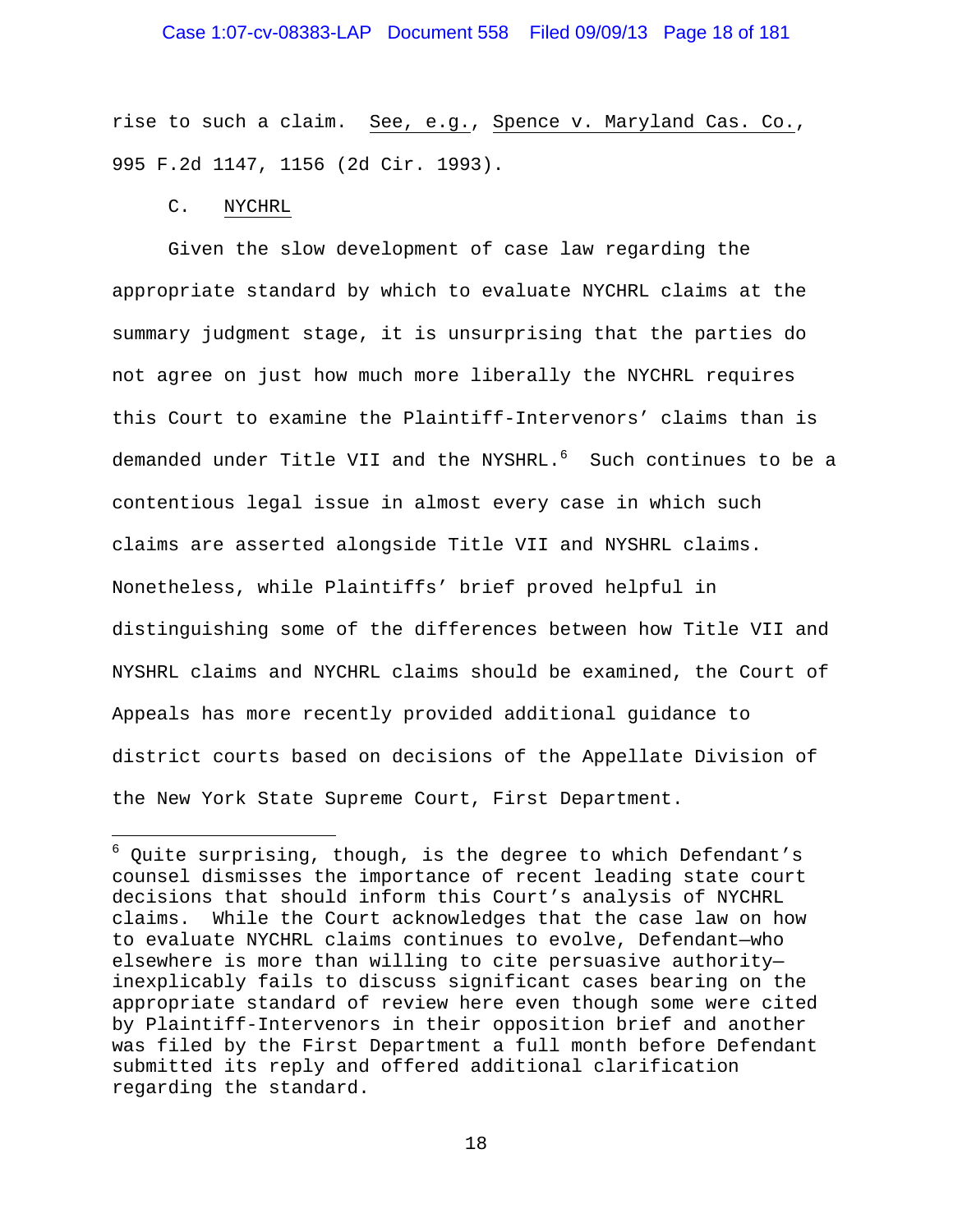In Mihalik v. Credit Agricole Cheuvreux North America, Inc., 715 F.3d 102 (2d Cir. 2013), the Court of Appeals notes that district courts "must analyze NYCHRL claims separately and independently from any federal and state law claims" and "constru[e] the NYCHRL's provisions broadly in favor of discrimination plaintiffs, to the extent that such a construction is reasonably possible." Id. at 109 (internal quotation marks omitted). Such is true "even if the challenged conduct is not actionable under federal and state law." Id. Specifically, the Court of Appeals provided district courts with the following guidelines when reviewing NYCHRL claims:

- (1) NYCHRL claims must be analyzed separately and independently from federal and state discrimination claims;
- (2) the totality of the circumstances must be considered because "the overall context in which [the challenged conduct occurs] cannot be ignored";
- (3) the federal severe or pervasive standard of liability no longer applies to NYCHRL claims, and the severity or pervasiveness of conduct is relevant only to the scope of damages;
- (4) the NYCHRL is not a general civility code, and a defendant is not liable if the plaintiff fails to prove the conduct is caused at least in part by discriminatory or retaliatory motives or if the defendant proves the conduct was nothing more than "petty slights or trivial inconveniences";
- (5) while courts may still dismiss "truly insubstantial cases," even a single comment may be actionable in the proper context; and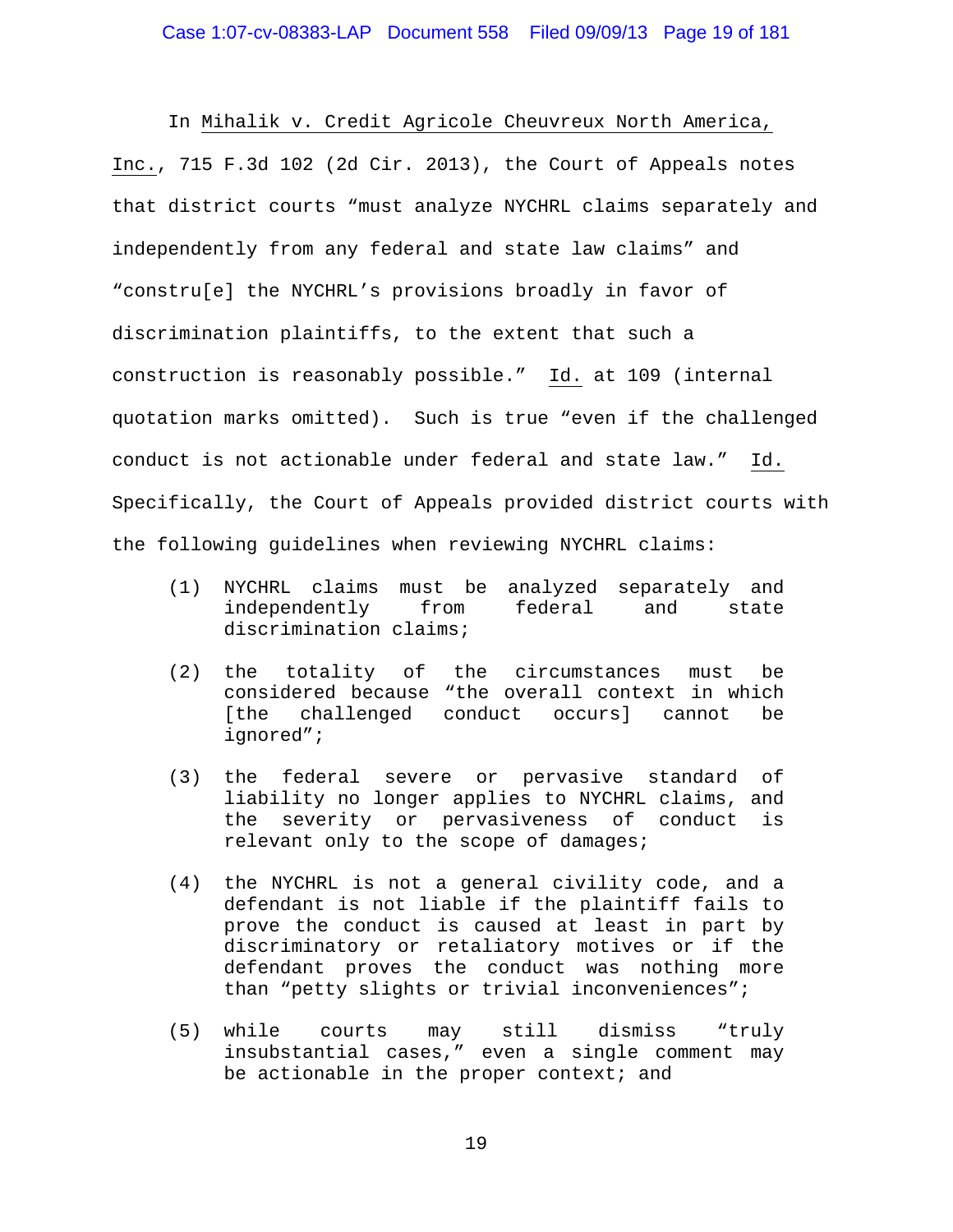(6) summary judgment is still appropriate in NYCHRL cases[] but only if the record establishes as a matter of law that a reasonable jury could not find the employer liable under any theory.

Id. at 113 (citations omitted).

At this point, additional observations of the Court of Appeals bearing on how burdens shift under the NYCHRL should be noted. Although it is clear a court must analyze NYCHRL claims independently of Title VII and NYSHRL claims and must consider both the McDonnell Douglas and mixed-motive frameworks, the Mihalik court noted that it remains "unclear whether, and to what extent the McDonnell Douglas burden-shifting analysis has been modified for NYCHRL claims." Mihalik, 715 F.3d at 110 n.8. The court made this observation after comparing the opinions filed by the First Department in Bennett v. Health Management Systems, Inc., 92 A.D.3d 29 (1st Dep't 2011), and Melman v. Montefiore Medical Center, 98 A.D.3d 107 (1st Dep't 2012). Id. ("Although Bennett seemed to suggest the analysis has changed, the First Department later narrowly construed Bennett [in Melman] as only requiring trial courts to consider whether plaintiff's claim could survive under either the McDonnell Douglas analysis or a mixed-motive theory of liability. It is unclear how this differs from the federal standard." (citation omitted)). In the end, though, what remains clear is that the NYCHRL has "simplified the discrimination inquiry: the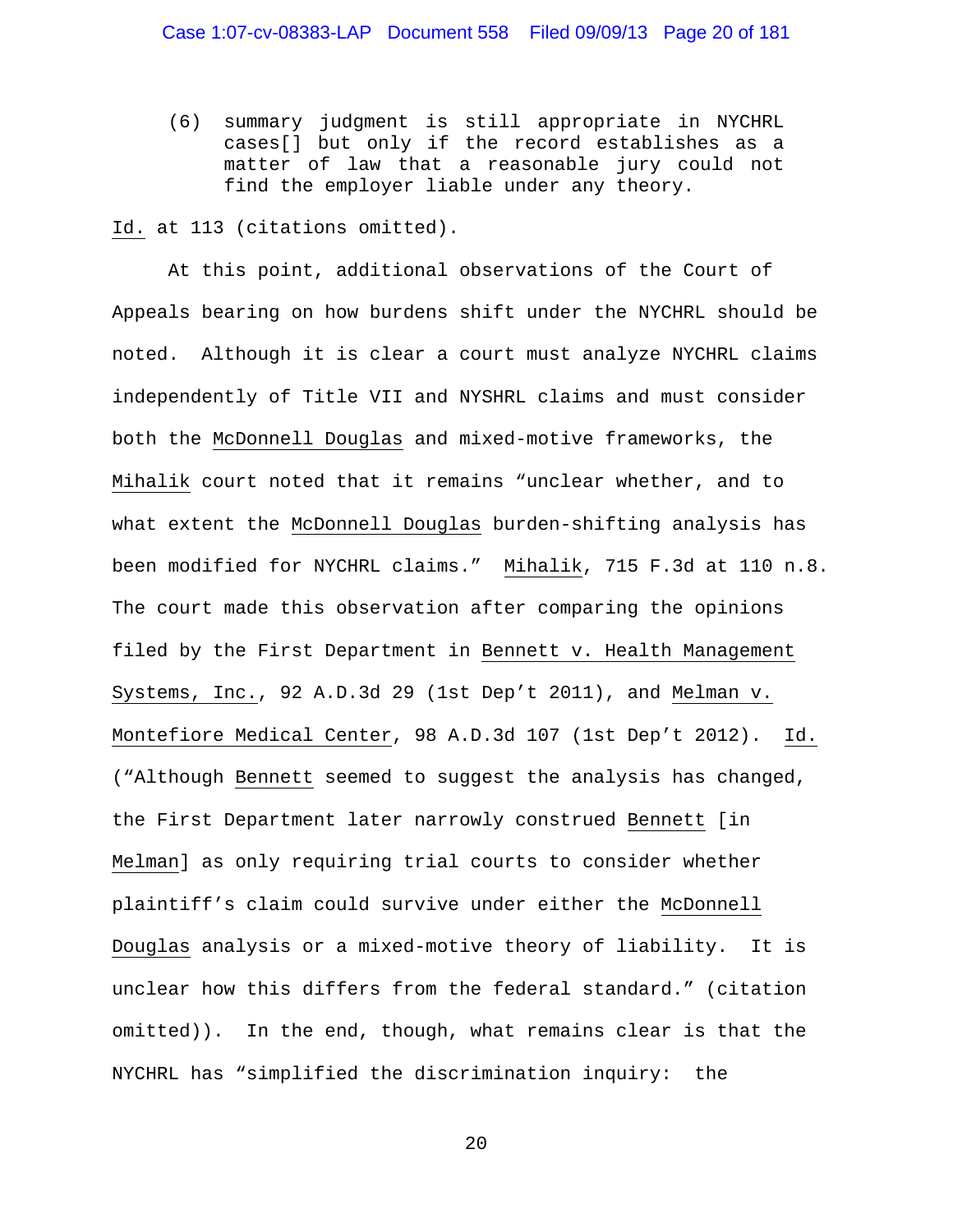### Case 1:07-cv-08383-LAP Document 558 Filed 09/09/13 Page 21 of 181

plaintiff need only show that her employer treated her less well [than other similarly situated employees], at least in part for discriminatory reasons. The employer may present evidence of its legitimate, non-discriminatory motives to show the conduct was not caused by discrimination, but it is entitled to summary judgment on this basis only if the record established as a matter of law that discrimination played no role in its actions." Id. (internal quotation marks omitted). This Court further observes that the Melman court seemed to consider the possibility that a plaintiff could sustain a showing under a mixed-motive standard by relying principally on circumstantial evidence.<sup>7</sup> See Melman, 98 A.D.3d at 128. Given the liberal framework of the NYCHRL, this Court will consider circumstantial evidence when conducting its mixed-motive analysis of NYCHRL claims.

Using these principles as a guide, the Court now reviews the legal standards for discrimination and retaliation claims under the NYCHRL.

i

 $^7$  As noted supra, to trigger the mixed-motive analysis under federal law, the plaintiff must demonstrate the existence of a "smoking gun."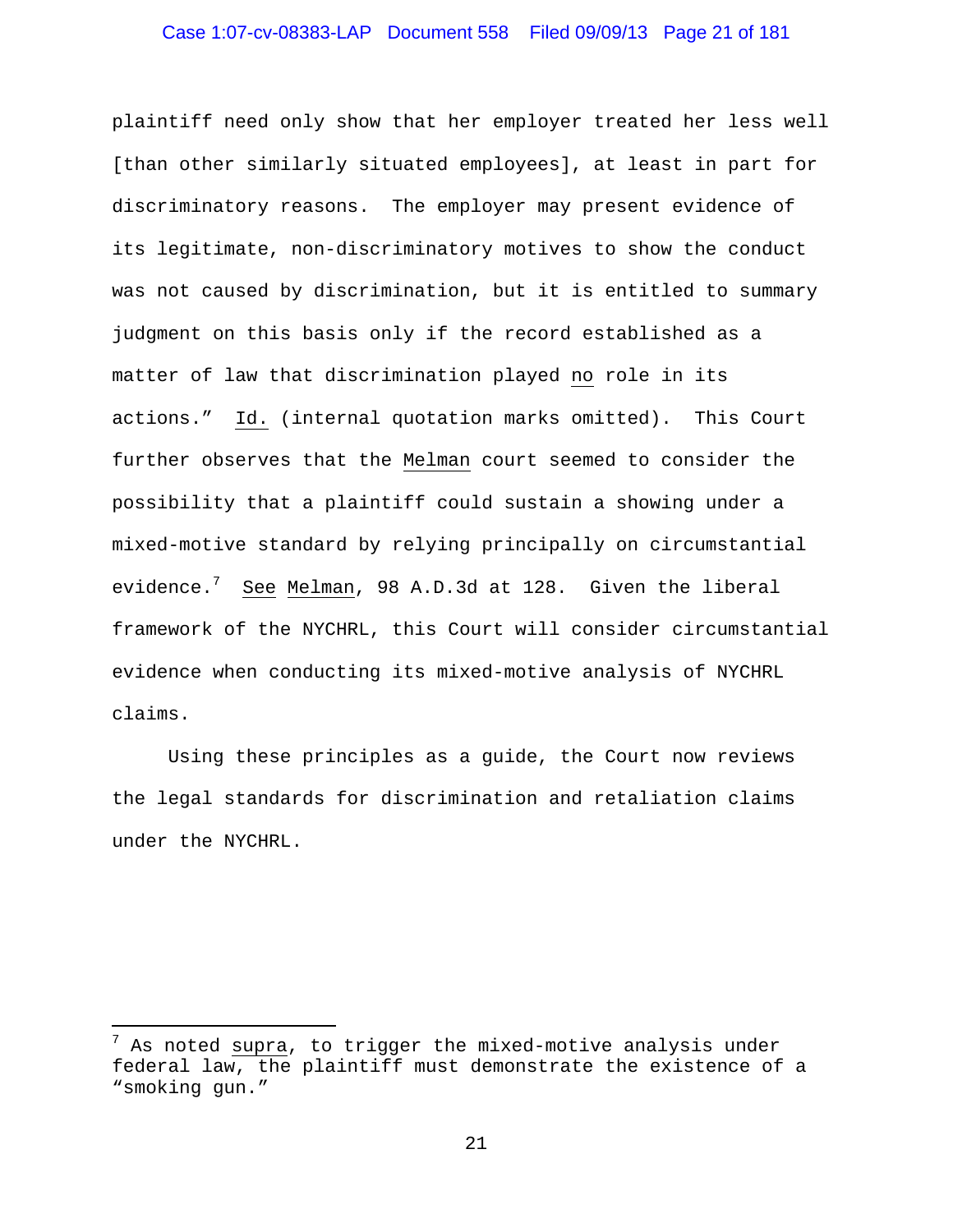## 1. Discrimination<sup>8</sup>

i

Section 8-107(1)(a) of the NYCHRL makes it "an unlawful discriminatory practice . . . [f]or an employer or an employee or agent thereof, because of the actual or perceived . . . gender . . . of any person, to refuse to hire or employ or to bar or to discharge from employment such person or to discriminate against such person in compensation or in terms, conditions or privileges of employment." N.Y.C. Admin. Code § 8-107(1)(a).

"To establish a [pregnancy] discrimination claim under the NYCHRL, the plaintiff need only demonstrate 'by a preponderance of the evidence that she has been treated less well than other employees because of her gender.'" Mihalik, 715 F.3d at 110 (quoting Williams v. N.Y.C. Hous. Auth., 61 A.D.3d 62, 78 (1st Dep't 2009)). "At the summary judgment stage, judgment should

<sup>&</sup>lt;sup>8</sup> In Mihalik, the plaintiff asserted discrimination claims under the NYCHRL based on sexual harassment. There, the district court first evaluated her claims under the federal quid pro quo standard and then conducted an analysis based on the federal hostile work environment standard. See Mihalik v. Credit Agricole Cheuvreux N. Am., Inc., No. 09 Civ. 1251 (DAB), 2011 WL 3586060, at \*5-10 (S.D.N.Y. July 29, 2011). As this Court has already noted, the Court of Appeals held that the federal severe or pervasive standard is only relevant to the scope of damages. Mihalik, 715 F.3d at 110. Thus, whereas hostile work environment allegations are evaluated as separate claims herein under Title VII and the NYSHRL, such allegations do not present separate and distinct claims under the NYCHRL. Instead, NYCHRL "liability is normally determined simply by the existence of differential treatment." Id.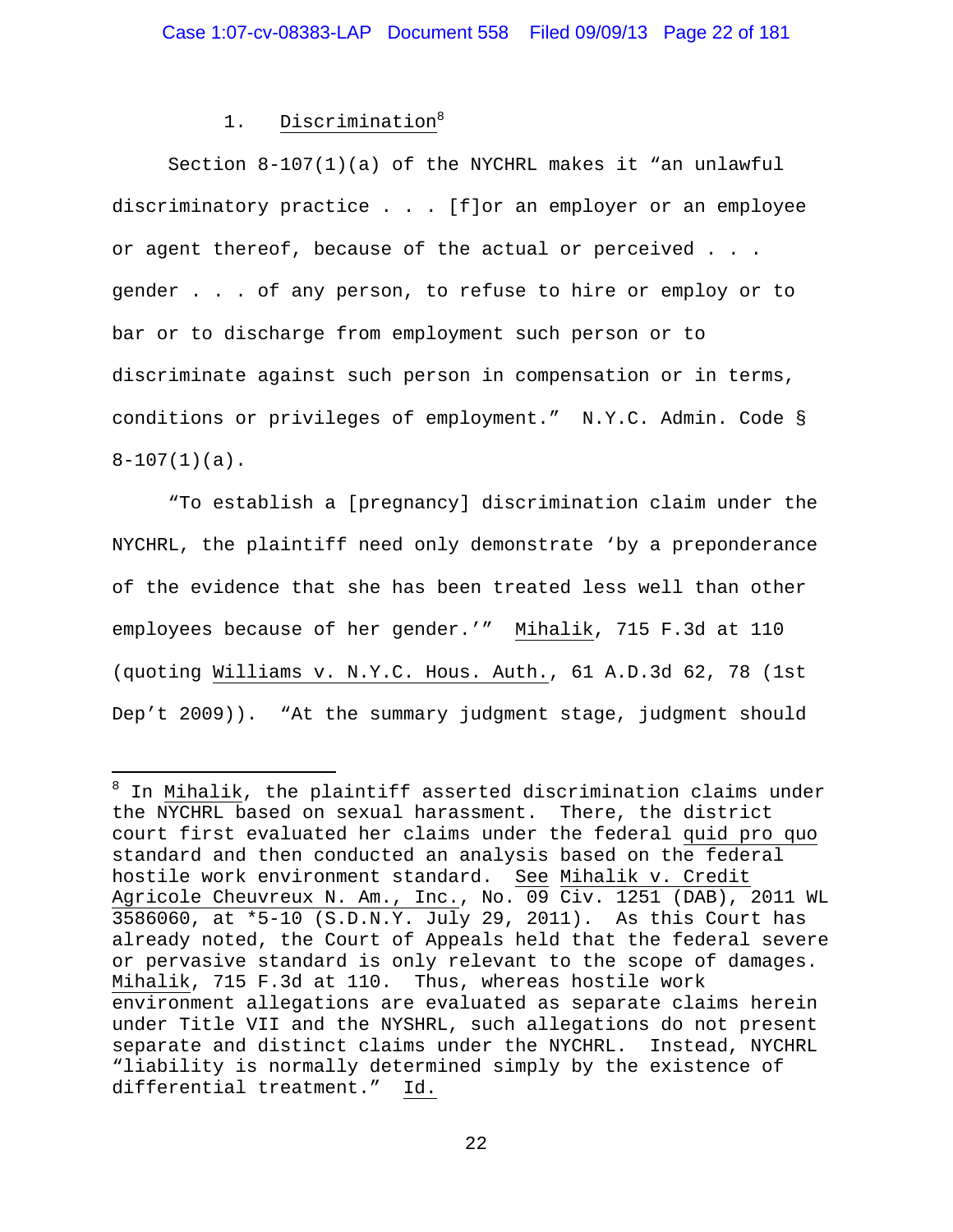### Case 1:07-cv-08383-LAP Document 558 Filed 09/09/13 Page 23 of 181

normally be denied to a defendant if there exist triable issues of fact as to whether such conduct occurred." Williams, 61 A.D.3d at 78. Moreover, the challenged conduct need not even amount to something tangible, like hiring or firing. Id. at 79, 40.

However, this Court remains "mindful that the NYCHRL is not a 'general civility code.'" See Mihalik, 715 F.3d at 110 (quoting Williams, 61 A.D.3d at 79). "The plaintiff still bears the burden of showing that the conduct is caused by a discriminatory motive. It is not enough that a plaintiff has an overbearing or obnoxious boss. She must show that she has been treated less well at least in part because of her gender. Id. (internal quotation marks omitted).

Even upon such a showing, though, "defendants may assert an affirmative defense whereby [they] can still avoid liability if they prove that the conduct complained of consists of nothing more than what a reasonable victim of discrimination would consider petty slights and trivial inconveniences." Id. (citations omitted) (internal quotation marks omitted). The burden at this stage is on the defendant to prove the conduct's triviality. Id. Nevertheless, the defendant may prevail at summary judgment upon showing that a reasonable jury could conclude only that the challenged conduct was nothing more than petty. Id.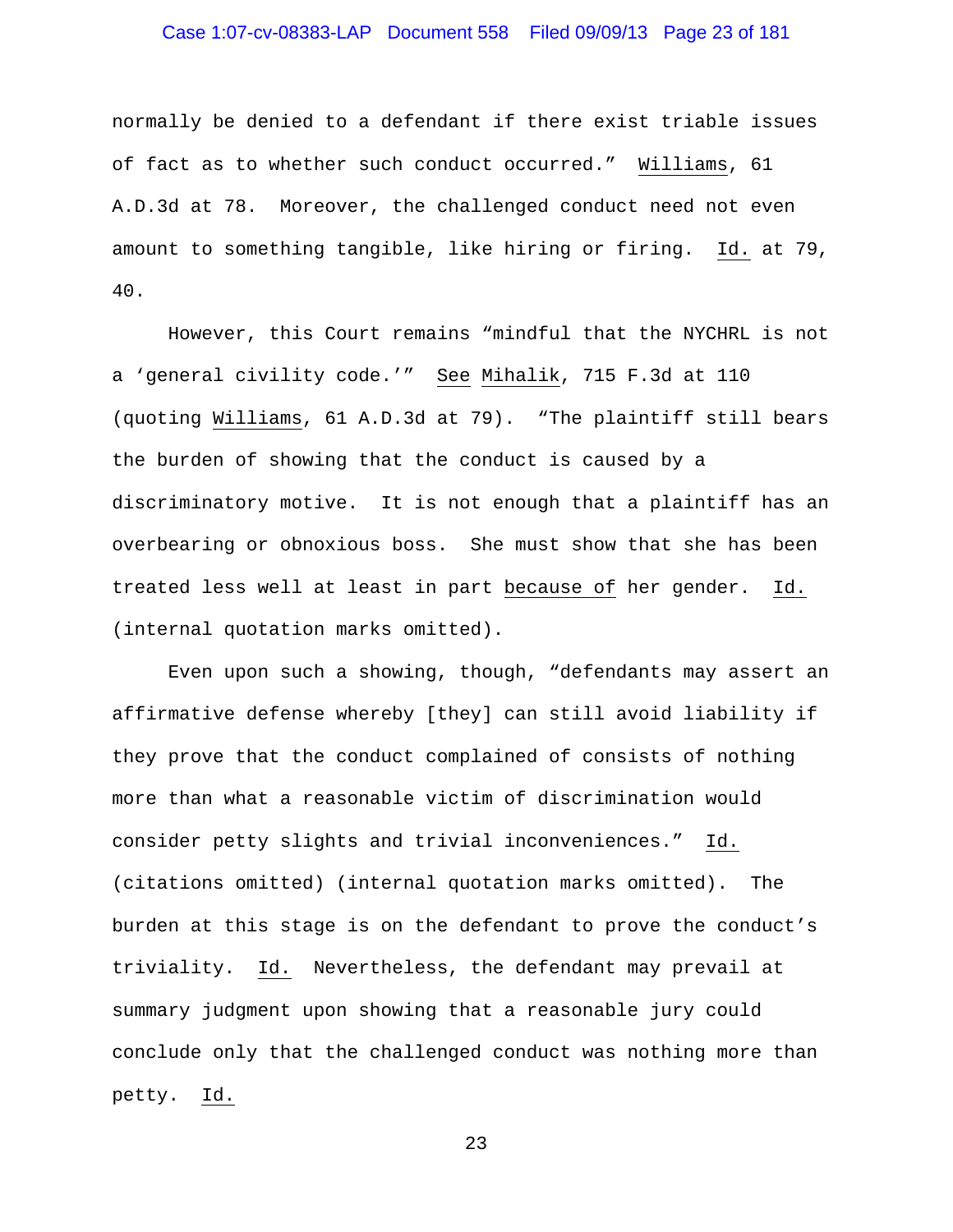### Case 1:07-cv-08383-LAP Document 558 Filed 09/09/13 Page 24 of 181

"In evaluating both the plaintiff's claims and the defendant's affirmative defense, courts must consider the totality of the circumstances." Id. Even a single incident signaling discrimination on account of a plaintiff's pregnancy may be actionable. See id.; Williams, 61 A.D.3d at 80 n.30.

 Finally, it is clear that a preference exists under the NYCHRL for a jury to make determinations regarding what are often borderline situations. Williams, 61 A.D.3d at 80. Nevertheless, summary judgment remains "an appropriate mechanism for resolving [such] claims" where "there is no genuine dispute as to any material fact regarding plaintiff's claim and the employer's affirmative defense." Mihalik, 715 F.3d at 111-12.

#### 2. Retaliation

 Section 8-107(7) of the NYCHRL makes it unlawful for an employer to "retaliate or discriminate in any manner against any person because such person has . . . opposed any practice forbidden under" the NYCHRL. See N.Y.C. Admin. Code § 8-107(7). The provision further provides that the "retaliation or discrimination complained of under this subdivision need not result in an ultimate action with respect to employment . . . or in a materially adverse change in the terms and conditions of employment . . . provided, however, that the retaliatory or discriminatory act or acts complained of must be reasonably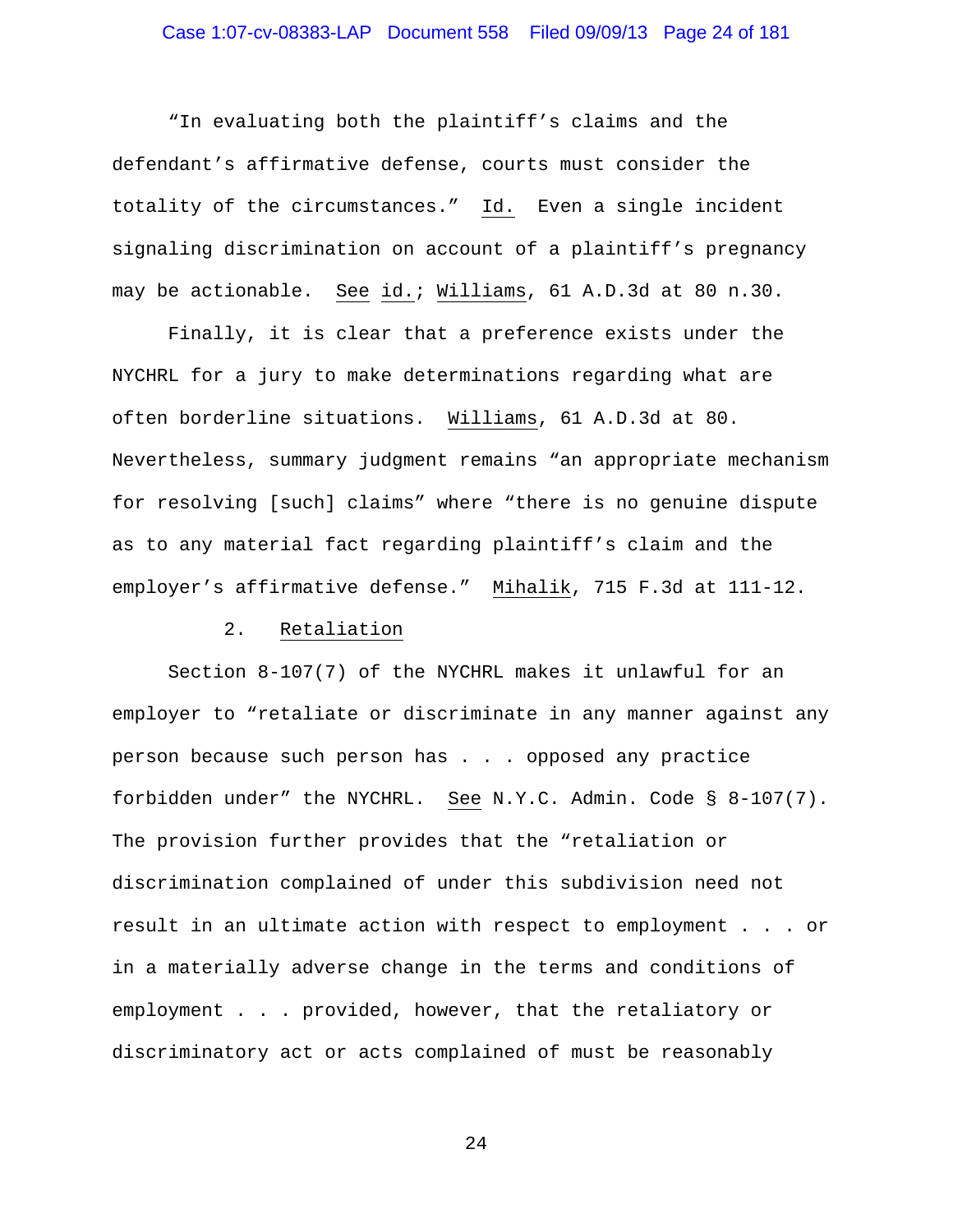### Case 1:07-cv-08383-LAP Document 558 Filed 09/09/13 Page 25 of 181

likely to deter a person from engaging in protected activity." Id.

 This means that to prevail on a retaliation claim under the NYCHRL, a plaintiff must show (1) "that she took an action opposing her employer's discrimination" and (2) "that, as a result, the employer engaged in conduct that was reasonably likely to deter a person from engaging in such action." Mihalik, 715 F.3d at 112.

 Like discrimination claims under the NYCHRL, retaliation claims shall be interpreted broadly. Id. The phrase "'oppos[ing] any practice' can include situations where a person, before the retaliatory conduct occurred, merely 'made clear her disapproval of the [defendant's] discrimination by communicating to [the defendant], in substance, that she thought [its] treatment of [her] was wrong." Id. (quoting Albunio v. City of N.Y., 16 N.Y.3d 472, 479 (2011)).

 Additionally, summary judgment is only appropriate where no reasonable jury could conclude from the evidence that the challenged conduct was reasonably likely to deter a person from engaging in protected activity. Id. Such an "assessment [should] be made with a keen sense of workplace realities, of the fact that the 'chilling effect' of particular conduct is context-dependent, and of the fact that a jury is generally best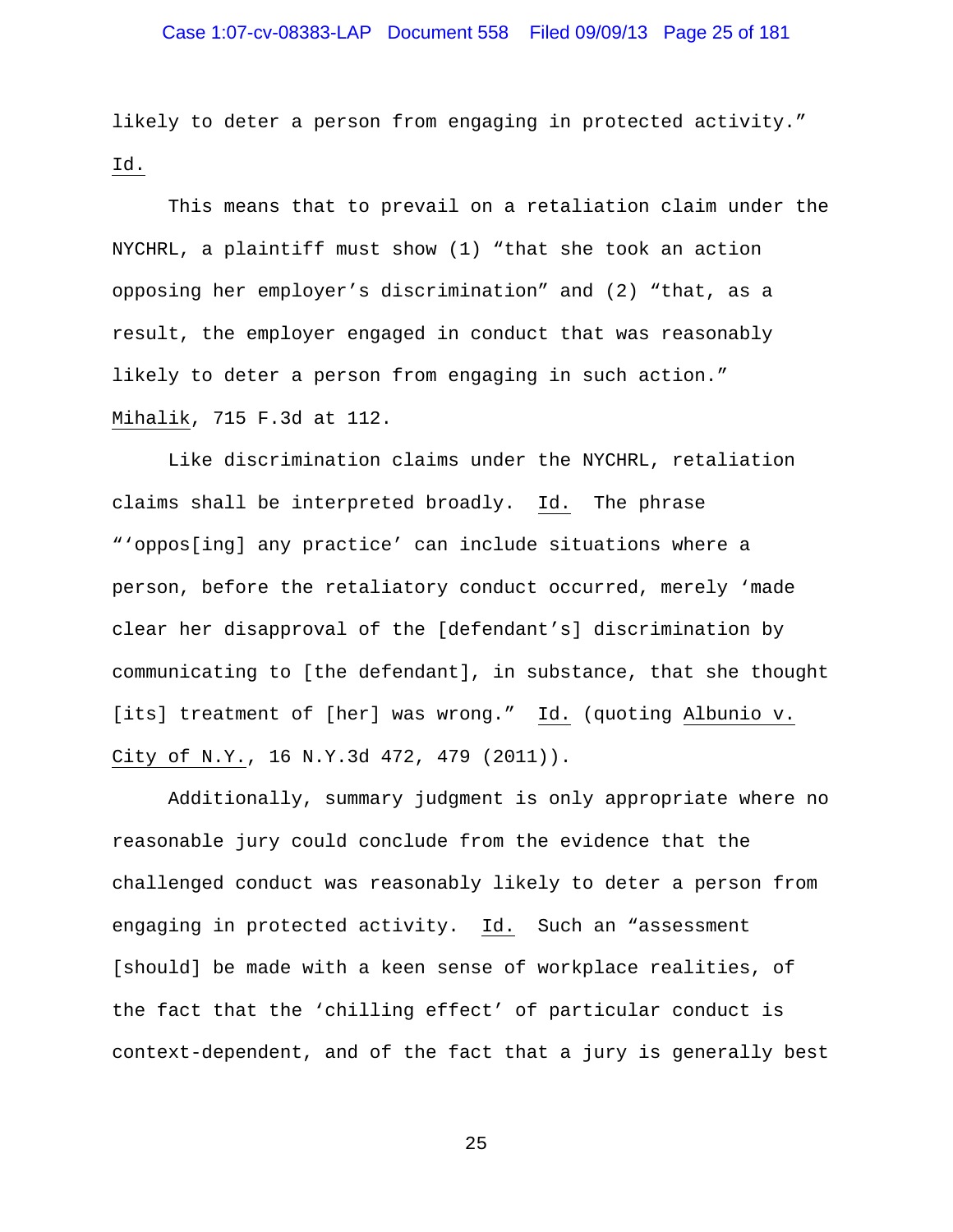### Case 1:07-cv-08383-LAP Document 558 Filed 09/09/13 Page 26 of 181

suited to evaluate the impact of retaliatory conduct." Id. (internal quotation marks omitted).

## III. DISCUSSION

#### A. Jill Patricot

 Jill Patricot ("Patricot") alleges discrimination and retaliation claims against Bloomberg under Title VII, the NYSHRL, and the NYCHRL. As to Title VII, Patricot filed her EEOC discrimination charge on March 24, 2006, and her EEOC retaliation charge on June 13, 2008.

#### 1. Background

Bloomberg hired Plaintiff-Intervenor Patricot to work in its London office in 1998. (Bloomberg 56.1 ¶ 1) In November 2004, approximately three months into her pregnancy and a month and a half after Patricot announced her first pregnancy, she was offered a position as Global Data Manager of New York, which she accepted. (Id.) At the time she accepted the offer, Patricot understood that she was leaving Sales for the Global Data division, and both she and her supervisors considered the move to be a promotion. (Golden Decl. Ex. 2, at 18-20 (Patricot Dep.).) During her deposition, Patricot recalled: "I wanted the promotion, I needed the money, and I needed the stature, it was going to be good for me." (Id. at 20.) Patricot now believes that she was offered the job in Global Data for the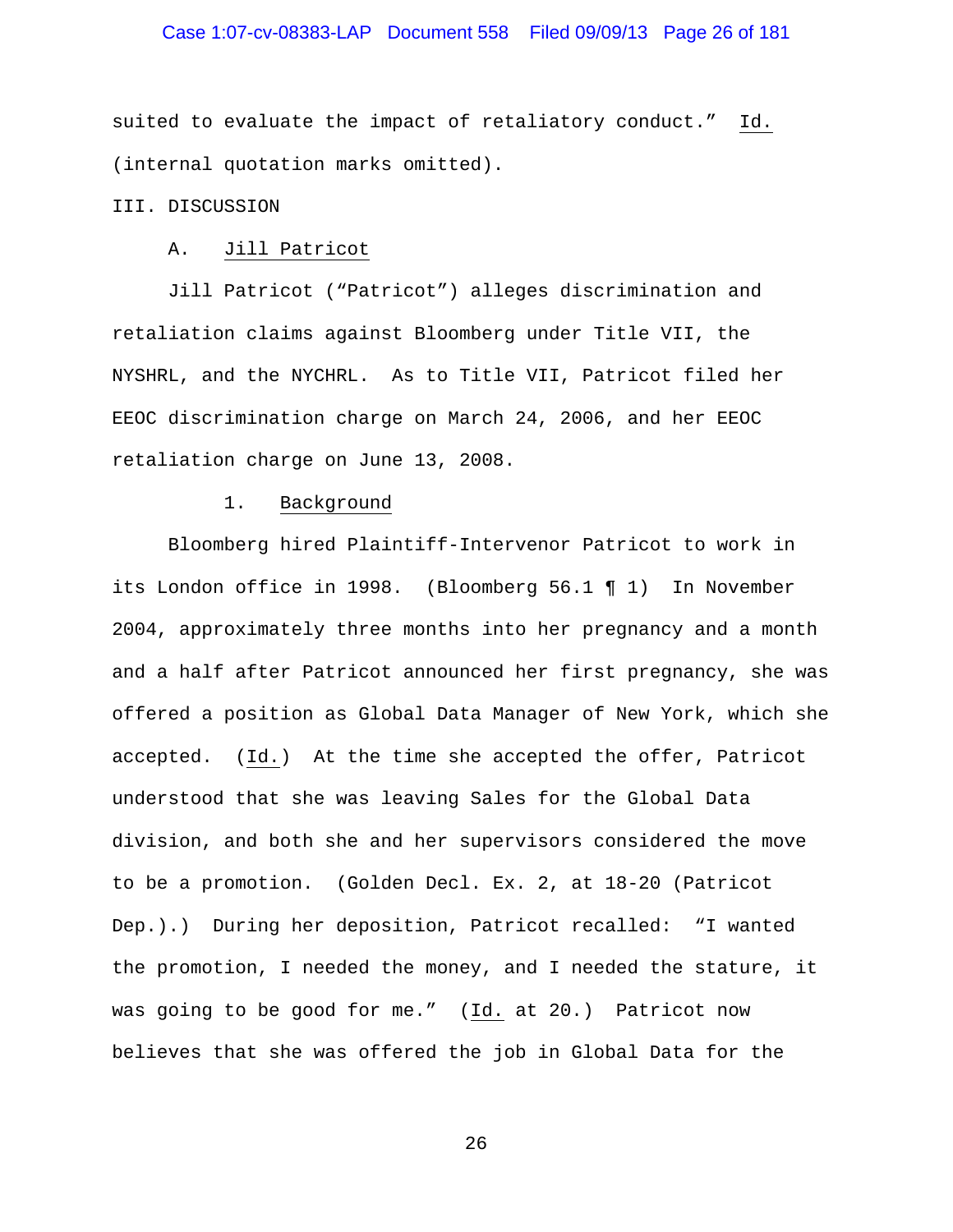# Case 1:07-cv-08383-LAP Document 558 Filed 09/09/13 Page 27 of 181

purposes of hiding her pregnancy from "powerful hedge fund managers." (Bloomberg 56.1 ¶ 3.)

As head of Global Data in New York, Patricot was placed in charge of more than seventy employees, including seven managers (her sales position had only required that she supervise a handful of direct reports). (Bloomberg 56.1 ¶ 8.) Approximately six months before her first maternity leave, Patricot was told that she and her group would be temporarily moved to a satellite office for about one week. (Silberstein Decl. Ex. 1, at 30-34, 456-57 (Patricot Dep.).) However, after moving to the new office, Patricot's group remained there for the remainder of the six months until she went on leave. (Id. at 30-34, 455–57.) Patricot concedes that the move "[did not] prevent [her] obviously from getting in touch with people." (Id. at 30.)

Prior to going on maternity leave, Patricot's supervisor Beth Mazzeo ("Mazzeo") told her she was doing a "fabulous" and "great" job. (Id. ¶ 4.) Patricot went on leave in late April 2005, and in May 2005, Patricot received her compensation award, increasing her total intended compensation from \$216,953 to \$270,522. (Id. ¶ 5-6.) This occurred despite a decrease in her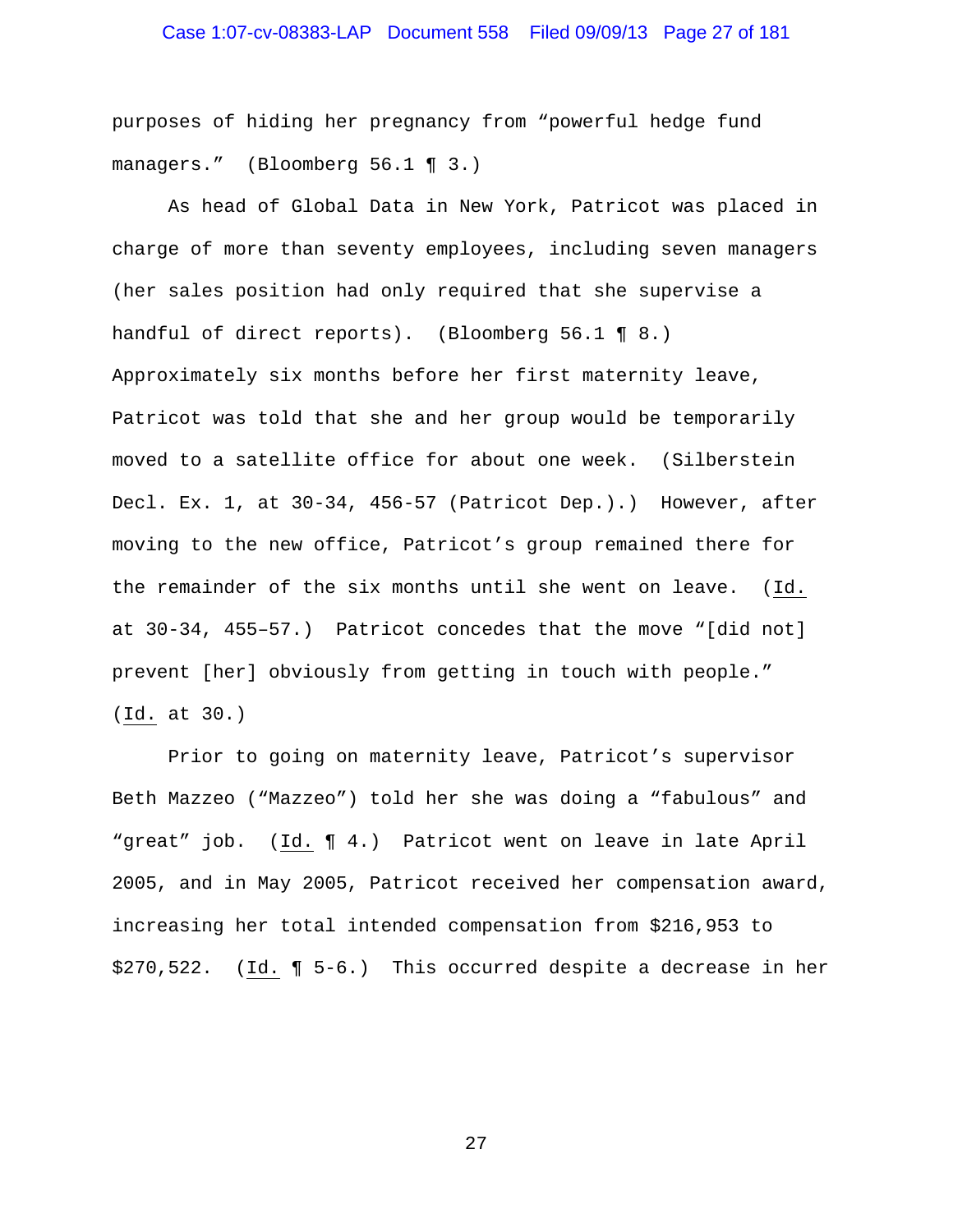### Case 1:07-cv-08383-LAP Document 558 Filed 09/09/13 Page 28 of 181

Equity Equivalent Certificates ("EECs") from 210 in May 2004 to 185 in May 2005. (Pl.-Interv'rs 56.1 ¶ 6; Reply 56.1 ¶ 6.)<sup>9</sup>

Patricot returned from maternity leave on September 22, 2005. (Bloomberg 56.1 ¶ 11.) Patricot alleges that during her maternity leave and after her return, she was ignored by Mazzeo and excluded from calls, meetings, and normal decision-making processes. (Id. ¶¶ 11, 13; Pl.-Interv'rs 56.1 ¶¶ 6, 11, 13.) Prior to taking leave, Patricot often worked from 8:00 A.M. to 6:00 P.M. or 7:00 P.M., but upon her return from leave, she left the office every day at approximately 4:45 P.M. (Bloomberg 56.1 ¶ 15; Pl.-Interv'rs 56.1 ¶ 15; Reply 56.1 ¶ 15.) According to Bloomberg, Patricot's predecessor complained to Mazzeo that Patricot's subordinates were coming to her with issues that Patricot should have handled. (Bloomberg 56.1 ¶ 15.) Bloomberg

 $\overline{\phantom{0}}$ 

 $9$  In 2005, there was an across-the-board reduction of twentythree percent in the number of EECs awarded. (Reply 56.1 ¶ 6; Dreiband Decl. Ex. 115, at BLP-0092591-93.) Additionally, Patricot's increase in total intended compensation was greater, by percentage, than those received by a number of the male managers also reporting to Mazzeo, including Comparator 1 (19.85%), Comparator 2 (13.38%), Comparator 3 (8.70%), and Comparator 4 (14.38%), all but one of whom had higher performance ratings than Patricot. (Golden Decl. Ex. 6 ("Patricot Comparator Chart").) Although Patricot disputes Bloomberg's choice of comparators and asserts that she should instead be compared to managers in the Sales Department where she had previously been a Team Leader," she does not offer any actual comparators for the Court to consider. (Pl.-Interv'rs 56.1 ¶ 7.)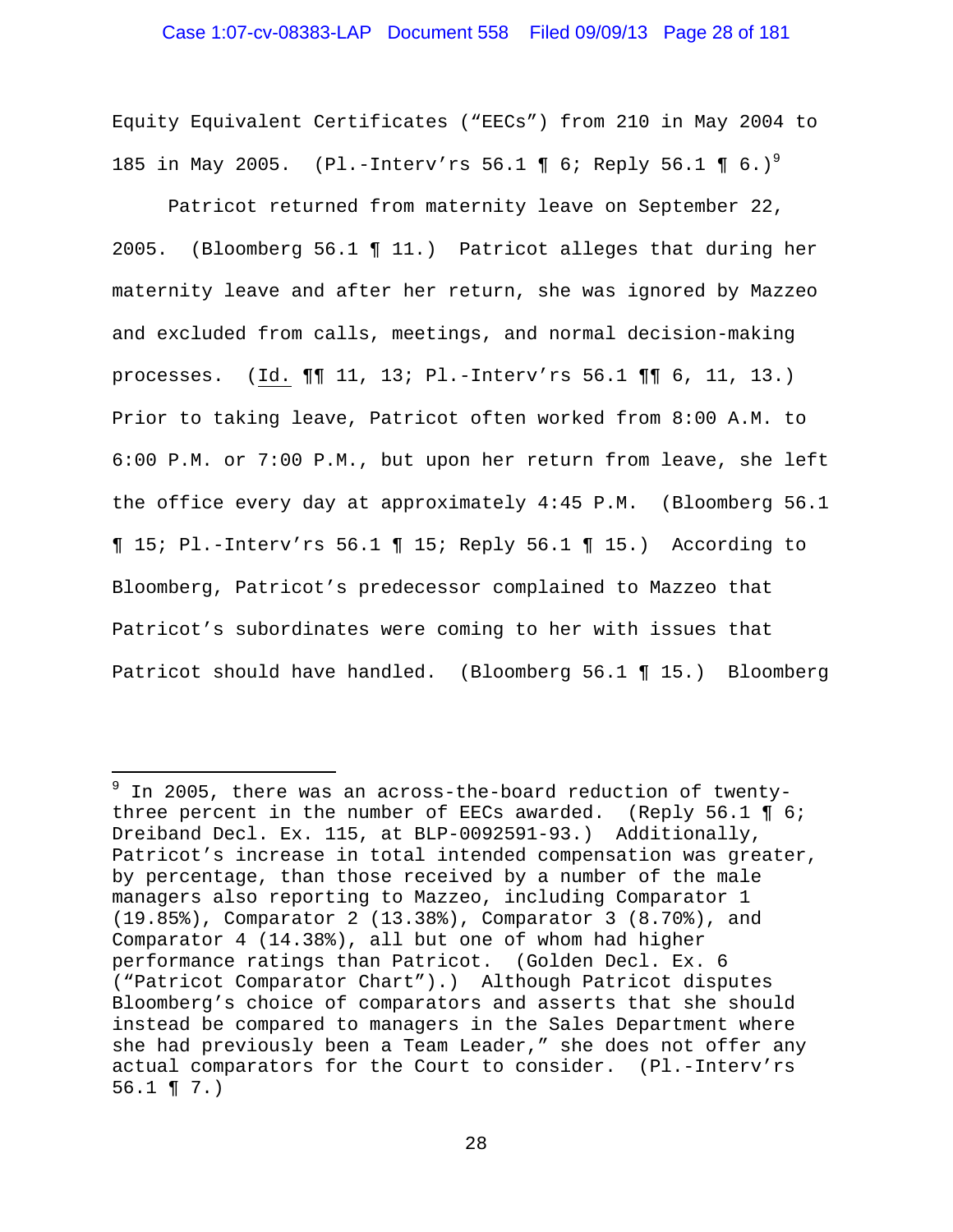### Case 1:07-cv-08383-LAP Document 558 Filed 09/09/13 Page 29 of 181

states that such complaints prompted Mazzeo to schedule a meeting with Patricot about Patricot's hours. (Id. ¶ 18.)

On or about December 22, 2005, Mazzeo, a mother of three, met with Patricot. (Bloomberg 56.1 ¶ 15.) At this meeting, Patricot recalls that Mazzeo told her that "sometimes when you have a baby your career is paused" and that Mazzeo's own career "was [paused] too for a little," which Patricot understood as Mazzeo's "trying to relate." (Golden Decl. Ex. 2, at 62-63 (Patricot Dep.).) Also during this meeting, Mazzeo told Patricot that other Global Data managers worked until 5:30 or 6:00 P.M. each day and that Patricot needed to do the same. (Id. at  $68-70.$ )<sup>10</sup>

In or about early February 2006, Mazzeo again approached Patricot about her hours. (Golden Decl. Ex. 2, at 86 (Patricot Dep.).) This time, Mazzeo insisted that Patricot stay until 5:30 P.M., and told her that she was setting a bad example on the floor. (Id. at 99.) Mazzeo asked if Patricot could stay late two days a week, but Patricot refused to stay until 5:30 or 6:00 P.M. and insisted on leaving at no later than 4:45 P.M. every day. (Id. at 101-103, 105, 618-19, 655-56, 658, 764; Ex.

 $\overline{\phantom{0}}$ 

 $^{10}$  At least two Bloomberg managers testified in depositions that it was important for the Head of Global Data in New York to be available past 5:00 P.M., and possibly even until 6:00 P.M., to take care of certain situations that arise after the closing of the markets at 4:00 P.M. (See Golden Decl. Ex. 11, at 183 (Mazzeo Dep.); Ex. 12, at 228-29 (Secunda Dep.).)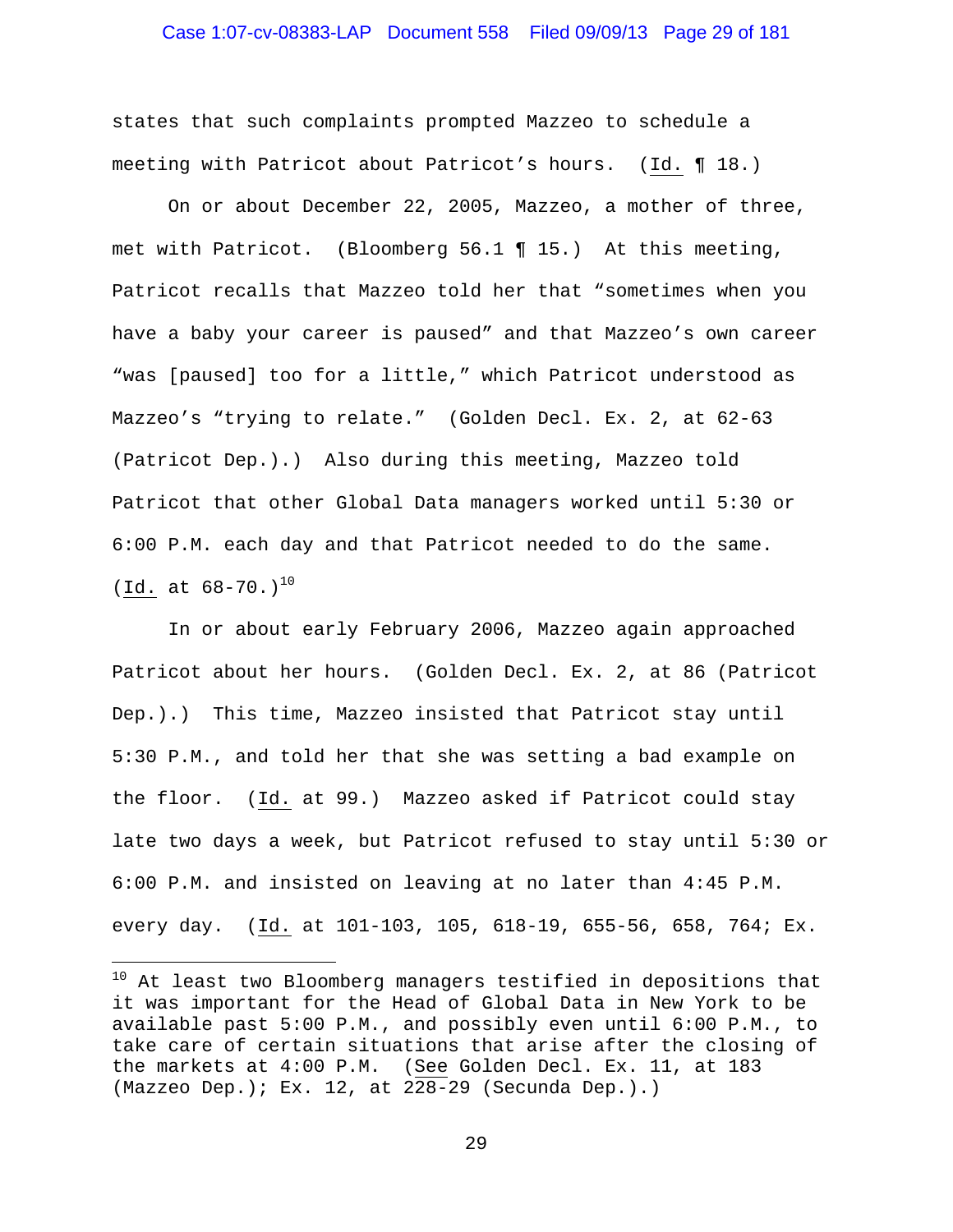17, at 50-51 (Keogh Dep.); Golden Decl. Ex. 15, at 203-04 (Sack  $Dep.$ ).)

On or about February 3, 2006, Patricot met with Jennifer Sack ("Sack") from Bloomberg Human Resources ("HR"), who told Patricot that Mazzeo had a problem with her hours. (Golden Decl. Ex. 2, at 94 (Patricot Dep.).) Sack asked Patricot if her husband could relieve the nanny, which Patricot found inappropriate. (Id. at 105.) Patricot offered to come in an hour earlier, but she could not name any Global Data manager who did so. (Id. at 102, 155, 279, 472; Golden Decl. Ex. 1 ¶ 77 (Am. Compl.).) Patricot's supervisees in the New York office generally started at 8:00 A.M., and the Company wanted to limit supervisory coverage to when it was necessary. (Golden Decl. Ex. 2, at 588 (Patricot Dep.); Golden Decl. Ex. 15, at 209 (Sack  $Dep.$ ). $)$ 

Patricot alleges that on or about February 10, 2006, Mazzeo called her at her desk and said that if she did not change her hours, Mazzeo would demote her to the position of Data Analyst. (Bloomberg 56.1 ¶ 21.) Patricot further states that she was never informed during any of the aforementioned conversations that her subordinates were looking for her after she left for the day and that such prompted the concern over her hours. (Pl.-Interv'rs 56.1 ¶¶ 17-18.) On February 14, 2006, Mazzeo demoted Patricot to Data Analyst. (Bloomberg 56.1 ¶ 22.)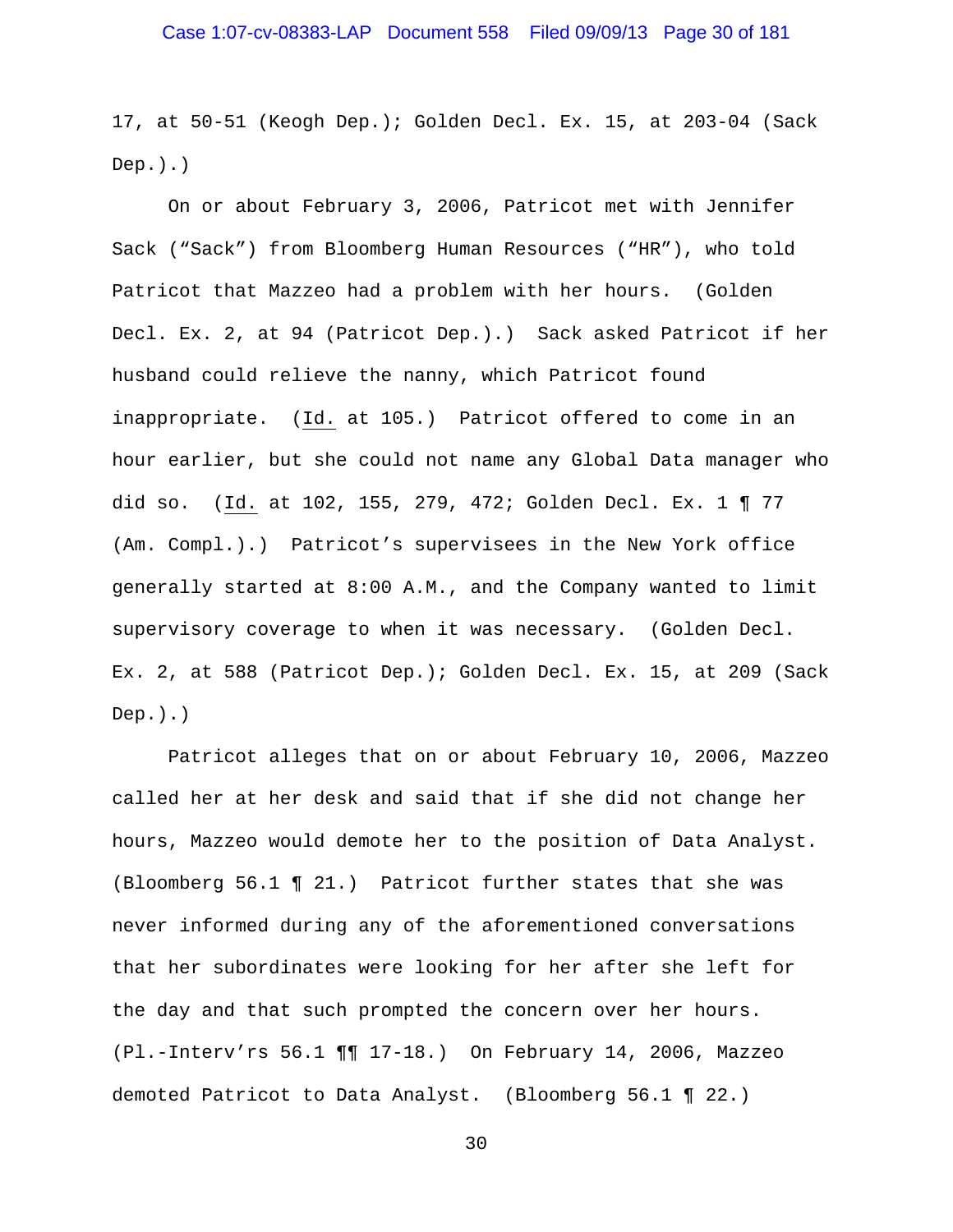### Case 1:07-cv-08383-LAP Document 558 Filed 09/09/13 Page 31 of 181

Shortly after Patricot's demotion, allegedly in an attempt to intimidate her, Mazzeo appeared unannounced in the New York office and sat at a desk next to Patricot for the entire day without acknowledging her. (Pl.-Interv'rs 56.1 ¶ 26; Silberstein Decl. Ex. 1, at  $144-45$ , 147-48 (Patricot Dep.).)<sup>11</sup> On March 24, 2006, Patricot filed her charge of discrimination with the EEOC. (Bloomberg 56.1 ¶ 28) In her April 2006 selfevaluation she noted that she had "reached out to the Federal Government to hold an unbiased investigation," particularly regarding Mazzeo. (Id.)

Following her demotion, Patricot told Max Linnington ("Linnington"), the Head of Sales for the North and South Americas, that she wanted to return to Sales, and asked if any Team Leader positions were open; he told her that none was. (Id.  $\P$  26.)<sup>12</sup> Within a few months after Patricot joined Sales, however, two individuals were promoted to Team Leader positions, as were approximately 37 others between March 2006 and January 2009—none of whom was Patricot. (Reply 56.1 ¶ 26.)

i<br>Li

 $11$  The record reveals that Patricot is not the only employee who had problems with Mazzeo's management style; certain male managers who reported to Mazzeo also considered her to be "abrasive" and "hostile." (See Golden Decl. Ex. 9, at 152-55 (Iraca Dep.); Ex. 10, at 32-35, 38-39 (Ursitti Dep.).) <sup>12</sup> Patricot claims that a month prior to this conversation, Patricot met with Sack and Mazzeo and was told that she could go back to Sales but not as a Team Leader. (Pl.-Interv'rs 56.1  $\P 26.$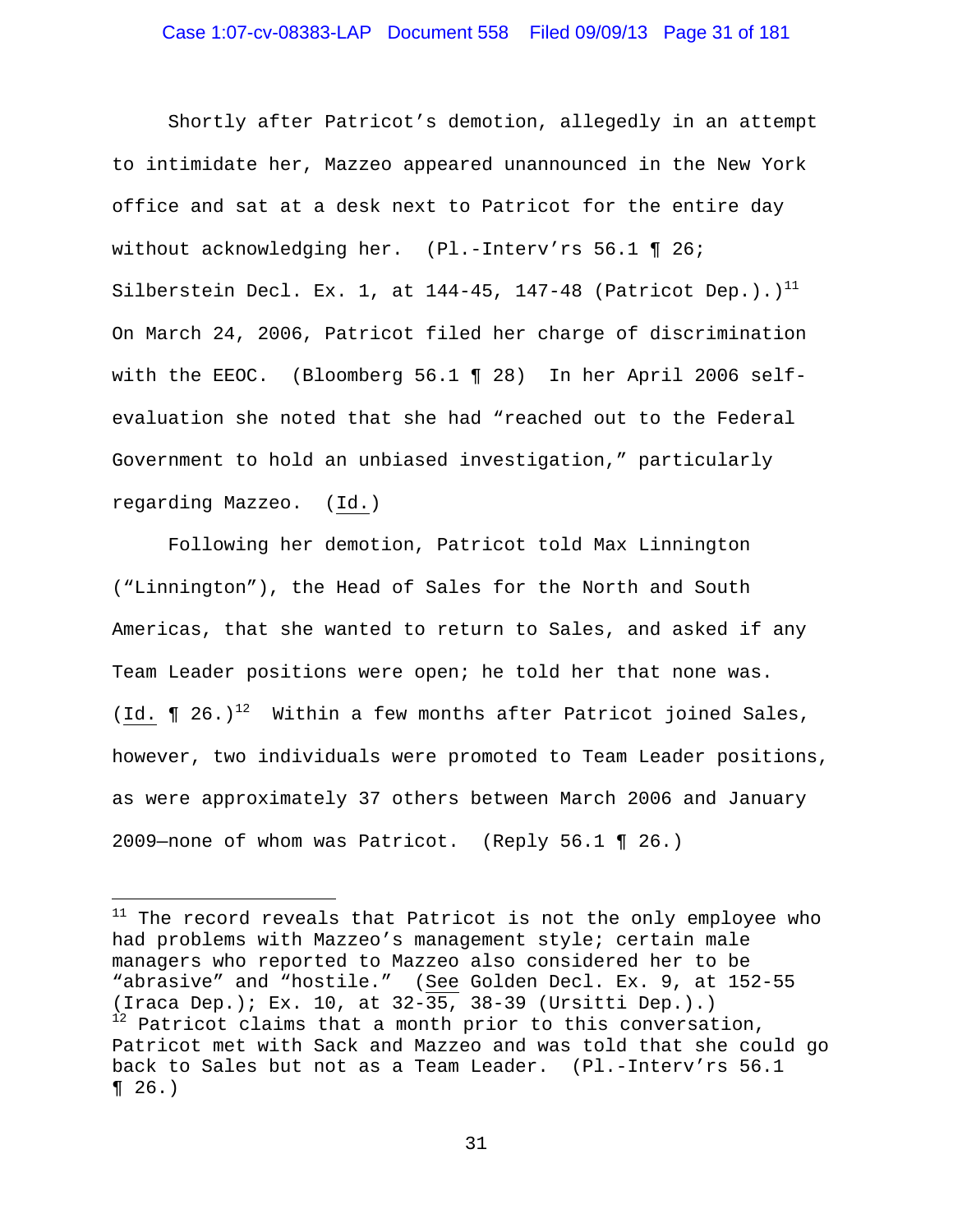### Case 1:07-cv-08383-LAP Document 558 Filed 09/09/13 Page 32 of 181

In May 2006, Patricot's EEC award decreased from 185 to 140, and her total intended compensation decreased from \$270,522 to \$233,727. (Bloomberg 56.1 ¶ 29.) Patricot went on maternity leave for the second time at the end of August 2006. (Golden Decl. Ex. 4.) Patricot states that upon her return from maternity leave in or around March 2007, she no longer had a desk or direct telephone line. (Pl.-Interv'rs 56.1 ¶ 34.B.)

On October 3, 2007, Patricot filed a motion to intervene in the EEOC's suit against Bloomberg. (First Mot. to Intervene [dkt. no. 2].) In her proposed complaint, Patricot referred to Michael Bloomberg at least ten times, alleging that he was responsible for the "culture of discrimination" at Bloomberg. (Id. Attach. 2 ¶ 17.) Around that time, Patricot also attended a press conference with fellow Plaintiff-Intervenor Tanys Lancaster concerning the complaint. (Bloomberg 56.1 ¶ 30.) According to press reports, Bloomberg spokesperson Judith Czelusniak accused these two Plaintiff-Intervenors of participating in a "publicity stunt" and "dragging the mayors [sic] name into their battle in their lawsuit against the company to settle." (Bloomberg 56.1 ¶ 31.) Subsequently, the Court granted Patricot's motion to intervene, and Patricot filed her complaint on October 25, 2007. (Compl. of Pls.-Intervenors [dkt. no. 7].)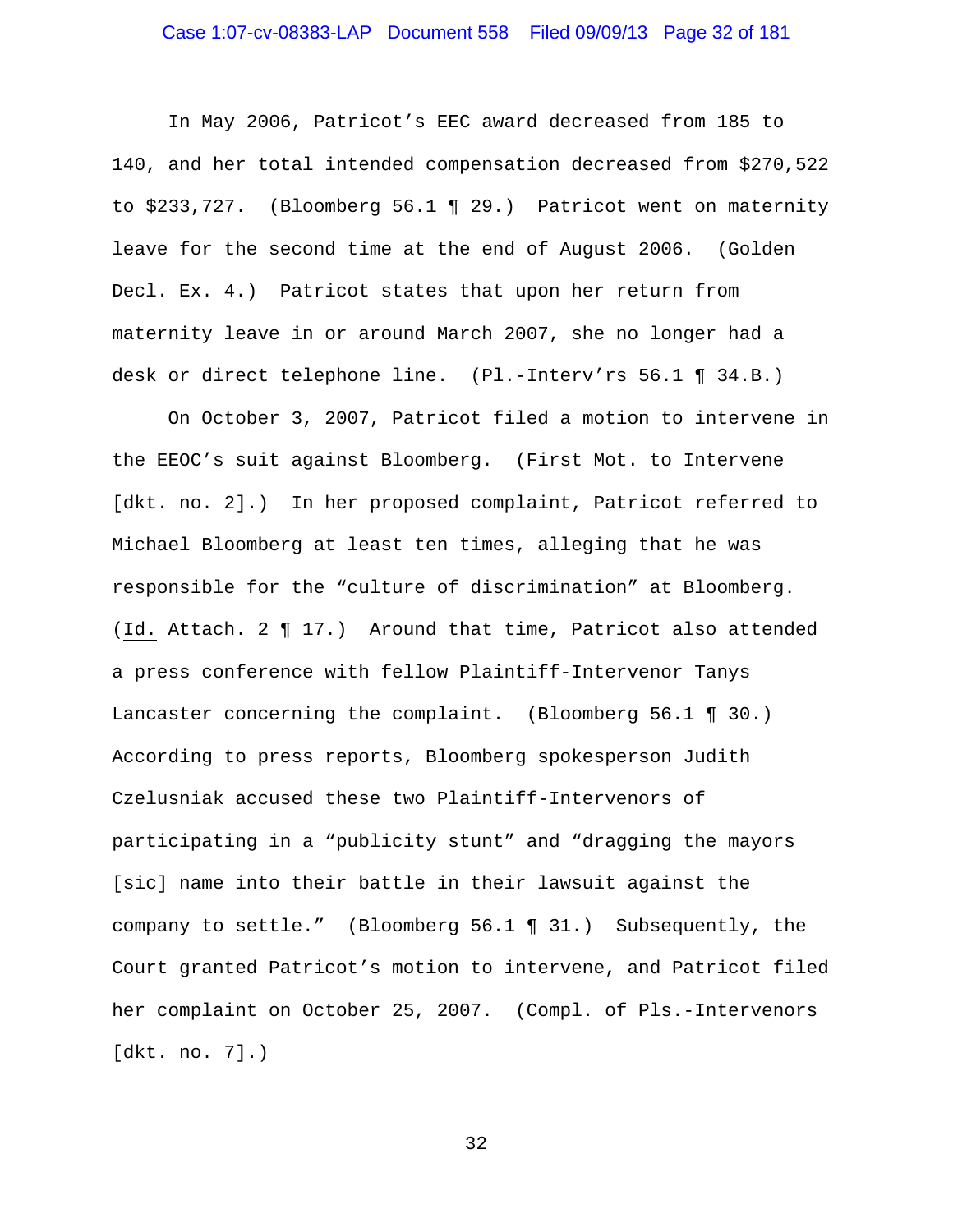### Case 1:07-cv-08383-LAP Document 558 Filed 09/09/13 Page 33 of 181

Patricot now further alleges that on or about May 6, 2008, following a status conference during which the EEOC disclosed that there were 58 claimants in the case, Linnington yelled at her on the sales floor and treated her in an "abusive and unprofessional manner." (Bloomberg 56.1 ¶ 33; Pl.-Interv'rs 56.1 ¶ 31.) Patricot admits that she is unaware of whether Linnington knew about the conference, that she herself did not attend the conference, and that she cannot speak to the question of how Linnington spoke to other employees. (Golden Decl. Ex. 2, at 492-94 (Patricot Dep.).) However, Patricot notes that news regarding the conference was reported on Bloomberg's terminal scrolling system, which is on every employee's desk. (Pl.-Interv'rs 56.1 ¶ 31.) Patricot filed a retaliation charge with the EEOC in June 2008. (Id. ¶ 34.)

Patricot attended Mazzeo's deposition, in December 2008. (Id. at 566.) Patricot alleges that Mazzeo was not truthful during her deposition, and this led her to speculate that the "culture [of Bloomberg] had not changed." (Bloomberg 56.1 ¶ 34.) At this time, Mazzeo was still in charge of Global Data, while Patricot had been in Sales since 2006. (Id.) Patricot resigned from Bloomberg on January 2, 2009. (Id.)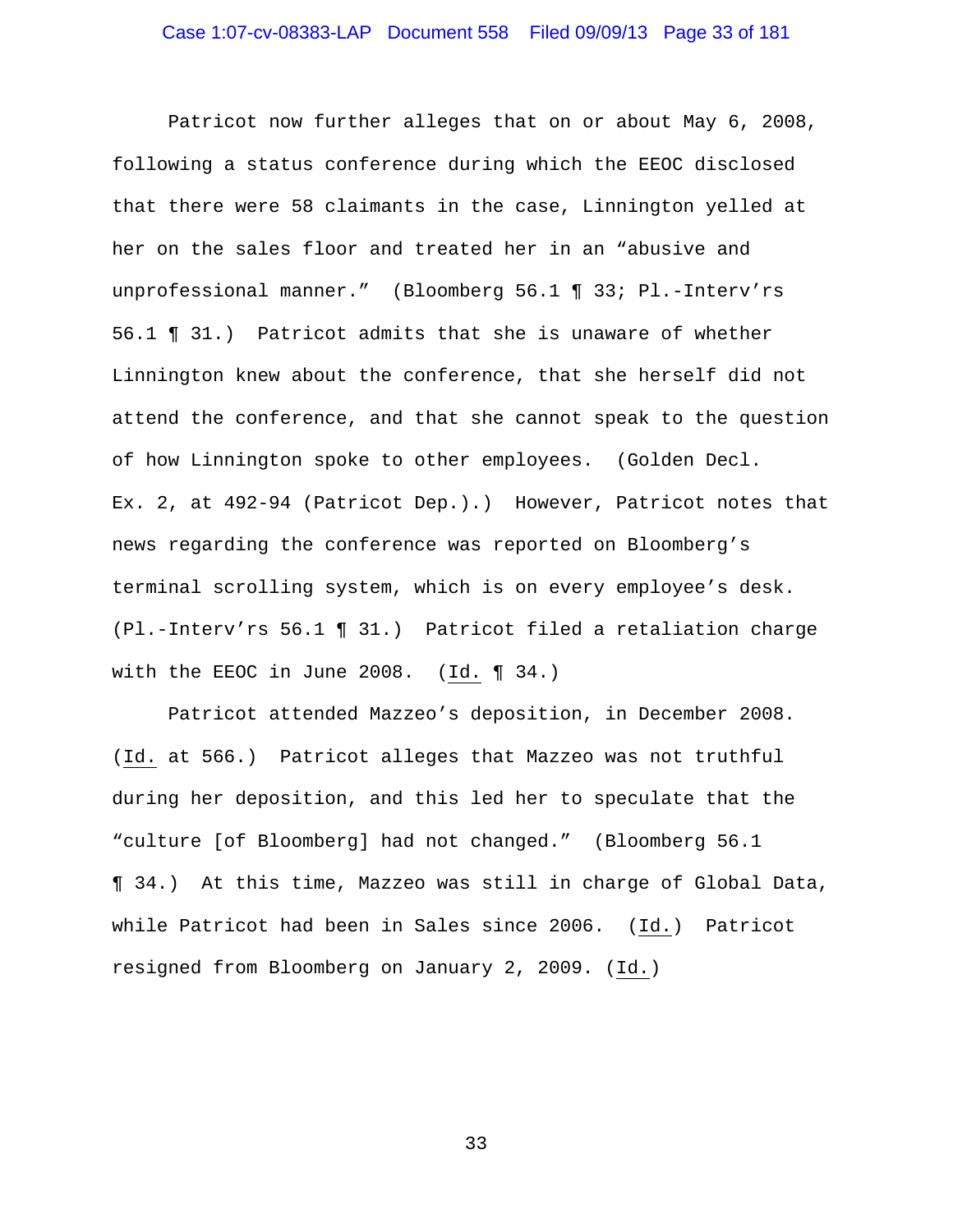## 2. Analysis of Claims under Title VII & NYSHRL

### a. Discrimination Claims

 The parties are in agreement that Patricot is a member of a protected class. As such, in order to make out a prima facie case of discriminatory treatment, Patricot must show that she was qualified for the position, she suffered an adverse employment action, and the adverse action occurred under circumstances giving rise to an inference of discriminatory intent. Patricot alleges a series of events that she claims to be adverse and motivated by her becoming pregnant.

 At the outset, the Court holds that Patricot cannot establish a prima facie case with respect to the initial events involving her November 2004 change in position from one in the Sales division to one leading the New York Global Data division.<sup>13</sup> Buyer's remorse is insufficient to term such a move a demotion where the undisputed facts demonstrate that she voluntarily accepted the position because she "wanted the promotion, [] needed the money, and [] needed the stature." (See Reply 56.1 ¶¶ 2, 6-7, 8, 10.) The law does not bestow upon employees within a protected class a guarantee that new

i<br>Li

 $^{13}$  To the extent that Patricot claims that this incident by itself is sufficient to constitute discrimination, the Court notes that it is time-barred under Title VII. The Court continues its analysis of this event, however, because it is not time-barred under the NYSHRL or NYCHRL.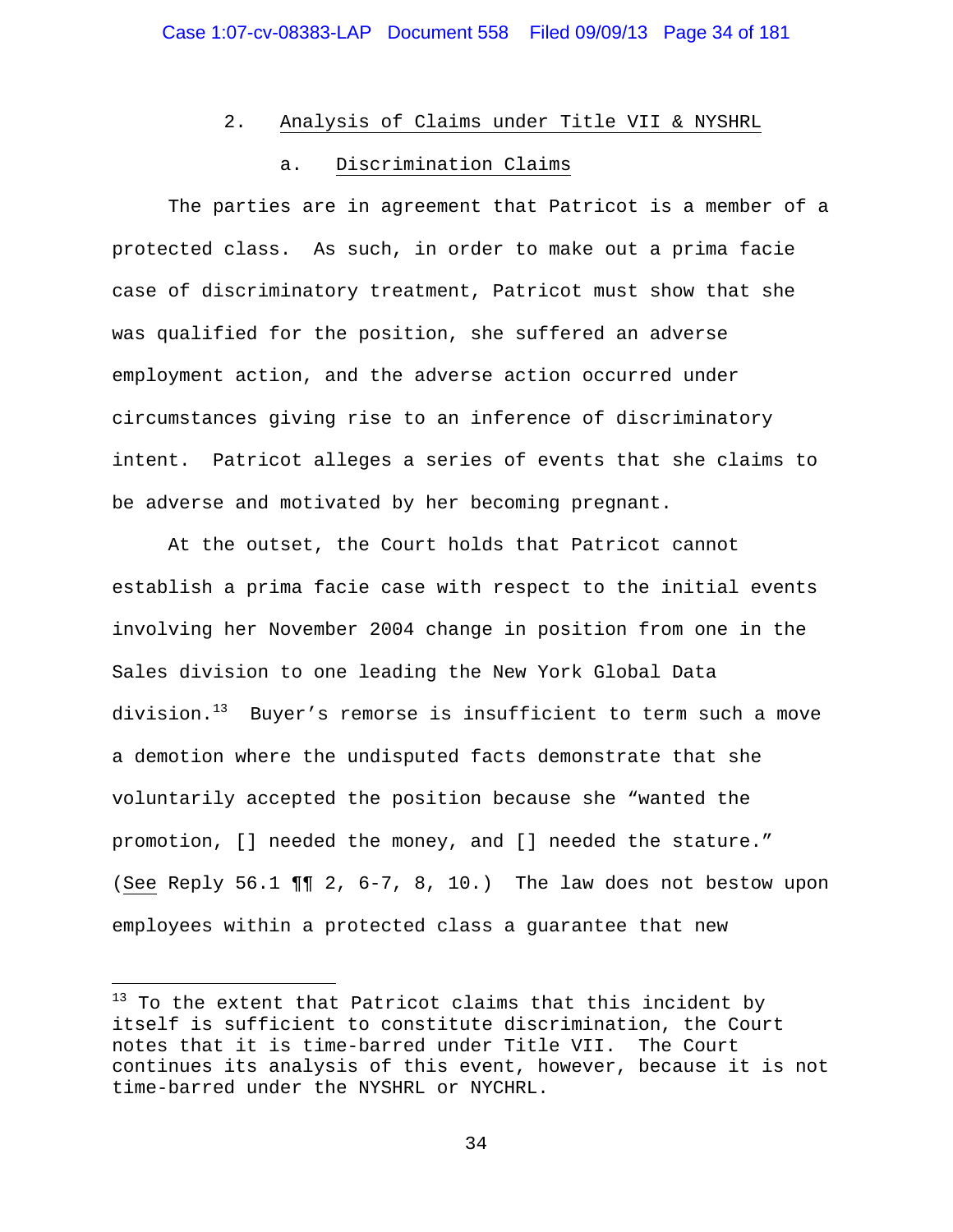### Case 1:07-cv-08383-LAP Document 558 Filed 09/09/13 Page 35 of 181

positions will not entail a change in certain job-specific duties and the potential for less job satisfaction than a prior job. Simply stating that she harbored "fears that this was not really a promotion, which she was warned about by colleagues," (see Silberstein Decl. Ex. 1, at 17-18 (Patricot Dep.)), and pointing out that her group eventually was moved to a satellite office during part of her pregnancy, (see id. at 30-34, 455-57), does not translate into a triable issue of fact when the job change resulted in increasing her responsibilities from managing a handful of employees to managing more than seventy, (Bloomberg 56.1 ¶ 8), led to an approximately \$50,000 raise, (id. ¶ 6), and is contradicted by the earlier-noted statement reflecting that the change was voluntary and one that Patricot ultimately thought at the time "was going to be good for [her]," (id. ¶ 10). Because Patricot cannot establish that this change was adverse, she cannot establish a prima facie case with respect to her November 2004 position change.

 Similarly, the Court finds that what Patricot describes as a compensation decrease in 2005 was not an adverse action. As this Court has found previously

[c]ompensation at Bloomberg, as in most for-profit enterprises, signals to some degree an employee's performance. At least during the times at issue here, compensation at Bloomberg included both a base salary and variable, additional compensation known as [EECs] that were redeemable one year after they were granted. EEC grants had an "intended value" based on projected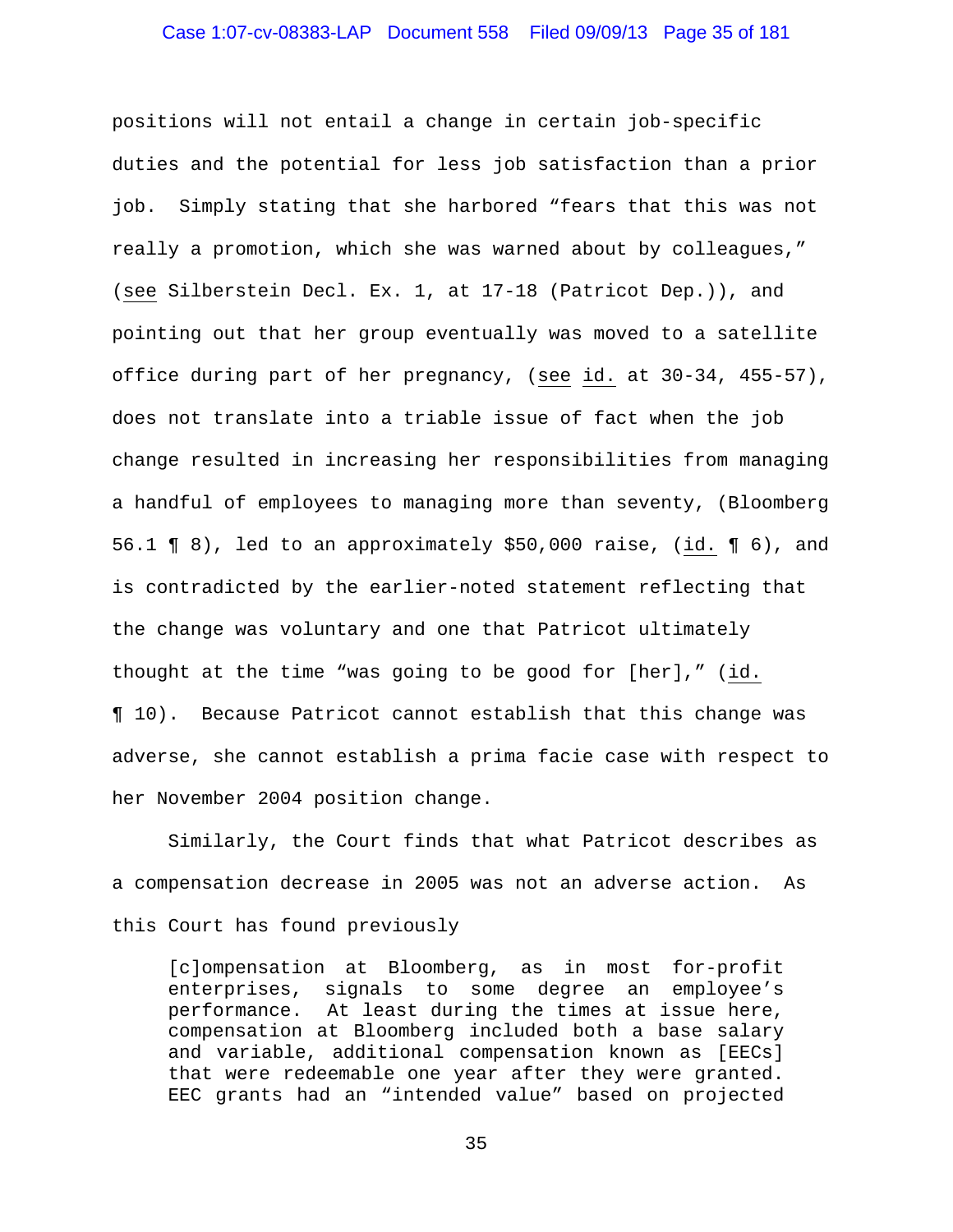company (not individual) performance, and the intended value of EEC grants plus base salary comprised an employee's total intended compensation for a given year. The actual value of an EEC grant could differ from its intended value based on actual company (not individual) financial performance; actual value was determined upon redemption. The change in the raw number of EEC grants from year to year did not indicate better or worse performance because an EEC grant did not have a constant intended or actual value year to year. Therefore, an employee's intended compensation for a given year, rather than actual compensation, is the relevant comparative metric for employee compensation.

Bloomberg III, 778 F. Supp. 2d at 463 (citations omitted).

It follows that, although the number of Patricot's EECs decreased from 210 to 185, her total intended compensation increased by \$54,000 from \$216,952 in May 2004 to \$270,522 in May 2005. (Bloomberg 56.1 ¶ 6) And even if such a change in EECs equated to adverse action, such does not give rise to an inference of discrimination where Bloomberg has noted that there was an across-the-board reduction of twenty-three percent in the number of EECs awarded in 2005, (see Reply 56.1 ¶ 6), and Patricot (whose reduction was less than that) has not put forth any evidence that her decrease was greater than that of similarly situated employees in the Sales Department. See, e.g., Martinez-Santiago v. Zurick N. Am. Ins. Co., No. 07 Civ. 8676 (RJH), 2010 WL 184450, at \*10 (S.D.N.Y. Jan. 20, 2010) ("[W]hen an individual's salary falls within the middle of a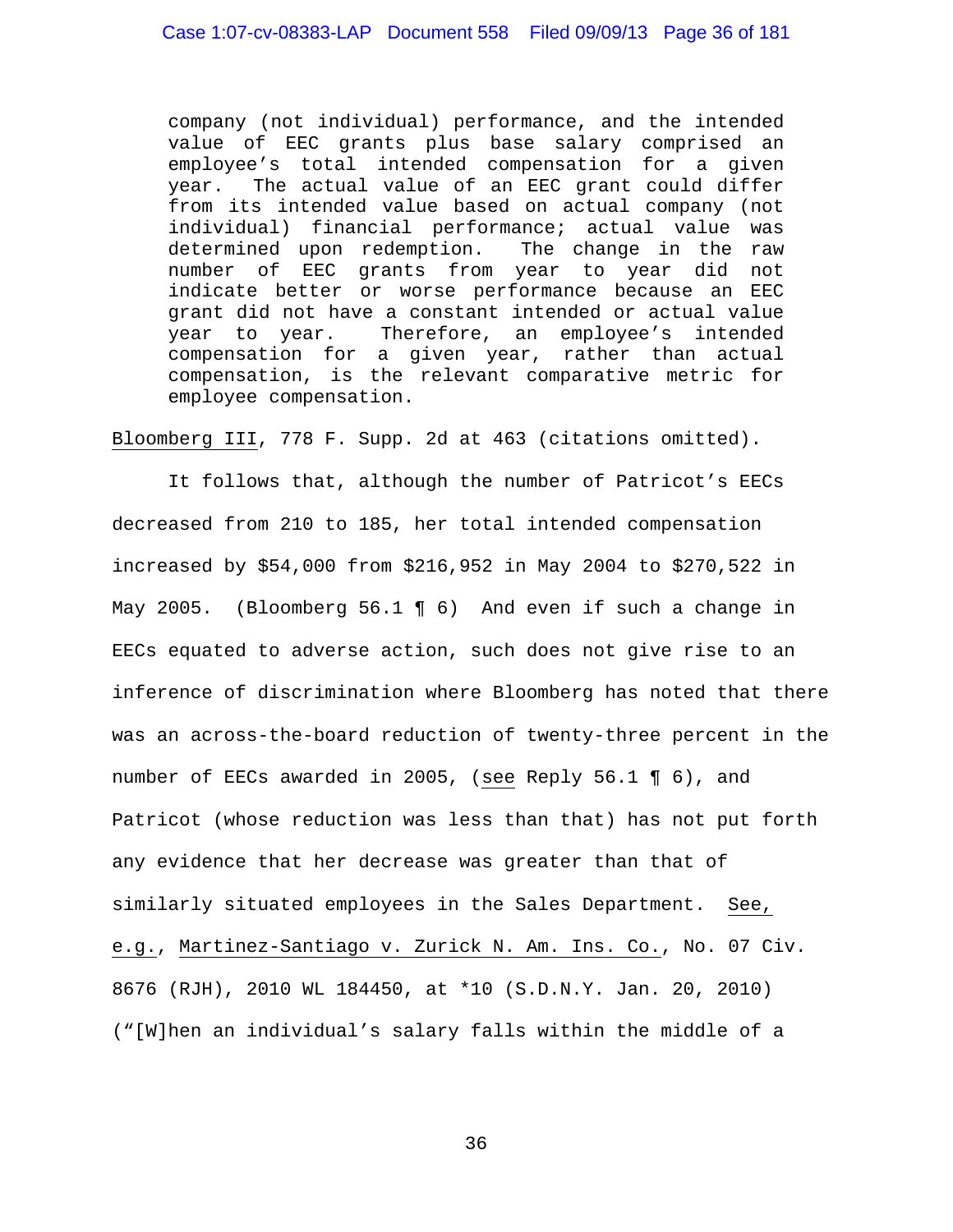### Case 1:07-cv-08383-LAP Document 558 Filed 09/09/13 Page 37 of 181

range, the mere existence of other higher paid employees does not necessarily give rise to an inference of discrimination.").

 The Court next considers whether Patricot's discrimination claims survive with respect to the events subsequent to her return from maternity leave. With respect to these events, the Court notes again that there appears to be no dispute as to whether Patricot is a member of a protected class and whether she was qualified for the relevant positions.

Insofar as establishing the adverse action element, the Court notes the following guidance from Sanders v. N.Y.C. Human Resources Administration, 361 F.3d 749 (2d Cir. 2004):

An adverse employment action is a "materially adverse change in the terms and conditions of employment. To be materially adverse, a change in working conditions must be more disruptive than a mere inconvenience or an alteration of job responsibilities. Examples of such a change include termination of employment, a demotion evidenced by a decrease in wage or salary, a less distinguished title, a material loss of benefits, significantly diminished material responsibilities, or other indices . . . unique to a particular situation."

Id. at 755 (internal citations and quotation marks omitted). Bloomberg does not dispute that Patricot's demotion represents an adverse employment action. Bloomberg, however, does dispute that other individual actions were also adverse. Plaintiff argues that the events she alleges as adverse are properly viewed in the aggregate and, as such, the Court should refrain from weighing whether isolated events taken together constitute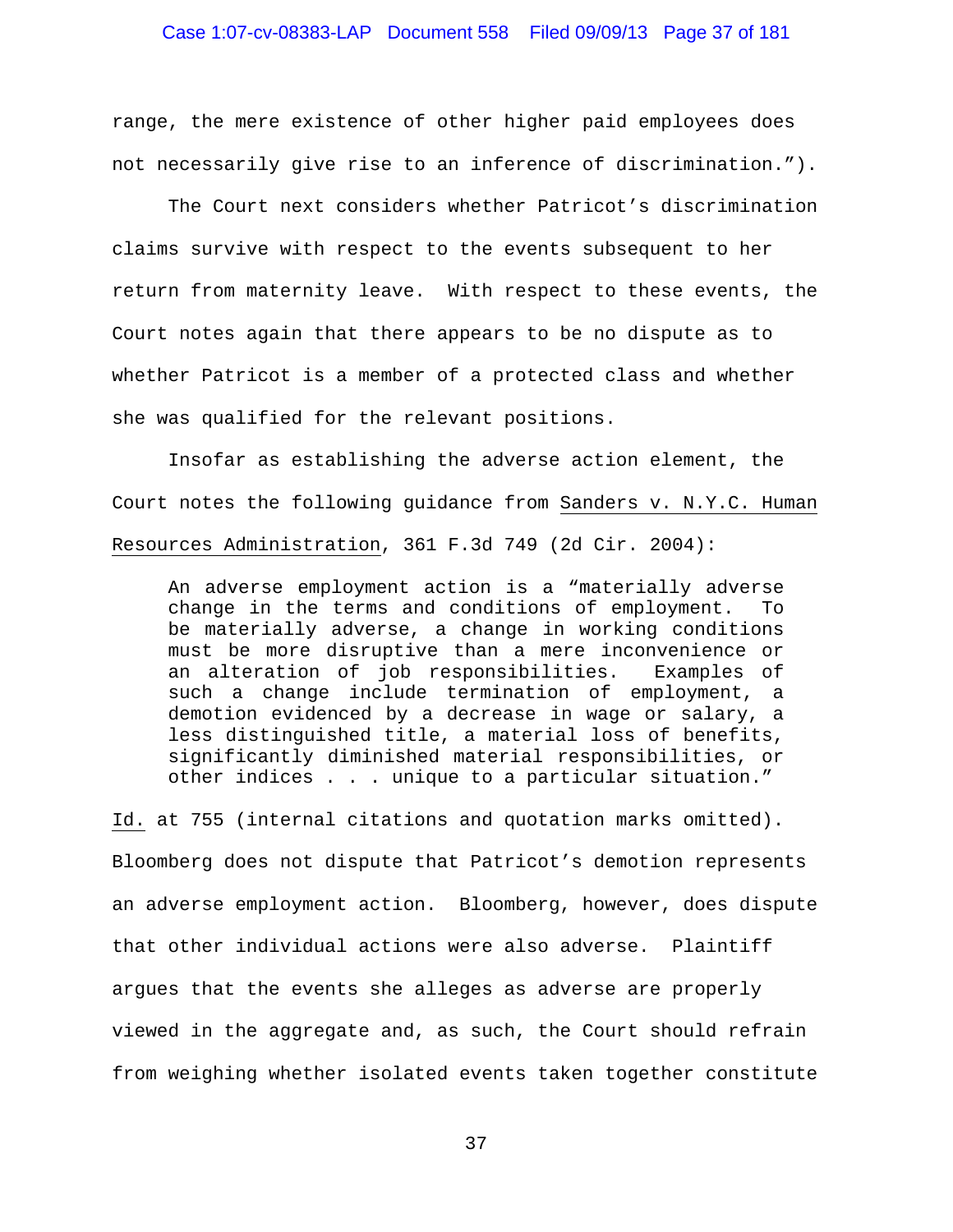### Case 1:07-cv-08383-LAP Document 558 Filed 09/09/13 Page 38 of 181

an adverse action. (See Pl.-Intv'rs Mem. of Law in Opp'n to Def. Bloomberg's Mot. for Summ. J. [dkt. no. 328] ("Pl.-Intv'rs Br."), at 27 ("Weighing the evidence to determine whether all of these actions can be considered adverse employment actions, independently or in the aggregate, is not the job of the Court at the summary judgment stage.")) While the Court rejects the insinuation that alleging numerous isolated events in-and-of itself creates a triable issue of fact, it interprets Patricot's point as her assertion that she was subjected to a pattern of discriminatory actions that could be interpreted by a jury as evidence of or part of more significant adverse acts. Moreover, in the Plaintiff-Intervenors' brief, Patricot identifies four distinct adverse actions when arguing that Bloomberg acted under the guise of pretext: (1) "Patricot's 'Promotion' to Head of Global Data"; (2) "Patricot's Demotion to Data Analyst"; (3) "Defendant's Failure to Promote Patricot to Team Leader in Sales"; and (4) "Compensation Decreases." Because the Court has already held that Patricot cannot establish a prima facie case regarding the first of these allegedly adverse actions and her 2005 change in compensation, the Court determines whether she can show that the remaining events constitute adverse actions giving rise to an inference of discriminatory intent and, if so,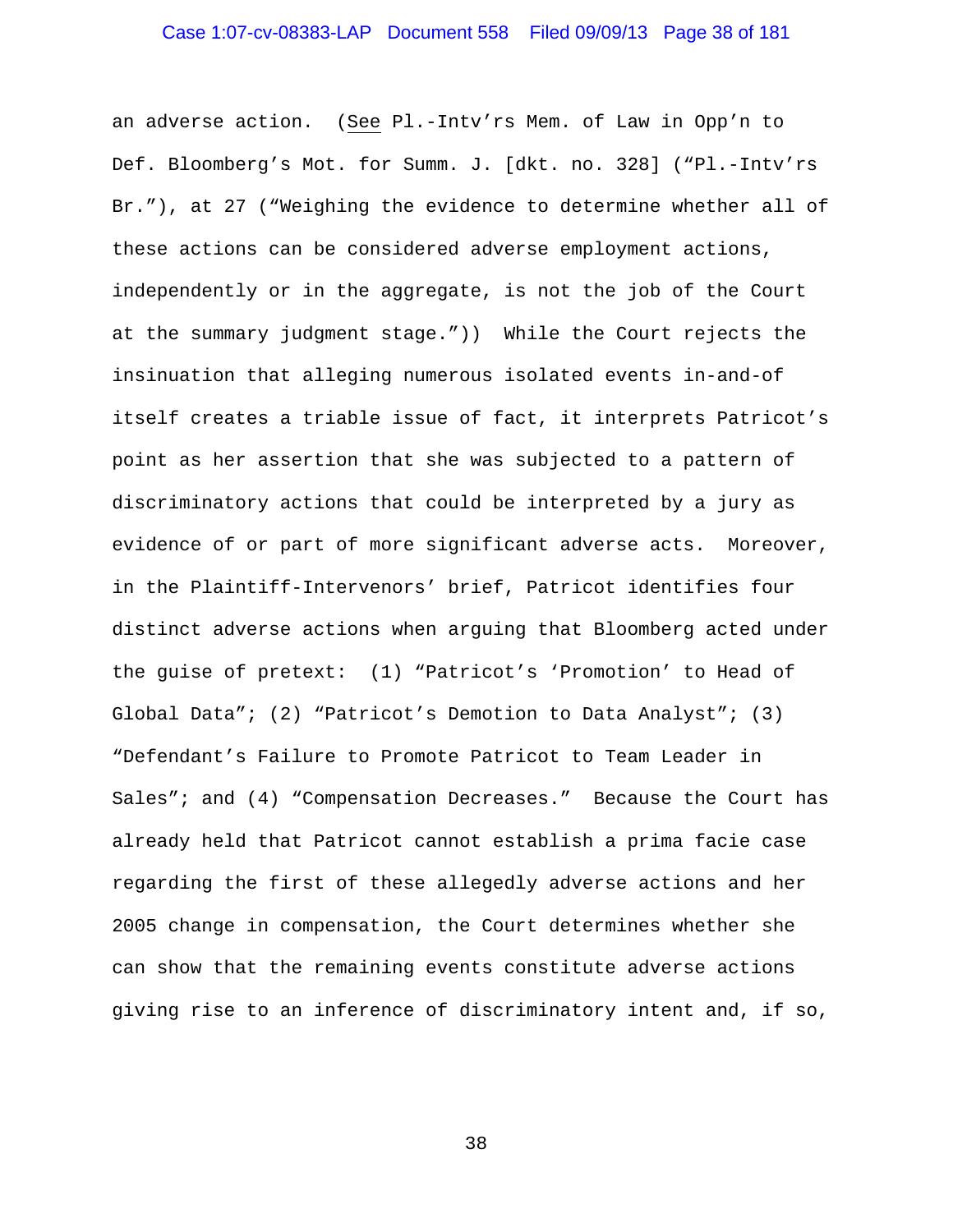### Case 1:07-cv-08383-LAP Document 558 Filed 09/09/13 Page 39 of 181

whether she can survive the subsequent burden-shifting analysis.<sup>14</sup>

> i. Demotion to Data Analyst and 2006 Compensation Decrease<sup>15</sup>

 Bloomberg does not dispute that Patricot has made out a prima facie case with respect to this adverse employment action. Rather, Bloomberg asserts that demoting Patricot was lawful. The Court finds that an issue of fact remains with respect to this claim.

 Having made out a prima facie case, the burden shifts under McDonnell Douglas to Bloomberg to offer non-discriminatory justifications for its actions. Bloomberg states that Patricot's demotion was a product of her "refusal to work the hours required of her Global Data role." (See Mem. of Law in Support of Bloomberg's Mot. for Summ. J. as to Claims of the

i<br>Li

<sup>&</sup>lt;sup>14</sup> To the extent that Patricot alleges for the purposes of establishing a prima facie case that she was subjected to one large adverse action made up of these individual events, the Court, upon shifting the burdens, should assess the probative value, materiality, and motive of each alleged action separately. See Sanders, 361 F.3d at 756-58. Thus, the analysis that follows can apply equally as to whether Patricot's claims survive under such a theory.

<sup>&</sup>lt;sup>15</sup> Considering that Bloomberg justifies Patricot's May 2006 reduction in total intended compensation as naturally flowing from her no longer being Head of Global Data or a Team Leader, (see Bloomberg Br., at 28 & n.2), the Court considers this compensation decrease as inextricably linked to her demotion from Head of Global Data and, thus, a single claim; the following analysis applies equally to both events. The parties concede as much in their papers. (See Pl.-Interv'rs Br., at 32; Reply Br., at 13.)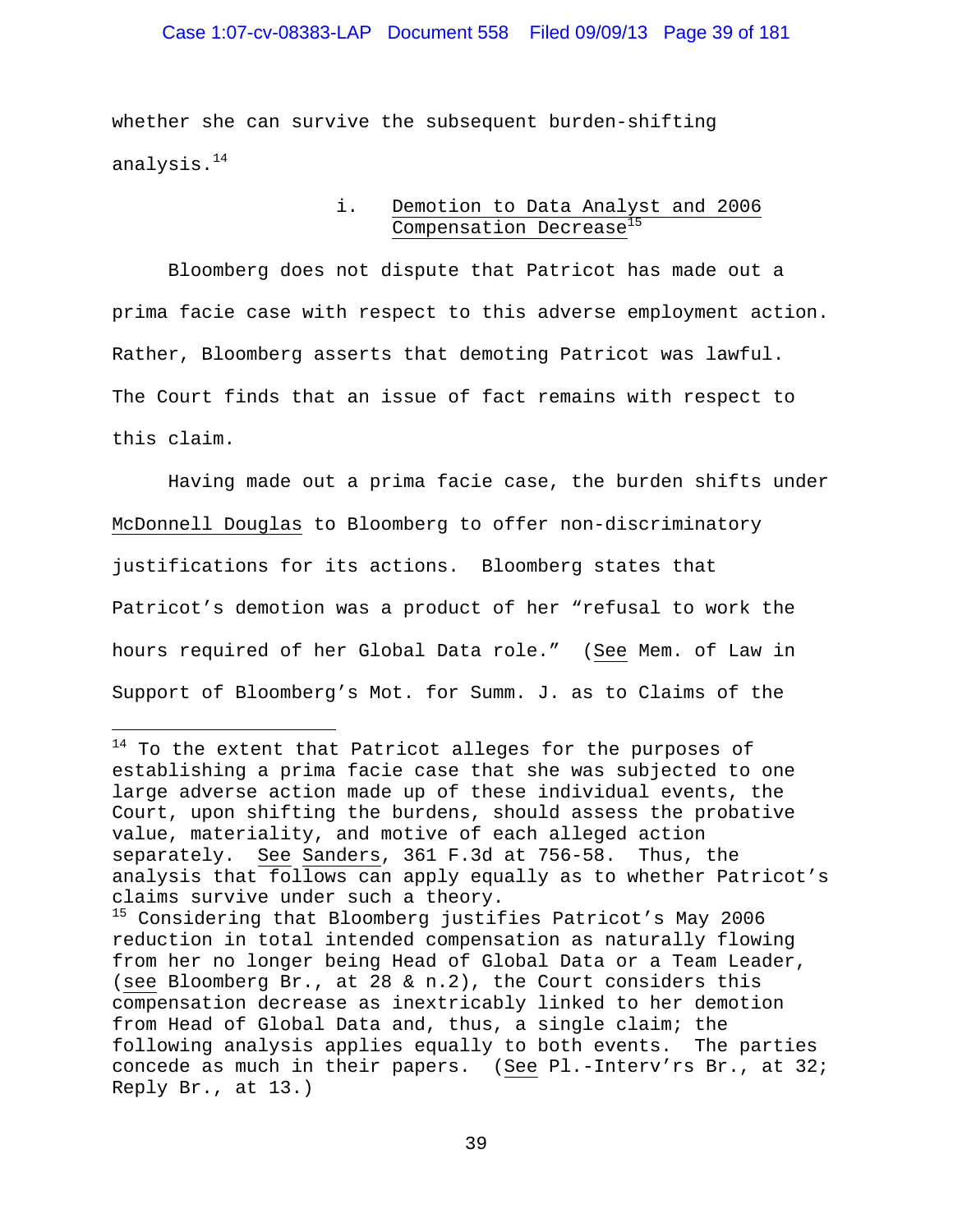# Case 1:07-cv-08383-LAP Document 558 Filed 09/09/13 Page 40 of 181

Pl.-Interv'rs [dkt. no. 323] ("Bloomberg Br."), at 26.) According to Bloomberg, the nature of her position required that she stay at work after 4:45 P.M. at least a few days of the week because Patricot had responsibilities to fulfill between 5:00 and 5:30 P.M., namely the supervision of her subordinates who, according to deposition testimony, were forced to approach Patricot's predecessor in the position for guidance after Patricot left each day. (See id. at 27; Bloomberg 56.1 ¶ 17-20.) Instead, following her return from maternity leave, Patricot (who prior to taking leave often worked until between 6:00 and 7:00 P.M.) insisted on leaving work every day at 4:45 P.M. (Bloomberg 56.1 ¶ 19.) As this Court has noted, "[t]he law does not mandate 'work-life balance,'" Bloomberg III, 227 F. Supp. 2d at 485, and accordingly, Bloomberg has stated a nondiscriminatory justification for its actions.

 Patricot now must show by a preponderance of the evidence that said justification is merely pretext for discrimination. According to Patricot, Bloomberg's explanation amounts to pretext for the following reasons. First, to counter Bloomberg's statement that her failure to work sufficient hours justified her demotion, Patricot asserts that her first successor only visited the New York office once during the seven months he held the position and left the Princeton office before 5:30 P.M. approximately forty-six times during that span and her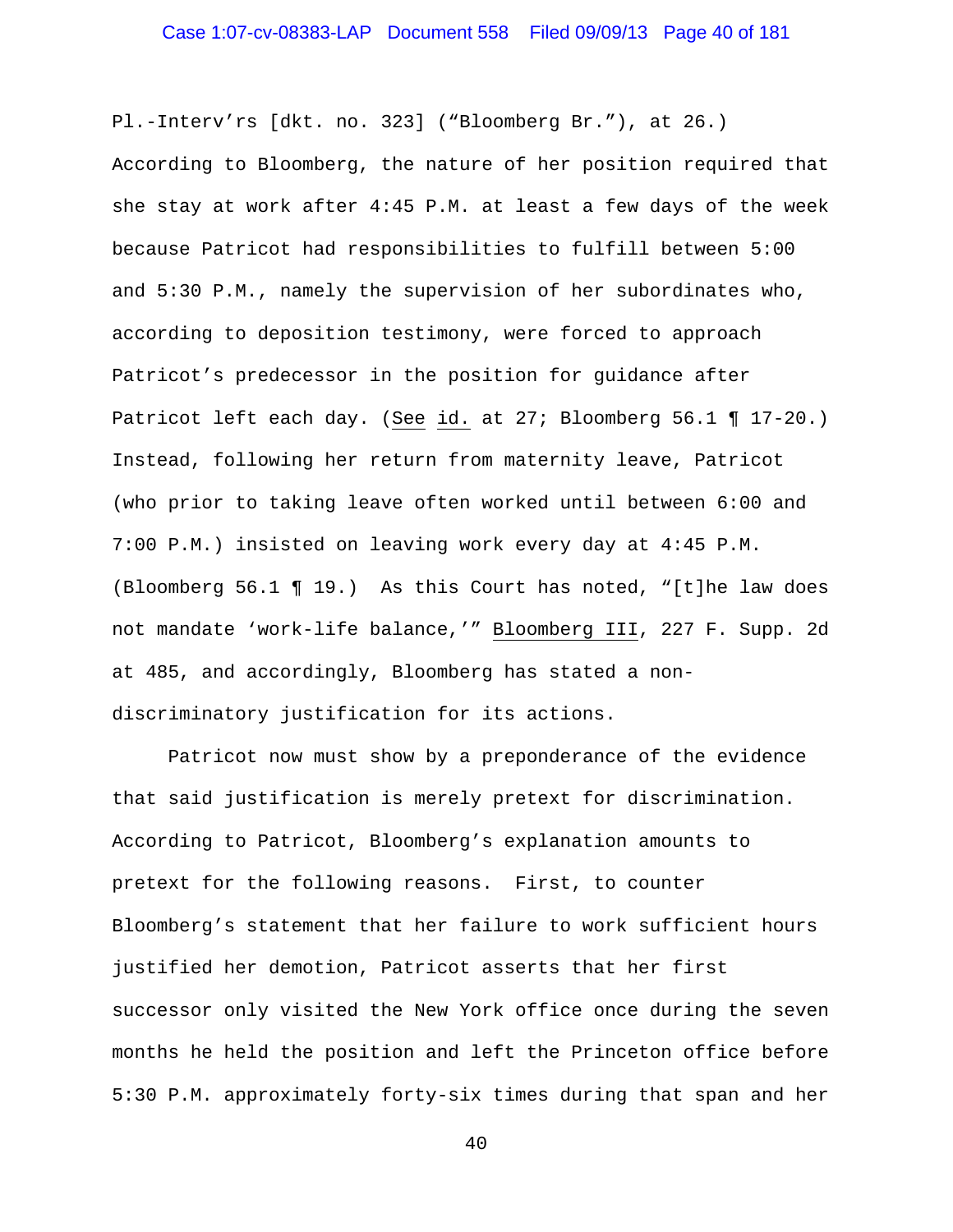### Case 1:07-cv-08383-LAP Document 558 Filed 09/09/13 Page 41 of 181

second successor visited the New York office only twenty-eight times in the twenty-two months he held the position and often left work before 5:30 P.M. (See Pl.-Inter'vr Br., at 28-29.) Second, Patricot challenges the legitimacy of Bloomberg's claims that she had to be present to fulfill her duties by contending that she was always available even after she physically had left the office and that she was never informed that her subordinates were looking for her as the reason why she needed to stay later than 4:45 P.M. (Id. at 29-30.)

To support her claims, Patricot relies upon "badge data" produced by Bloomberg reflecting these claims. Bloomberg attempts to explain this data in its reply by offering more detailed badge data demonstrating that the badge data upon which Patricot relies fails to reflect occasions when employees "badged in to the Princeton office, took the Bloomberg shuttle to New York, worked in New York, and then returned to Princeton and badged out there." (See Reply Mem. in Support of Bloomberg's Mot. for Summ. J. on Interv'rs' Claims [dkt. no. 539] ("Reply Br."), at 10 n.2.) According to Bloomberg, this latter set of badge data shows that Patricot's first successor "was in New York about twice a week immediately after he took over from Patricot, and less frequently later," at which point he "felt he was letting his team down and asked" that those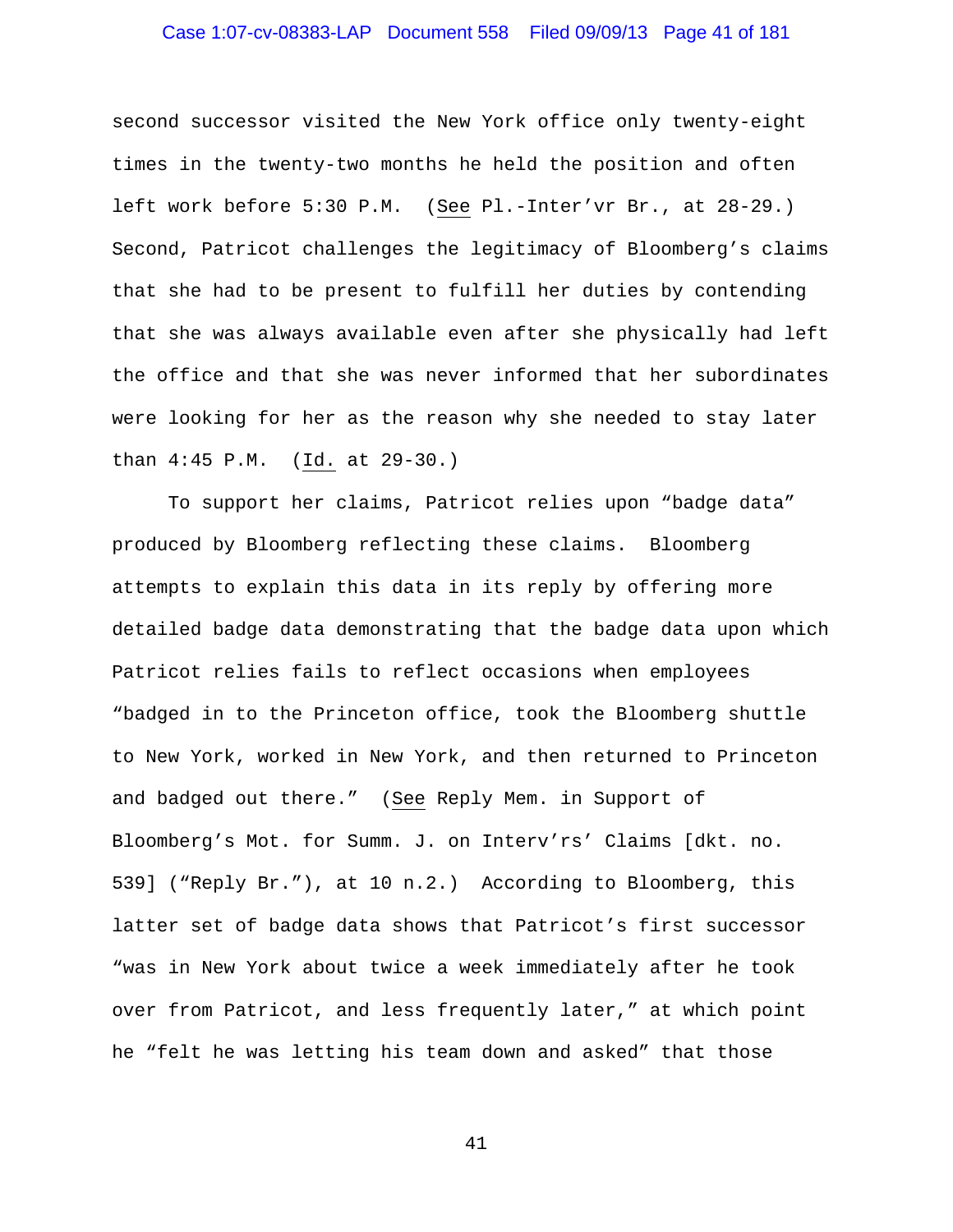# Case 1:07-cv-08383-LAP Document 558 Filed 09/09/13 Page 42 of 181

duties be reassigned to someone else. (See id.; Reply 56.1  $\P 17.$ 

 But while a review of this latter badge data refutes Patricot's observation from the former data that her successor only visited the New York office once, it does not overcome the overarching issue. Bloomberg makes much ado about Patricot's unavailability within the office after the markets closed at 4:00 P.M. and 5:30 P.M. and her successor's working a schedule such that he stayed late in the New York office approximately twice a week. (See id.; see also Bloomberg 56.1 ¶ 22.) The new badge data, however, reflects that Patricot's immediate successor in 2006 was in the New York office nine times in March, seven times in April, six times in May, five times in June, twice in July, twice in August, and zero times in September. (See Dreiband Decl. Ex. 118.) As such, on average, the only month he was in the New York office twice a week was March. Not only is this contrary to Bloomberg's contention in its opening brief that he "came up to New York two to three times per week," it is contrary to Bloomberg's reliance on the assertion that his presence was completely consistent with the arrangement offered to Patricot. (See Bloomberg Br., at 27.) Moreover, while Patricot's predecessor often stayed past 5:00 P.M. during the bulk of the times he did go to New York, the data shows that as the frequency of his appearances in the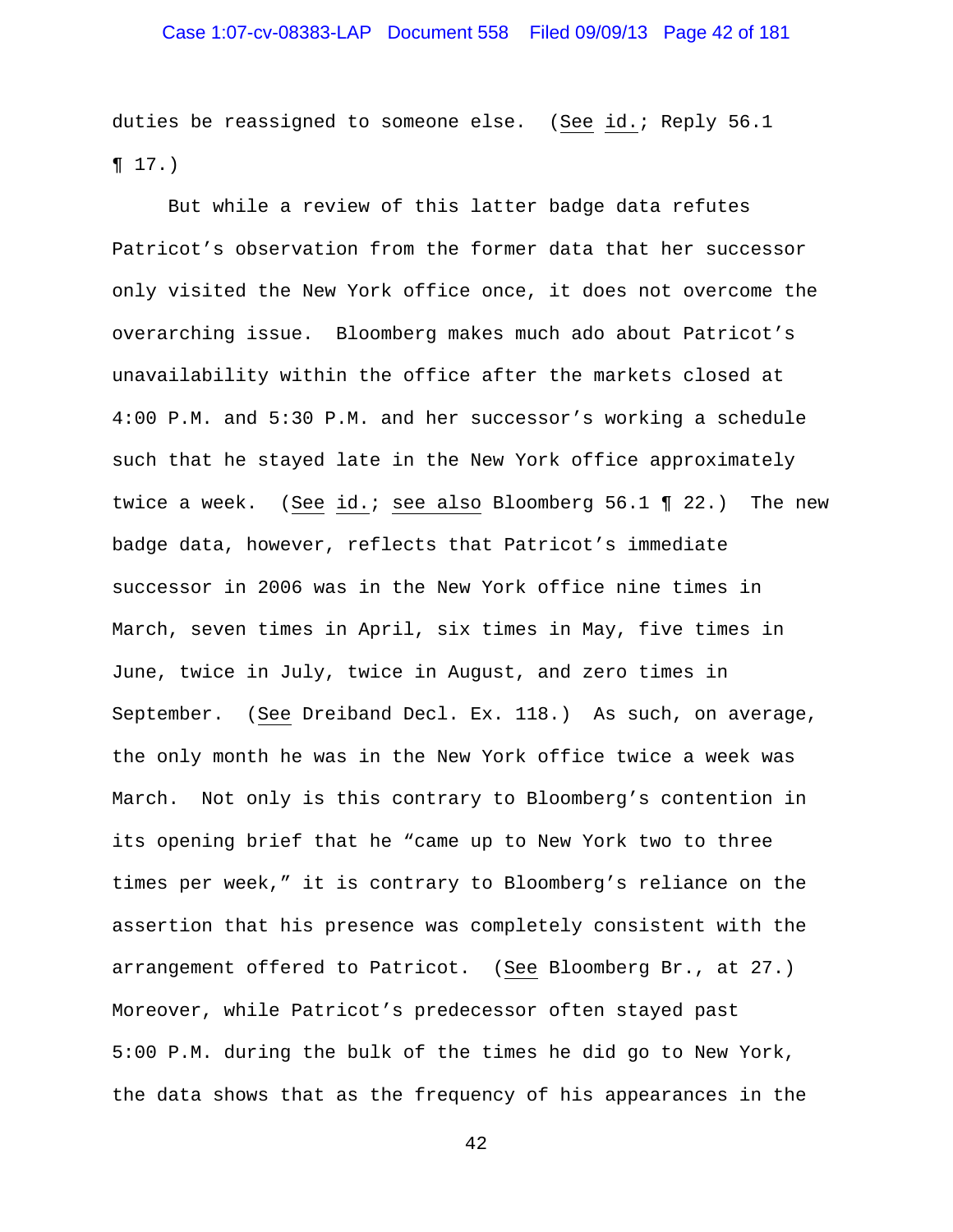### Case 1:07-cv-08383-LAP Document 558 Filed 09/09/13 Page 43 of 181

New York office dwindled, so did his record of staying late in the New York office past 4:45 P.M.: only three out of five times in June, one of two times in July, and zero times in August. $16$  (See Dreiband Decl. Ex. 118.)

Finally, Bloomberg points out that Patricot's successor asked that his duties be reassigned in September 2006 due to his inability to spend more time in New York. (See id.) This, though, does not counter Patricot's assertion that there was a double standard. Indeed, it only speaks to that individual's subjective belief about whether he could adequately fulfill his duties. Bloomberg's subsequent acquiescence in his request does not equate to there being no question of fact as to whether Bloomberg shared his sentiment.<sup>17</sup> Nothing in the record indicates that Patricot's first or second successor was confronted by Bloomberg about the time he did not spend in the New York office.

This information, along with Patricot's testimony that Mazzeo told her that "sometimes when you have a baby your career

i

<sup>&</sup>lt;sup>16</sup> While the Court notes that Patricot's successor often continued to work upon his return to Princeton on days that he left the New York office early, such does not cure Bloomberg's statement that he stayed late in the New York office. <sup>17</sup> In its reply, Bloomberg only attempts to rebut the badge data with respect to Patricot's first successor. (See Reply Br., at 10.)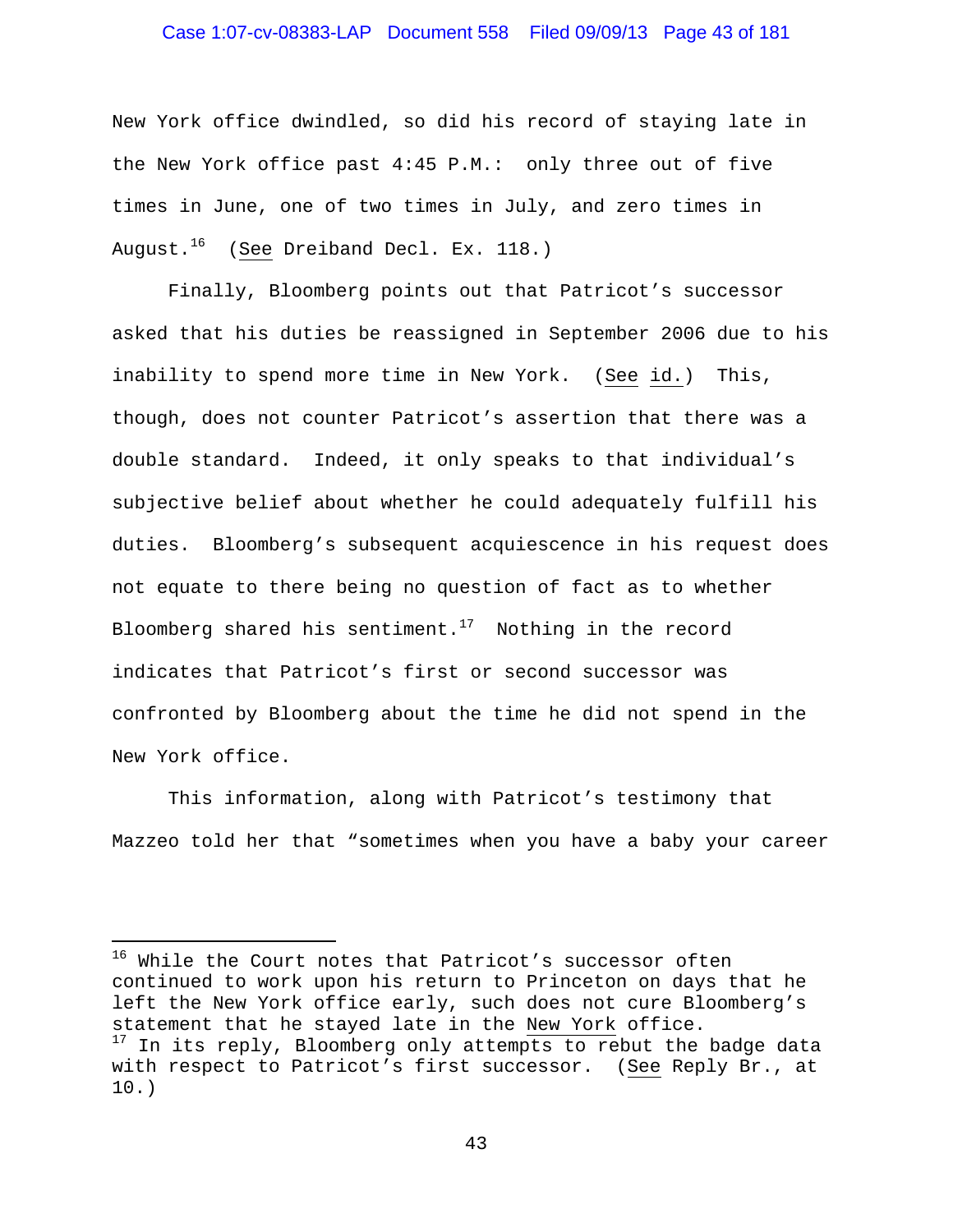### Case 1:07-cv-08383-LAP Document 558 Filed 09/09/13 Page 44 of 181

is paused," (see Bloomberg 56.1  $\P$  15),<sup>18</sup> and Patricot's statement that she was never informed that her subordinates were forced to approach others for guidance, (see Pl.-Intv'rs Br., at 29), demonstrate that a genuine issue of fact exists as to whether Bloomberg's justifications for demoting Patricot amount to pretext.<sup>19</sup>

### ii. Failure to Promote

 Patricot alleges that, upon moving back to Sales, Bloomberg further discriminated against her by failing to promote her to Team Leader. To establish a prima facie case for discriminatory failure to promote, the plaintiff must demonstrate that "(1) she is a member of a protected class; (2) she applied and was qualified for a job for which the employer was seeking applicants; (3) she was rejected for the position; and (4) the

i<br>Li

 $18$  The Court does not interpret this statement as a smoking gun and acknowledges Patricot's own admission during her deposition that Patricot understood this statement at the time to have been made in the context of a mother of three trying to relate. Nevertheless, a jury could consider it as circumstantial evidence in light of the other alleged events. <sup>19</sup> The Court does not dispute Bloomberg's general right to demand flexibility from a senior manager or that it "was entitled to conclude that working in an office with full access to Bloomberg's systems was more desirable than being available by blackberry and cell phone while commuting home." (See Reply Br., at 10-11.) Rather, the Court notes that on summary judgment, Bloomberg's opening brief emphasizes its contention that Patricot's successors worked under the same arrangement that Patricot refused before falling back on this latter justification once it became apparent that Patricot's successors did not work under the same arrangement.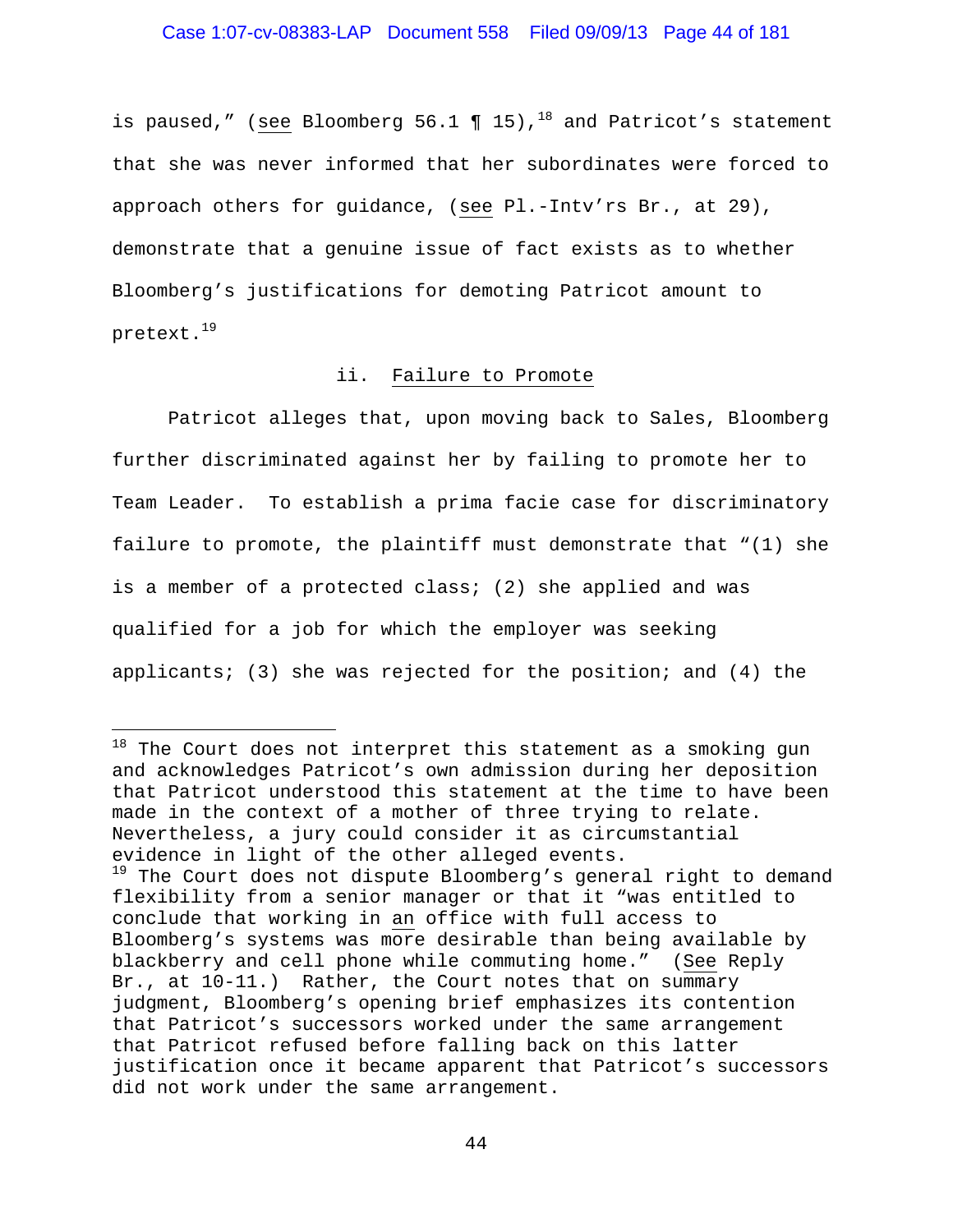### Case 1:07-cv-08383-LAP Document 558 Filed 09/09/13 Page 45 of 181

position remained open and the employer continued to seek applicants having the plaintiff's qualifications." See Brown v. Coach Stores, Inc., 163 F.3d 706, 709 (2d Cir. 1998). The Court holds that Patricot cannot make out such case.

 It is undisputed that Patricot did not formally apply for any Team Leader positions. Normally, a specific application is required to satisfy the second element of such a claim. See Petrosino, 385 F.3d at 227. A narrow exception to this requirement, exists, however, where a plaintiff can "demonstrate that (1) the vacancy at issue was not posted, and (2) the employee either had (a) no knowledge of the vacancy before it was filled or (b) attempted to apply for it through informal procedures endorsed by the employer." Id. Patricot does not meet this exception.

 Patricot relies on her one statement to Bloomberg's Head of Sales of the Americas in March 2006 asking whether any Team Leader positions were available as constituting her application to be considered for all future openings. (See Pl.-Interv'rs Br., at 30-31.) But Patricot does not demonstrate that a single inquiry constitutes an informal procedure endorsed by the employer to apply for all future openings. Moreover, the fact that persons were promoted to Team Leader in May 2006 does not show that management knew in March 2006 that positions would open. Finally, Patricot does not even allege that she had no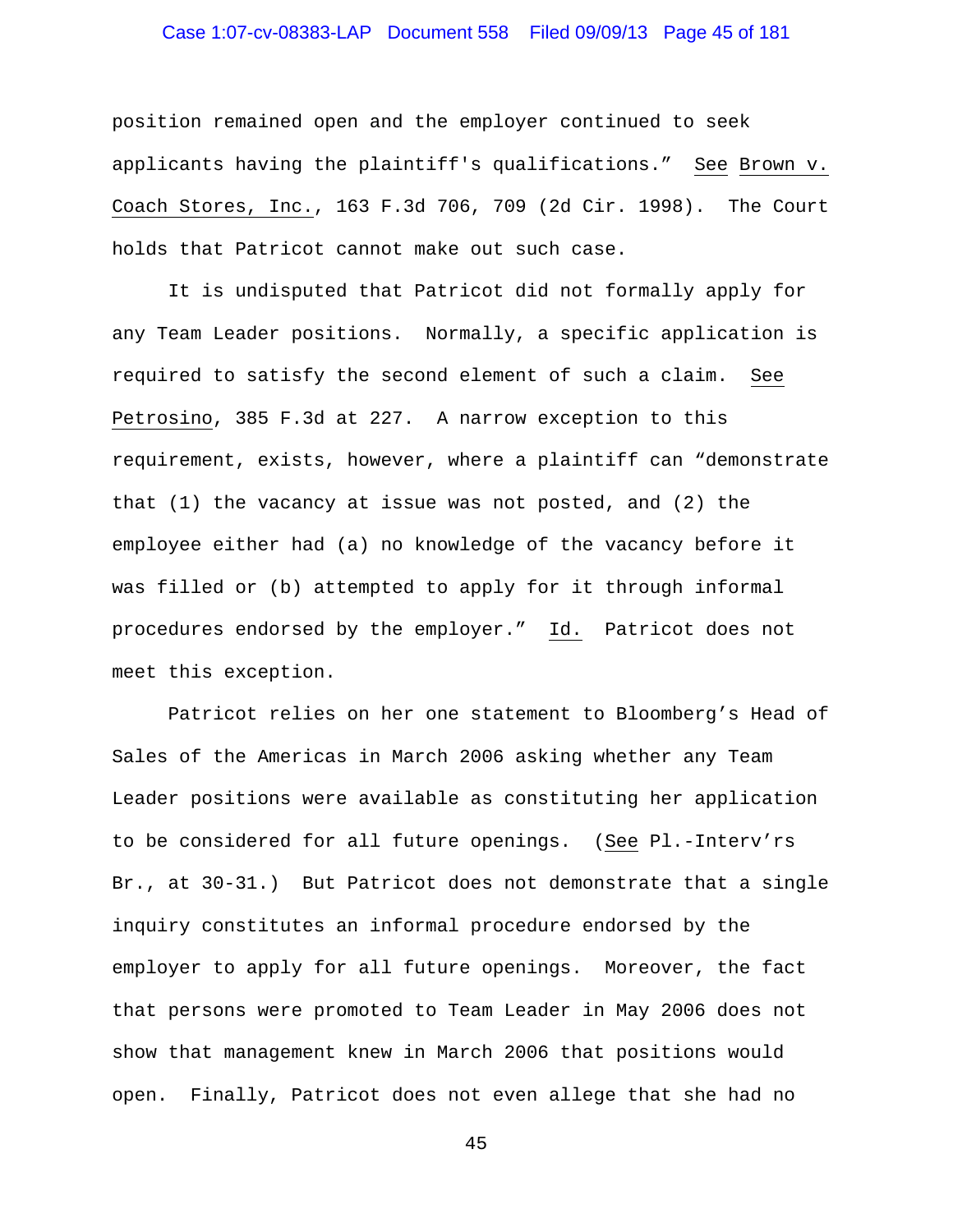### Case 1:07-cv-08383-LAP Document 558 Filed 09/09/13 Page 46 of 181

knowledge of the availability of any of the positions for which she was allegedly passed over, but merely states that Bloomberg never apprised her of any vacancies. (See id. at 31.) As such, Patricot cannot make out a discriminatory failure to promote claim under Title VII or the NYSHRL.

### b. Retaliation Claims

 Patricot alleges a series of individual events that allegedly constitute retaliation against her for filing a discrimination charge with the EEOC in March 24, 2006. She went on her second maternity leave from September 2006 through March 2007. Because the filing of a discrimination charge constitutes a protected activity, Patricot can make out a prima facie case by showing that (1) her employer knew of the protected activity, (2) she suffered an adverse employment action, and (3) a causal connection exists between the protected activity and the adverse employment action. The Court addresses each of the alleged retaliatory acts in turn.

### i. Failure to Provide Desk or Telephone

First, Patricot claims that she was retaliated against upon her return from her second maternity leave by being denied her own desk or telephone. $^{20}$  Bloomberg does not dispute that, with

i

<sup>&</sup>lt;sup>20</sup> Patricot asserts that Bloomberg did not address this allegation in its motion and, therefore, summary judgment is inappropriate in favor of Bloomberg with respect to these (cont'd)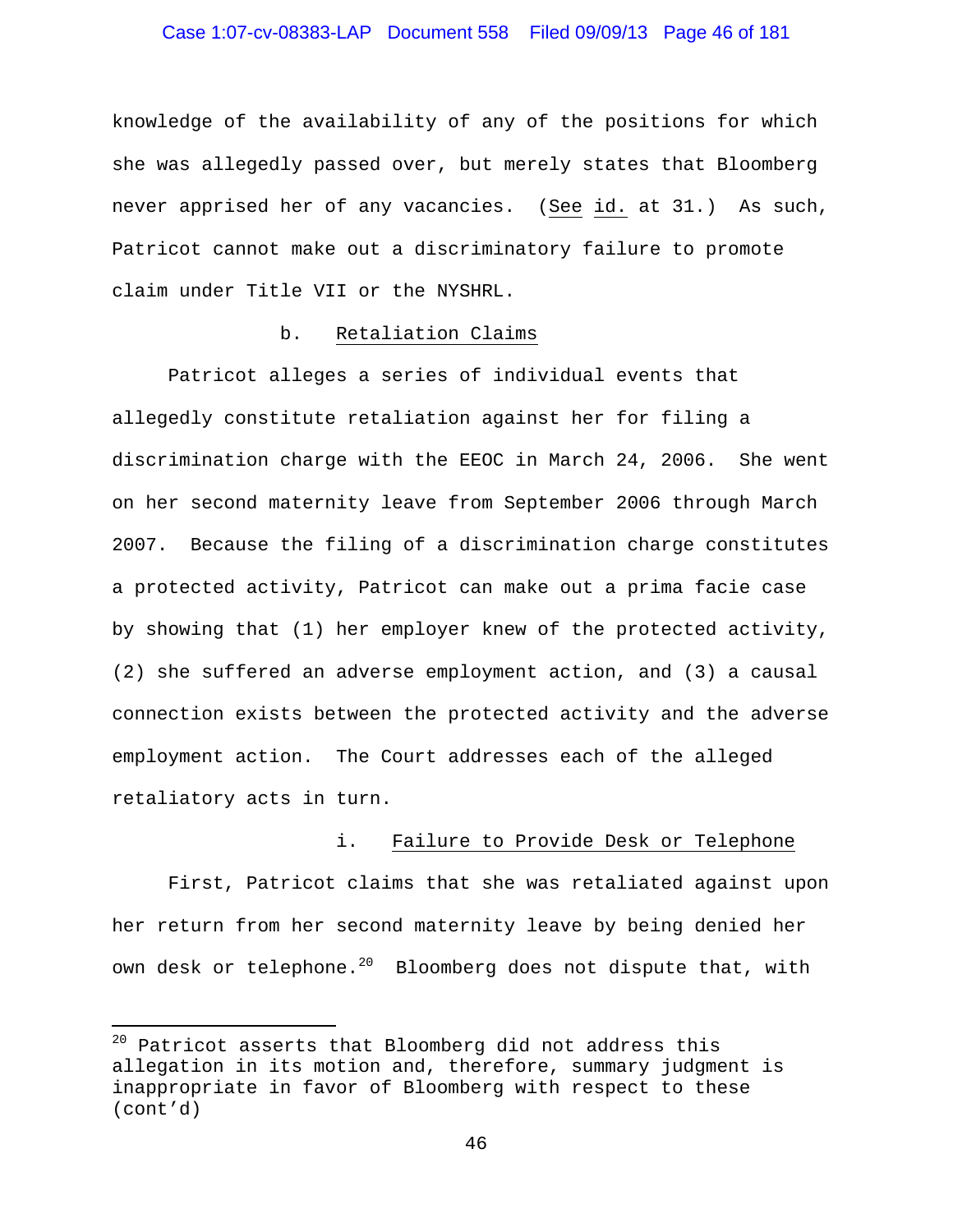### Case 1:07-cv-08383-LAP Document 558 Filed 09/09/13 Page 47 of 181

respect to this event, it was aware that Patricot had engaged in protected activity. Rather, Bloomberg asserts that standing alone, the denial of one's own desk and telephone line has never been held to be a retaliatory adverse action. (See Reply Br., at 14 (citing Wannamaker v. Columbian Rope Co., 108 F.3d 462, 466 (2d Cir. 1997).) Under these circumstances, the Court agrees.

Although Patricot's brief characterizes the period of time as five months, this mischaracterizes Patricot's own recollection as stated in her deposition. In fact, Patricot's recollection is that her time without a direct phone line was anywhere between "a good couple of months" to five months. (See Silberstein Decl. Ex. 1, at 184, 491.) Considering that Patricot has not put forth any evidence on the matter other than the uncertain range as stated in her deposition, that she had just returned from a long leave of absence, and that her own deposition testimony indicates that a person who was hired either while she was on leave or around the time she returned did not have a direct phone line, (see id. at 185), the Court holds that Patricot cannot demonstrate that Bloomberg's failure

(cont'd from prev. page)

 $\overline{\phantom{0}}$ 

claims. The Court rejects this contention because Bloomberg moved for summary judgment on all of Patricot's retaliation claims, and it is far from clear from the face of her rambling Amended Complaint [dkt. no. 47] that these events constituted a basis for a retaliation claim.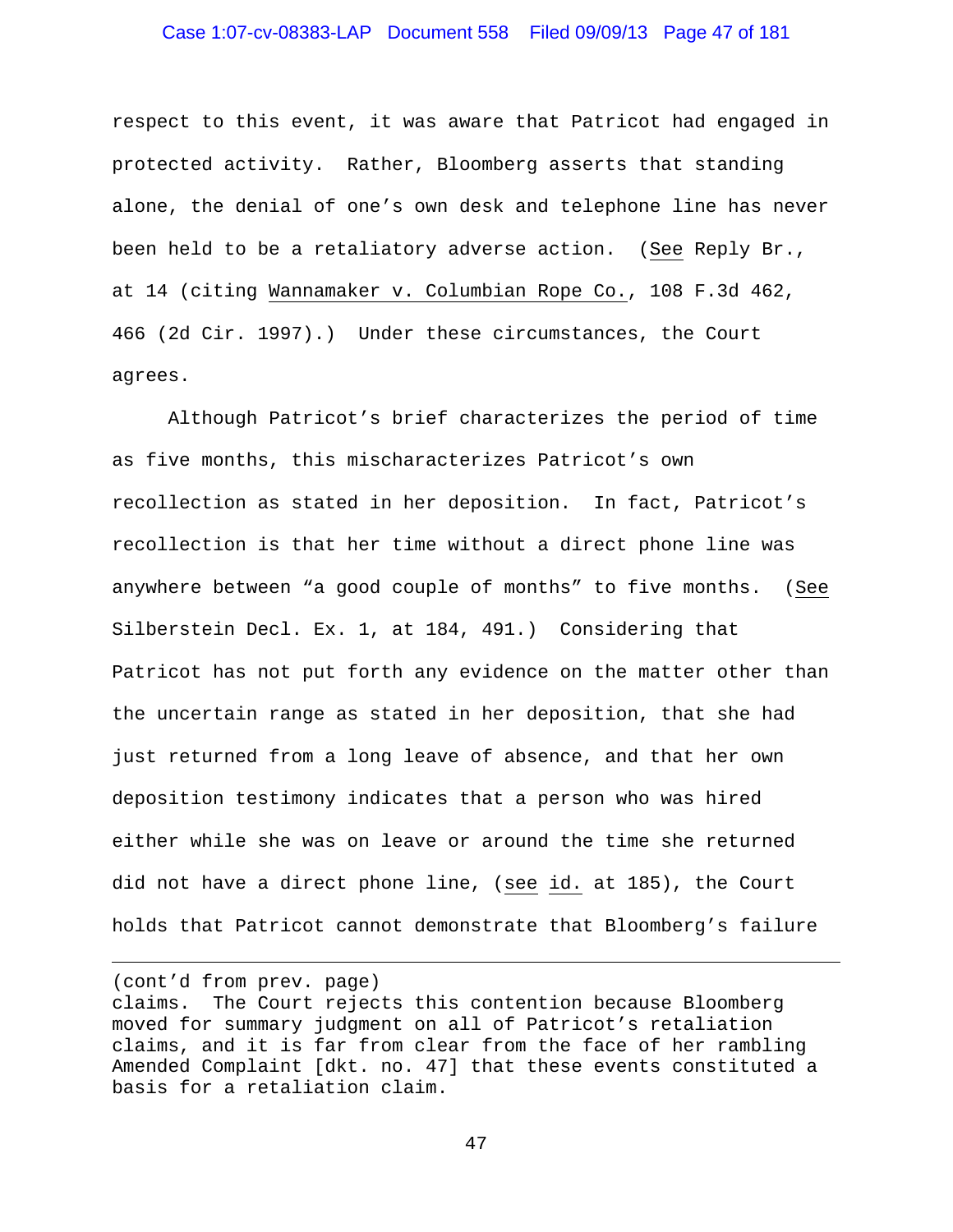### Case 1:07-cv-08383-LAP Document 558 Filed 09/09/13 Page 48 of 181

to give her a desk and phone immediately upon her return constituted an adverse employment action or that such gives rise to an inference of retaliation under Title VII and the NYSHRL.

#### ii. Mistreatment by Senior Management

 Patricot asserts that "she was completely ostracized by senior management" between the time she filed her discrimination charge in March 2006 and quit in January 2009. (Pl.-Interv'rs Br., at 33.) First, she claims that "[o]n several occasions, senior managers, who were friendly and responsive to Patricot during her pre-pregnancy years, passed Patricot in the hallways of Defendant's offices only to avoid eye contact with [her] altogether and studiously ignore her." But the Court cannot imagine how such behavior amounts to anything more than "petty slights, minor annoyances, and simple lack of good manners." See Burlington N. & Santa Fe Ry. Co. v. White, 548 U.S. 53, 68 (2006) (internal quotation marks and citation omitted). And viewing such behavior as anything but would turn Title VII and the NYSHRL into a general civility code.

 Similarly, Patricot asserts that one week after she filed her complaint to Bloomberg HR, "Mazzeo showed up unannounced at Defendant's [New York] office, only to turn her head and ignore Patricot when they passed in the hallway" and then sit right next to Patricot the entire next day in "a clear attempt to intimidate and harass Patricot." (See Pl.-Interv'rs Br., at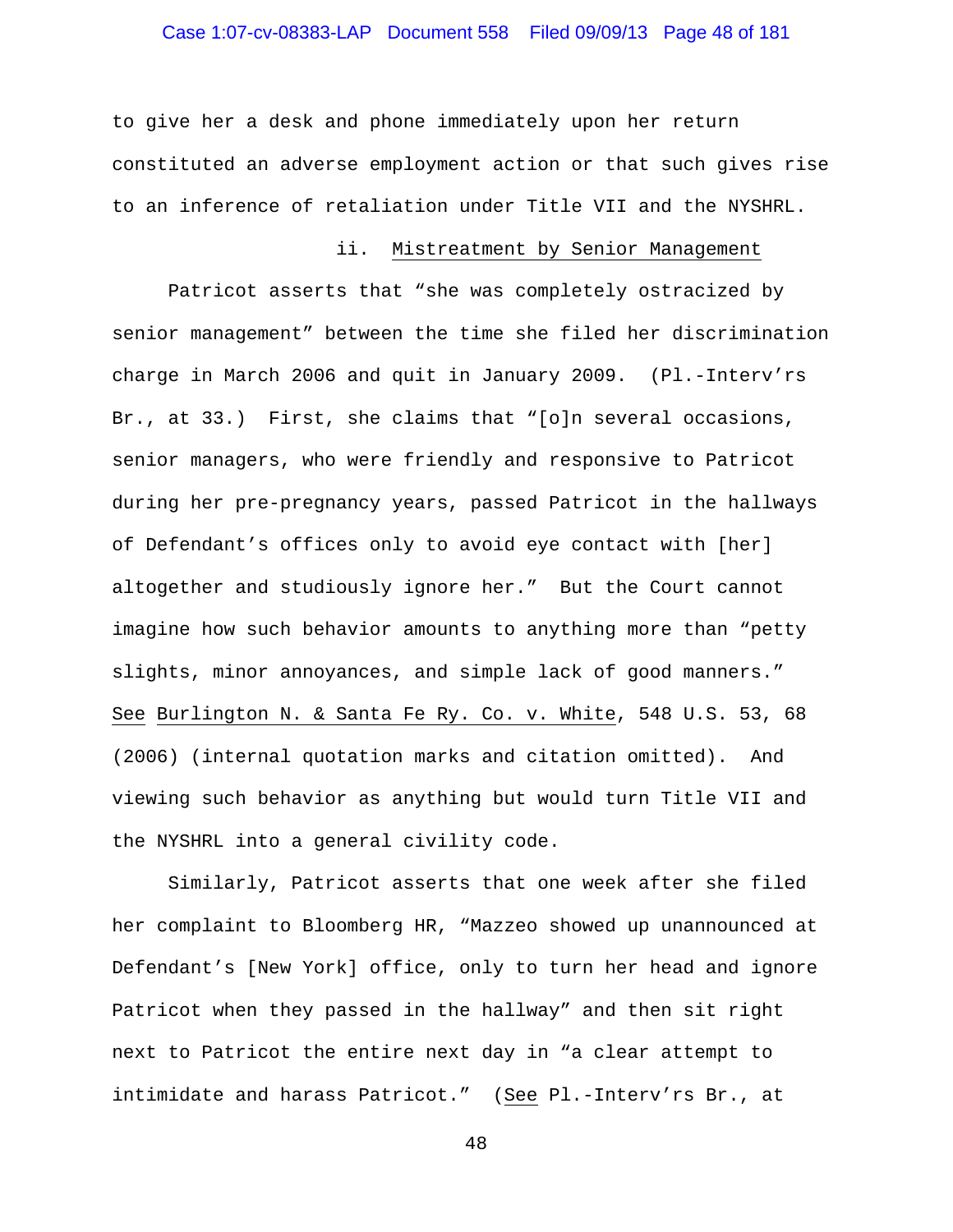### Case 1:07-cv-08383-LAP Document 558 Filed 09/09/13 Page 49 of 181

34.) While such behavior, if true, is childish and reflects poor leadership skills, it is yet another example of behavior best dealt with by a general civility code within the workplace. Patricot does not cite any legal authority holding that analogous conduct constitutes adverse employment action. Moreover, Patricot does not even assert that she was adversely affected by Mazzeo's conduct or that such conduct might dissuade Patricot or other employees from engaging in future protected activity. As such, the Court finds that Patricot cannot establish a prima facie case with respect to these perceived slights.

#### iii. Public Verbal Reprimand

 Patricot asserts that approximately five days after this case's May 1, 2008, status conference, Linnington publicly yelled at her on the sales floor. But Patricot does not offer any examples of cases in which yelling at an employee publicly has been held to constitute an adverse employment action. This is understandable, though, because yelling, without more, does not constitute an adverse employment action. See, e.g., Ragin v. E. Ramapo Cent. Sch. Dist., No. 05 Civ. 6496 (PGG), 2010 WL 1326779, \*17-21 (S.D.N.Y. Mar. 31, 2010); Martin v. MTA Bridges & Tunnels, 610 F. Supp. 2d 238, 256 (S.D.N.Y. 2009); Martinez v. N.Y.C. Dep't of Educ., No. 04 Civ. 2728 (LTS), 2008 WL 2220638, at \*12 (S.D.N.Y. May 27, 2008). And Patricot does not offer any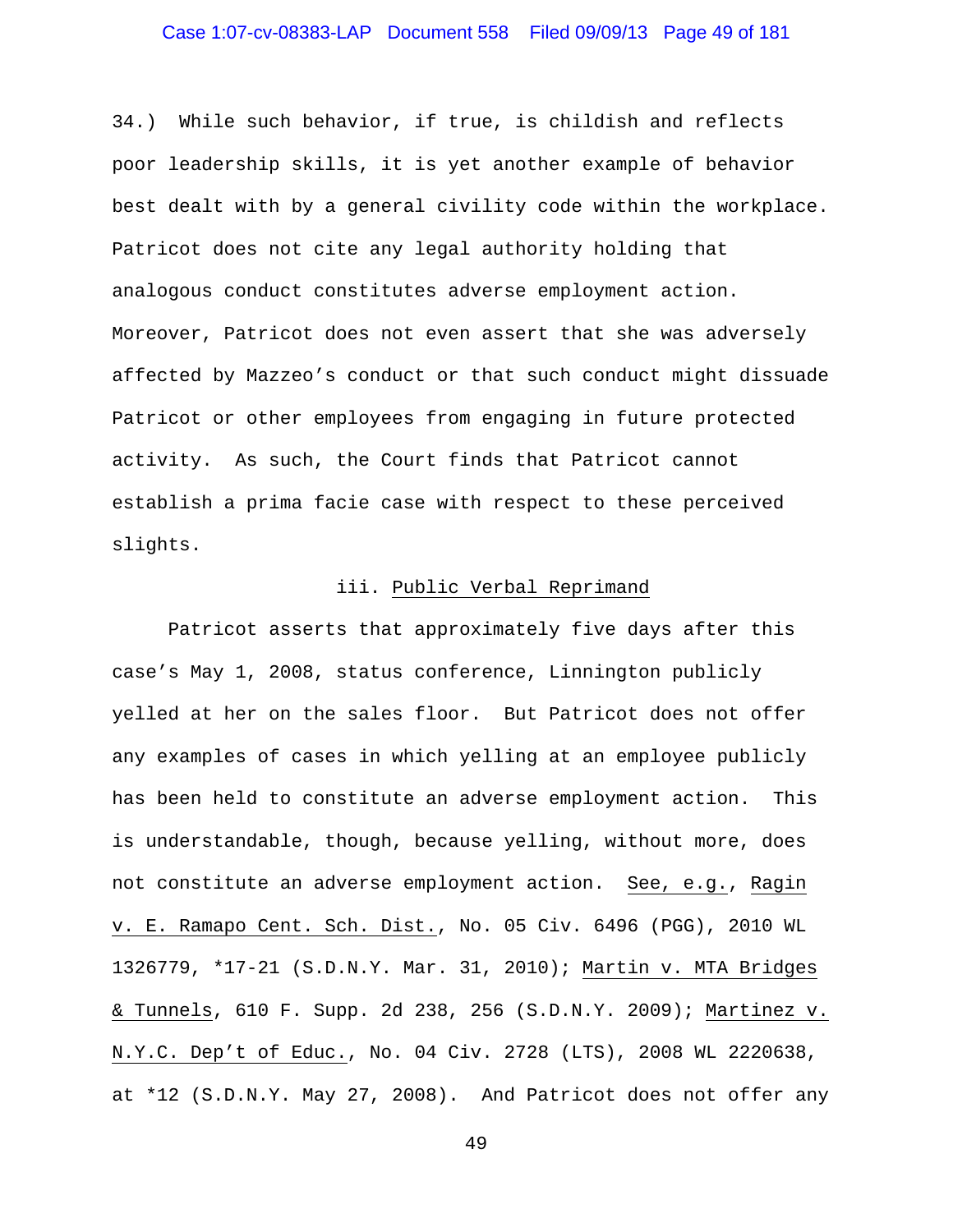# Case 1:07-cv-08383-LAP Document 558 Filed 09/09/13 Page 50 of 181

compelling reason why this case is any different or why the manner in which Linnington allegedly once yelled at her about matters unrelated to the instant lawsuit would dissuade someone from engaging in a protected activity.

#### iv. Statements to the Media

 Patricot alleges that after Patricot sought to intervene in the instant lawsuit and participated in a press conference about the lawsuit a Bloomberg spokesperson's use of the phrase "publicity stunt" amounts to unlawful retaliation. In support, Patricot cites Lore v. City of Syracuse, 670 F.3d 127 (2d Cir. 2012), and Kercado-Clymer v. City of Amsterdam, 370 F. App'x 238, 242 (2d Cir. 2010), for the proposition that statements to the media are actionable adverse actions and preclude summary judgment. But the statements in the cases cited by Patricot are a far cry from the phrase complained of here. In Lore, the plaintiff was accused of being a thief, resulting in negative treatment from his peers and the community. 670 F.3d at 154, 164. Kercado-Clymer also dealt with statements amounting to defamation, including accusations that the plaintiff was "a chronic complainer," "[a] professional victim," and "one of [the] worst employees," and who, in addition to "never [being] qualified to be hired," "can't be trusted" and "blatantly lied." 370 F. App'x at 317. Additionally, Plaintiff has not shown that the statement complained of, which clearly was made in the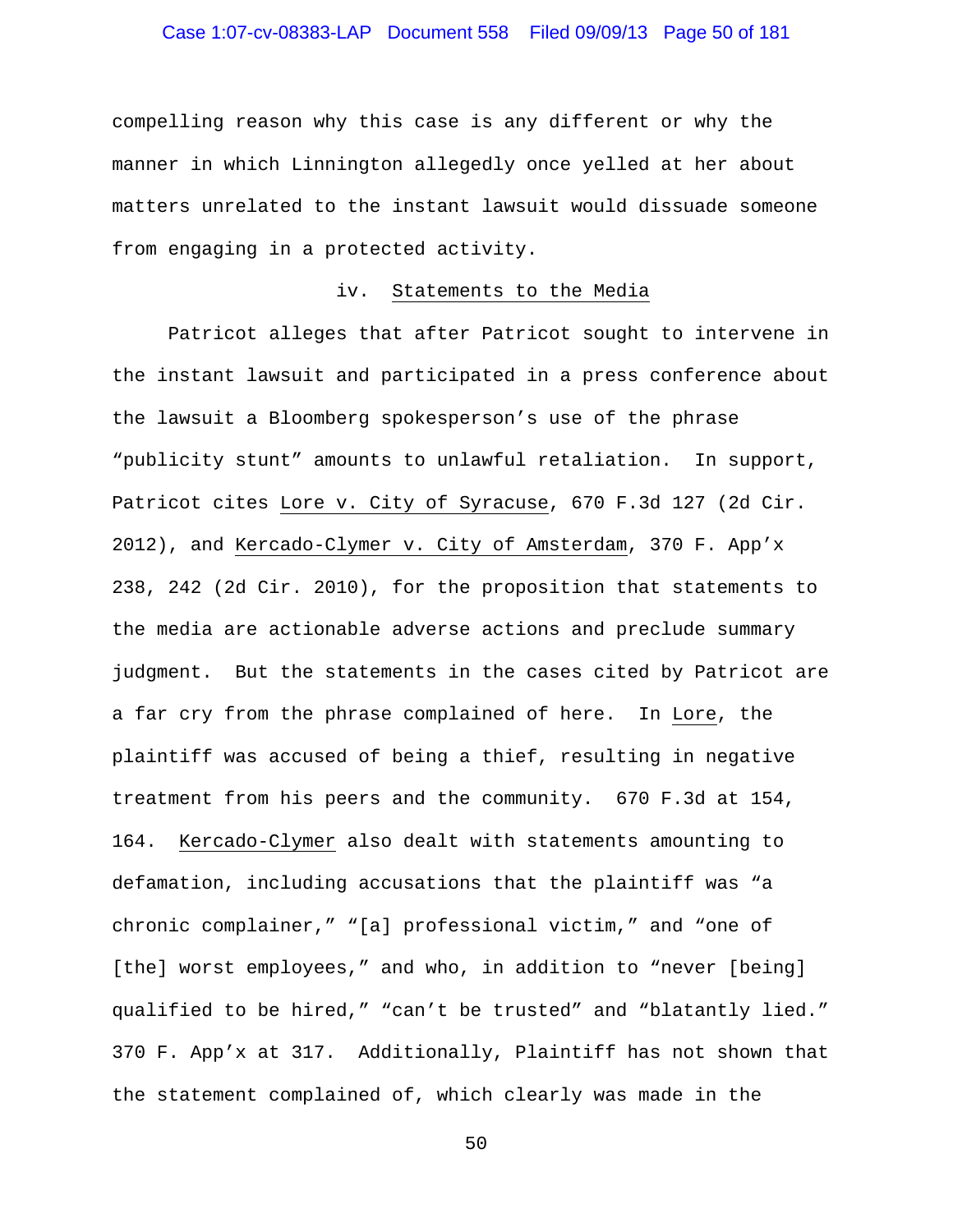### Case 1:07-cv-08383-LAP Document 558 Filed 09/09/13 Page 51 of 181

context of the complainants' reference to New York City Mayor Michael Bloomberg and not the case itself, had any adverse effect on her beyond some speculative effect or is of such a nature that it would dissuade others from engaging in protected activity. Thus, the Court holds that this statement is more representative of a "petty slight" and that a reasonable jury could not find that it amounted to an adverse action.<sup>21</sup>

#### c. Hostile Work Environment

 Rather than direct the Court to evidence tending to show that an issue of fact exists as to whether the alleged harassment against Patricot was sufficiently severe or pervasive to alter the conditions of her employment and create an abusive working environment and that there is a specific basis for imputing the conduct creating such an environment to Bloomberg, Patricot responds to Bloomberg's motion by offering the vague, conclusory statements that "[a]s a result of Defendant's discriminatory and retaliatory actions toward Patricot, [she] has suffered significant psychological harm." (Pl.-Interv'rs Br., at 35.) While the latter portion of the statement

i<br>Li

 $^{21}$  While the Court has analyzed each of Patricot's retaliation claims individually, it notes that her claim would fail even if viewed as a pattern of retaliatory harassment. Where isolated, individual incidents of alleged retaliation are supported solely by conclusory allegations of retaliatory motives, such as here, summary judgment is appropriate in favor of the defendant. See Spector v. Bd. of Trs. of Cmty. Tech Colls., 316 F. App'x 18, 21 (2d Cir. 2009).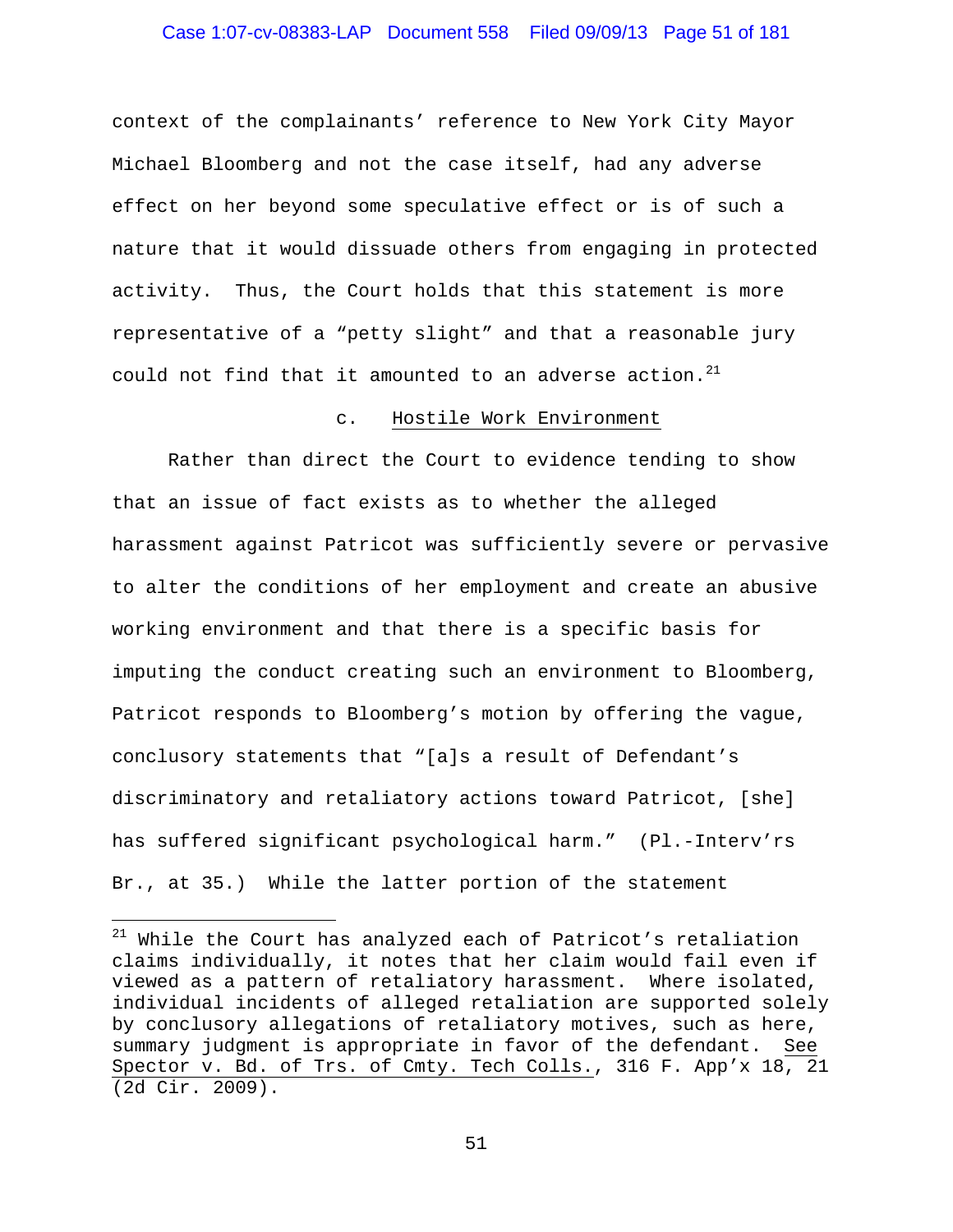### Case 1:07-cv-08383-LAP Document 558 Filed 09/09/13 Page 52 of 181

indicates that Patricot subjectively perceived her workplace to be abusive, it does not demonstrate that the few isolated events alleged in her complaint are "severe or pervasive enough to create an objectively hostile or abusive work environment." See Petrosino, 385 F.3d at 221. Merely following the previous sentence with the statement that "a reasonable factfinder could find that a hostile work environment existed" does not make it so.

 Because Patricot has not offered any law or evidence tending to show that she can meet the objective prong of the first element of a hostile work environment claim, summary judgment is granted on this claim in favor of Bloomberg.

#### d. Constructive Discharge

 Patricot purports to make out a constructive discharge claim based on conclusory allegations stemming from Mazzeo's deposition on December 8, 2008, which Patricot attended. (See Pl.-Interv'rs Br., at 36.) Patricot essentially argues that because Mazzeo testified untruthfully at her deposition, Bloomberg was forcing Patricot out of the company deliberately. (See id.) Such a statement, however, does not explain how the working conditions at Bloomberg, where Patricot no longer worked with Mazzeo, were so intolerable as to compel a reasonable person to resign. Moreover, Patricot does not offer any evidence as to how or why Mazzeo's testimony represents a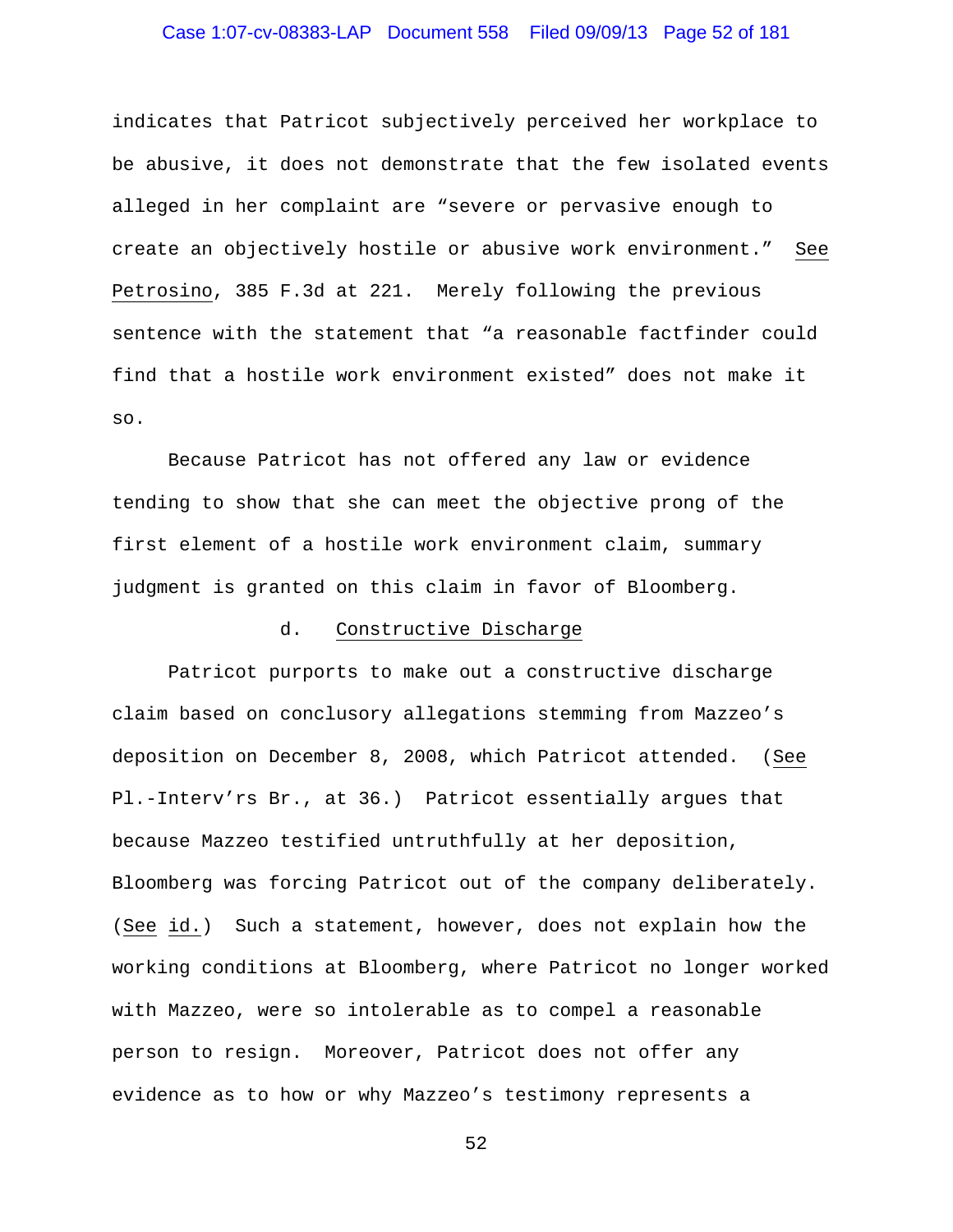### Case 1:07-cv-08383-LAP Document 558 Filed 09/09/13 Page 53 of 181

deliberate intent by Bloomberg to create such conditions. In the absence of such showings, summary judgment is appropriate in favor of Bloomberg. See Kader v. Paper Software, 111 F.3d 337, 339-40 (2d Cir. 1997).

### 3. Analysis of Claims under NYCHRL

### a. Discrimination Claims

 The Court interprets Patricot as alleging two sets of discrimination claims under the NYCHRL: (1) pre-maternity leave discrimination and (2) post-maternity leave discrimination.

The former claims involve Patricot's promotion to Head of Global Data and her subsequent increase in total intended compensation. With respect to these events, simply stating that she harbored "fears that this was not really a promotion, which she was warned about by colleagues," (see Silberstein Decl. Ex. 1, at 17-18 (Patricot Dep.)), and pointing out that her group eventually was moved to a satellite office during part of her pregnancy, (see id. at 30-34, 455-57), do not amount to a showing that Patricot was treated less well than other employees on account of her pregnancy. As noted above, the undisputed facts show that she voluntarily accepted the position because she "wanted the promotion, [] needed the money, and [] needed the stature." (See Reply 56.1  $\P\P$  2, 6-7, 8, 10.) Even under the more liberal standard of the NYCHRL, a reasonably jury could not conclude that an increase in her responsibilities from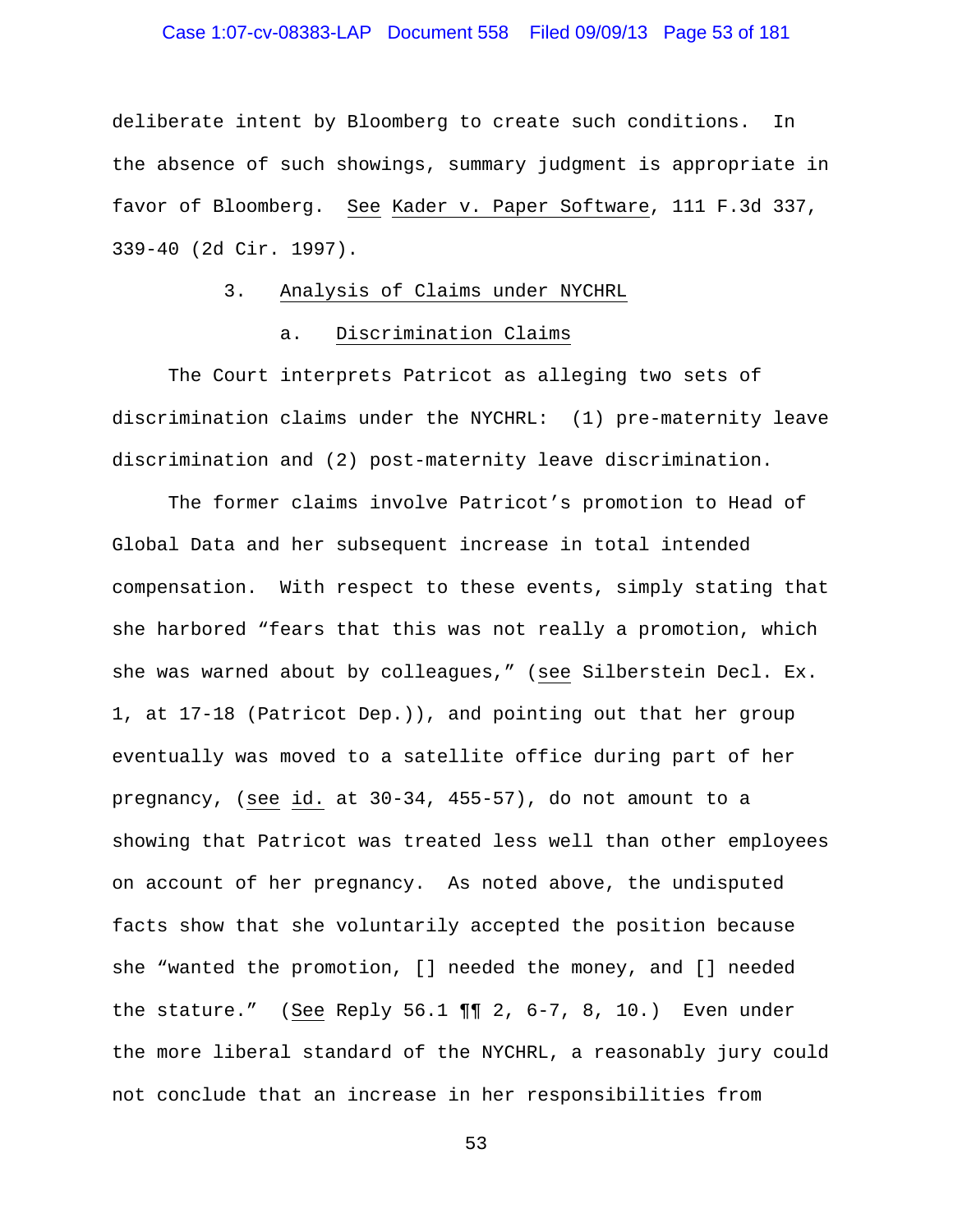### Case 1:07-cv-08383-LAP Document 558 Filed 09/09/13 Page 54 of 181

managing a handful of employees to managing more than seventy, (Bloomberg 56.1 ¶ 8), and an approximately \$50,000 raise, (id. ¶ 6), constitutes discrimination, especially when the facts demonstrate the change in position was voluntary and one that Patricot ultimately thought "was going to be good for [her],"  $(iid. \P 10).^{22}$ 

Similarly, the Court finds that Patricot cannot show that her 2005 change in compensation was discriminatory. Plaintiff-Intervenors have not offered any reason that the NYCHRL should utilize a different comparator than an employee's total intended compensation for a given year as the relevant metric for considering whether she was treated less well because of her gender.<sup>23</sup> Thus, considering that Patricot's total intended compensation increased by \$54,000 from May 2004 to May 2005,

i<br>Li

 $^{22}$  While the Court believes it is justified in finding that her pre-leave and post-leave claims are independent, it finds that even if all the events were evaluated as part of one large claim, Patricot cannot rely on her move to Global Data to show discrimination because she took the job nearly an entire year before she returned from maternity leave, she did so voluntarily, and the way she performed the job before taking leave is distinguishable from the way she performed the job after returning from leave, at least in respect to her willingness to work past 4:45 P.M. (See Bloomberg 56.1 ¶ 15.) <sup>23</sup> Despite the NYCHRL's broader standard with respect to whether a claimant has sustained her evidentiary burden on each requisite element, this Court previously held as a matter of law that the relevant metric in pursuing a discriminatory compensation claim is total intended compensation as opposed to an individual's change in EECs. Bloomberg III, 778 F. Supp. 2d at 463.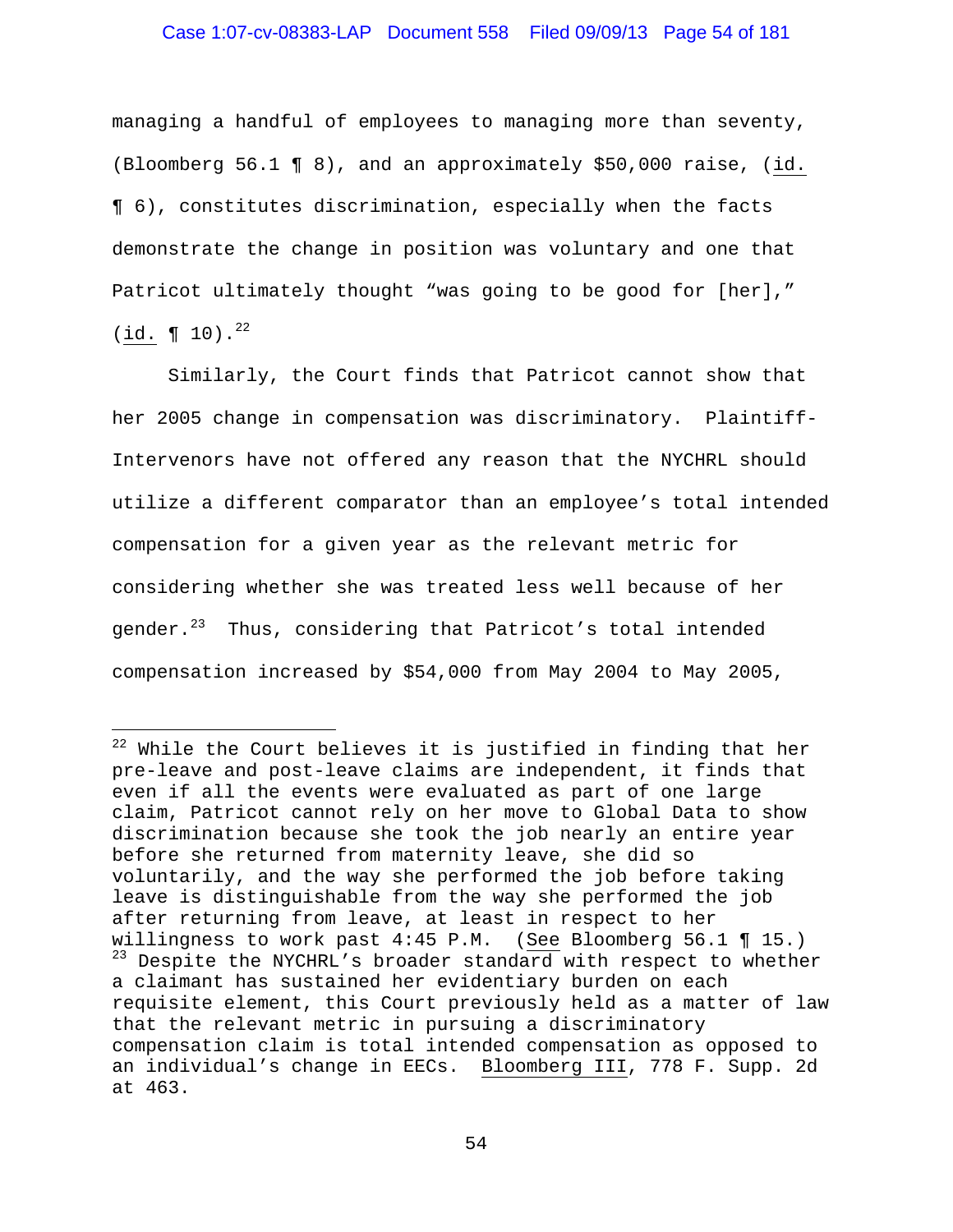### Case 1:07-cv-08383-LAP Document 558 Filed 09/09/13 Page 55 of 181

that her decrease in EECs was smaller than the average acrossthe-board decrease during this year, and that Patricot has not put forth any evidence that her increase in total intended compensation was less than or decrease in EECs was greater than that of similarly situated employees, Patriot cannot prevail on her pre-leave compensation claims.

With respect to Patricot's claim regarding the events after she returned from maternity leave, the Court denies Bloomberg's request for summary judgment. The Court must consider the totality of the circumstances in evaluating Patricot's claims under the NYCHRL. Because the Court found that summary judgment was not appropriate under the stricter federal and state standard on Patricot's claims related to her demotion and because under the NYCHRL it views her other claims after her return from leave as stemming from this claim, Patricot's discrimination claims related to her return from maternity leave and arising under the NYCHRL survive. $24$ 

i

 $24$  Additionally, to the extent that Patricot's claim that she was not promoted for discriminatory reasons constitutes a separate claim under the NYCHRL, the Court finds that summary judgment is not appropriate here, either. The Court considers the totality of the circumstances of these events, and in doing so, it finds that Bloomberg's continued promotion of other individuals ahead of Patricot for the three years she worked in Sales as a nonmanagerial employee subsequent to demoting her for allegedly discriminatory reasons suffices under the NYCHRL to create an issue of fact as to whether she was treated less well for discriminatory reasons.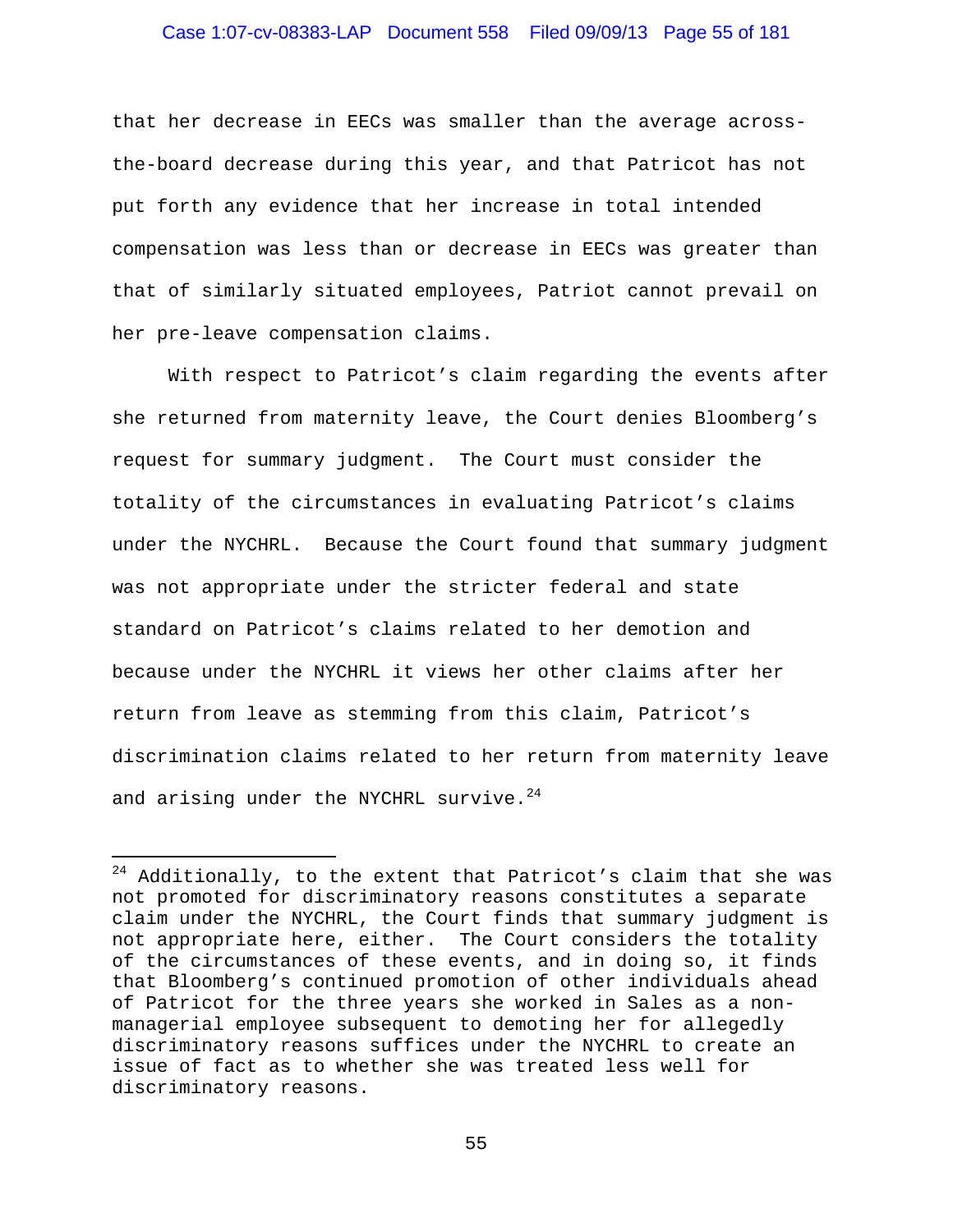#### b. Retaliation Claims

In analyzing retaliation claims under the NYCHRL, this Court will not categorically reject challenged conduct as nonactionable but looks to whether a jury could "reasonably conclude from the evidence that the complained-of conduct by the employer was, in the words of the [NYCHRL], reasonably likely to deter a person from engaging in protected activity." See Williams, 61 A.D.3d at 71. Thus, the inquiry does not center on whether the retaliatory conduct constituted a materially adverse change in the terms and conditions of employment.

Under this broader standard, the Court finds that Patricot can maintain a retaliation claim under the NYCHRL based on some of the events that transpired. Although the NYCHRL does not prescribe a general civility code for the workplace, the nature of some of the specific actions and the cumulative nature of the incidents alleged could lead a jury to conclude that a person may be dissuaded from engaging in protected activity.

For example, under the NYCHRL, public reprimands can constitute adverse action. See Mihalik, 715 F.3d at 115-16. With respect to Patricot's allegations involving Mazzeo's conduct towards her, Patricot alleges that she complained in both February and March 2006 of Mazzeo's hostility towards her and that she believed it stemmed from her recent pregnancy and complaints to Bloomberg HR. Approximately a week after the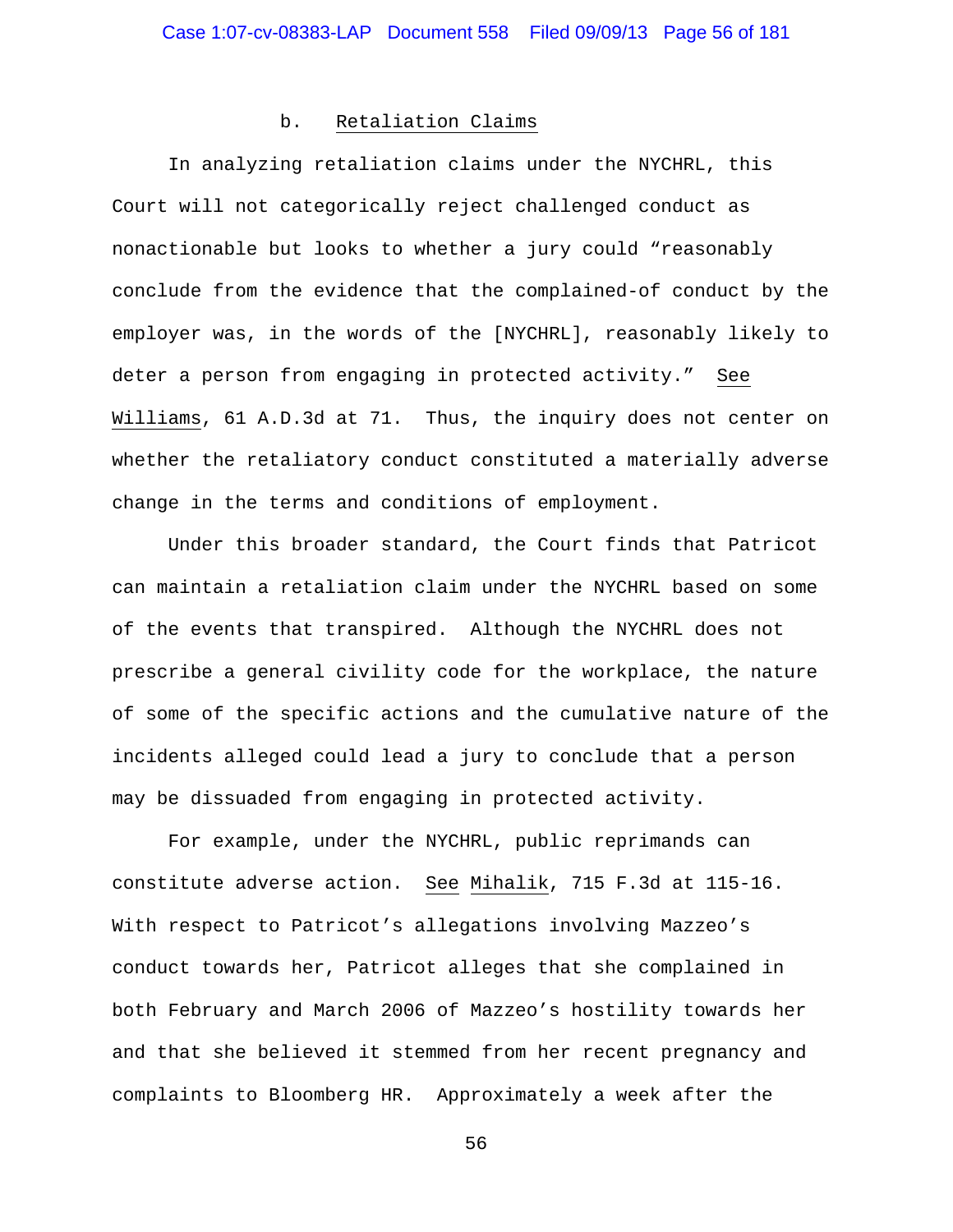# Case 1:07-cv-08383-LAP Document 558 Filed 09/09/13 Page 57 of 181

March 2006 complaint, Mazzeo appeared in the New York office and took a seat next to Patricot for the entire day without saying a word to her in an alleged effort to intimidate Patricot. Considering that Patricot who had just been demoted had repeatedly requested prior to her demotion that Mazzeo come to the New York office, a jury could find that such an unannounced appearance was prompted by Patricot's complaint and amounted to an effort to deter Patricot from pursuing her claim further. Insofar as Patricot had just suffered one adverse employment action, a person in Patricot's position may be deterred from pursuing her complaint out of fear that a supervisor such as Mazzeo would continue to try to affect her career negatively.

Similarly, under the NYCHRL, a jury could conclude that Linnington's outburst was at least partially motivated by the ongoing lawsuit against Bloomberg in which Patricot was involved. Although the subject of Linnington's tirade at Patricot was unrelated to the lawsuit, considering the fact that it occurred less than a week after a status conference reported on Bloomberg's own terminals and that such an outburst may have been out-of-character for Linnington or at least had never been directed at Patricot, a jury could find that his response was motivated at least in part by his dissatisfaction with Patricot's continued pursuit of the instant action. See Wilson, 61 A.D.3d at 78 n.27 ("In the mixed-motive context . . . the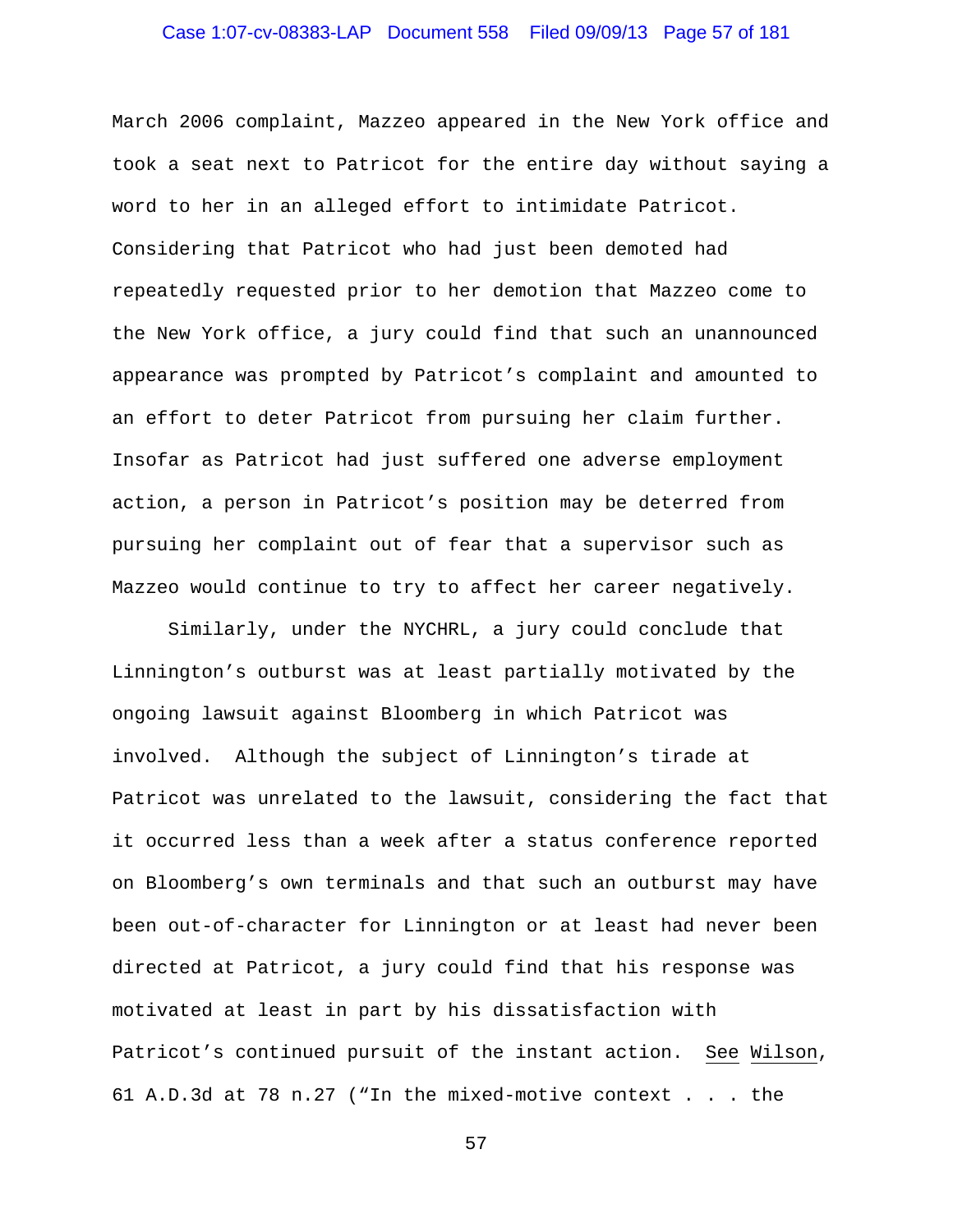### Case 1:07-cv-08383-LAP Document 558 Filed 09/09/13 Page 58 of 181

question on summary judgment is whether there exist triable issues of fact that discrimination was one of the motivating factors for the defendant's conduct.")

In light of the aforementioned evidence regarding these events put forth by Patricot and the clear instruction that in close cases the NYCHRL requires a jury to evaluate the impact of potentially retaliatory conduct, the Court denies Bloomberg's request for summary judgment on Patricot's retaliation claims arising under the NYCHRL.<sup>25</sup>

#### 4. Summary

i

 Bloomberg's motion for summary judgment on Patricot's Title VII and NYSHRL discrimination claims with respect to her 2006 demotion and compensation decrease is denied. Bloomberg's motion is granted, however, with respect to the other claims Patricot asserts under Title VII and the NYSHRL. Bloomberg's motion is denied with respect to Patricot's NYCHRL discrimination and retaliation claims.

<sup>&</sup>lt;sup>25</sup> Standing alone, Patricot could not have made out a case involving her alleged deprivation of a desk or direct telephone line, the avoidance of eye contact from senior management, and the use of the phrase "publicity stunt" by Bloomberg's spokesperson when discussing the instant action's relation to Mayor Bloomberg. See Dixon v. Int'l Fed'n of Accountants, 416 F. App'x 107, 110 n.1 (2d Cir. 2011) (despite broader standard governing NYCHRL claims, retaliation claim fails as a matter of law where plaintiff can produce no admissible evidence of a causal connection between her protected activity and any adverse action).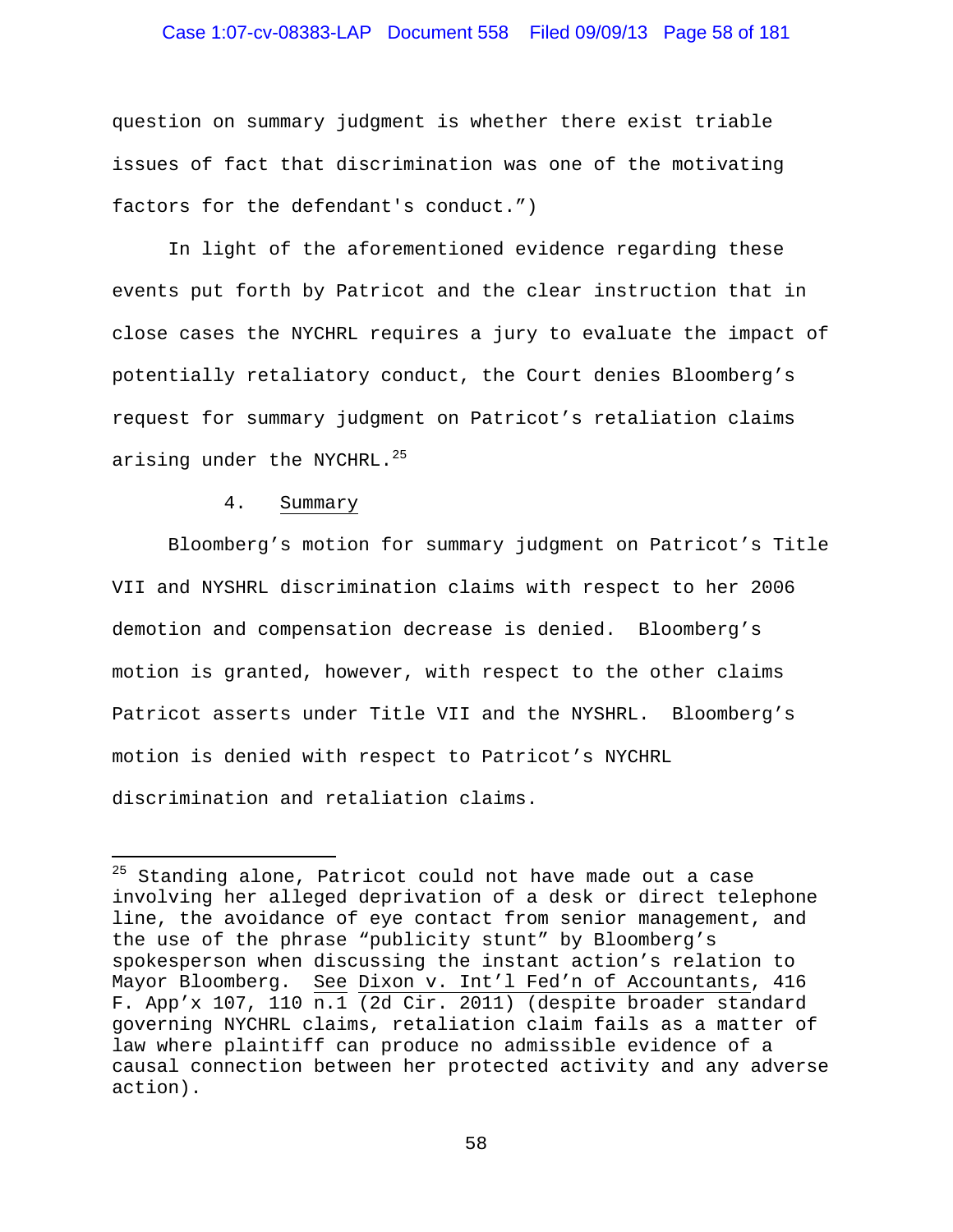#### B. Tanys Lancaster

i<br>Li

 Plaintiff-Intervenor Tanys Lancaster ("Lancaster") brings discrimination and retaliation claims under Title VII and the NYSHRL and the NYCHRL. She filed her EEOC charge on May 9, 2006, and she filed her complaint in the instant action on October 25, 2007. Lancaster cannot invoke the single filing rule to avoid the statute of limitations on certain Title VII claims. See Holowecki, 440 F.3d at 565 ("Where the party wishing to piggyback has filed [her] own EEOC charge, [she] is bound by the parameters of [her] own EEOC charge, and cannot subsequently utilize the single filing rule to avoid the statute of limitations." (internal quotation marks omitted)). $^{26}$  Thus,

 $^{26}$  Moreover, even if claimants who have previously filed charges could invoke the rule, Lancaster and the other Plaintiff-Intervenors cannot piggyback on Patricot's charge because nothing in Patricot's charge afforded the EEOC and Bloomberg sufficient notice regarding the broad scope of the grievance aside from a blanket assertion at the end of her charge that Patricot "believes that other women in similar situations have also been demoted." (See Golden Decl. Ex. 7, at 5-7.) Other than this broad statement, Patricot's charge alerts the EEOC only to isolated claims of discrimination specific to Patricot's personal experiences at Bloomberg. And nothing in those claims involved an adverse action that could have been sufficiently widespread to put Bloomberg on notice that an entire class of protected individuals had been affected. Bloomberg is a vast organization, and a charge alleging isolated incidents specific to one employee does not offer sufficient indicia that other employees, particularly in other departments, may have similar experiences. Because Patricot's allegations purport to complain of isolated incidents involving only her, they do not provide a sufficient basis to conclude that the EEOC could have conciliated grievances on behalf of the other individual (cont'd)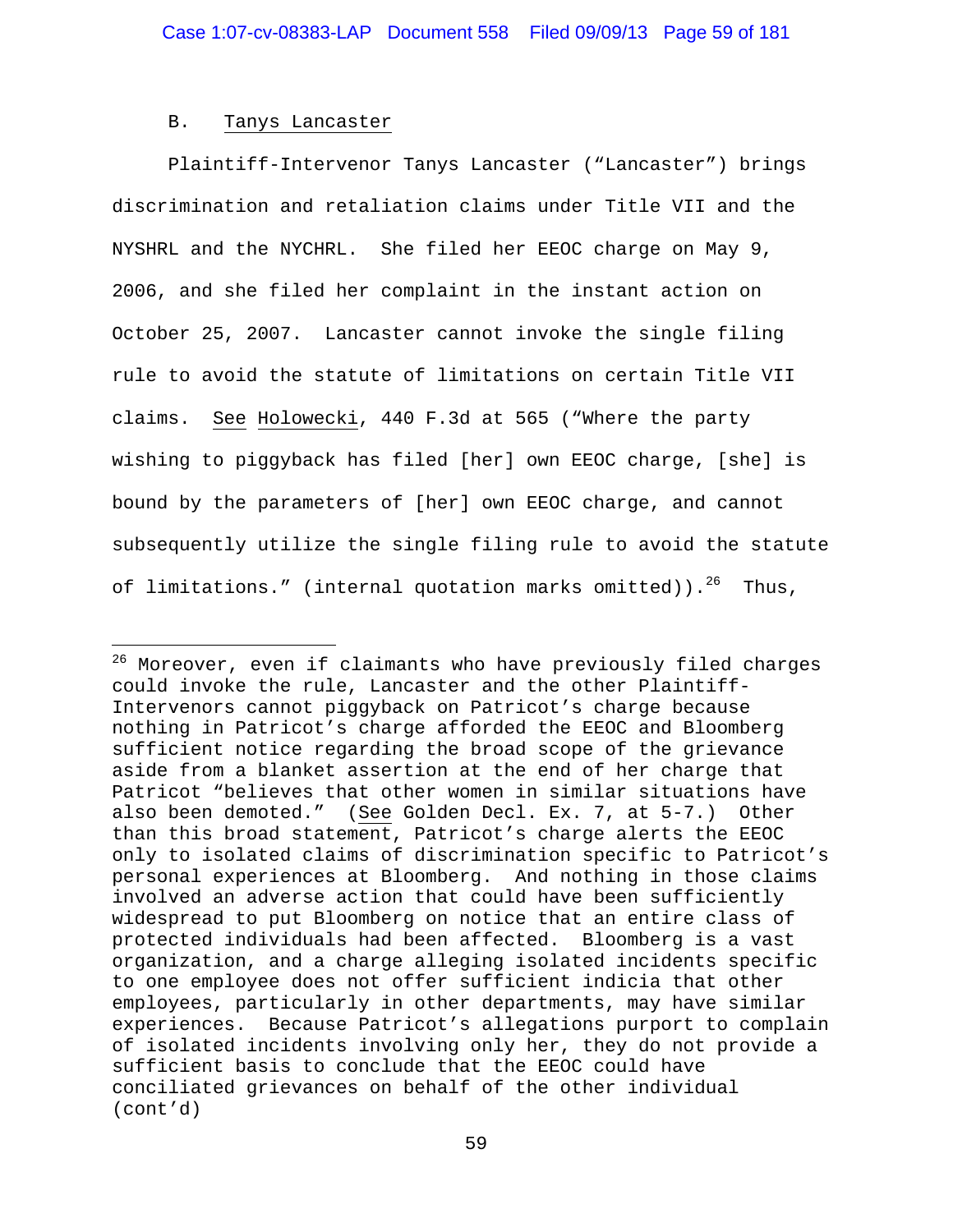### Case 1:07-cv-08383-LAP Document 558 Filed 09/09/13 Page 60 of 181

any of Lancaster's Title VII claims occurring on or before July 15, 2007, are time-barred.

#### 1. Background

 Bloomberg hired Lancaster in September 1994 to work in its London office, and she transferred to Bloomberg's New York City office in March 2000. (Bloomberg 56.1 ¶ 35.) In August or September 2001, Lancaster "took on some responsibility for the Algorithmics project" (a strategic alliance with Algorithmics, Inc., a company that develops risk management software ("Algorithmics")) in addition to her primary role as the Manager of Trading Systems Sales Specialists; and as of December 2002, she was managing the project and maintained responsibility for business development. (See Bloomberg 56.1 ¶ 36; Pl.-Interv'rs 56.1 ¶ 36.) In September 2003, during Lancaster's last review prior to her pregnancy, she received 475 EECs and was considered a "high-level female employee." (Pl.-Interv'rs 56.1 ¶ 75.F)

 In August 2004, Bloomberg approved Lancaster's request for paid medical leave for in vitro fertilization from August 24,

(cont'd from prev. page)

 $\overline{\phantom{0}}$ 

Platiniff-Intervenors. See Tolliver v. Xerox Corp., 918 F.2d 1052, 1058-59 (2d Cir. 1990) (discussing single filing rule in case alleging age discrimination with respect to companywide reduction in force). To find otherwise where the claimants do not work in a unit of modest size and they have not tied their complaints to a core event or policy decision would mean that any claimant could trigger the single filing rule simply by alleging that others may have experienced a similar kind of discrimination.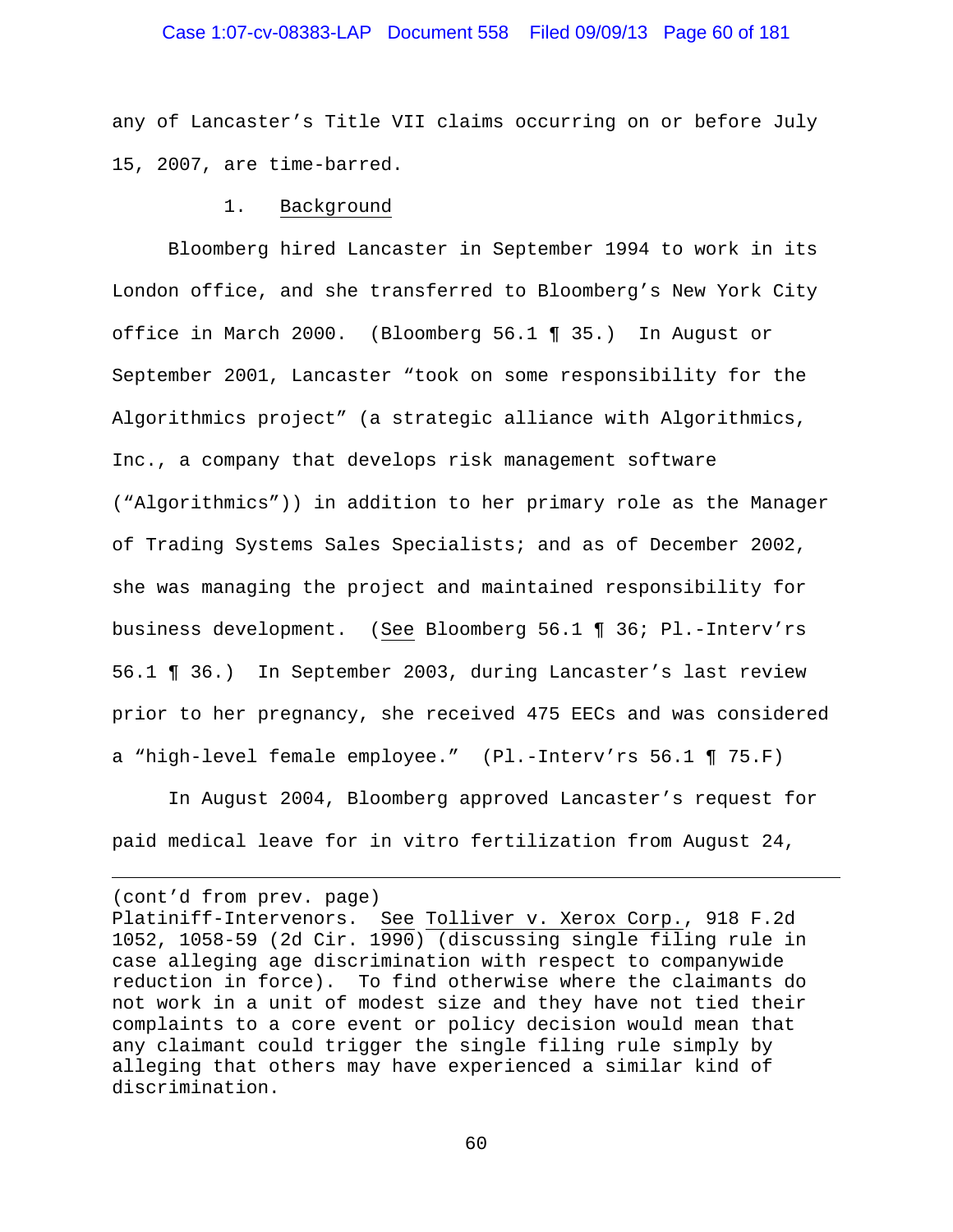### Case 1:07-cv-08383-LAP Document 558 Filed 09/09/13 Page 61 of 181

2004, through September 7, 2004. (Bloomberg 56.1 ¶ 37.) In September 2004, Lancaster informed Kenneth Cooper ("Cooper"), the head of Bloomberg's Global Trading Systems, that she was pregnant. (Id. ¶ 38.) Cooper congratulated her and wished her well. (Id.)

 Around this time, Cooper decided to streamline his direct reports, and Bloomberg determined that Algorithmics was better aligned under the "buy-side" portfolio managed by Brenton Karmen ("Karmen"), a former peer of Lancaster's.<sup>27</sup> (Id. ¶ 39; Pl.-Interv'rs 56.1 ¶ 39.) In October 2004, Cooper met with Lancaster to discuss her compensation for the 2004-2005 evaluation cycle and informed Lancaster of the changes to the reporting structure and Algorithmics, the reasons for it, and that she would begin reporting to Karmen. (Bloomberg 56.1 ¶¶ 40-41.) The record reflects that, at least initially,

i

 $27$  Although Lancaster disputes the wisdom of this decision, she fails to dispute that such a determination was made and that it played a role in the reorganization process. (Pl.-Interv'rs 56.1 ¶ 40 ("While Lancaster admits that she met with Cooper in 2004 to discuss her compensation, she disputes that Algo[rithmics] was better aligned with the 'buy-side' trading system.").) Lancaster appears to suggest that realignment with buy-side was mere pretext but offers only conclusory statements and evidence that Algorithmics "did not solely benefit the 'buyside' of the business." (Id. ¶ 39.) Bloomberg does not claim that Algorithmics only could have been a buy-side product or that it had no sell-side applications; rather, Bloomberg claims that a business decision was made that Algorithmics fit best on the buy-side, a fact that Lancaster fails to contest. (Compare id., with Reply 56.1 ¶ 39.)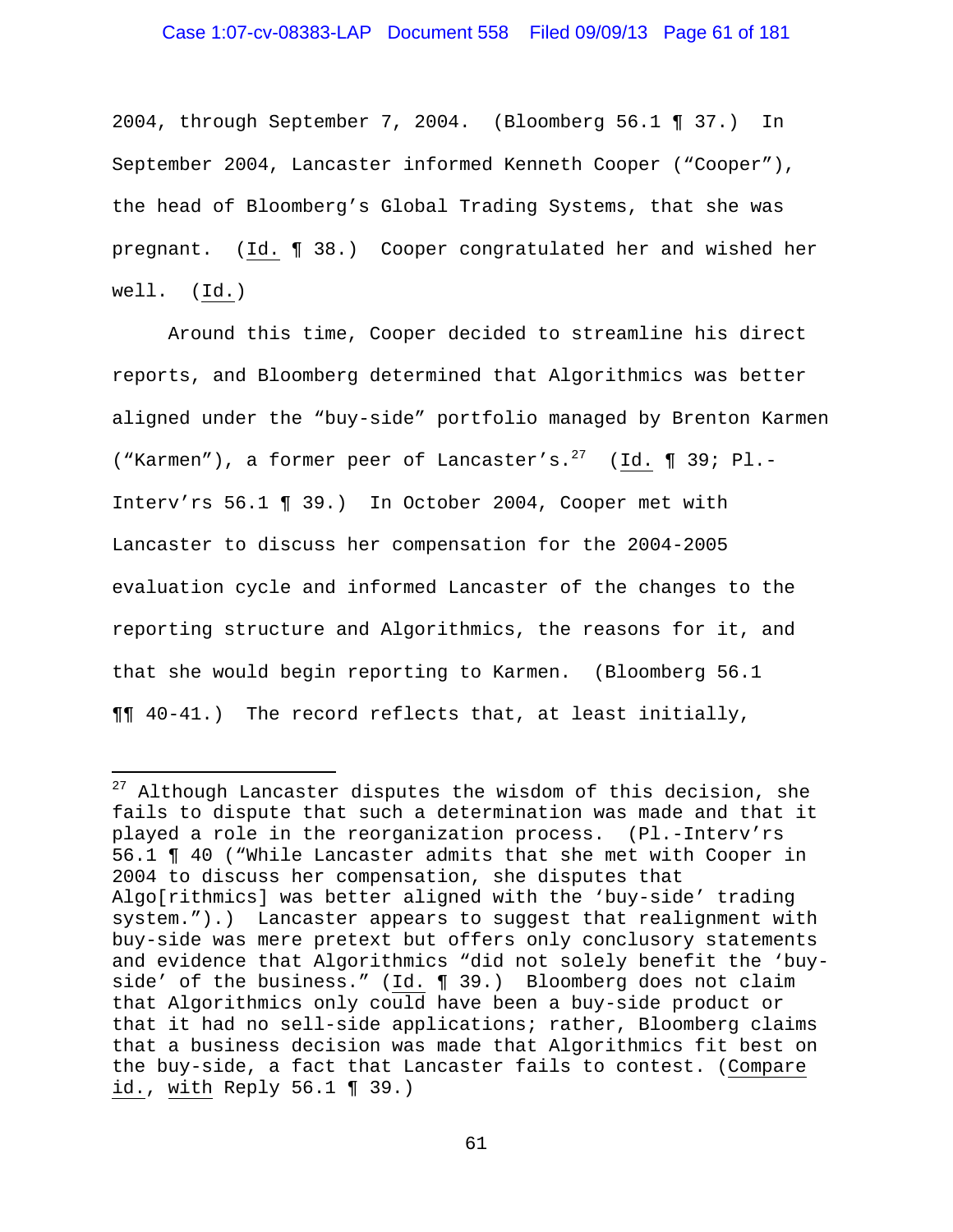### Case 1:07-cv-08383-LAP Document 558 Filed 09/09/13 Page 62 of 181

approximately five of Cooper's direct reports (both male and female) were made to report to people other than him. (Reply 56.1 ¶ 39.) Lancaster further admits that no manager ever told her she was being demoted and that at no point did she ever tell Cooper that she felt the change in reporting structure was a demotion. (See Dreiband Decl. Ex. 126, at 442-43 (Cooper Dep.); Ex. 129, at 292-94 (Lancaster Dep.).) Additionally, although Lancaster no longer had direct responsibility for two employees following the change in reporting structure, those two employees remained available to her when she needed them, and her responsibilities in general did not change. (See Silberstein Decl. Ex. 70, at 97-98 (Lancaser Dep.); Bloomberg 56.1 ¶ 45.) Finally, while the number of EECs Lancaster received went from 475 to 315, her total intended compensation increased by more than \$45,000. (Bloomberg 56.1 ¶ 43; Pl.-Interv'rs 56.1 ¶ 43.)

 In November 2004, Lancaster requested to work seven hours per day, instead of the customary ten, per her doctor's recommendation. (Bloomberg 56.1 ¶ 46.) Bloomberg granted her request for reduced hours and another request for intermittent leave and was "quite good" about accommodating her petitions for a modified work schedule during her pregnancy. (Id.) In February 2005, Lancaster requested disability leave, effective March 4, 2005, for medical issues associated with her pregnancy. (Id. ¶ 47.) Bloomberg approved her request and provided her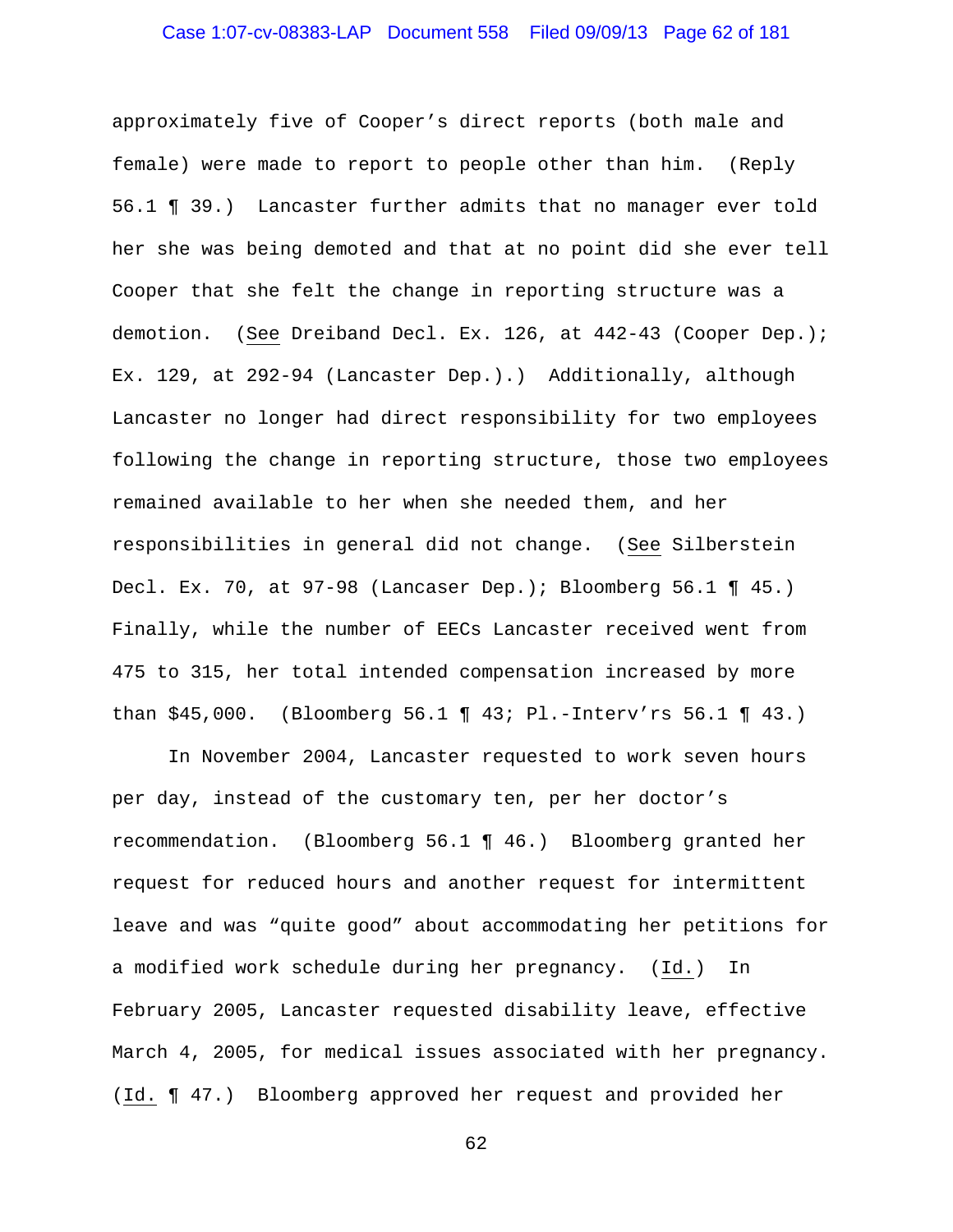### Case 1:07-cv-08383-LAP Document 558 Filed 09/09/13 Page 63 of 181

paid disability leave for the next eight weeks through May 2, 2005. (Id.) Lancaster gave birth in May 2005, and was on maternity leave until August 23, 2005. (Id. ¶ 48.)

 While Lancaster was still on maternity leave, Karmen told her that he did not think that the Algorithmics project needed a full-time manager, and Lancaster replied that she was open to working on something new when she returned from leave. (Id. ¶ 49.) Also while on leave, Lancaster began to explore job opportunities outside of Bloomberg. (Id.  $\P$  50.)<sup>28</sup> In or around July 2005, Lancaster further told Karmen that she would need to work a flexible schedule from "shortly after" 8:00 A.M. to 4:45 P.M. when she returned to Bloomberg. (Id. ¶ 51.) Karmen had no issue with her working that schedule. (Id.) Finally, the record shows that Karmen and Lancaster discussed two roles for Lancaster upon her return from leave, but Lancaster contends that one of these roles was a clear demotion and the other was outside of her expertise. (See id. ¶ 52; Pl.-Interv'rs ¶ 52.)

i<br>Li

<sup>&</sup>lt;sup>28</sup> Lancaster asserts that she began to explore other employment options "[a]fter learning from Karmen that Defendant had no job for her upon her return from leave." (Pl.-Interv'rs 56.1 ¶ 50.) But Lancaster contends in her Rule 56.1 Statement that she did not discuss her return with Karmen until July 2005, and the record shows that the lunch Lancaster had with a friend that both sides agreed prompted Lancaster's exploration of another opportunity occurred on or about June 16, 2005. (Compare id. ¶¶ 49-50, with Bloomberg 56.1 ¶ 50.)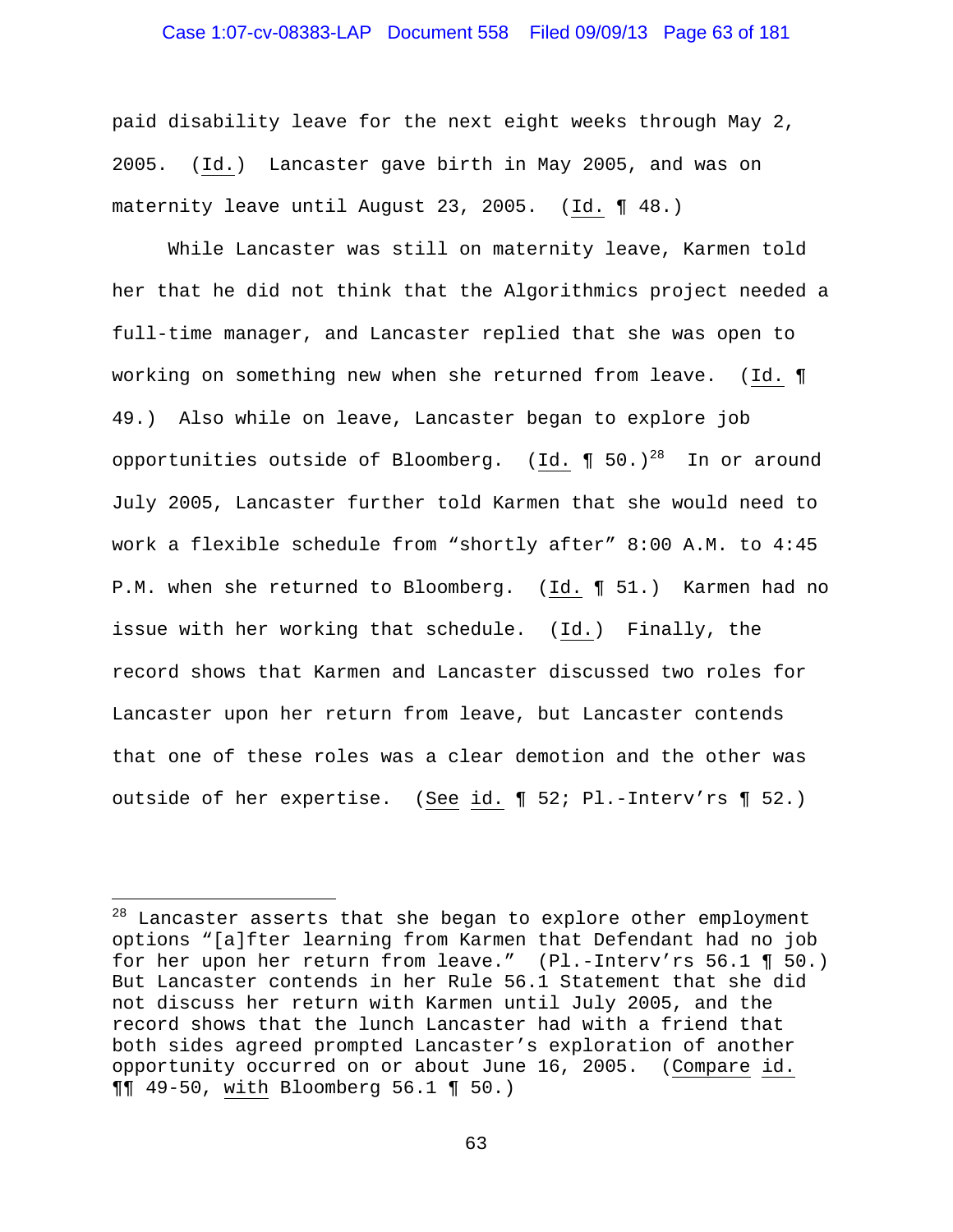### Case 1:07-cv-08383-LAP Document 558 Filed 09/09/13 Page 64 of 181

 Around the same time, Lancaster began to speak with Patrick Eldridge ("Eldridge"), Bloomberg's then Global Manager of Trading System Customer Care and another prior peer of Lancaster's, about working on his team. (Id. ¶ 53.) Lancaster told him she needed to work flexible hours, and he was "fine" with her proposed schedule. (Id.) According to Lancaster's testimony, she told Eldridge that she wanted to report to him, he agreed and stated that he wanted her to manage two people. (Reply 56.1 ¶ 57.) The parties dispute whether Lancaster was told or even led to believe that she would report directly to Eldridge.

In or around August 2005, Lancaster interviewed with Jeff Cohen ("Cohen"), a former Bloomberg employee who was head of sales at Advisen, a Bloomberg competitor. (Id. ¶ 55.) Following her interview, Lancaster continued to communicate with Cohen about working for Advisen, and on or around August 15, 2005, she met with Advisen's CEO and founder to discuss the role that Advisen envisioned for her. (Id.)

Lancaster returned to Bloomberg on August 23, 2005, and continued to report to Karmen because her request to transfer to Eldridge's group remained pending. (Id. ¶ 56.) She met with Eldridge's manager Nicole Comello ("Comello") in early September 2005 to discuss her future at Bloomberg. (Id. ¶ 57.) Comello never told Lancaster, however, that she would report directly to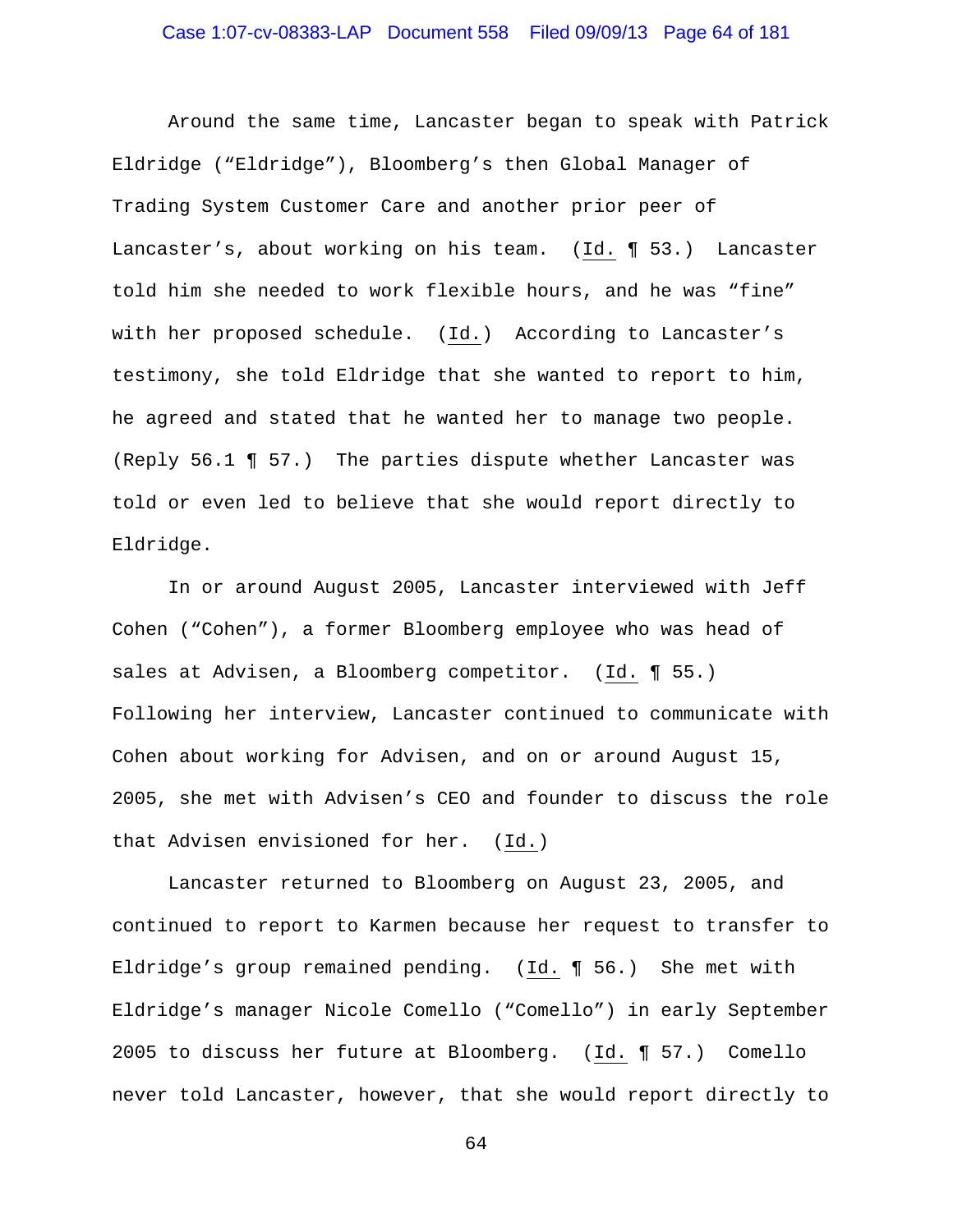# Case 1:07-cv-08383-LAP Document 558 Filed 09/09/13 Page 65 of 181

Eldridge if her transfer were to be approved. (Bloomberg 56.1 ¶ 57.)

On September 16, 2005, Lancaster received a formal job offer from Advisen. (Id. ¶ 58.) On September 19, 2005, Lancaster sent an email to Cohen indicating that she "would be delighted to accept the offer" if Advisen would agree to provide twenty days of vacation. (Id.) Assuming that Advisen agreed to provide the vacation days, Lancaster "anticipate[d] joining Advisen in mid-October 2005." (Id.) Within hours, Cohen sent Lancaster a revised offer letter that included the additional vacation time. (Id. ¶ 59.)

Either the same day or the day after Lancaster indicated to Cohen that she would join Advisen if it met her terms and Cohen subsequently responded with a revised offer including the additional terms, Lancaster learned that her transfer to Eldridge's team had been approved but that she would not report directly to Eldridge; instead, she would report to a person who at some point used to report to Lancaster. (Id. ¶ 60; Pl.- Interv'rs ¶ 60.) Lancaster asserts that this reporting structure would have negatively impacted her responsibilities and capped her future earnings. (Pl.-Interv'rs ¶ 61.)

As a result of this news, Lancaster e-mailed a member of HR on September 20, 2005, because she was concerned that her new role could be a demotion and could negatively affect her career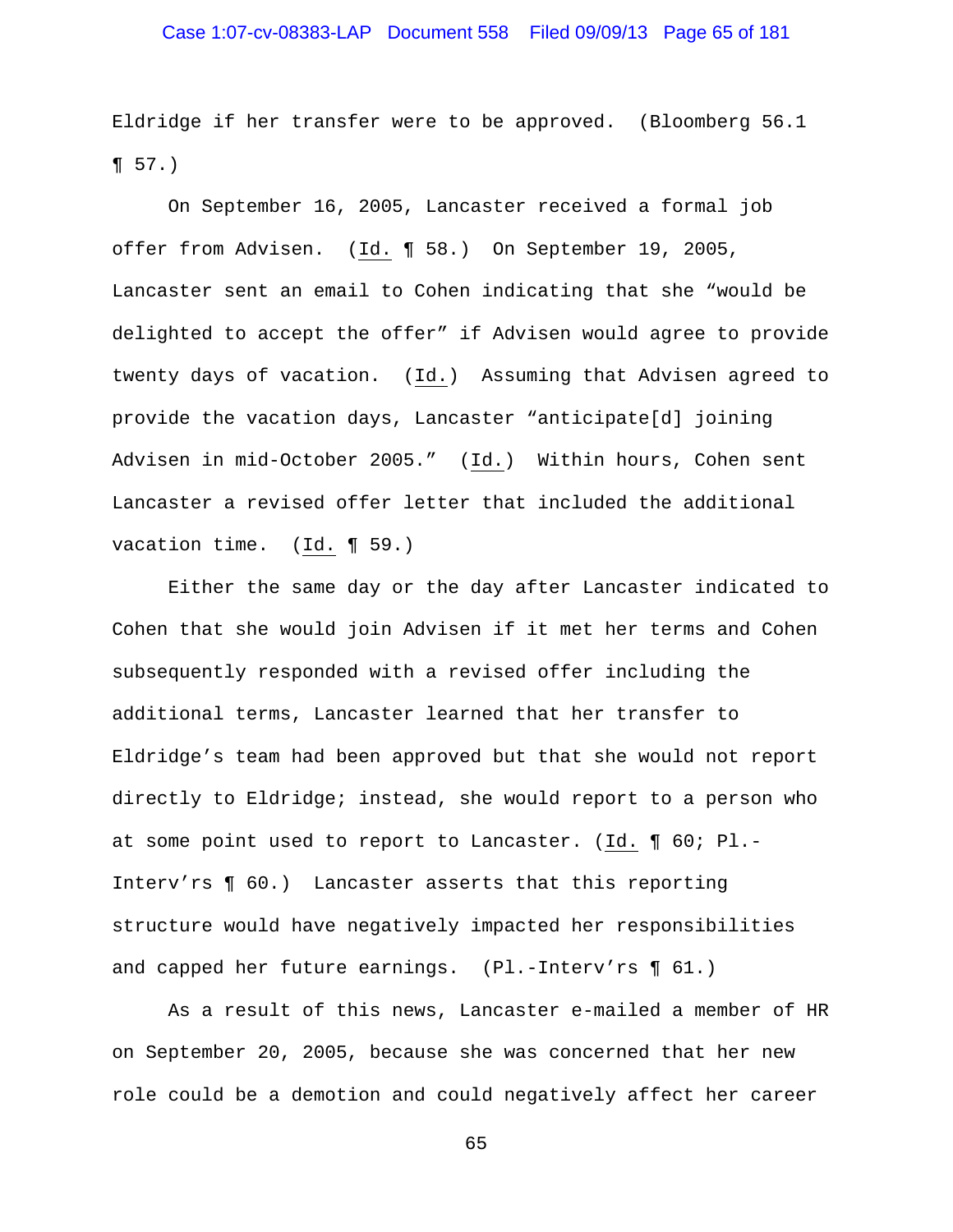### Case 1:07-cv-08383-LAP Document 558 Filed 09/09/13 Page 66 of 181

growth at Bloomberg and her future earnings potential. (Bloomberg 56.1 ¶ 62.) This individual was on leave, though, and did not respond the same day. (Id.) Then, on September 21, 2005, Lancaster sent an email to another Bloomberg HR representative. (Id. ¶ 63.) Lancaster met with this representative later that same day and expressed her concerns about her new role. (Id.)

Also on September 21, 2005, Lancaster met with Karmen to discuss her performance review and compensation for the September 2005 to September 2006 evaluation cycle. (Id. ¶ 64.) The review was critical, stating that Lancaster was doing a poor job managing the Algorithmics project. (Id. ¶ 64.) Lancaster testified that she disagreed with Karmen about the Algorithmics project and, thus, some of his criticisms. (See Silberstein Decl. Ex. 70, at 136, 235, 237-39, 272-74, 276 (Lancaster Dep.).) Nevertheless, Lancaster admitted that the project was not as successful as she would have liked. (See Golden Decl. Ex. 25, at 239-40, 280 (Lancaster Dep.).) Additionally, the evidence shows that there also had been customer complaints and dissatisfaction about Algorithmics, and Bloomberg had to discontinue the product Lancaster had originally managed. (See id. Ex. 29, at 158, 196, 301, 329-31, 338.) In the end, Lancaster only received 150 EECs, and her total intended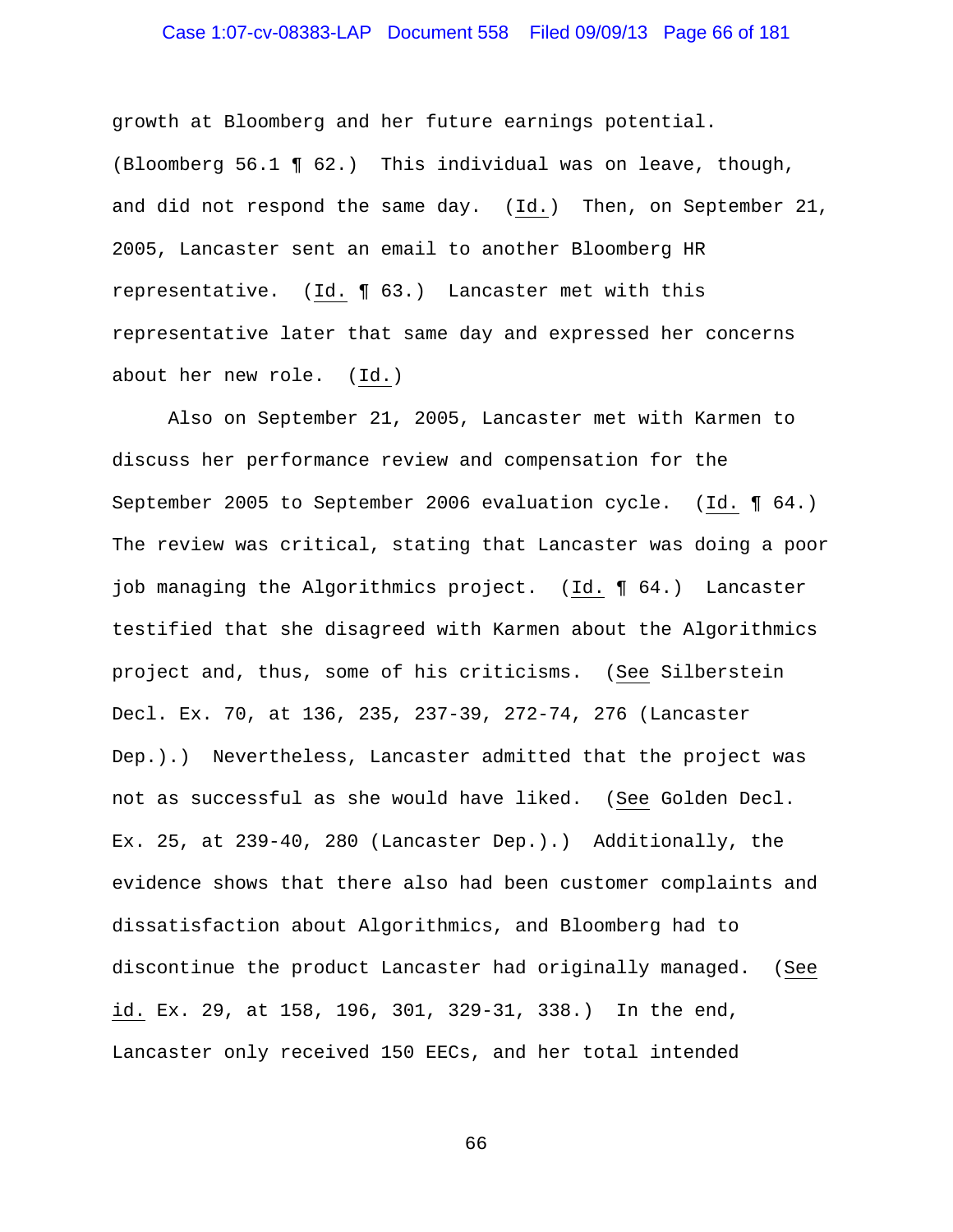# Case 1:07-cv-08383-LAP Document 558 Filed 09/09/13 Page 67 of 181

compensation decreased more than \$38,000. (Bloomberg 56.1 ¶ 68.)

The same day, Lancaster signed the offer letter from Advisen that she had received on September 19th, as well as a confidentiality agreement; she returned both documents to Advisen on September 22, 2005. (Id. 170.) Lancaster resigned from Bloomberg on October 3, 2005. (Id. ¶ 73.) During her exit interview, she did not explicitly allege discrimination or mistreatment on the basis of pregnancy, gender, or her status. (Id. ¶ 74.)

## 2. Analysis of Claims under Title VII and NYSHRL

### a. Discrimination

 The parties are in agreement that Lancaster is a member of a protected class. As such, in order to make out a prima facie case of discriminatory treatment, Lancaster must show that she was qualified for the position, she suffered an adverse employment action, and the adverse action occurred under circumstances giving rise to an inference of discriminatory intent. Lancaster alleges a series of events that she claims to be adverse and motivated by her becoming pregnant. For the reasons explained above, Lancaster's Title VII claims with respect to any of the alleged actions occurring prior to July 15, 2005, are time-barred.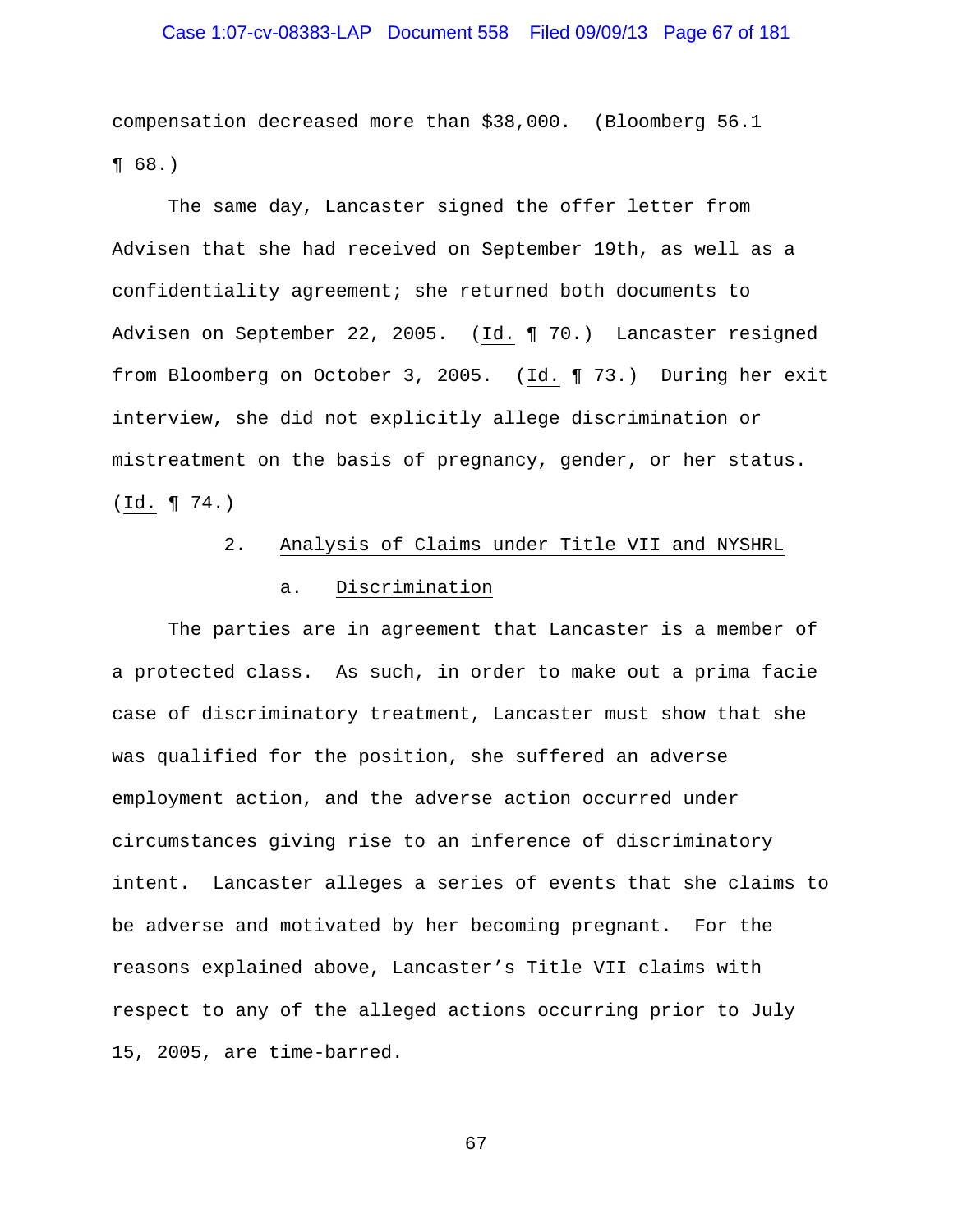#### i. 2004 Change in Reporting Structure

 The Court holds that Lancaster cannot make out the causal element with respect to this alleged adverse action in order to establish a prima facie case of discrimination. Although temporal proximity can give rise to an inference of discrimination under certain circumstances, the timing of the events Lancaster alleges is not suspicious enough alone to create such an inference. Not only had two months passed since Lancaster announced her pregnancy, but Bloomberg had recently granted Lancaster a paid leave of absence for in vitro fertilization treatments. (Bloomberg 56.1 ¶ 42.) This latter evidence tends to indicate that Bloomberg was trying to accommodate Lancaster. See Rinsler v. Sony Pictures Entm't Inc., No. 02 Civ. 4096 (SAS), 2003 WL 22015434, at \*6 & n.25 (S.D.N.Y. Aug. 25, 2003) (citing evidence of defendant's attempts to accommodate plaintiff and noting that in cases in which temporal proximity had been found to raise an inference of pregnancy discrimination only one month had elapsed between plaintiff's announcement and adverse action). Additionally, the causal inference is further negated by the fact that Bloomberg included men in the streamlining of which Lancaster complains and increased Lancaster's total intended compensation by more than \$45,000 in October 2004. (Bloomberg 56.1 ¶¶ 37, 42-43; Reply 56.1 ¶¶ 37, 42-43.)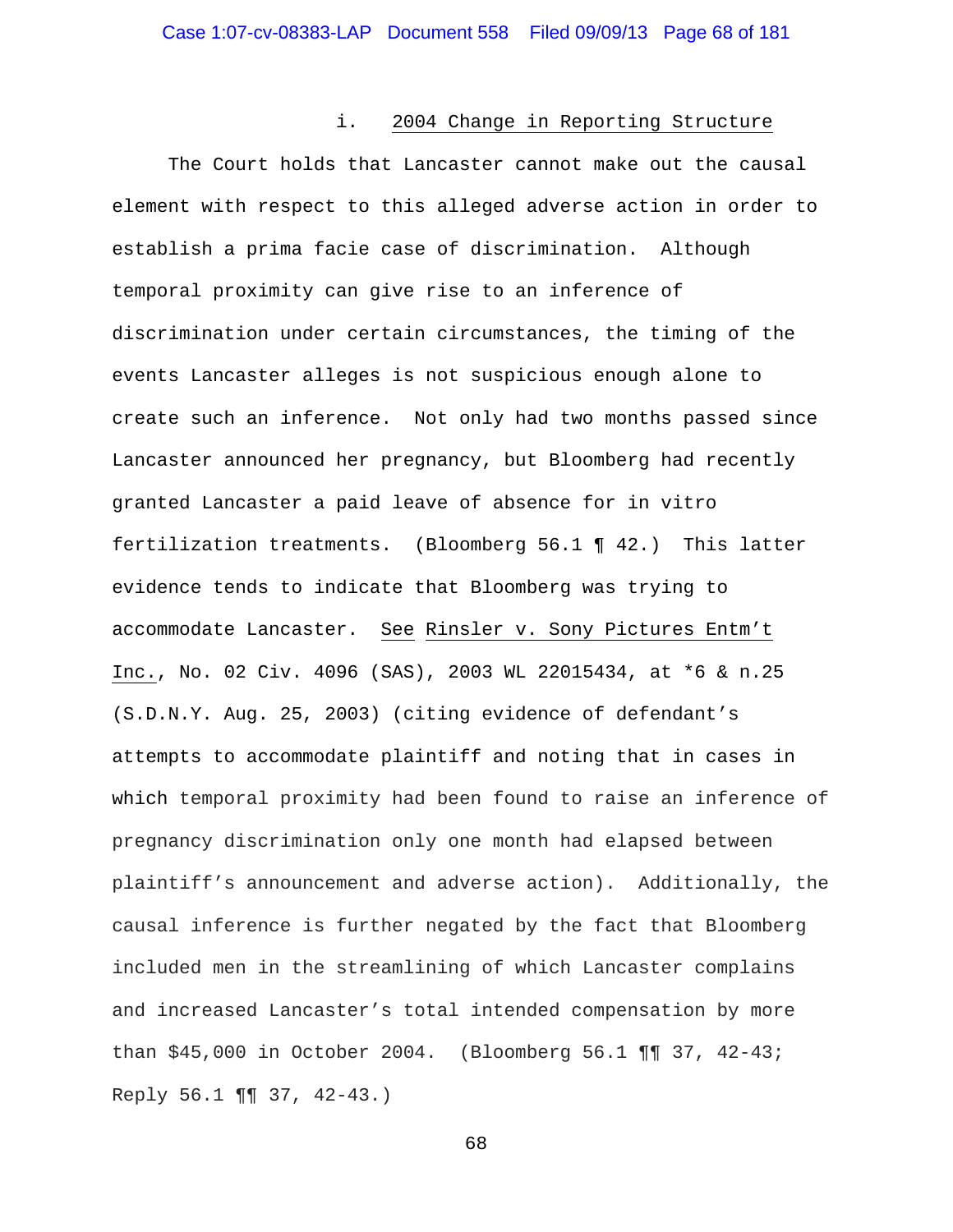### Case 1:07-cv-08383-LAP Document 558 Filed 09/09/13 Page 69 of 181

Even if Lancaster has made out a prima facie case regarding her claim arising out of the change in her reporting structure that resulted in her reporting to a prior peer beginning in October 2004, however, summary judgment remains appropriate for Bloomberg on this claim. Upon such a showing, the Court applies the McDonnell Douglas analysis to determine whether her claim survives summary judgment.<sup>29</sup>

Bloomberg sets forth a legitimate, non-discriminatory reason for said change: "It wanted to streamline Cooper's direct reports to reduce the number of managers reporting directly to Cooper, and "Bloomberg viewed the Algorithmics project, for which Lancaster was responsible, as better aligned under Karmen's 'buy side' portfolio." (Bloomberg Br., at 37.) It further supports this reason by putting forth evidence that the restructuring impacted several men, at least one of whom was a member of the Trading Systems group in which Lancaster worked. (Bloomberg 56.1 ¶ 39; Reply 56.1 ¶ 39.) Such a reason

i

 $29$  The Court holds that what Lancaster claims is a "smoking gun" does not classify as evidence sufficient to trigger a Price Waterhouse analysis. Under Price Waterhouse, the evidence must be such that it directly reflects the alleged discriminatory attitute. See Raskin v. Wyatt Co., 125 F.3d 55, 60-61 (2d Cir. 1997). Rather than reflecting such an attitude, the evidence Lancaster cites as a smoking gun tends to question the legitimacy of Bloomberg's non-discriminatory reason for the change and, therefore, is properly viewed in the context of whether Lancaster can meet her burden with respect to showing that said reasons amount to pretext.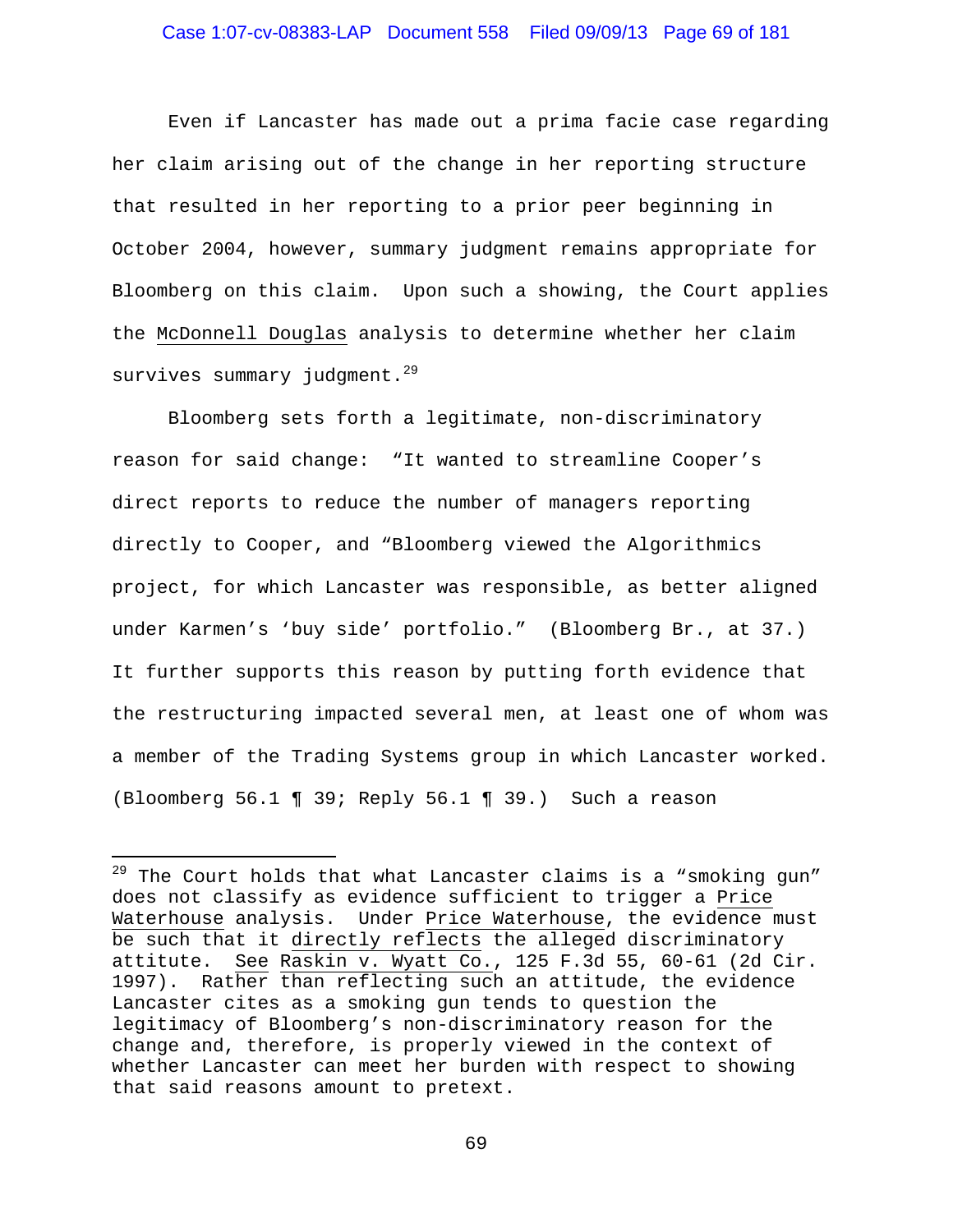# Case 1:07-cv-08383-LAP Document 558 Filed 09/09/13 Page 70 of 181

represents a legitimate business rationale sufficient to find that Bloomberg has met its burden at this stage, see Olle v. Columbia Univ., 332 F. Supp. 2d 599, 616-17 (S.D.N.Y. 2004), and the burden shifts back to Lancaster to show by a preponderance of the evidence that said reason amounts to pretext for discrimination.

 Although Lancaster cannot show that Cooper's direct reports did not decrease, her claim is that she was the only person from the Trading Systems group reporting to Cooper affected by the "streamlining." (See Pl.-Interv'rs Br., at 40-41.) To support her assertion that she was the sole person in Trading Systems affected and that Bloomberg's stated reason amounts to pretext, Lancaster cites one piece of evidence: a document entitled "Ken Cooper Reports as Reflected in PeopleSoft," (Silberstein Decl. Ex. 71, Ex. A ("Cooper's PeopleSoft Data")). (See Pl.-Interv'rs Br., at 40-41.) This one document, however, is insufficient to carry Lancaster's burden to show by a preponderance of the evidence that Bloomberg's stated reason is pretext.

 Although the provided PeopleSoft data reflects that Cooper remained the supervisor of the male member of the Trading Systems group that Bloomberg claims was affected by the restructuring, (see Cooper's PeopleSoft Data; Dreiband Decl. Ex. 128), other evidence in the record demonstrates that Cooper did not continue to supervise this individual. First, even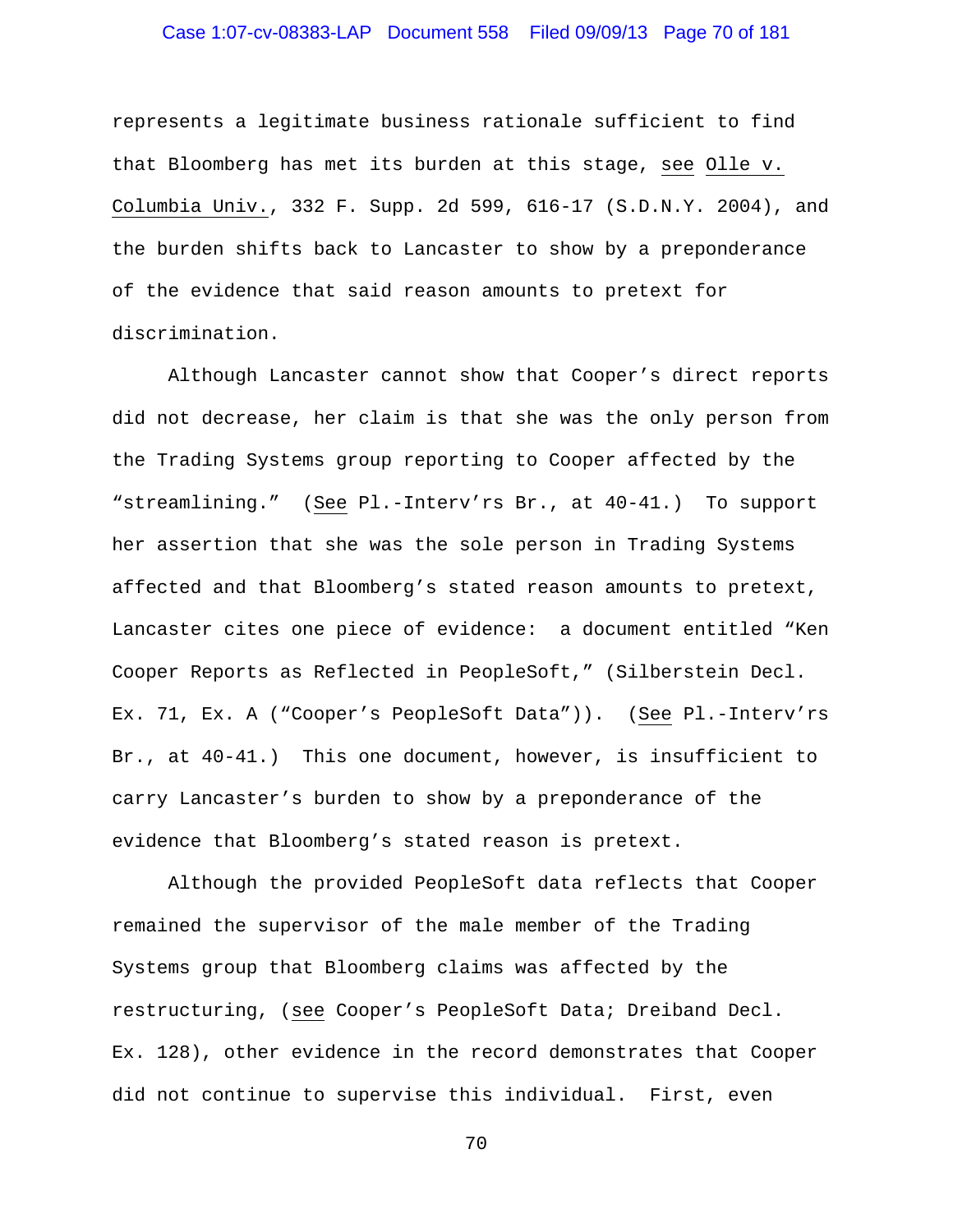### Case 1:07-cv-08383-LAP Document 558 Filed 09/09/13 Page 71 of 181

though the PeopleSoft data directly related to this individual reflects Cooper as his supervisor from April 9, 2003, until August 23, 2005, the data states that an "Approver/Supervisor Change" related to this employee occurred on or about October 26, 2004. This latter contention is supported by Cooper's deposition testimony in which he testified that this specific individual stopped reporting to him in October 2004, (see Dreiband Decl. Ex. 126, at 450-51, 456-57), and is further buttressed by Lancaster's own deposition testimony that this male employee stopped reporting to Cooper and began reporting to a female employee sometime in 2004, (see Dreiband Decl. Ex. 129, at 118, 125.) Finally, as noted above, the evidence shows that multiple men were impacted by the streamlining of Cooper's reports, and Bloomberg previously had attempted to accommodate Lancaster by granting her paid leave for in vitro fertilization. In the face of such evidence, Lancaster's document essentially is a "smoking cap gun" because it alone cannot amount to a preponderance of the evidence that Bloomberg's stated reason for this allegedly adverse action constitutes pretext.

#### ii. 2004 Compensation Award

 Lancaster claims that she suffered a discriminatory compensation award in October 2004 because her salary remained constant at \$130,000 and the total number of EECs she received decreased from 475 to 315. But even though the total number of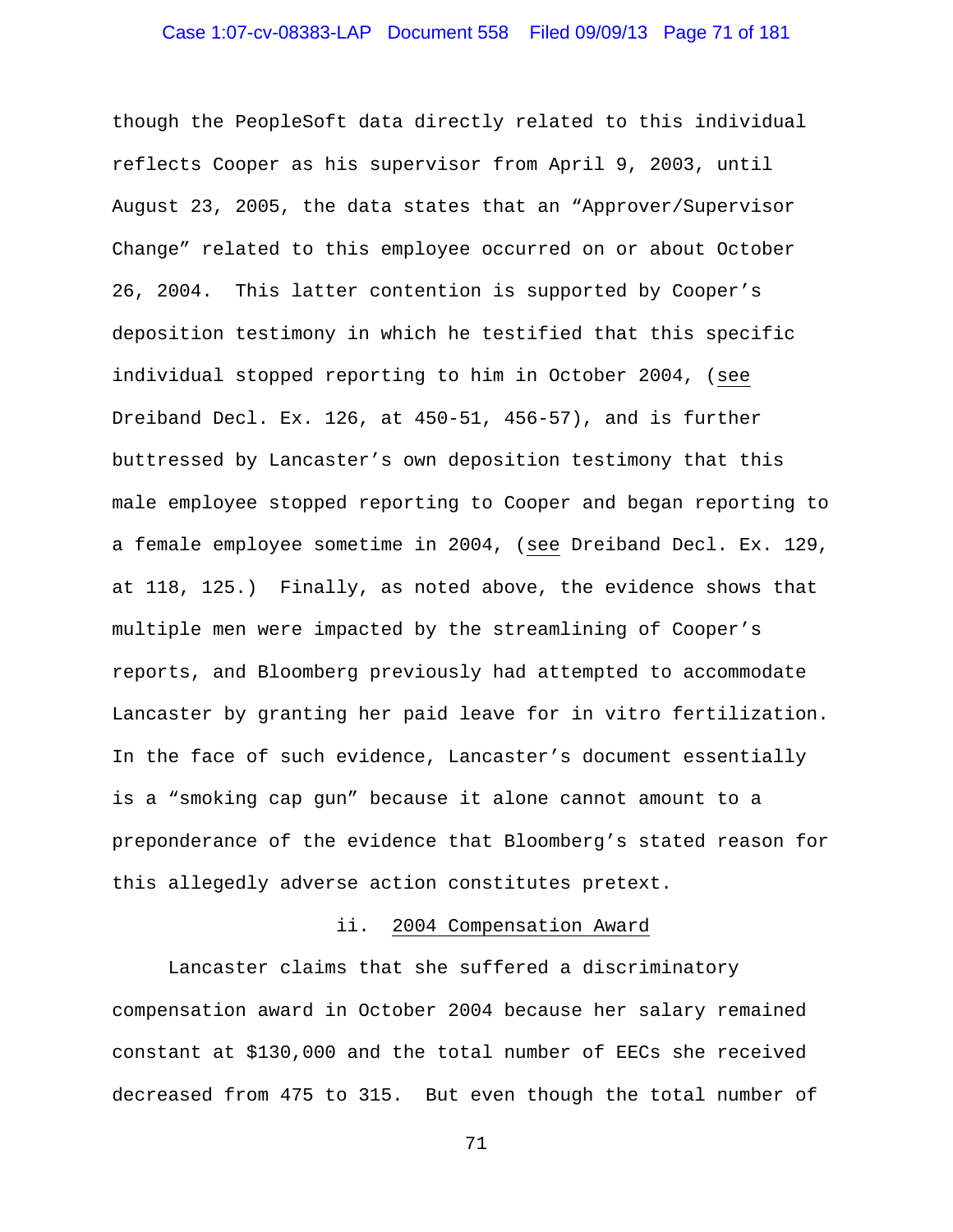# Case 1:07-cv-08383-LAP Document 558 Filed 09/09/13 Page 72 of 181

EECs she received decreased, the total intended or estimated value of her EECs increased by more than \$45,000. Therefore, her total intended compensation increased by the same amount.

 As this Court has previously found, a change in the raw number of EECs from year-to-year does not offer a reliable metric for employee compensation, and the appropriate measure is an employee's intended compensation for a given year. This is particularly relevant in a year such as 2004 where the evidence demonstrates that Bloomberg instituted an across-the-board reduction in the number of EECs given to employees and top managers due to its expectation that each EEC would be worth more than an EEC awarded the previous year. (Bloomberg 56.1 ¶ 44.) While Lancaster attempts to demonstrate that her 2004 award was adverse because a female colleague of hers received a reduction of 17.5 percent in EECs compared to Lancasters's 33.6 percent reduction, she offers no evidence regarding this employee's total intended compensation as compared to her own or that Lancaster performed at the same level as this colleague. She also does not offer any evidence that other managers received a decrease in EECs less than her own. Her reliance on Abdu-Brisson, 239 F.3d at 467-68, is misplaced because the PDA expressly requires that she show that "other persons not so affected [by pregnancy] but similar in their ability or inability to work" received better treatment. 42 U.S.C.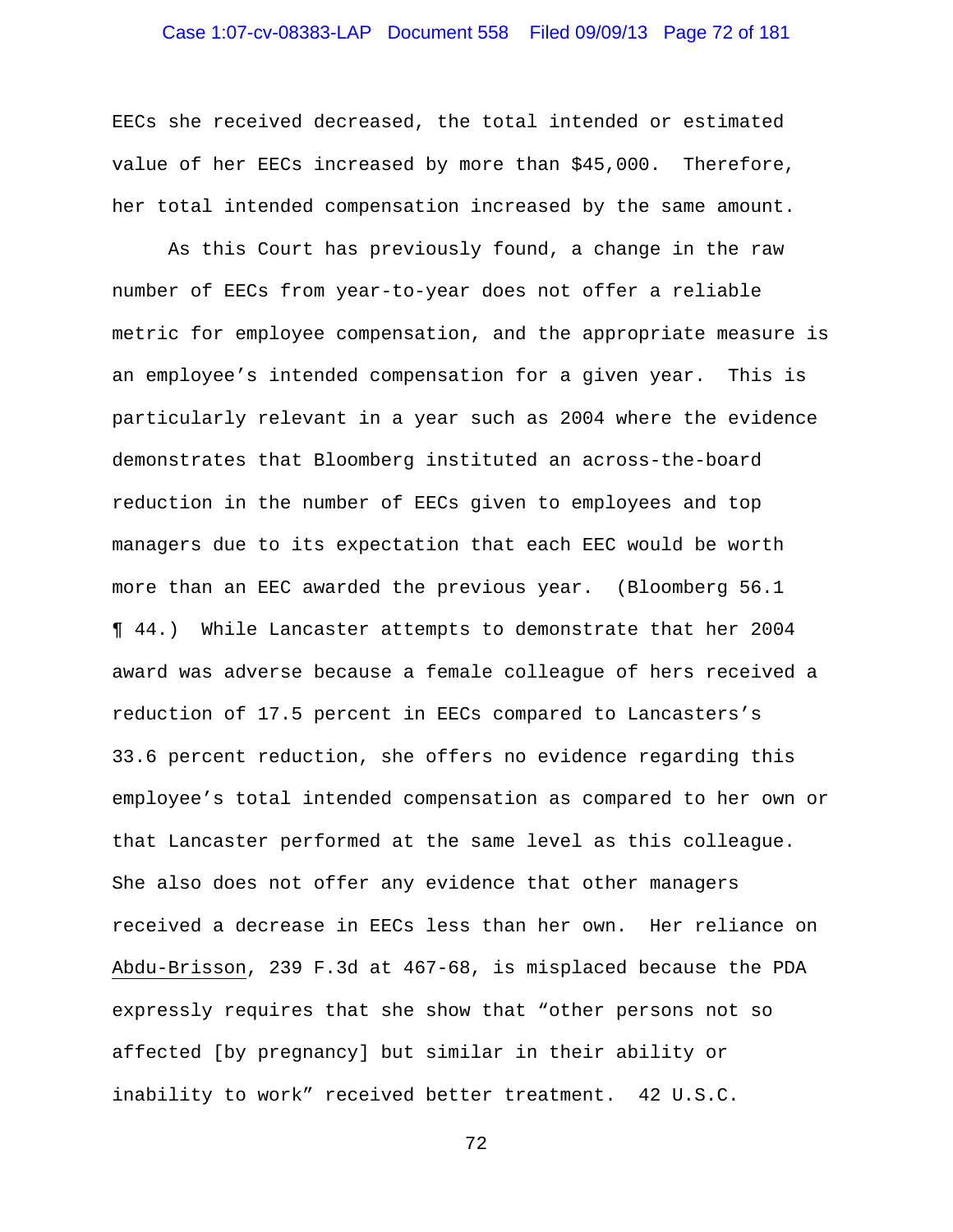# Case 1:07-cv-08383-LAP Document 558 Filed 09/09/13 Page 73 of 181

§ 2000e(k). Regardless, Lancaster does not even assert that there are no similarly situated employees requiring the Court to look to other circumstances for an inference of discrimination. See Abdu-Brisson, 239 F.3d at 467-68.

## iii. 2005 Position Change, Performance Review, and Compensation Decrease

 Lancaster claims that she suffered a discriminatory adverse employment action when, after receiving approval for a transfer she requested to work on Eldridge's Trading System Customer Care team upon returning from leave in 2005, she learned that she would be reporting to one of Eldridge's subordinates (who used to work for her) as opposed to Eldridge directly. Lancaster alleges that, even though this reporting structure did not change her role or duties, this constituted a demotion because it allegedly would have capped her pay below someone who used to work for her. For this contention, she relies on speculation and a compensation award that had been determined prior to this event. (See Bloomberg 56.1 ¶ 69; Reply 56.1 ¶ 69). And because she took a new job immediately thereafter (a job for which she had been interviewing and negotiating contemporaneously to this transfer), the record lacks actual evidence regarding the fortitude of Lancaster's predictions. Without more, she cannot prove that a position she voluntarily accepted amounted to an adverse employment action simply because there was potential for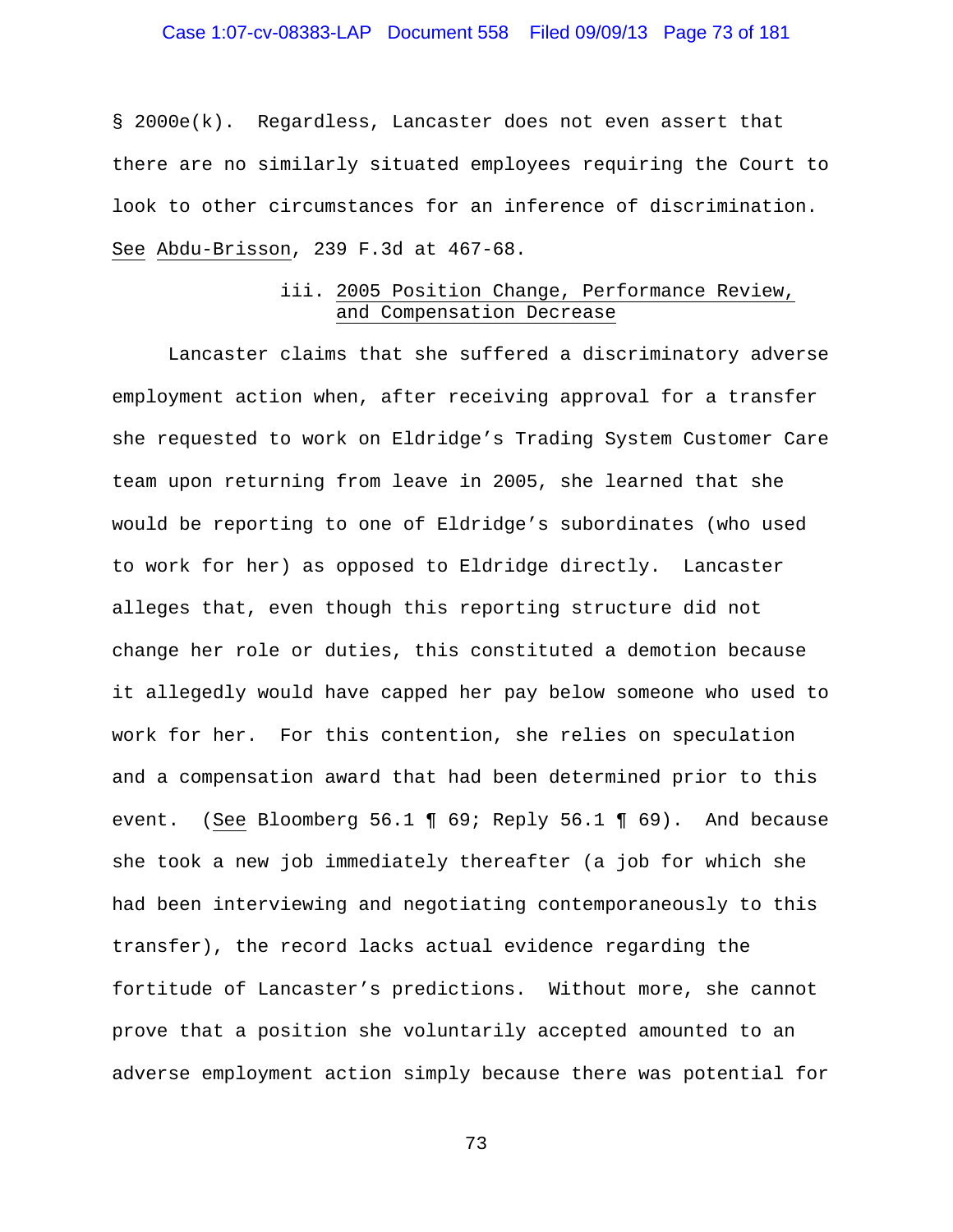# Case 1:07-cv-08383-LAP Document 558 Filed 09/09/13 Page 74 of 181

a former subordinate to ensure that he would earn more compensation than she, where no evidence indicates that her responsibilities or future earnings would be curtailed. This is particularly so since her decision to join Eldridge's team provided the potential for her to manage her own group under Eldridge down the road. (See Silberstein Decl. Ex. 86). Additionally, Lancaster's need to find a new role at Bloomberg following her maternity leave stemmed in part from the poor performance of the Algorithmics project and it no longer needing a full-time manager. Nevertheless, the record shows that while Lancaster may not have been pleased with all of the new roles for one reason or another, Bloomberg discussed at least three job opportunities with her to assume upon her return. Therefore, because Lancaster cannot show that assignment to Eldridge's team amounts to an adverse employment action and that discriminatory intent can be inferred from it, she has failed to make out a prima facie case that her taking a position on Eldridge's team constituted unlawful discrimination.

 Lancaster further contends that her 2005 performance review and compensation decrease were the product of unlawful discrimination. With respect to her performance review, assuming that Lancaster can establish a prima facie case, she fails to rebut Bloomberg's legitimate, non-discriminatory reasons—"namely that Lancaster was not growing the Algorithmics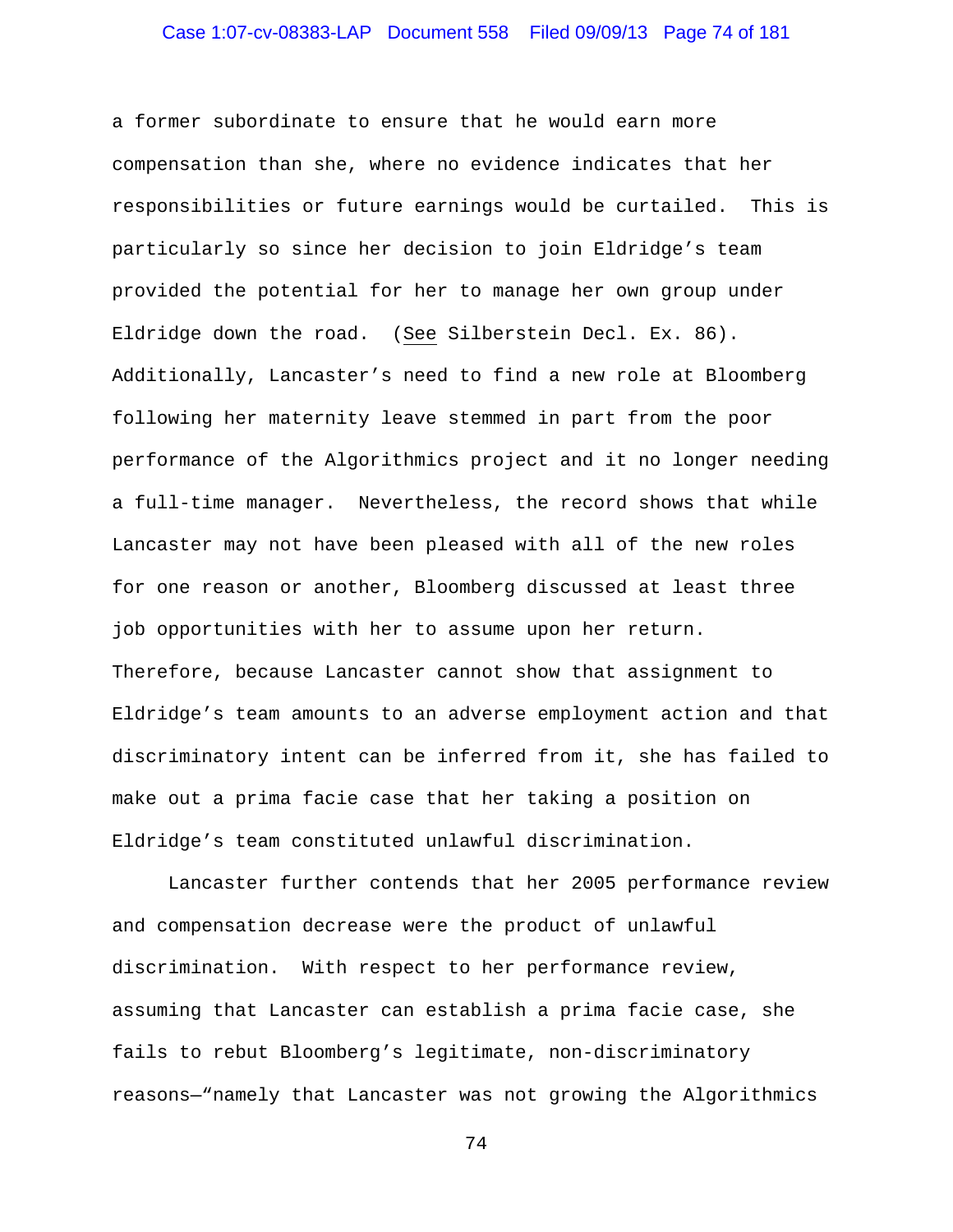## Case 1:07-cv-08383-LAP Document 558 Filed 09/09/13 Page 75 of 181

project" and that it was actually "doing poorly" and prompting "customer complaints and dissatisfaction." (See Bloomberg Br., at 39.)

Lancaster attempts to combat this justification by pointing to prior positive performance reviews and her continued enjoyment of a high numerical rating. But the law is clear that a claimant cannot merely point to prior favorable evaluations to satisfy her burden at the pretext stage. See, e.g., Viola v. Philips Med. Sys. of N. Am., 42 F.3d 712, 717-18 (2d Cir. 1994). The Court finds that this is particularly so as here where the claimant does not actually refute any of the content of the review of which she complains, the prior favorable review foresaw at least some problems with the claimant's performance, (see Silberstein Decl. Ex. 74, at TL0000665), the employer ultimately discontinued the product prompting the negative review, (see Bloomberg 56.1 ¶ 65), and the claimant herself admitted that the product was not meeting her own expectations.

Similarly, Lancaster cannot show that she suffered a discriminatory compensation decrease in 2005. First, Lancaster does not identify any similarly-situated comparators to support her compensation claim. Second, as established, Lancaster cannot show that Bloomberg was unjustified in its review of the Algorithmics project—a rationale that Bloomberg states also informed its decision to decrease her compensation, (see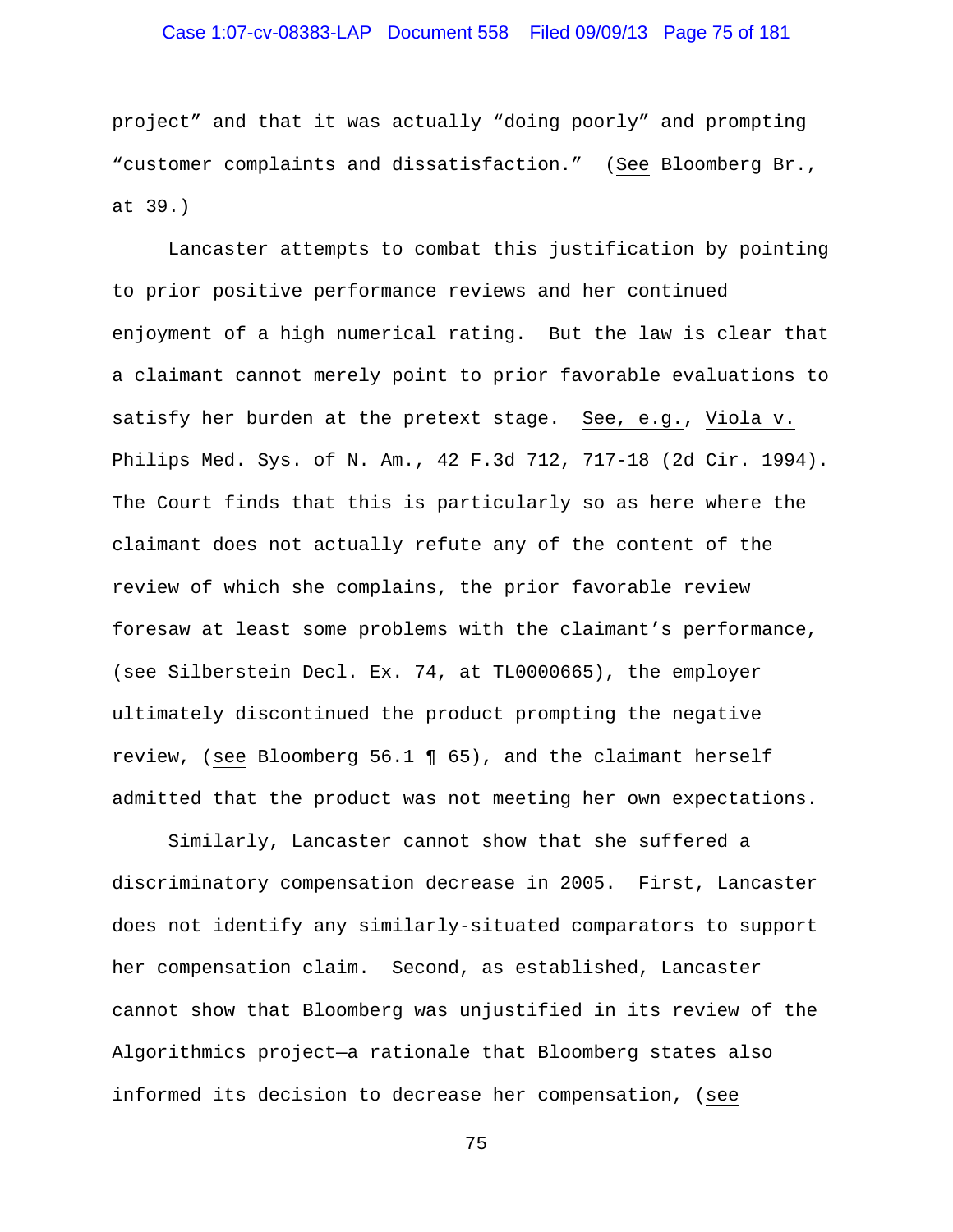# Case 1:07-cv-08383-LAP Document 558 Filed 09/09/13 Page 76 of 181

Bloomberg Br., at 40), as was its right. Additionally, the statement that Bloomberg does not consider leaves of absence when determining an employee's compensation overlooks the fact that an employee who is on leave for most of a year is unlikely to achieve the same success she has in previous years, and thus failures to meet expectations may have tougher consequences. Simply pointing out that Bloomberg had not decreased her high numerical rating does not overcome evidence Bloomberg has proffered showing that Lancaster's compensation decrease was not discriminatory. It follows that summary judgment on these claims is granted in favor of Bloomberg.

### b. Retaliation

 According to the Plaintiff-Intervenors' Brief, claimants survive summary judgment if the legal entity was on notice that the plaintiff had engaged in a protected activity. But Plaintiff-Intervenors, in relying upon a citation to the "Background" section of Gordon v. New York City Board of Education, 232 F.3d 111, 113-14 (2d Cir. 2000), seem not have read all of the case upon which they rely. Indeed, Gordon makes clear that even where general corporate knowledge may satisfy the second prima facie prong of a retaliation claim (employer's knowledge), the lack of evidence indicating knowledge of particular individual agents can doom a plaintiff's ability to show the fourth element (causation). See id. at 117; see also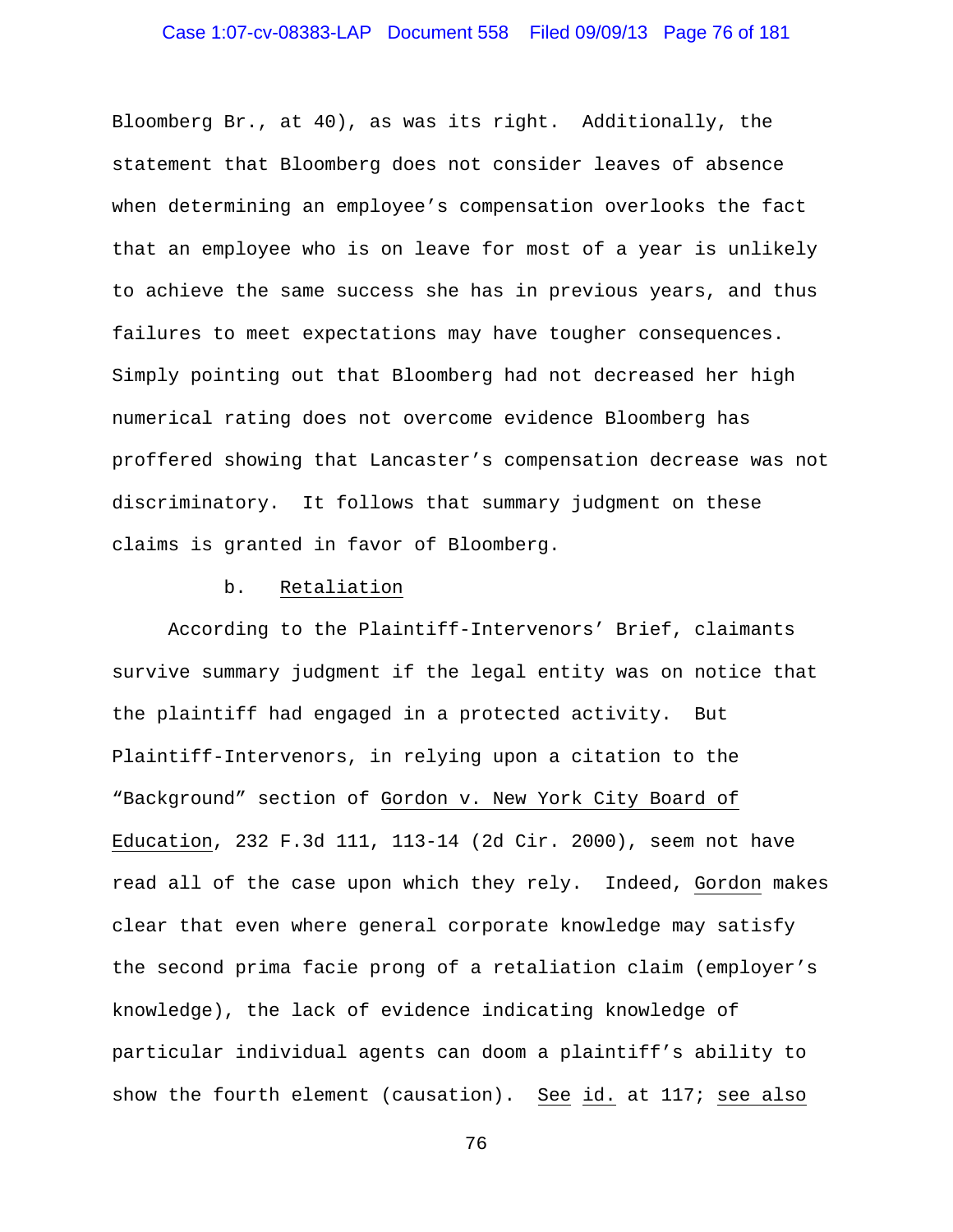Henry v. Wyeth Pharms., Inc., 616 F.3d 134, 147-48 (2d Cir. 2010) (explaining that where plaintiff cannot show direct knowledge causal element is satisfied where circumstances evidence knowledge of protected activity or agent is acting explicitly or implicitly upon orders or encouragement of superior who has knowledge).

 Lancaster alleges that her 2005 performance review and compensation, of which she was notified on September 21, 2005, were retaliation for her complaints to HR on September 20 and 21, 2005. But Lancaster does not offer any evidence to controvert Karmen's deposition testimony that he did not know that Lancaster complained to HR until she told him during the September 21st meeting. (See Pl.-Interv'rs 56.1 ¶ 69.) Even assuming Lancaster's messages to HR could be construed as complaints about discrimination, when Lancaster fails to offer any circumstantial evidence that would shed doubt upon Karmen's testimony and when the inference of a causal connection is belied further by Bloomberg's evidence that the actions Lancaster claims constitute retaliation were decided long before she complained to HR, (see Bloomberg 56.1 ¶ 69; Reply 56.1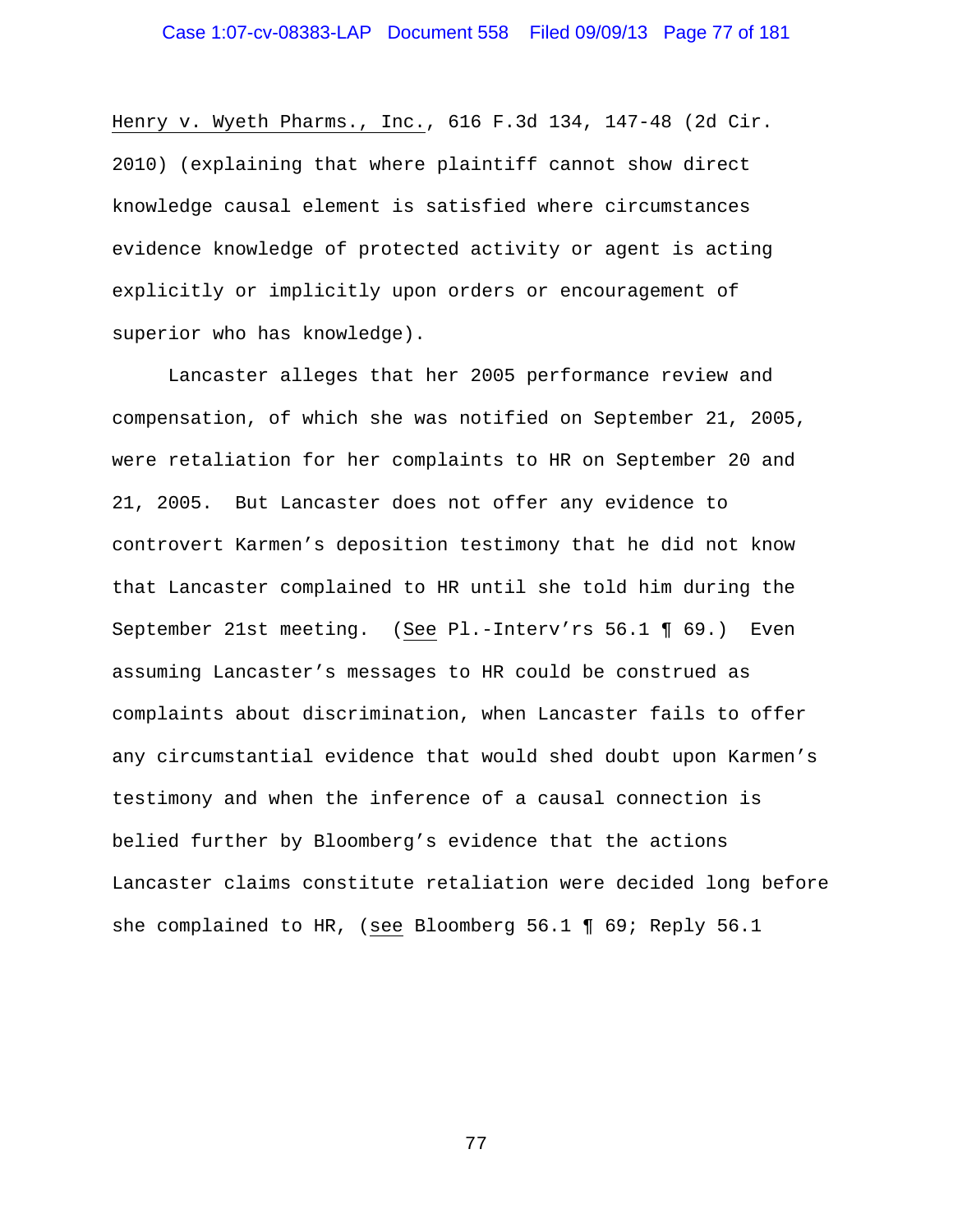## Case 1:07-cv-08383-LAP Document 558 Filed 09/09/13 Page 78 of 181

¶ 69), the Court holds that Lancaster cannot make out a prima facie retaliation case.<sup>30</sup>

### c. Hostile Work Environment

 Lancaster offers no basis for concluding that an objective person in her position would find disputes about reporting relationships and compensation tantamount to a workplace "permeated with discriminatory intimidation, ridicule, and insult." Harris, 510 U.S. at 21. Indeed, a claimant must show "more than a few isolated incidents of [discriminatory] enmity." Snell, 782 F.2d at 1103. Merely pointing the Court to her own affidavit attesting to subjective psychological harm and offering conclusory statements that a reasonable fact finder could reach such a result does not entitle a plaintiff to having

i<br>Li

<sup>&</sup>lt;sup>30</sup> Assuming arguendo that Lancaster has made out a prima facie case, the Court holds that she has not proffered sufficient evidence that a jury could find by a preponderance of the evidence that Bloomberg's stated justification for the alleged adverse actions constitutes pretext for retaliation. As this Court has already held, Lancaster cannot show that her 2005 performance review or compensation were discriminatory. Thus, insofar as Lancaster's only stated evidence to support her claim of pretext is the contents of the performance review, the degree by which her compensation was decreased, and the temporal proximity of her complaints to HR and her notification of these actions, summary judgment is appropriate for Bloomberg on these claims. "At the pretext stage, mere temporal proximity is insufficient, standing alone, to withstand summary judgment 'where the defendant proffers a legitimate reason for the plaintiff's discharge with evidentiary support therefor.'" Bagley v. J.P. Morgan Chase & Co., No. 10 Civ. 1492 (PGG), 2012 WL 2866266, at \*11 (S.D.N.Y. July 12, 2012) (quoting Galimore v. City Univ. of N.Y. Bronx Cnty. Coll., 641 F. Supp. 2d 269, 289 (S.D.N.Y. 2009)).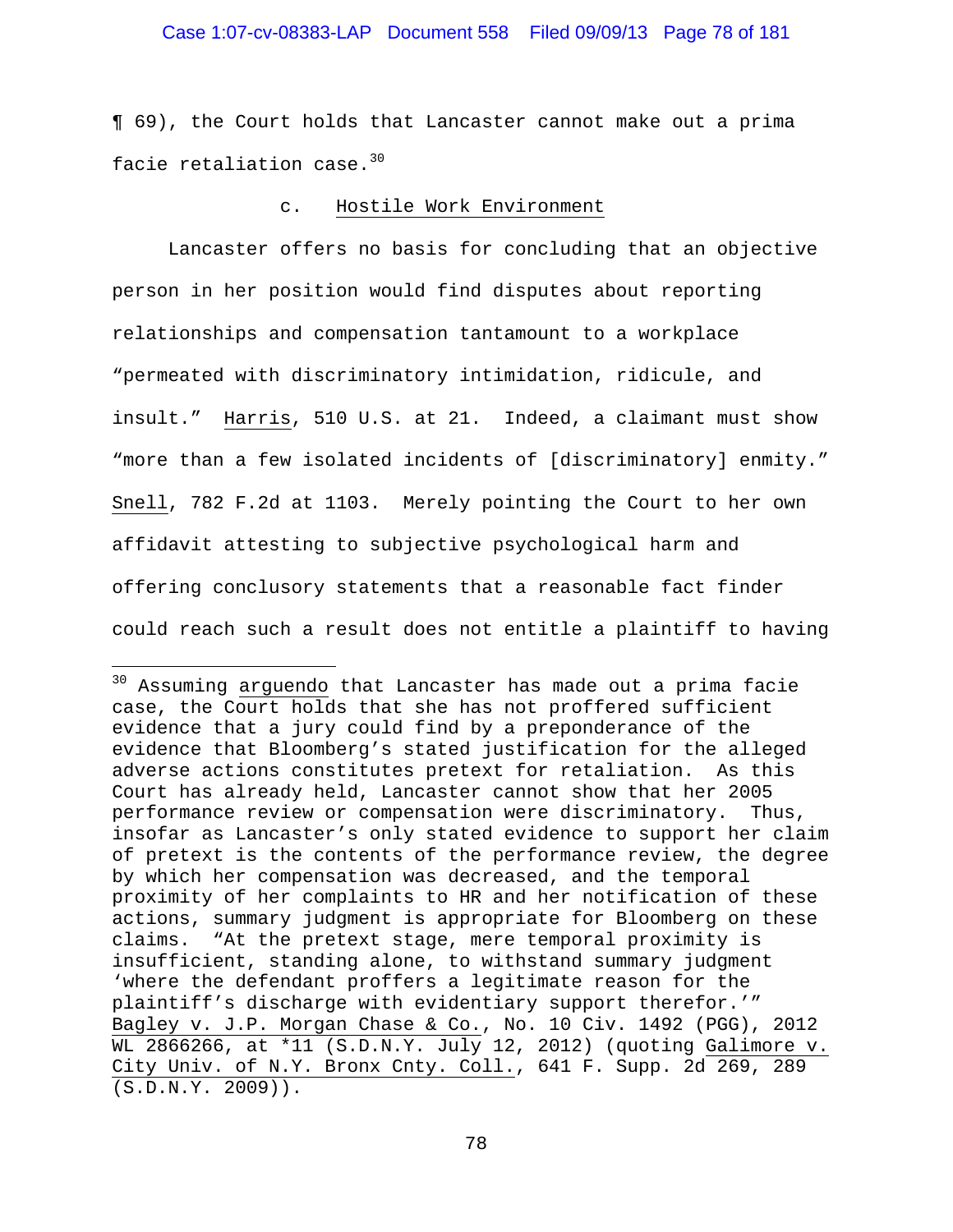## Case 1:07-cv-08383-LAP Document 558 Filed 09/09/13 Page 79 of 181

such a hostile work environment claim heard by a jury. Cooper v. John D. Brush & Co., 242 F. Supp. 2d 261, 270-71 (W.D.N.Y. 2003); see also Williams v. Cnty. of Westchester, 171 F.3d 98, 100 (2d Cir. 1999).

## d. Constructive Discharge

 Lancaster generally summarizes her above-discussed claims to assert that she was the victim of constructive discharge. But aside from recounting her own negative experiences, Lancaster offers no evidence linking these events together or any reason for believing that Bloomberg deliberately took such actions to make her working conditions so intolerable that she was forced into an involuntary resignation. Moreover, the record indicates that Lancaster voluntarily resigned from Bloomberg because another company offered her more flexibility. As such, summary judgment is granted on these claims in favor of Bloomberg.

## 3. Analysis of Claims under NYCHRL

#### a. Discrimination

 A plaintiff does not reach a jury under the NYCHRL merely by establishing a prima facie case. Assuming for the sake of analysis that Lancaster has established a prima facie case under the NYCHRL, Bloomberg is entitled to show that the adverse actions occurred for non-discriminatory reasons. Lancaster then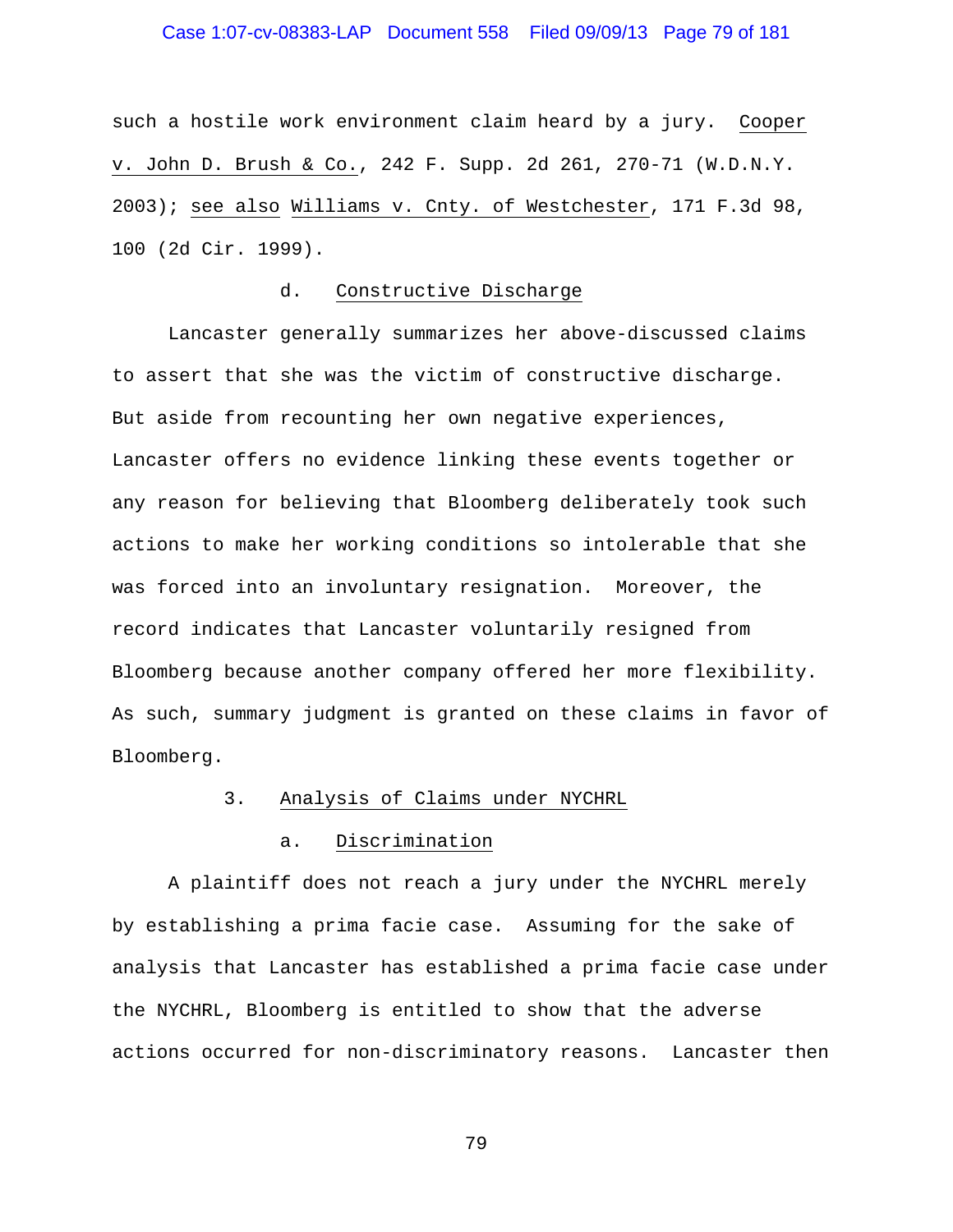## Case 1:07-cv-08383-LAP Document 558 Filed 09/09/13 Page 80 of 181

must show by direct or circumstantial evidence that Bloomberg's proffered reason might be pretextual.

 Lancaster, however, has not put forth direct or circumstantial evidence tending to cast doubt upon Bloomberg's non-discriminatory stated reason.

In determining whether the reason for an adverse action was pretextual, it is not for the Court to decide whether the complaints against plaintiff were truthful or fair, as long as they were made in good faith. The mere fact that plaintiff may disagree with [her] employer's actions or think that [her] behavior was justified does not raise an inference of pretext. A challenge . . . to the correctness of an employer's decision does not, without more, give rise to the inference that the adverse action was due to [pregnancy] discrimination. Nor can plaintiff establish pretext by rationalizing his errors or by blaming others.

Melman, 98 A.D.3d at 121 (citations, brackets, and internal quotation marks omitted). Lancaster principally relies upon her own subjective beliefs that she was treated unfairly in order to argue that Bloomberg's stated reasons were pretextual. And where she does proffer shreds of evidence, they do not meet the more substantial burden that Lancaster faces at the pretext stage. See id. at 124 ("[T]he initial 'de minimis prima facie showing' required of a plaintiff . . . should not be conflated with the 'frequently . . . onerous' showing required to defeat a well supported summary judgment motion." (quoting Bennett, 92 A.D.3d at 38.)).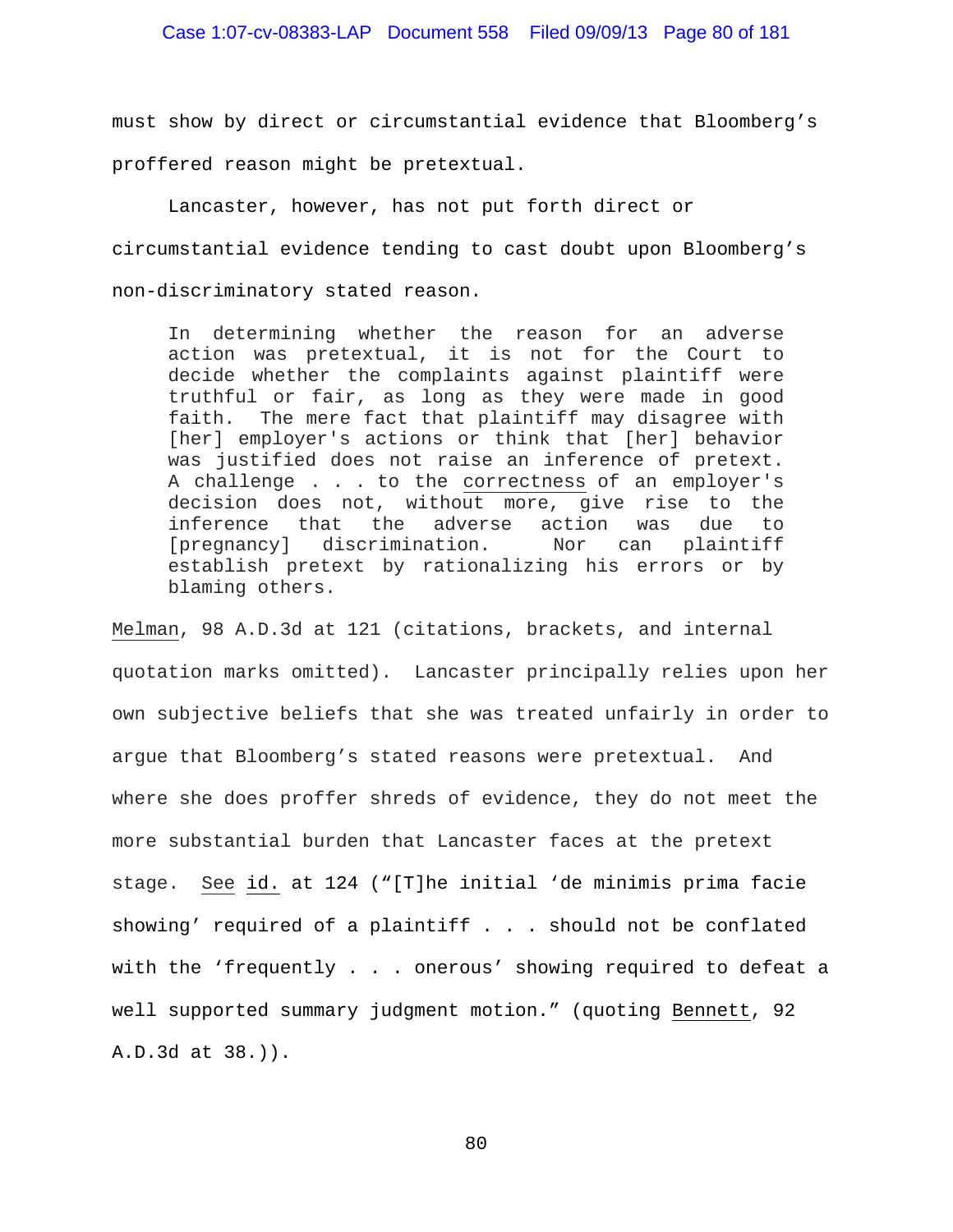Lancaster directs the Court to a few portions of the record that she claims demonstrate inconsistencies in Bloomberg's proffered reasons. With respect to Lancaster's claim that the 2004 change in reporting structure amounted to discrimination, Lancaster claims that her interpretation of the record that she was the only person from her group reporting to Cooper affected by the streamlining despite Bloomberg's claim otherwise undercuts Bloomberg's non-discriminatory stated reason and entitles her to reach a jury. While the NYCHRL is broader, Lancaster's argument remains unavailing in light of the broader record. Indeed, this argument of Lancaster's is undermined by her own testimony that Ross stopped reporting to Cooper sometime in 2004. Additionally, the fact that Cooper testified that Ross stopped reporting to him in October 2004, that the document upon which Lancaster relies reflects some kind of "Approver/ Supervisor" change in October 2004, and that multiple men were impacted by the streamlining of Cooper's reports weighs against viewing this evidence as the kind of circumstantial evidence that, under the NYCHRL, tends to illuminate inconsistencies in a defendant's stated reasons, raising issues best resolved by a jury.

 Additionally, nothing about Bloomberg's not proffering a comparator chart for Lancaster amounts to admissible circumstantial evidence that Lancaster's 2004 compensation was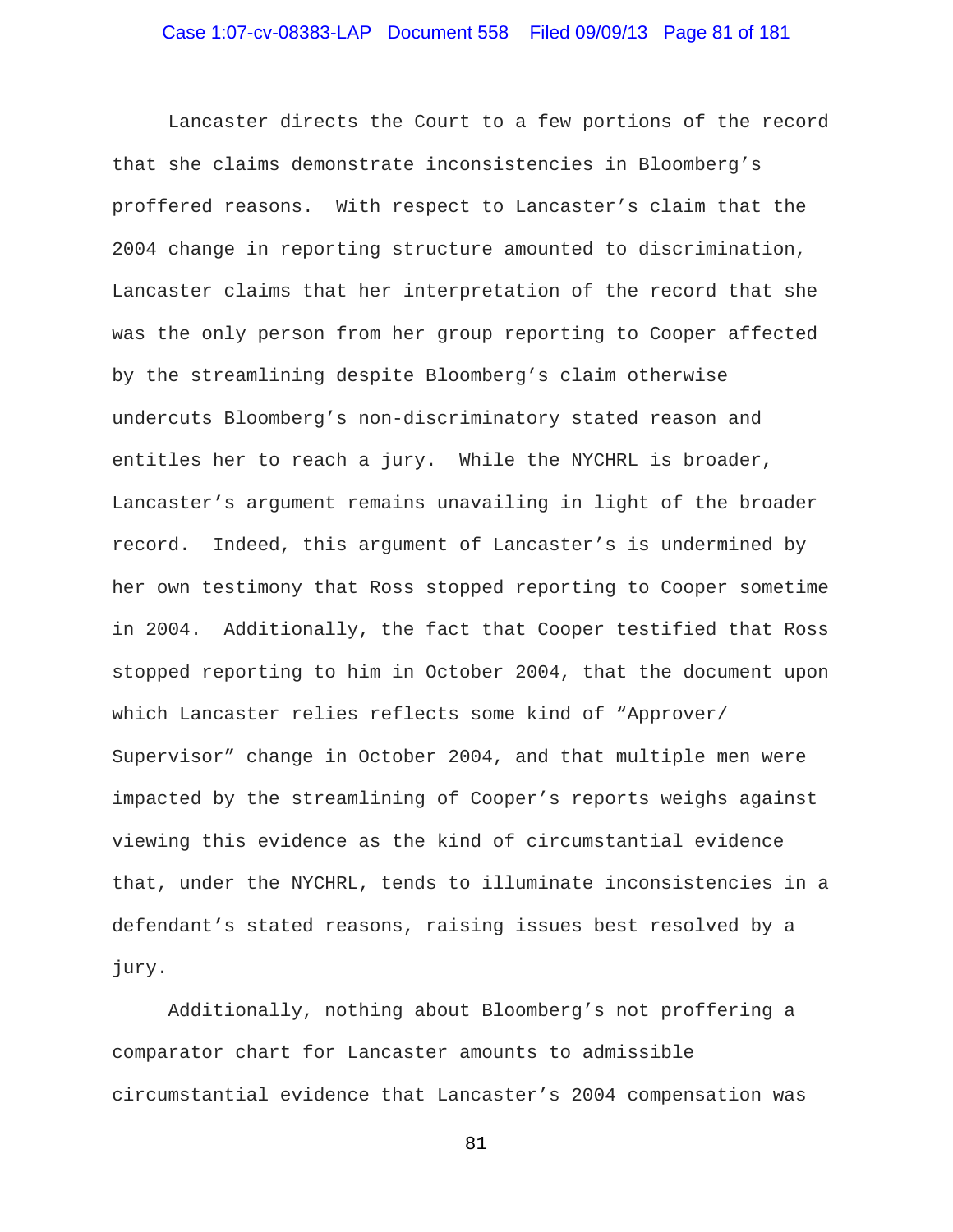# Case 1:07-cv-08383-LAP Document 558 Filed 09/09/13 Page 82 of 181

discriminatory. The burden is on Lancaster to put forth such evidence, not Bloomberg. Moreover, Lancaster claims that EECs correlate with how well an employee performed, but she does not offer any evidence that she performed at the same level as comparators she identifies thereby entitling her to the same rate of decrease in her EECs. Rather than developing this factual record, Lancaster rests on her conclusory allegations, and such is insufficient at this stage under the NYCHRL where her burden is not de minimis and the undisputed evidence demonstrates that Lancaster was awarded a more than \$45,000 increase in total intended EEC compensation that translated into the same in total intended compensation.

 Next, Lancaster claims that her 2005 compensation award and the confusion surrounding her return from maternity leave amounts to a violation of the NYCHRL. With respect to her compensation, she offers no evidence other than her self-serving excuses as to why her performance review that was critical of her performance with Algorithmics was not in good faith. Not only had the project failed to meet Bloomberg's expectations, Lancaster admits that it failed to meet her own, too. Moreover, Lancaster requests that the Court aggregate the various events alleged in the complaint to find that they add up to unlawful discrimination. But viewing Lancaster's compensation in the aggregate shows that her 2005 total intended EEC compensation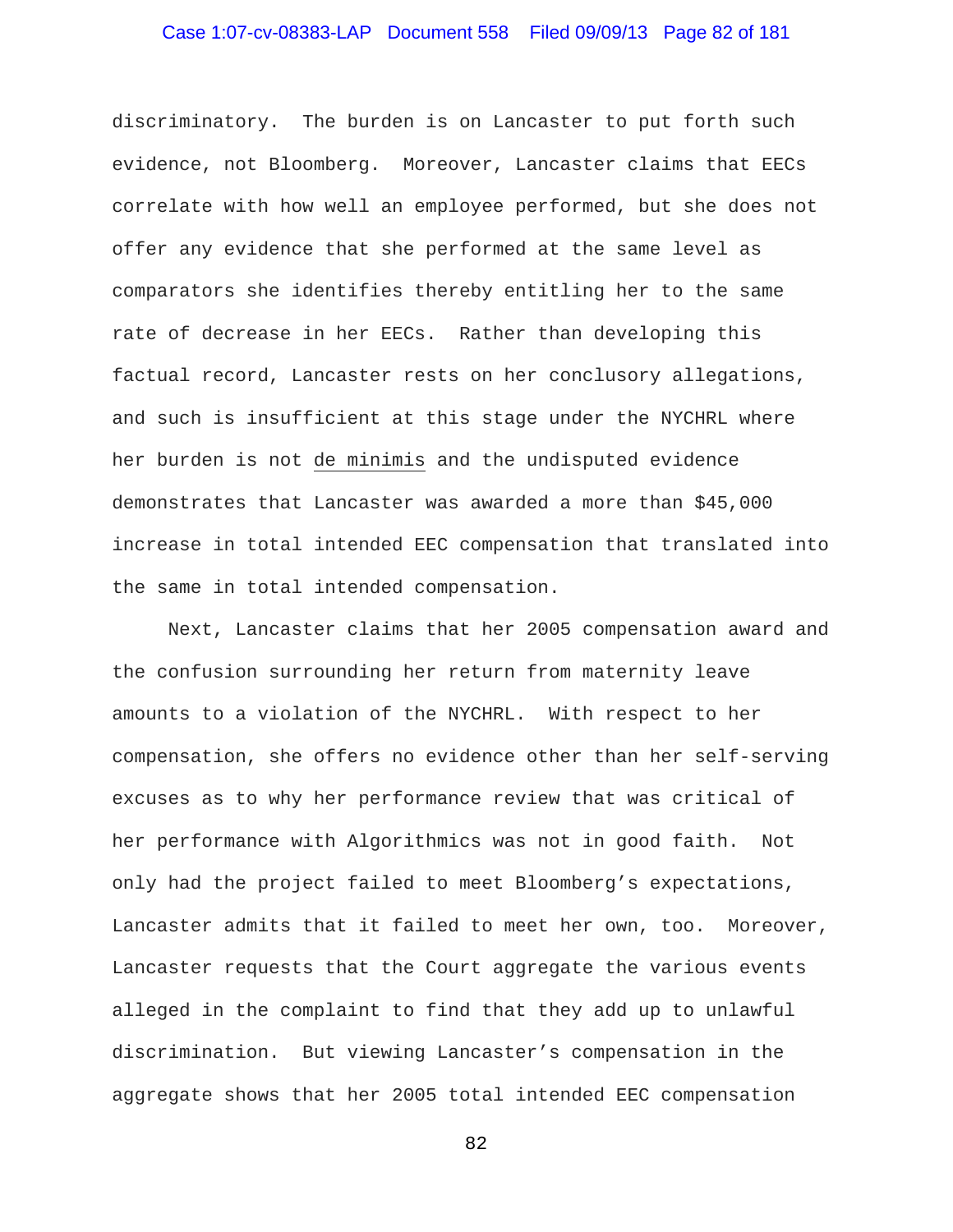# Case 1:07-cv-08383-LAP Document 558 Filed 09/09/13 Page 83 of 181

was greater than the 2003 total intended EEC compensation upon which she relies as the appropriate personal comparator for her previous compensation claim. (See Silberstein Decl. Ex. 78.) Thus, in the aggregate, whereas Lancaster's 2005 performance review came on the heels of Lancaster's below expectations performance on the Algorithmics project and whereas her total intended compensation remained above her 2003 total intended compensation (when she claims that she received a positive performance review), Lancaster's proffered analysis of the evidence is insufficient to show that Bloomberg's reason for her 2005 compensation award was pretextual.

 Similarly, following the poor performance of the Algorithmics project, Bloomberg decided that it no longer needed a full-time manager for Algorithmics. Nevertheless, Bloomberg worked to find Lancaster a new position upon her return from maternity leave. The fact that she was required to report to someone other than Eldridge does not show pretext where nothing in the record shows that she was promised otherwise and nothing in the record indicates that her responsibilities were altered at all.

 Finally, Lancaster states that Bloomberg's stated reasons are pretextual, or at least inconsistent, because her overall rating remained a "2," indicating that Bloomberg considered her a top-performer yet decreased her compensation and authority.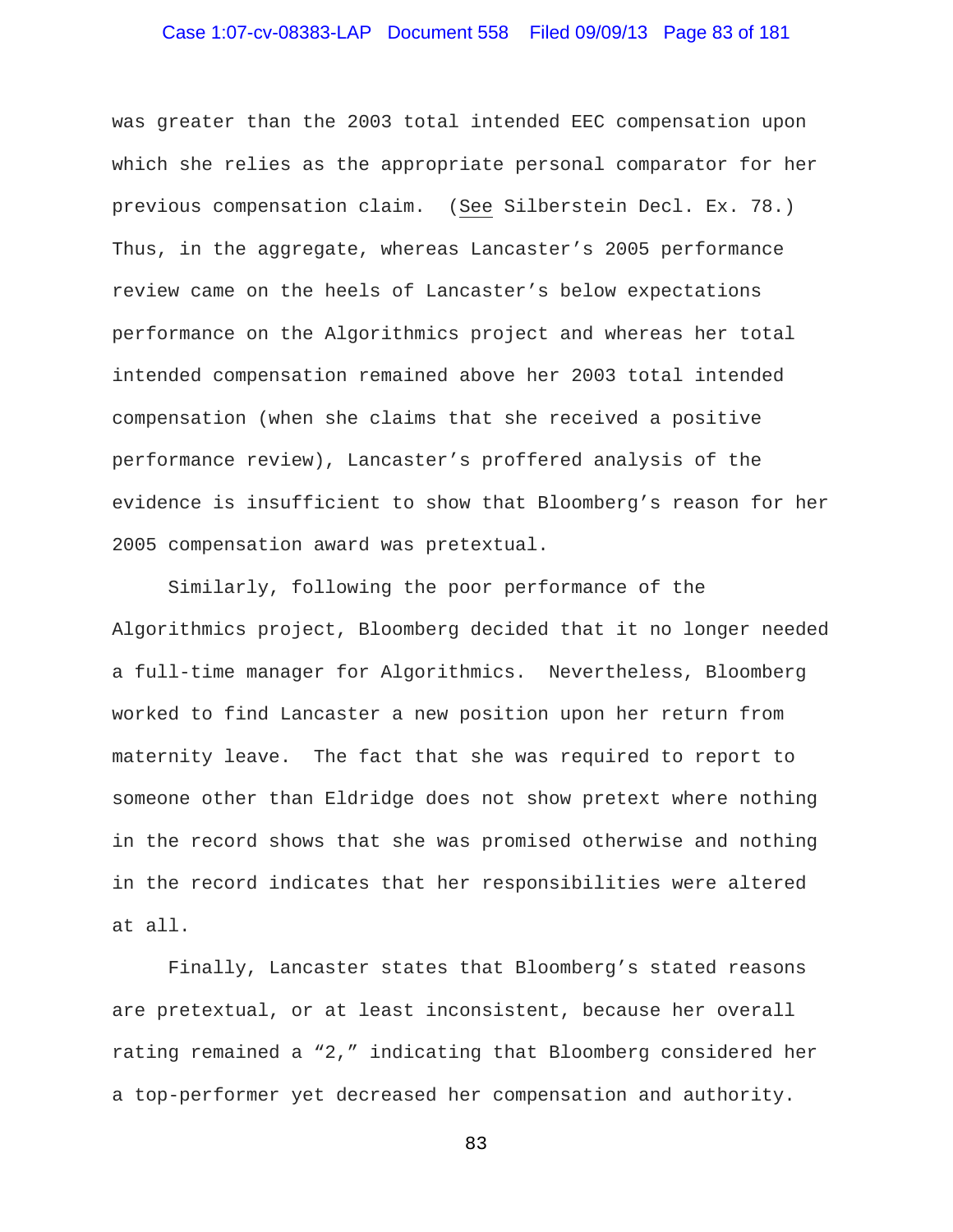# Case 1:07-cv-08383-LAP Document 558 Filed 09/09/13 Page 84 of 181

But Lancaster offers no evidence that Bloomberg decreases compensation and alters reporting structures when an employee's numerical rating decreases. Where employees are rated on a scale of one-to-six, nothing in the record implies that an employee could fail to perform the same as she did the previous year yet still not surpass Bloomberg's expectations, generally.

In light of these considerations, the Court holds that a jury could not find that Lancaster was discriminated against in contravention to the NYCHRL. Thus, the Court finds that Lancaster's discrimination claim under the NYCHRL fails. Where the claimant has not proffered any direct or circumstantial evidence tending to rebut a defendant's stated reason, the Court need not undertake both the McDonnell Douglas and mixed-motive analyses, and summary judgment is appropriate in the defendant's favor. Id. at 127-28. The Court further finds, though, that because the circumstantial evidence Lancaster proffers only tends to support the required showing for a prima facie case, she cannot demonstrate through such evidence that discriminatory motive played any role in those actions that Lancaster claims were unlawful under the NYCHRL.

### b. Retaliation

 Lancaster cannot sustain a retaliation claim under the NYCHRL. Simply stating that the NYCHRL encompasses a broader standard does not absolve Lancaster from putting forth evidence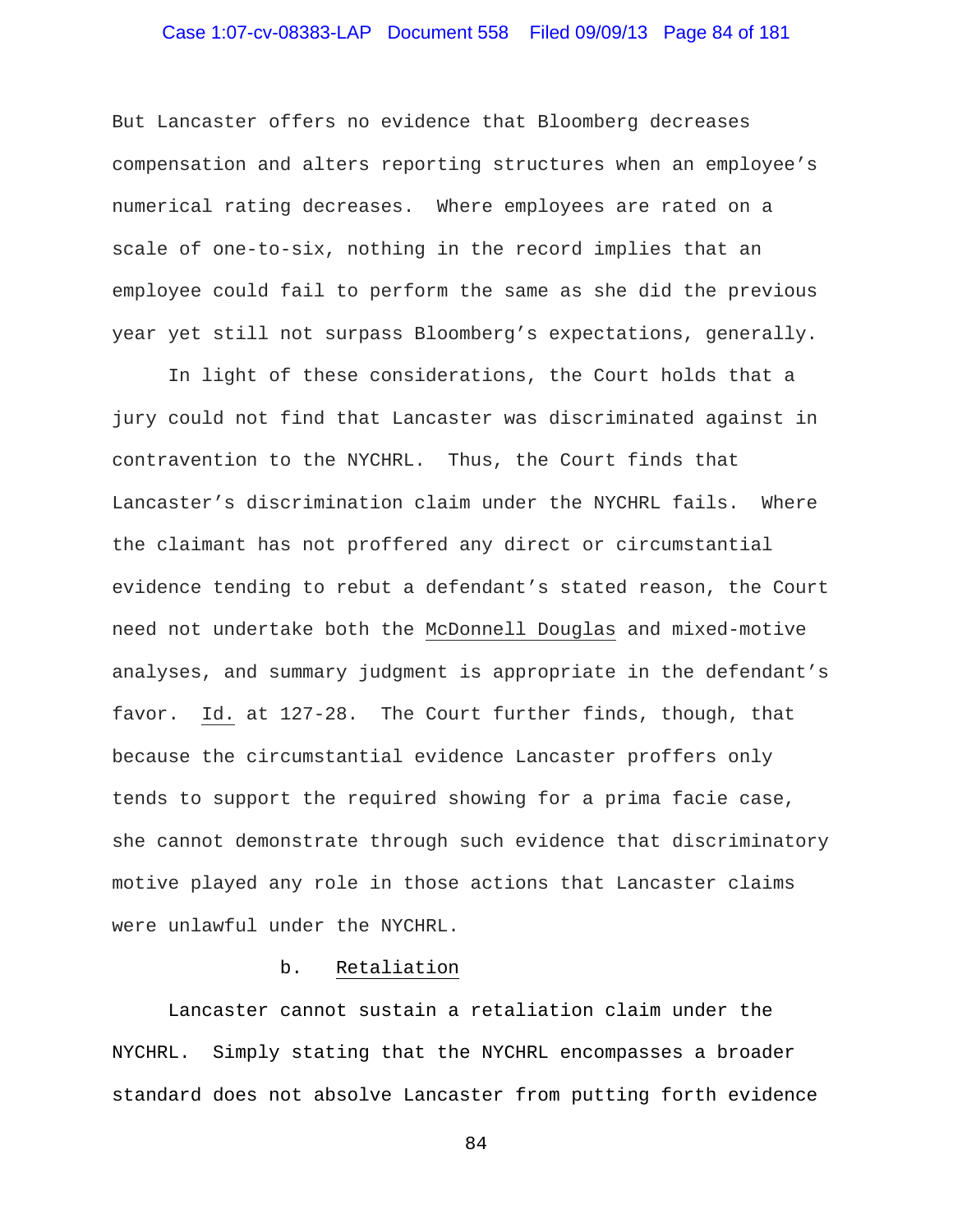# Case 1:07-cv-08383-LAP Document 558 Filed 09/09/13 Page 85 of 181

tending to show a causal connection between her action opposing Bloomberg's alleged discrimination and the alleged adverse actions. Perhaps if Lancaster offered any evidence tending to provoke reason to doubt Karmen's testimony that he did not know of her complaints or Bloomberg's evidence that decisions regarding Lancaster's performance review and compensation were completed prior to her complaints, her claims might survive under the NYCHRL. Even under a mixed-motives analysis under the NYCHRL, Lancaster has not offered any evidence other than temporal proximity to suggest any retaliatory animus on the part of Bloomberg. Insofar as there is no other evidence tending to indicate that Karmen had actual or implied knowledge of Lancaster's complaints and there is evidence indicating that the decisions to take such action pre-date Lancaster's complaints, no reasonable jury could conclude that the relevant decisionmaker was motivated even in part by a desire to retaliate.

## 4. Summary

 Bloomberg's motion for summary judgment is granted with respect to all claims brought by Lancaster under Title VII and the NYSHRL and the NYCHRL.

#### C. Janet Loures

 Plaintiff-Intervenor Janet Loures ("Loures") alleges discrimination and retaliation claims under Title VII and the NYSHRL and the NYCHRL. She filed a discrimination charge with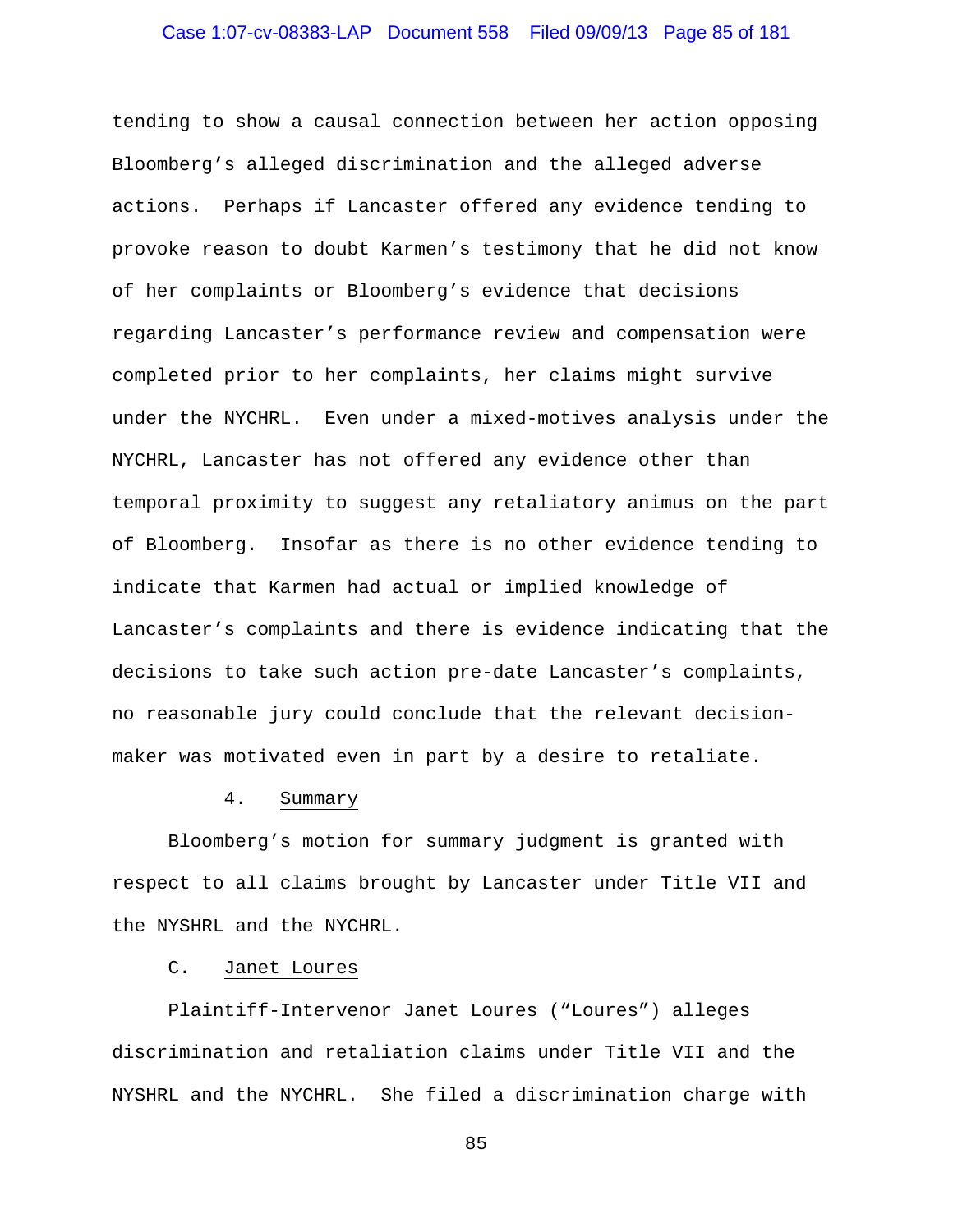## Case 1:07-cv-08383-LAP Document 558 Filed 09/09/13 Page 86 of 181

the EEOC on October 27, 2006, and a retaliation charge on May 31, 2008. For the reasons explained relative to Lancaster's claims, Loures also cannot invoke the single filing rule to avoid the statute of limitations on certain Title VII claims. Thus, any of Loures's Title VII discrimination claims occurring before December 31, 2005, are time-barred; any of Loures's Title VII retaliation claims occurring before August 5, 2007, are time-barred.

### 1. Background

 Loures began working for Bloomberg in September 1989 as a quality control analyst. (Bloomberg 56.1 ¶ 76.) Since 1997, she has been a resident of the State of New Jersey and principally worked in Bloomberg's Princeton, New Jersey office. (Id. ¶ 77.)

 From January through March, 2001, Loures and another employee served as co-managers of Global Data on an interim basis while Stuart Bell was on a management rotation. (Id. ¶ 78.) During this time period, Loures became pregnant with her first child, although she did not initially tell anyone about her pregnancy. (Pl.-Interv'rs 56.1 ¶ 78.) According to Loures, however, she suffered from morning sickness in the office, so it is likely that her condition could be surmised. (Id.)

 In April 2001, Mazzeo was selected to head Global Data in Princeton, and Loures returned principally to her Quality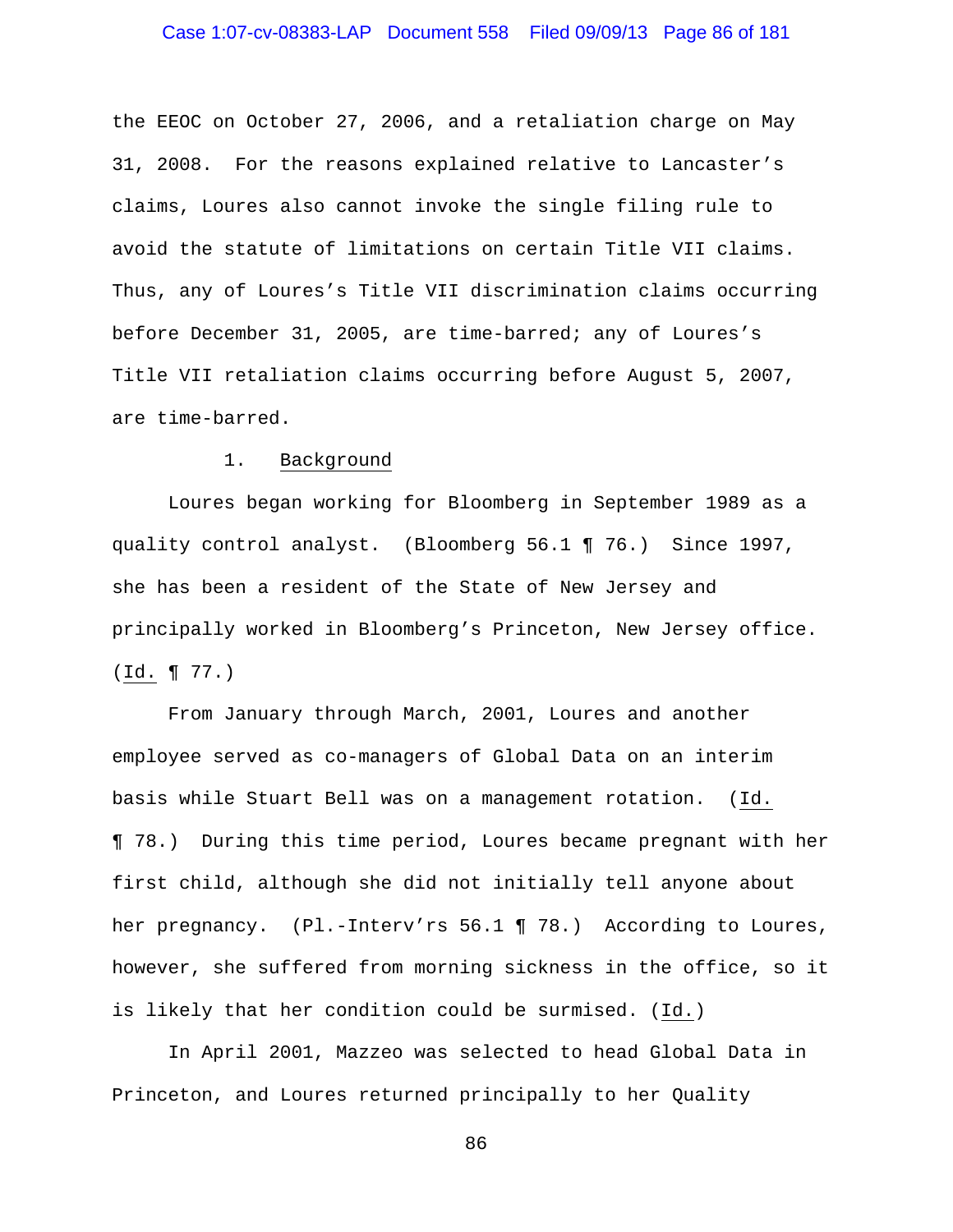## Case 1:07-cv-08383-LAP Document 558 Filed 09/09/13 Page 87 of 181

Assurance manager position. (Bloomberg 56.1 ¶ 79.) In October 2001, when Loures was about thirty-six weeks pregnant, Mazzeo announced a reorganization of Global Data and named Loures manager for London Global Data and New/Security Issuance. (Id. ¶ 80.) Loures's new position consisted of several subgroups, including Translations, Data License, and New Issuance. (Id.) On October 23, 2001, Loures left for maternity leave. (Id. ¶ 81.)

 Loures returned from maternity leave in February 2002. (Id. ¶ 82.) Rather than Loures's returning to supervise London and Asia Global Data, Mazzeo decided that she would continue to manage those groups directly, as she had during Loures's leave, and that Loures would exclusively focus on Translations. (Id.) Loures was upset about the loss of direct reports as a result of this decision. (Id.) It is undisputed that Loures returned to different responsibilities from those she had when she left.  $31$ 

i<br>Li

 $31$  Loures asserts that she did not merely have different responsibilities but that she returned to find that her role at Bloomberg had been greatly diminished. However, though Michael Ursitti ("Ursitti") testified that her responsibilities had changed, he stated that Loures "returned to the role of department manager," which was "equivalent" to the position she held prior to leave. (Silberstein Decl. Ex. 19, at 145–46). Similarly, Doreen Szeflinski testified that Loures remained a department manager but "came back to a smaller group" after leave. (Silberstein Decl. Ex. 32, at 87, 117, 121–23.) Both Kevin Iraca and Jennifer Bartashus noted that another employee's responsibilities increased during Loures's leave and that, as a (cont'd)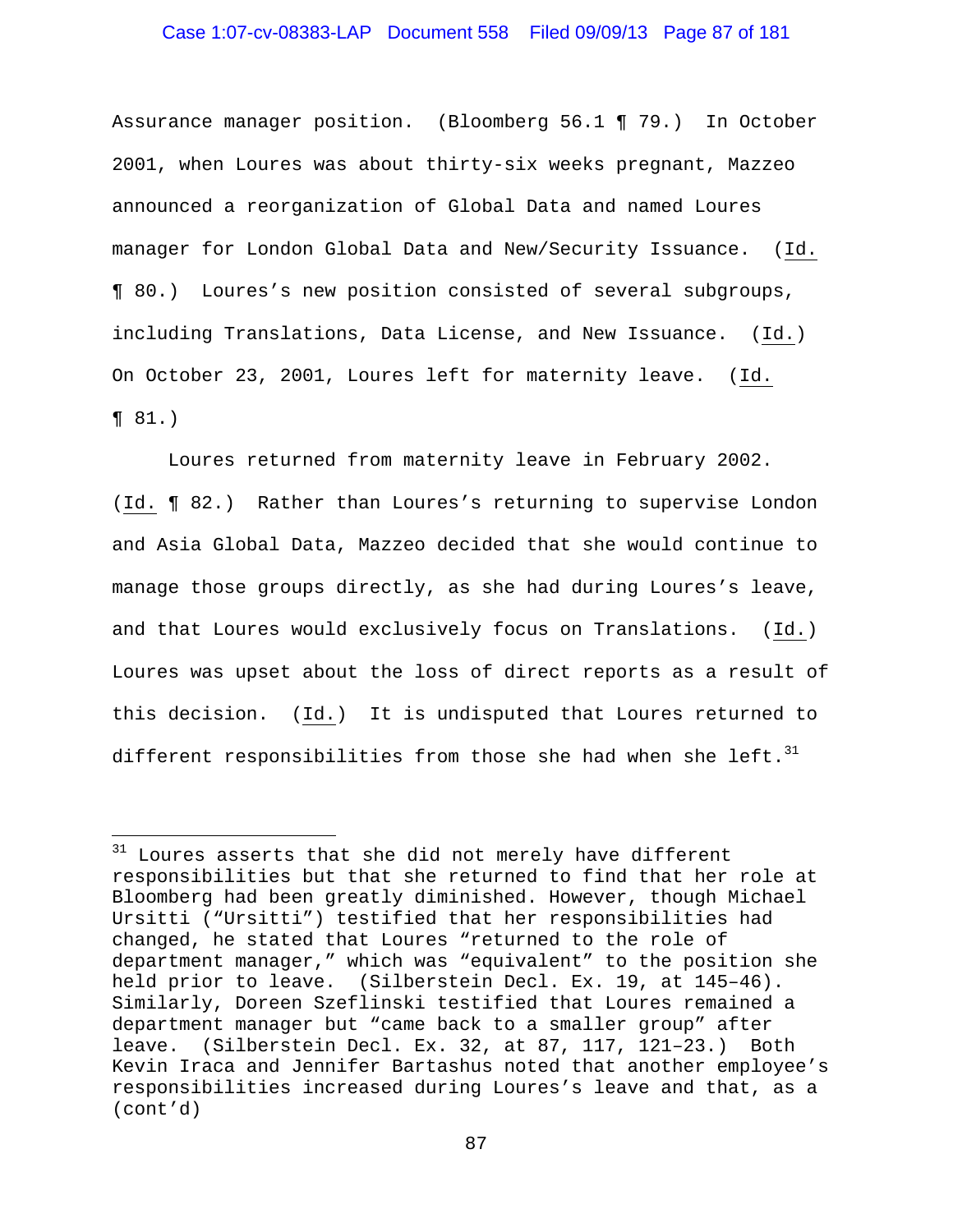## Case 1:07-cv-08383-LAP Document 558 Filed 09/09/13 Page 88 of 181

 Mazzeo informed Loures that the process of restructuring Global Data was ongoing, that Loures was a good employee, and that there would be new opportunities for her, though she never made it clear when these would come to fruition. (Id. ¶ 83.) In March or April 2003, Mazzeo told Loures that she intended to give Loures responsibility for the Quality Assurance group, and she did so in late April or early May 2003. (Id. ¶ 84.) Shortly thereafter, in the middle of May 2003, Loures informed Mazzeo that she was pregnant for a second time. (Id. ¶ 85.)

Loures went on short term disability on September 29, 2003, and she did not return until after her second maternity leave in April 2004. (Id. ¶¶ 85-86.) During her absence, a male employee served as interim manager of Quality Assurance, and ultimately, he retained this position when Loures returned from leave as Mazzeo told Loures that she wanted Loures to focus on Translations. (Id. ¶ 86.) This again left Loures with fewer direct reports, (Pl.-Interv'rs 56.1 ¶ 86), though Mazzeo reasoned to Loures that Loures had not lost anything because Quality Assurance might not be around much longer, (Bloomberg 56.1 ¶ 86).<sup>32</sup>

(cont'd from prev. page)

i<br>Li

result, Loures had fewer direct reports upon her return. (Silberstein Decl. Ex. 109, at 218; Ex. 110, at 55–56, 58–66.)  $32$  It appears that Quality Assurance existed at least as late as December 2009. (Pl.-Interv'rs 56.1 ¶ 86.)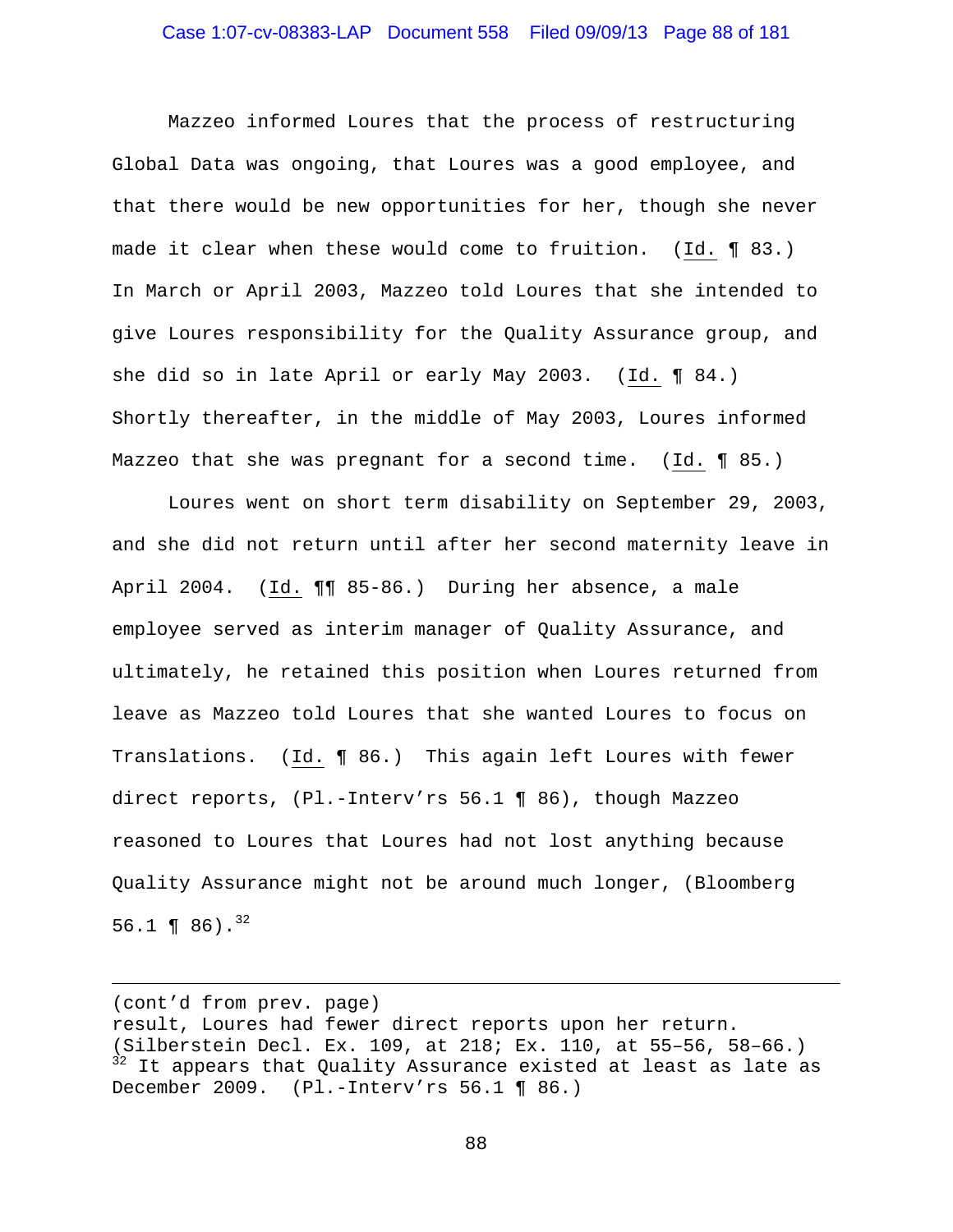## Case 1:07-cv-08383-LAP Document 558 Filed 09/09/13 Page 89 of 181

More than a year later, in the summer of 2005, Loures volunteered to take over a specific project, but Mazzeo did not select her. (Id. ¶ 87.) Loures states that she was humiliated by this. (Id.) Then, in September 2005, several managers met and discussed restructuring manager responsibilities due to the departure of a manager, and Loures claims she was slated to take over Profiles and Bloomberg Law. (Id. ¶ 88.) Ultimately, however, Mazzeo informed Loures and the other managers that Loures would not assume these responsibilities and had been removed from the restructuring plans. (Id.) This caused Loures to feel humiliated yet again.  $(Id.)^{33}$ 

In November 2005, Loures attended a Global Leadership Forum in New York City. (Pl.-Interv'rs 56.1 ¶ 89.) As part of this process, she received a "360 Personal Feedback Report," which included feedback from her direct reports, one or two of her peers, and from her supervisor, Mazzeo, that Loures viewed as negative. (Bloomberg 56.1 ¶ 89.) In fact, Loures's direct reports were more critical of her than Mazzeo was. (See id. ¶¶ 89-90.)

Loures claims that in December 2005, Mazzeo told Loures that she thought Loures's talent was in process, not management.

 $\overline{\phantom{0}}$ 

<sup>&</sup>lt;sup>33</sup> Loures admits, though, that she did not lose any responsibilities as a result of this particular action. (See Golden Decl. Ex. 43, at 185-88 (Loures Dep.).)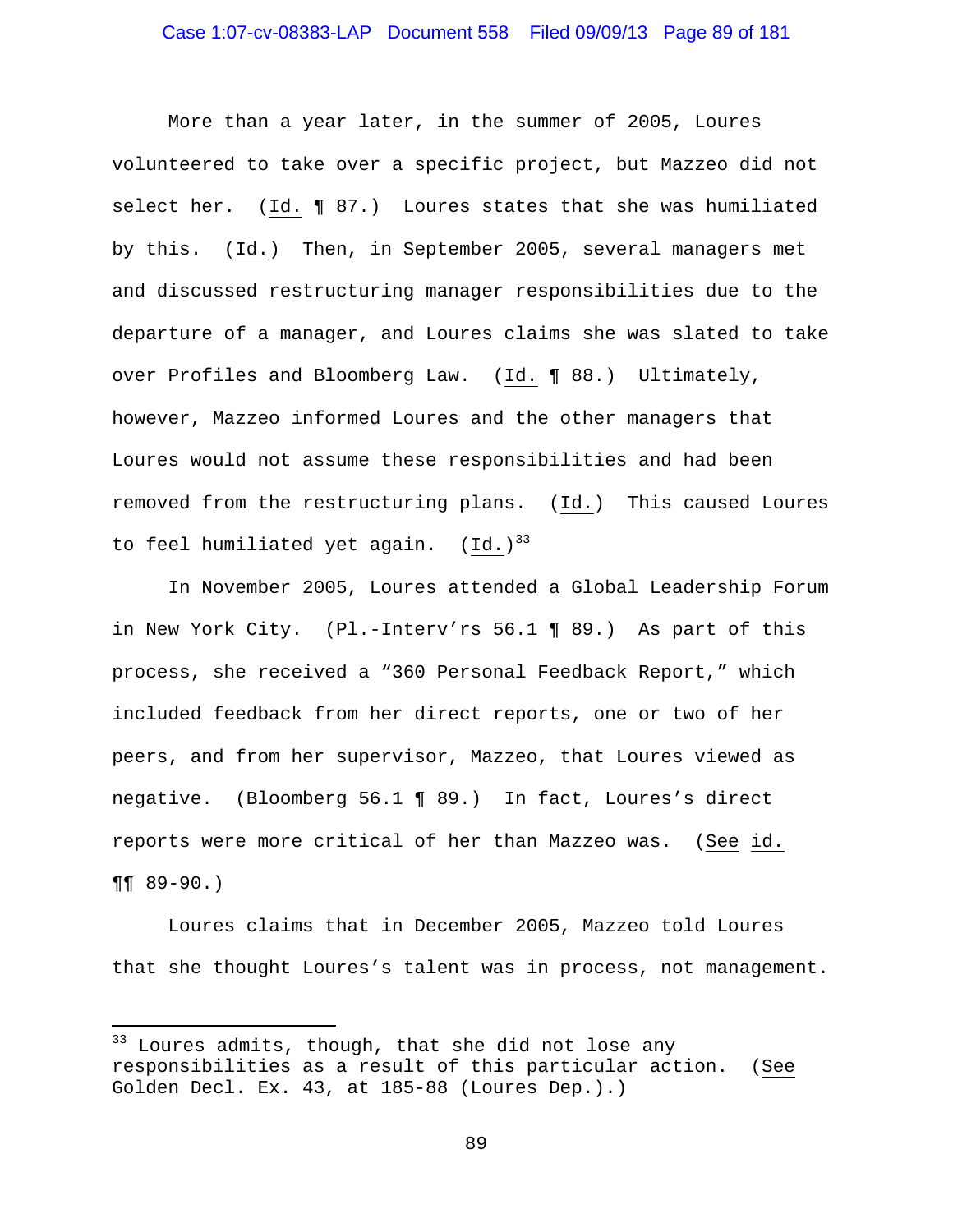## Case 1:07-cv-08383-LAP Document 558 Filed 09/09/13 Page 90 of 181

(Id. ¶ 93.) Loures was moved to the Process Analysis team in January 2006. (Id.) In June 2006, the Process Analysis team was disbanded, and Loures was transferred to Profiles. (Id. ¶ 94.)

Loures filed an EEOC discrimination charge on October 27, 2006, after which she claims that employees in Bloomberg's R&D department retaliated against her by failing to act promptly on, or by excessively scrutinizing, her programming requests. (Id. ¶ 95.) She specifically claims that John Palang of the R&D department was hostile to her, made her job more difficult by making her do certain functions manually, ignored her, and told her, "You don't care about this." (Id. ¶ 98.) Loures complained to Bloomberg in May 2008 about Palang's treatment of her, which she believed was retaliation for her participation in this action. (Id. ¶ 99.) After investigating, HR informed Loures that although Palang's conduct was inappropriate, it was not retaliatory. (Id.)

Additionally, according to Loures, Bloomberg moved an employee allegedly known to be hostile next to Loures even after that employee had become enraged during a meeting in which Loures's name was mentioned. (Pl.-Interv'rs 56.1 ¶ 103.) Loures, however, was allowed to move desks the same day. (Id.; Reply 56.1 ¶ 103.)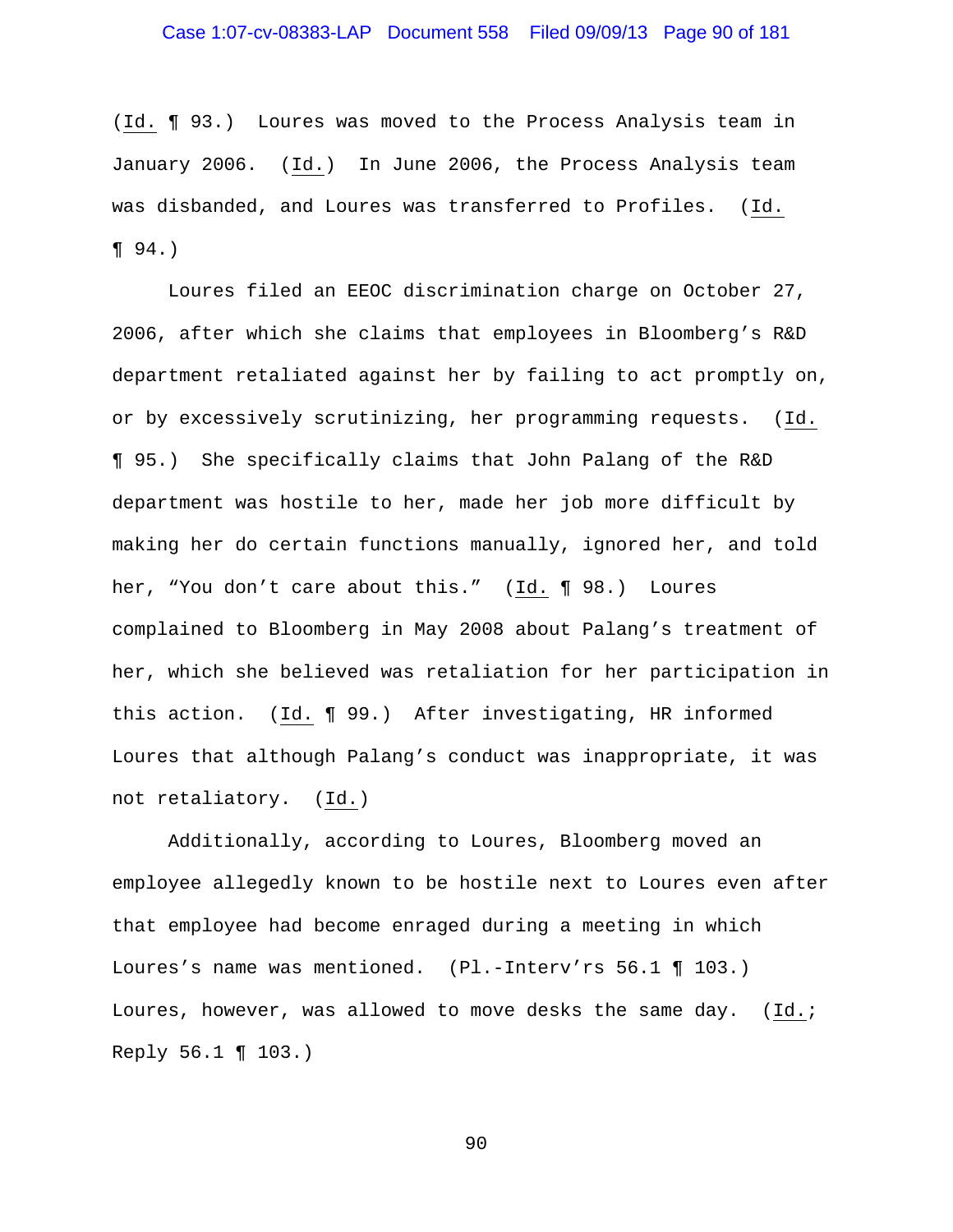## Case 1:07-cv-08383-LAP Document 558 Filed 09/09/13 Page 91 of 181

Finally, after intervening in this action on her own behalf, according to press reports noting Loures's participating in this action, Bloomberg spokesperson Judith Czelusniak accused certain Plaintiff-Intervenors of participating in a "publicity stunt" and "dragging the mayors [sic] name into their battle in their lawsuit against the company to settle." (Bloomberg 56.1 ¶ 31.)

Loures remains employed at Bloomberg, though she states that she has been kept in a position that is not commensurate with her experience. (Pl.-Interv'rs 56.1 ¶ 105.)

### 2. Jurisdiction under State and City Statutes

 Before proceeding to the substance of Loures's claims, the Court must resolve whether Loures—a resident of New Jersey who works out of Bloomberg's Princeton office—can invoke two of the statutes under which she seeks relief: the NYSHRL and NYCHRL. In order for a nonresident to invoke the protections of the NYSHRL and NYCHRL, she must show that the discriminatory act had an impact within the boundaries of the State and City, respectively. See Hoffman v. Parade Publ'n, 933 N.E.2d 744, 745 (N.Y. 2010).

 Loures relies on a single citation to Regan v. Benchmark, No. 11 Civ. 4511 (CM), 2012 WL 692056 (S.D.N.Y. Mar. 1, 2012), addressing a motion to dismiss as support for her contention that she can assert claims under the State and City statutes.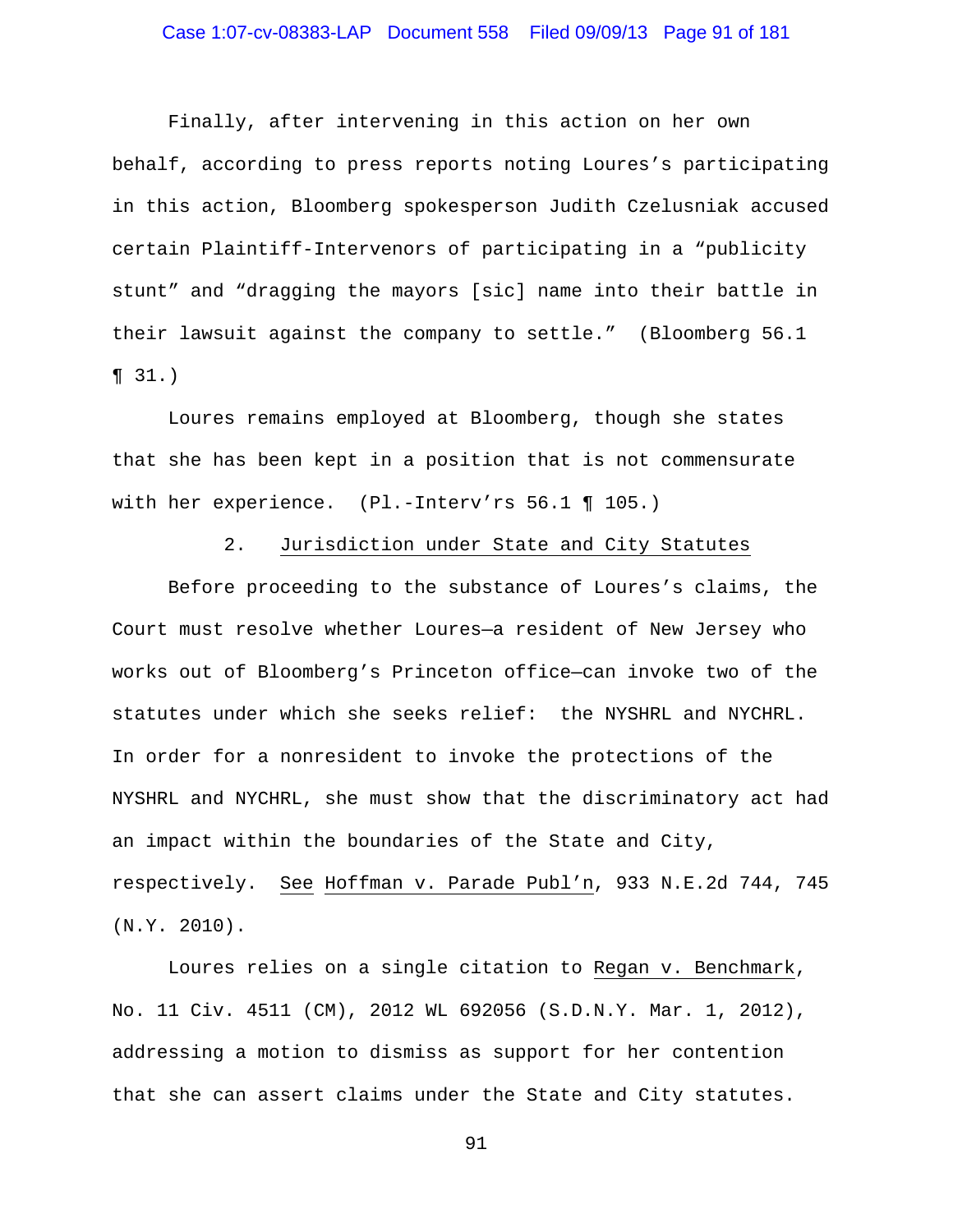## Case 1:07-cv-08383-LAP Document 558 Filed 09/09/13 Page 92 of 181

But pleading impact within the State and City in a complaint is different from providing sufficient evidence at summary judgment to show that the challenged actions in this case had a sufficient impact to sustain claims under the NYSHRL and NYCHRL.

 Loures concedes that, at all relevant times, she lived in New Jersey and worked almost exclusively out of Bloomberg's Princeton office. She claims, however, that she "often worked with Defendant's employees in New York City, which required her, on several occasions, to visit and work out of Defendant's" New York office. (See Pl.-Interv'rs Br., at 50.) She also states that some of her clients are based in New York City, and because Global Data is centrally managed from there, she is entitled to protection under these statutes. (Id.) Finally, she notes that she attended a Global Leadership Forum in New York City, during which she received a feedback report upon which Bloomberg relied in connection with her 2006 "demotion."

 But pointing to a few occasions in which a claimant performed some work in New York and evidence that certain adverse actions were executed from New York is insufficient to show that the alleged discriminatory events had an impact in New York. For starters, the facts that Global Data is managed in New York and that decisions affecting Loures may have been made and executed from that office do not grant Loures jurisdiction on their own because these statutes are intended to protect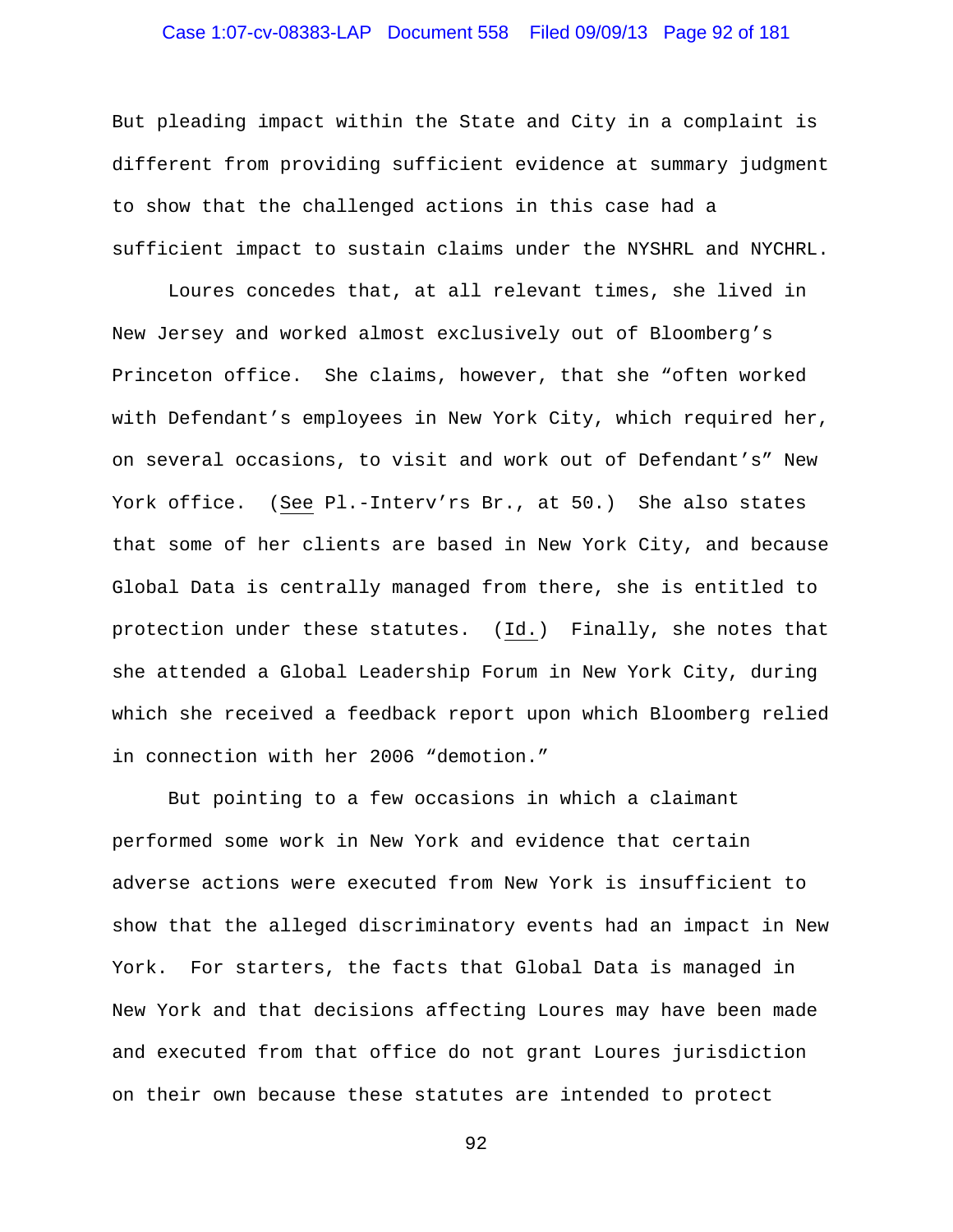## Case 1:07-cv-08383-LAP Document 558 Filed 09/09/13 Page 93 of 181

those who work in the State and City. See Hoffman, 933 N.E.2d at 747. Additionally, both the New York Court of Appeals and the Court of Appeals for the Second Circuit have held that the impact requirement is not satisfied simply by pointing to frequent communication with a managing office in New York City and meetings there regarding local projects. See id.; Fried v. LVI Servs., Inc., 500 F. App'x 39, 42 (2d. Cir. 2012).<sup>34</sup> Finally, Loures offers no indicia of how many of her clients are based in New York or how much her work affects these clients in New York as opposed to elsewhere other than conclusory statements that she services clients based in New York. Because Loures has not offered any evidence tending to show more than a tangential relationship between New York and the actions of which she complains, the Court holds that Loures has failed to show that she is entitled to pursue the claims she brings in this action under the NYSHRL and the NYCHRL, and thus, those claims are dismissed.

 $\overline{\phantom{0}}$ 

<sup>&</sup>lt;sup>34</sup> Loures's own accounting of her time in the New York office reflects that, of the total number of days she worked, she only was in the New York office during six percent of them in 2002, three percent in 2003, nine percent in 2004, and two percent in 2005. A more accurate accounting, however, shows that Loures only spent 4.7 percent of her time in New York in 2002, 2.7 percent in 2003, 5.1 percent in 2004, and 2.2 percent in 2005. (Compare Pl.-Interv'rs 56.1 ¶ 77, with Reply 56.1 ¶ 77.)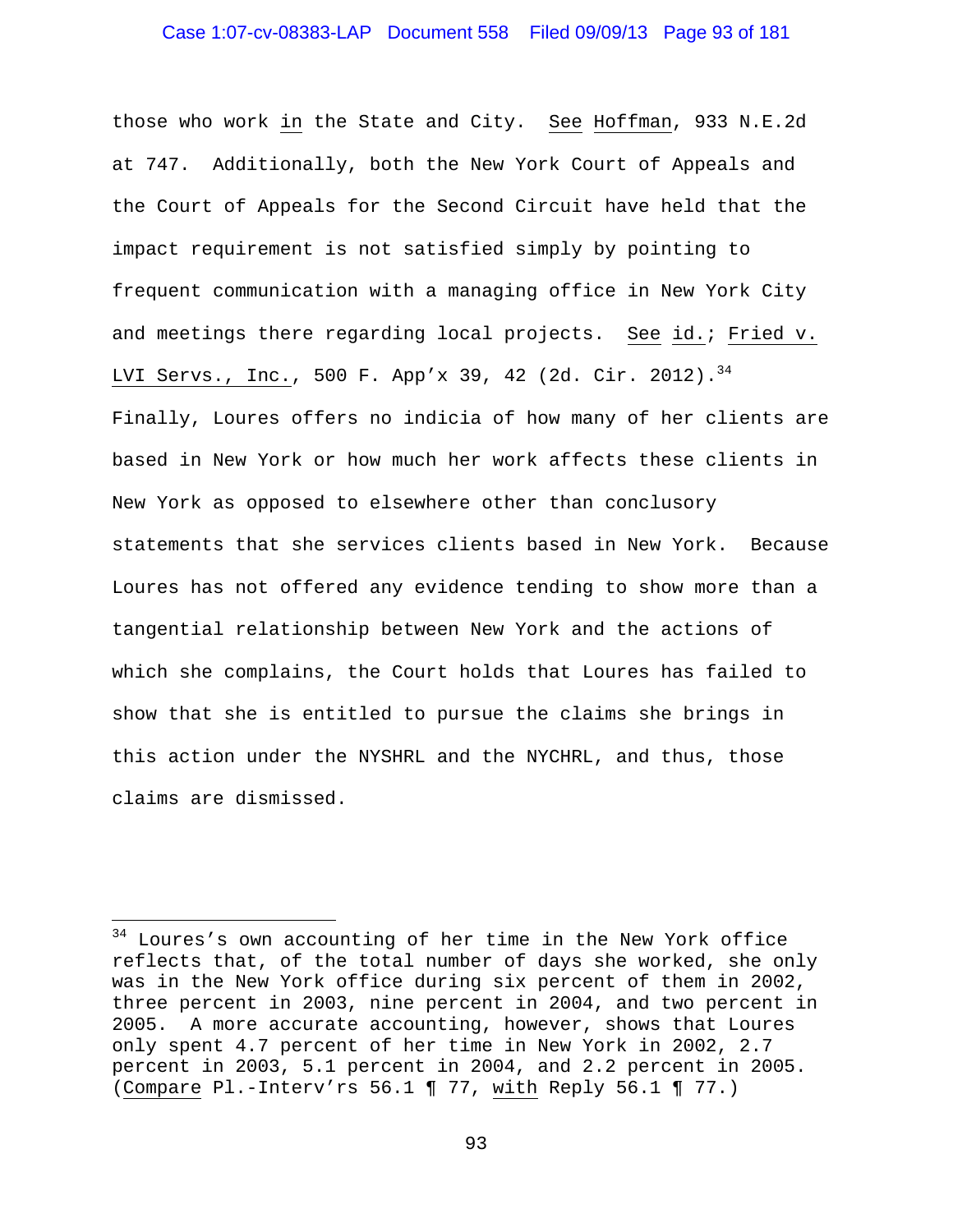#### 3. Title VII Claims

 Because Loures cannot invoke the single filing rule in order to pursue Title VII claims occurring more than 300 days before the date on which she filed her own EEOC charge, summary judgment is appropriate in favor of Bloomberg on any such claims occurring before December 31, 2005. Loures asserts, however, that even if she cannot invoke the single filing rule, all of her claims are timely pursuant to the continuing violation doctrine under Title VII. (See Pl.-Interv'rs Br., at 49.) Loures's claims, however, do not present one of the rare cases in which the exception should be applied.

 As the Court noted supra, the doctrine clearly does not apply to "[d]iscrete acts such as termination, failure to promote, [or] denial of transfer." Nat'l R.R. Passenger Corp., 536 U.S. at 114. And although Loures claims that she did not consider certain earlier acts as discriminatory until later, she offers no rationale for finding that those earlier acts are not separate, discrete, unlawful acts but, instead, are part of to "a series of separate acts that collectively constitute one unlawful act." See Shomo v. City of N.Y., 579 F.3d 176, 181 (2d Cir. 2009). Indeed, simply alleging that prior acts are related to acts alleged in timely filed charges is insufficient to invoke the doctrine. Nat'l R.R. Passenger Corp., 536 U.S. at 113. Therefore, Loures cannot pursue discrimination claims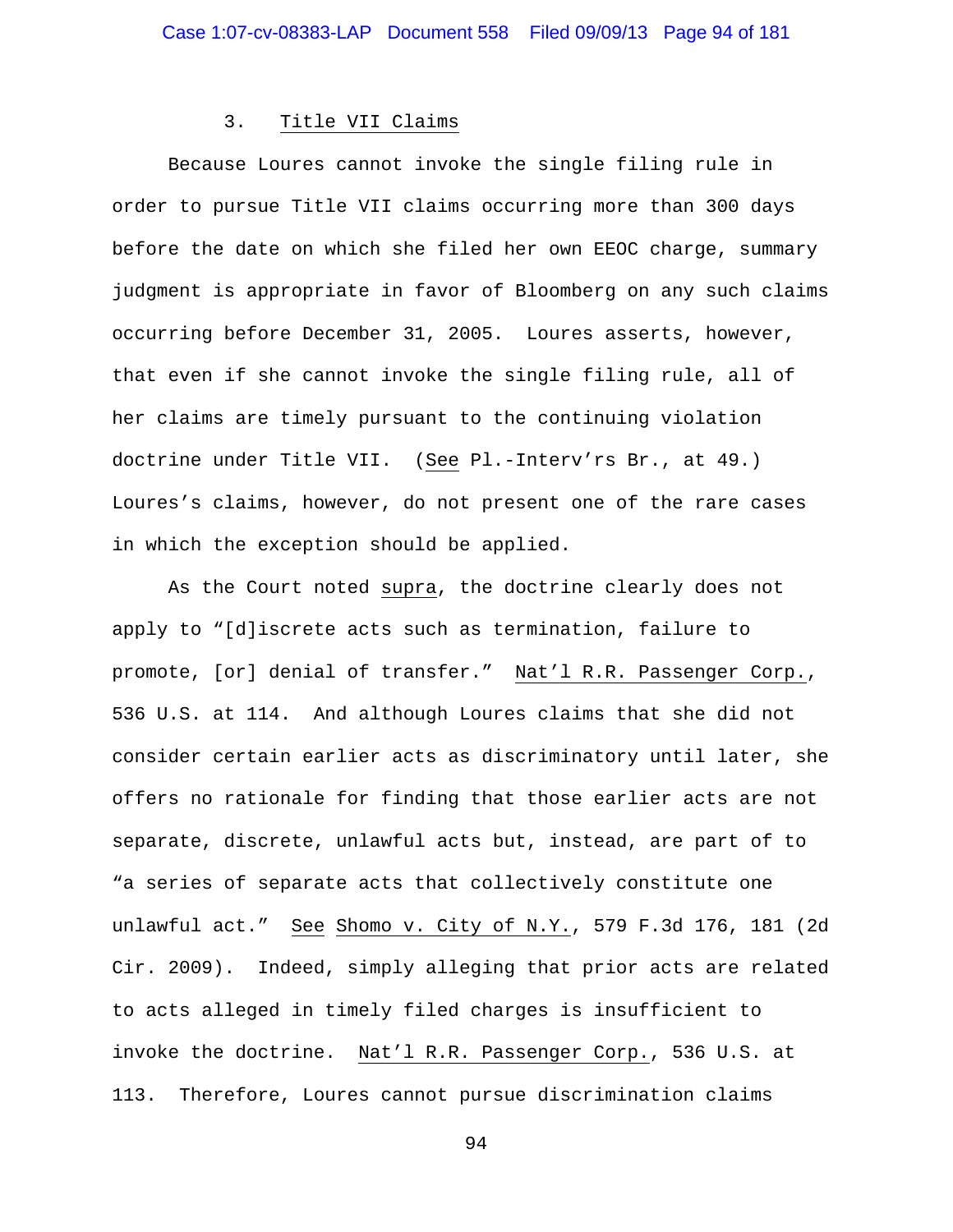## Case 1:07-cv-08383-LAP Document 558 Filed 09/09/13 Page 95 of 181

based on acts occurring before December 31, 2005, and the Court proceeds to analyze Loures's timely filed claims.<sup>35</sup>

## a. Discrimination

 Loures cannot make out a prima facie case of discrimination based on any of the events occurring after December 31, 2005. Assuming Loures is a member of a protected class, she has offered no evidence tending to show an inference of discrimination with respect to any timely filed events. Rather, at the time she was moved out of management in Global Data, it had been more than two years since she gave birth and approximately twenty-two months since she returned from her second maternity leave. Loures asserts that "a triable issue of fact exists as to whether Loures'[s] maternity leave ending in April 2004 remained in Defendant's 'thoughts and actions' with respect to the adverse employment actions taken against her . . . in December 2005/January 2006." (Pl.-Interv'rs Br., at

i<br>Li

 $35$  Loures is correct to point out that time-barred events can constitute evidence relevant to timely filed claims. But "[t]he mere existence of other alleged retaliatory conduct does not automatically render a retaliation claim plausible. Rather, "[w]hen . . . an employee's allegations of retaliation extend beyond the limitations period, the circumstances surrounding the claim will determine precisely what consideration is owed to the time-barred conduct." Robles v. Cox & Co., 841 F. Supp. 2d 615, 629 (S.D.N.Y. 2012). Furthermore, the Court retains discretion as to whether such evidence should be admitted, see Nat'l R.R. Passenger Corp., 536 U.S. at 112; Malarkey v. Texaco, Inc., 983 F.2d 1204, 1211 (2d Cir. 1993), and the Court only will consider such evidence where the claimant has tied it to a timely claim.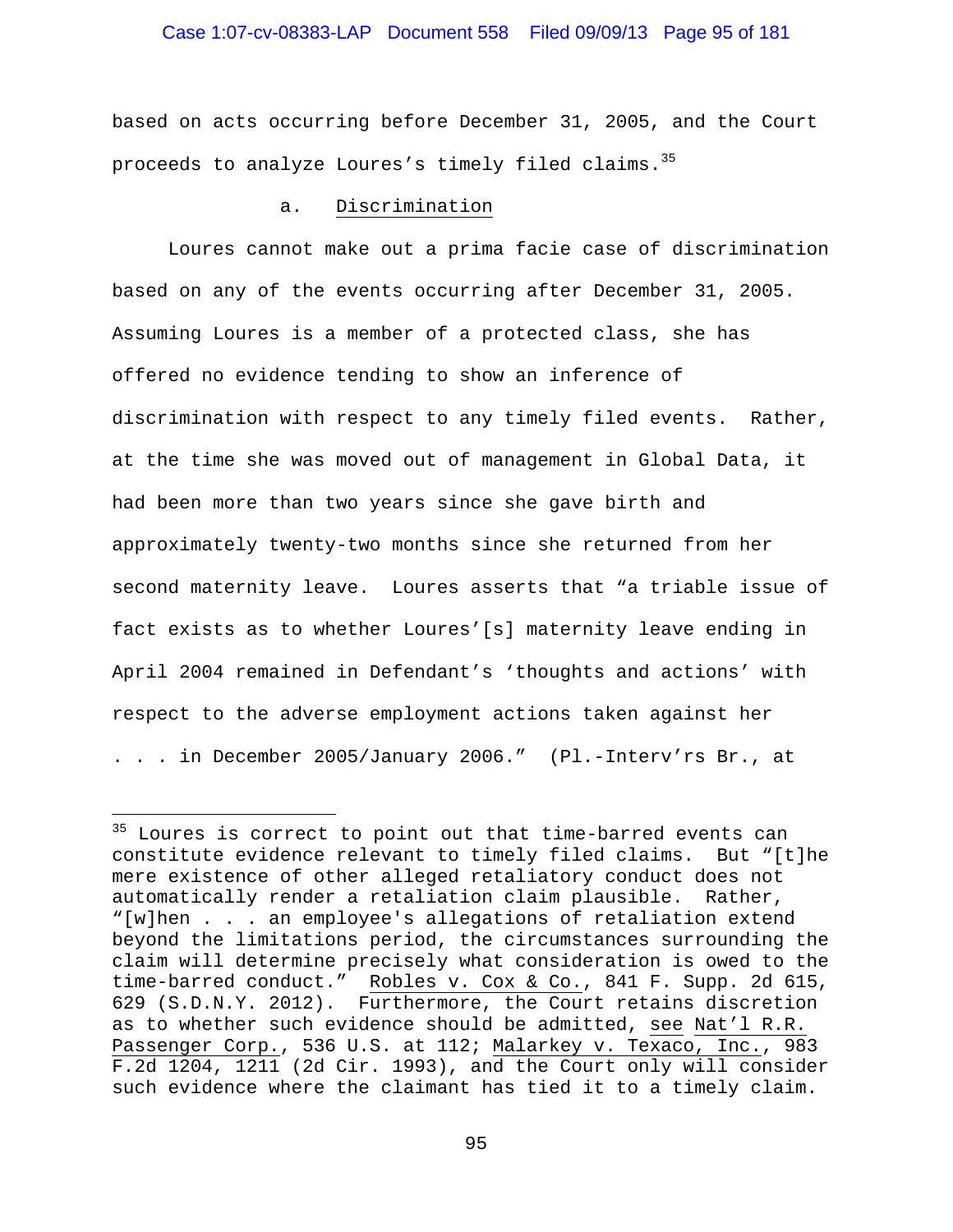## Case 1:07-cv-08383-LAP Document 558 Filed 09/09/13 Page 96 of 181

52.) Loures offers no evidence or case law in support of this conclusory statement, except to state later that "[a]n invidious discriminatory purpose may often be inferred from the totality of the relevant factors and all evidence of discrimination must be considered as a whole." She makes no clear effort to tie potential evidence of time-barred claims to her timely claims, particularly as it relates to showing a causal link in her nearly two years since returning from maternity leave. As Judge Wood concluded in a case cited by Plaintiff-Intervenors:

[The claimant] essentially wants the Court to infer from her protected status and an adverse employment action, with [little] else, that she suffered a Title VII violation. This is not enough—she must adduce evidence that raises a question of fact as to whether the employment action was based on impermissible discrimination. The Court cannot infer discrimination based on the first and third elements of a prima facie case alone.

Infante v. Ambac Fin. Grp., No. 03 Civ. 8880 (KMW), 2006 WL 44172, at \*7 (S.D.N.Y. Jan. 5, 2006). Because a nearly two year gap does not constitute sufficiently close temporal proximity to establish the causal element of a prima facie case, summary judgment is appropriate in favor of Bloomberg on all discrimination claims.

### b. Retaliation

 Loures lists a litany of allegedly adverse employment actions taken after she engaged in protected activity and then summarily concludes they "were causally connected" to Loures's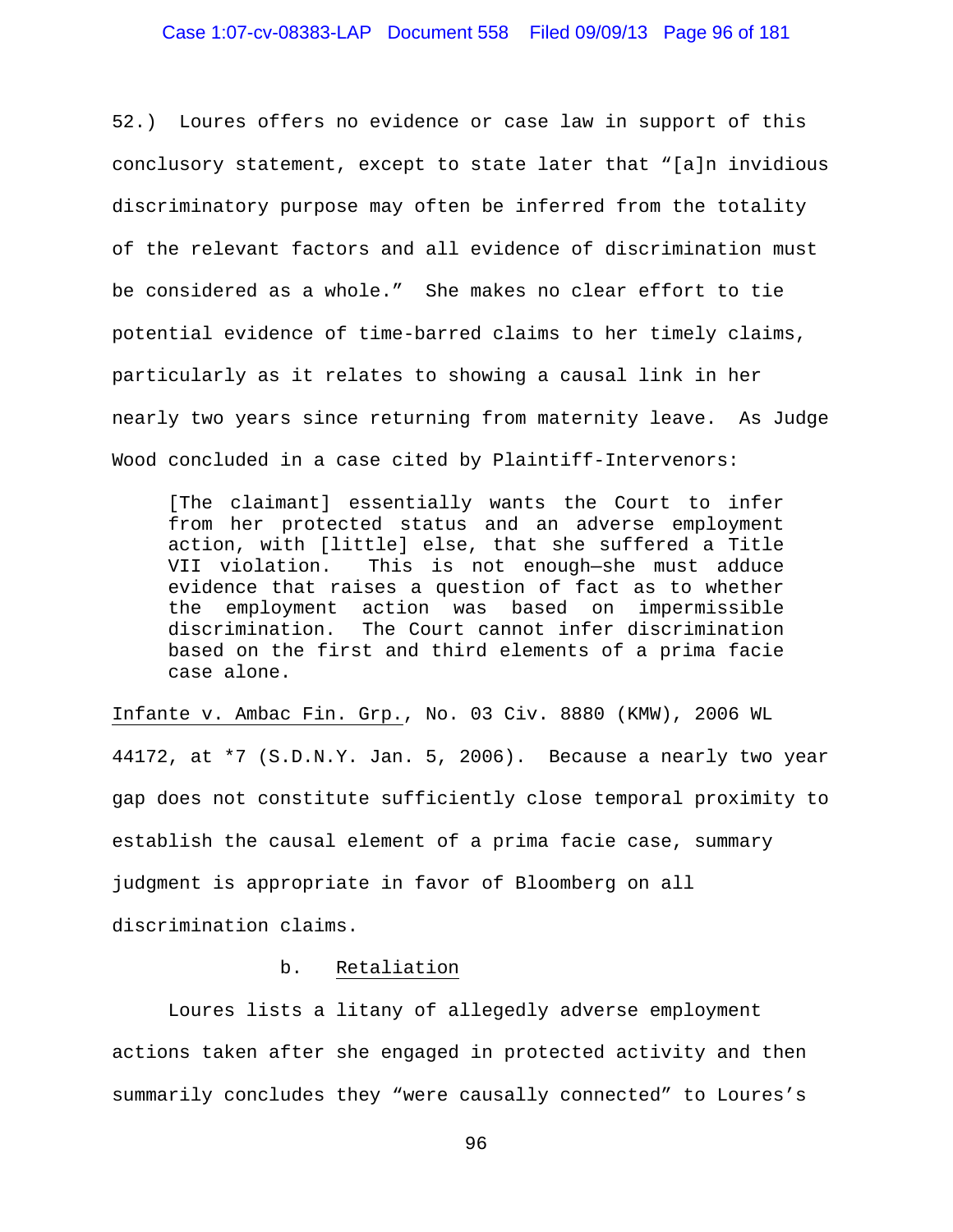# Case 1:07-cv-08383-LAP Document 558 Filed 09/09/13 Page 97 of 181

engaging in protected activity. (See Pl.-Interv'rs Br., at 57.) She makes no effort to explain how any of the alleged actions, many of which are time-barred, constitute a materially adverse employment action that would reasonably deter someone from engaging in protected activity, much less why they amount to anything more than hostility or petty slights. And she does not cite to any evidence in support of her conclusion that the events are causally connected to her protected activities. For example, Loures asserts via her Rule 56.1 Statement that Bloomberg purposefully did not address her requests in an attempt to create a pretext for performance issues; however, she cites no evidence tending to show that the head of R&D knew about her pregnancies, her leaves, or her EEOC charge or that he was acting upon the encouragement of someone with such knowledge or that other employees of R&D were so doing. (See Pl.- Interv'rs Br., at 57; Pl.-Interv'rs 56.1 ¶ 95.)

Additionally, for the same reasons as discussed in relation to Patricot's claims, Loures cannot maintain a claim based on Bloomberg's statements to the press concerning the press conference in which she voluntarily participated. Based on these considerations, it follows that summary judgment is granted in favor of Bloomberg on all of Loures's retaliation claims.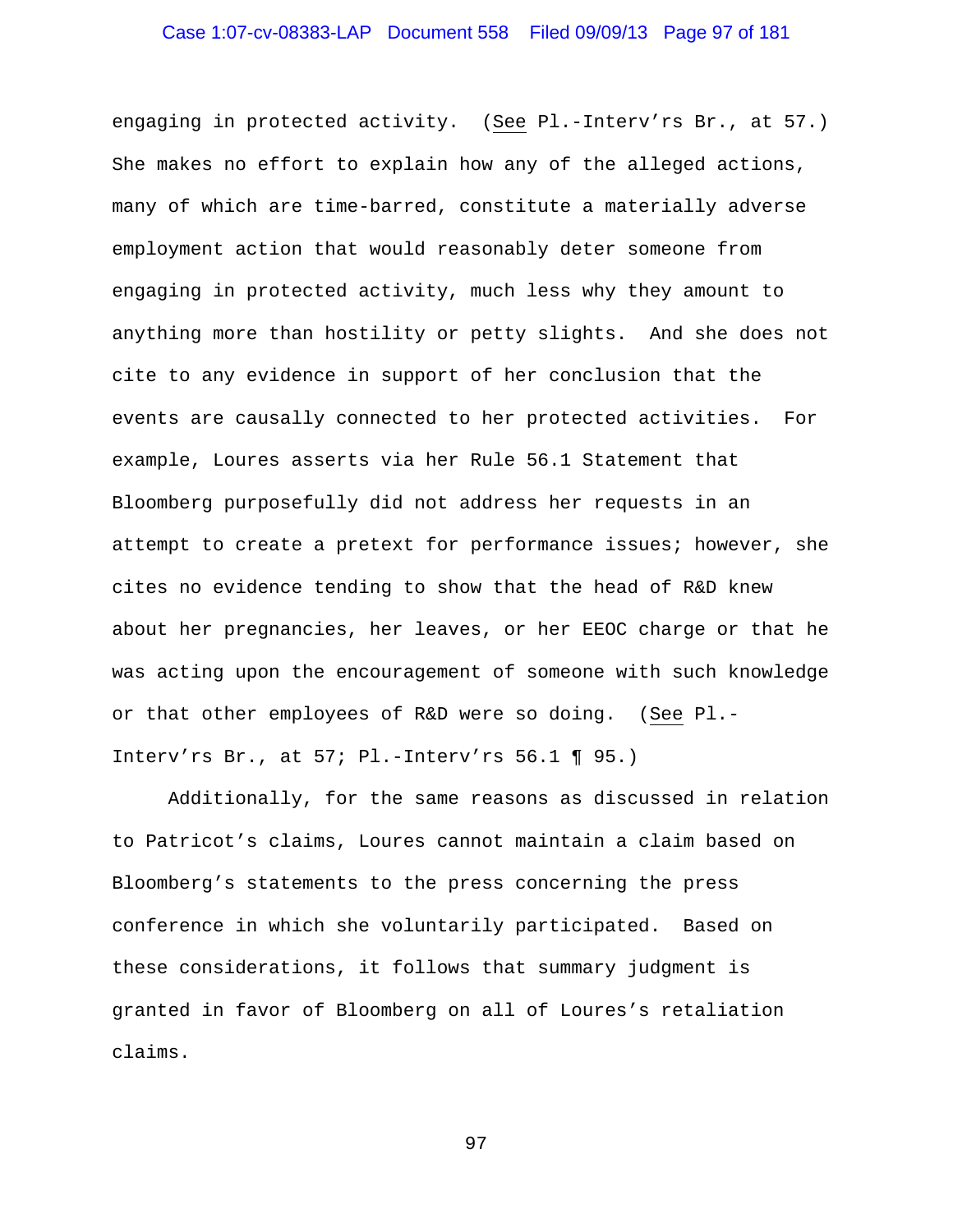#### c. Hostile Work Environment

 Loures offers no basis for concluding that an objective person in her position would find that she worked in a workplace "permeated with discriminatory intimidation, ridicule, and insult." Harris, 510 U.S. at 21. Indeed, a claimant must show "more than a few isolated incidents of [discriminatory] enmity." Snell, 782 F.2d at 1103. Merely pointing the Court to her own affidavit attesting to subjective psychological harm and offering conclusory statements that a reasonable fact finder could reach such a result does not entitle a plaintiff to having such a hostile work environment claim heard by a jury. Cooper, 242 F. Supp. 2d at 270-71; see also Williams, 171 F.3d at 100. Moreover, aside from Mazzeo's alleged involvement in certain interactions, Loures offers no evidence to demonstrate that an objective person would view the untimely events as part of a severe and pervasive pattern culminating in the events underlying her timely-filed claims. As such, summary judgment is appropriate in favor of Bloomberg on Loures's hostile work environment claims.

#### 3. Summary

 Bloomberg's motion for summary judgment is granted with respect to all claims brought by Loures under Title VII, the NYSHRL, and the NYCHRL.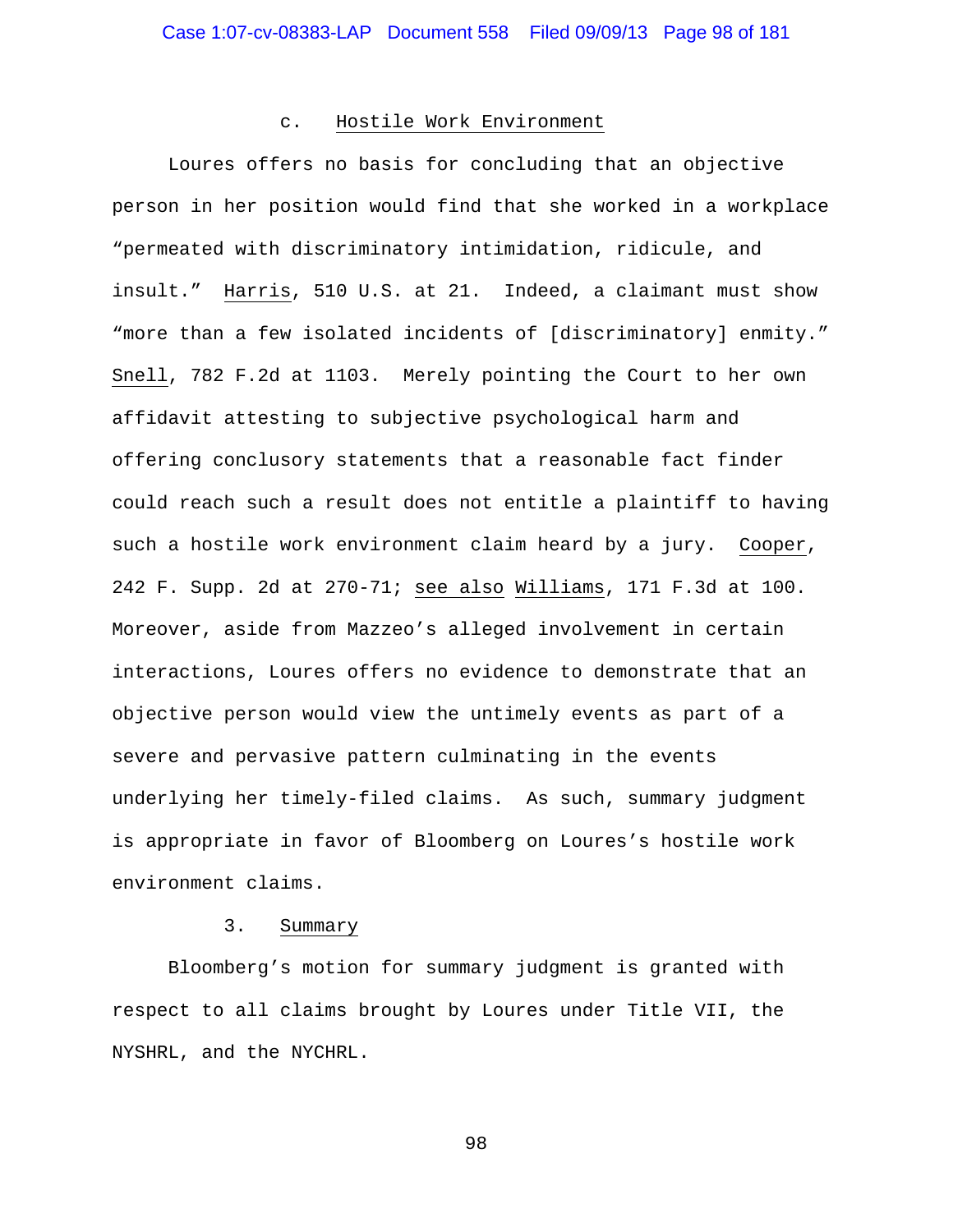#### D. Monica Prestia

Plaintiff-Intervenor Monica Prestia ("Prestia") alleges discrimination and retaliation claims under Title VII and the NYSHRL and the NYCHRL. She filed her charge with the EEOC on June 16, 2006. (Bloomberg 56.1 ¶ 149.) For the reasons explained supra, Prestia cannot invoke the single filing rule to avoid the statute of limitations on certain Title VII claims. Thus, Prestia's Title VII claims are timely if the challenged events occurred on or after August 20, 2005.

Prestia had also asserted claims alleging violation of the Family and Medical Leave Act, intentional infliction of emotional distress, and negligent hiring and supervision. She has since abandoned these claims. (See Pl.-Interv'rs Br., at 1 n.2.) Thus, summary judgment is granted at the outset in favor of Bloomberg on these latter claims.

#### 1. Background

 Bloomberg hired Prestia in December 1997 as an Account Executive. (Bloomberg 56.1 ¶ 115.) She became pregnant in February 2005 and announced her pregnancy in May 2005. (Id.) Her immediate supervisor, Frank Vulpi ("Vulpi") said he was happy for her. (Id.)

 Beginning in November 2004, Bloomberg required all advertising salespeople to input notes regarding prospective sales into the Prospect System (the "PROS" system). (Id.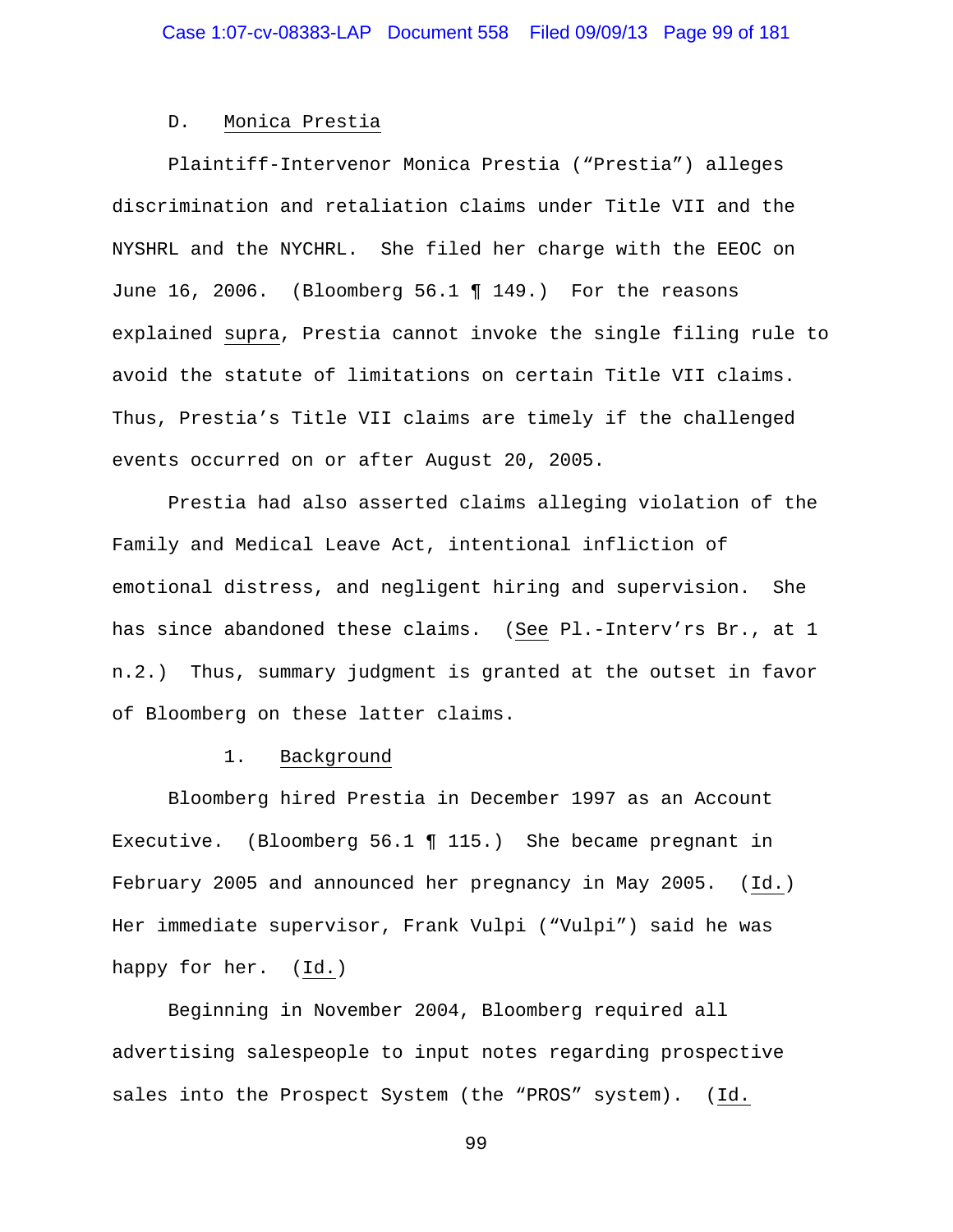# Case 1:07-cv-08383-LAP Document 558 Filed 09/09/13 Page 100 of 181

¶ 116.) In March or April 2005, Carroll Kaschak ("Kaschak") (the manager to whom Vulpi reported) met with Prestia and expressed displeasure with how Prestia input notes into the system. (Id. ¶ 117.)

 Prestia began experiencing medical problems related to her pregnancy in May 2005. (Id. ¶ 118.) On or before May 23, 2005, Prestia met with an HR representative and indicated that she would need to take intermittent leave one to two days per week beginning May 23, 2005, and continuing until the birth of her child and that her workload must be shortened or accommodated to fit shorter work days because she could not work five days a week from 8:00 A.M. to 6:00 P.M. (the normal workday at Bloomberg). (Id. ¶¶ 119-120.) Prestia agreed to call Bloomberg or otherwise notify Vulpi on days when she would be absent. (Id.; Pl.-Interv'rs 56.1 ¶ 155.) Bloomberg HR approved the leave request. (Bloomberg 56.1 ¶ 119.)

 Prestia understood that she was allowed to work from 9:00 A.M. until 5:00 P.M. only on days she was not feeling well. (Id. ¶ 120.) She began taking shorter work days beginning in June or early July 2005. (See id. 121; Pl.-Interv'rs 56.1 1 156; Roth Decl. Ex. A, at 94 (Prestia Dep.).) By early July, Prestia had been diagnosed with edema and preeclampsia, and she sought leave from and was granted it by Stacey Follon ("Follon") in HR. (See Pl.-Interv'rs 56.1 ¶ 156; Reply 56.1 ¶ 121.) Also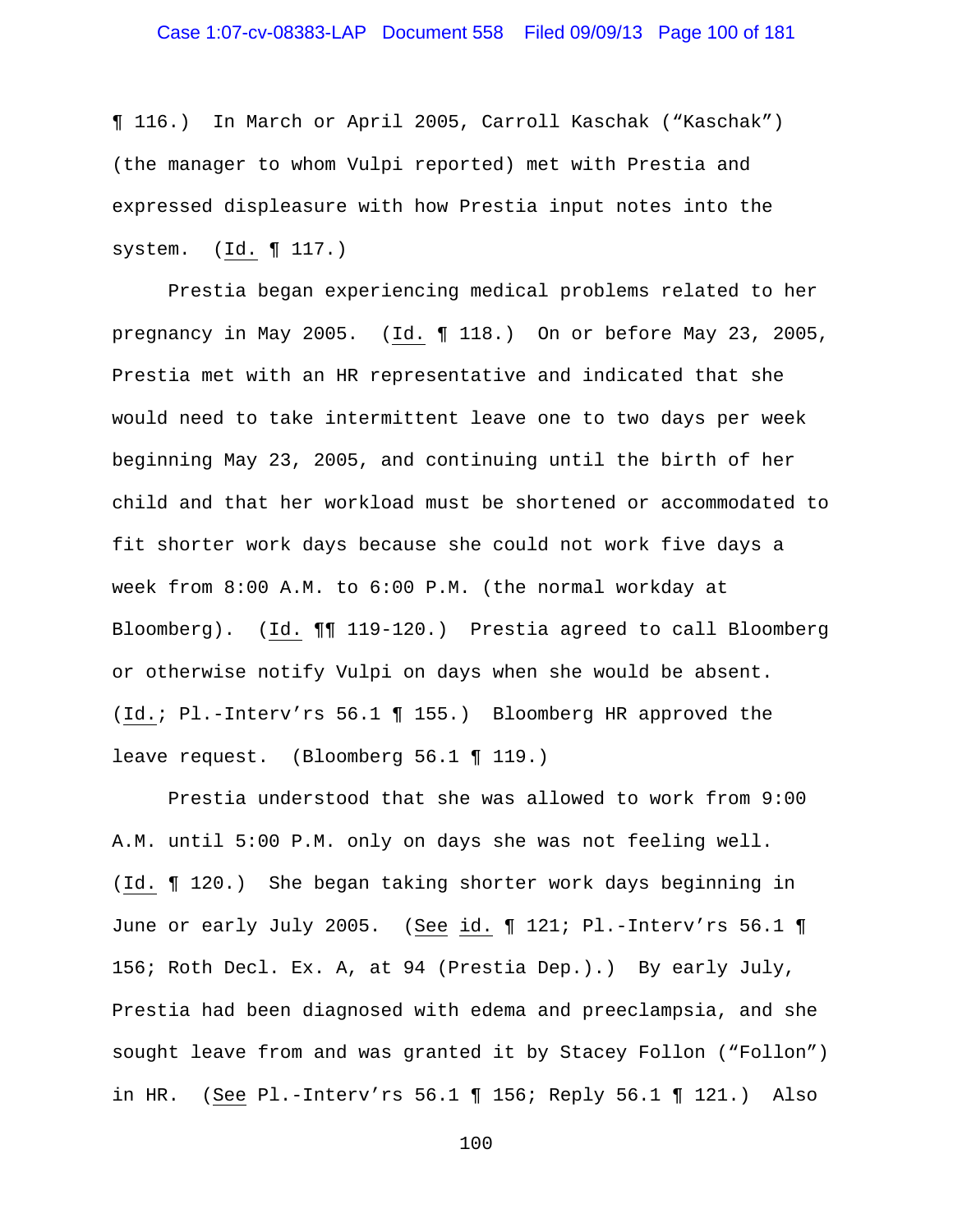# Case 1:07-cv-08383-LAP Document 558 Filed 09/09/13 Page 101 of 181

in June or early July, Kaschak noticed that Prestia and another employee on Vulpi's team were arriving late and reminded Vulpi that they were required to be at work on time. (Bloomberg 56.1 ¶ 121.) According to Prestia, Vulpi told Prestia that Kaschak was calling him daily to ask why she was arriving late, prompting him to question Prestia daily. (Pl.-Interv'rs 56.1 ¶ 121.)

 The record shows that Kaschak similarly scrutinized the schedule of other employees, as well; nothing in the record demonstrates whether any of these other employees had approved schedule changes like Prestia did. (See Bloomberg 56.1 ¶ 122; Pl.-Interv'rs 56.1 ¶ 157; Reply 56.1 ¶ 122.) Kaschak and Vulpi, however, were not informed of Prestia's leave request as a result of these recent diagnoses or of HR's approval of said request. (See Pl.-Interv'rs 56.1 ¶ 156; Reply 56.1 ¶ 121.) On August 12, 2005, Prestia e-mailed Follon to express her concern that her supervisors were not aware of the specifics of her medical note and that, as a result, she was under unwanted stress. (Bloomberg 56.1 ¶ 124.) On August 15, 2005, Prestia met with Follon and told her that she was upset because Vulpi had spoken to her on several occasions about coming in late. (Id. ¶ 125.) Follon said that Kaschak and Vulpi had not been informed about Prestia's schedule change because her medical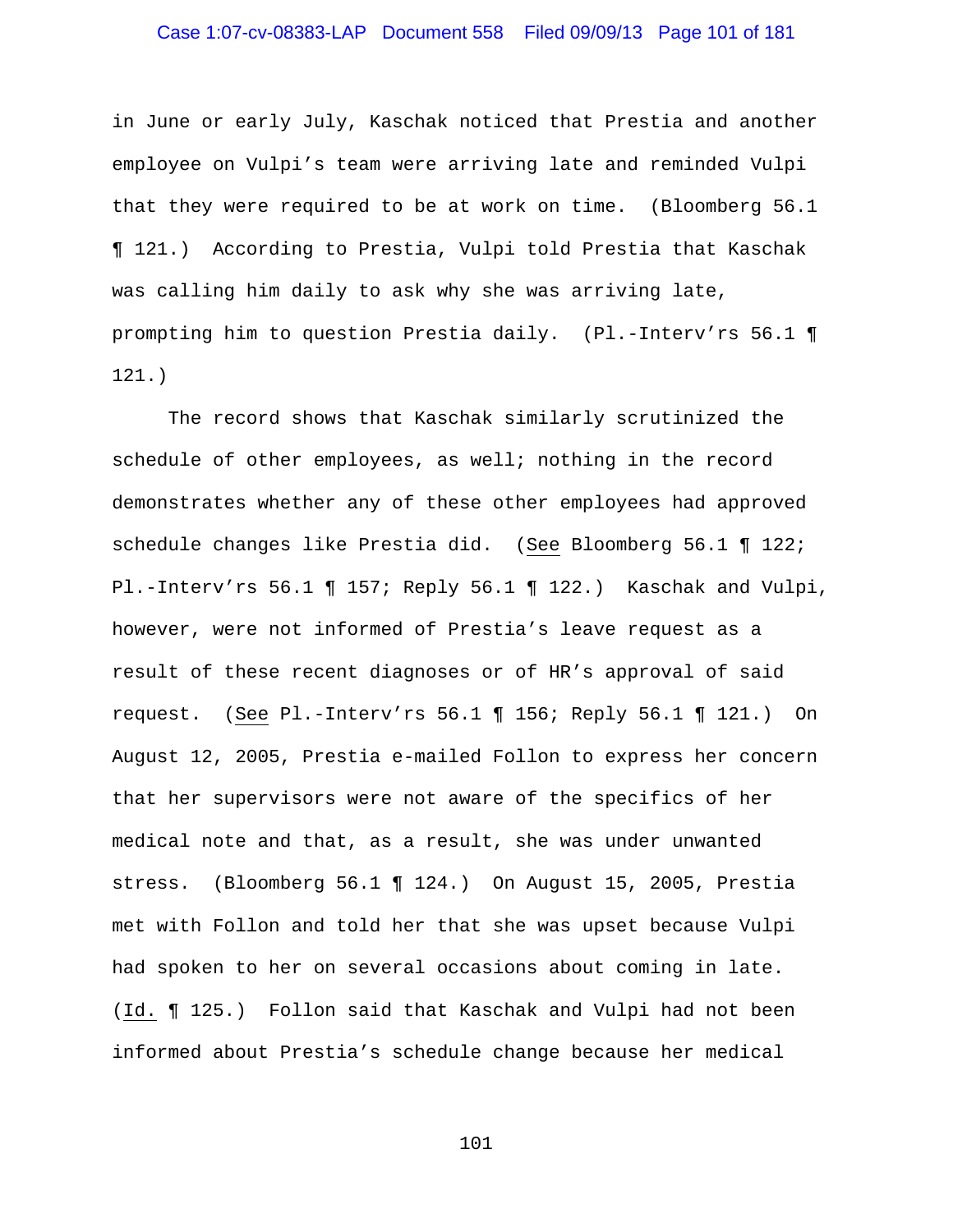# Case 1:07-cv-08383-LAP Document 558 Filed 09/09/13 Page 102 of 181

issues were confidential. (Id.) Neither Vulpi nor Kaschak was present during this meeting with Follon. (Id. ¶ 126.)

 On August 23, 2005, Prestia's doctor placed her on complete bed rest beginning September 2, 2005, and said that she could return to work "after delivery." (Id. ¶ 127.) Prestia began paid maternity leave on September 1, 2005, gave birth in November 2005, and returned from leave on February 21, 2006. (Id.)

 While Prestia was on leave, Bloomberg moved the entire sales team to a new floor. (Id. 128.) Prestia's desk was moved, and when she returned from leave, her coworkers were sitting behind her. (Id.) According to Prestia, she was the only person with her back to the group. (Pl.-Interv'rs 56.1 ¶ 163.)

 Shortly after Prestia returned from leave, Trevor Fellows, a Bloomberg manager to whom Prestia did not report at the time, said to her, "Monica, hey, what's this, your third kid?" as he walked by her desk. (Bloomberg 56.1 ¶ 131.) Prestia indicates that this was stated in a condescending manner. (Pl.-Interv'rs 56.1 ¶ 166.)

Prestia further complains that upon returning from leave Kaschak ignored her, failed to ring a bell acknowledging any of her three sales (contrary to custom at Bloomberg after each sale), and did not introduce her to one or two new employees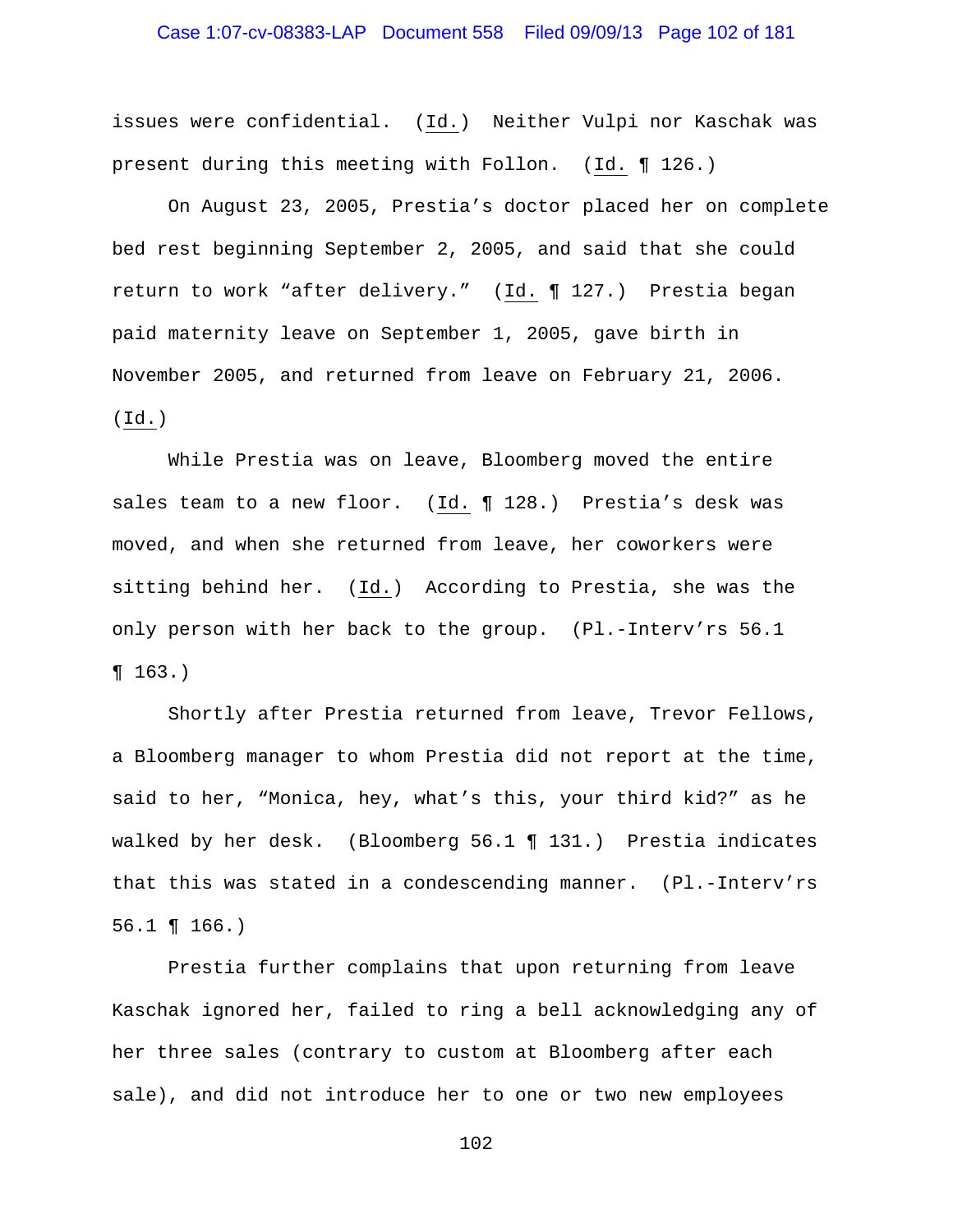## Case 1:07-cv-08383-LAP Document 558 Filed 09/09/13 Page 103 of 181

even though she introduced them to all other employees on the floor. (Bloomberg 56.1 ¶ 129; Pl.-Interv'rs 56.1 ¶ 164.) At some later time, Prestia complained to HR that the bell had not been rung in recognition of her sales; HR investigated and concluded that Prestia did not receive the desired bell ringing because she failed to make sales or made sales when Kaschak was not in the office to ring the bell. (Bloomberg 56.1 ¶ 130.) Prestia disputes this conclusion and states that each time she made one of the three sales she sent an email to Kaschak and visually confirmed that Kaschak was in the office each time she sent such an email. (Pl.-Interv'rs 56.1 ¶ 165.) Additionally, Kaschak recalls that she did not introduce one or two new employees to Prestia because Prestia was on the phone while she was making introduction. (Bloomberg 56.1 ¶ 130; Golden Decl. Ex. 54, at 296-97 (Kaschak Dep.).)<sup>36</sup>

 $\overline{\phantom{0}}$ 

<sup>36</sup> Prestia asserts in her Rule 56.1 Statement that "[t]he fact that Prestia was on the phone was solely alleged by Kaschak[] and refuted by Prestia in her deposition" and that "this did not simply occur once." (Pl.-Interv'rs 56.1 ¶ 165.) These matterof-fact statements, however, simply are not supported by the cited material. With respect to the former, nothing in the cited pages "refutes" Kaschak's version. All Prestia says is that Kaschak "actually came right over within my row and stopped right before the person who was sitting right next to me." (Roth Decl. Ex. A, at 153 (Prestia Dep.).) The Court is at a loss for how a statement that does not even reference whether Prestia was on the phone refutes Bloomberg's statement. Regarding the latter, Prestia's own testimony is that "there might have been one other person," and beyond that, she recalls (cont'd)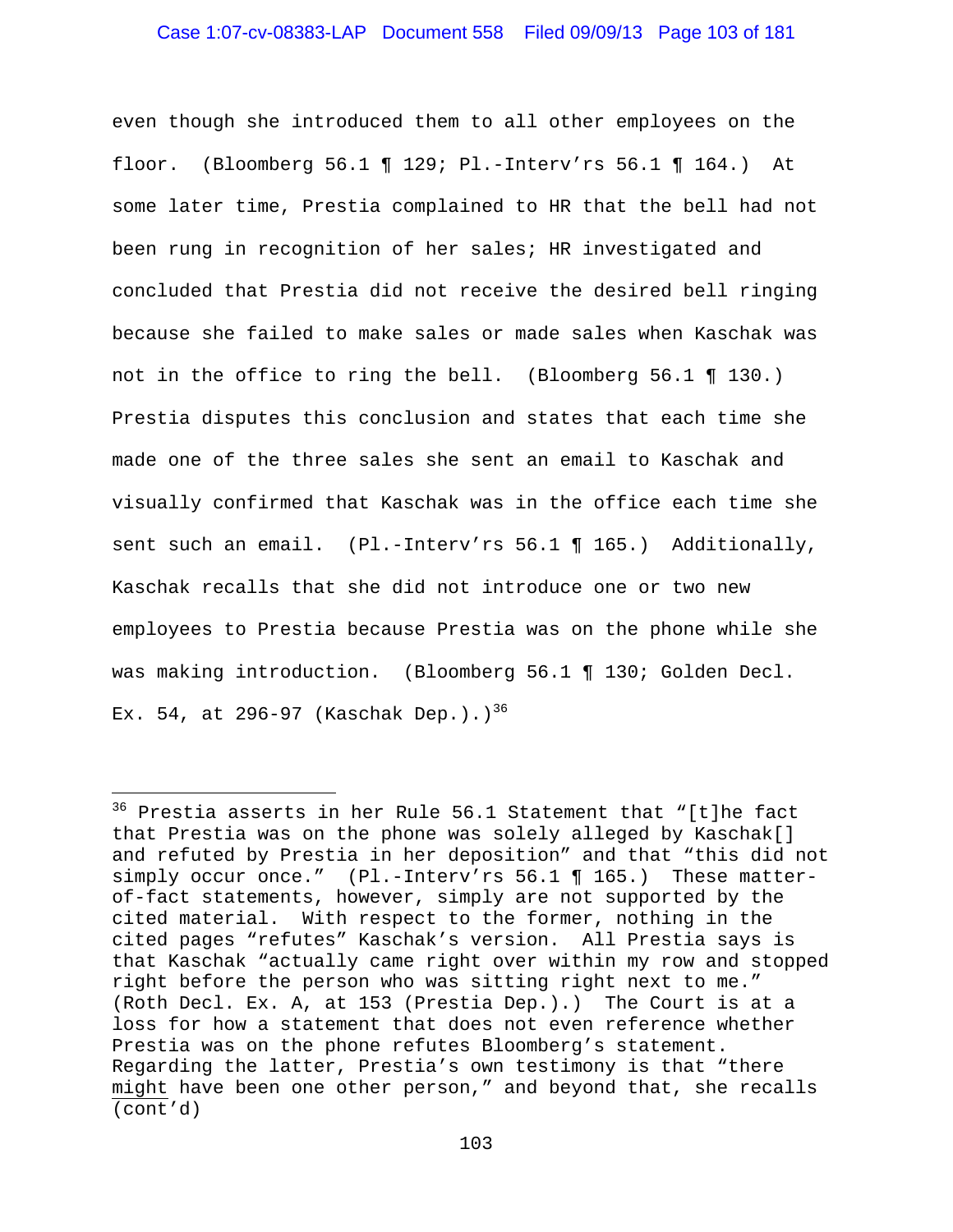On or before March 13, 2006, Kaschak came across a potentially falsified PROS note that Prestia had entered concerning Rallye Motors. (Bloomberg 56.1 ¶ 132.) Kaschak called Priya Varindani ("Varindani"), Prestia's HR representative, and explained that Prestia's note indicated that Prestia had met with Martin Hall during her recent visit to Rallye Motors, even though an earlier note from a different salesperson indicated that this individual no longer worked for Rallye Motors. (Id.) Kaschak met with Prestia on March 13, 2006, discussed Prstia's visit to Rallye Motors, and asked her to "clean . . . up" a number of her PROS notes. (Id. ¶ 133.) Kaschak then called Varindani after meeting with Prestia. (Id.) Prestia testified that Kaschak instigated the meeting by yelling to Prestia to meet her in one of the private conference rooms. (Roth Decl. Ex. A, at 116 (Prestia Dep.).) Prestia claims Vulpi, as her immediate supervisor, normally would have been present in such a meeting but that Kaschak "didn't want [him] to defend [Prestia]." (Id. at 48-49, 130.)

 The next day, Kaschak, Prestia, and Varindani met together. (Bloomberg 56.1 ¶ 134.) During the meeting, Kaschak directly asked Prestia whether she went to Rallye Motors and, if so, with

i

```
104
```
<sup>(</sup>cont'd from prev. page) no other information about this second new employee. (Id. at 153-56.)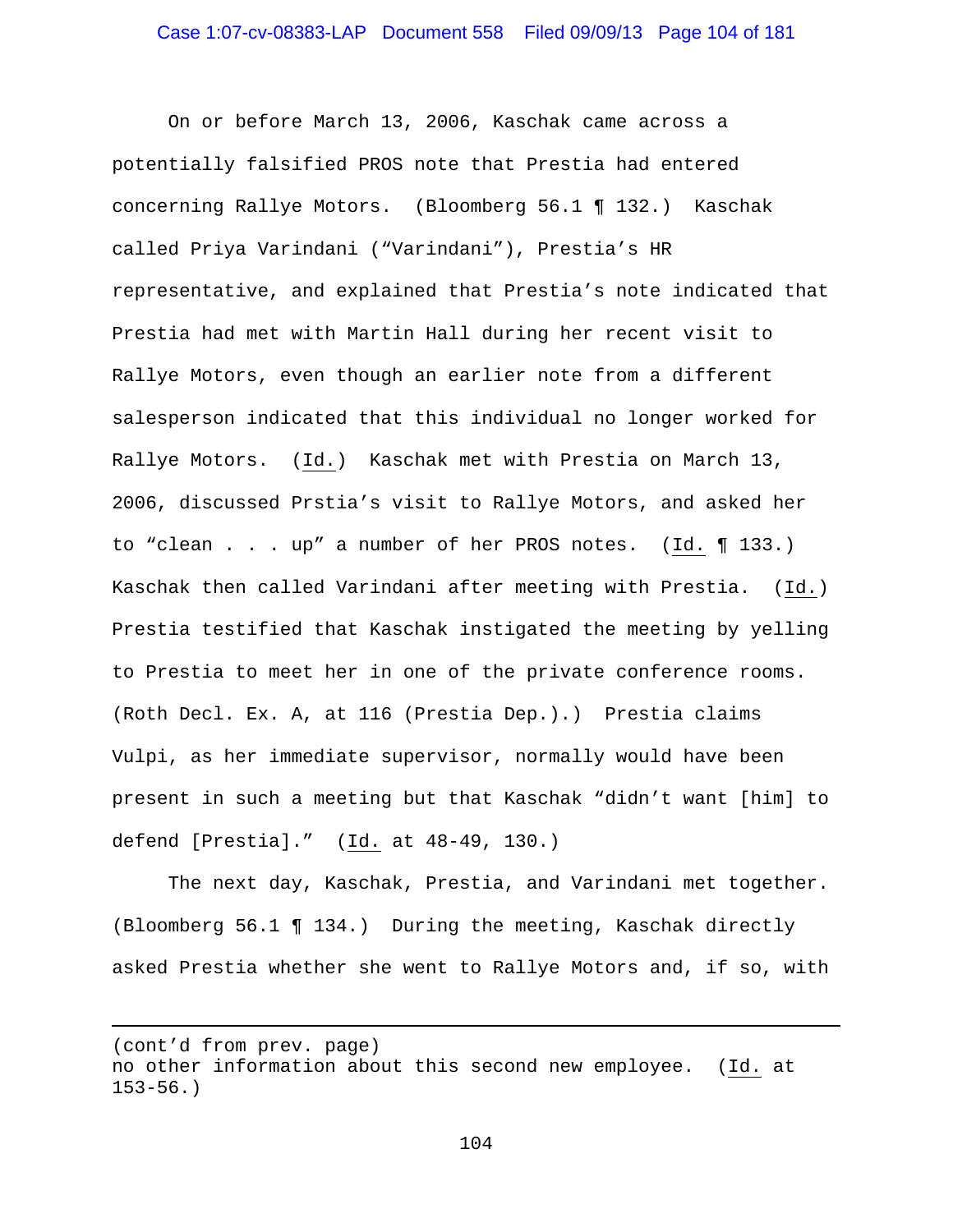whom she met. (Id.) Prestia told them that she dropped off a media kit with the receptionist. (Id.) According to Prestia, Kaschak interrogated her in this meeting in an abrasive and confrontational manner, and the meeting ended by Prestia's putting them on notice that she was going to contact an attorney. (Pl.-Interv'rs 56.1 ¶ 169.)

On March 16, 2006, Prestia's then-attorney sent a letter to Bloomberg indicating that Prestia had retained her with respect to "matters that arose during [Prestia's] pregnancy." (Bloomberg 56.1 ¶ 135.) This was the first time she complained about alleged discrimination. (Id.) Kaschak was first informed that Prestia had formally complained on April 24, 2006. (Id. ¶ 136.)

 On or around March 24, 2006, Prestia met with Vulpi and Kaschak and received a written evaluation of her performance from December 2004 to December 2005. (Id.) Prestia was the lowest-ranked salesperson reporting to Vulpi in 2005. (Id.) Prestia disagreed with the ratings that she received. (Id.)

 On April 3, 2006, Kate Wheatley ("Wheatley"), a Bloomberg HR representative, informed Prestia that she investigated Prestia's concerns about her performance review and was confident that Prestia would not have any further issues. (Id. ¶ 140.) Prestia continued to disagree with her evaluation and faxed a written rebuttal. (Id.) Subsequently, Wheatley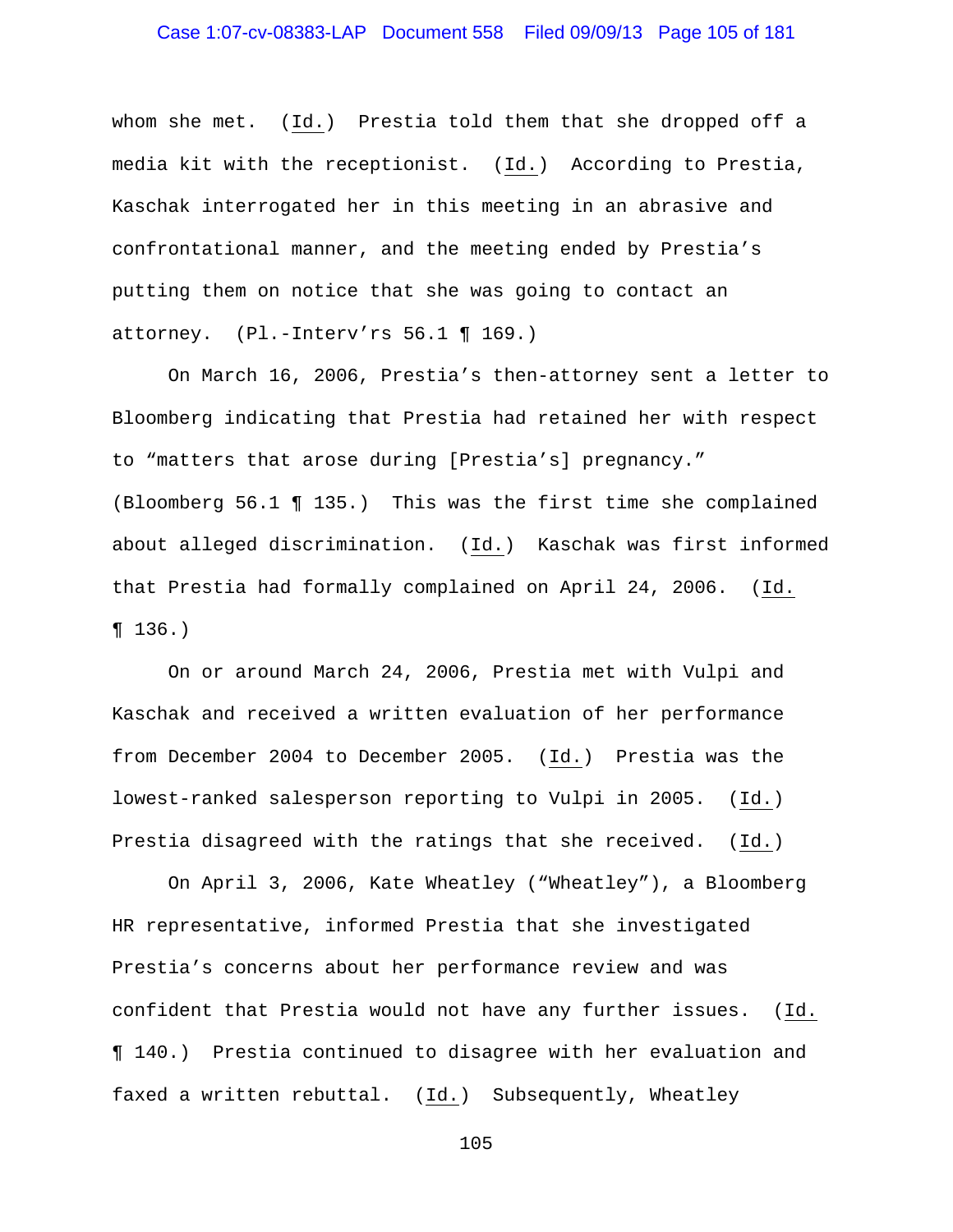## Case 1:07-cv-08383-LAP Document 558 Filed 09/09/13 Page 106 of 181

concluded that Prestia's performance evaluation accurately reflected Vulpi's assessment of her performance and was consistent with past performance rating. (Id. ¶ 141.)

 In April or May 2006, Prestia met with Vulpi to receive information regarding her compensation. (Id. ¶ 142.) Although Bloomberg awarded Prestia ten EECs (five fewer than the prior year), her salary remained the same, and her total intended compensation increased by a little more than two hundred dollars.  $(\underline{Id.} \P \P 142-43.)^{37}$ 

 Prestia stopped working in Bloomberg's offices in June 2006, and resigned in May 2008. (Id. ¶¶ 146-48.)

### 2. Analysis of Title VII and NYSHRL Claims

i<br>Li

Because Prestia cannot invoke the single filing rule in order to pursue Title VII claims occurring more than 300 days before the date on which she filed her own EEOC charge, summary judgment is appropriate in favor of Bloomberg on any Title VII claims occurring before August 20, 2005. Prestia asserts,

 $37$  This was not the first time Prestia experienced a decrease in the number of EECs awarded to her. In December 2003, Prestia had been awarded eighty-five EECs with an intended value of \$26,625; but in or around December 2004, she was awarded fifteen EECs with an intended value of \$7,200, resulting in a decrease of nearly \$20,000 in her total intended compensation. (Id. ¶ 144.) Additionally, decreases in her total intended compensation were not unprecedented, either. In December 2001, Prestia's total intended compensation decreased by almost \$7,000 compared to the previous year, and it decreased again more than \$3,000 the following year. (Golden Decl. Ex. 58 (Prestia PeopleSoft data).)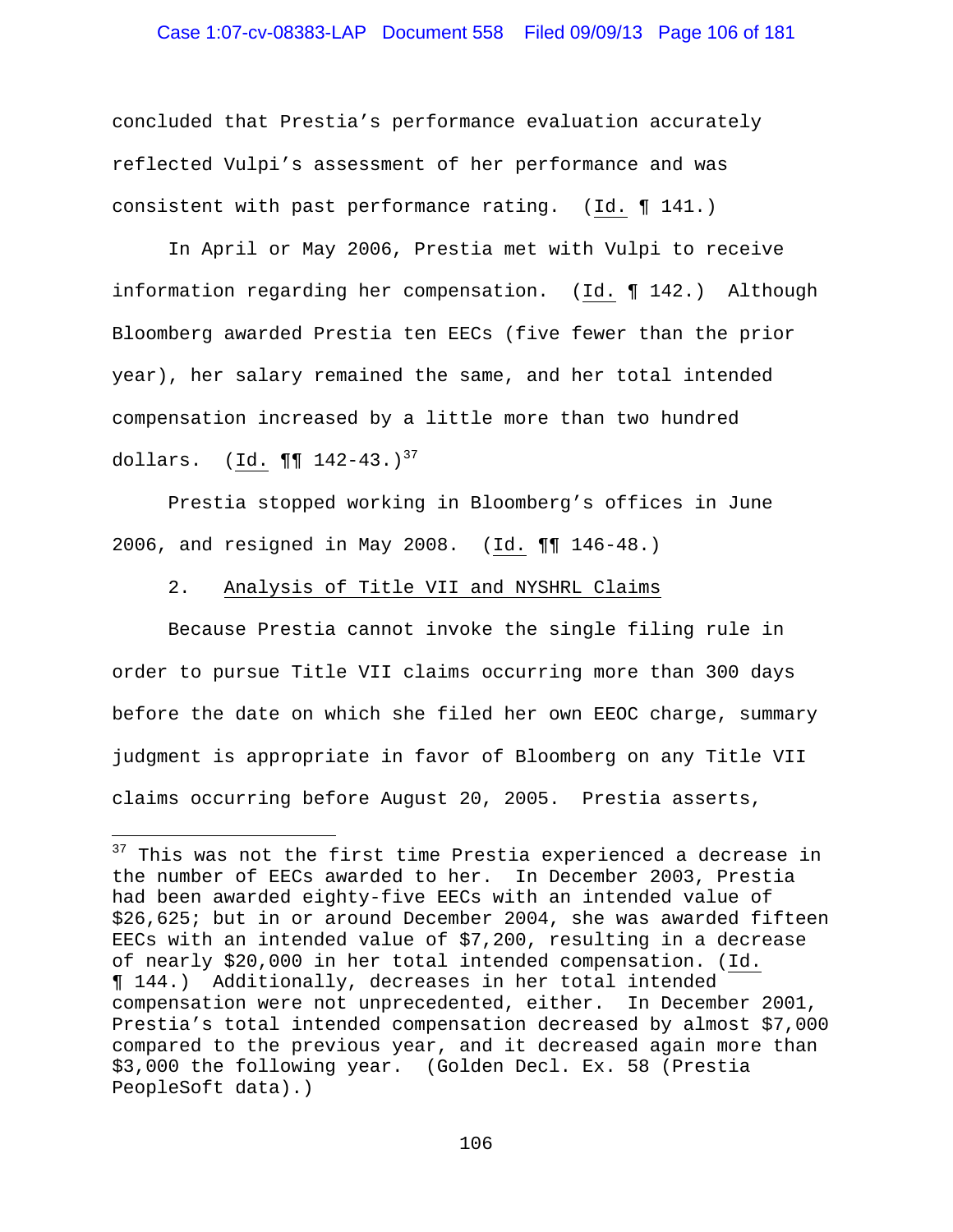# Case 1:07-cv-08383-LAP Document 558 Filed 09/09/13 Page 107 of 181

however, that even if she cannot invoke the single filing rule, all of her claims are timely pursuant to the continuing violation doctrine. (See Pl.-Interv'rs Br., at 49.) Prestia's claims, however, do not present one of the rare cases in which the exception should be applied.

 As the Court noted supra, the doctrine clearly does not apply to "[d]iscrete acts such as termination, failure to promote, [or] denial of transfer." Nat'l R.R. Passenger Corp., 536 U.S. at 114. Nowhere does Prestia explain how the acts she complains of constitute "a series of separate acts that collectively constitute one unlawful act." See Shomo, 579 F.3d at 181. Simply alleging that prior acts occurred does not show that they are related to acts alleged in timely filed charges and is insufficient to invoke the doctrine. Nat'l R.R. Passenger Corp., 536 U.S. at 113. Therefore, Prestia cannot pursue Title VII discrimination claims based on acts occurring before August 20, 2005.

### a. Discrimination

 In her Brief, Prestia proffers a list of "adverse actions" purportedly prohibited by the law yet devoid any legal argument as to why almost all of them are not patently unactionable and as to why those that might be actionable are in this case. (See Pl.-Interv'rs Br., at 73.) After applying the law to the facts, the Court finds that summary judgment is appropriate in favor of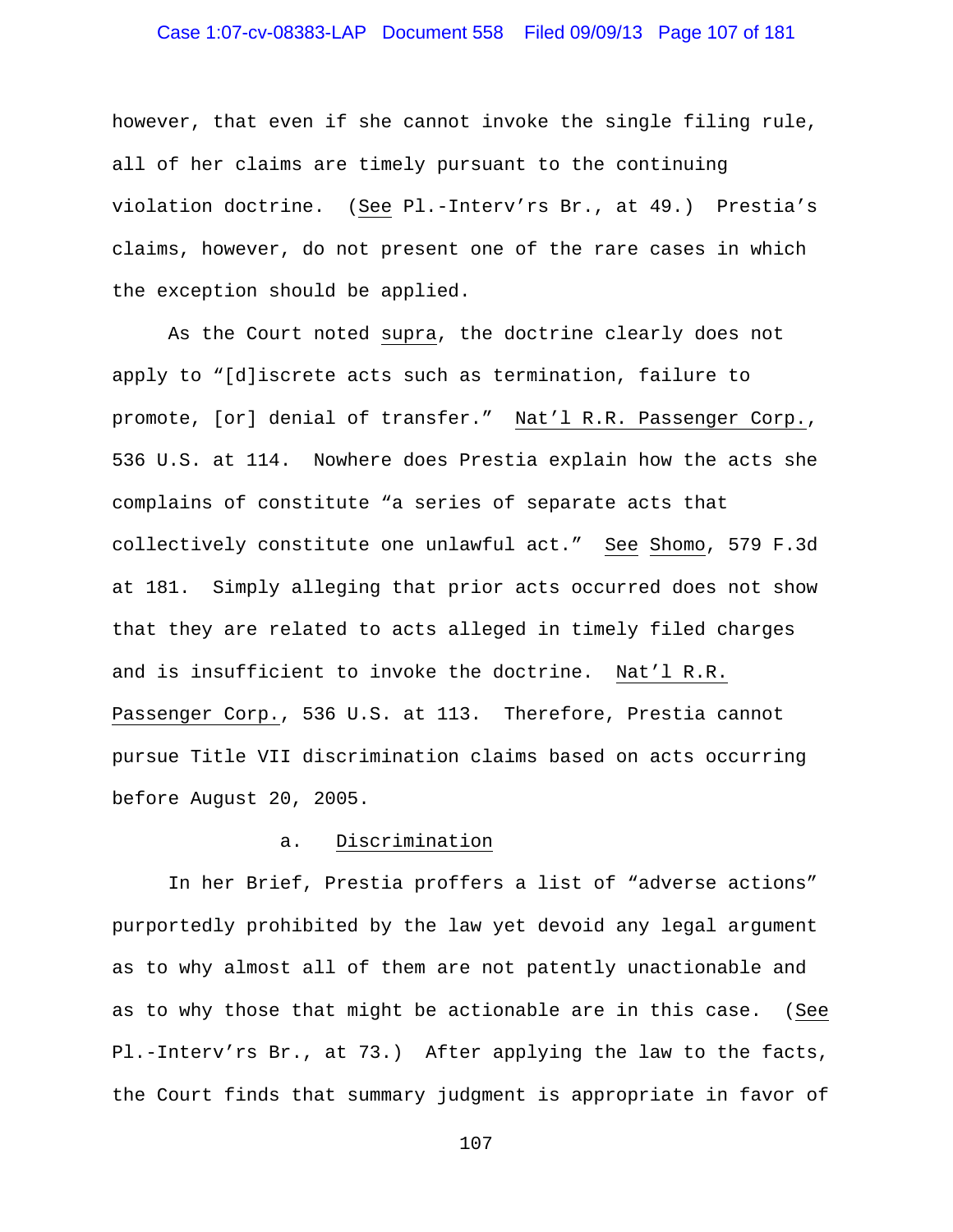# Case 1:07-cv-08383-LAP Document 558 Filed 09/09/13 Page 108 of 181

Bloomberg on Prestia's discrimination claims for the following reasons.

#### i. Non-Compensation Claims

 First, Prestia's allegations of excessive monitoring do not give rise to an adverse employment action. With respect to her allegations involving the scrutiny of her hours, excessive monitoring of the type alleged by Prestia does not constitute an adverse employment action in the absence of unfavorable consequences rising to a level greater than embarrassment and anxiety. See Ifill v. United Parcel Serv., No. 04 Civ. 5963 (LTS), 2008 WL 2796599, at \*6 (S.D.N.Y. July 17, 2008). Even if Prestia made such a showing, she has not proffered evidence of causation as necessary to establish a prima facie case. As Prestia admits, neither of her supervisors was aware that HR had approved her flexible schedule due to her edema and preeclampsia, and thus, no inference of discrimination arises. This is particularly true insofar as Prestia offers no rationale for concluding that HR did not inform her supervisors for the purpose of discriminating against her. Finally, Prestia does not dispute that other employees' hours were scrutinized, aside from claiming that she was the only person who received such scrutiny despite approval from HR. Such an argument is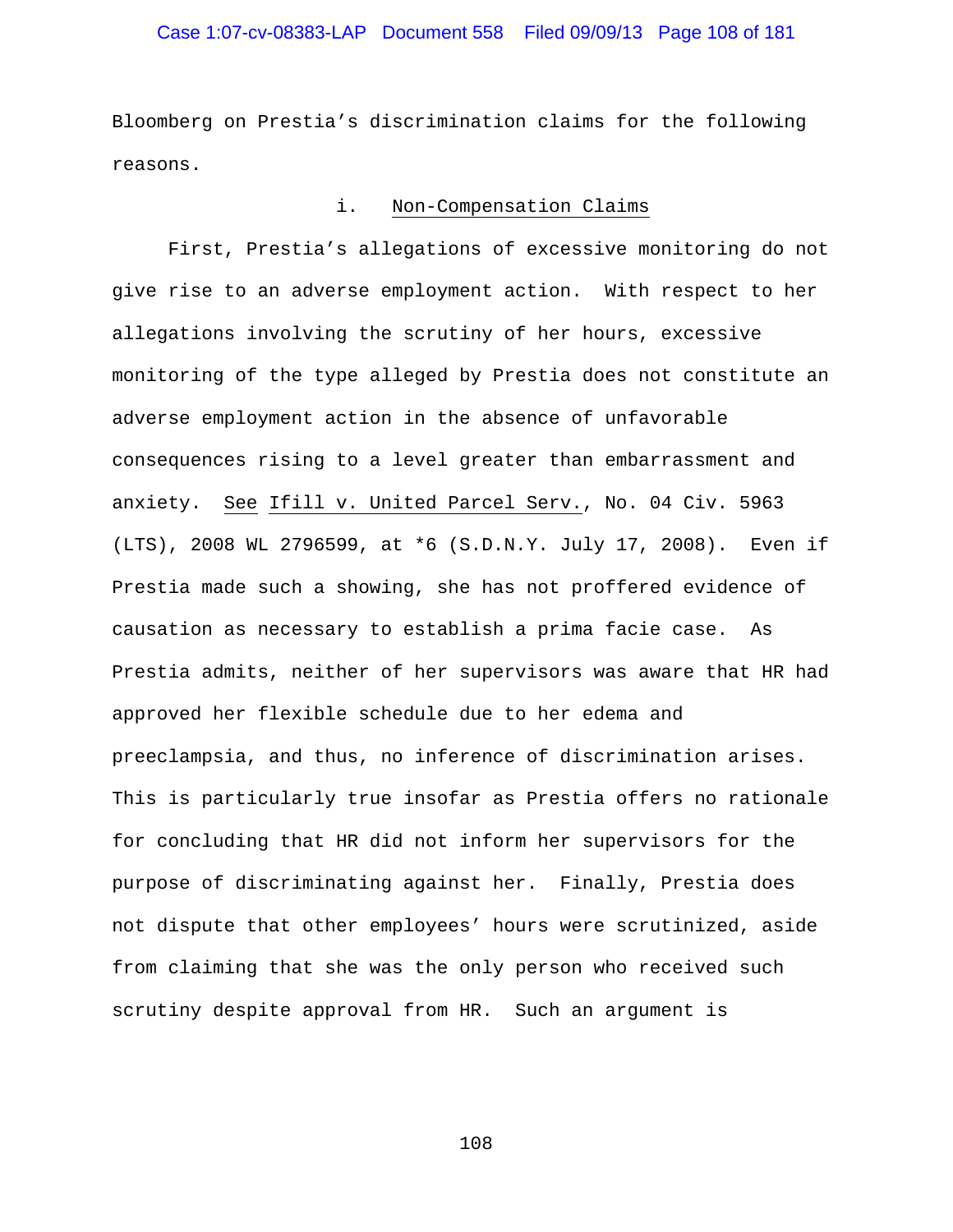### Case 1:07-cv-08383-LAP Document 558 Filed 09/09/13 Page 109 of 181

meritless in light of the just-noted findings. $38$  To the extent that Prestia complains that she was excessively scrutinized for two days approximately eight months later with respect to her PROS notes, the Court rejects that contention as well because, as explained below, Prestia cannot show such scrutiny was unlawful.

 Second, Prestia complains of a number of perceived slights after her return from maternity leave, but she does not explain how any of these altered her conditions of employment. Of these, Trevor Fellows's asking her, "What's this, your third kid?" is precisely the kind of stray remark that "often tak[e]s place at work and that all employees experience," Burlington N., 548 U.S. at 68 (Courts must "filter out complaints attacking the ordinary tribulations of the workplace, such as the sporadic use of abusive language, gender-related jokes, and occasional teasing."), and obviously does not amount to an adverse employment action where the individual making the comment had no

i<br>Li

<sup>&</sup>lt;sup>38</sup> Prestia asserts that such scrutiny caused her to become severely depressed. (See Pl.-Interv'rs 56.1 ¶ 156.) But Prestia admits that she was not diagnosed with depression until May 2006, and nothing in her cited testimony speaks with any precision to when in 2005 such symptoms began. (See Roth Decl. Ex. A, at 310-14 (Prestia Dep.).) The only medical evidence in the recorded related to one of Prestia's claims that unwanted stress was further complicating her pregnancy and affecting her ability to work involves her need to take maternity leave early. Yet, that document only states that Prestia would need to be on bed rest due to edema and preeclampsia and makes no mention of stress. (Golden Decl. Ex. 57.)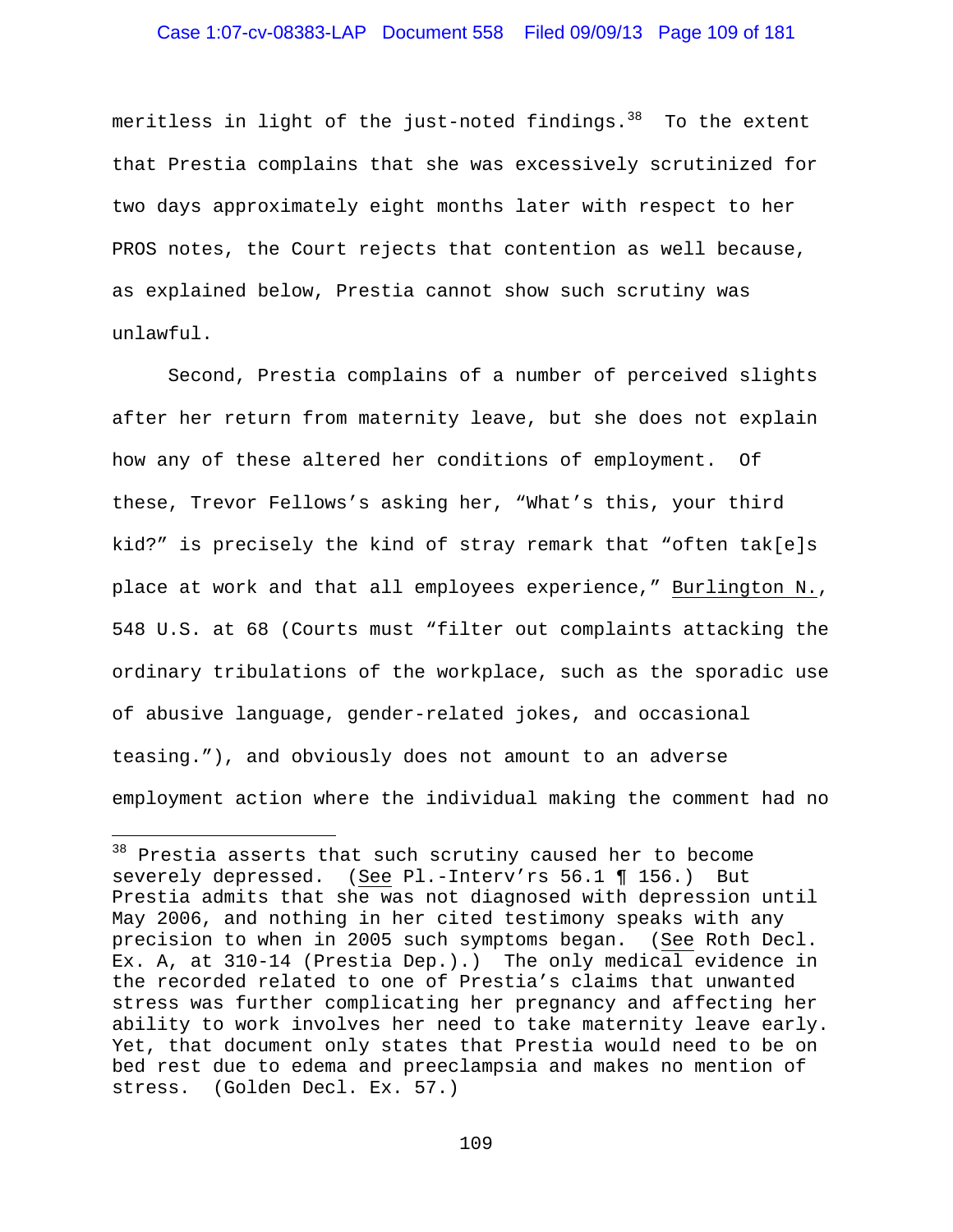# Case 1:07-cv-08383-LAP Document 558 Filed 09/09/13 Page 110 of 181

authority over Prestia at the time. Next, the Court finds that Prestia has not demonstrated that the movement of her desk amounts to an adverse employment action because she has not offered any evidence indicating how this affected the terms of her employment since she was still placed with her team as a general matter. See Cunningham v. N.Y. State Dep't of Labor, No. 1:05–CV–1127–DNH–RFT, 2010 WL 1781465, at \*6 (N.D.N.Y. Apr. 30, 2010) ("[P]laintiff's complaints about his new office [location] fall squarely within the class of trivial harms that the Burlington Court held Title VII was not intended to protect against.") Additionally, this action does not create an inference of discrimination because it arose out of the entire sales team moving to a new floor while she was out on maternity leave. Likewise, Kaschak's failure to ring a bell to recognize Prestia's sales does not amount to an adverse action, particularly insofar as the only effect this lack of public recognition during a two-week span seemed to have was to, at most, "embarrass" Prestia. Miksic v. TD Ameritrade Holding Corp., No. 12 Civ. 4446 (AJN), 2013 WL 1803956, at \*3 (S.D.N.Y. Mar. 7, 2013) ("Actions that cause a plaintiff 'embarrassment or anxiety' are insufficient to qualify as an adverse action because such intangible consequences are not materially adverse alterations of employment conditions. (second set of internal quotation marks omitted)). For the same reasons, the one or two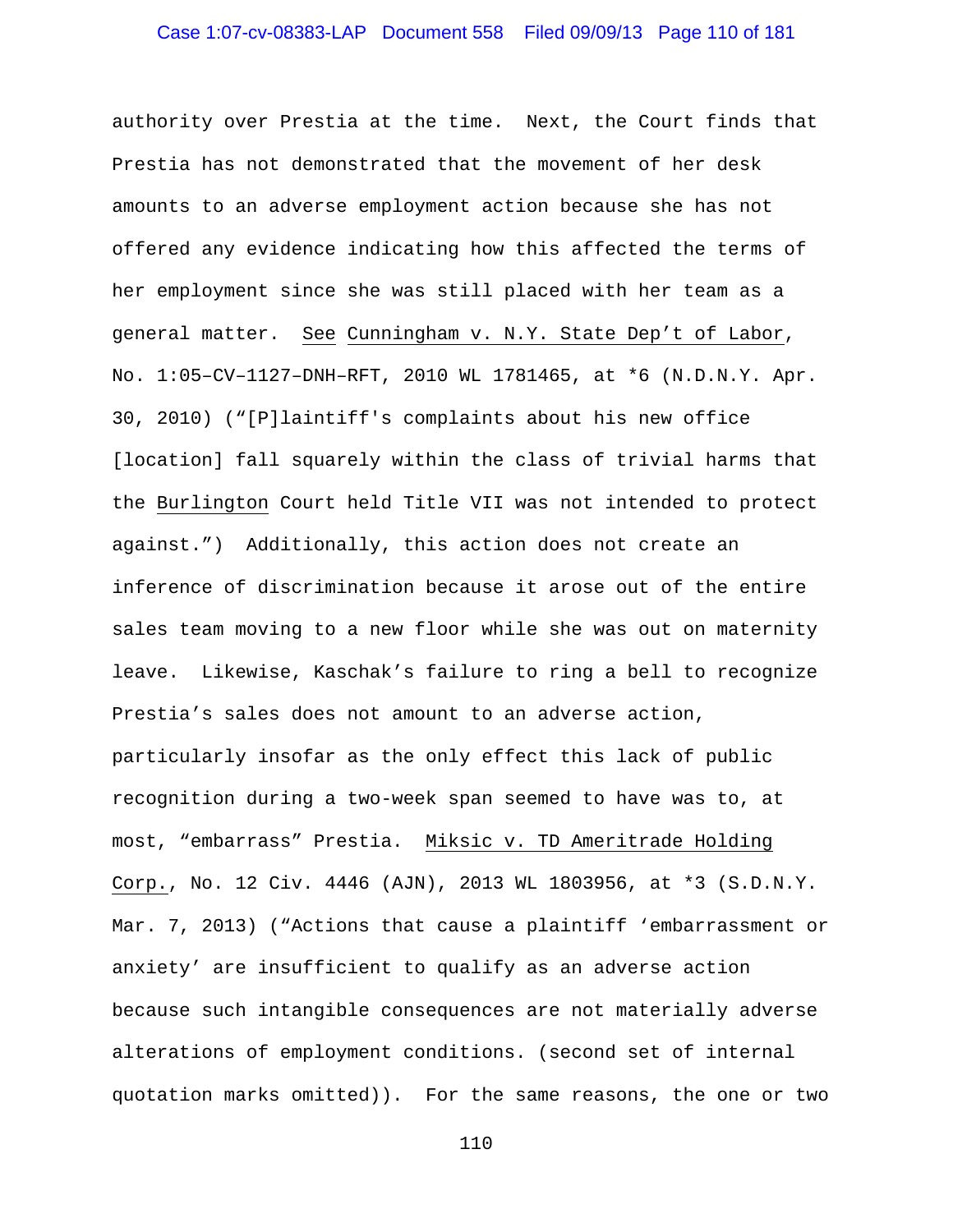### Case 1:07-cv-08383-LAP Document 558 Filed 09/09/13 Page 111 of 181

times Prestia was not introduced to a new employee also are not actionable as adverse actions.<sup>39</sup>

 Third, Prestia cannot establish a prima facie case with respect to Kaschak's response to discovering that Prestia may have falsified PROS entries. As an initial matter, yelling at an employee regarding a potentially falsified report does not amount to an adverse action. See Sekyere v. City of N.Y., No. 05 Civ. 7192 (BSJ), 2009 WL 773311, at \*3 (S.D.N.Y. Mar. 18, 2009) (finding delay in giving employee e-mail address, decision to move her seat, and alleged yelling and screaming did not amount to materially adverse changes). Even so, such does not give rise to an inference of discrimination because the record is clear that the PROS reports appear as though they could have been falsified and that this was not the first time Prestia had encountered some kind of trouble with the PROS system, and upon such a discovery any employer likely would question its employee about the contents of other reports, as well. Aside from this occurring a few weeks after she returned from leave, Prestia cannot point to any evidence other than her blanket statements that she had never witnessed anyone else receive such scrutiny

i<br>Li

<sup>&</sup>lt;sup>39</sup> For argument's sake, even if this latter "mistreatment" was an adverse action, Prestia could not rebut as pretext Bloomberg's stated reason that she was on the phone on these occasions because her cited testimony does not directly refute this explanation.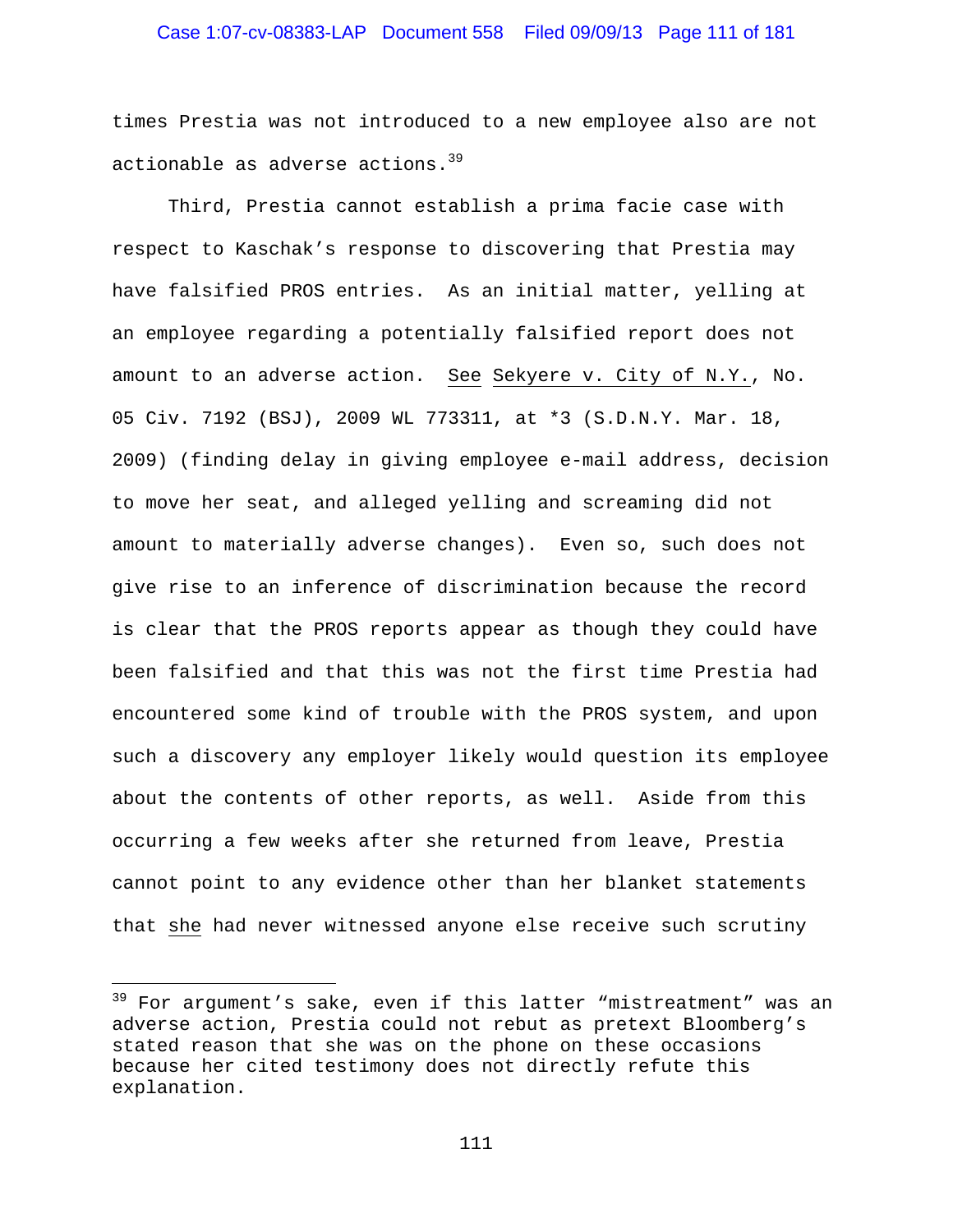# Case 1:07-cv-08383-LAP Document 558 Filed 09/09/13 Page 112 of 181

to establish an inference of discrimination. Assuming arguendo that she has established a prima facie case, Prestia would be further barred from pursuing this claim because she cannot show that Kaschak's concerns about Prestia's reports amount to pretext. Prestia makes a relatively incoherent argument regarding Kaschak's not going to HR after discovering that Prestia may have lied. But the record is clear that Kaschak did involve HR on March 13th and March 14th; to the extent she did not go back to HR after reflecting later upon potential inconsistencies in Prestia's explanations, no reasonable jury would conclude that such a decision after the fact proves pretext.

 Finally, Prestia cannot show that her 2005 performance review was discriminatory. Not only can she not show that the circumstances of the review give rise to an inference of discrimination, but her papers do not point the Court to a single piece of evidence demonstrating that Bloomberg's nondiscriminatory reason for the review—that she did not meet performance goals even when prorated to account for her leave amounts to pretext. Prestia tries to argue through her Rule 56.1 Statement that comments in three areas of her review do not align with the numerical ratings. She does not challenge the comments and ratings in areas that are more negative. Prestia, though, does not point the Court to any reviews of other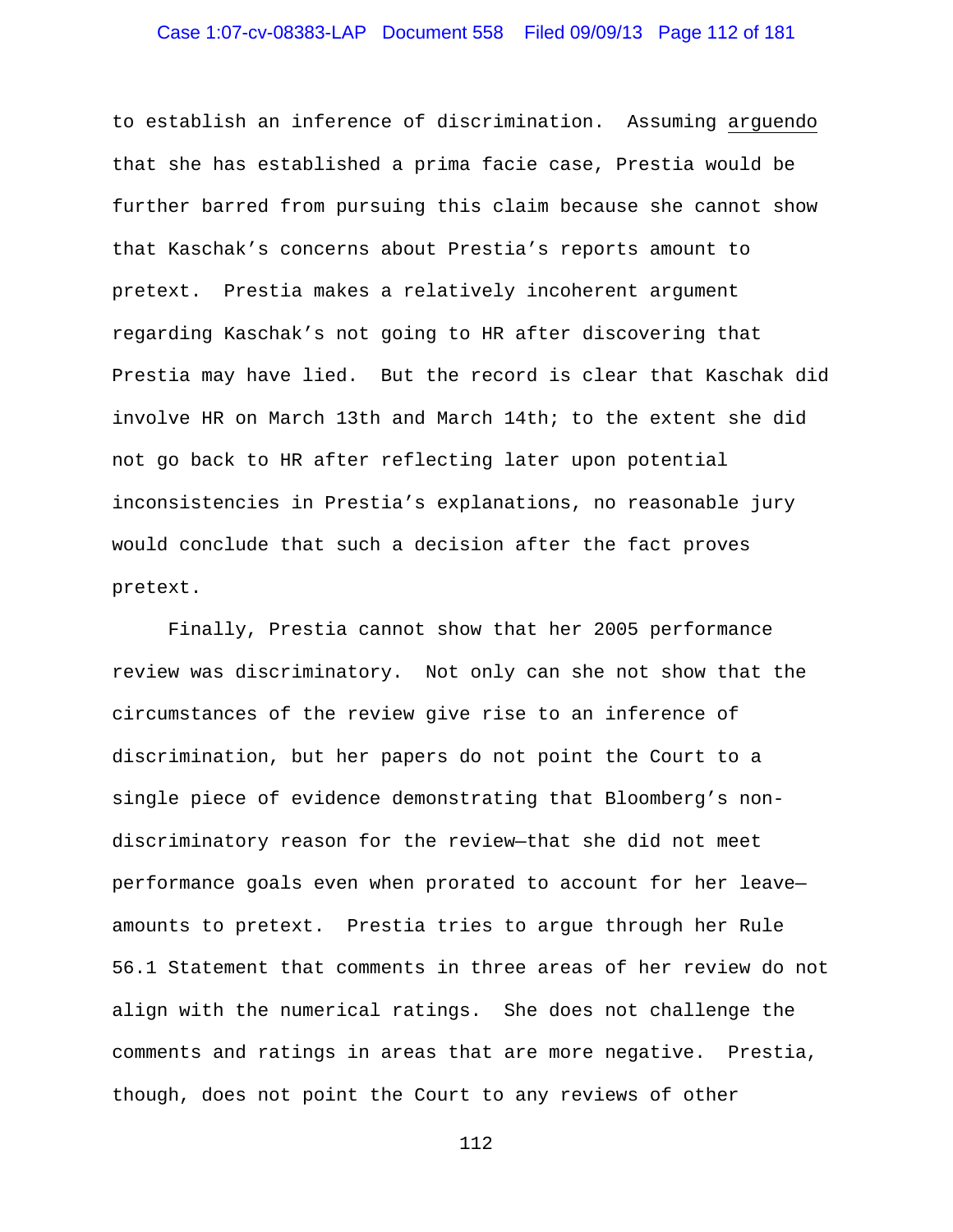# Case 1:07-cv-08383-LAP Document 558 Filed 09/09/13 Page 113 of 181

employees with similar language but different ratings. And on their face, the comments about which Prestia complains appear to be in line with the corresponding rating Prestia received based on Bloomberg's metric. For example, Prestia complains that she received a "4" in "Product and Market Knowledge / Self Development." (See Pl.-Intervr's Br., at 75.) In that category, the review states at the outset that "Monica's product knowledge was in line with the staff." (Roth Decl. Ex. F, at BLP-0002293.) Bloomberg's definition of "4" is that an employee's "Performance meets expectations." (Id. at BLP-0002292.) Absent some evidence that Bloomberg's expectations of employees were that an employee would not be in line with other staff, the Court is at a loss for how being "in line with the staff" does not correspond with "meets expectations." Because Prestia cannot make out a prima facie case regarding this event and, even if she could, she has not identified any admissible evidence tending to rebut Bloomberg's non-discriminatory justification, Prestia cannot maintain her discrimination claim based on this event.

#### ii. Compensation Claims

 Summary judgment is appropriate in favor of Bloomberg on Prestia's discriminatory compensation claims, as well. The relevant metric for compensation claims in this action is an employee's total intended compensation. Thus, particularly in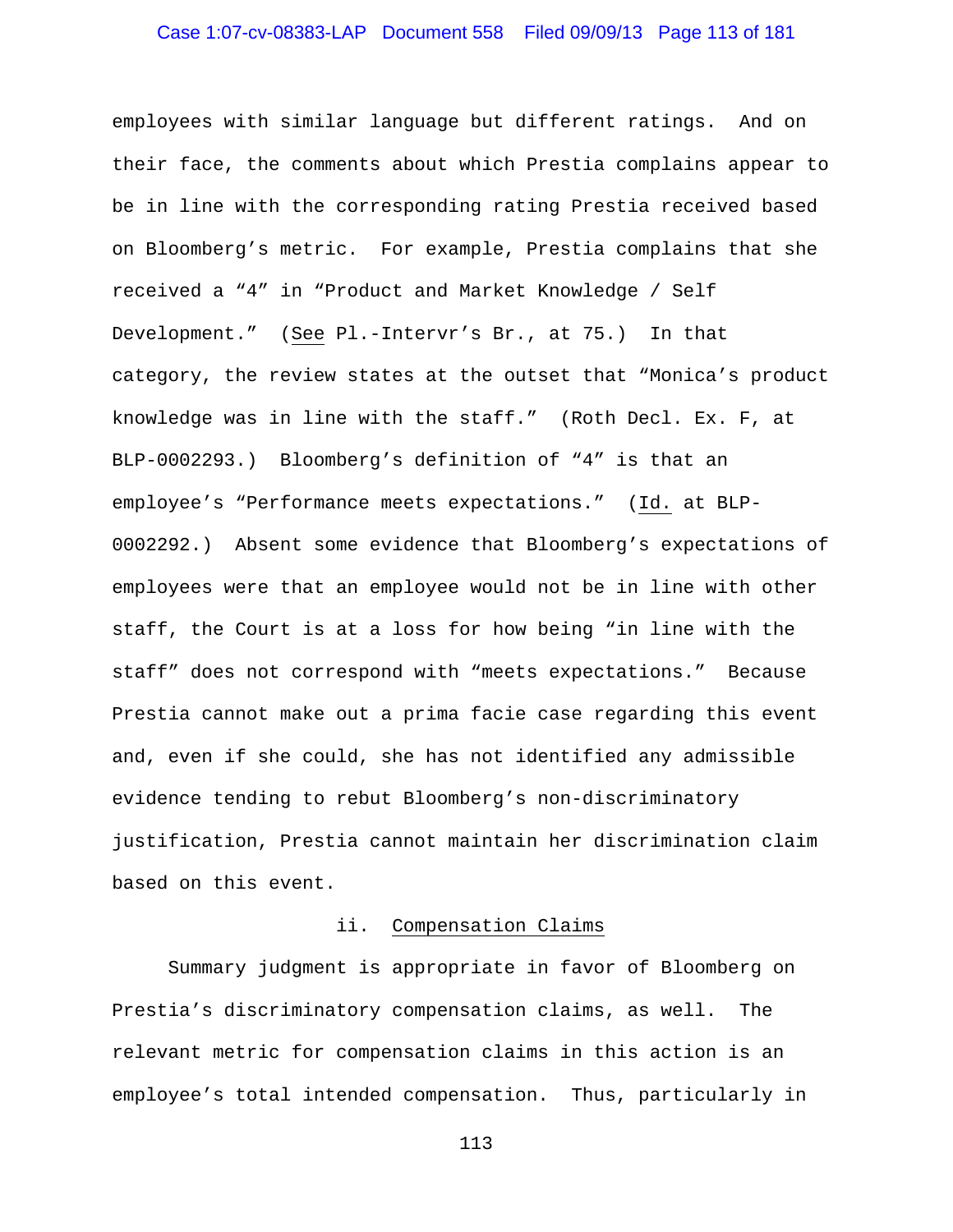# Case 1:07-cv-08383-LAP Document 558 Filed 09/09/13 Page 114 of 181

the absence of any similarly situated comparators for the Court to consider, Prestia cannot show that her compensation increase in 2006 amounts to an adverse employment action. Finally, even if this could be considered an adverse employment action it does not give rise to discrimination because Prestia's total intended compensation decreased multiple years prior to her pregnancy, and her 2006 decrease was informed by Prestia's performance in 2005, which failed to meet expectations. Consequently, summary judgment on Prestia's discriminatory compensation claim is granted in favor of Bloomberg.

#### b. Retaliation

 Prestia claims that her 2005 performance review was unlawful retaliation. However, even assuming that Prestia has established a prima facie case, summary judgment is granted on this claim in favor of Bloomberg because Prestia cannot show that Bloomberg's non-discriminatory reason was pretextual.

 Bloomberg explains that Prestia received a negative performance review because she did not meet performance goals even when prorated to account for her leave. This is a legitimate, non-discriminatory reason, and the burden shifts to Prestia to show that it was pretextual. Prestia, though, does not cite any specific evidence for the proposition that this was such.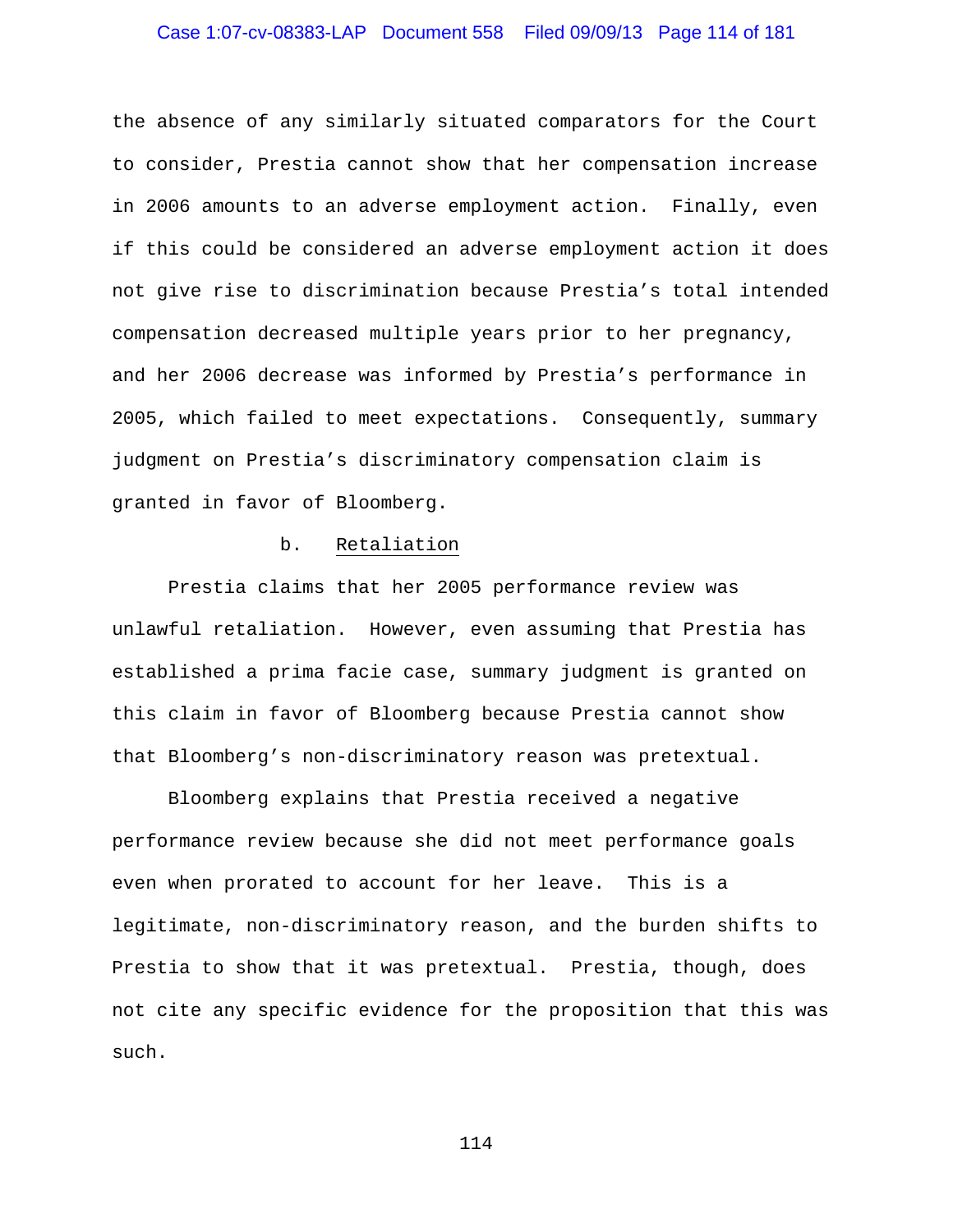First, Prestia cites no authority for why involving HR in a potentially adverse employment action is evidence of pretext. To the extent the Court credits Prestia as having put Kaschak on notice that Bloomberg may face legal action during the March 14, 2006, meeting, an employer is likely to involve HR in decisions going forward involving an employee threatening to sue it. Second, for reasons already stated, Prestia has not proffered evidence that the contents of the review were unwarranted. Third, even if drafts of Prestia's evaluation did not properly account for her leave, Prestia's final evaluation did prorate her revenue target to account for her leave. Finally, the record shows that Wheatley, an HR representative, concluded that Prestia's 2005 review reflected Vulpi's assessment of her performance and was in line with previous performance ratings.<sup>40</sup> (See Golden Decl. Ex. 59, at 217-18, 440-41 (Wheatley Dep.).) As such, no reasonable jury could find that Prestia's personal belief that others unjustly influenced the contents and conclusions of her performance review and the temporal proximity of when she received her review and when she engaged in protected activity overcome the evidence offered by Bloomberg to

i<br>Li

 $^{40}$  To the extent Prestia contends that such ratings were unprecedented, she does not direct the Court to any of her previous performance ratings or the ratings of similarly situated employees.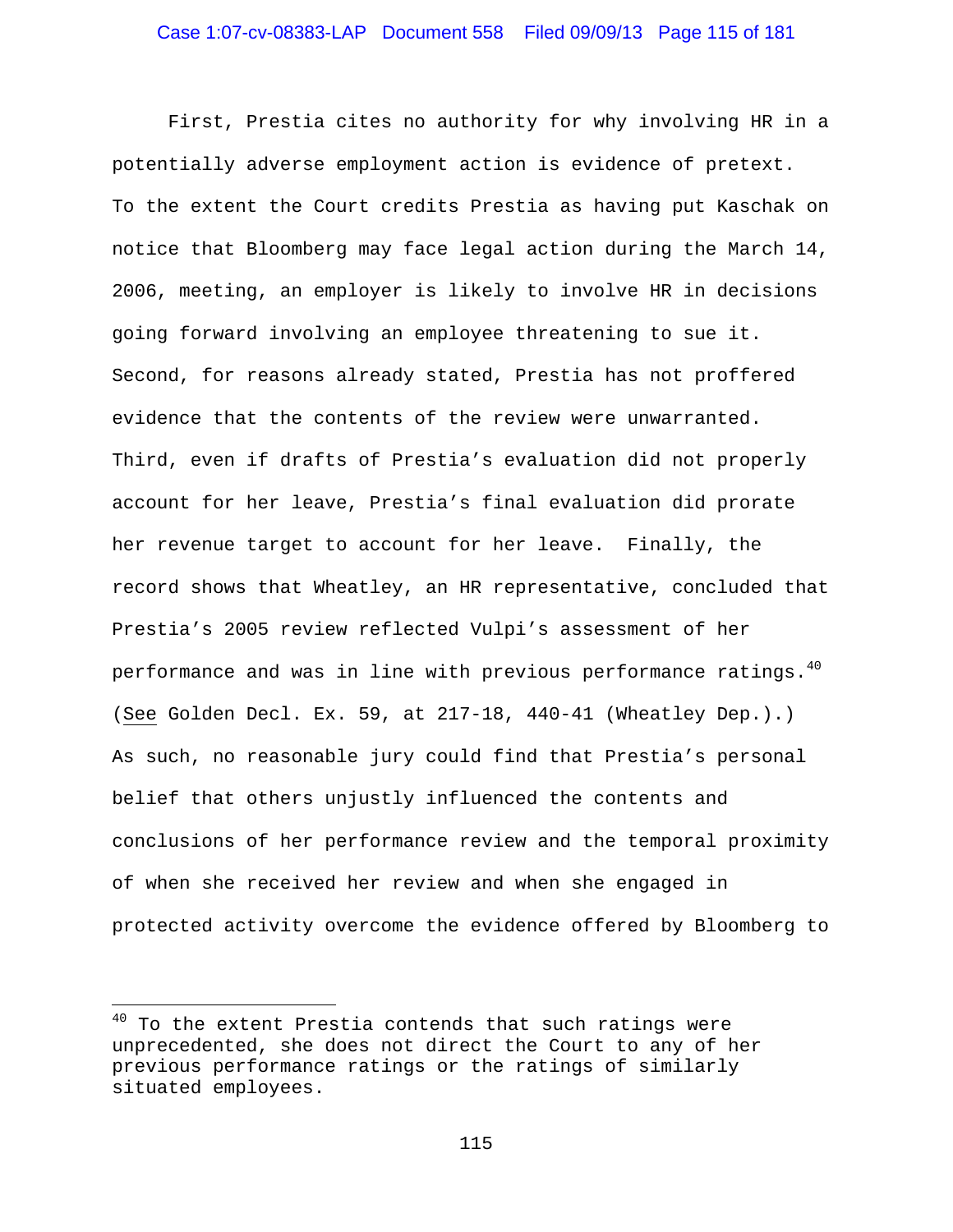### Case 1:07-cv-08383-LAP Document 558 Filed 09/09/13 Page 116 of 181

show that Bloomberg's non-discriminatory justification for Prestia's negative review was pretext for retaliation.

### c. Hostile Work Environment and Constructive Discharge

 As the Court has observed, Prestia has not made a showing that Kaschak or anyone in HR harbored a bias against pregnant women. "Title VII prohibits discrimination; it is not a shield against harsh treatment at the work place. Personal animosity is not the equivalent of [pregnancy] discrimination [and] [t]he plaintiff cannot turn a personal feud into a [pregnancy] discrimination case." Doherty v. Nederlander Producing Co., No. 04 Civ. 3324 (LTS), 2006 WL 2239421, at \*5 (S.D.N.Y. Aug. 4, 2006). Additionally, an employer's failure to investigate an employee's complaint cannot "contribute[] to or constitute[] a hostile work environment." Fincher v. Depository Trust & Clearing Corp., 604 F.3d 712, 724 (2d Cir. 2010). Finally, Prestia offers no evidence or legal argument to conclude that Prestia's complaints meet the objective arm of the hostile work environment standard. Consequently, Prestia's hostile work environment claim fails.

Based on the same course of events, Prestia claims that she was constructive discharged. "Where an alleged constructive discharge stems from an alleged hostile work environment, a plaintiff must show working conditions so intolerable that a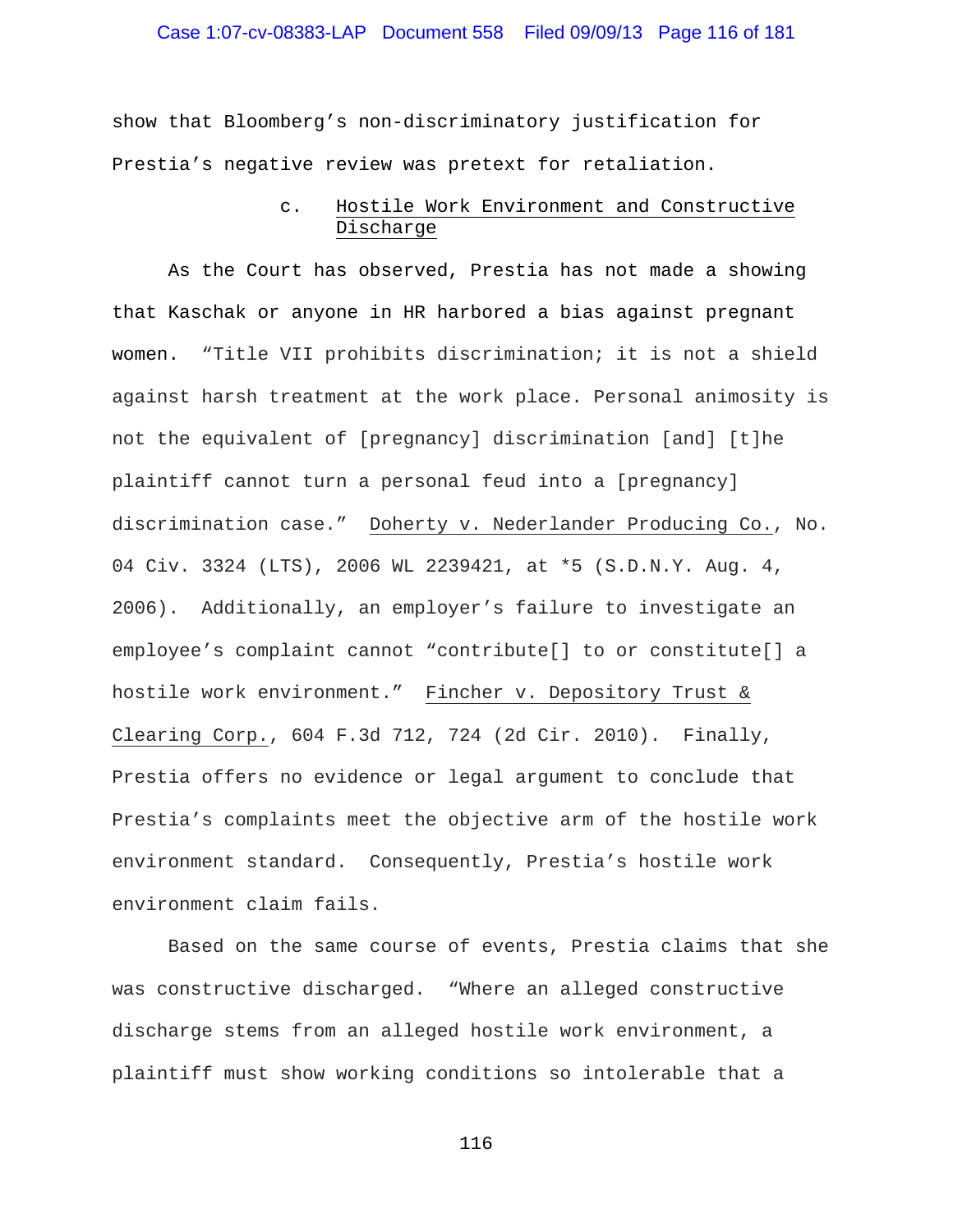### Case 1:07-cv-08383-LAP Document 558 Filed 09/09/13 Page 117 of 181

reasonable person would have felt compelled to resign. This standard is higher than the standard for establishing a hostile work environment." Id. at 725. Because Prestia failed to establish a hostile work environment, her claim of constructive discharge also fails. Id.

### 3. Analysis of NYCHRL Claims

### a. Discrimination

 Assuming for the sake of analysis that Prestia has established a prima facie case under the NYCHRL, Bloomberg is entitled to show that the adverse actions occurred for nondiscriminatory reasons. Prestia then must show by direct or circumstantial evidence that Bloomberg's proffered reason might be pretextual. Prestia, however, has not put forth direct or circumstantial evidence tending to cast doubt upon Bloomberg's non-discriminatory stated reason.

As the Court noted supra,

[i]n determining whether the reason for an adverse action was pretextual, it is not for the Court to decide whether the complaints against plaintiff were truthful or fair, as long as they were made in good faith. The mere fact that plaintiff may disagree with [her] employer's actions or think that [her] behavior was justified does not raise an inference of pretext. A challenge . . . to the correctness of an employer's decision does not, without more, give rise to the inference that the adverse action was due to [pregnancy] discrimination. Nor can plaintiff establish pretext by rationalizing [her] errors or by blaming others.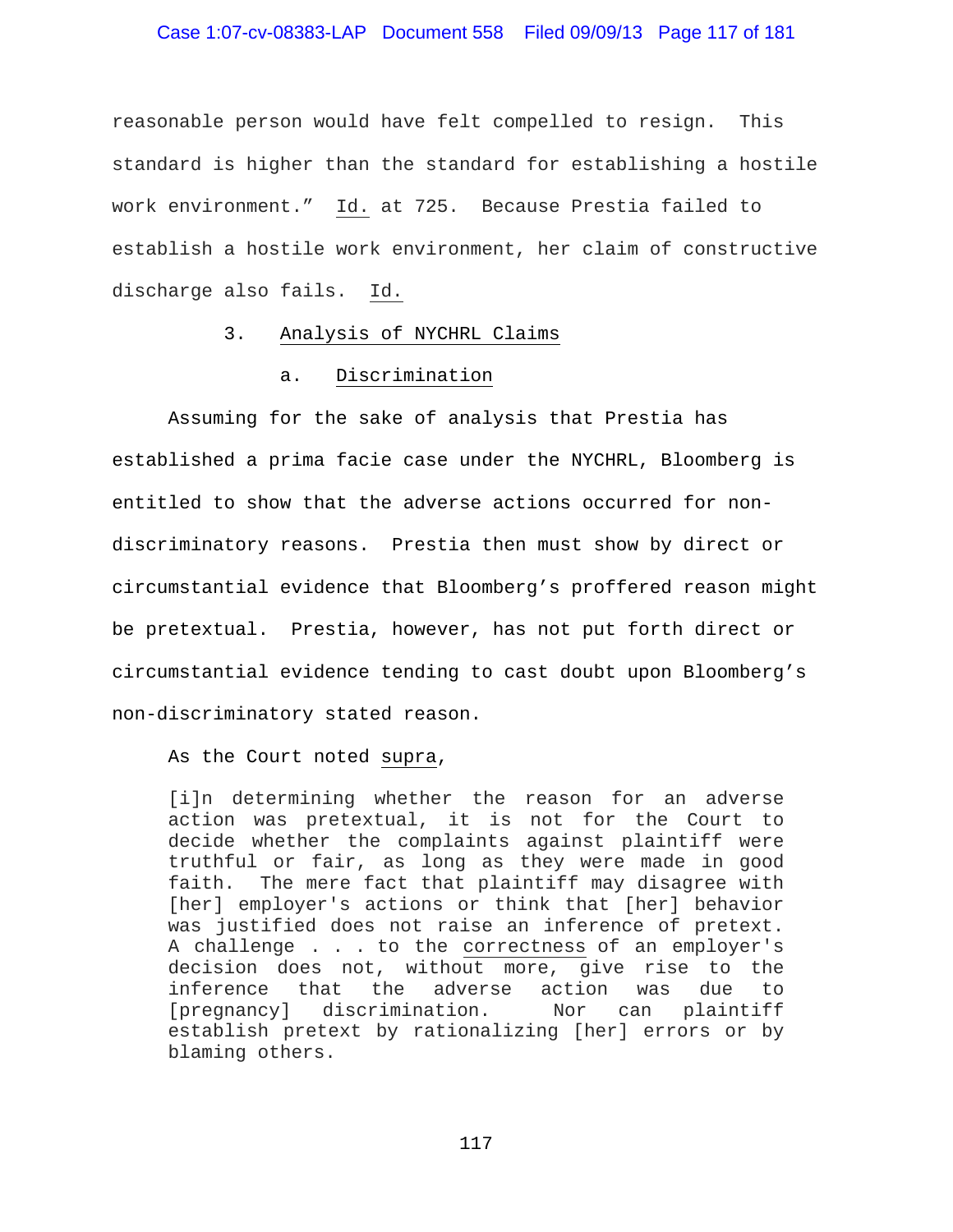Melman, 98 A.D.3d at 121 (citations, brackets, and internal quotation marks omitted).

 By and large, Prestia relies upon her own subjective beliefs that she was treated unfairly in order to argue that Bloomberg's stated reason was pretextual. And her argument attempting to demonstrate inconsistencies with respect to Bloomberg's explanations for the PROS notes incident is poorly fleshed out and is belied by the fact that Kaschak did involve HR extensively when dealing with Prestia. Finally, Prestia does not cite any evidence indicating that the context in which her maternity leave may have been mentioned in the review reflects a discriminatory animus; and as a general matter, it would be odd, indeed, if a performance review did not note why an employee was absent for a third of the year.

Such "evidence" is plainly insufficient to carry the burden of showing pretext. See id. at 124 ("[T]he initial 'de minimis prima facie showing' required of a plaintiff . . . should not be conflated with the 'frequently . . . onerous' showing required to defeat a well supported summary judgment motion." (quoting Bennett, 92 A.D.3d at 38.)). Thus, the Court finds that Prestia's discrimination claim under the NYCHRL fails for the same reason the First Department held that the plaintiff's claims failed as a matter of law in Melman. Where the claimant has not proffered any direct or circumstantial evidence tending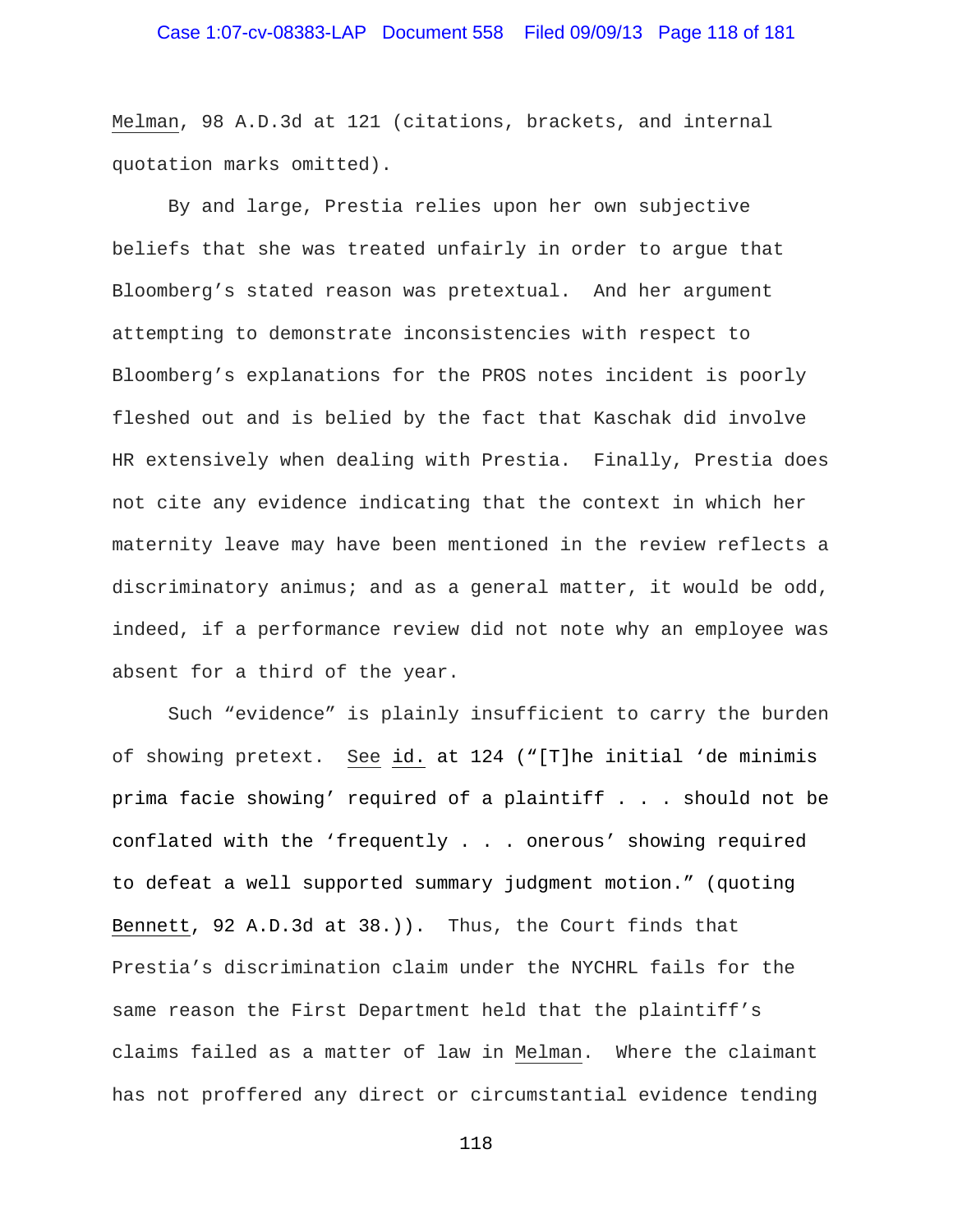### Case 1:07-cv-08383-LAP Document 558 Filed 09/09/13 Page 119 of 181

to rebut a defendant's stated reason, the Court need not undertake both the McDonnell Douglas and mixed-motive analyses, and summary judgment is appropriate in the defendant's favor. Id. at 127-28.

### b. Retaliation

 Given the broader standard under the NYCHRL, Prestia's threat to sue during the March 14, 2006, meeting and her following up on that notice by having her then-attorney send a letter to Bloomberg put the relevant Bloomberg decision-makers on notice that she was engaging in protected activity. Additionally, under the NYCHRL, the nature of the clash between Kaschak and Prestia, the fact that Kaschak was involved in the review process at all, and the temporal proximity of Prestia's complaint and the production of the review suffice under the NYCHRL to establish a prima facie case of retaliation.

 Nevertheless, Prestia's retaliation claim under the NYCHRL fails, too. As noted, Bloomberg has set forth legitimate, lawful reasons for Prestia's negative performance review, and Prestia has not offered any evidence tending to draw those reasons into doubt. Even under a mixed-motive theory, Prestia has not offered any evidence, such as other employees' experiences with the review process, demonstrating that it is unusual for Kaschak to be involved in the review process at least to some degree. It seems natural that Vulpi would discuss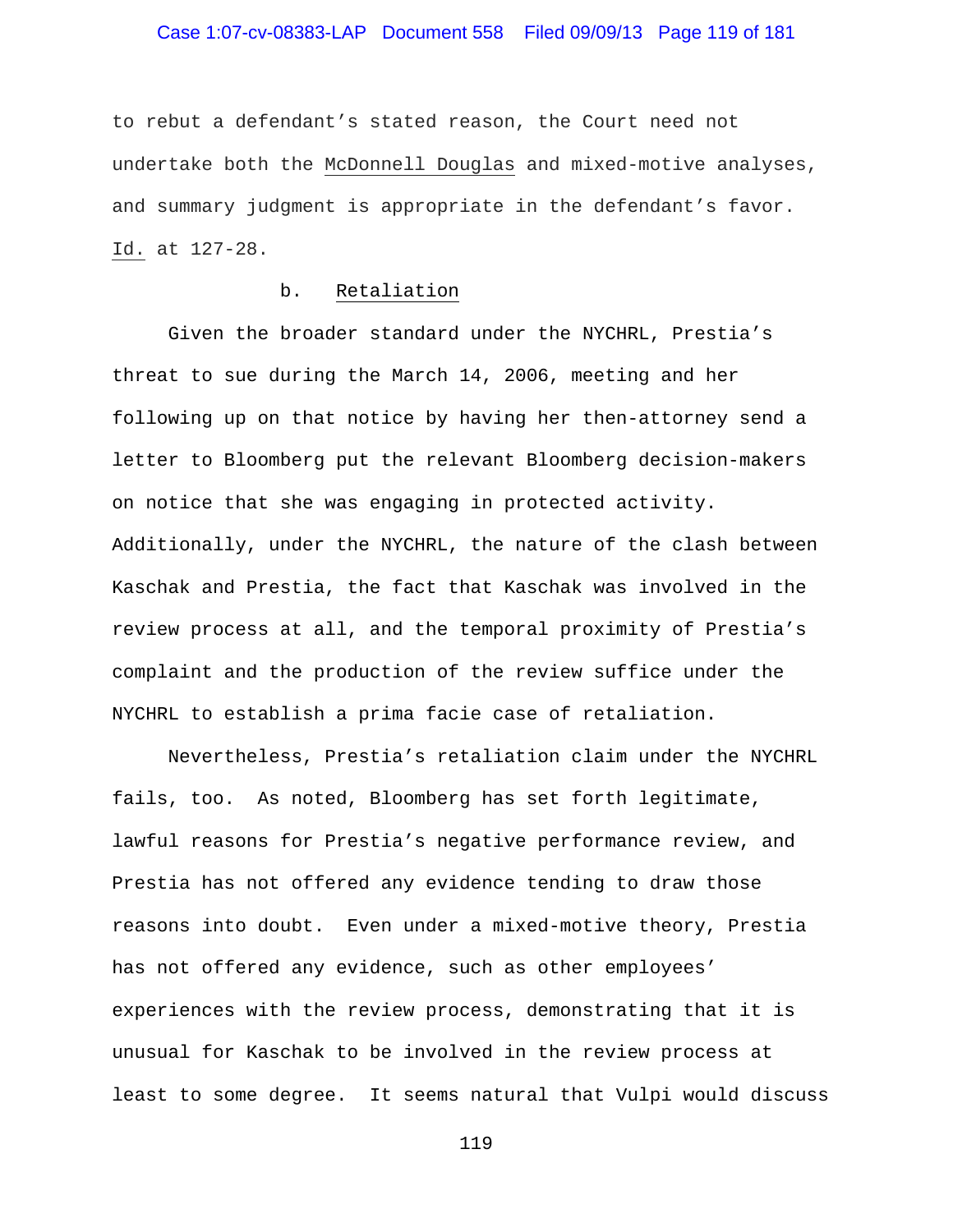# Case 1:07-cv-08383-LAP Document 558 Filed 09/09/13 Page 120 of 181

the reviews of his subordinates, particularly poorly performing subordinates, with Kaschak—his supervisor. Kaschak's testimony regarding Prestia's review merely confirms that she discussed it with Vulpi and states that Vulpi, himself, drafted the narrative, (see Silberstein Decl. Ex. D, at 272-73 (Kaschak Dep.)); and Prestia's own subjective belief that Kaschak "really influenced the review," (see Pl.-Interv'rs 56.1 ¶ 172), does not operate to show otherwise. Prestia also does not offer any evidence contradicting Wheatley's conclusion that the review represented Vulpi's views on Prestia's performance. Finally, as examined above, Prestia does not offer any evidence other than to assert it was a down year for the proposition that her performance ratings do not correspond with the comments or her actual performance. It follows that since Prestia has not offered any direct evidence or circumstantial evidence to rebut Bloomberg's non-retaliatory explanation or even to indicate that a mixed-motive may have played a role in her performance review.

#### 4. Summary

 Bloomberg's motion for summary judgment is granted with respect to all claims asserted by Prestia.

#### E. Maria Mandalakis

Plaintiff-Intervenor Maria Mandalakis ("Mandalakis") alleges discrimination and retaliation claims under Title VII and the NYSHRL and the NYCHRL. She filed her charge with the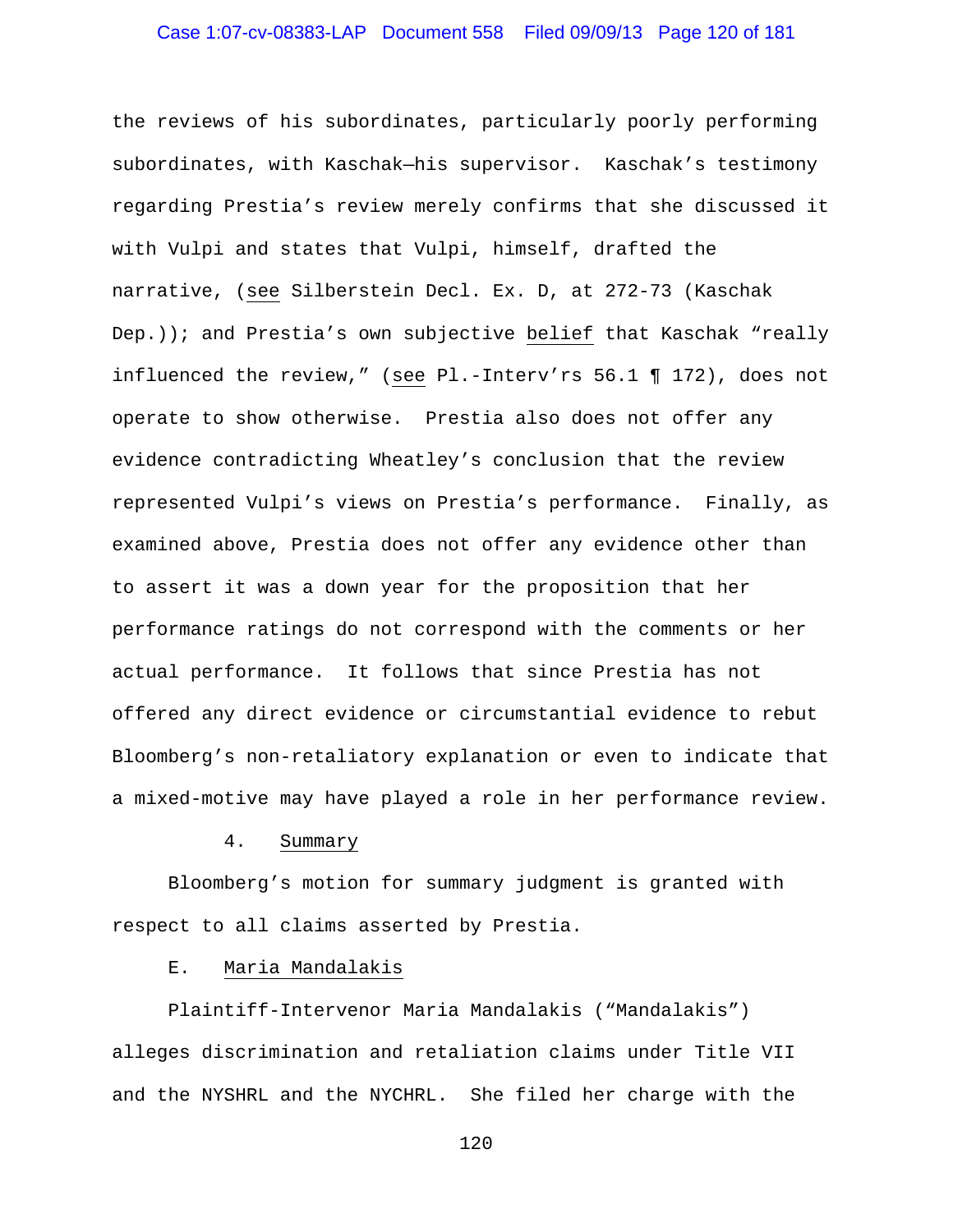### Case 1:07-cv-08383-LAP Document 558 Filed 09/09/13 Page 121 of 181

EEOC on or around January 30, 2008. (Bloomberg 56.1 ¶ 175.) For the reasons explained relative to the other Plaintiff-Intervenors, Mandalakis cannot invoke the single filing rule to avoid the statute of limitations on certain Title VII claims. Thus, her Title VII claims are timely if the challenged events occurred on or after April 5, 2007.

Mandalakis had also asserted claims alleging violation of the Family and Medical Leave Act, intentional infliction of emotional distress, and negligent hiring and supervision. She has since abandoned these claims. (See Pl.-Interv'rs Br., at 1 n.2.) Thus, summary judgment is granted at the outset in favor of Bloomberg on these claims.

#### 1. Background

 $\overline{\phantom{0}}$ 

Since July 1998, Mandalakis has worked as a Broadcast Specialist for Bloomberg Radio Sales in Bloomberg's New York office. (Bloomberg 56.1 ¶ 150.) She became pregnant with her first child in February 2003, and took maternity leave from September 22, 2003, until February 16, 2004. $^{41}$  (Id. ¶¶ 153, 155.)

Mandalakis returned from maternity leave to the position of Broadcast Specialist. (Id. ¶ 156.) Mandalakis claims that when

<sup>&</sup>lt;sup>41</sup> On January 11, 2004, Mandalakis requested-and Bloomberg approved—an additional month of unpaid leave in addition to her three-months paid leave. (Id. ¶ 155.)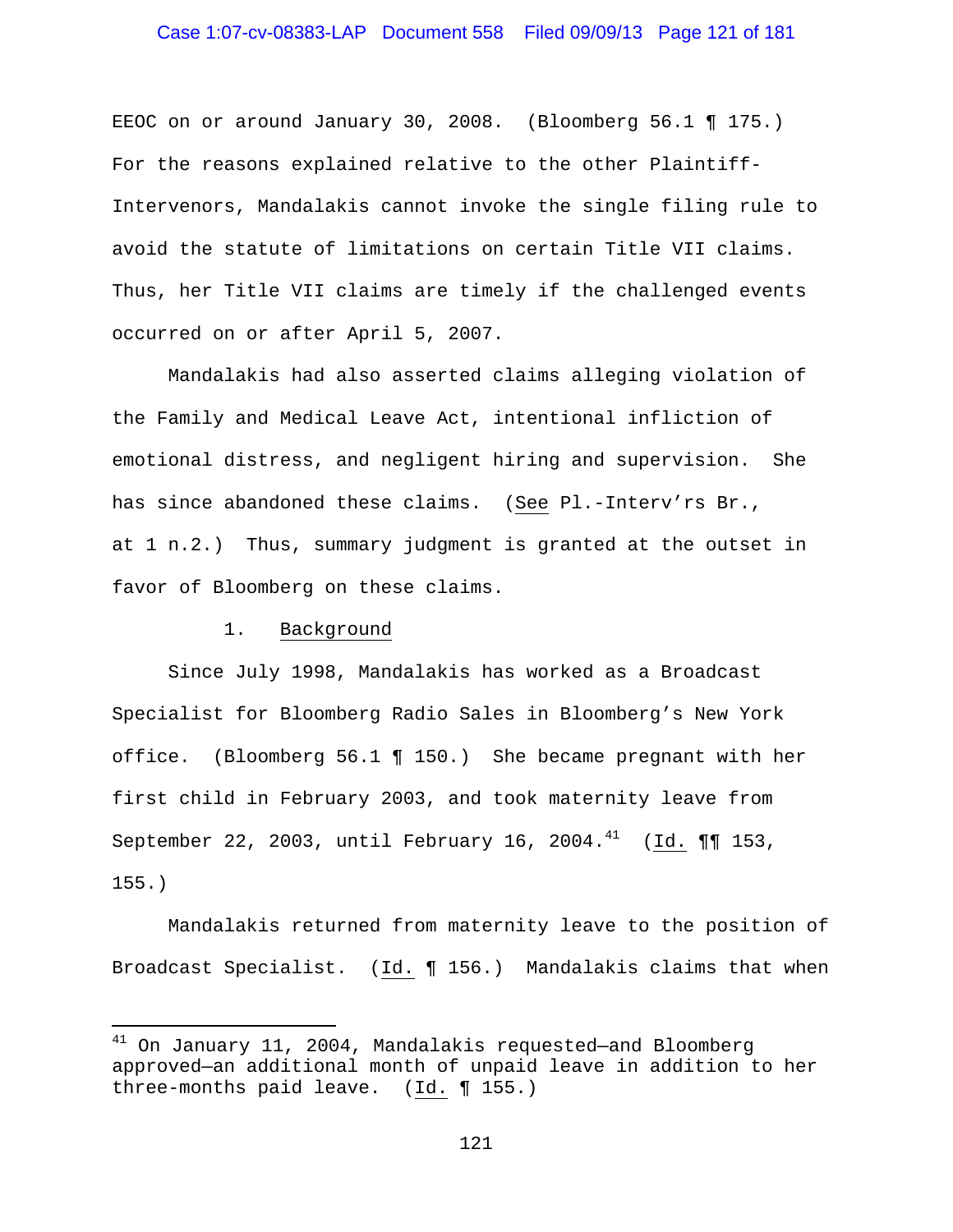# Case 1:07-cv-08383-LAP Document 558 Filed 09/09/13 Page 122 of 181

she returned, her accounts were "in a complete state of disarray" because "[n]obody watched [her] account list, [and] nobody followed up with [her] clients." (Pl.-Interv'rs 56.1 ¶ 191.) Bloomberg asserts that Mandalakis's accounts were assigned a backup, Jackie Amatetti ("Amatetti") ("a top biller with excellent follow up skills"), and further attributes the state of Mandalakis's accounts to the lack of a close enough working relationship and good communication plan between Mandalakis and Amatetti. (See Dreiband Decl. Ex. 149, at BLP-0001292.) Mandalakis further asserts through her own deposition that this was unusual because it was customary at Bloomberg for coworkers to watch another's accounts when someone took leave. (See Pl.-Interv'rs 56.1 ¶ 191.) She identifies in her deposition the names of and certain circumstances involving coworkers who she claims had their accounts watched when taking leave. (Id.) As a result, Mandalakis states that she complained to her supervisor and to HR to no avail. (See id.)

Mandalakis's total intended compensation for 2004 was \$140,534. (Bloomberg 56.1 ¶ 157.) On September 9, 2004, she requested and received paid leave to care for her husband from October 6, 2004, until October 14, 2004. (Id. ¶ 159.)

Mandalakis became pregnant with her second child in December 2004. (Id. ¶ 160.) Mandalakis requested, and Bloomberg approved, intermittent leave beginning in January 2005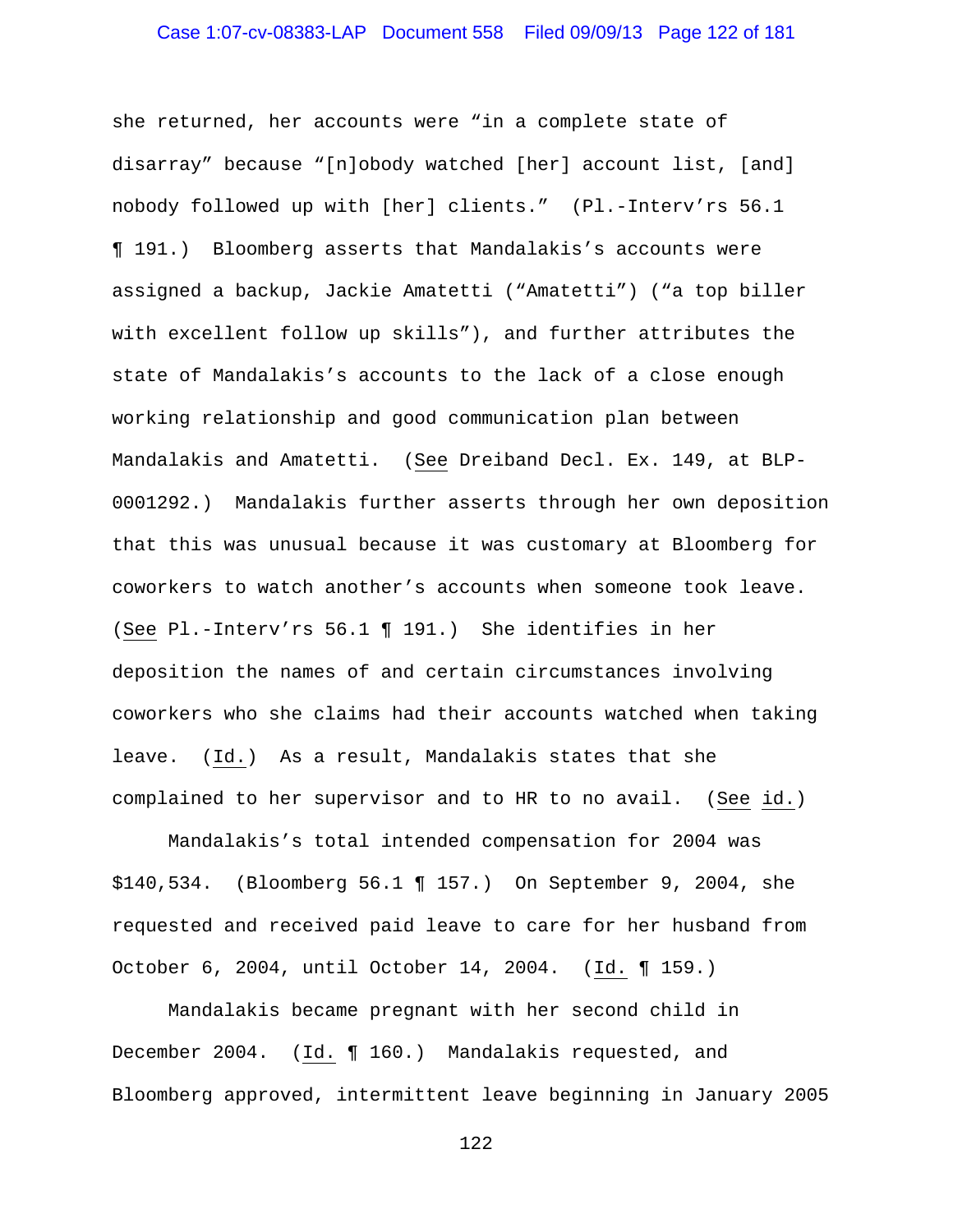# Case 1:07-cv-08383-LAP Document 558 Filed 09/09/13 Page 123 of 181

and continuing until she went on maternity leave due to medical complications. (Id. ¶ 161.) According to Mandalakis, around this time in January and after she had been out intermittently, Vulpi told Mandalakis that her second-level supervisor, Dave Decina ("Decina"), would be calling her to talk about her sales calls quota, and she then told Vulpi that she was pregnant and had missed work due to certain complications. (See Roth Decl. Ex. B, at  $201-02$  (Mandalakis Dep.); Pl.-Interv'rs 56.1 ¶ 195.) After Vulpi told Mandalakis that she was pregnant, he congratulated her. (Bloomberg 56.1 ¶ 160.) Mandalakis claims that she was then contacted by Decina who expressed concern about her sales calls quota, informed her that the requirement to make 120 calls over three months had changed to forty calls each month, and that her job was in jeopardy if she did not meet the deadline going forward and make-up the calls she had missed. (Pl.-Interv'rs 56.1 ¶ 195.) Mandalakis further states that during this conversation she told Decina that she was taking intermittent leave and was occasionally out on bed rest due to complications in her pregnancy. (Id.) According to Mandalakis, Decina told Mandalakis that Lex Fenwick (Bloomberg's CEO) would not care that her complications were affecting her ability to meet her quota and that such a perception regarding Fenwick subsequently was verified by Vulpi. (See id.) Mandalakis further states that she attempted to receive permission to work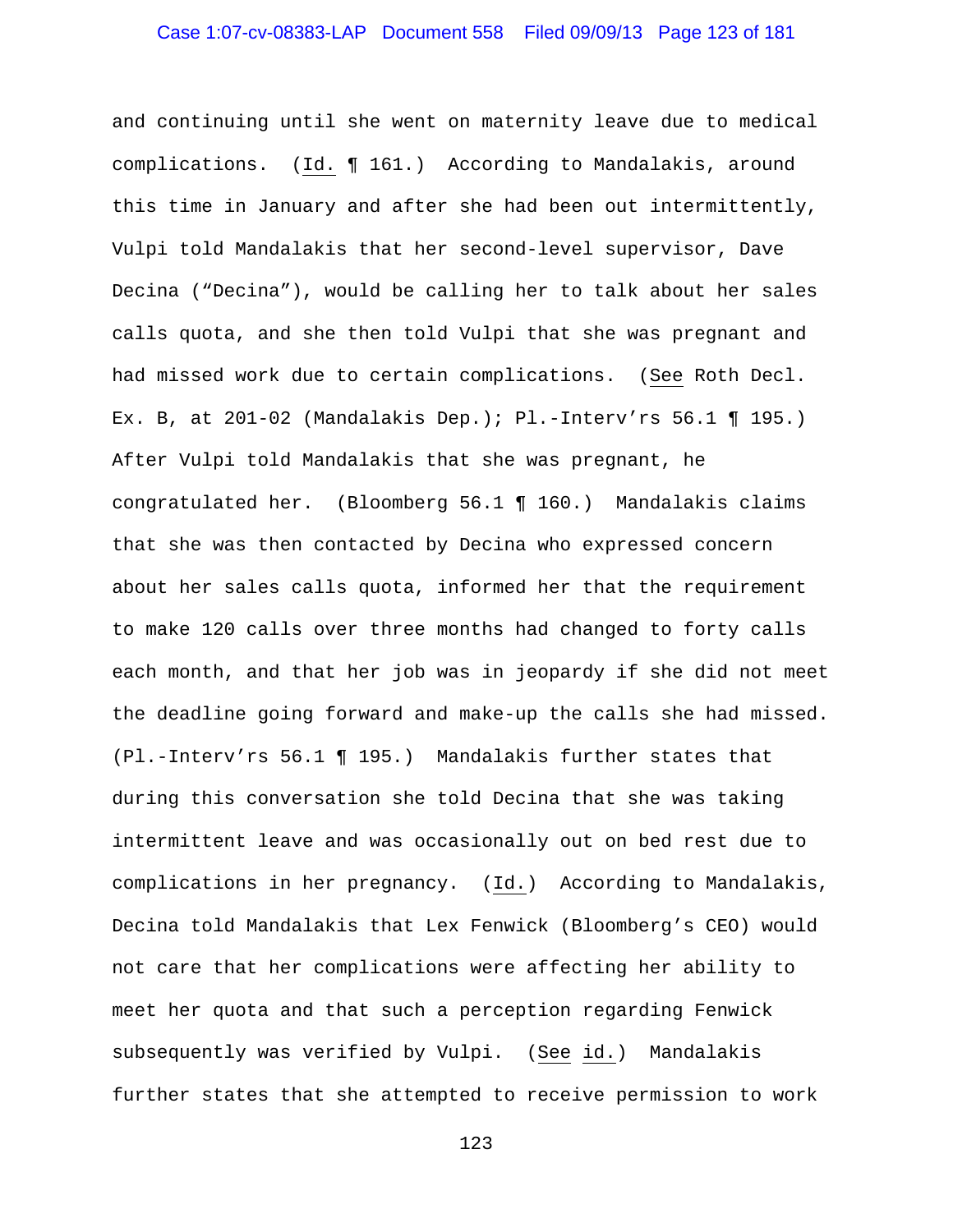### Case 1:07-cv-08383-LAP Document 558 Filed 09/09/13 Page 124 of 181

a reduced schedule (less than ten hours a day) but never received formal permission from HR because HR rejected multiple notes Mandalakis provided from her doctor because it was unsatisfied with the notes' verbiage. (Id.)

Mandalakis went into pre-term labor on June 26, 2005, $42$  and took maternity leave from that date until December 24, 2005. (Bloomberg 56.1 ¶ 162.) Mandalakis complains that at some point after she had been granted maternity leave until she gave birth, Follon (an HR representative) contacted her on behalf of Kaschak to ask when she would be returning to work and to inform her that Kaschak wanted her back at work. (Pl.-Interv'rs 56.1 ¶ 197; Intervenor Complaint [dkt. no. 48] ("Mandalakis Complaint")  $\P$  23.)

For 2005, Mandalakis received \$137,228 in total intended compensation. (Id. ¶ 163.) During her leave, a coworker was assigned to watch her accounts, but he left Bloomberg while she was still on leave. (Roth Ex. B, at 190 (Mandalakis Dep.).)

i<br>Li

 $42$  Mandalakis's deposition references hearsay from her doctors, who she claims associated some of her pregnancy complications and pre-term labor to the work environment at Bloomberg. (See Pl.-Interv'rs 56.1 ¶¶ 196-97.) Not only are these statements inadmissible hearsay, but Bloomberg has provided sworn declarations from the doctors identified by Mandalakis contradicting Mandalakis's assertions. In these declarations, both doctors state under oath that they either have no record or recollection of linking Mandalakis's complications with the work environment at Bloomberg or that they did not offer such a diagnosis. (See Dreiband Decl. Ex. 152 ¶¶ 6-9 (Patrick Decl.); Dreiband Decl. Ex. 153 ¶¶ 2-4 (Holland Decl.).)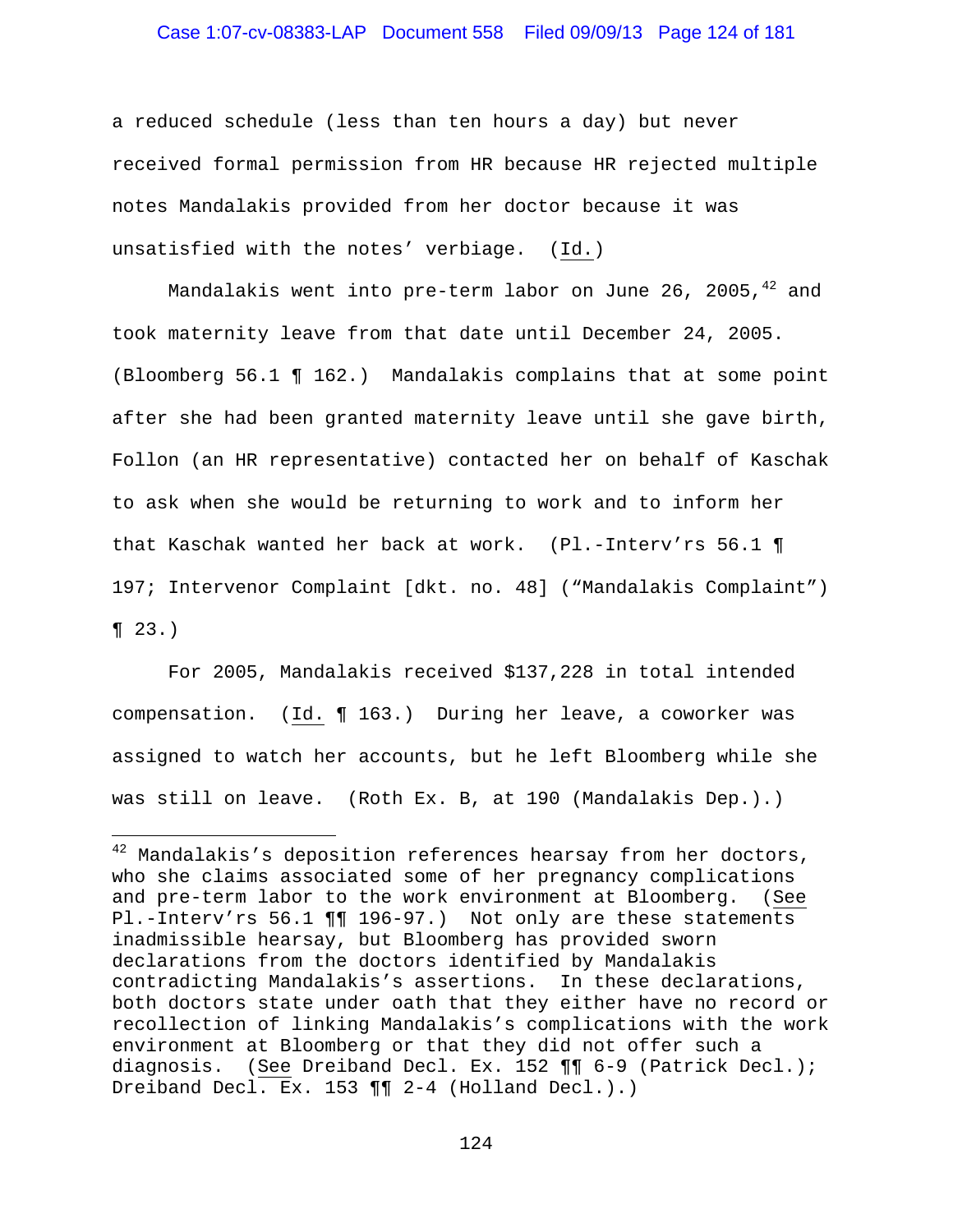### Case 1:07-cv-08383-LAP Document 558 Filed 09/09/13 Page 125 of 181

Mandalakis claims that her accounts suffered during her absence because they were not properly watched and that accounts that needed to be renewed were left unattended. (Pl.-Interv'rs 56.1 ¶¶ 198-99.) In doing so, her proffered testimony identifies that certain clients' advertisements did not air as scheduled and that coworkers transferred the billing for her accounts into their names. (Id.) Mandalakis again returned from leave to the position of Broadcast Specialist. (Bloomberg 56.1 ¶ 164.) She claims that her complaints to her supervisors about her coworkers' handling of her accounts went unpunished. (Pl.- Interv'rs 56.1 ¶¶ 198-99.)

Mandalakis claims that Kaschak ignored her for two days by not looking up as Mandalakis walked by Kaschak's desk and by not saying anything about the baby when Mandalakis returned.<sup>43</sup> (Id. ¶ 165.) According to Mandalakis, the ice was broken when she waved at Kaschak when she was on the phone on her third day back. (Id.) Mandalakis asserts that Kaschak continued to treat her in a hostile manner, however. For example, Mandalakis asserts that Kaschak called her into a conference room on more than one occasion and screamed at her about the status of her PROS notes. (Pl.-Interv'rs 56.1 ¶ 200.)

i

 $43$  It is undisputed that Kaschak never made any comments to Mandalakis about her maternity leave or her pregnancies. (Id. ¶ 166.)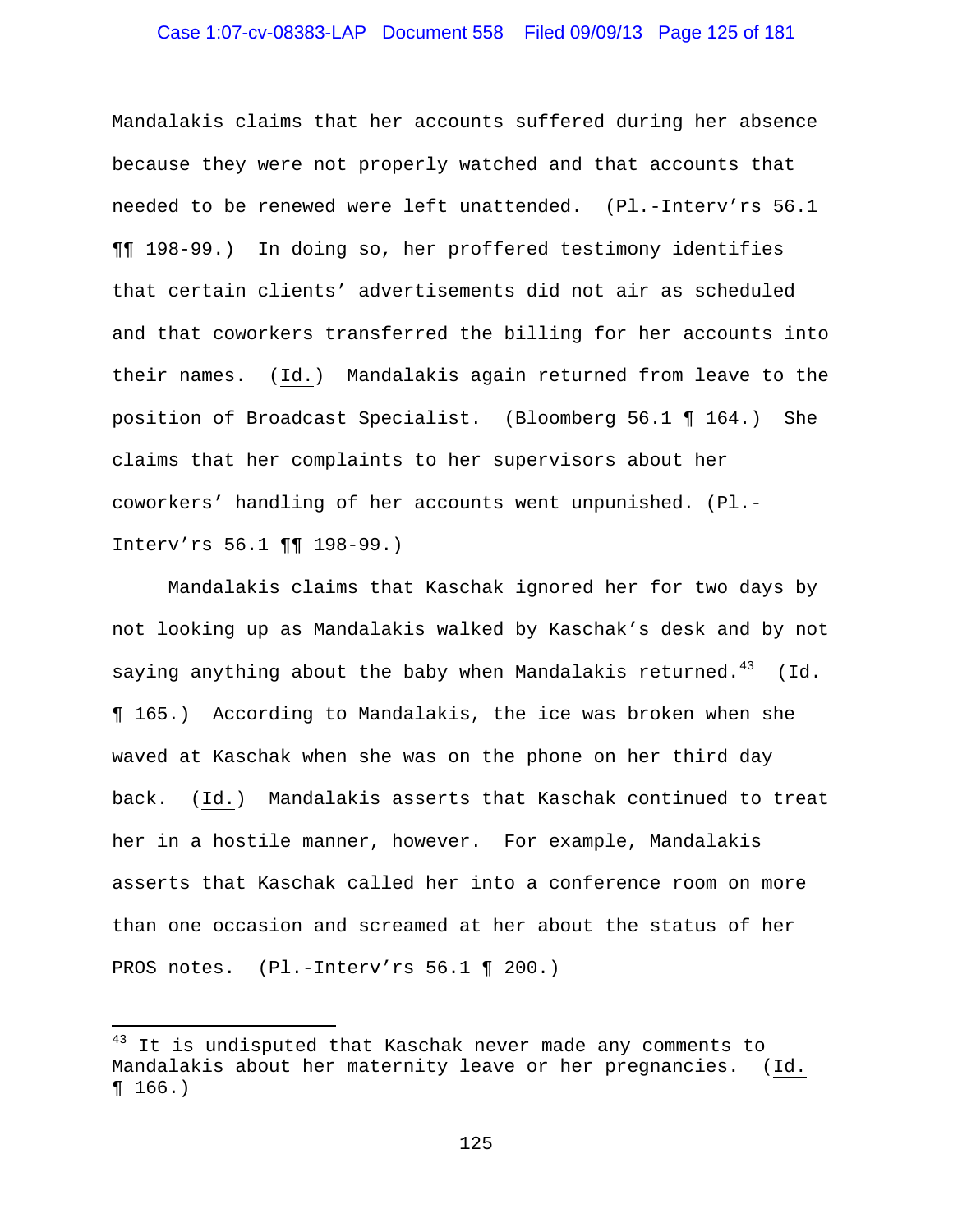### Case 1:07-cv-08383-LAP Document 558 Filed 09/09/13 Page 126 of 181

In March 2006, Mandalakis received her July 2005 written performance evaluation from Vulpi and Kaschak. (Bloomberg 56.1 ¶ 167.) Mandalakis alleges that Kaschak included "scathing" comments in her review while Mandalakis was on maternity leave. (Id.) She further characterizes the section of her review entitled "Communication/Negotiating" as "scathing" because, while it says positive things about her, it ultimately gives her a "5" rating based on her low billing. (Id.) Mandalakis alleges that in March 2006, during the review meeting, Kaschak said that Mandalakis's performance had changed and that she was the "Energizer Bunny" now. (Id. ¶ 169.) In July 2006, Mandalakis's total intended compensation was \$141,669. (Id.  $\P 170.$ 

On January 2, 2007, Mandalakis requested, and Bloomberg granted, intermittent leave to care for her son. (Id. ¶ 171.) Her total intended compensation for the period of July 2007 to July 2008 was \$151,291. (Id. ¶ 172.) In September 2007, Mandalakis claims that Vulpi took over an account called JLMedia when an account representative left the Radio Sales Team. (Id. ¶ 173.) She further alleges that Vulpi used it to funnel orders to other people on the team. (Id.) On December 7, 2007, Mandalakis again requested and received intermittent leave to care for her son. (Id. ¶ 174.) She filed her EEOC charge on or around January 30, 2008. (Id. ¶ 175.)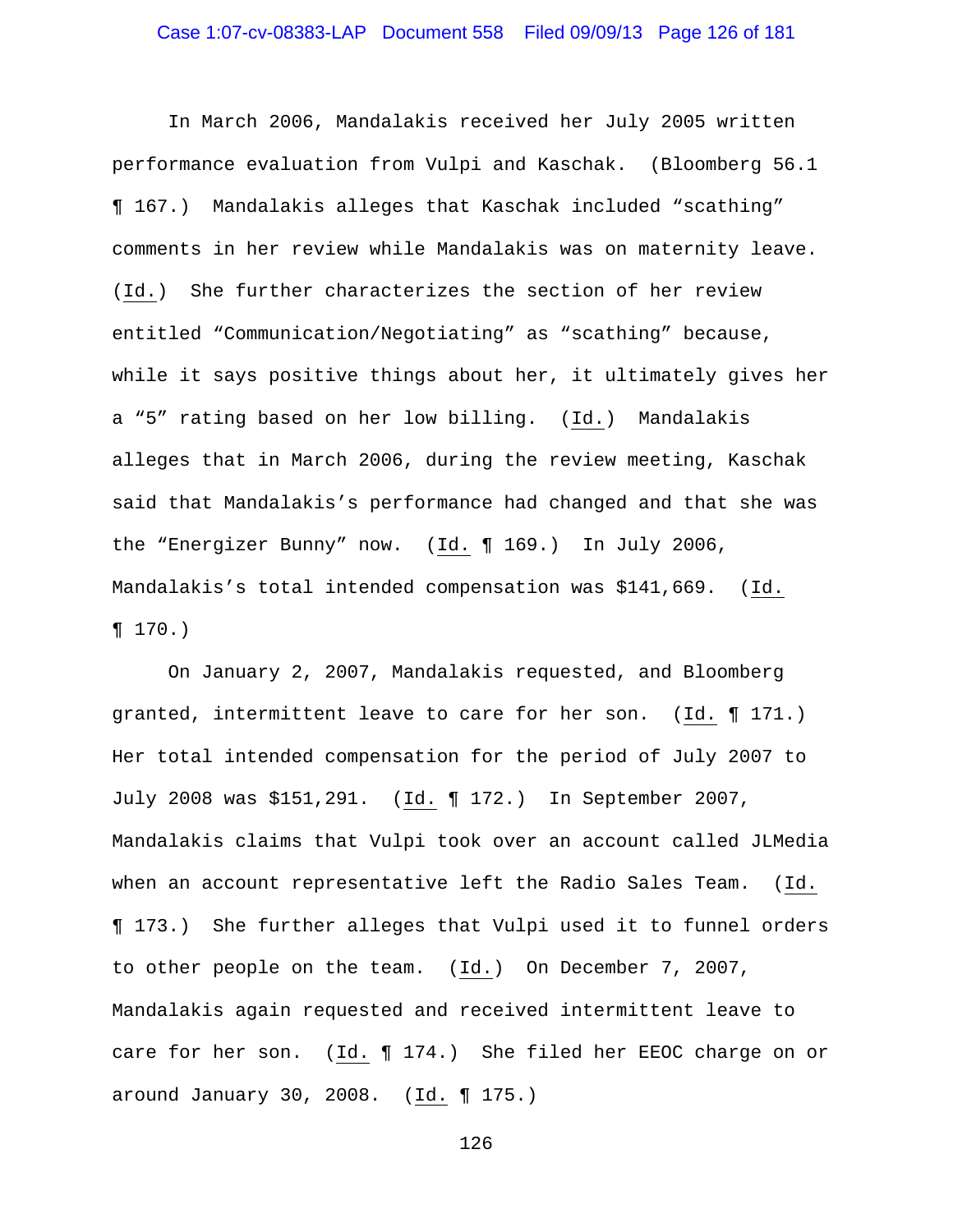Sometime in 2008, Mandalakis met with HR representative Shelby Siegel ("Siegel") to discuss Bloomberg's hours in light of the fact that she had a son with special needs who required therapy. (Id. ¶ 176.) Mandalakis also claims she told Siegel that she felt harassed while she was pregnant. (Id.) In July 2008, the Bloomberg work system changed such that part-time and flex-time schedules became available; at least one of Mandalakis's supervisors (Fellows), though, did not believe in such a policy and did not want it to apply to ad sales. (Pl.- Interv'rs 56.1 ¶ 212.) On July 25, 2008, Mandalakis received a written review from Vulpi, which stated that she had been at sixty-five percent of her 2007 billing goal and was in a good position to meet her 2008 goal. (Bloomberg 56.1 ¶ 178.) Additionally, she received a 2.32 percent increase in her total intended compensation compared to the previous year. (Id. ¶ 182.) On October 23, 2008, Mandalakis received confirmation from HR that she could work from home one day per week. (Id. ¶ 177.) According to Mandalakis, approximately three weeks after she started working from home, Vulpi showed her an e-mail from Fellows asking Vulpi how he was going to monitor Mandalakis working from home. (Id. 181.) In December 2008, Mandalakis received a year-end performance evaluation from Vulpi. (Id. ¶ 179.) She admits that at the end of 2008, "her efforts [were]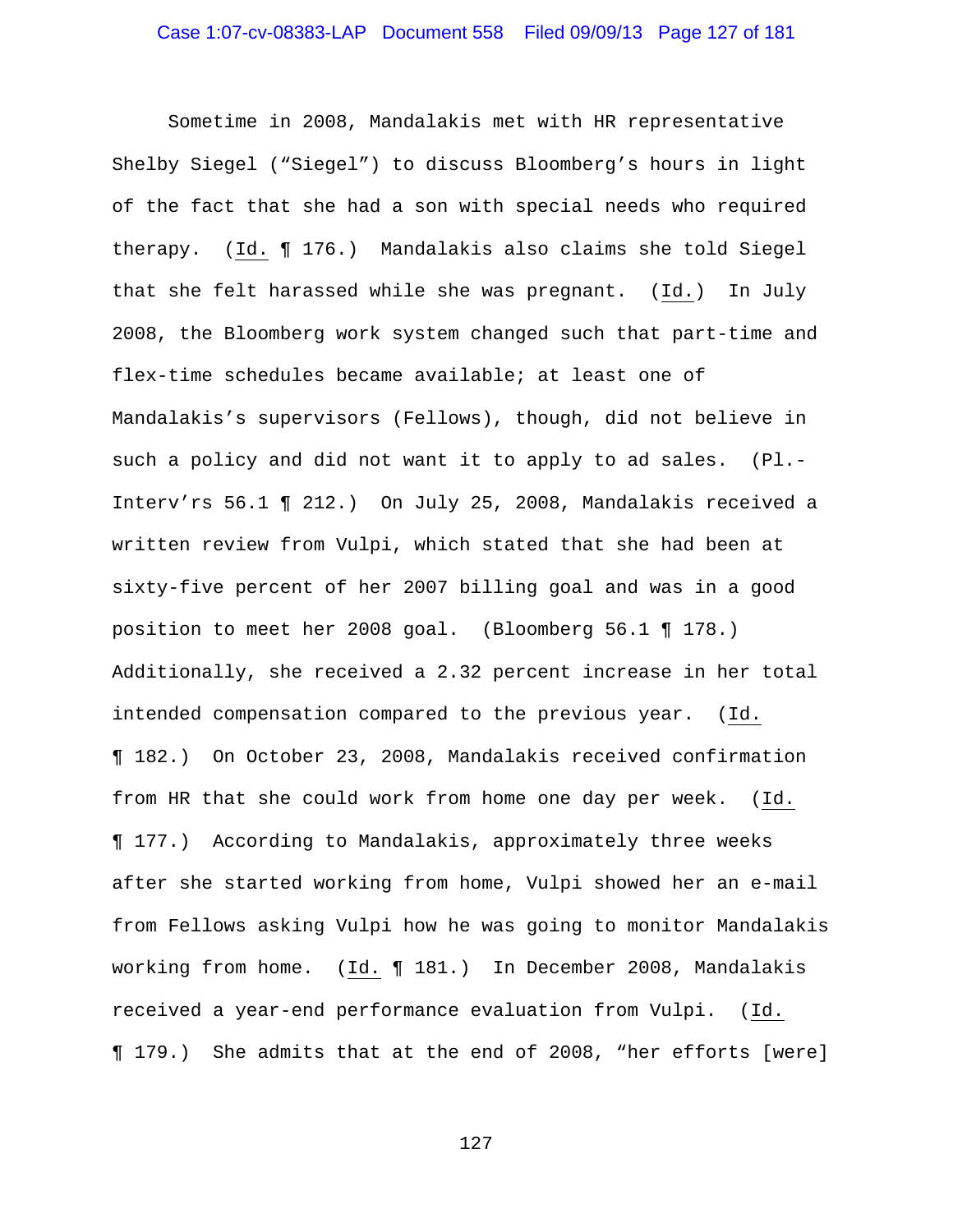### Case 1:07-cv-08383-LAP Document 558 Filed 09/09/13 Page 128 of 181

enthusiastic yet she end[ed] the year at the lower third of the team," as stated in this performance evaluation. (Id.)

In January 2009, Bloomberg reviewed Mandalakis's work from home arrangements, and she continued to work from home one day per week. (Id. ¶ 180.) Mandalakis filed her Complaint [dkt. no. 48] in this action on March 31, 2009. Mandalakis claims that some time after she filed her charge, she faced many forms of retaliation, particularly from Fellows. Mandalakis claims that the day after her name appeared in the New York Post in conjunction with this case, she was uninvited from a meeting involving one of her largest accounts. (Id.) Mandalakis testified that Fellows told her that he was reducing the size of attendees to just three people avoid a "mob scene" (or "call mob"). (See Roth Decl. Ex. B, at 275 (Mandalakis Dep.).) Mandalakis estimated that the original number of attendees would have been at least five, and she does not know who attended the meeting. (Id.) Although she is unaware of anyone else who is uninvited, Mandalakis estimated that at least five employees from Bloomberg originally were going to attend. (Id.) Mandalakis asserts that her ad agency subsequently lost that client and Fellows forbid her from calling on this company directly. (Id. at 124.) Additionally, Mandalakis states that Vulpi ensured leads were funneled to employees other than herself. (Pl.-Interv'rs 56.1 ¶ 210.)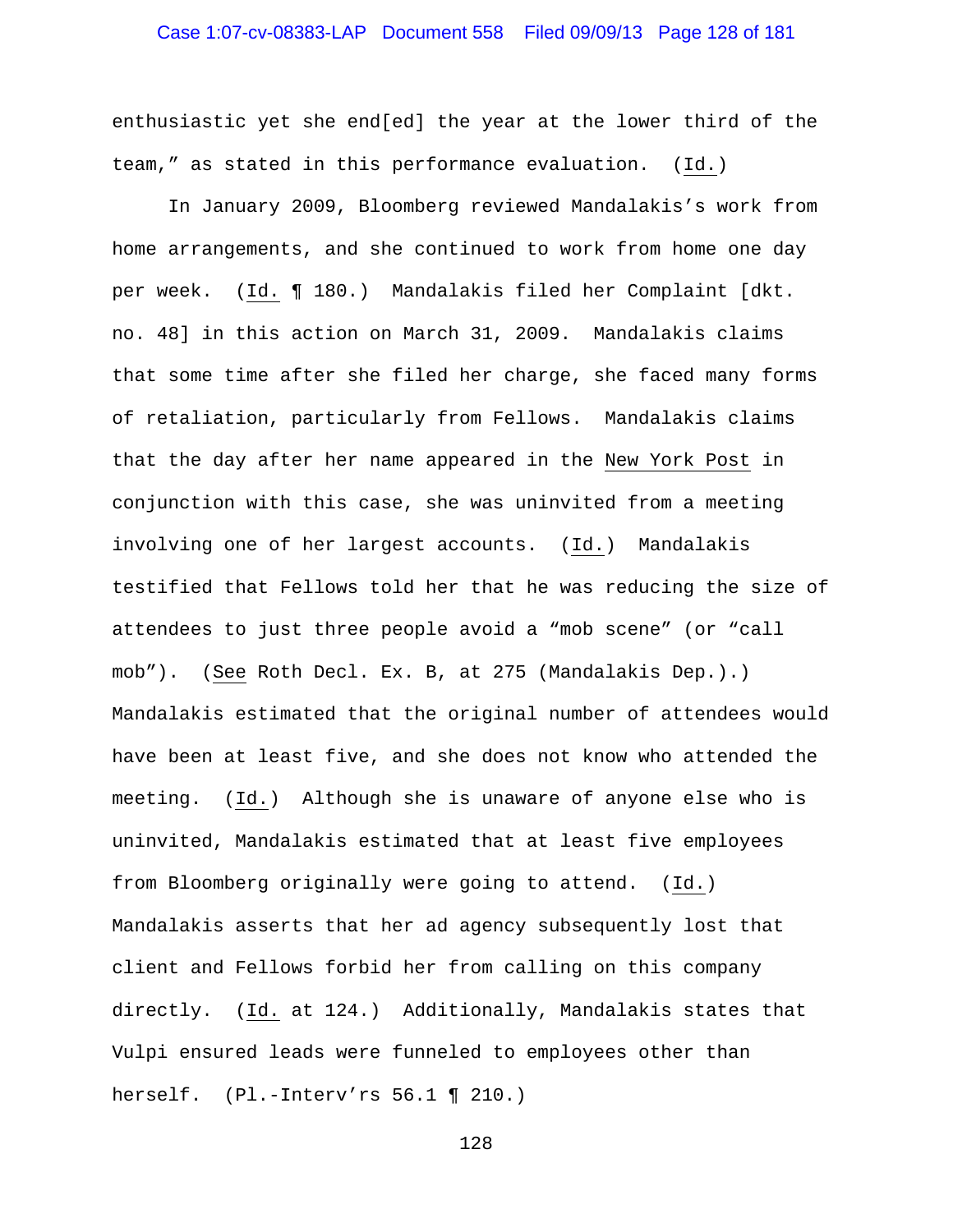She claims that after Vulpi left Bloomberg, employees were informed in July 2009 that certain accounts that would be split fifty-fifty but that the accounts on which she was working would be a "zero split" (meaning that Mandalakis would not receive any of the billing). (See Pl.-Interv'rs 56.1 ¶ 210; Roth Decl. Ex. B, at 253, 262-63, 268-70 (Mandalakis Dep.).) She also claims that Vulpi misled her about the true value of an account on which Mandalakis voluntarily gave the billing to another employee because she was under the impression that the billing would be negligible and that when she tried to raise this concern to Fellows, he replied that she was "stupid to believe [Vulpi]" and refused to fix her billing. (See Pl.-Interv'rs 56.1 ¶ 210.) Finally, Mandalakis claims that she has been excluded from other meetings and that she was not consulted on a proposal where she had asked to be in on the preparation. (Id.)

### 2. Analysis of Title VII and NYSHRL Claims

Because Mandalakis cannot invoke the single filing rule in order to pursue Title VII claims occurring more than 300 days before the date on which she filed her own EEOC charge, summary judgment is appropriate in favor of Bloomberg on any Title VII claims occurring before April 5, 2007.

### a. Discrimination

Mandalakis took two maternity leaves, from September 2003 to February 2004 and from June 2005 to December 2005. She also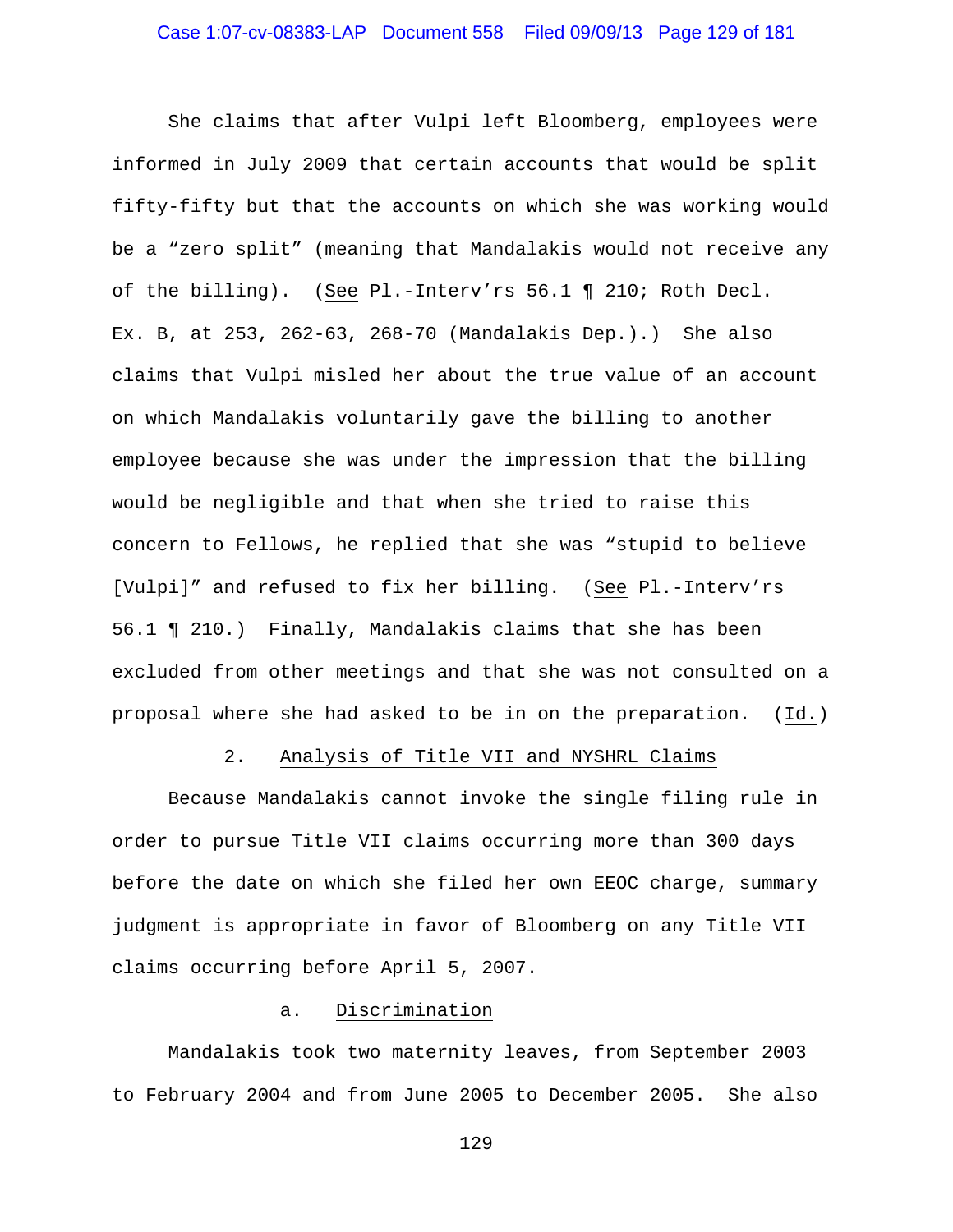# Case 1:07-cv-08383-LAP Document 558 Filed 09/09/13 Page 130 of 181

took two additional shorter leaves. Before 2009, her pay was set annually on July 14th. A snapshot of her compensation since 2002 shows the following.

In 2002, before she became pregnant, Mandalakis received a 12.11 percent pay decrease. (Bloomberg 56.1 ¶ 152.) The following year, while pregnant and before she went on leave, her compensation was decreased by another 2.82 percent. (Id. ¶ 154.) In July 2004, five months after returning from maternity leave, Mandalakis received a nearly four percent pay increase, followed by a 2.35 percent decrease in 2005 (which was set while she was on her second maternity leave), and a 3.24 percent increase in 2006. (Id. ¶¶ 157, 163, 170.) Her total intended compensation increased again in 2007; this time by 6.79 percent. (Compare id. ¶ 172, with ¶ 170.) The following year in July 2008, her compensation increased by 2.32 percent, but in January 2009, Mandalakis's total intended compensation decreased by 4.8 percent compared to the July 2008 figure. (Id. ¶ 182.) The raw numbers show that Mandalakis's worst pay outcome at Bloomberg was in 2002 (before she became pregnant), and her second worst was in 2009 (four years after her last pregnancy). (See Golden Decl. Ex. 75 (Mandalakis PeopleSoft data).)

Additionally, Bloomberg has provided a comparator chart illustrating how these fluctuations compared to individuals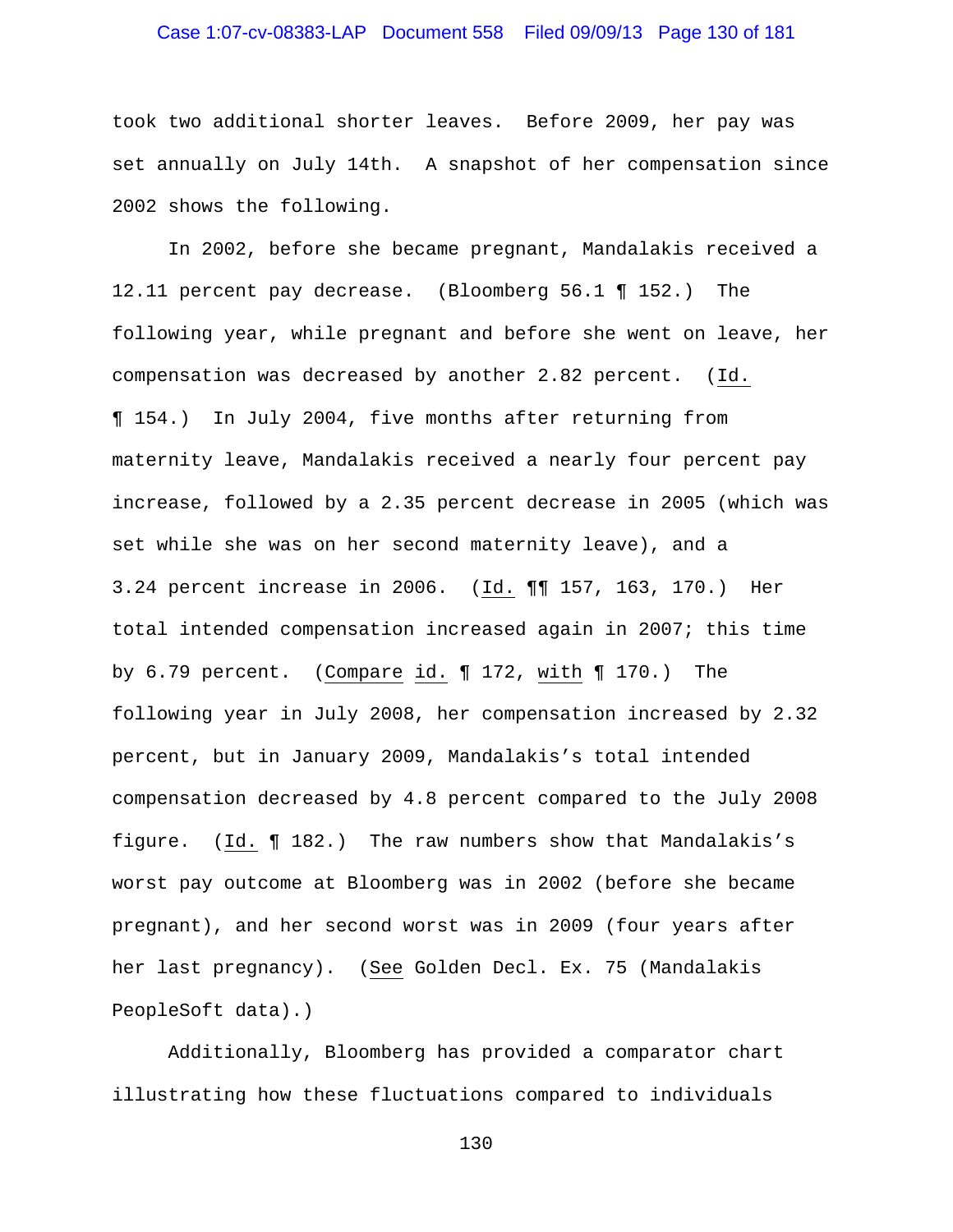within the same job group with similar performance ratings. (See Golden Decl. Ex. 77.) As Bloomberg points out in its opening brief, in 2003, Mandalakis was rated a seven on a scale of zero to nine with nine being the first and received a 2.82 percent pay decrease; although there were no other individuals in her job group with the same rating, the data shows that the two individuals who were rated an eight received 11.58 percent and 5.13 percent pay decreases, respectively, and made about \$35,000 less per year than Mandalakis and that the individual rated a six received an 8.20 percent decrease and made approximately \$20,000 less than Mandalakis. (Bloomberg 56.1 ¶ 154.) Similarly, in 2004, Mandalakis was rated a five on a scale of one to six with six being the worst and made over \$25,000 more than the other individual with the same job title and supervisor who received the same rating. (Id. ¶ 158.) Finally, in 2005, although Mandalakis's total intended compensation was less than her comparator, her comparator previously had been her direct supervisor, and Mandalakis's compensation decreased at a lesser percentage than this individual's at this time. (Id. ¶ 168.)

Mandalakis, however, does not respond to this evidence by disputing the figures; and she does not make any argument in her brief with respect to linking her compensation from 2007 through 2009 to discrimination. Because of this tacit abandonment of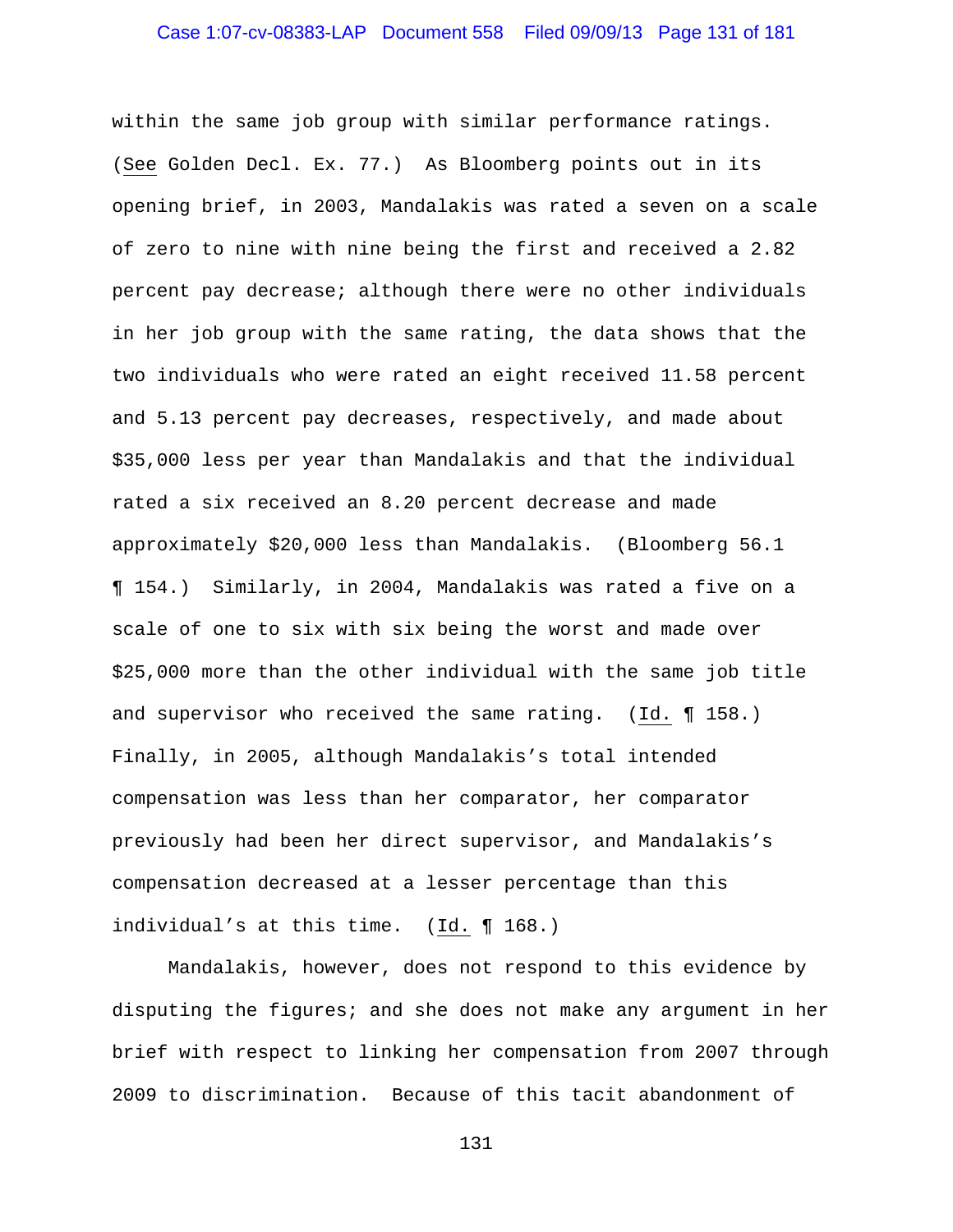# Case 1:07-cv-08383-LAP Document 558 Filed 09/09/13 Page 132 of 181

any potential discrimination claims related to these years and because Mandalakis does not put forth any evidence tending to show discrimination with respect to her compensation other than temporal proximity—which is insufficient given how remote in time these compensation decisions are as compared to her second maternity leave—the Court grants summary judgment in favor of Bloomberg insofar as Mandalakis asserts discrimination claims based on her 2007, 2008, and 2009 compensation awards.

Mandalakis, instead, asserts that she was a victim of discriminatory compensation because Bloomberg took measures designed to decrease her billing amounts, which in turn negatively affected her annual compensation. (See Pl.-Interv'rs Br., at  $82-83.$ )<sup>44</sup> Specifically, she claims that she lost billing because Bloomberg did not assign her departing employees' accounts, Bloomberg did not ensure that her accounts were watched properly while she was on her maternity leaves, she had to split billing with other team members and sometimes received zero billing on certain accounts, other team members transferred

i

<sup>&</sup>lt;sup>44</sup> Although any remaining compensation claims are time-barred under Title VII because the relevant events did not occur within 300 day of the filing of her EEOC complaint, the statute of limitations is tolled under the NYSHRL and NYCHRL between the time a plaintiff files an EEOC charge and receives a right to sue letter from the Commission. Thus, the Court continues its analysis.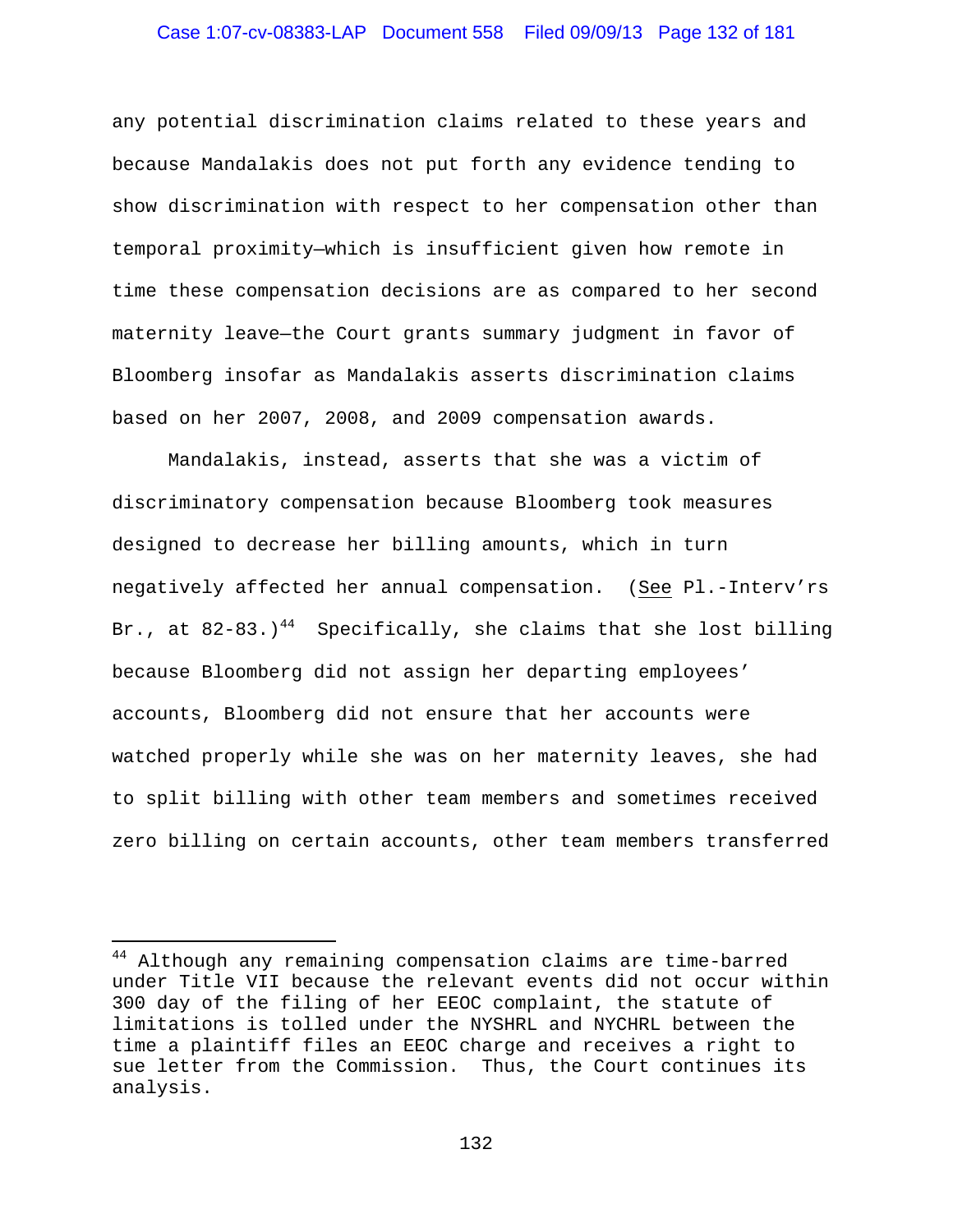### Case 1:07-cv-08383-LAP Document 558 Filed 09/09/13 Page 133 of 181

her bills into their names, and her supervisors took no action to rectify these issues despite her complaints. (Id.)

In abandoning the use of comparators to draw an inference of discrimination, Mandalakis essentially relies upon temporal proximity to explain why the Court should view these alleged acts as pregnancy discrimination. (See Pl.-Interv'rs Br., at 86 (asserting broadly that "Mandalakis had a flourishing career at Bloomberg, until her pregnancy leaves" and that "[i]t is clear from both testimony and exhibits that Defendant's actions did not begin until Mandalakis announced her pregnancy.").) In other words, Mandalalakis would like the Court to ignore her compensation pattern between the years immediately preceding and following her pregnancies and rely on her account of why certain events occurred as she alleges and affected her billing. Mandalakis, who relies almost exclusively on citations to her own deposition to dispute Bloomberg's proffered facts, 45 cannot rely on her own conclusory statements that Bloomberg decisionmakers intended to discriminate against her to satisfy her

 $\overline{\phantom{0}}$ 

<sup>&</sup>lt;sup>45</sup> The exceptions are in paragraphs 189, 198, 199, and 200 of the Plaintiff-Intervenors' Rule 56.1 Statement and have no relevance to issues of discriminatory or retaliatory causation or pretext. Aside from paragraph 200, in which she cites to testimony from Kaschak's and Prestia's depositions to date when Bloomberg implemented the PROS system, the other citations to evidence other than her own deposition are all for the proposition that compensation can be adversely affected by lower billing and worse evaluations. (See Pl.-Interv'rs 56.1 ¶¶ 189, 198, 199, 200.)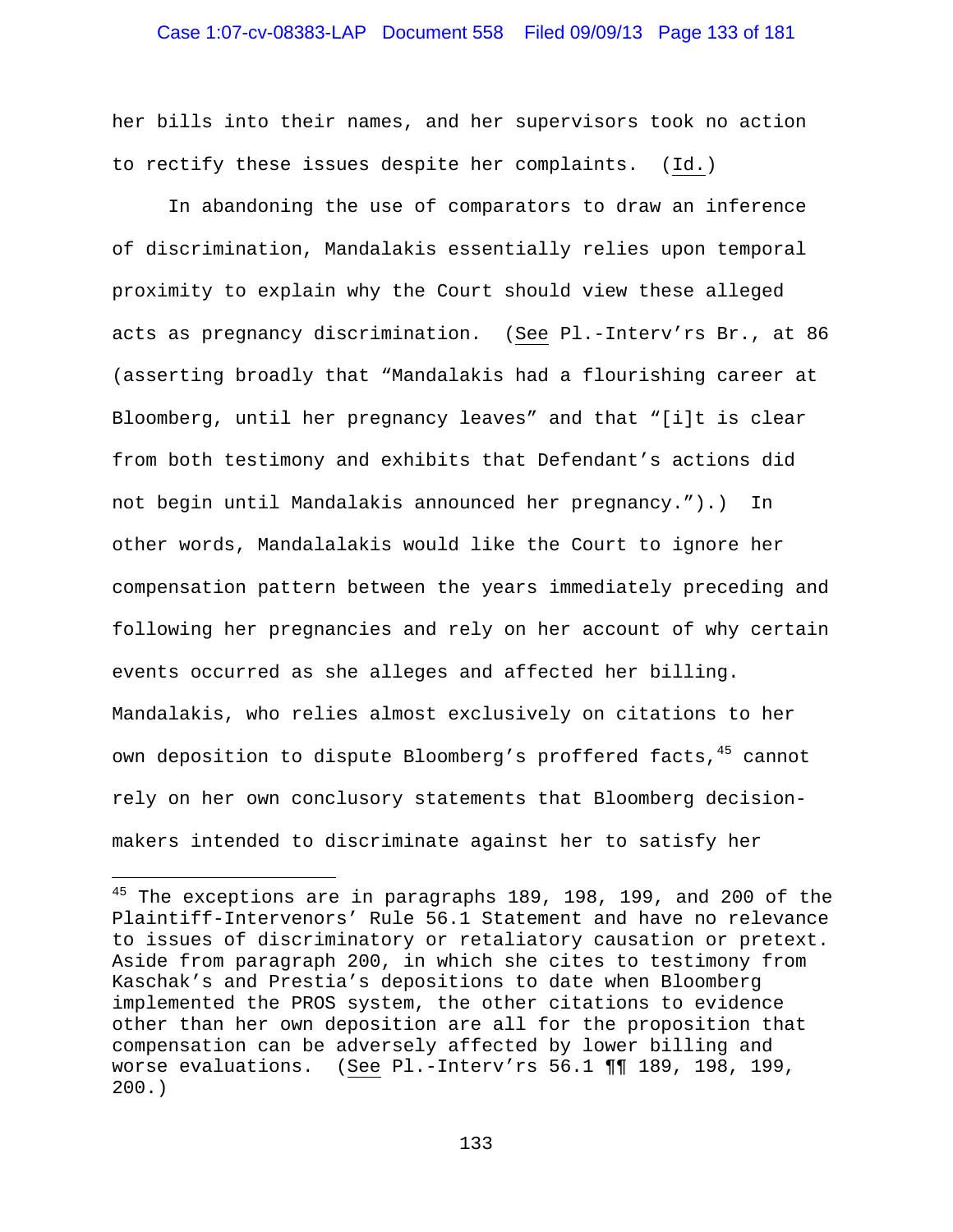### Case 1:07-cv-08383-LAP Document 558 Filed 09/09/13 Page 134 of 181

burden of establishing an inference of discrimination. While she refers to other employees who she claims had their accounts monitored while on leave, she offers no details indicating the length of those leaves or how to compare measures those employees took to ensure the individuals watching their accounts could do so properly as against the measures taken by herself. Additionally, while she claims other pregnant women were treated poorly around the same time, she does not cite anything other than her own deposition to support her claims that other women were discriminated against on account of their pregnancies. (See id. ¶ 196.) She does not even address Bloomberg's explanation for the status of her accounts upon her return—that she did not develop a good working and communication plan with the individual assigned to watch her accounts—but relies upon her claim that she asked an HR representative to make sure her accounts were watched properly to support her claim that her accounts were not watched properly for discriminatory reasons. $4^{6}$ Without more, in light of her compensation history and belowexpectations performance ratings, her supervisors' alleged refusal to remedy her complaints do not tend to imply anything

 $\overline{\phantom{0}}$ 

<sup>&</sup>lt;sup>46</sup> The evidence shows that Bloomberg officially did assign employees to watch her accounts while on leave. The Court finds it strange that Mandalakis would rely upon an HR representative not just to ensure that such an assignment had been made but to understand the intricacies of Mandalakis's accounts and monitor the degree to which those accounts were being watched.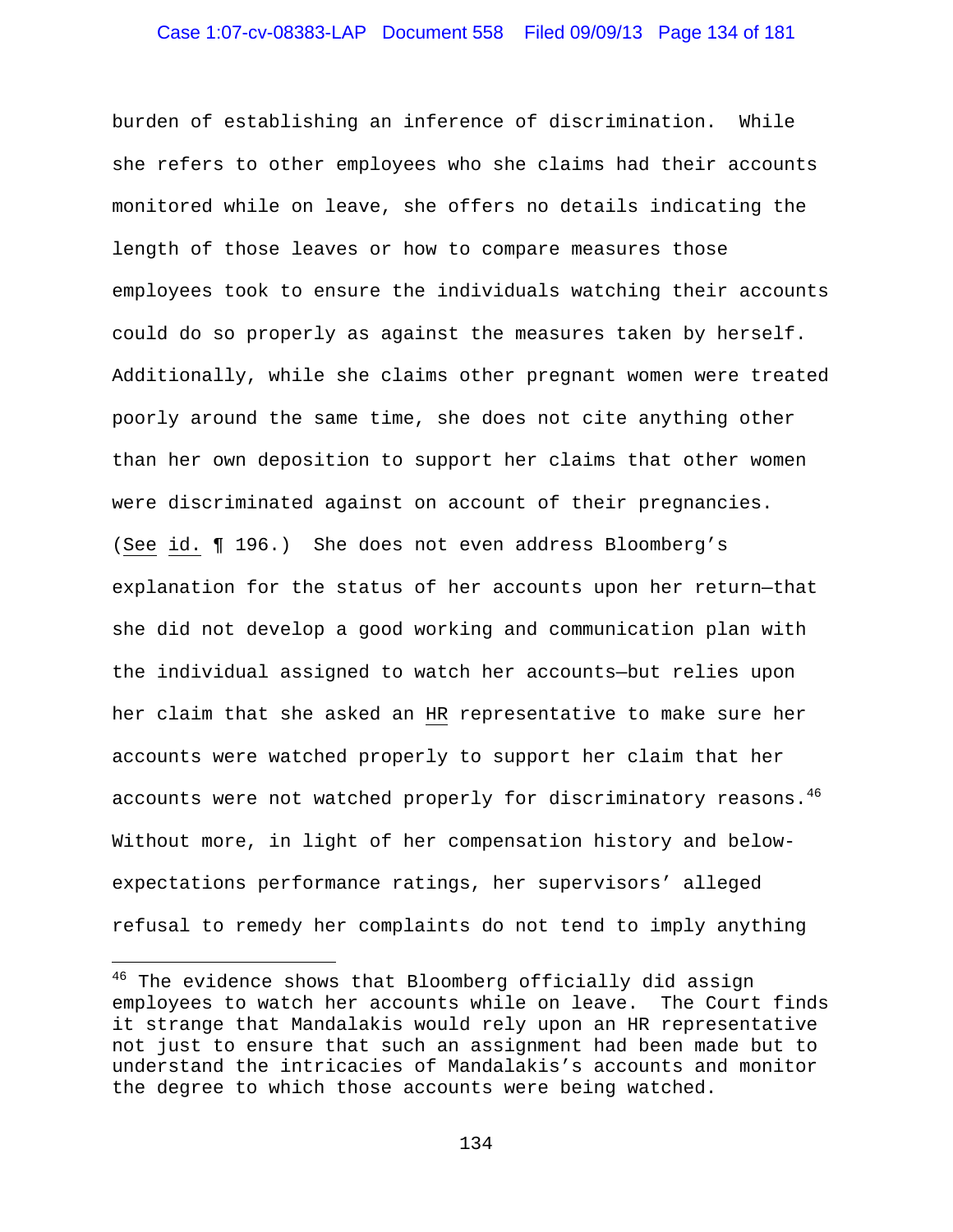# Case 1:07-cv-08383-LAP Document 558 Filed 09/09/13 Page 135 of 181

more than a poor working relationship between the relevant individuals, something Title VII and the NYSHRL do not protect against. See, e.g., Doherty, 2006 WL 2239421, at \*5 ("Title VII prohibits discrimination; it is not a shield against harsh treatment at the work place. Personal animosity is not the equivalent of [pregnancy] discrimination [and] [t]he plaintiff cannot turn a personal feud into a [pregnancy] discrimination case.").

Even if Mandalakis could establish a prima facie case, the above review plainly reflects that she cannot rebut Bloomberg's explanation that Mandalakis's billing is part of a larger pattern and was affected by her own performance shortcomings. Additionally, with respect to Mandalakis's complaints about whether she received full pay during her maternity leave, not only do Bloomberg's attempts to solve the problem belie any inference of discrimination, but Mandalakis has not identified any evidence tending to rebut Bloomberg's explanation that a pay shortfall occurred as a result of bureaucratic confusion. As such, summary judgment is granted in favor of Bloomberg on all of Mandalakis's discriminatory compensation claims.

#### ii. Non-Compensation Claims

Mandalakis also claims pregnancy discrimination as a result of certain non-compensation actions. Many of these claims mirror the actions she alleges as explanations for her deficient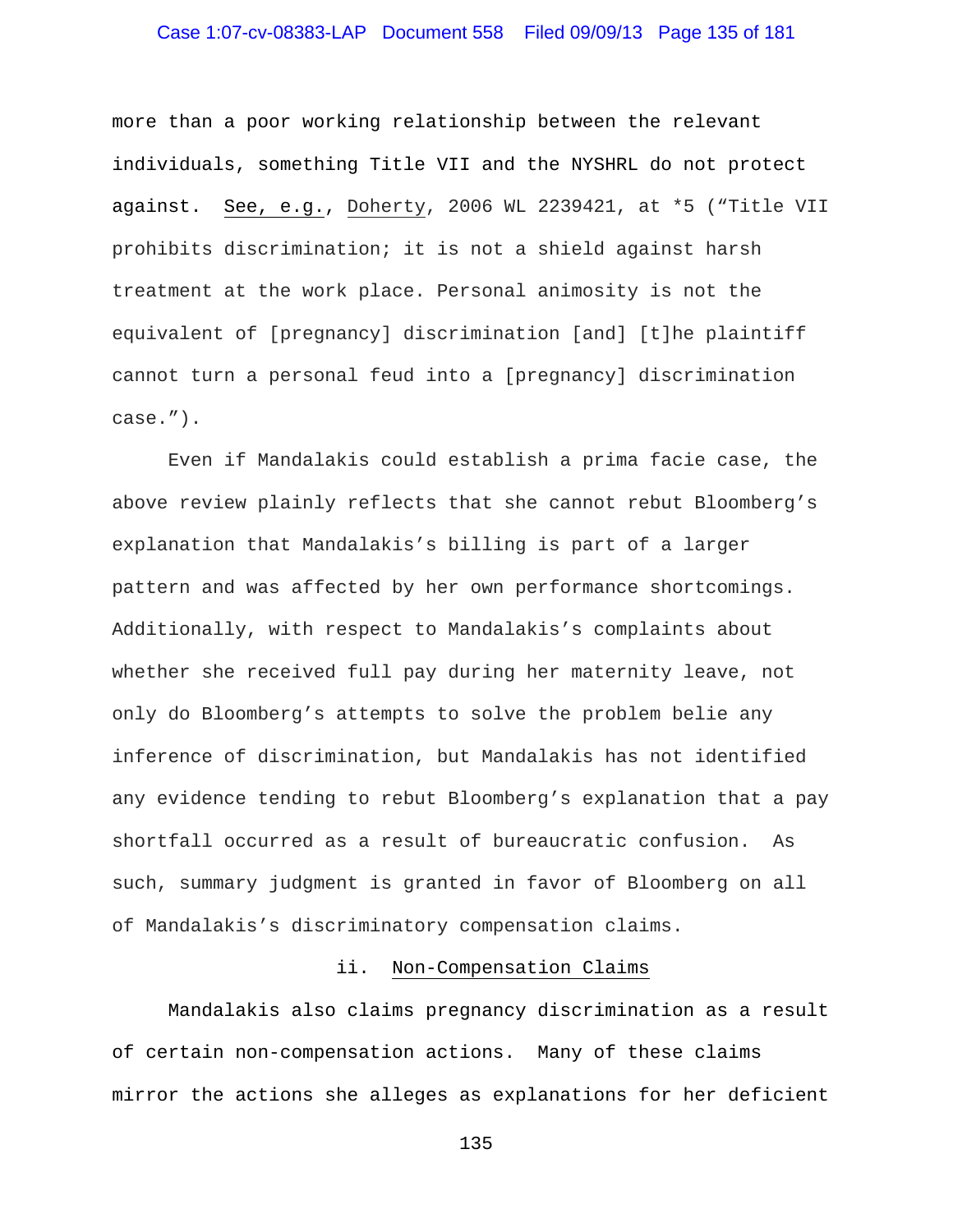# Case 1:07-cv-08383-LAP Document 558 Filed 09/09/13 Page 136 of 181

billing figures that resulted in allegedly adverse compensation actions, (see Pl.-Interv'rs Br., at 84-85), and for the reasons discussed supra, summary judgment is appropriate on those claims in favor of Bloomberg.

As for the other events Mandalakis asserts constitute pregnancy discrimination, summary judgment is appropriate in favor of Bloomberg on those claims, as well. For starters, even Mandalakis's own cited testimony does not support the conclusion that what Mandalakis describes as her supervisor's refusal to give her an account of a client she knew well amounted to an adverse employment action. The cited testimony states that her supervisor told her that he was not giving it to her but that she could go ask the individual to whom the account had been assigned if she would give it to Mandalakis; Mandalakis then did so and received the account. (See Roth Decl. Ex. B, at 121 (Mandalakis Dep.).) Next, she cites no evidence other than her testimony and recollection to support her claim that she was the only employee forced to give up all of her billing on certain accounts, and, without more, Mandalakis cannot show that this decision was motivated by discrimination. The Court also finds that Bloomberg's inquiries about her leave status and about whether she would be willing to do a performance review over the phone while on leave do not amount to adverse employment actions because an employer can inquire about an employee's leave status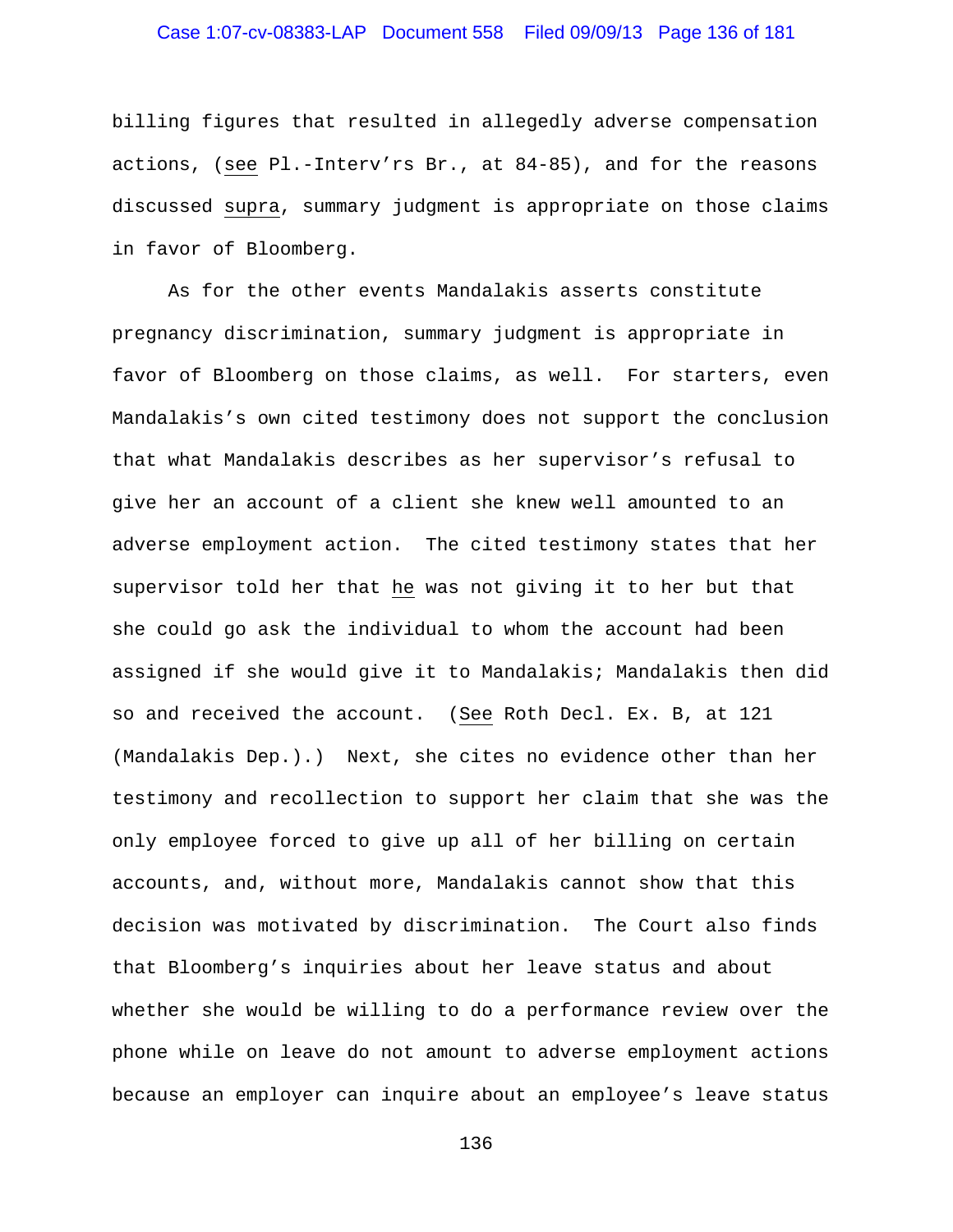and Mandalakis offers no evidence of how either of these inquiries actually changed the terms of her employment. Similarly, Mandalakis cannot maintain a discrimination claim based on the fact that her supervisors expressed concern regarding how to monitor an employee working from home, particularly insofar as Mandalakis offers no evidence tending to show that such concerns were prompted by discriminatory animus as opposed to their general concerns over Bloomberg's new more flexible work options. It goes without saying that an employee working from home presents more obstacles to supervision than an employee working within an office in front of her supervisors. Moreover, Mandalakis cannot make out a claims based on Kaschak's pulling Mandalakis into a room and yelling at her about Mandalakis's PROS notes because, as the Court has noted repeatedly, such an incident of yelling does not constitute to an adverse employment action; even so, Mandalakis offers no evidence other than her own assertions within her deposition testimony to support her claim that such incidents were directed at pregnant employees only.

Finally, Mandalakis claims that she was discriminated against because, while taking intermittent leave for pregnancy complications, a deadline for sales calls was changed from requiring employees to make 120 calls over the course of three months to making forty calls each month for three months.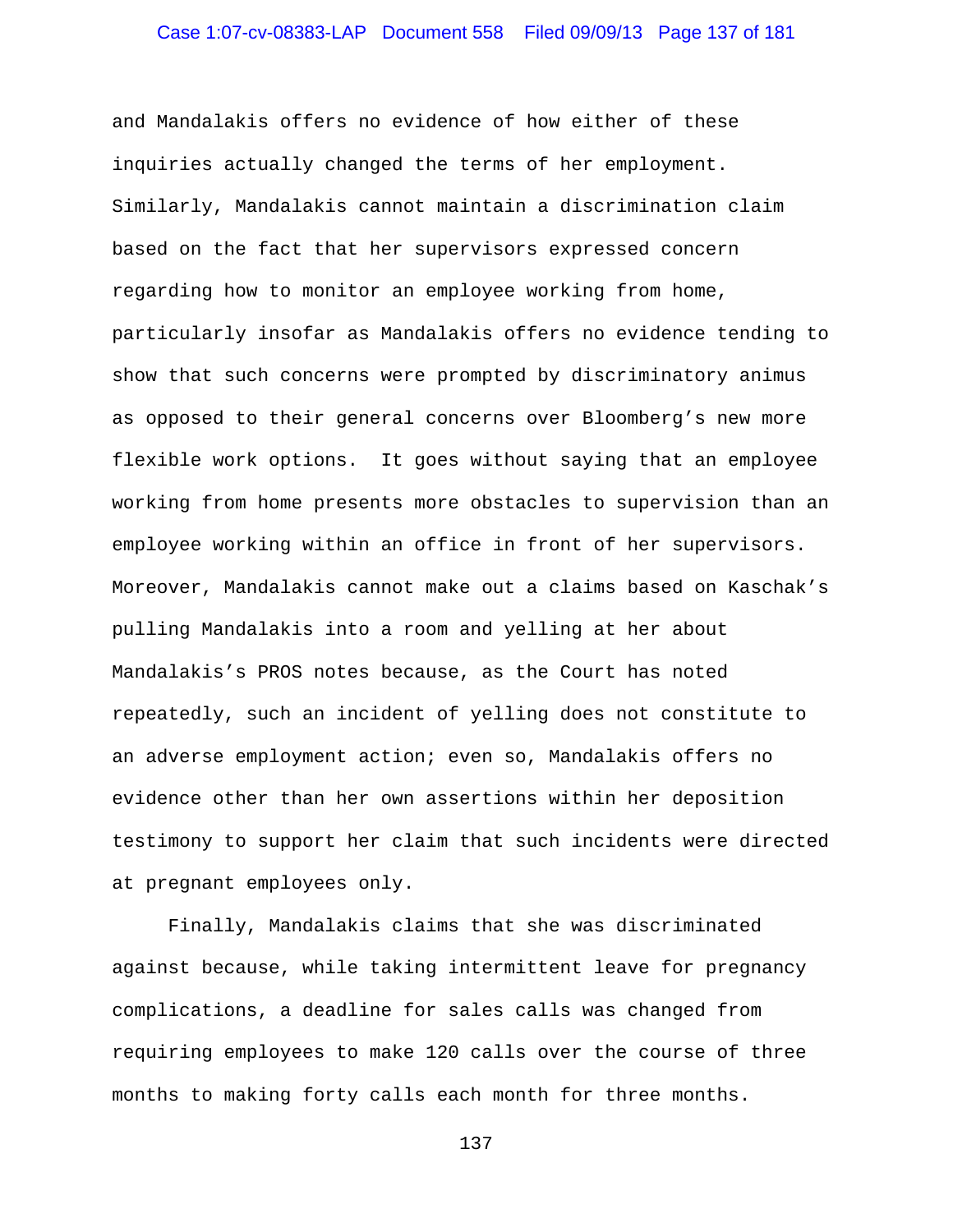# Case 1:07-cv-08383-LAP Document 558 Filed 09/09/13 Page 138 of 181

Mandalakis, though, does not claim that this change was intended to affect only her; rather, her complaint is that her supervisors did not grant an exception for her to this change on account of her informing them that she was experiencing pregnancy-related complications. Although, the parties agree that Mandalakis began taking intermittent leave in January 2005, the record is unclear as to when she formally requested and Bloomberg formally approved such leave. The only document either party references with respect to this period of intermittent leave is Mandalakis's family medical leave request form that grants intermittent leave effective as of January 5, 2005, which Mandalakis confirms that she did not sign and submit until February 23, 2005. (Dreiband Decl. Ex. 138, at 442 (Mandalakis Dep.).) The Court finds that Decina and Vulpi's alleged statements that Bloomberg's CEO would not care about Mandalakis's complications when running a report showing the status of her group's sales calls only shows that those supervisors believed that Bloomberg leadership expected all employees to meet their deadlines. Mandalakis admittedly did not tell either Decina or Vulpi about her pregnancy or her complications before they raised these concerns with her, and nothing in the record shows that either of these supervisors was aware that Mandalakis had been taking a form of medical leave; thus, the Court finds that the alleged reprimand regarding the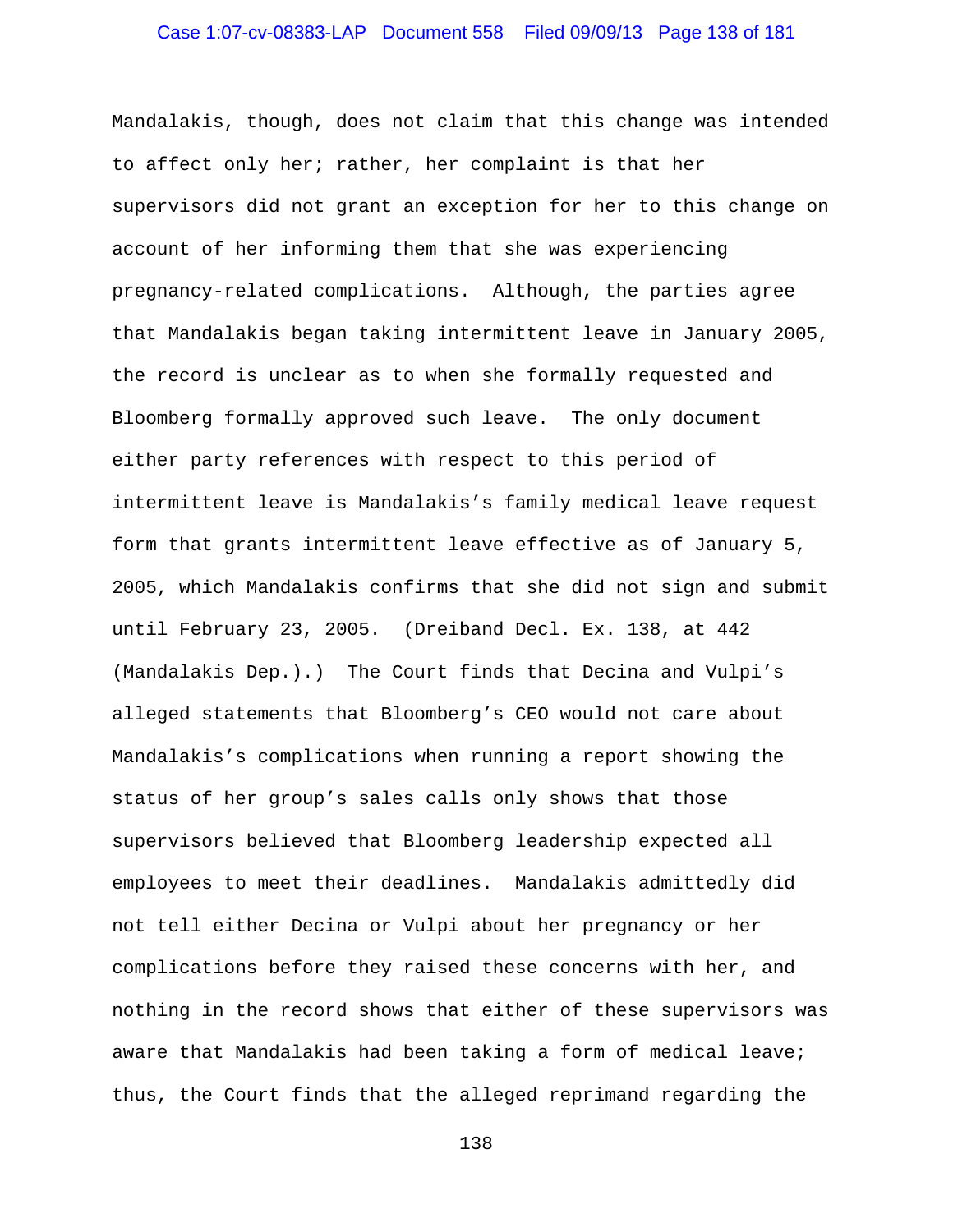### Case 1:07-cv-08383-LAP Document 558 Filed 09/09/13 Page 139 of 181

status of her sales calls does not amount to an adverse employment action giving rise to an inference of pregnancy discrimination merely because of a stray remark speculating about the attitude of Bloomberg's CEO.

In light of the foregoing considerations, the Court grants Bloomberg's motion for summary judgment on all of Mandalakis's discrimination claims alleged as arising under Title VII and the NYSHRL.

### b. Retaliation

### i. Retaliation Claims "Asserted" Subsequent to Mandalakis's Filing of Her Complaint

 It is well-established that a plaintiff must plead her claims in her complaint. Fed. R. Civ. P. 8(a)(2); Wright v. Ernst & Young LLP, 152 F.3d 169, 178 (2d Cir. 1998). After discovery has commenced, a party must amend her complaint in accordance with Federal Rule of Civil Procedure 15(a) to assert a new claim. And under the circumstances here, the Court sees no reason to create an exception to this basic requirement.

 Mandalakis asserts that the only relevant inquiry on this issue is whether Bloomberg had notice of the claims she now asserts and that Bloomberg was provided notice because she filed an EEOC charge related to these claims during the course of the instant action. In support of this proposition, Mandalakis merely cites a different portion of a case relied upon by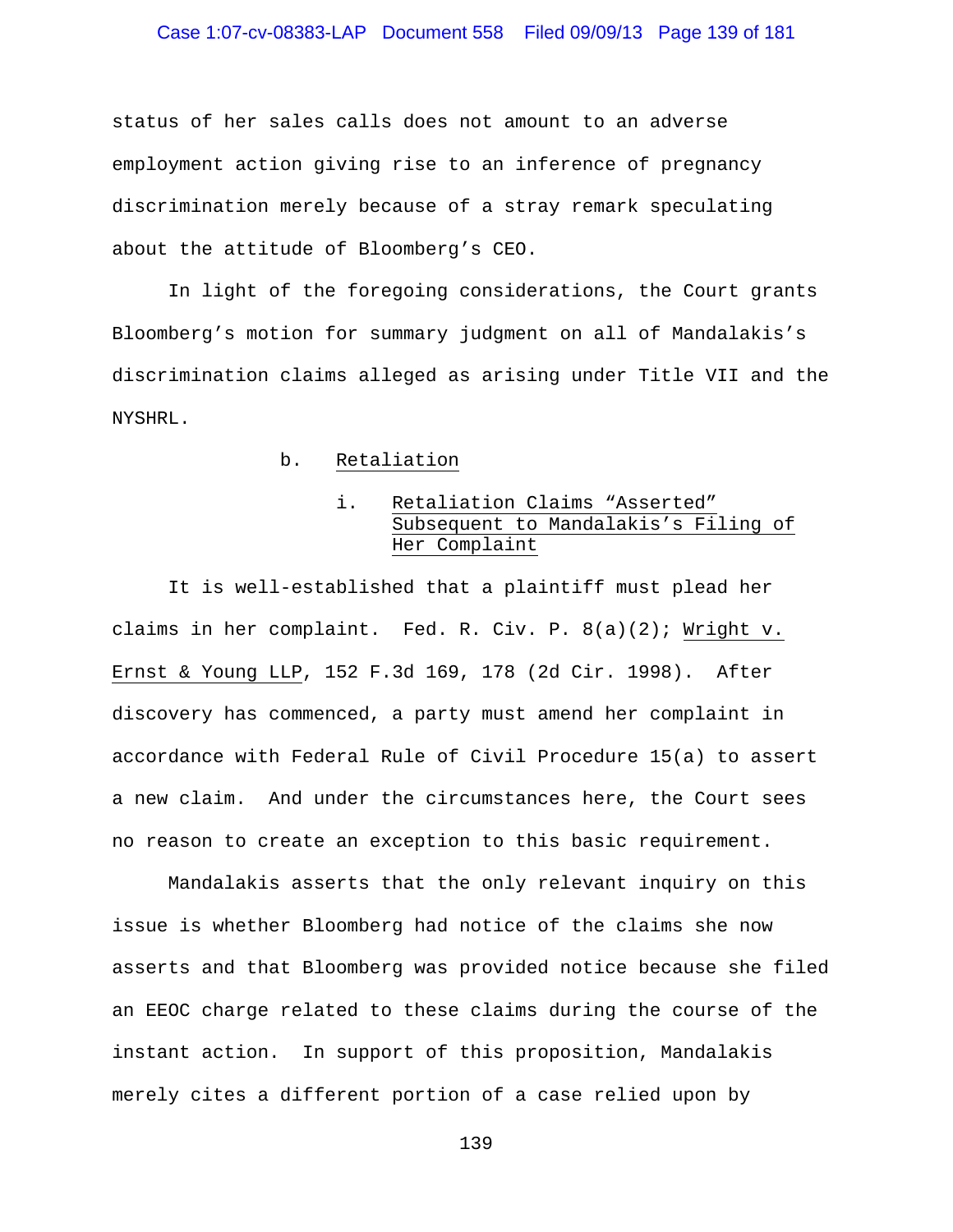### Case 1:07-cv-08383-LAP Document 558 Filed 09/09/13 Page 140 of 181

Bloomberg for its argument that any unpleaded claims should not be considered.<sup>47</sup> (See Pl.-Interv'rs Br., at 80 (discussing Youssef v. F.B.I., 541 F. Supp. 2d 121, 160-64 (D.D.C. 2008)).) The Court is unpersuaded by Mandalakis's arguments.

 According to Mandalakis, the District Court for the District of Columbia held in Youssef that a party need not amend her complaint so long as she has filed a charge with the EEOC because the filing of such puts the defendant on notice of any new claims within the charge. (See id.) This reading of Youssef, however, is too broad.

In Youssef, the court considered a claim that was not referenced in the plaintiff's complaint but did so because the defendant had notice of this claim from the outset because it was included in the plaintiff's original EEOC charge and because the defendant proceeded to include the claim in its own motion for summary judgment. See Youssef, 541 F. Supp. 2d at 141. Furthermore, the court stated that while it "would ordinarily require [the plaintiff] to amend his . . . Complaint to add [the relevant] a claim . . . , the Court's dismissal of this claim on

i

<sup>&</sup>lt;sup>47</sup> Bloomberg does not proceed to discuss the merits of any of the claims it identifies as not pleaded in Mandalakis's Complaint and restricts its discussion of any such claims to a legal argument that the Court should not consider any retaliation claims that Mandalakis now asserts but that have yet to be added formally to her Complaint. (See Bloomberg Br., at 73-74; Reply Br., at 36-37.)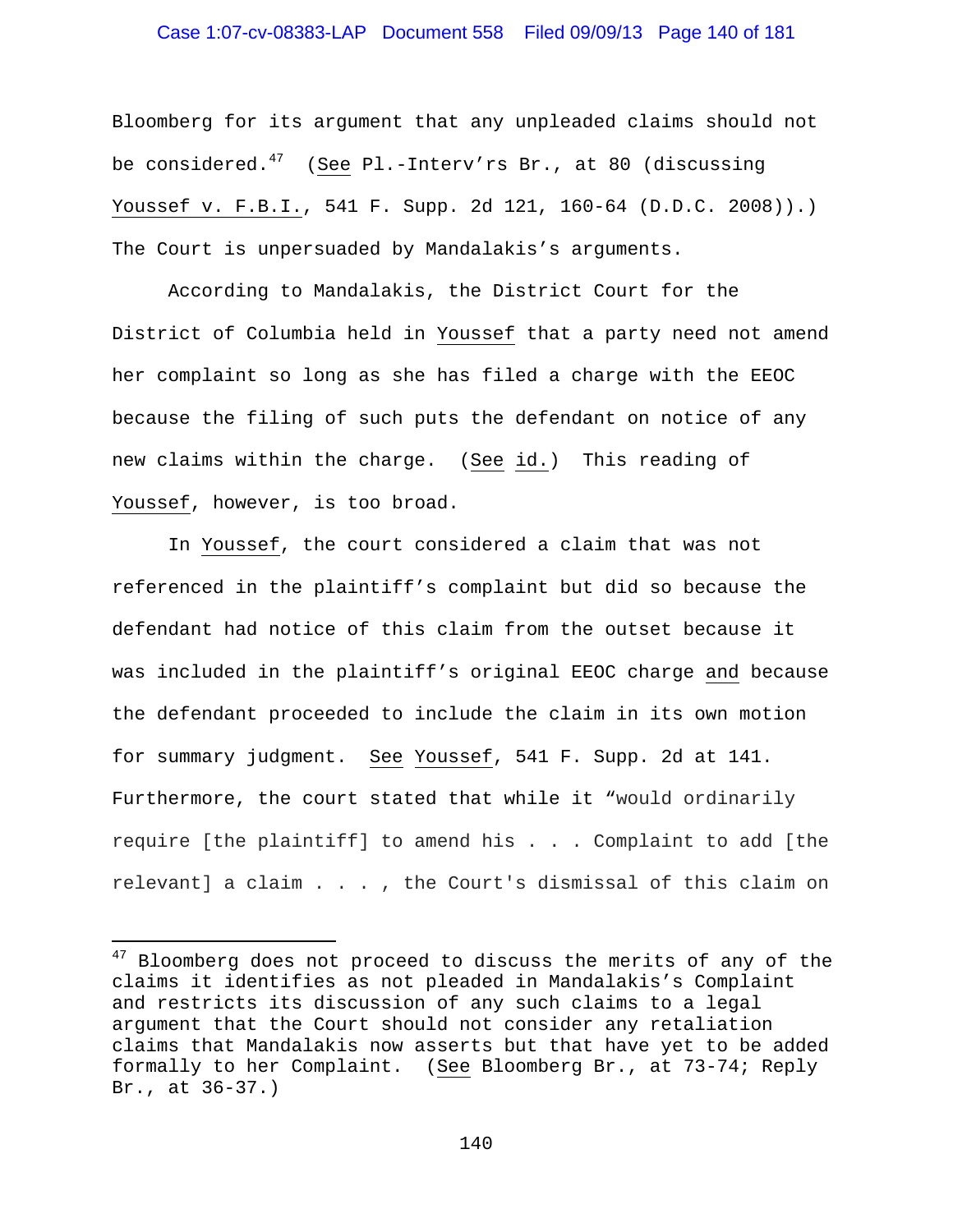### Case 1:07-cv-08383-LAP Document 558 Filed 09/09/13 Page 141 of 181

summary judgment obviates the need for such an amendment." Id. at n.23. Thereafter, the Court expressly declined to consider additional claims that the plaintiff identified during discovery because he did not seek leave to amend his complaint to include them. Id. at 160-64. With respect to these latter claims, the Court noted that the defendant did not discuss these potential claims other than to note that the plaintiff had not included them in his complaint. Id.

Here, Mandalakis does not even attempt to explain her failure to seek leave to amend her complaint to include the allegations contained in the subsequent EEOC charge or her failure to stay her portion of the instant action pending the outcome of her EEOC proceedings related to these claims. In the absence of such a basic effort to fulfill her pleading obligations, the Court will not assume that Bloomberg was on notice that Mandalakis would continue to prosecute those claims in this action, and thus, the Court grants Bloomberg's motion for summary judgment on these claims. See Woods v. Dunlop Tire Corp., 972 F.2d 36, 41 (2d Cir. 1992) (holding that claimant seeking to raise post-complaint allegations must stay her federal lawsuit pending outcome of administrative proceedings and then amend her federal complaint or seek right to sue letter and then amend her complaint to add post-complaint allegations).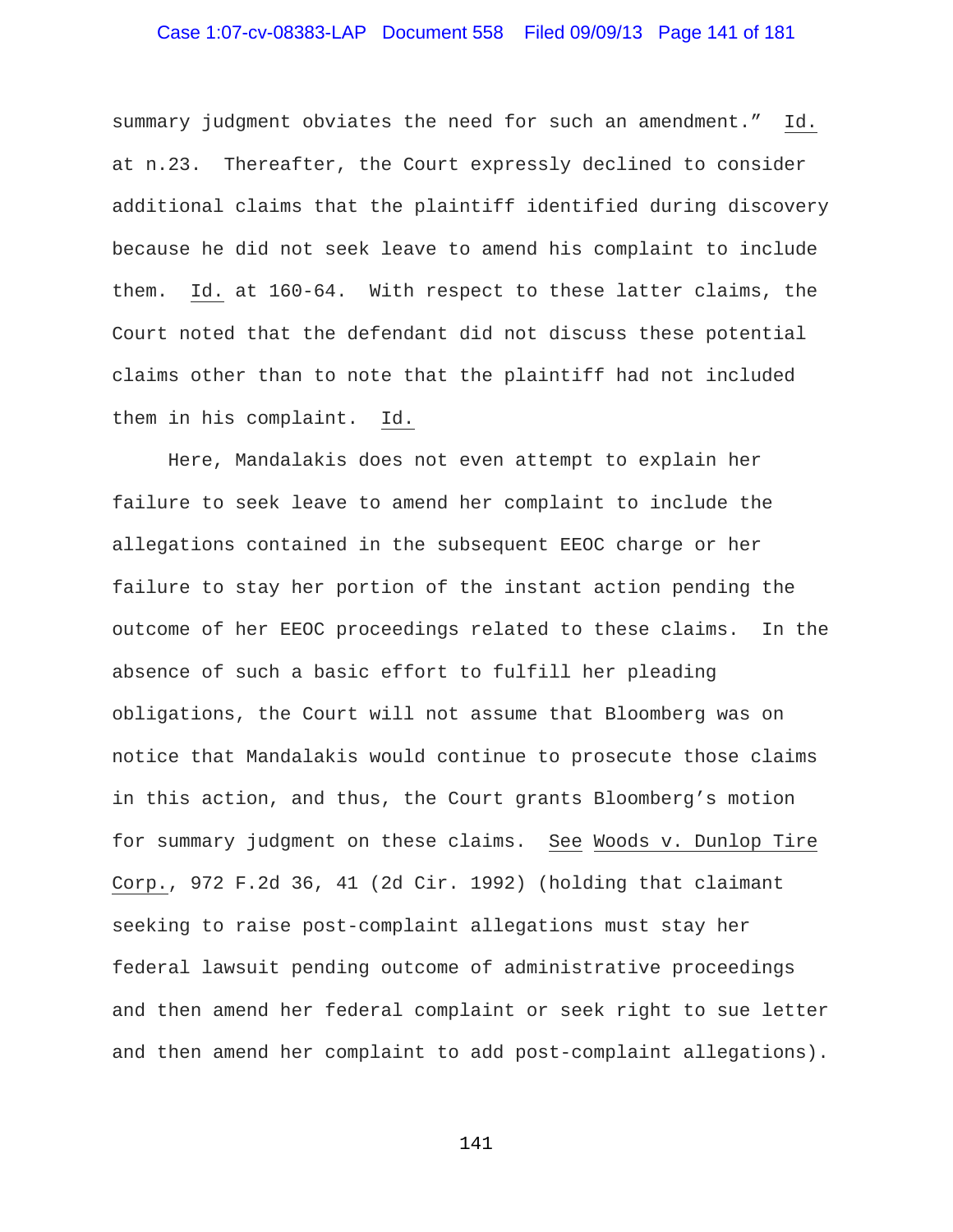### ii. Retaliation Claims Pleaded in Mandalakis's Complaint

 With respect to Mandalakis's properly pleaded retaliation claims, the Court holds that she cannot establish a prima facie case of retaliation under Title VII or the NYSHRL. As the Court has noted repeatedly throughout this opinion, being yelled at, misled, publicly reprimanded, and condescended to generally represent examples of "petty slights, minor annoyances, and simple lack of good manners" that may be covered by an employer's own civility code but are not actionable via Title VII and the NYSHRL. Burlington N., 548 U.S. at 68.

 Regardless, though, aside from vague allegations that Bloomberg's allegedly retaliatory acts occurred sometime after she engaged in protected activity, Mandalakis offers no evidence tending to show that any of the individuals she claims retaliated against her was aware that she had engaged in protected activity. While Mandalakis may be correct in noting that the second element of a claim is satisfied by her showing that she alerted HR, her inability even to offer any circumstantial evidence tending to show that any of the individuals she complains mistreated her knew that she had complained about discrimination or was encouraged to mistreat her by someone with such knowledge bears on her ability to establish the causal connection required to make out a prima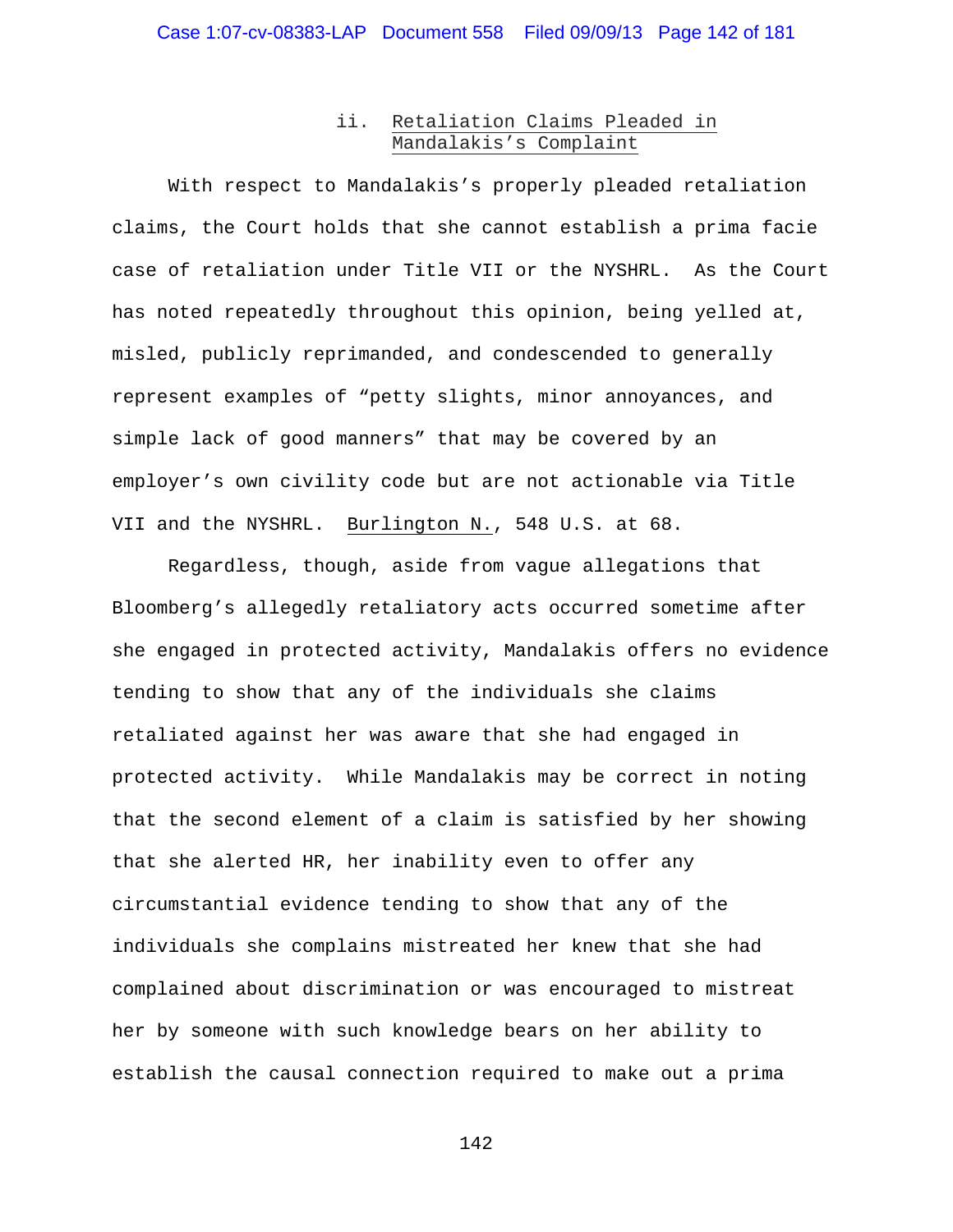# Case 1:07-cv-08383-LAP Document 558 Filed 09/09/13 Page 143 of 181

facie case. In light of all the circumstances, the Court holds that a jury could not find that Mandalakis's vague temporal proximity references suffice to establish a prima facie case on her remaining retaliation claims, and summary judgment is granted in favor of Bloomberg.

#### c. Hostile Work Environment

Summary judgment is appropriate in favor of Bloomberg on Mandalakis's hostile work environment claim. As noted with respect to the aforementioned claims, Mandalakis fails to draw a causal link between the isolated events of which she complains and her pregnancy. Moreover, with respect to her hostile work environment claim, she fails to demonstrate that an objective person would find her experiences so severe and pervasive that the terms and conditions of her employment were thereby altered. Additionally, no reasonable person would conclude that Bloomberg subjected her to unreasonable hours or conditions of employment without any evidence that Bloomberg allowed any other employees to work less than a ten-hour day between 2001 and 2008. Moreover, Bloomberg granted Mandalakis multiple periods of leave to deal with pregnancy and familial issues, undercutting any notion that Bloomberg's actions were severe or pervasive. Additionally, any reasonable employer would employ some level of scrutiny of doctor's notes to ensure that employees were being granted leave in accordance with their terms of employment.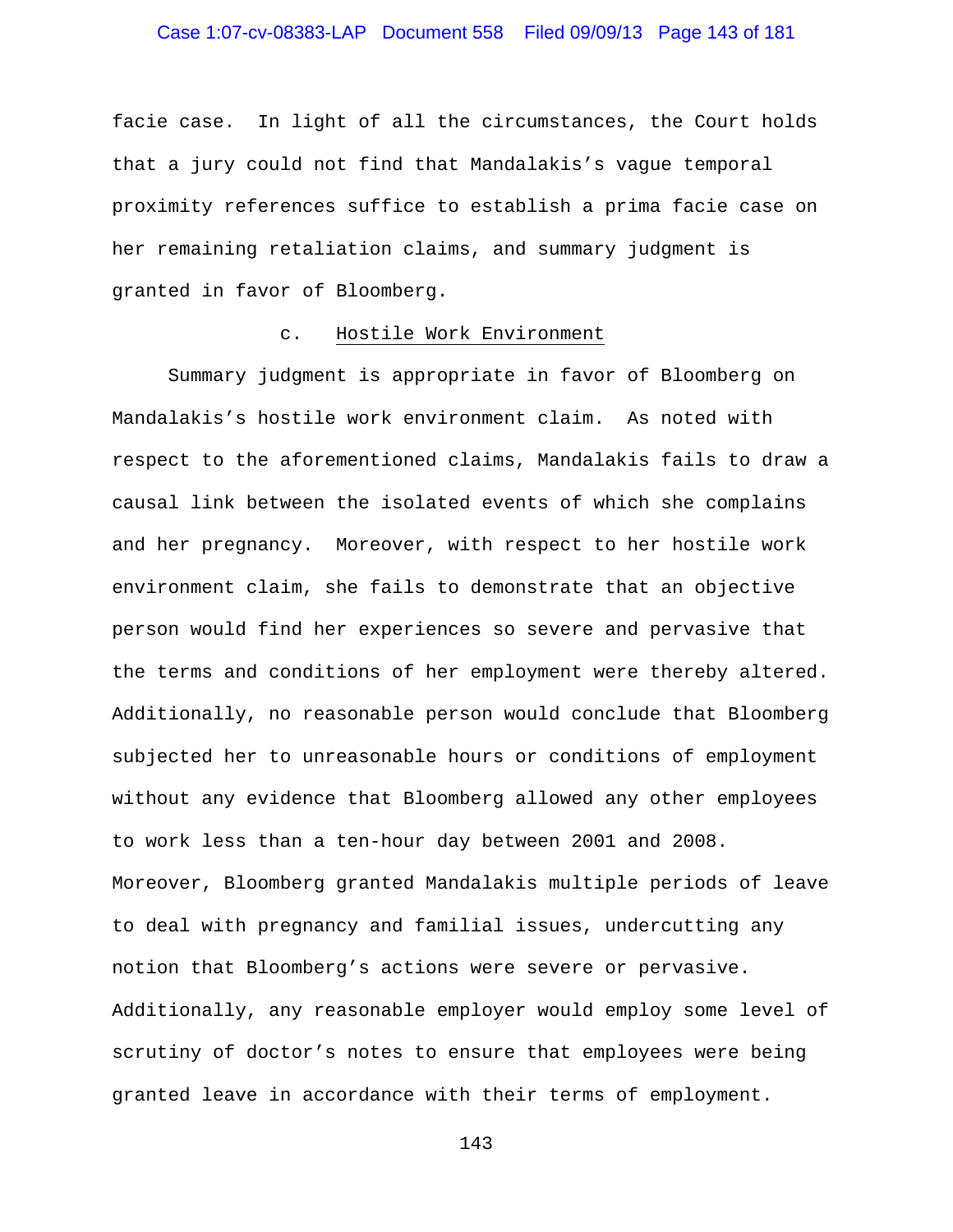# Case 1:07-cv-08383-LAP Document 558 Filed 09/09/13 Page 144 of 181

Mandalakis only offers one other comparator in this regard, fellow Plaintiff-Intervenor Prestia. In doing so, though, the Court finds that such a comparator, if anything, undercuts any inference that this was a discriminatory decision. Finally, as noted with respect to Prestia's claims, Mandalakis's assertions with respect to Bloomberg's alleged failure to remedy her complaints cannot, itself, add to the severity of the conditions she alleges.

Finally, the Court notes that aside from her own, nonmedical opinion regarding the effects of Bloomberg's treatment of her, she relies on inadmissible hearsay which happens to be contradicted by sworn declarations from her doctors that have been proffered by Bloomberg. For these reasons, the Court grants summary judgment in favor of Bloomberg on Mandalakis's hostile work environment claim.

#### 3. Analysis of NYCHRL Claims

### a. Discrimination

As the Court has alluded to throughout this opinion, a plaintiff does not reach a jury under the NYCHRL simply because she filed a complaint; she must show that she was treated less well because of her protected status. Mandalakis offers no evidence to sustain such a showing. But even assuming that she has, she must show by direct or circumstantial evidence that Bloomberg's proffered reasons might be pretextual.

```
144
```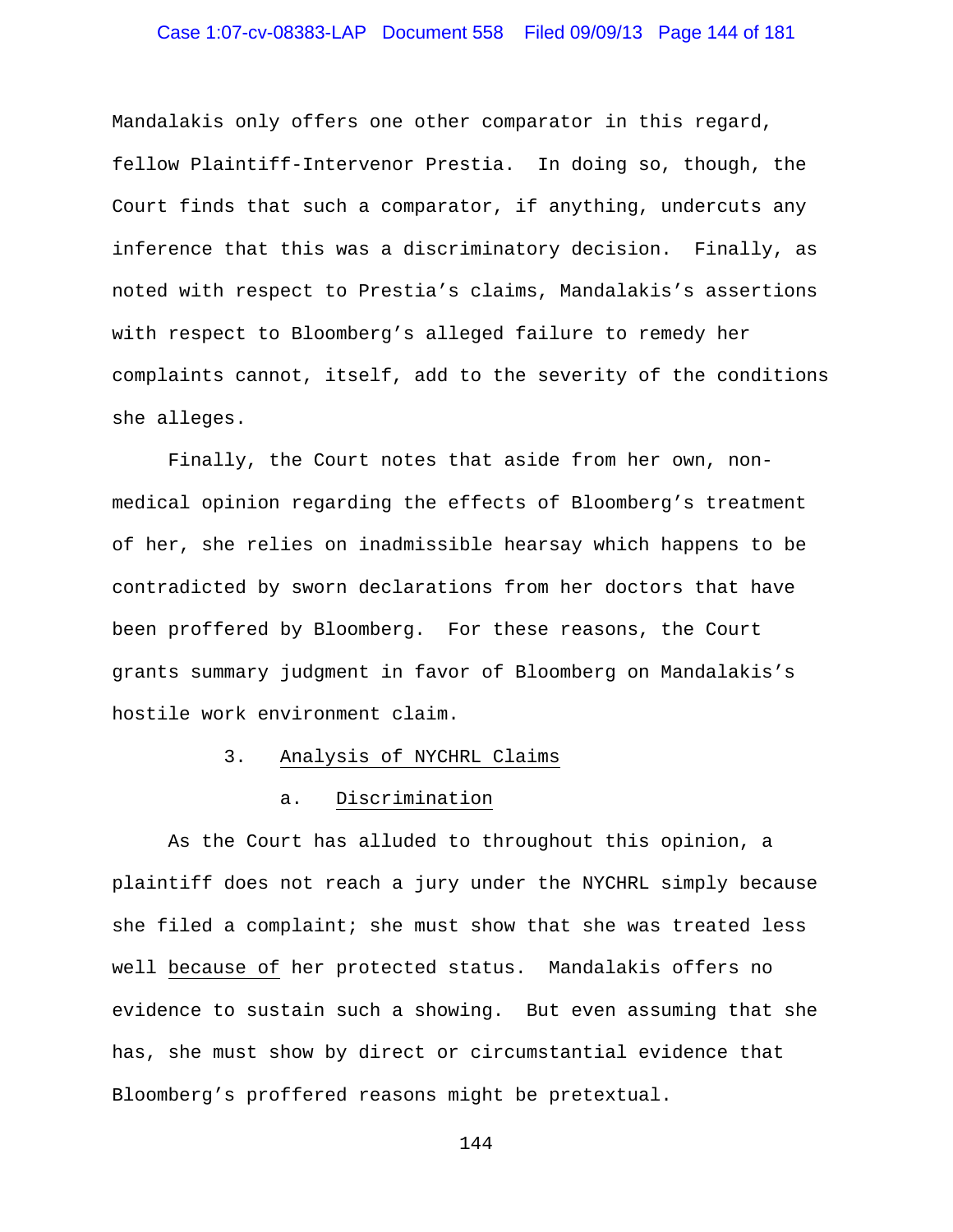Mandalakis, however, has not put forth direct or circumstantial evidence tending to cast doubt upon Bloomberg's non-discriminatory stated reasons that any actions Mandalakis claims were motivated by discrimination are explained, instead, by her own deficient performance, as reflected in her compensation history and reviews. Mandalakis responds to Bloomberg's motion by referencing only her own deposition in support of her claim that Bloomberg acted unlawfully. She does not direct the Court to any evidence other than vague accusations of temporal proximity to overcome Bloomberg's evidence of legitimate, nondiscriminatory explanations. Perhaps her strongest piece of evidence under the NYCHRL is her claim that her supervisors believed that Bloomberg's CEO would not care about her pregnancy complications when reviewing whether she had met her sales calls quota. But such evidence, alone, does not show that Mandalakis was treated "less well" than others. Rather, on its face, it shows that all employees were expected to maintain a certain level of performance. And to the extent such a comment could reflect an anti-pregnancy bias, such is belied by Bloomberg's subsequently granting Mandalakis intermittent leave on account of her complications.

The Court, therefore, holds that, even assuming the presence of a prima facie case, Mandalakis cannot meet her burden at the pretext stage under either the mixed-motive or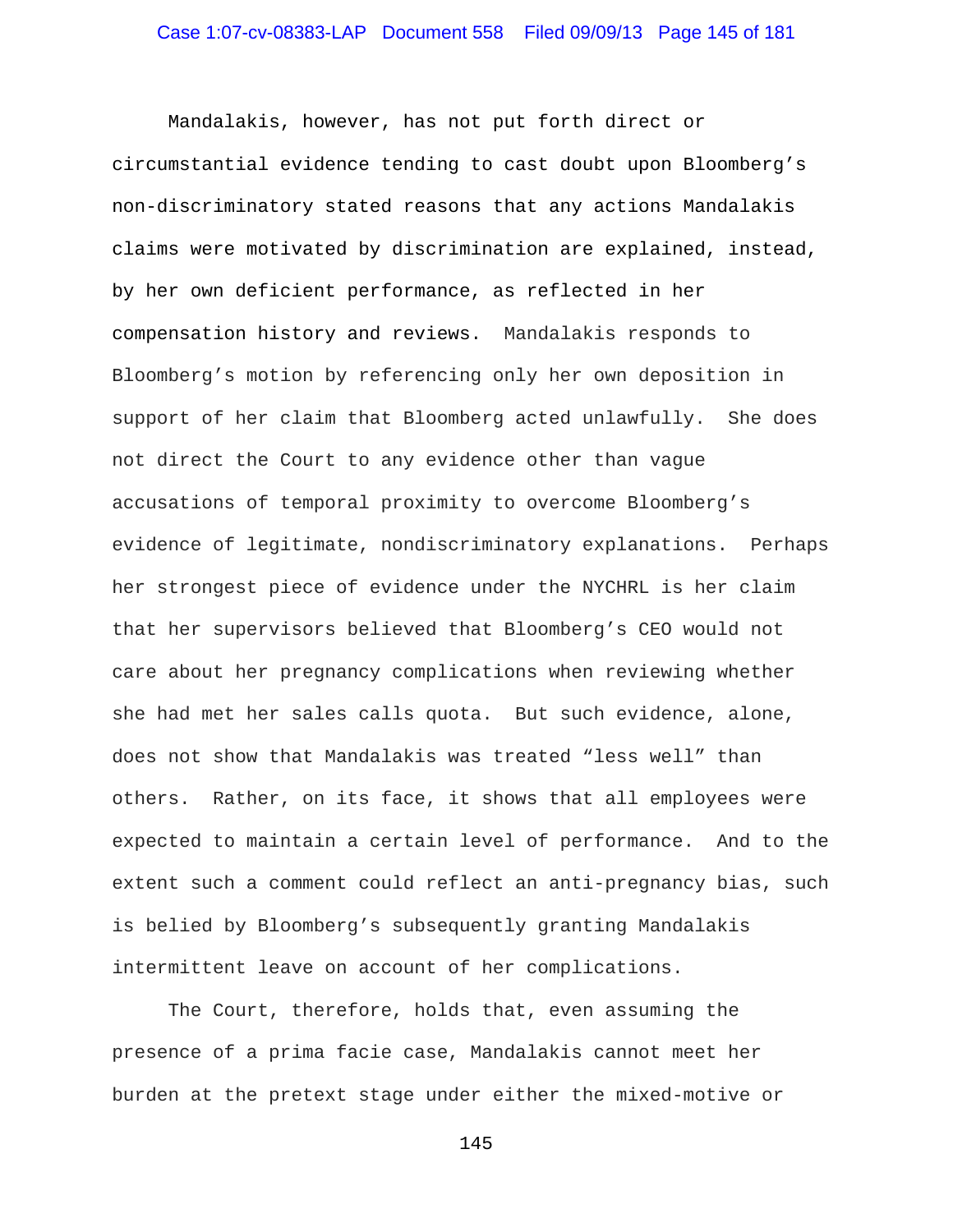### Case 1:07-cv-08383-LAP Document 558 Filed 09/09/13 Page 146 of 181

McDonnell Douglas standard. See Melman, 98 A.D.3d at 124 ("[T]he initial 'de minimis prima facie showing' required of a plaintiff . . . should not be conflated with the 'frequently . . . onerous' showing required to defeat a well supported summary judgment motion." (quoting Bennett, 92 A.D.3d at 38.)). Thus, the Court grants summary judgment in favor of Bloomberg on Mandalakis's NYCHRL discrimination claim.

### b. Retaliation $48$

As the Court noted in its analysis above, aside from vague allegations that Bloomberg's allegedly retaliatory acts occurred sometime after she engaged in protected activity, Mandalakis offers no evidence tending to show that any of the individuals she claims retaliated against her was aware that she had engaged in protected activity. Her inability to offer any circumstantial evidence tending to show that any of the individuals she complains mistreated her knew that she had complained about discrimination or was encouraged to mistreat her by someone with such knowledge is relevant to whether Mandalakis can show that she was treated less well because she engaged in protected activity. Moreover, Mandalakis offers no

i<br>Li

 $^{48}$  Mandalakis does not argue that a different procedural analysis applies under the NYCHRL with respect to a party's general pleading requirement. Thus, for the reasons discussed supra, the Court will not consider unpleaded claims of retaliation that Mandalakis now pursues as violations of the NYCHRL.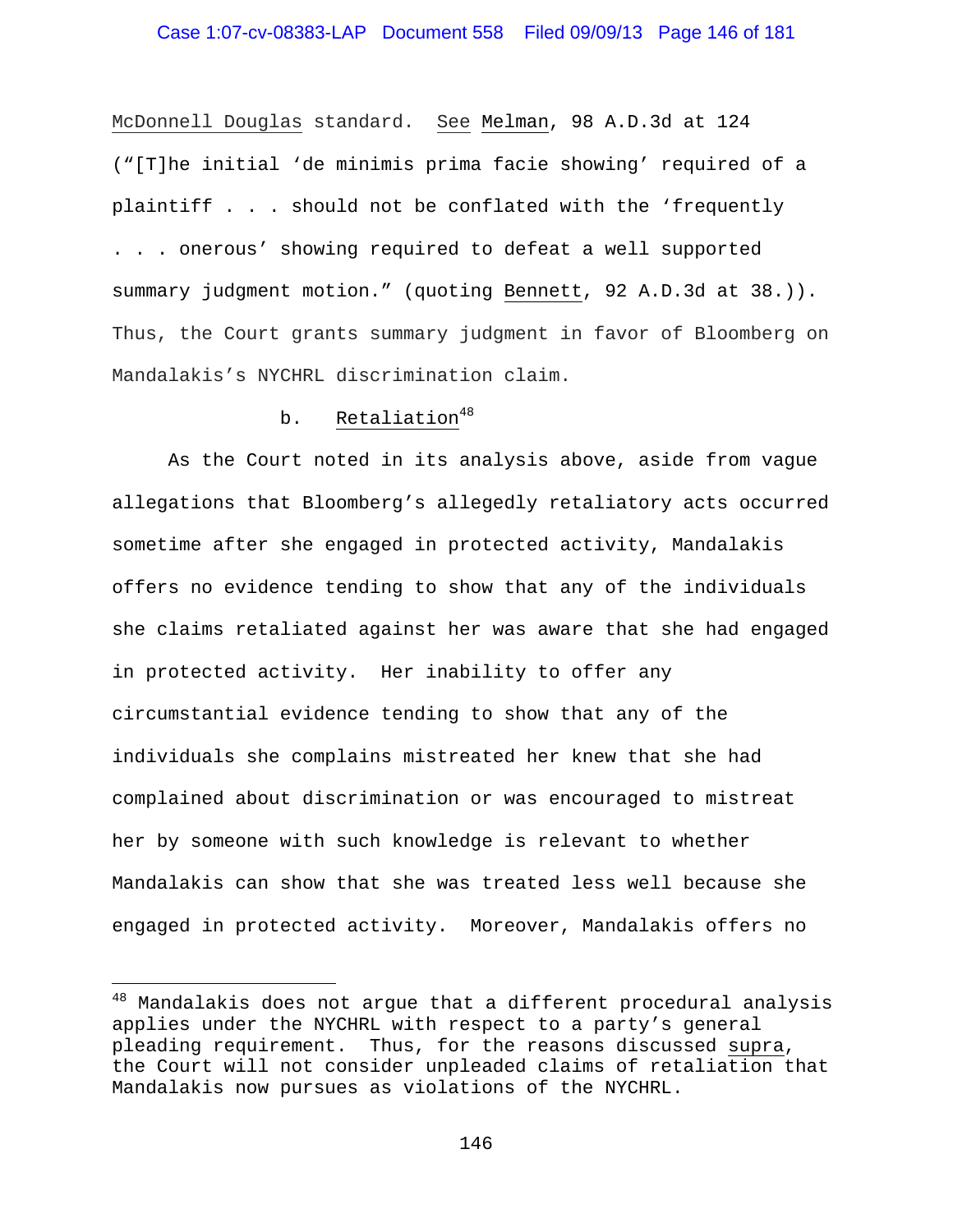# Case 1:07-cv-08383-LAP Document 558 Filed 09/09/13 Page 147 of 181

evidence to support her claim that she only suffered from reduced billings because her coworkers discriminated against her for becoming pregnant and retaliated against her upon her engaging in protected activity. Rather, Bloomberg has proffered uncontroverted evidence that Mandalakis encountered negative performance ratings and compensation awards in years in which she was not pregnant, which undercuts Mandalakis vague temporal accusations. Therefore, in light of all the circumstances, the Court holds that a jury could not find that Mandalakis's vague temporal proximity references suffice to sustain a retaliation claim under the NYCHRL, and summary judgment is granted in favor of Bloomberg. See Dixon, 416 F. App'x at 110 n.1.

#### 4. Summary

The Court grants Bloomberg's motion for summary judgment on all claims asserted by Mandalakis.

#### F. Marina Kushnir

 Plaintiff-Intervenor Marina Kushnir ("Kushnir") alleges discrimination and retaliation claims under Title VII and the NYSHRL and the NYCHRL. She filed a discrimination charge with the EEOC on November 9, 2007. For the reasons explained relative to Lancaster's claims, Kushnir also cannot invoke the single filing rule to avoid the statute of limitations on certain Title VII claims. Thus, any of Kushnir's Title VII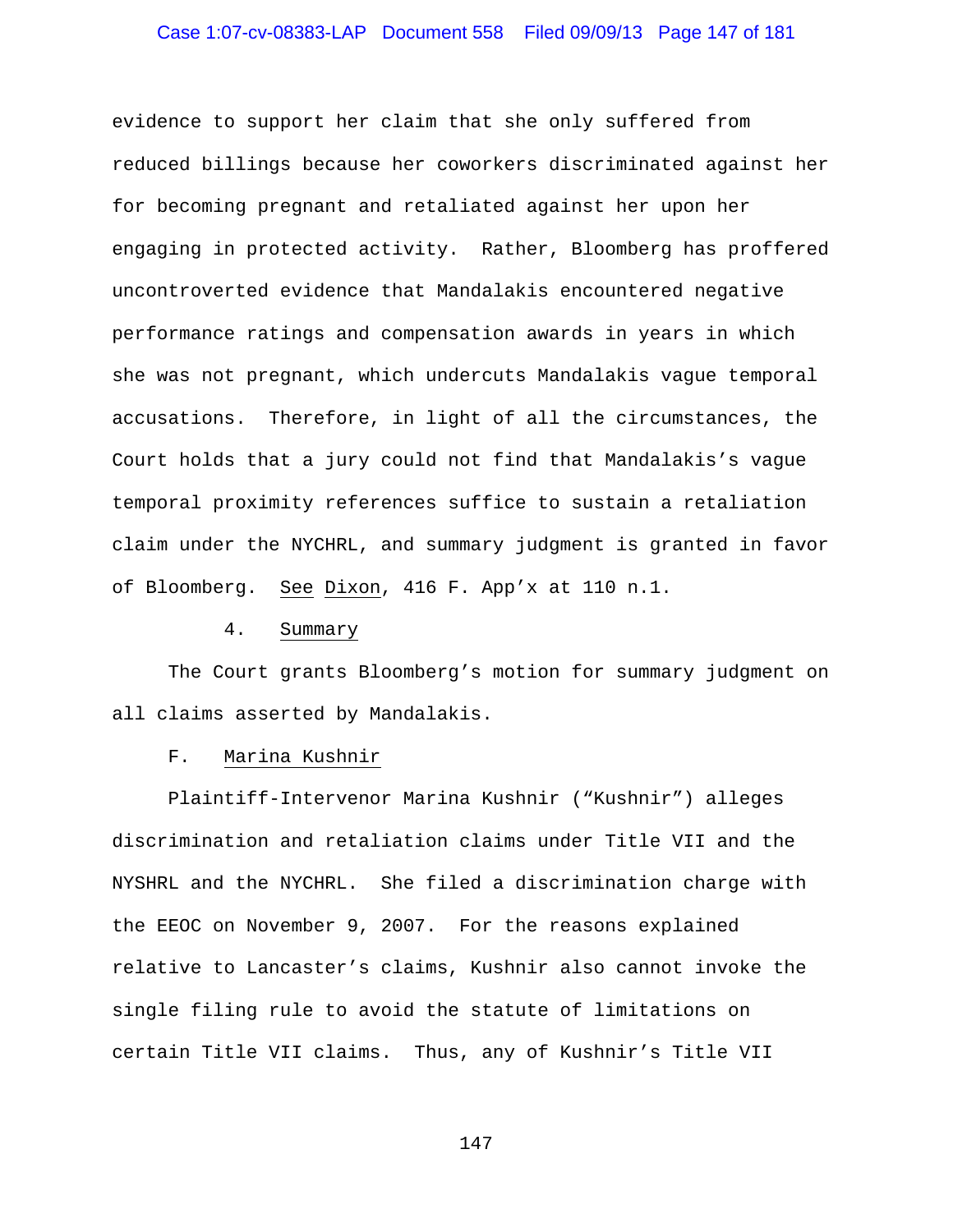# Case 1:07-cv-08383-LAP Document 558 Filed 09/09/13 Page 148 of 181

discrimination claims occurring before January 13, 2007, are time-barred.

### 1. Background

 Kushnir began working for Bloomberg as a software engineer in the Data License group in August 2000. (Bloomberg 56.1 ¶ 185.) In August 2005, she began her first maternity leave while employed at Bloomberg and gave birth in September 2005. (Id. ¶ 186; Pl.-Interv'rs 56.1 ¶ 186.)

Derek Lo ("Lo"), Kushnir's direct supervisor, and Michael Devaney ("Devaney"), Kushnir's department manager, delivered Kushnir's 2005 performance evaluation by phone that same August. (Bloomberg 56.1 ¶ 187.) During the call, Lo and Devaney informed Kushnir that her total intended compensation that year was set at \$103,252. (Id. ¶ 188.) They further told her that she had been awarded twenty-four EECs (down from forty-five in 2004) and that the reduction from the prior year was because of market conditions. (Id. ¶ 188; Pl.-Interv'rs 56.1 ¶ 188; Golden Decl. Ex. 94, at 102 (Kushnir Dep.).)

Upon Kushnir's return from leave in January 2006, Lo assigned her to troubleshooting projects on existing applications. (Bloomberg 56.1 ¶ 189.) Although Kushnir viewed such assignments as less prestigious than working on new projects, she states that focusing on the existing systems was where she was most needed and the best fit for her given her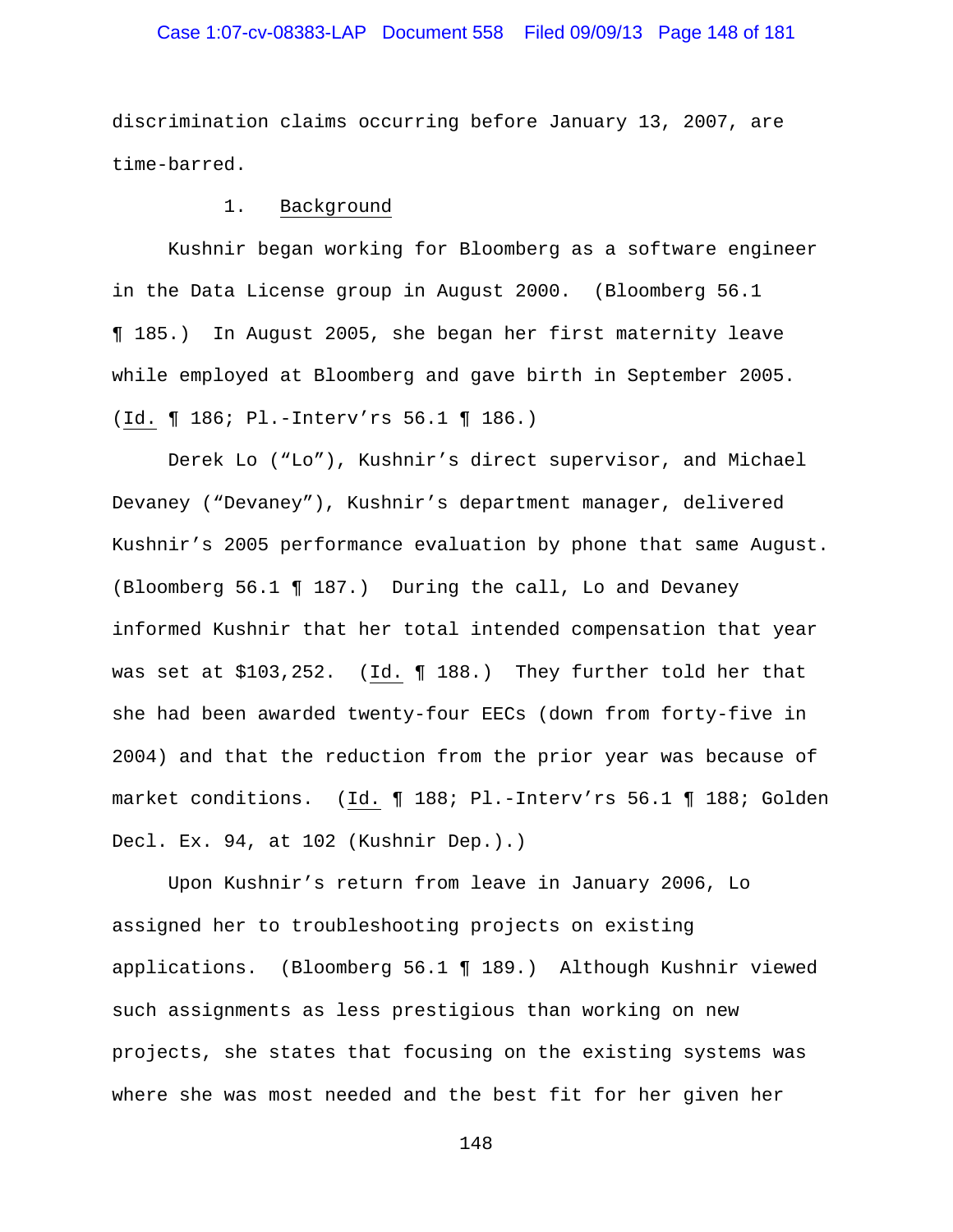### Case 1:07-cv-08383-LAP Document 558 Filed 09/09/13 Page 149 of 181

seniority and experience. (Golden Decl. Ex. 94, at 99, 107-08. (Kushnir Dep.).) Kushnir's June 2006 performance evaluation noted that

Marina is a valuable member of the . . . team. She continues to produce quality work that meets deadlines and effort estimates. . . . She works on the majority of DRQS requests relating to the Per Security infrastructure, and is extremely proficient at troubleshooting issues. . . .

In the next year, we would like Marina to improve her development speed, set more aggressive milestone targets, and show more initiative to take on new projects and learn more about Data License systems. With her level of experience, we expect her to be able to tackle projects more independently, both in the research and development phases. We are also looking for Marina to complete her developmental objectives carried over from the past year.

(Golden Decl. Ex. 98.) Thereafter, in August 2006, she was awarded twenty EECs and her total intended compensation was set at \$104,696. (Bloomberg 56.1 ¶ 191.)

In early March 2007, Lo began drafting a development plan that identified areas of Kushnir's performance needing improvement. (Id. ¶ 192.) Lo presented Kushnir with the development plan on May 15, 2007, and expressed his concerns about her performance. (Id.) Lo testified that he presented development plans to all of his direct reports. (Dreiband Decl. Ex. 157, at 185 (Lo Dep.).) With respect to Kushnir, Lo informed Kushnir that Bloomberg's performance standards had increased companywide, and as a result, Lo told Kushnir that she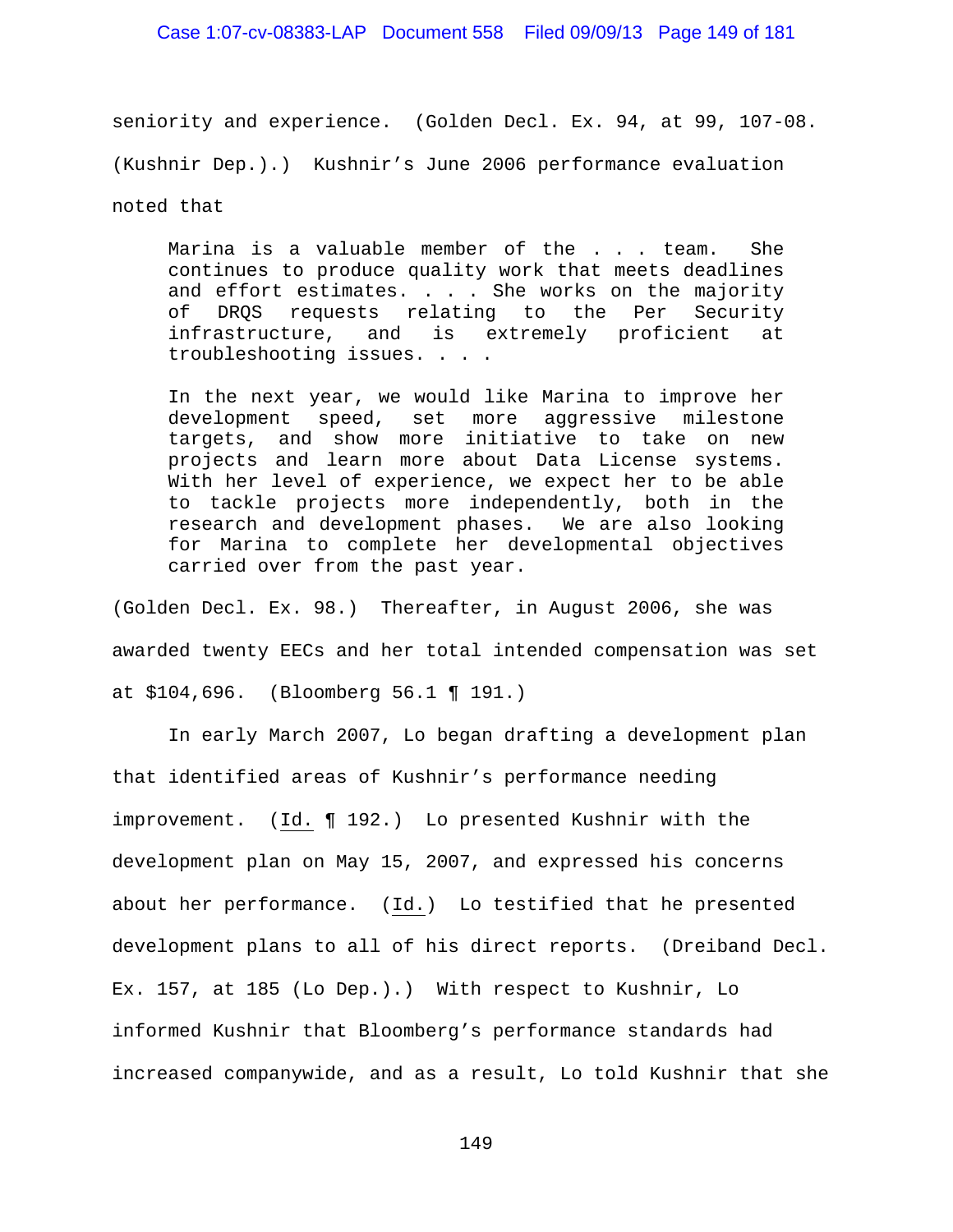### Case 1:07-cv-08383-LAP Document 558 Filed 09/09/13 Page 150 of 181

need to be more proactive, take ownership of her projects, and show more initiative. (Bloomberg 56.1 ¶¶ 193, 195; Golden Decl. Ex. 94, at 137 (Kushnir Dep.); Golden Decl. Ex. 97, at 86-87 (Lo Dep.).) Under the new performance standards, the skills needed to be a senior software engineer at Bloomberg included the ability to program in the C++ computer programming language skills that Kushnir lacked. (Bloomberg 56.1 ¶ 193.) According to Kushnir, when she was hired at Bloomberg, being able to program in C++ was not a requirement for senior software developers. (Pl.-Interv'rs 56.1 ¶ 193.) Nevertheless, she admits that Bloomberg previously had set learning C++ as an objective for her as early as August 2004. (Bloomberg 56.1 ¶¶ 194, 207.)

On June 15, 2007, Kushnir notified Lo and the other members of the Data License group that she was pregnant. (Id. ¶ 196; Golden Decl. Ex. 94, at 475-76 (Kushnir Dep.).)<sup>49</sup> Sometime during the summer of 2007, Kushnir had entered at least some Fridays and Mondays as vacation days, but Kushnir asserts that Lo told her that he preferred that she take a two-week block of

i

<sup>&</sup>lt;sup>49</sup> Kushnir asserts that she informed a representative in Bloomberg's HR department in April 2007 that she was pregnant. (Pl.-Interv'rs 56.1 ¶ 192.) She does not know whether this information was communicated by HR to anyone at Bloomberg. (Id.) Lo testified that he was not aware Kushnir was pregnant when he began drafting the development plan in March 2007. (Reply 56.1 ¶ 196.)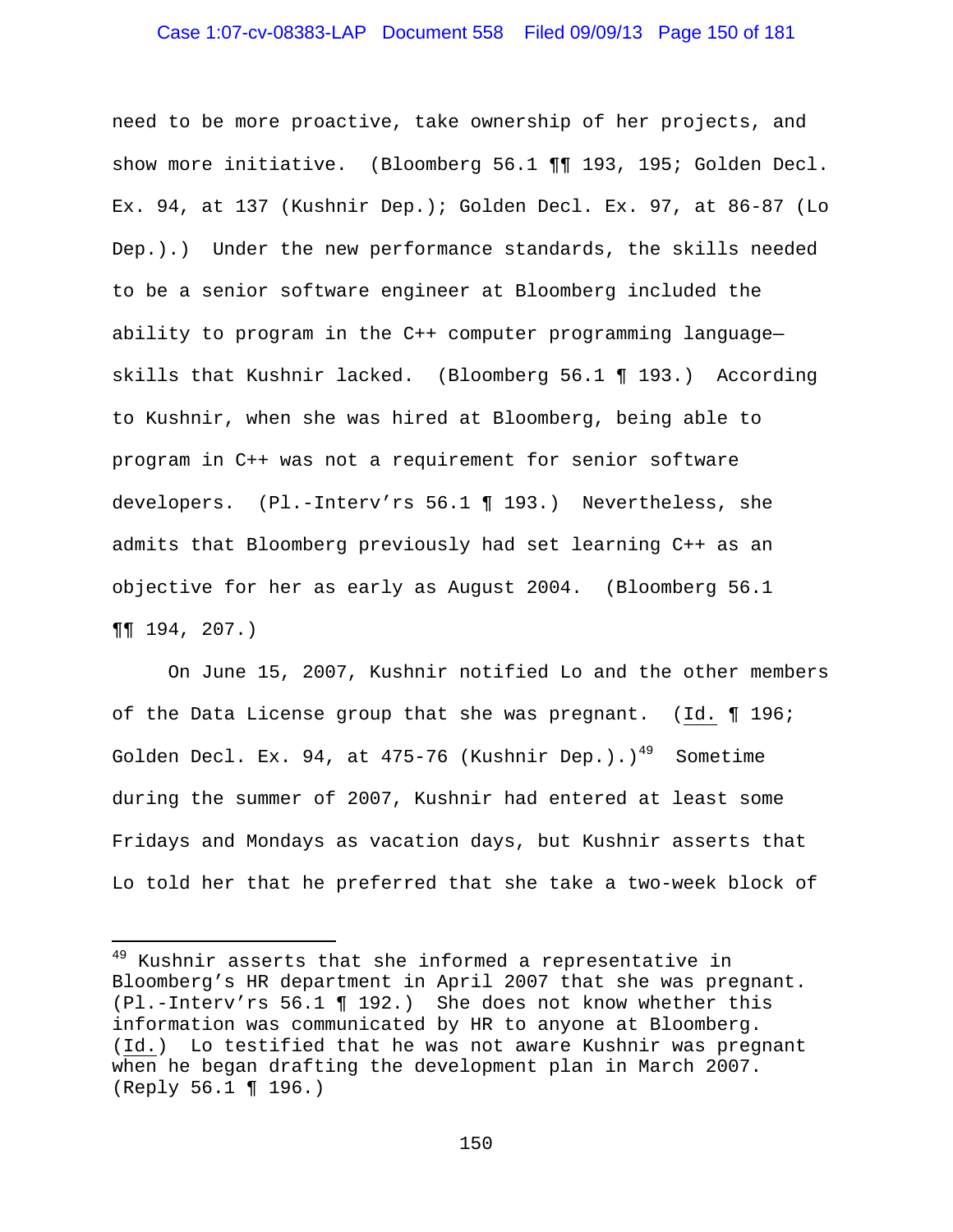# Case 1:07-cv-08383-LAP Document 558 Filed 09/09/13 Page 151 of 181

vacation instead of scattering her vacation days throughout a two-month period. (Bloomberg 56.1 ¶ 197; Pl.-Interv'rs ¶ 197; Reply 56.1 ¶ 197.) Although Kushnir states that some of these days were scheduled in order accommodate doctor's appointments and that she told Lo this, Kushnir asserts that Lo told her that she should "re-think" the way that she utilized her time off. (Pl.-Interv'rs 56.1 ¶ 197.) Nevertheless, Kushnir did reschedule her vacation days and testified that she was able to reschedule her doctor's appointments. (Bloomberg 56.1 ¶ 197; Dreiband Decl. Ex. 158, at 135 (Kushnir Dep.).) According to Kushnir's testimony, Lo told her that he was making the request because it would make it easier for him to manage his project. (Golden Decl. Ex. 94, at 130 (Kushnir Dep.).) Lo testified that he was opposed to the manner in which Kushnir had scheduled her vacation days because there was a project due at the end of the summer and the team needed to provide coverage throughout the summer for certain products and bug fixes; he further stated that neither Kushnir nor anyone in HR ever told him that Kushnir had scheduled any of those days to accommodate doctor's appointments. (Golden Decl. Ex. 97, at 110-14 (Lo Dep.).)

On August 29, 2007, Kushnir met with other managers and Lo to receive her annual performance review and a written performance plan. (Bloomberg 56.1 ¶ 199.) The latter included deadlines for completing certain objectives. (Id.) Kushnir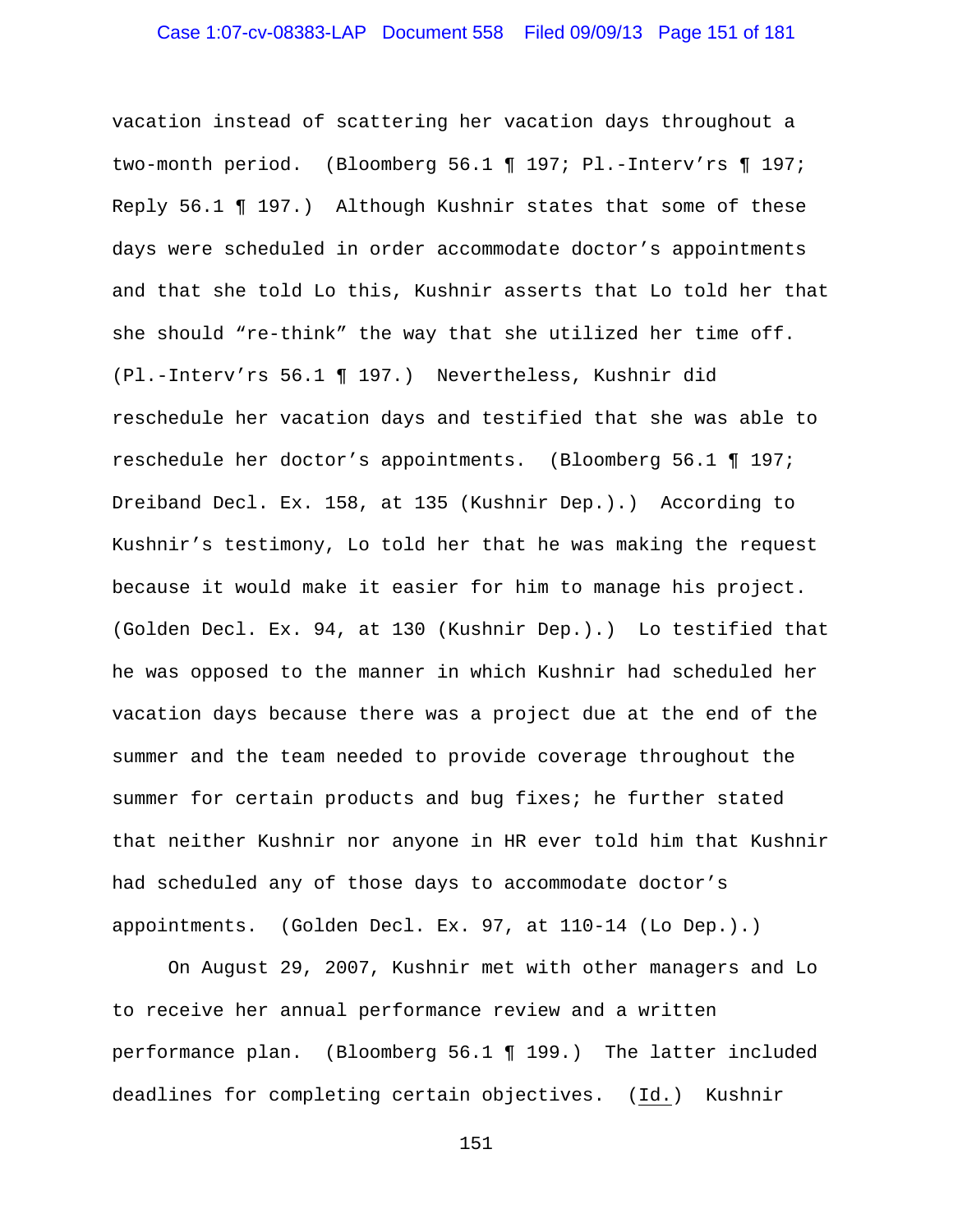# Case 1:07-cv-08383-LAP Document 558 Filed 09/09/13 Page 152 of 181

testified that although she had concerns about some of the "due dates," she never discussed her concerns with Lo or anyone else. (Golden Decl. Ex. 94, at 181-82.) As part of this review, Lo told Kushnir that she was not meeting Bloomberg's standards, needed to be more proactive, needed to take more initiative, and expressed his growing concern with her productivity, ability to multi-task, and difficulty working with the code. (Bloomberg 56.1 ¶ 200.) At this meeting, Kushnir also received her compensation for August 2007 through August 2008. (Id. ¶ 199.) She was informed by Melissa Horowitz ("Horowitz"), an HR representative who attended this meeting, that she received no EECs because her performance did not meet company standards but that she could earn EECs in subsequent years if her performance improved. (Id. ¶ 202.) According to Lo, company policy at the time was that an employee who was put on a performance plan was ineligible to receive EECs. (Reply 56.1 ¶ 202.) As a result, Kushnir's total intended compensation decreased by approximately fourteen percent. (Pl.-Interv'rs 56.1 ¶ 202.)

Kushnir began her second maternity leave on September 5, 2007, and gave birth in December 2007. (Bloomberg 56.1 ¶ 203; Pl.-Interv'rs 56.1 ¶ 203.) She returned from her second maternity leave on or about April 4, 2008. (Pl.-Interv'rs 56.1 ¶ 203.) On November 13, 2007, while on leave, Kushnir filed a charge of discrimination with the EEOC. (Bloomberg 56.1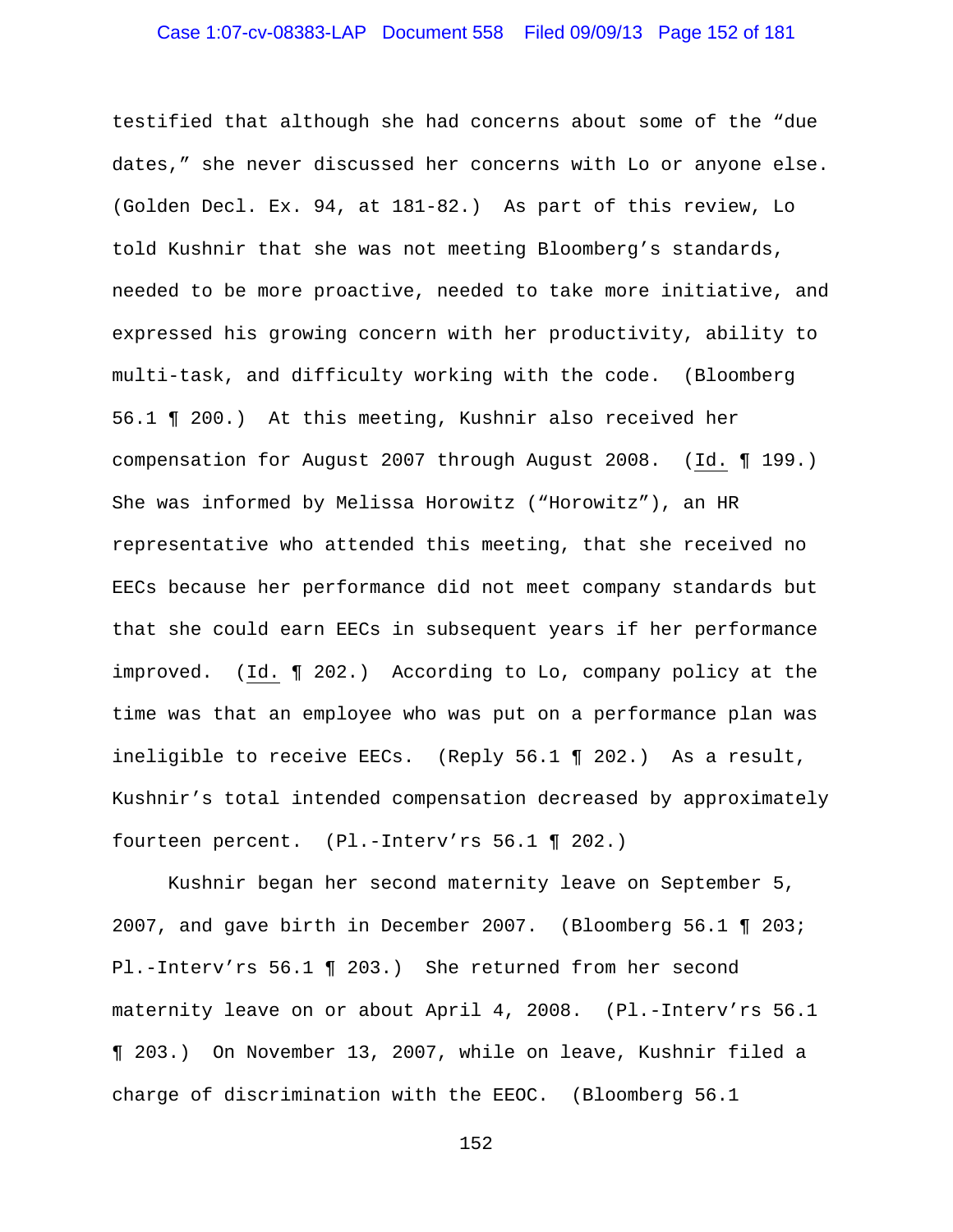$\llceil$  204.)<sup>50</sup> The next day, she began seeing psychologist Jeanne Nesselroth. (Id. ¶ 205.)

After she returned from maternity leave in April 2008, Lo reminded Kushnir that she needed to learn C++ because the majority of new projects in her group would be written in C++. (Id. ¶ 206.) By this time, all new hires into the Data License group were required to know C++, and at least one senior application builder who joined the group at the same time as Kushnir learned it while employed at Bloomberg. (Id. ¶ 208.)

On April 8, 2008, a few days after Kushnir returned from leave, Lo assigned her several urgent projects and requested that she complete one by the end of the day on April 9, 2008. (Id. ¶ 211.) Kushnir asserts that she was assigned a disproportionate amount of work upon her return. (Pl.-Interv'rs 56.1 ¶ 211.) Kushnir further alleges that she informed Lo on April 8th that she needed to leave by 5:00 P.M. because she had a doctor's appointment and that Lo responded that Kushnir should finish the ticket on time and decide what is more "important." (Bloomberg 56.1 ¶ 211.) Because Kushnir did not complete the project before she left on April 9th, another employee had to release the fix Kushnir had been working on. (Id.) According

i

<sup>&</sup>lt;sup>50</sup> Neither party cites any evidence in the record indicating with any certainty when Lo and Bloomberg senior management became aware that Kushnir had filed an EEOC charge.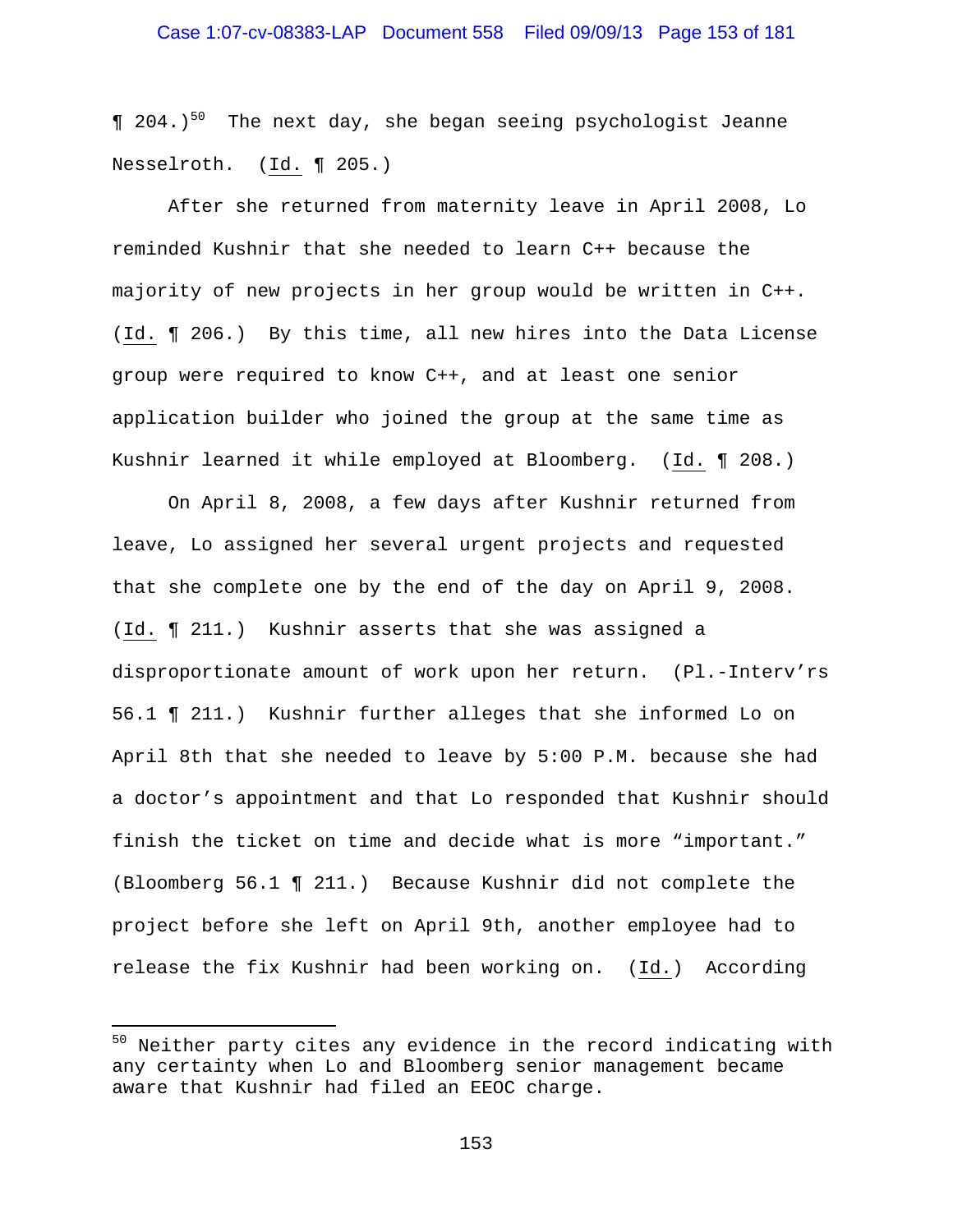# Case 1:07-cv-08383-LAP Document 558 Filed 09/09/13 Page 154 of 181

to Kushnir, the project was not so urgent that she could not have finalized it herself the next morning, which she says she informed Lo that she would do. (Pl.-Interv'rs 56.1 ¶ 211.) Kushnir further alleges that after Lo assigned these tasks, he placed her under enormous pressure and checked in on her several times throughout the day,  $51$  including right before and soon after she used a lactation room even though she had listed that block of time on her calendar. (Id.)

Lo conducted regularly scheduled one-on-one meetings with his reports and would ask them about their short- and long-term goals. (Bloomberg 56.1 ¶ 212.) Kushnir asserts that she was informed during one of these meetings about a new rule regarding "enhancement assignments" that applied only to her group. (Pl.- Interv'rs 56.1 ¶ 212.) Lo testified that this new rule was communicated to and applied to all of the employees in Kushnir's group. (Dreiband Decl. Ex. 157, at 183-84 (Lo Dep.).)

On May 20, 2008, Kushnir filed a charge of retaliation with the EEOC. (Bloomberg 56.1 ¶ 215.) In June 2008, Catherine Hui ("Hui") became Kushnir's direct supervisor. (Id. ¶ 216.)

In August 2008, Hui, Avi Hayes (Hui's manager), and Christina Bisconti ("Bisconti") (an HR representative) met with

i<br>Li

<sup>&</sup>lt;sup>51</sup> Lo testified that his custom was to check in on his subordinates numerous times a day if they were assigned an urgent task and he had not heard from them. (Golden Decl. Ex. 97, at 171 (Lo Dep.).)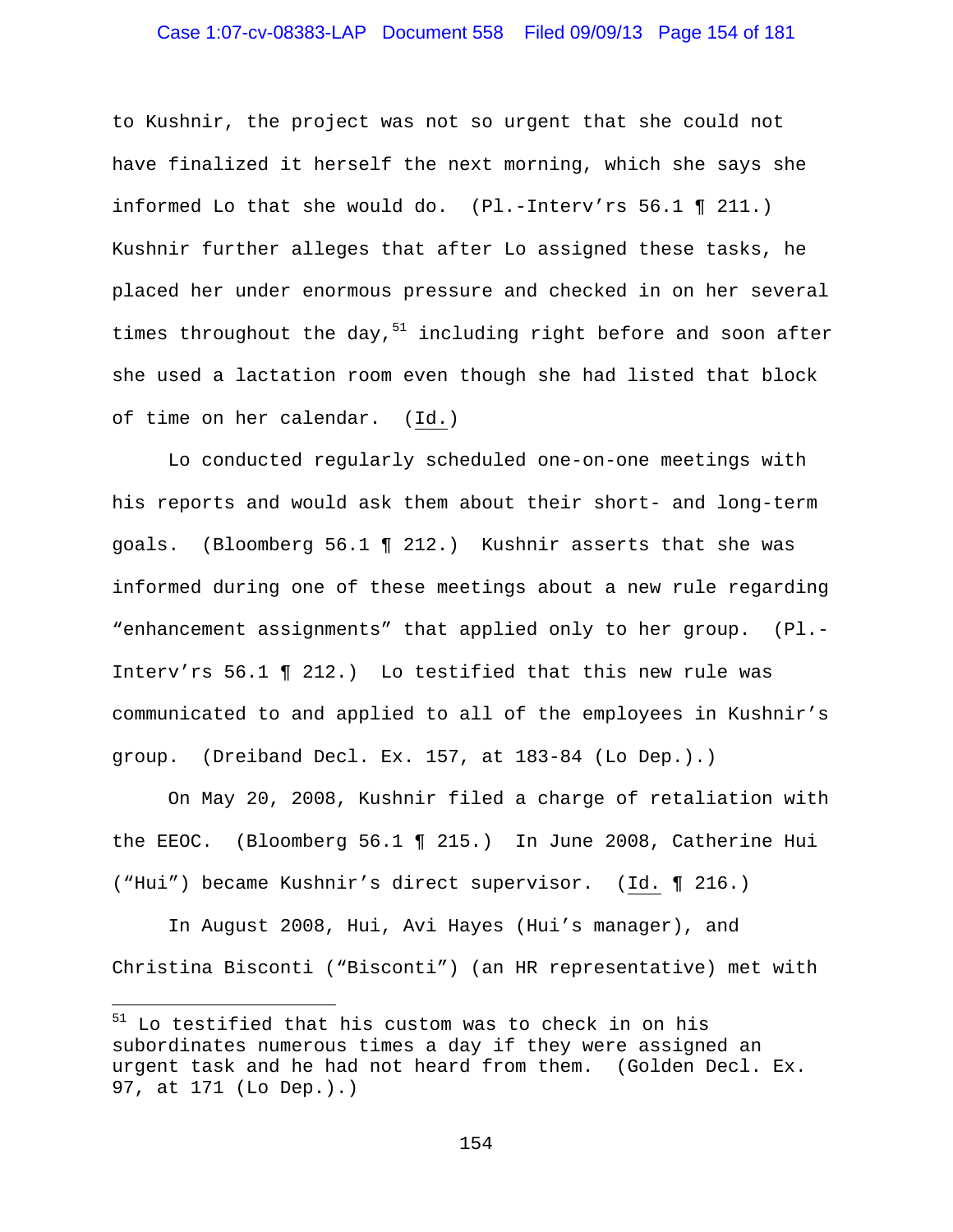# Case 1:07-cv-08383-LAP Document 558 Filed 09/09/13 Page 155 of 181

Kushnir to provide her annual performance review covering August 2007 through August 2008. (Id. ¶ 217.) This time, Kushnir's performance ratings were primarily "4s" and "5s," which correspond to "[p]erformance meets expectations in some but not all respects for the roles" and "[p]erformance must improve to meet minimal expectations for the role." (Id.) Hayes told Kushnir that her performance was "bad" and needed to improve, and Bisconti reiterated that Kushnir was not meeting her manager's expectations. (Id.) Based on an e-mail exchange Kushnir had with a coworker, Kushnir suspects that someone shared the contents of her performance review with that coworker. (Pl.-Interv'rs 56.1 ¶ 217.) Kushnir states that she raised this concern with an HR representative but never heard back with respect to this issue. (Id.)

In September 2008, Vijay Shah ("Shah") became Kushnir's direct supervisor and Hui became Shah's manager. (Bloomberg 56.1 ¶ 218.) On or about November 10, 2008, Shah presented Kushnir with a development plan containing deadlines for various projects. (Id. ¶ 219.) Kushnir then met with Hui, Shah, and Bisconti on December 23, 2008, to receive her performance review. (Id. ¶ 220.) Her ratings ranged from "3s" to "5s" on a 1-to-6 scale with "1" representing the best performance and "6" representing the worst performance. (Id.) Thus, her numerical ratings reflected that in most areas her performance either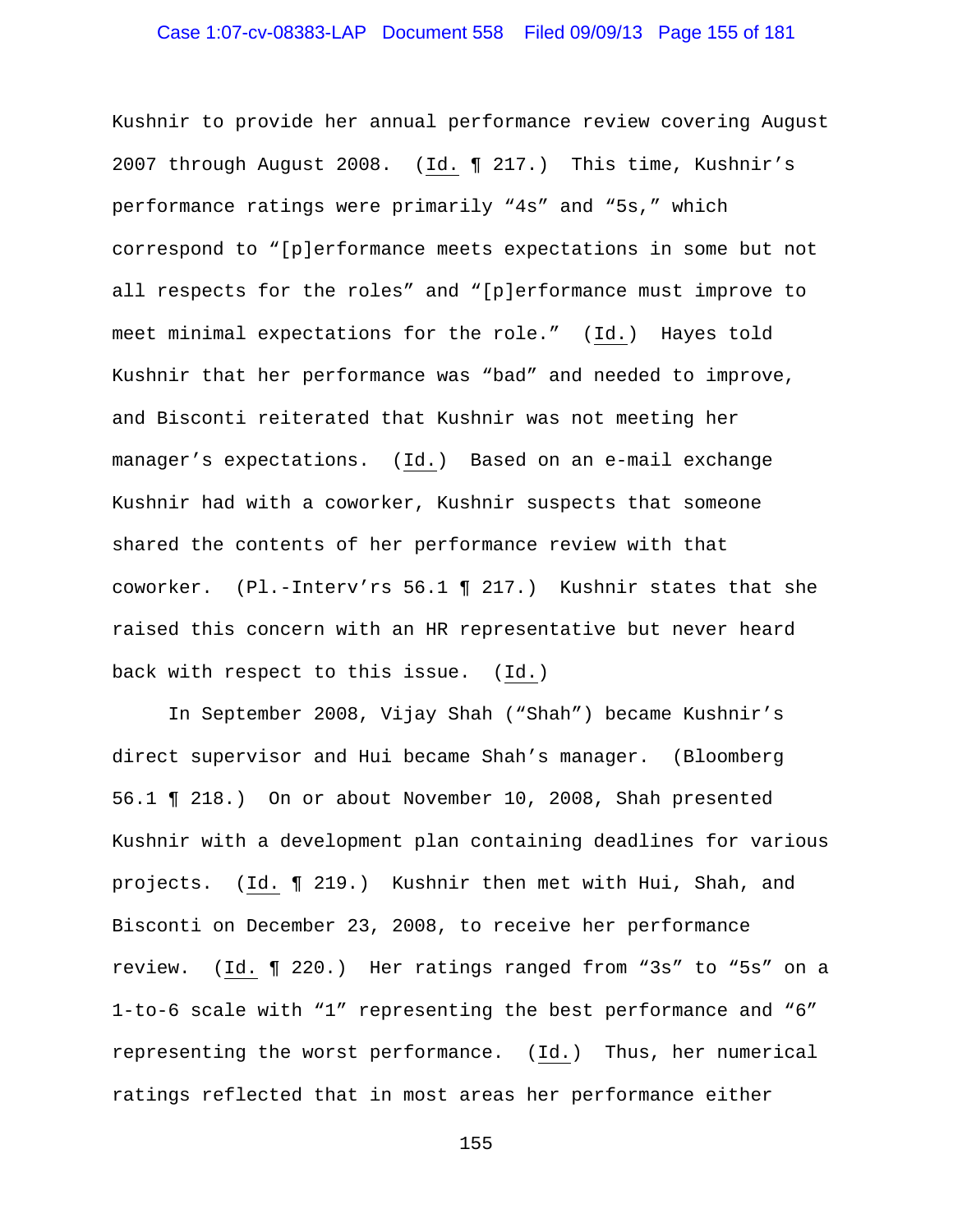# Case 1:07-cv-08383-LAP Document 558 Filed 09/09/13 Page 156 of 181

"must improve to meet minimal expectations" or at best "[met] expectations in some but not all respects." (Id.) Her review further noted that she failed to meet certain target dates required by her November 10, 2008, development plan. (Id. ¶ 221.) It also noted that the Data License group was writing new code using C++, RDE, BAS, and COMBD2 languages and that Kushnir needed to "get up to speed in these areas." (Id.; Golden Decl. Ex. 106, at BLP-0486884.) Kushnir was presented with another written performance plan and informed that she needed to improve her productivity, increase her sense of ownership, and take less time working on tickets. (Bloomberg 56.1 ¶ 221.) While Kushnir admits that her performance failed to improve with increased seniority and, instead, deteriorated, she attributes such performance issues as resulting from the alleged discrimination and retaliation to which she has been subjected. (Golden Decl. Ex. 94, at 588-90.)

Between February 1 and 3, 2009, Kushnir caused two problems that affected many clients, including a code failure (the "World Problem") that affected hundreds of clients. (Bloomberg 56.1 ¶ 222.) Although Kushnir asserts that World Problems occur frequently, (see Pl.-Interv'rs 56.1 ¶ 222), Shah, Hui, and Bisconti presented Kushnir with a warning letter on February 12, 2009, and communicated that her performance still was not meeting company standards. (Bloomberg 56.1 ¶ 223.) The warning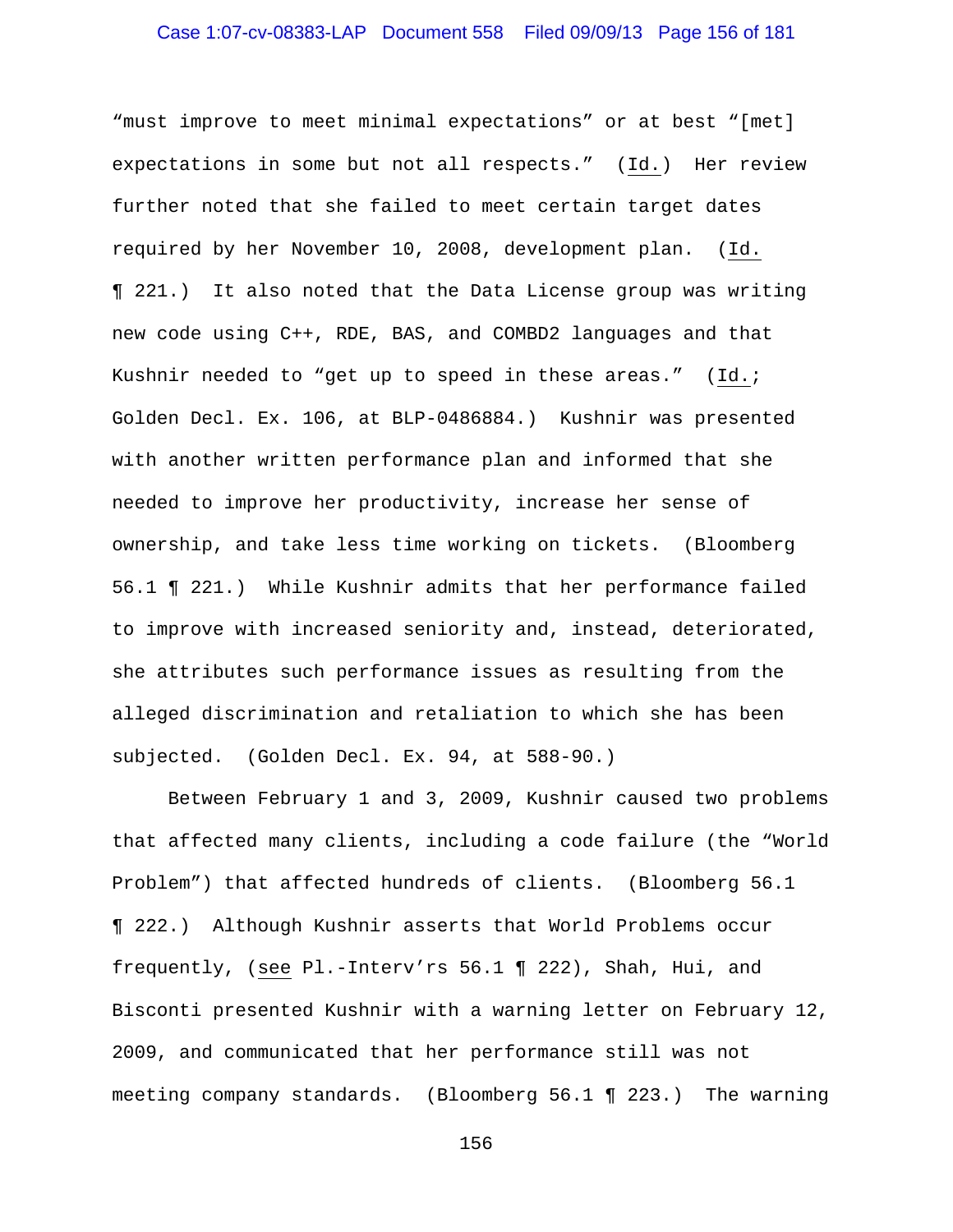# Case 1:07-cv-08383-LAP Document 558 Filed 09/09/13 Page 157 of 181

letter included project deadlines and notified Kushnir that her employment could be subject to termination if her performance did not improve. (Id.) Thereafter, Kushnir sent a letter to Shah stating that she believed that she was being set up to fail by Bloomberg and that the alleged performance issues discussed in the February 12th performance plan were pretextual and retaliatory in nature and filed a second charge of retaliation with the EEOC. (Pl.-Interv'rs 56.1 ¶¶ 223, 225.) With respect to the projects described in this warning letter, Kushnir testified that three of the projects were completed on time, one of them was completed one business day late, and one was completed two business days late. (Silberstein Decl. Ex. 129, at 426, 458-59 (Kushnir Dep.).)

Beginning on April 7, 2009, Kushnir took a two-week vacation. (Pl.-Interv'rs 56.1 ¶ 224.) On April 20, 2009, Kushnir's first day back from vacation, Kushnir met with HR representative Bisconti. (Pl.-Interv'rs 56.1 ¶ 226.) Kushnir testified that during this meeting she told Bisconti that she had received a warning letter in February 2008 and needed feedback on how she had been performing since then and that she believed she was being treated differently. (Dreiband Decl. Ex. 158, at 73-75 (Kushnir Dep.).) That same day, Shah, Paul Mancinelli ("Mancinelli"), and Bisconti met with Kushnir to present her with a second warning letter. (Bloomberg 56.1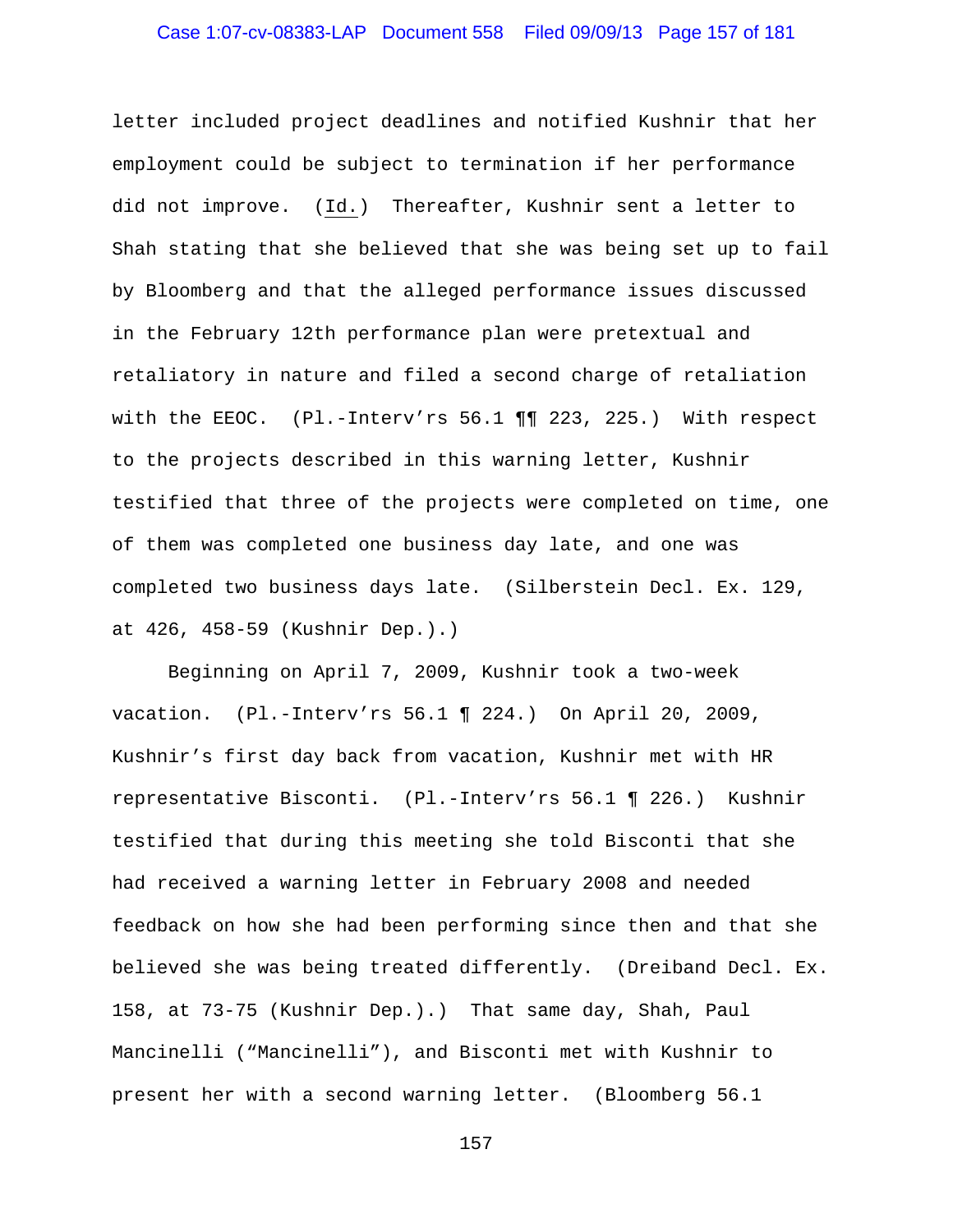¶ 226.) Shah read the letter aloud, which stated that Kushnir still failed to meet Bloomberg's performance standards. (Id.)

The next day, Kushnir, Bisconti, and Shah met to discuss concerns Kushnir raised in the April 20, 2009, meetings. (Id. ¶ 227.) Shah detailed the number of days required for each assigned project and told Kushnir that he believed the deadlines were reasonable and could be met. (Id.) Among the projects assigned in this letter was a project using C++, which knowledge Kushnir still did not possess. (Pl.-Interv'rs 56.1 ¶ 227.) Kushnir asserts that the deadlines were unreasonable and did not take into account the additional work that she claims Shah routinely disproportionately assigned to her on a day-to-day basis. (See id.) During this meeting, Kushnir expressed her belief that she was being set up to fail. (Reply 56.1 ¶ 226; Dreiband Decl. Ex. 158, at 83-84.) Additionally, Bisconti asked Kushnir to provide examples of deadlines that Kushnir believed were reasonable, (Reply 56.1 ¶ 226; Dreiband Decl. Ex. 158, at 83-84.); but, Kushnir never provided such because she believed it "would have been an exercise in futility," (see Pl.-Interv'rs 56.1 ¶ 228). With respect to the assigned project using C++, when Kushnir told Shaw that she would be unable to complete the project by the deadline due to her lack of C++ proficiency, Shaw gave her permission to instead complete the bulk of the project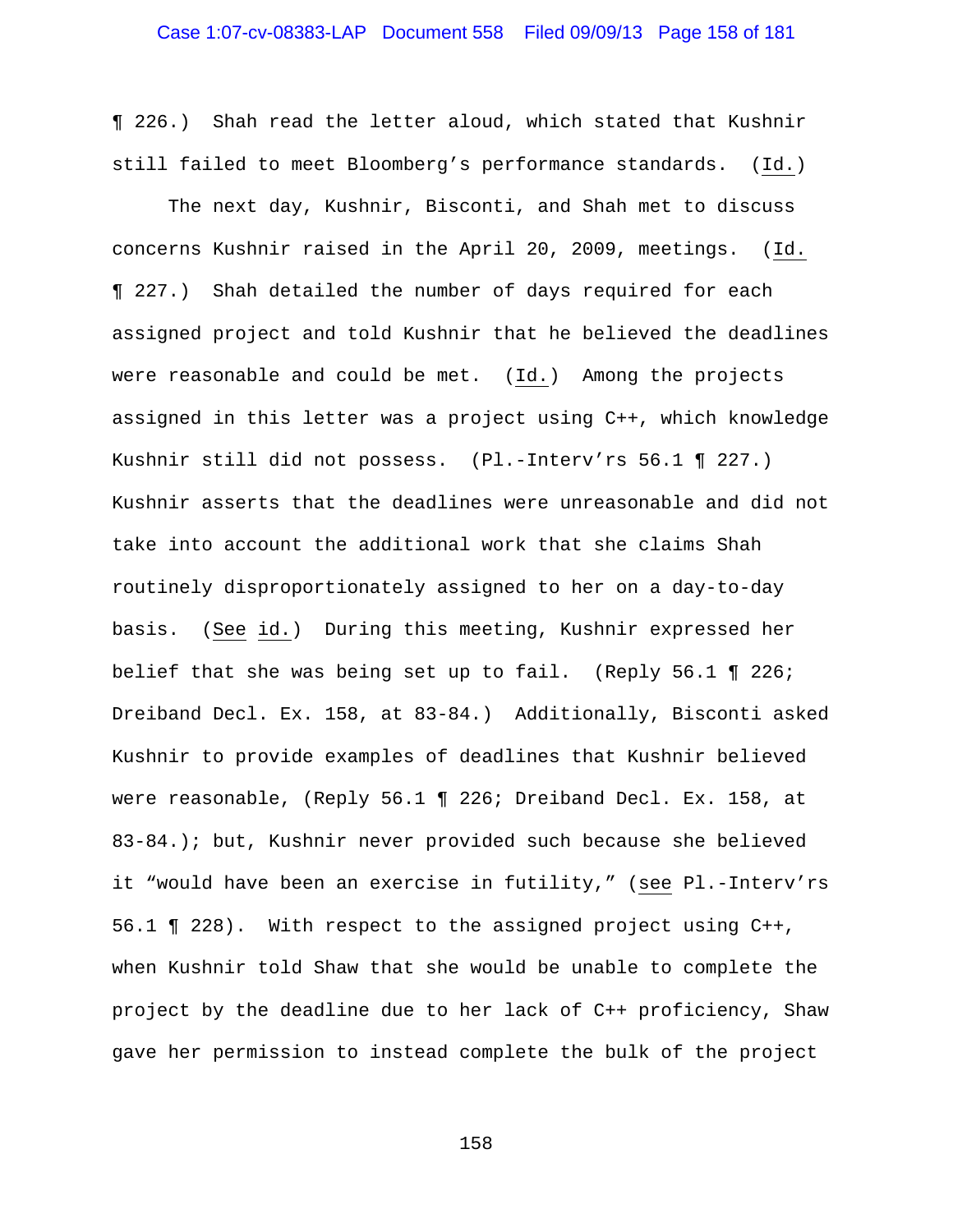### Case 1:07-cv-08383-LAP Document 558 Filed 09/09/13 Page 159 of 181

in another programming language. (Bloomberg 56.1 ¶ 230.) Kushnir, however, never completed the project. (Id.)

Kushnir filed a third EEOC retaliation charge in April 2009. (Pl.-Interv'rs 56.1 ¶ 232.) Kushnir took disability leave as of approximately August 5, 2009, and has not returned to Bloomberg. (Bloomberg 56.1 ¶ 233.)

2. Analysis of Title VII and NYSHRL Claims

Because Kushnir cannot invoke the single filing rule in order to pursue Title VII claims occurring more than 300 days before the date on which she filed her own EEOC charge, summary judgment is appropriate in favor of Bloomberg on any Title VII discrimination claims occurring before January 13, 2007. $5^2$ 

### a. Discrimination

i<br>Li

 No reasonable jury could conclude based on the facts presented here that Kushnir was discriminated against because of her pregnancy. For the following reasons, summary judgment is granted in favor of Bloomberg on all discrimination claims alleged by Kushnir.

<sup>&</sup>lt;sup>52</sup> Although Kushnir's Title VII claims occurring more than 300 days before the date she filed her EEOC charge are time-barred, the statute of limitations is tolled under the NYSHRL between the time a plaintiff files an EEOC charge and receives a right to sue letter from the Commission. Because the NYSHRL is evaluated under the same standards as Title VII, though, the analysis herein discusses allegations that Kushnir is barred from pursuing under Title VII but may pursue under NYSHRL.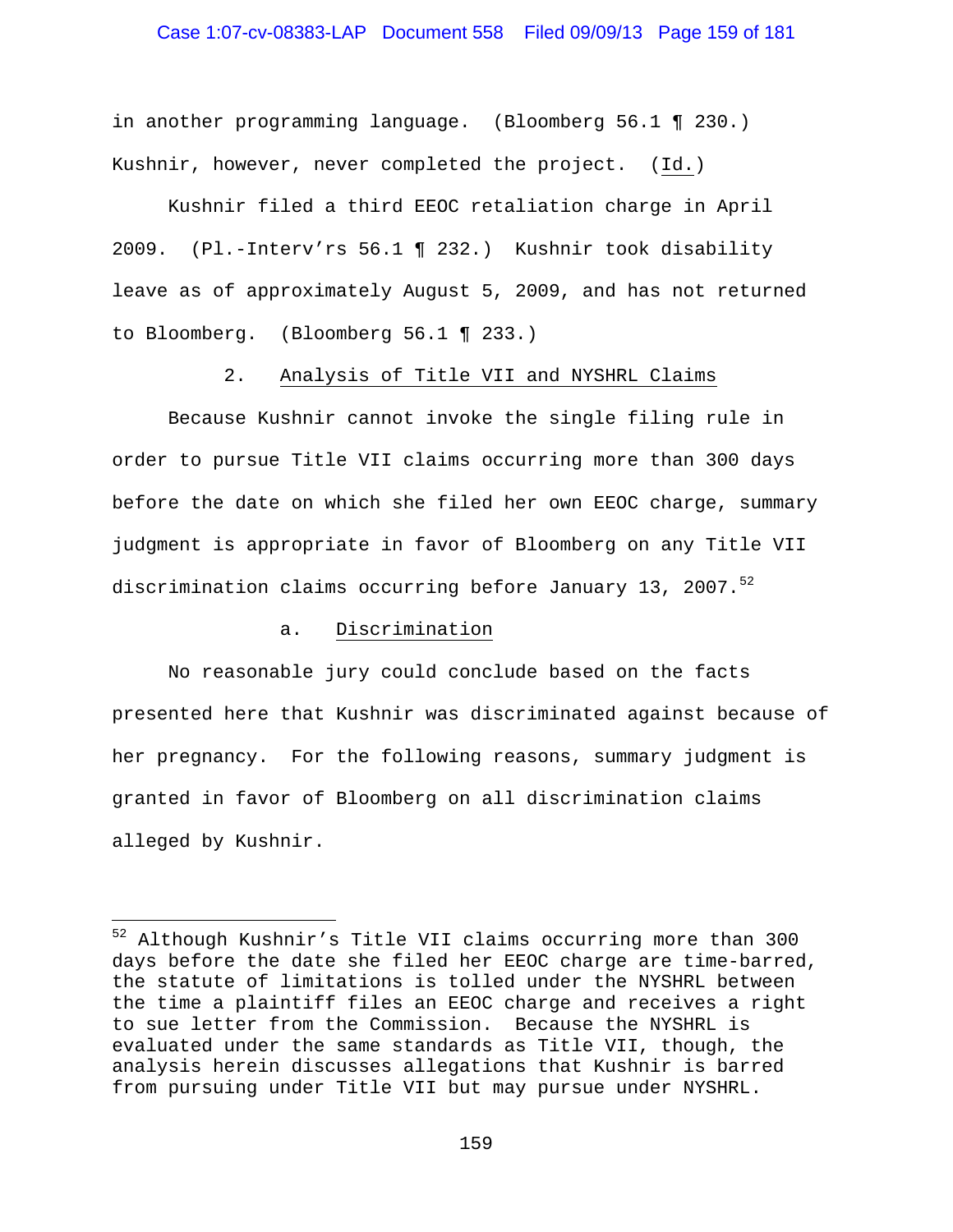#### i. Non-Compensation Claims

 Kushnir asserts that in January 2006 she returned to work from her first maternity leave to a less prestigious role because, rather than working on projects with new technologies, she was assigned to troubleshooting projects on existing applications. The Court finds that Kushnir cannot establish that this "change" in responsibilities amounted to an adverse employment action. First, not only does Kushnir admit that this was the best use of her skill set and level of experience, she offers no evidence other than her own subjective assertion that troubleshooting existing applications is less prestigious than working on newer technologies. Such is fatal to a claim relying upon prestige to show that an action is adverse. See Joseph v. Thompson, No. A95 CV 4898 (DGT)(MDG), 2005 WL 3626778, at \*6 (E.D.N.Y. Mar. 23, 2005), aff'd, 465 F.3d 87 (2d Cir. 2006). Second, the fact that she admits that this was the best use of her skill set and expertise undercuts any inference of discrimination and most certainly prevents her from showing pretext where the only evidence she otherwise offers is temporal proximity.

 Next, Kushnir asserts that she was discriminated against because she was presented with a development plan in May 2007. First, it is well established that criticism of an employee that is part of training and necessary to allow employees to develop,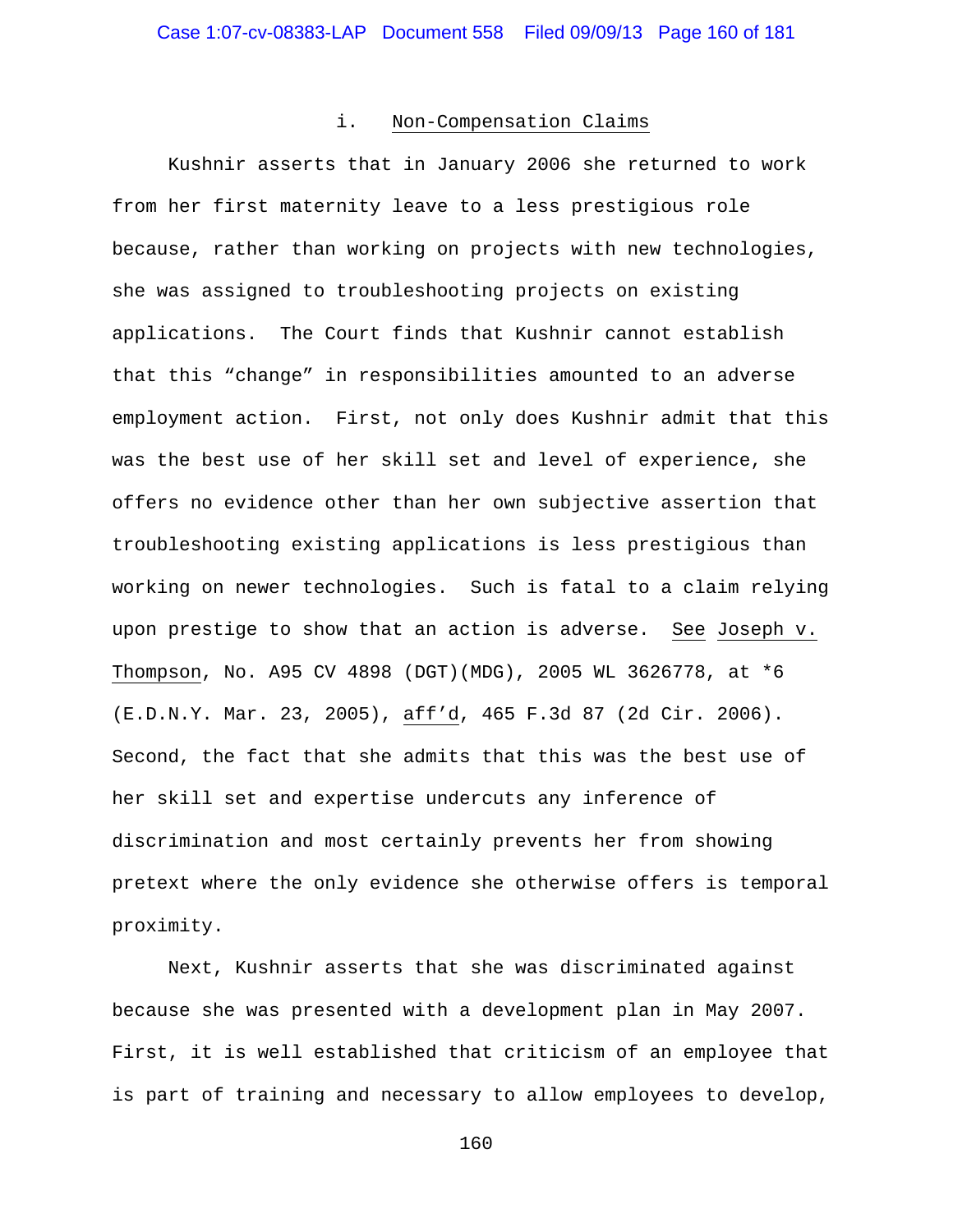# Case 1:07-cv-08383-LAP Document 558 Filed 09/09/13 Page 161 of 181

improve, and avoid discipline, standing alone, is not an adverse employment action. The plan is constructive on its face and elaborates upon the areas of concern that were raised in Kushnir's previous performance review for the purpose of helping Kushnir develop and avoid discipline down the road. (Compare Golden Decl. Ex. 100 (May 2007 Development Plan), with Golden Decl. Ex. 98 (June 2006 Performance Review).) Kushnir, who does not even address the content of the plan, offers no explanation for why such "criticism" is actionable under the law. Moreover, Kushnir cannot even establish an inference of discrimination with respect to this development plan. Kushnir claims that an inference is generated here because she informed an HR representative in April 2007 that she was pregnant. The undisputed evidence, however, shows that Lo, her supervisor, began preparing the plan in March 2007 and that Kushnir did not inform Lo of her pregnancy until June 2007. She offers no evidence tending to show that anyone from HR informed Lo of her pregnancy prior to when she received her development plan, and she offers no evidence other than her own speculation to rebut Lo's direct testimony that he provided development plans to all of his direct reports. Thus, Kushnir cannot establish the causal element of a discrimination claim with respect to this claim, either.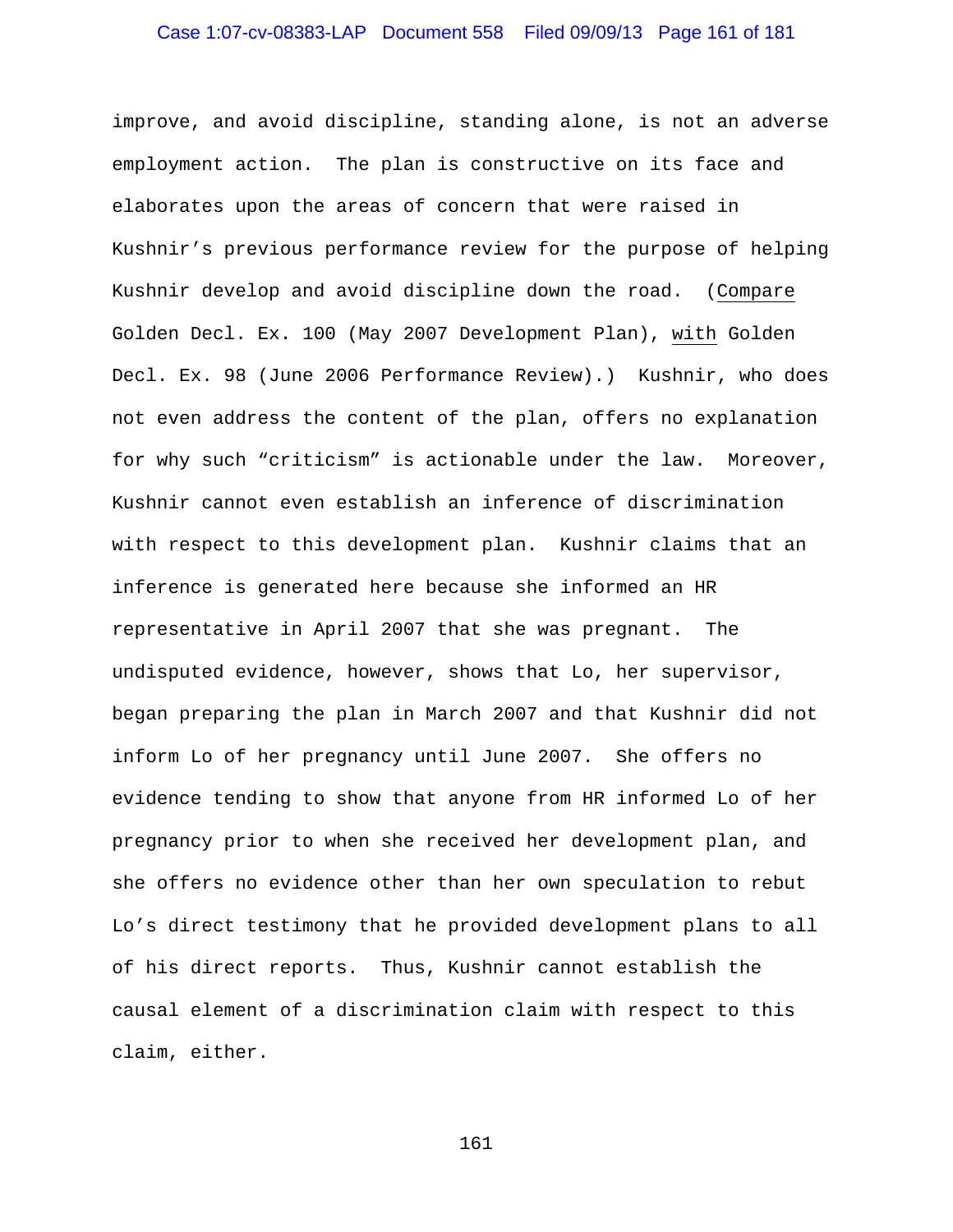Kushnir also asserts that Lo's request that she reschedule her vacation days to be used in a two-week block amounts to discrimination. "In general, the denial of vacation time does not generally rise to the level of an adverse employment action. Moreover, the denial of a single vacation request, without any indication that there was an absolute prohibition against plaintiff taking any vacation time, is not a material adverse employment action." Chukwuka v. City of N.Y., 795 F. Supp. 2d 256, 261 (S.D.N.Y. 2011). Kushnir does not offer evidence that this requirement applied only to her, and she admits that she was not prevented from using her full allotment of vacation time. Kushnir claims that she had scheduled them on Fridays and Mondays throughout the summer to accommodate doctor's appointment required on account of her pregnancy. While Kushnir claims that she informed Lo of this reasoning and Lo claims that she did not inform him of such, Kushnir admits that she did not miss any doctor's appointments as a result. It follows that Kushnir cannot show any restriction on how she used her vacation time amounts to an adverse action.  $53$ 

 $\overline{\phantom{0}}$ 

<sup>&</sup>lt;sup>53</sup> Even if Kushnir established a prima facie case on this claim, Bloomberg proffers a legitimate, non-discriminatory reason for such a preference—that such scheduling aided Lo's ability to assign work because there was a project due at the end of the summer and the team needed to provide coverage throughout the summer for certain products and bug fixes. Kushnir's mere lack of awareness of a big project does not mean that there was not (cont'd)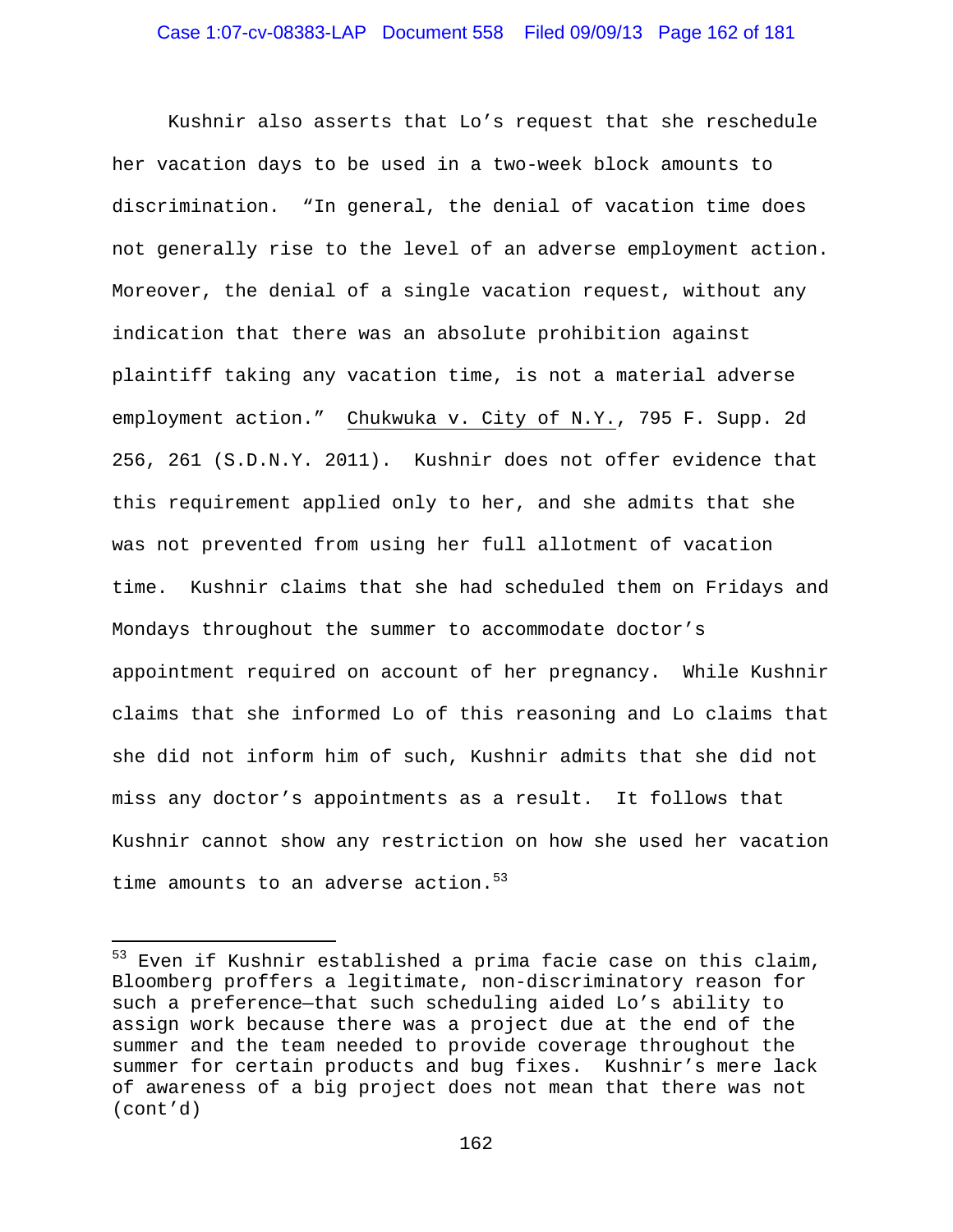Kushnir further asserts that Bloomberg's placing her on a performance plan in August 2007 was unlawful discrimination. Because such a move impacted her eligibility to receive EECs, the Court holds that Kushnir can show that this was an adverse action. Assuming, though, that Kushnir can establish an inference of discrimination, Bloomberg has proffered a legitimate, non-discriminatory reason for this action: Kushnir needed to be more proactive and to take more initiative, and Bloomberg harbored growing concerns with Kushnir's productivity, ability to work on more than one project at a time, and her difficulty working with code. (See Bloomberg Br., at 82; Reply Br., at 40.) Thus, the burden shifts back to Kushnir to prove pretext by a preponderance of the evidence; something she has not done.

 The record shows that Bloomberg's performance standards increased companywide in late 2006 and early 2007, and implemented a requirement that senior software engineers know C++. Kushnir claims that after focusing her attention on projects that did not require proficiency with C++, Bloomberg

(cont'd from prev. page)

i

one, and she proffers no evidence to contradict Lo's testimony on this point. Lo's reason was that there was a project and he needed to ensure proper coverage otherwise. It is quite conceivable that certain employees would be assigned to providing more general coverage while others worked on more consuming projects.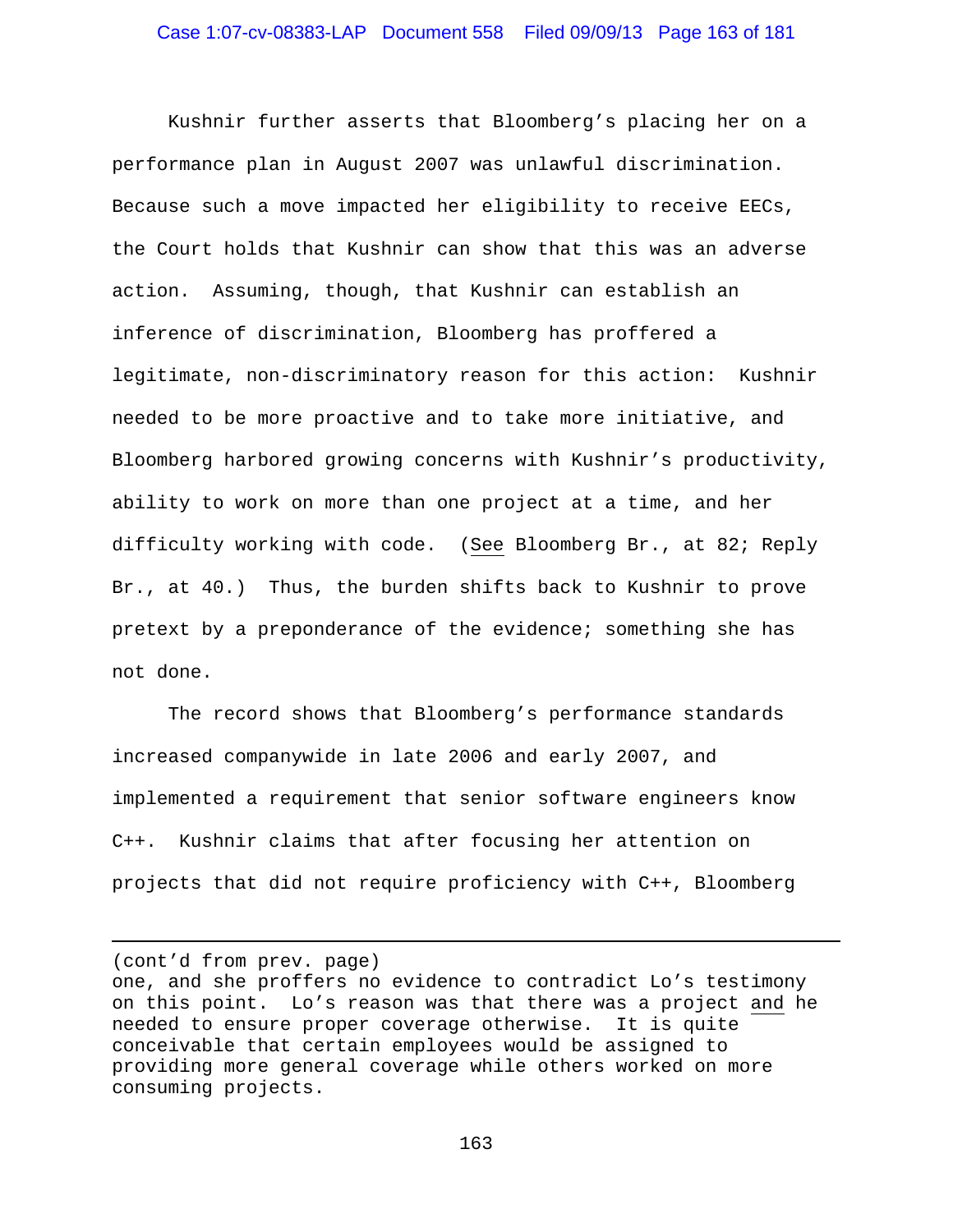# Case 1:07-cv-08383-LAP Document 558 Filed 09/09/13 Page 164 of 181

only began to complain about her lack of C++ knowledge because she became pregnant. (See Pl.-Interv'rs Br., at 64.) But the undisputed evidence demonstrates that Kushnir was informed that of a growing emphasis within Bloomberg on C++ as late as August 2004, and her performance reviews set her learning C++ as an objective each year. Simply working primarily on "older technology" or even becoming pregnant does not absolve an employee from learning the requisite skills to adapt in an evolving workplace. Moreover, an employer is not required to provide classes to employees lacking such skills, much less to provide them during the workday. $54$  As the Court has noted previously in this action, the law does not mandate a work—life balance. The record here is clear that even though Bloomberg may not have offered its own intensive course in C++, it offered to pay the cost of a course if Kushnir took it at a local college. (Golden Decl. Ex. 94, at 232-35 (Kushnir Dep.); Reply 56.1 ¶ 194.) Although such an option would have presented difficulties for any mother who has recently returned from maternity leave, such does not amount to proof of unlawful pregnancy discrimination. Because Kushnir cannot meet her

i

<sup>&</sup>lt;sup>54</sup> The record shows that Bloomberg gave Kushnir a chance to take a C++ class in 2005 and provided her with access to a tutorial. (See Bloomberg 56.1 ¶ 194.)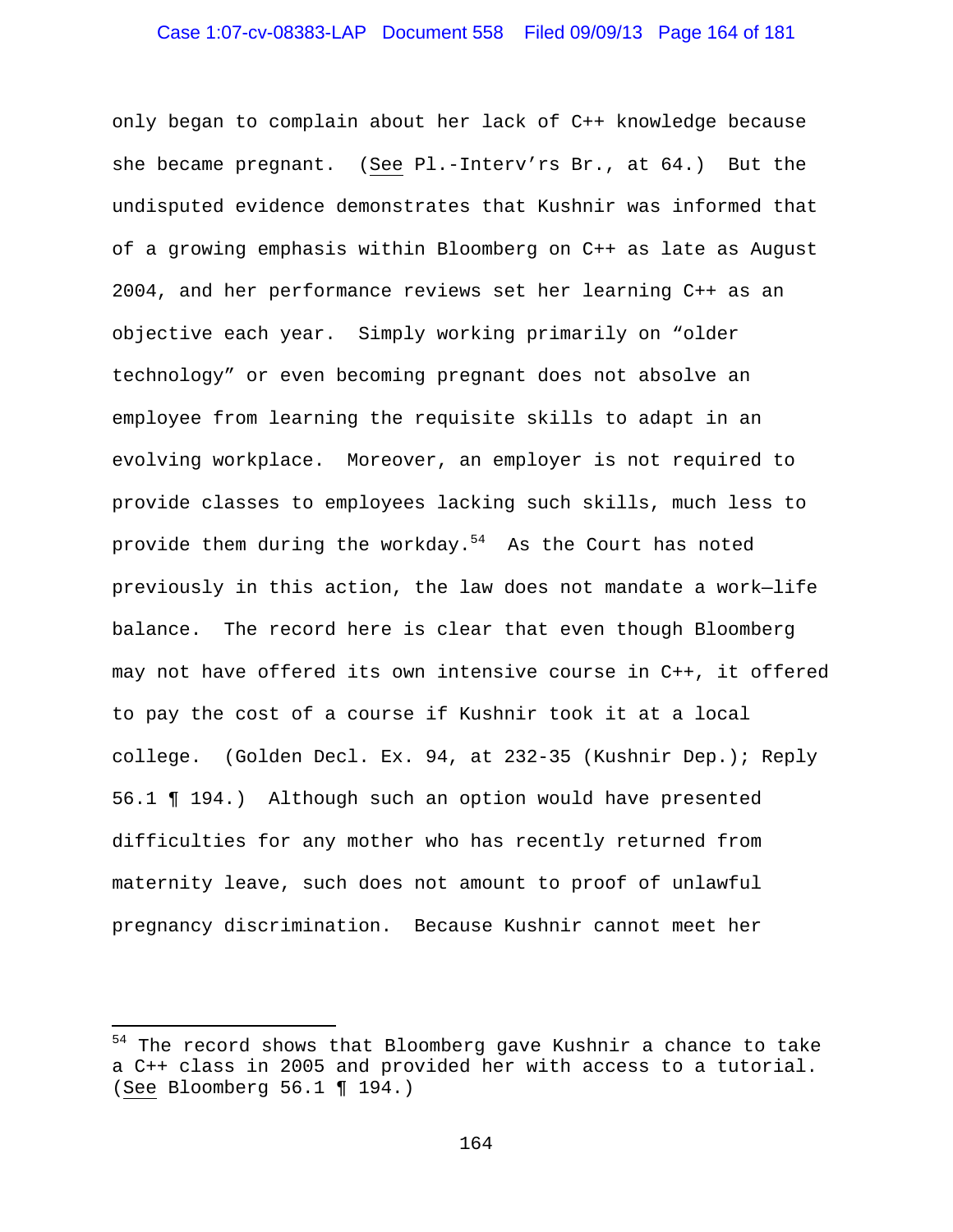### Case 1:07-cv-08383-LAP Document 558 Filed 09/09/13 Page 165 of 181

burden at the pretext stage, she cannot survive summary judgment on this claim.

### ii. Compensation Claims

 Kushnir cannot establish that that her August 2005 compensation award was an adverse employment action. In an effort to establish a prima facie case, she relies upon comparator data that is selectively chosen and inherently flawed.55 Additionally, Kushnir offers no evidence that Bloomberg's salaries were intended to be consistent departmentwide and no evidence indicating that Bloomberg's compensation decisions are made based solely on an individual's overall performance rating.<sup>56</sup> Moreover, the Court notes that Kushnir's

i<br>Li

<sup>&</sup>lt;sup>55</sup> Kushnir offers no explanation for why she chooses the three comparators that she did for that year, and she relies on a blatantly inaccurate recalculation for each employee's "intended EEC compensation" even though the accurate calculation is reflected plainly on the proffered charts. (Compare Pl.- Interv'rs 56.1 ¶ 188 & n.6, with Silberstein Exs. 134-37.) Kushnir further asserts without citing any evidence for support that a comparator who received a similar decrease in EECs as she was pregnant, as well. (See Pl.-Interv'rs 56.1 ¶ 188.) The comparator chart proffered by Bloomberg, however, demonstrates that this individual went on leave eleven months after her 2005 EECs were reduced at a similar rate as Kushnir's, indicating that Kushnir is incorrect in asserting that this individual was pregnant at the relevant time. (See Golden Decl. Ex. 96.)  $56$  The Court notes that 2005 was not the first year Kushnir's EECs were cut. Indeed, in 2004, she received fifteen fewer EECs than she did in 2003. Although her total intended EEC compensation increased by more than \$8,500 in 2004 despite the decrease in EECs, this comparison highlights the flaws in the Plaintiff-Intervenors' reliance upon the number of EECs awarded. Additionally, to the extent that Kushnir relies upon the number (cont'd)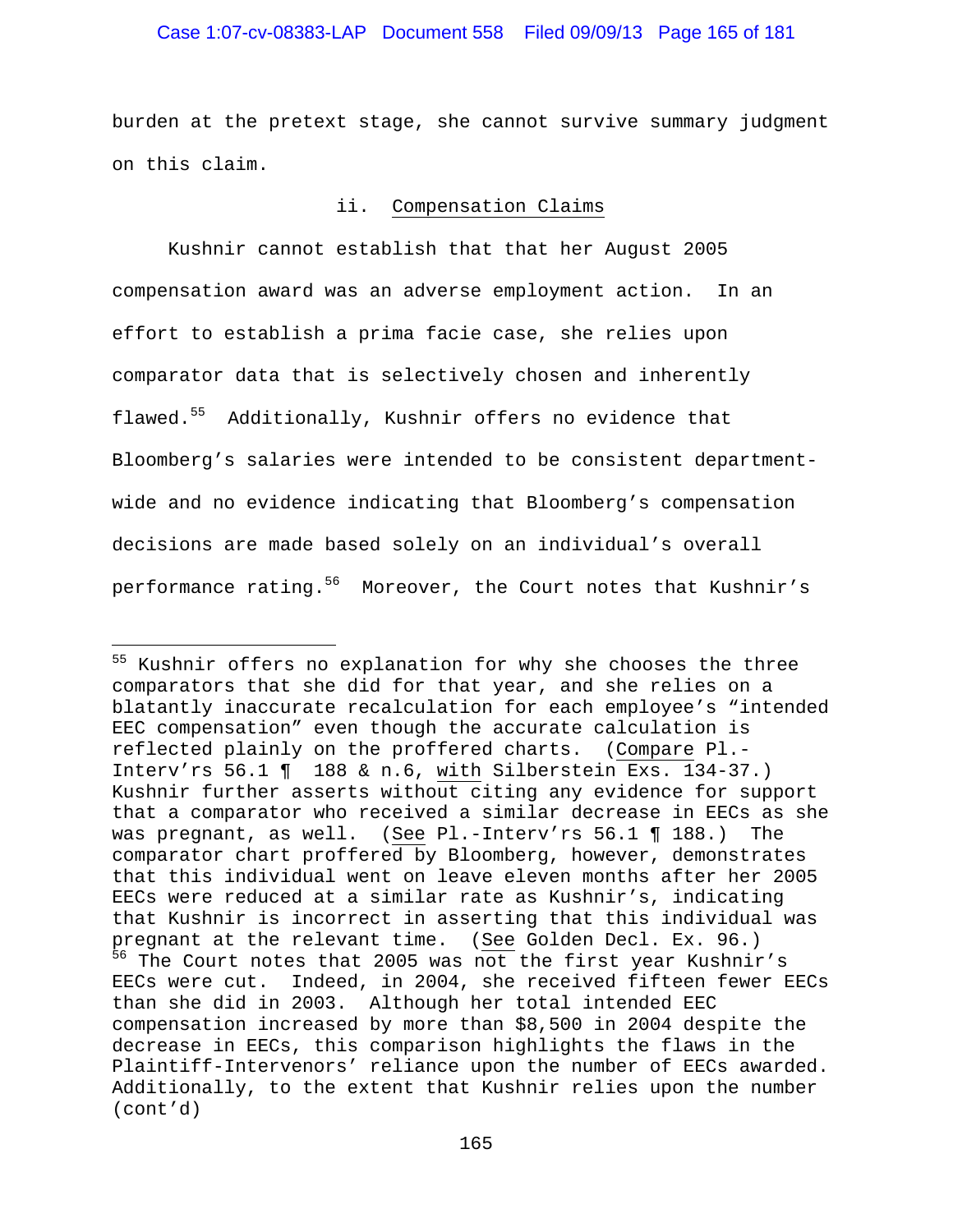### Case 1:07-cv-08383-LAP Document 558 Filed 09/09/13 Page 166 of 181

brief does not even broach the subject of why the Court should conclude that Bloomberg's stated reason for her 2005 decrease in EECs (market conditions) amounts to pretext. The Court, therefore, finds that summary judgment is appropriate in favor of Bloomberg on Kushnir's claim that her 2005 compensation was discriminatory.

 With respect to Kushnir's claim that her 2006 reduction in EECs amounts to discriminatory compensation, the Court finds that she has not established a prima facie case. First, she does not dispute that after returning from maternity leave, she received an overall raise in total intended compensation—the most relevant metric for such a claim. Second, even though the other employee with the same rating and same supervisor discussed by the parties received a compensation increase at a more significant rate than Kushnir, it is undisputed that Kushnir's total intended compensation was still nearly \$15,000 more per year than this comparator. (See Golden Decl. Ex. 96.) Regardless, Bloomberg justifies its decision to cut her 2006

(cont'd from prev. page)

i<br>Li

of EECs awarded as compared to the previous year as a gauge for her performance, this also undercuts her claim that she had no reason to believe that her performance was on a downward trajectory. After all, based on Kushnir's proffered equation for calculating differences between years in total intended EEC compensation, Kushnir's 2004 award of fifteen fewer EECs translates into a nearly \$7,000 decrease in her total intended EEC compensation as compared against her 2003 award.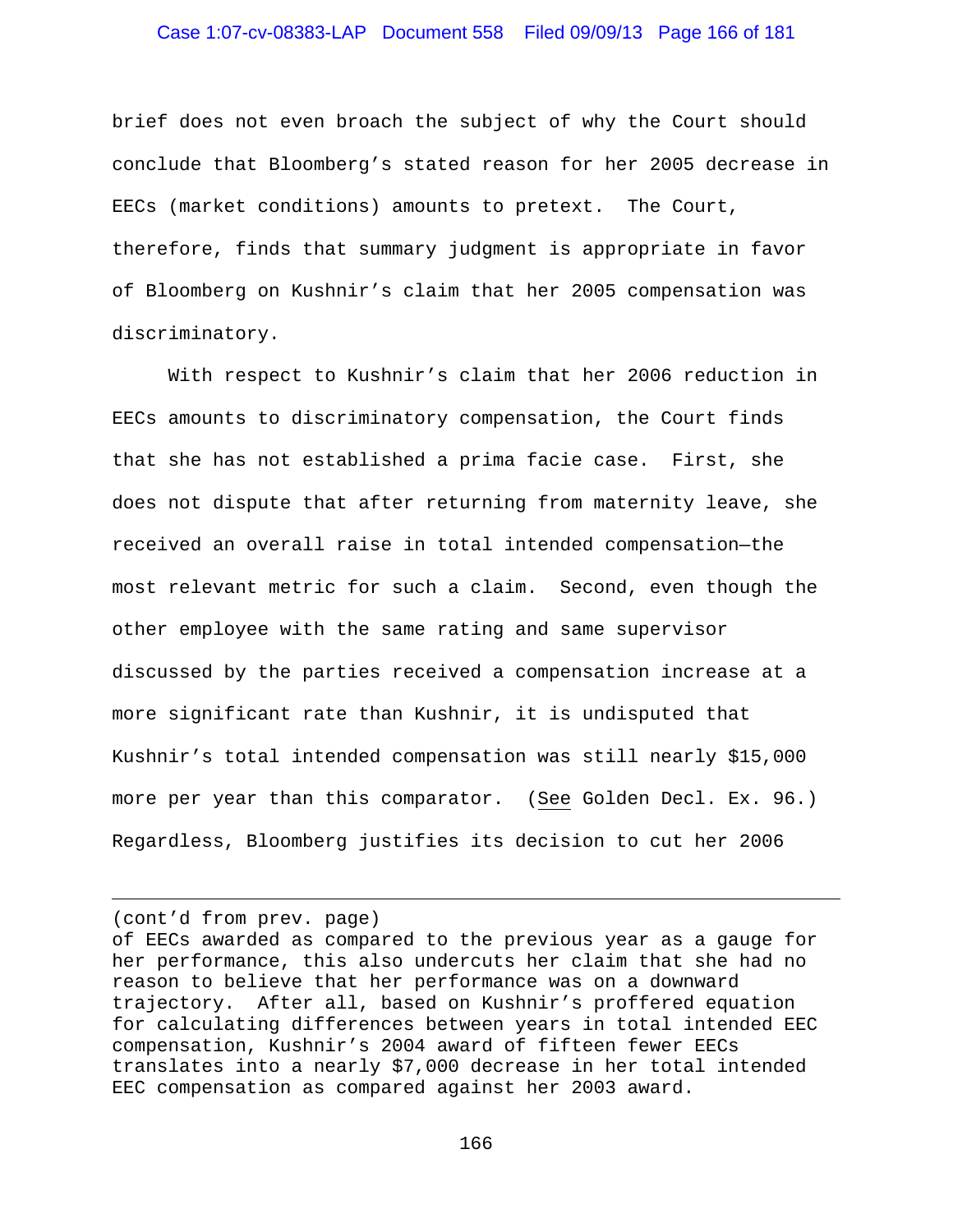# Case 1:07-cv-08383-LAP Document 558 Filed 09/09/13 Page 167 of 181

EECs because of her poor performance in certain areas. On their face, Kushnir's 2005 and 2006 performance reviews reflect an increased concern about Kushnir's performance in 2006 as compared to 2005, indicating that her performance was worse than the previous year despite the same numeric rating. Additionally, the fact that Kushnir's total intended compensation increased after returning from pregnancy further belies an inference of discrimination or claim of pretext. Thus, Kushnir has not proffered sufficient evidence to survive summary judgment with respect to her 2006 discriminatory compensation claim.

 Summary judgment is also appropriate on Kushnir's claim that her 2007 compensation award was discriminatory. As the Court has already held, Kushnir cannot show on the record here that Bloomberg's decision to put her on a performance plan was unlawful discrimination. In 2007, Kushnir's annual salary stayed the same but she received zero EECs. Bloomberg has proffered evidence that company, if not departmental, policy was that employees on a performance plan were ineligible to receive EECs. Kushnir argues that this is pretext for two reasons. First, she claims that when Mayor Bloomberg previously ran the company, all employees were eligible to receive EECs and that receiving zero EECs would have been impossible because that employee would have been fired. But company policy under a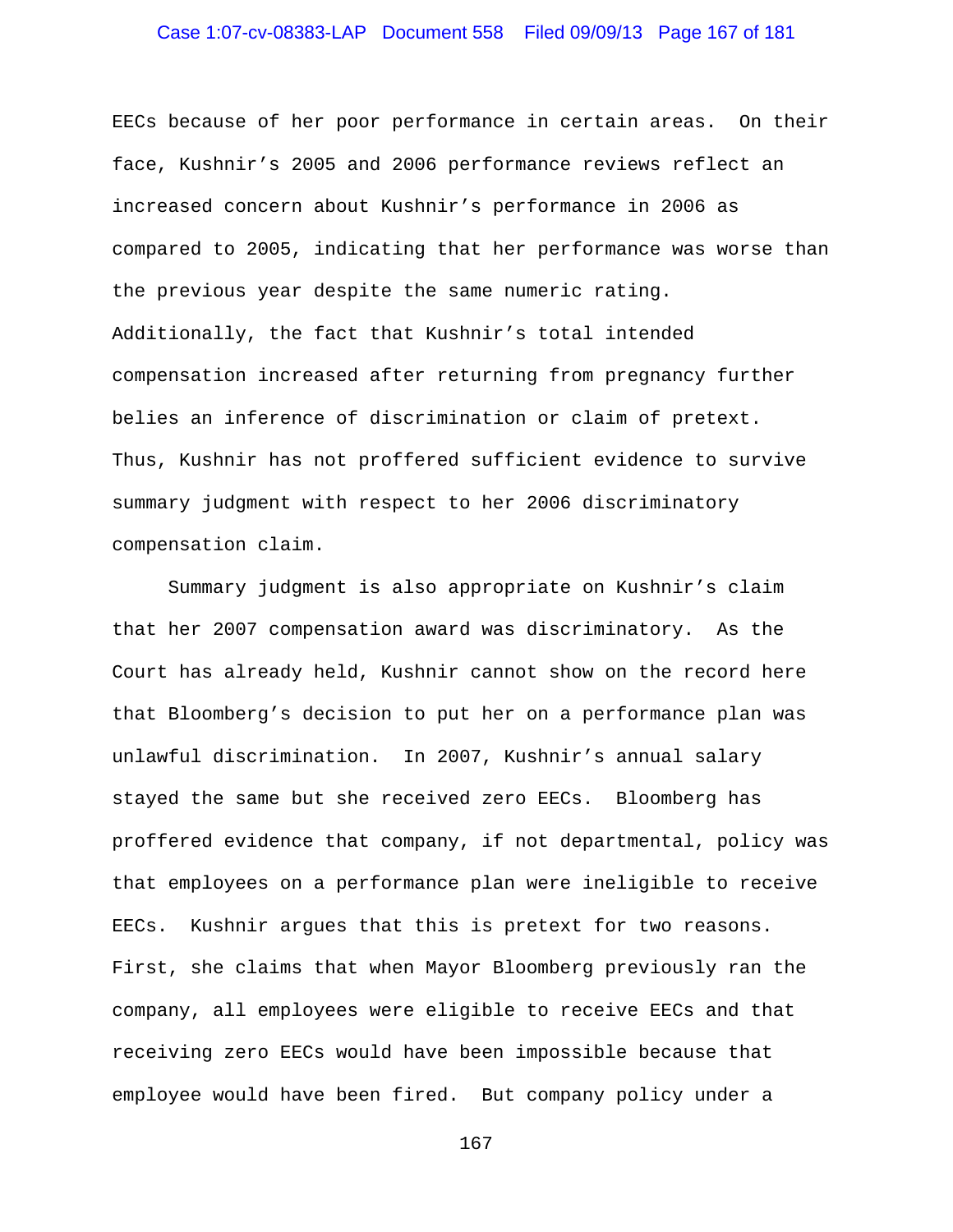# Case 1:07-cv-08383-LAP Document 558 Filed 09/09/13 Page 168 of 181

former CEO who had been separated from the company for approximately six years is not proof that such policy remained in place in 2007. Second, Kushnir asserts that a male colleague of Kushnir's rating also decreased from four to five but that he was awarded the same number of EECs as he had been the previous year. But Kushnir offers no evidence indicating that this employee's "5" rating means that he also was on a performance plan, and the record shows that this same employee subsequently was placed on a performance plan and thereafter received zero EECs before eventually being terminated. (See Silberstein Decl. Ex. 136; Dreiband Decl. Ex. 159, at 99-100.) Thus, even if Kushnir could establish a prima facie case with respect to her 2007 compensation award, she has not proffered sufficient evidence upon which a jury could find that Bloomberg's legitimate, non-discriminatory reason was pretextual.

 Finally, the Court notes that Kushnir offers no evidence with respect to any of these compensation awards tending to show that her performance actually improved from year-to-year or that she developed the skills Bloomberg set as objectives for her to learn. In light of all these considerations, the Court holds that summary judgment is granted in favor of Bloomberg on all of Kushnir's discriminatory compensation claims.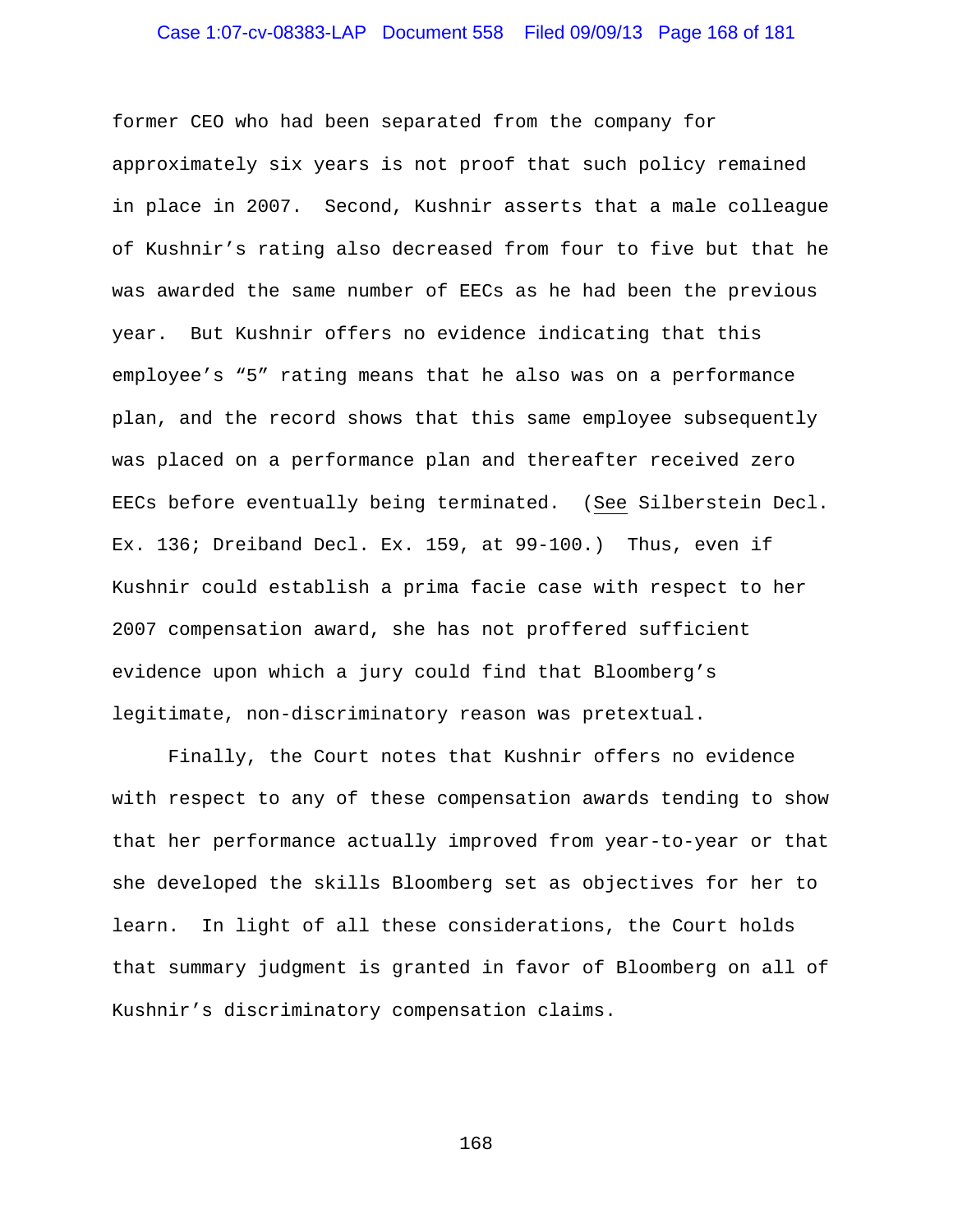# b. Retaliation<sup>57</sup>

i<br>Li

 After Kushnir filed her EEOC discrimination charge in November 2007, she continued to receive negative performance reviews and received written warnings about her failure to meet company standards. Specifically, Kushnir claims that:

 upon her return from her second maternity leave in April 2008 (she was on leave when she filed her charge), she was assigned a disproportionate and excessive workload, did not receive the same flexibility in receiving assistance from coworkers or in receiving extensions on deadlines as other coworkers, was subjected to excessive

 $57$  In its opening brief, Bloomberg argues that summary judgment is appropriate on all of the allegedly unlawful events occurring after Kushnir filed her EEOC discrimination charge whether analyzed as discrimination or retaliation claims. (See Bloomberg Br., at 82-88.) In her response, however, Kushnir does not offer any argument that the events that she claims to be unlawful and that occurred after she filed her EEOC charge should survive summary judgment as discrimination claims. Therefore, to the extent that her complaint could have been interpreted as asserting discrimination claims based on these events, the Court interprets Kushnir as having abandoned any potential argument to that effect and as having clarified that her complaint alleges retaliation claims based on the events occurring after she filed her EEOC charge. It follows that to the extent that Kushnir's claim could have been construed as alleging discrimination claims based on the alleged adverse actions taken against Kushnir after she filed said charge, summary judgment would be appropriate in favor of Bloomberg on any such claims. Nevertheless, summary judgment would be appropriate for such discrimination claims for the same reasons summary judgment is appropriate when evaluating these allegations as retaliation claims: Kushnir has not proffered evidence tending to show causation; and even if she has, she has not proffered evidence sufficient for a jury to find pretext.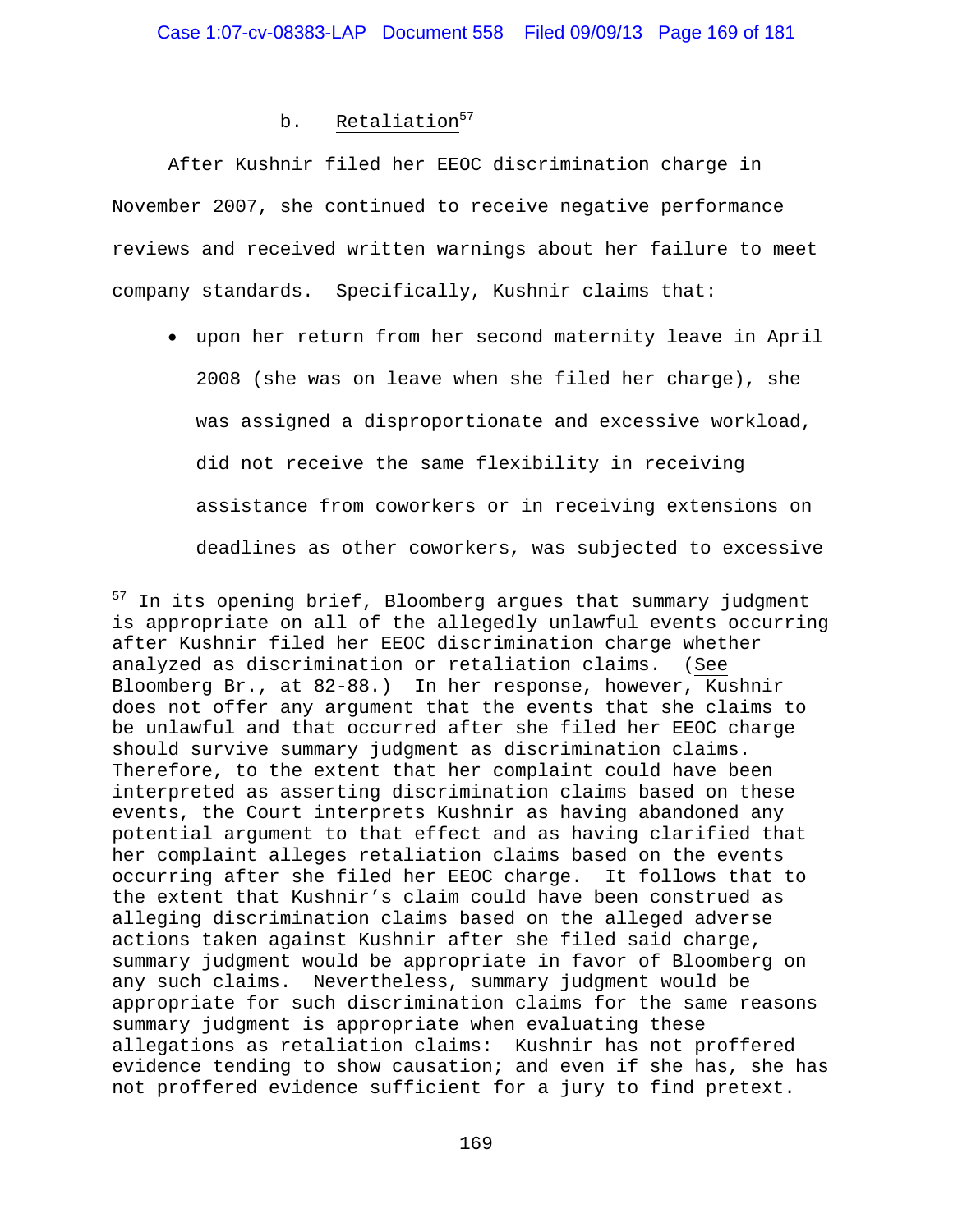scrutiny and monitoring, was given the cold shoulder by her supervisors, and was told that she needed to decide whether her work or her family was more important after informing her supervisor that she needed to leave on time for a doctor's appointment;

- in 2008, a colleague was allegedly told of the contents of her performance review and that her complaints to HR with respect to this issue went unanswered;
- she received a negative annual review and zero EECs in August 2008 and a negative end-of-year review in December 2008; and
- she was placed on a series of development plans, performance plans, and written warnings throughout 2008 and 2009.

(See Pl.-Interv'rs Br., at 67.) Kushnir asserts that these acts constitute unlawful retaliation.

 Aside from Kushnir's compensation-related claim, none of these actions alone is an actionable adverse employment action under Title VII or the NYSHRL. In essence, though, Kushnir's allegations, even taken together, amount to her complaining that Bloomberg continued the same course of conduct that prompted her to file a discrimination charge with the EEOC in the first place. The natural progression of Bloomberg's conduct towards Kushnir would have been continued scrutiny of her projects to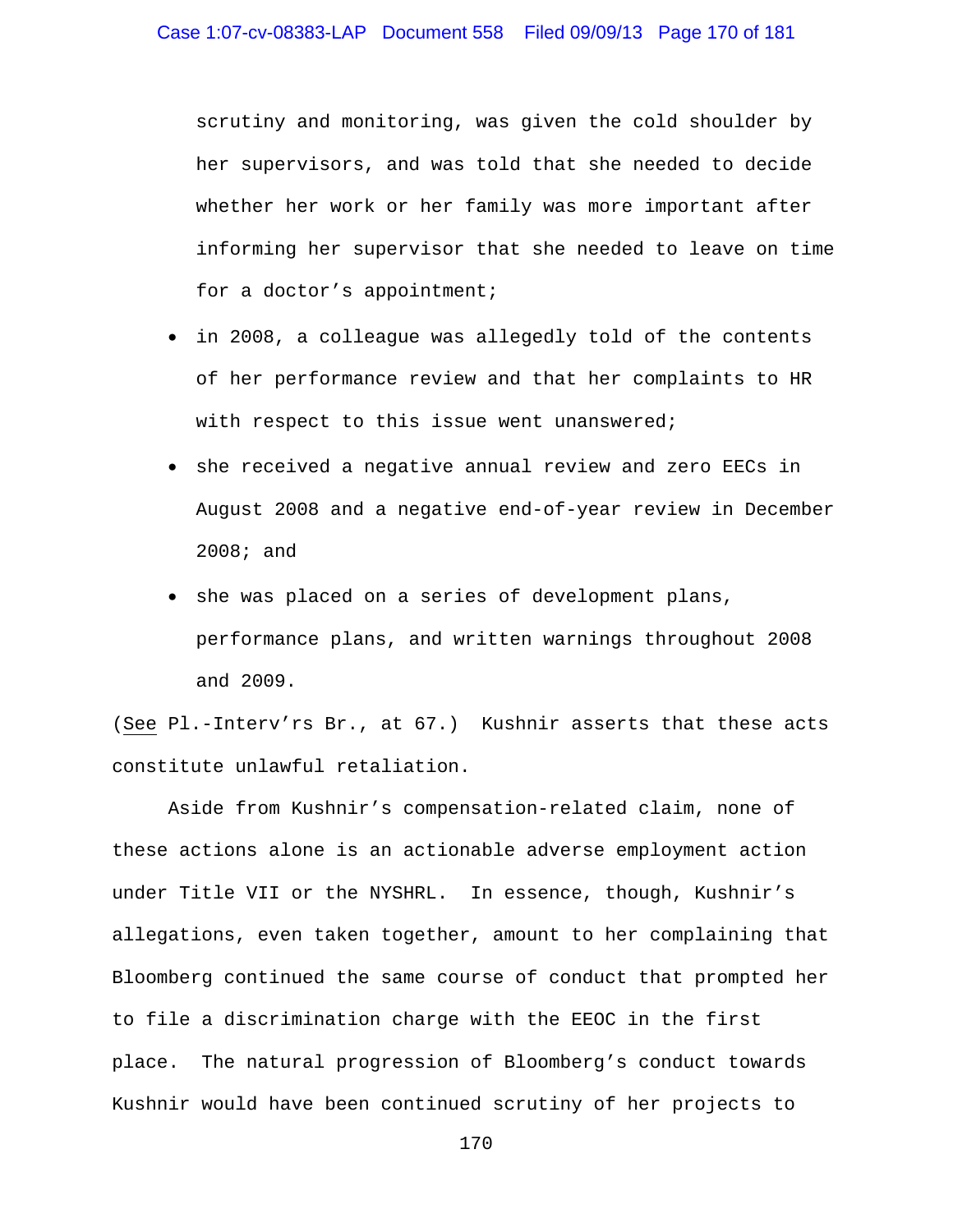# Case 1:07-cv-08383-LAP Document 558 Filed 09/09/13 Page 171 of 181

ensure that her performance was improving, and to the extent Bloomberg believed that it was not, one would expect Bloomberg to follow a similar path as here with respect to the issuance of the performance plans, compensation, and warning letters of which Kushnir complains. In such a situation, the Court infers little causal connection between Kushnir's protected activity (which aside from her EEOC charge amounts to continuing to file complaints after each allegedly adverse action) and Bloomberg's continued course of challenged conduct. See Clark Cnty. Sch. Dist. v. Breeden, 532 U.S. 268, 272 (2001); Melman, 98 A.D.3d at 129.

 A conclusion that the events alleged here lack a causal connection to a retaliatory motive is buttressed by the following observations. First, Kushnir offers no evidence tending to show that her performance ever improved or that she made any attempt to learn the skills Bloomberg required upon elevating its companywide standards.

Second, Kushnir cites no evidence that the decision-makers who allegedly retaliated against her upon her return from maternity leave in April 2008 had any knowledge that she had filed an EEOC charge while she was on leave. As the Court has noted, the absence of even circumstantial evidence tending to imply knowledge by these individuals undercuts an inference of a retaliatory motive.

```
171
```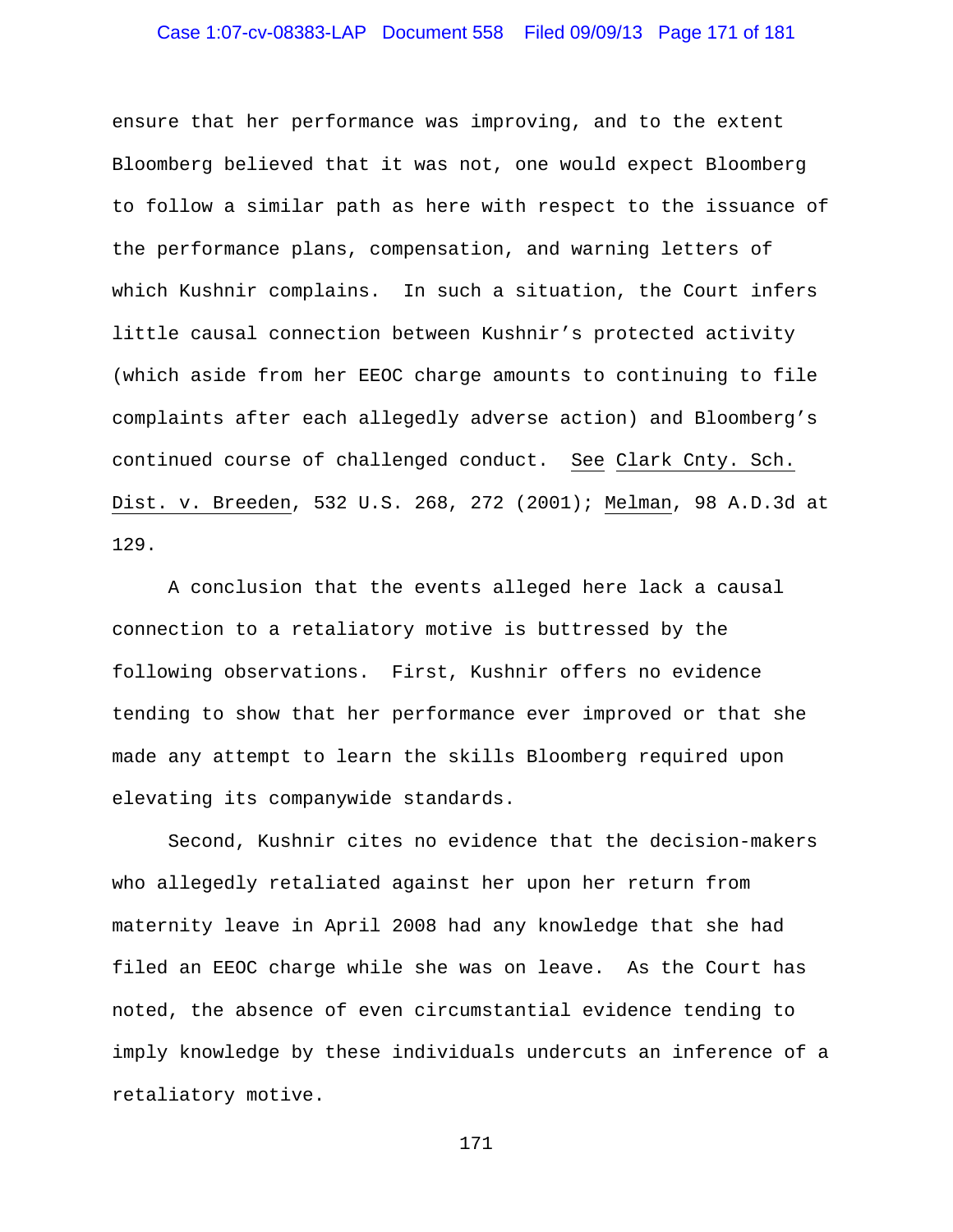# Case 1:07-cv-08383-LAP Document 558 Filed 09/09/13 Page 172 of 181

Third, aside from her own subjective assertions, Kushnir does not offer any evidence tending to belie the testimony of Lo, an individual charged with actually assigning work to Kushnir and her team, that workload is never distributed evenly by number of projects and that it is not unusual for half of a certain type of ticket (DRQS tickets, specifically) to be assigned to one software engineer. (Golden Decl. Ex. 97, at 190 (Lo Dep.).) In fact, it is clear from the record that different tickets require different lengths of time to complete; thus, it is only natural that tickets would not be assigned numerically evenly across the team in such a way.

Fourth, Kushnir does not even offer a standard by which to evaluate her complaint that the assigned deadlines were unreasonable. Just as she did not offer to Bloomberg her own views on what would have been reasonable deadlines when asked to do so, Kushnir fails to offer the Court any metric for seeing her complaint as anything more than a conclusory allegation. Furthermore, Kushnir repeatedly cites the same one or two documents for the proposition that another coworker was granted a deadline extension whereas her extension requests were rebuffed repeatedly. Kushnir does not offer any evidence outside of her own conclusory allegations, though, with respect to the context in which these referenced extensions were granted.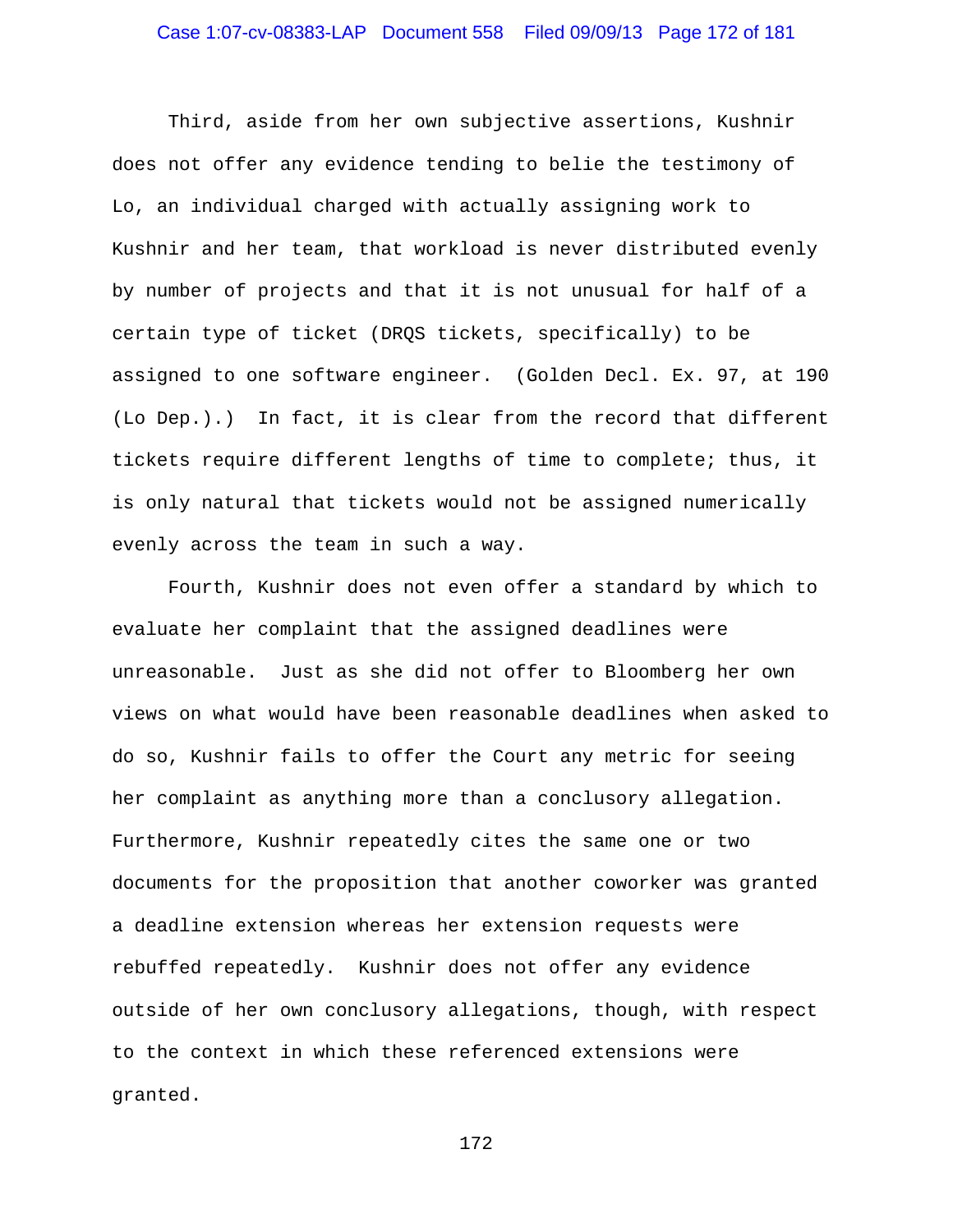# Case 1:07-cv-08383-LAP Document 558 Filed 09/09/13 Page 173 of 181

Fifth, Kushnir's reliance upon temporal proximity to support the causal element is undercut repeatedly by her continued failure to meet company standards. For example, Kushnir admits that she failed to meet the requested deadlines on two of the projects assigned in the first warning letter.

Sixth, aside from offering excuses for her failure to learn C++, Kushnir offers no rationale for concluding that Bloomberg's warning letters should have continued to ignore her failure to develop a skill that it had requested she begin developing at least five years prior to the issuance of said letters. Moreover, Bloomberg offered to let Kushnir complete the bulk of this project in a language in which she was proficient; yet, she did not.

Finally, Kushnir's claim that Bloomberg's elevated performance standards "seemingly only applied to [her]," (Pl.- Interv'rs Br., at 68), amounts to rank speculation. Lo testified that he personally told Kushnir that the standards applied to everyone, and Kushnir does not offer any evidence tending to show that these issues were better discussed at group-wide meetings as opposed to the weekly one-on-one meetings with Lo or any other evidence tending to contradict Lo.

 Had Kushnir been able to establish a prima facie case, these observations would have applied with even more force in the face of her weightier burden at the pretext stage and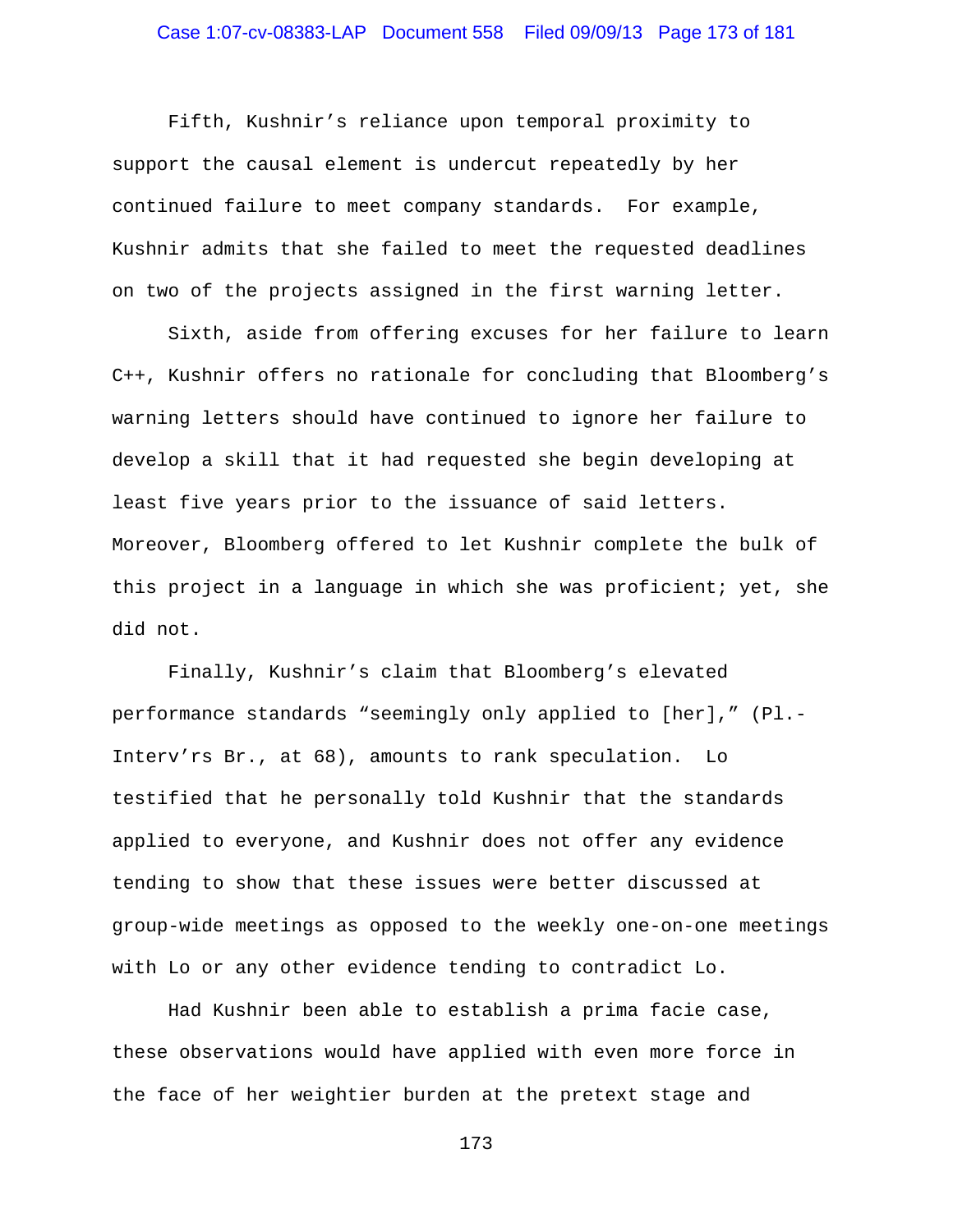# Case 1:07-cv-08383-LAP Document 558 Filed 09/09/13 Page 174 of 181

demonstrate clearly that she cannot survive summary judgment in light of Bloomberg's legitimate, non-retaliatory reason: that Kushnir continued to perform below expectations. Consequently, summary judgment is granted on these claims in favor of Bloomberg.

### c. Hostile Work Environment

 With respect to the adverse actions that Kushnir asserts severely and pervasively permeated her experience at Bloomberg from the moment she took her first maternity leave, the Court has found repeatedly that the events Kusnir alleges to be adverse do not give rise to an inference of a discriminatory or retaliatory animus. "To prevail on a claim of hostile work environment based on [] discrimination [or retaliation], the plaintiff must establish that the abuse was based on her [protected status.]" Kaytor v. Elec. Boat Corp., 609 F.3d 537, 547 (2d Cir. 2010). Kushnir has not proffered evidence that such a motive underlay what she claims to be a severe and pervasive pattern of abuse.

 Additionally, Kushnir's claim fails because she has not shown that a reasonable jury could conclude that a reasonable person would find her experiences so severe and pervasive that the terms and conditions of her employment were thereby altered. She neither offers a standard by which to view her claims in such a light nor case law holding such against an analogous set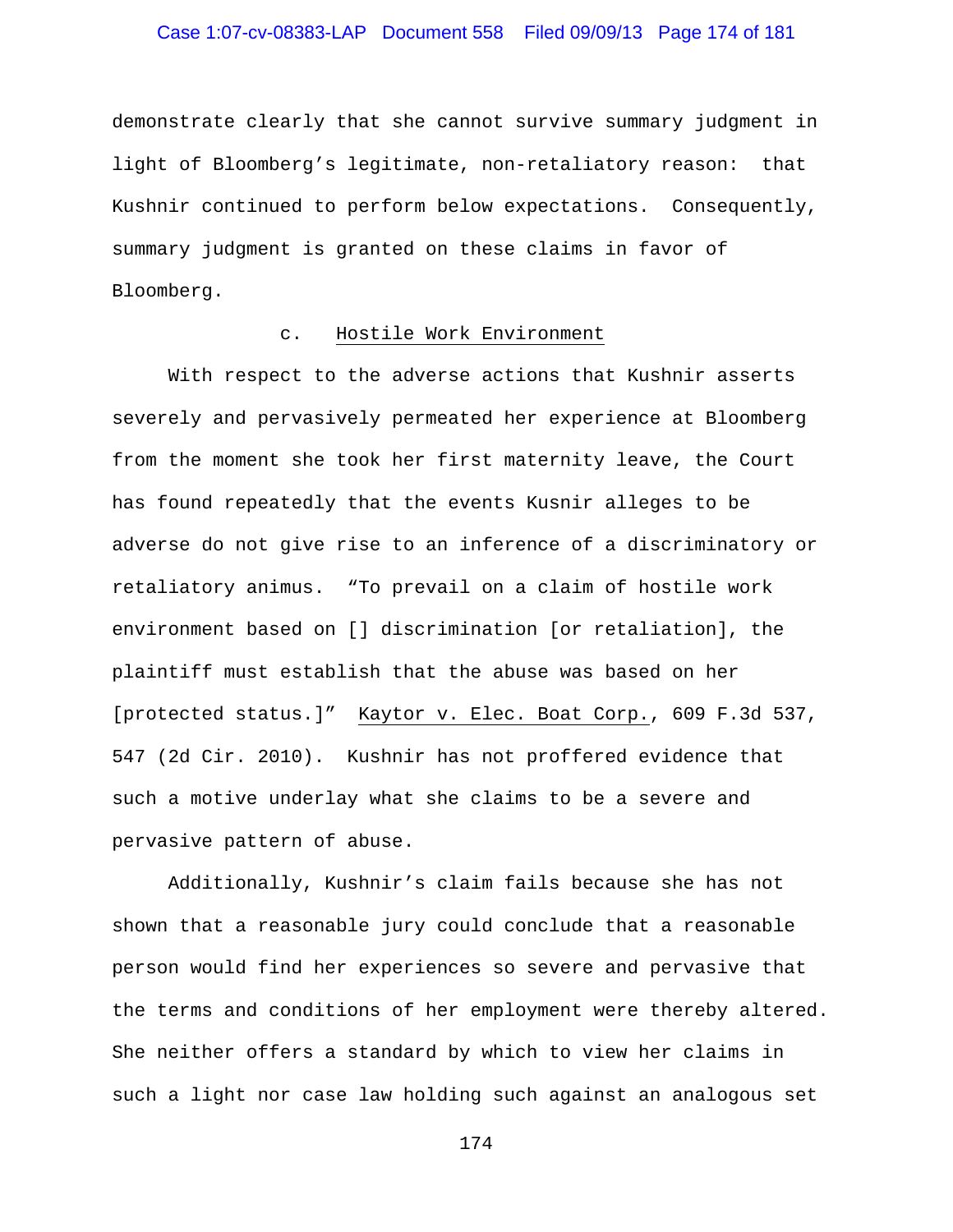### Case 1:07-cv-08383-LAP Document 558 Filed 09/09/13 Page 175 of 181

of facts. Thus, summary judgment is appropriate in favor of Bloomberg on this claim, too.

### 3. Analysis of NYCHRL Claims<sup>58</sup>

To sustain her discrimination and retaliation claims under the NYCHRL, Kushnir must be able to show that she was treated less well because of her protected status or because she engaged in protected activity, respectively. Even assuming that Kushnir has made out a prima facie case under the NYCHRL's especially de minimis standard, she still must show by direct or circumstantial evidence that Bloomberg's proffered reasons might be pretextual.

 In an effort to get her case to a jury, Kushnir relies principally on her own speculation that she was singled out. She does not direct the Court to any inconsistencies in Bloomberg's stated non-discriminatory reasons to survive summary judgment, even under the NYCHRL. Bloomberg's non-discriminatory stated reasons are that any actions Kushnir claims were motivated by discrimination are explained, instead, by her own deficient performance, as reflected in her compensation history and reviews. Tellingly, Kushnir offers no evidence, direct or

 $\overline{\phantom{0}}$ 

 $^{58}$  Because the Court interprets Kushnir's NYCHRL claims broadly, her discrimination and retaliation claims under the NYCHRL tend to rely on certain overlapping citations to the record, and the same lack of evidence defeats both claims under the NYCHRL, the following analysis applies to Kushnir's ability to show pretext as to both NYCHRL claims.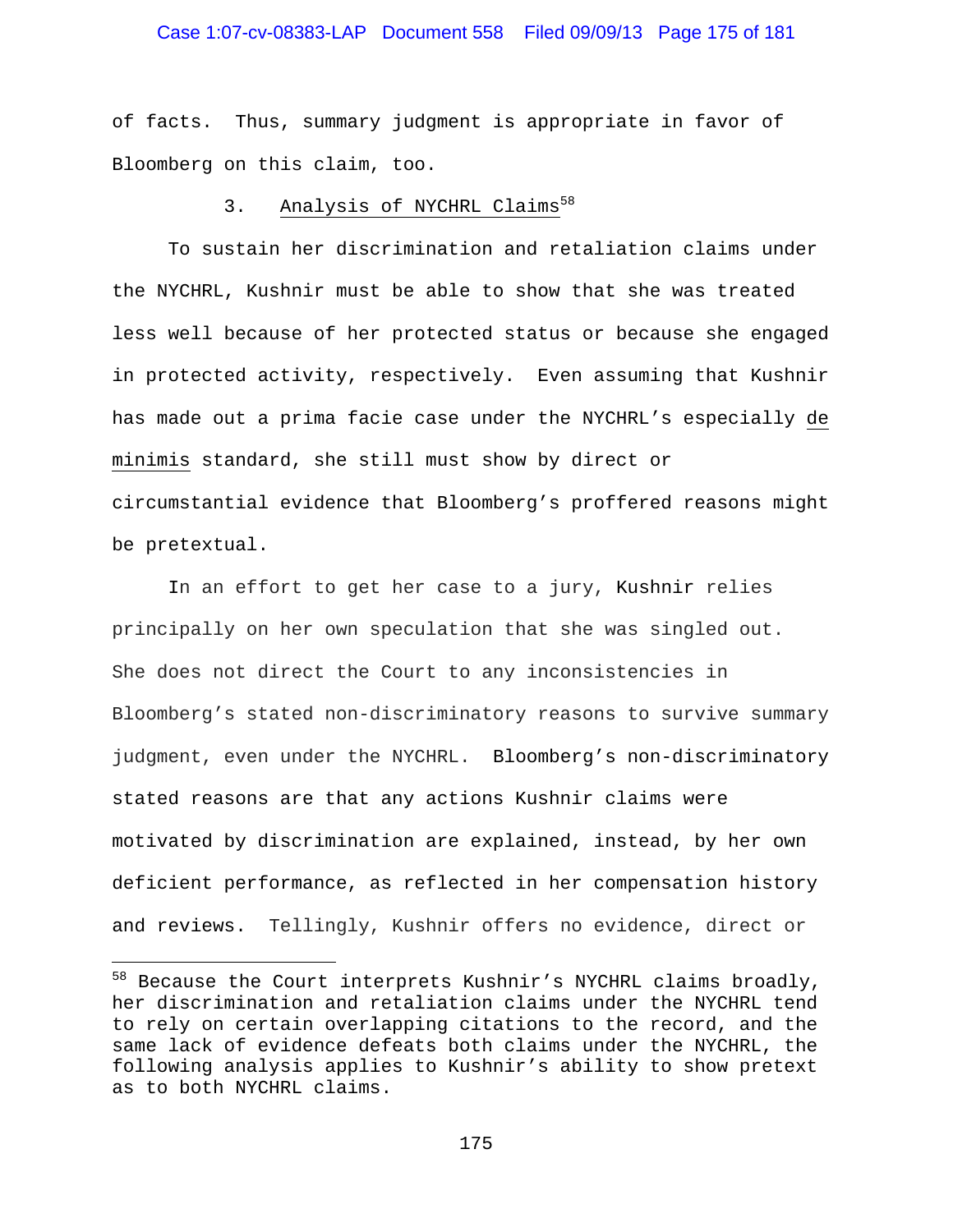# Case 1:07-cv-08383-LAP Document 558 Filed 09/09/13 Page 176 of 181

circumstantial, that her performance improved, much less remained consistent, once she was presented with a development plan highlighting areas in which she needed to improve. The evidence Kushnir does rely upon is plainly insufficient to carry her substantial burden of pretext. First, Kushnir asserts that her May 2007 development plan failed to identify a single project that needed improvement. In a sense, Kushnir is accurate that the plan does not identify a "single" project that needed improvement; instead, the document identifies at least seven projects that illustrate a need for improvement. (See Golden Decl. Ex. 100.) Moreover, the preparation of this plan predates Kushnir's informing HR that she was pregnant, and it was presented to Kushnir by her supervisor before she told her supervisor that she was pregnant. Finally, the constructive criticisms within the plan echo and build out of the criticisms found in her 2006 performance review.

Additionally, Kushnir complains that she was burdened with unreasonable deadlines and disproportionate work assignments at various times, but she proffers no objective evidence to support such a claim. Nowhere does she state what would have been a reasonable deadline, and thus a jury has no evidence to compare against Bloomberg's proffered evidence showing that Kushnir's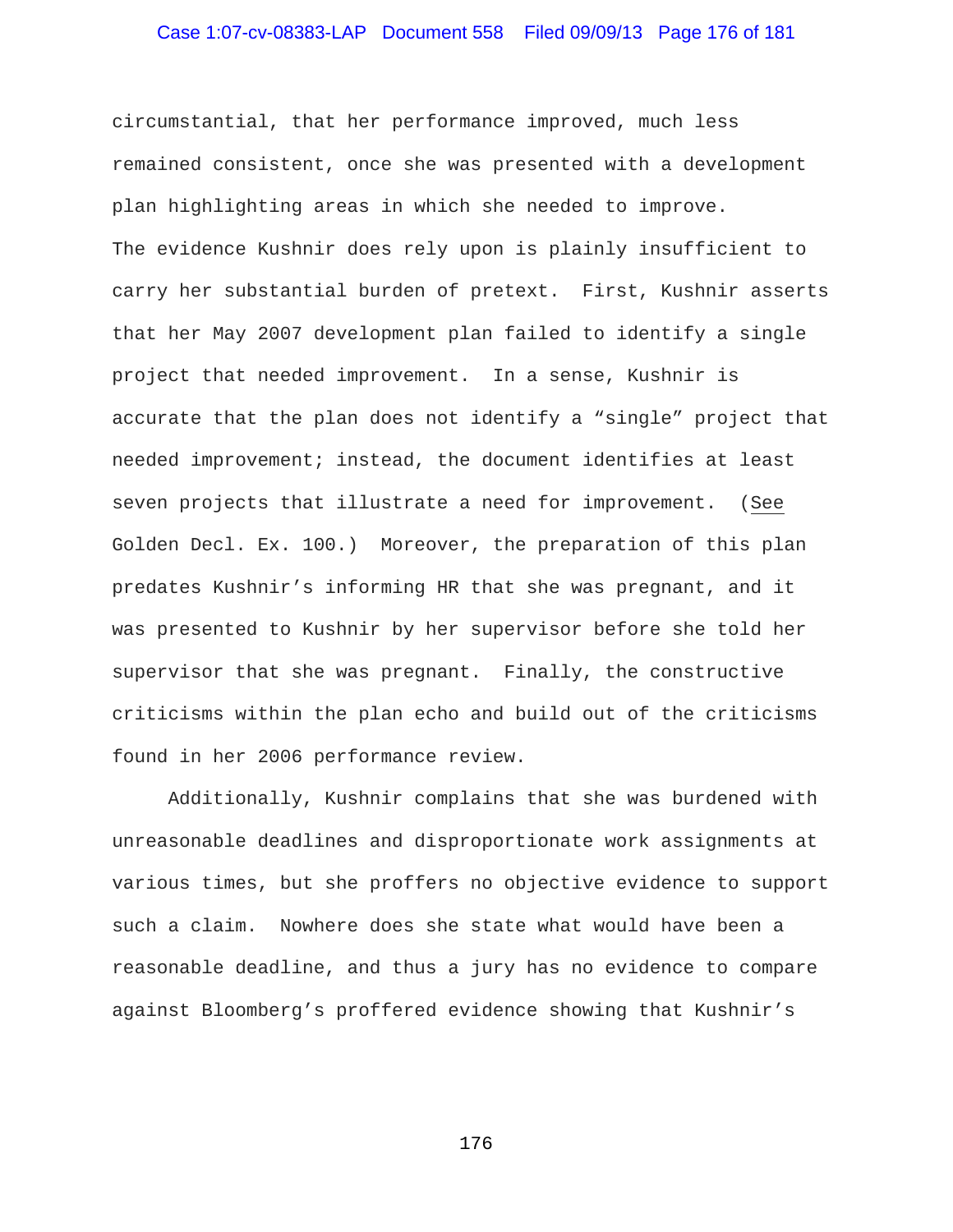### Case 1:07-cv-08383-LAP Document 558 Filed 09/09/13 Page 177 of 181

supervisor thought the deadlines were reasonable.<sup>59</sup> Furthermore, Kushnir cannot show that Bloomberg's deadlines were unreasonable and pretextual by pointing the Court to a document showing that in the past, for an unstated reason, a coworker was granted a deadline extension but Kushnir, later, was not. Similarly, Kushnir cannot show that she was given a disproportionate amount of work based on her being assigned the majority of a certain kind of ticket because she offers no evidence showing that her colleagues were any less consumed with other projects than she was with the projects assigned to her.

Kushnir cannot rely on one of her supervisors' telling her that she needed to decide between what was more "important" with respect to finishing a project or going to a doctor's appointment. On its face, such a statement is gender neutral, and Kushnir offers no evidence that this stray remark was directed at her because of her pregnancy or because she engaged in protected activity. Indeed, the record shows that one of her

 $\overline{\phantom{0}}$ 

<sup>&</sup>lt;sup>59</sup> With respect to the 2007 performance plan, Bloomberg offers evidence that Lo told Kushnir that some of the deadlines in the plan were not completion dates but meant that the requested changes should begin immediately. Additionally, Lo testified that one of the deadlines was an end-of-year target and those that were actual deadlines were such that he believed she could meet them prior to going on maternity leave. (See Dreiband Decl. Ex. 157, at 131-38 (Lo Dep.).) Nowhere does the law state that an employer is required to lower its performance expectations solely because an employee is about to take maternity leave.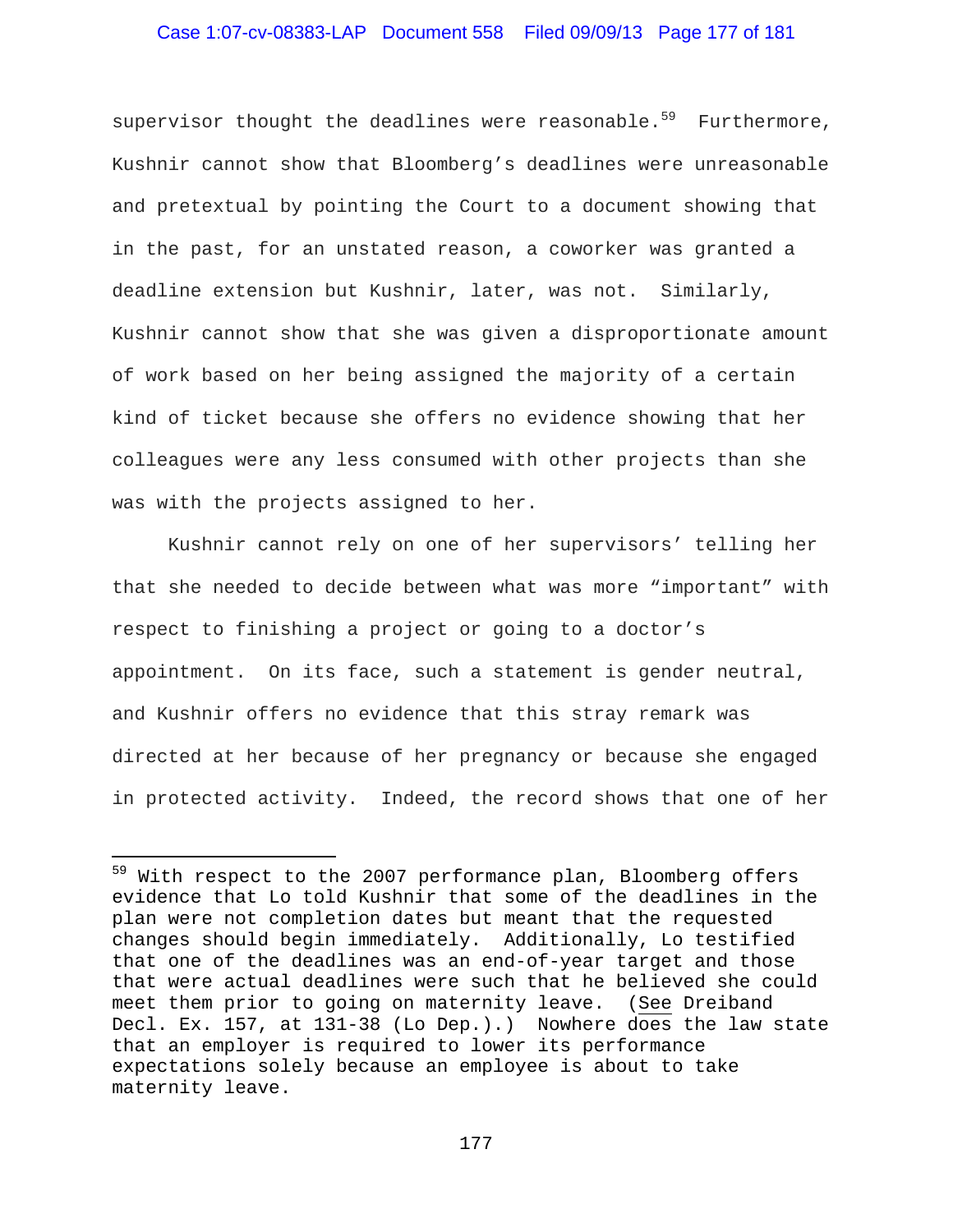# Case 1:07-cv-08383-LAP Document 558 Filed 09/09/13 Page 178 of 181

coworkers stayed after she left and released the project at issue. Kushnir's subjective belief that it could have waited until the next day cannot satisfy her burden even under the broader standard of the NYCRL. Similarly, Kushnir cannot rely upon evidence that her supervisor refused to permit her to take vacation days because she was pregnant. She offers no evidence that other employees were permitted to take vacation days the way she proposed, and surely even the NYCHRL does not prohibit an employer from asking if one of its employees can reschedule doctor's appointments that might interfere with job performance.

Next, Kushnir does not offer evidence related to compensation sufficient to sustain her burden. Not only does Kushnir not even discuss why Bloomberg's explanations regarding her 2005 and 2006 compensation rewards are pretextual, her comparisons rely upon flawed calculations. Additionally, in the face of a plethora of evidence showing that Kushnir's performance did continue to deteriorate, she offers no evidence that she is the only employee that Bloomberg held to such standards; and she offers no timely evidence tending to rebut Bloomberg's proffered testimony that employees in her department placed on performance plans were ineligible for EECs. The record indicates that within approximately a year after Kushnir was placed on a performance plan and awarded zero EECs, the comparator the parties discuss most often was put on a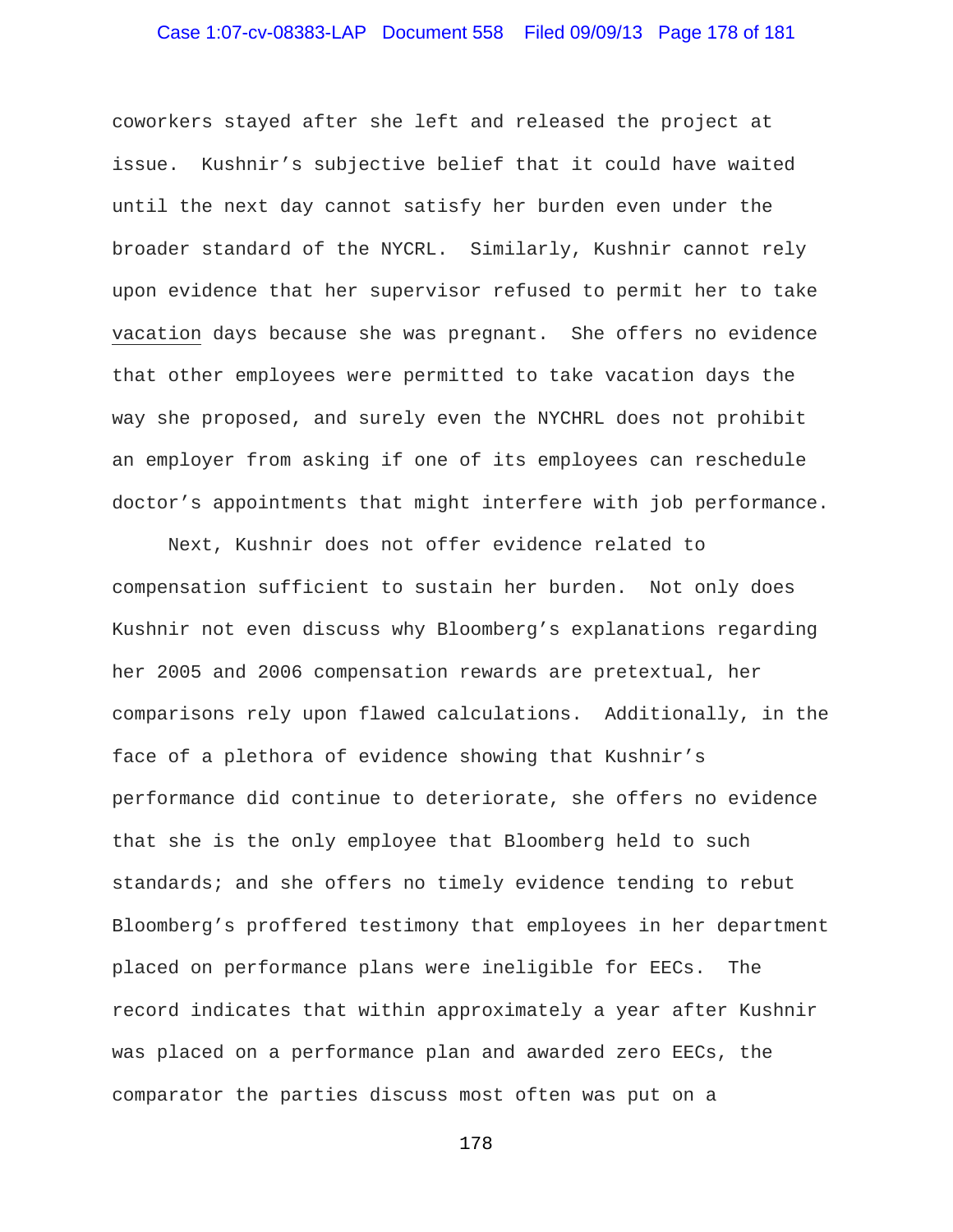### Case 1:07-cv-08383-LAP Document 558 Filed 09/09/13 Page 179 of 181

performance plan and awarded zero EECs and eventually terminated.<sup>60</sup>

Finally, particularly with respect to Kushnir's retaliation claims, although Kushnir did an excellent job creating a paper trail of complaints so as to allege retaliation with respect to whatever potentially adverse action occurred next, such temporal proximity does not rebut the clear evidence that Kushnir's performance continued to decline. It should go without saying that even the NYCHRL does not redefine the word "deadline" such that Kushnir can admit missing two deadlines that were set in the February 2009 warning letter yet still maintain that she met expectations. Moreover, she cannot rely on her failure to develop a job skill over the course of five years to assert pretext under the NYCHRL when Bloomberg assigned her a project to be completed by utilizing that skill and still offered to allow her to complete the bulk of the project in a manner consistent with her own knowledge.

Because no jury could find that Kushnir has met her burden at the pretext stage under either the mixed-motive or McDonnell Douglas standard with respect to both Kushnir's discrimination and retaliation claims as asserted under the NYCHRL, summary

i

 $60$  In light of this individual's fate, Kushnir does not even offer evidence that appropriate comparators were given more opportunities to right the ship than she.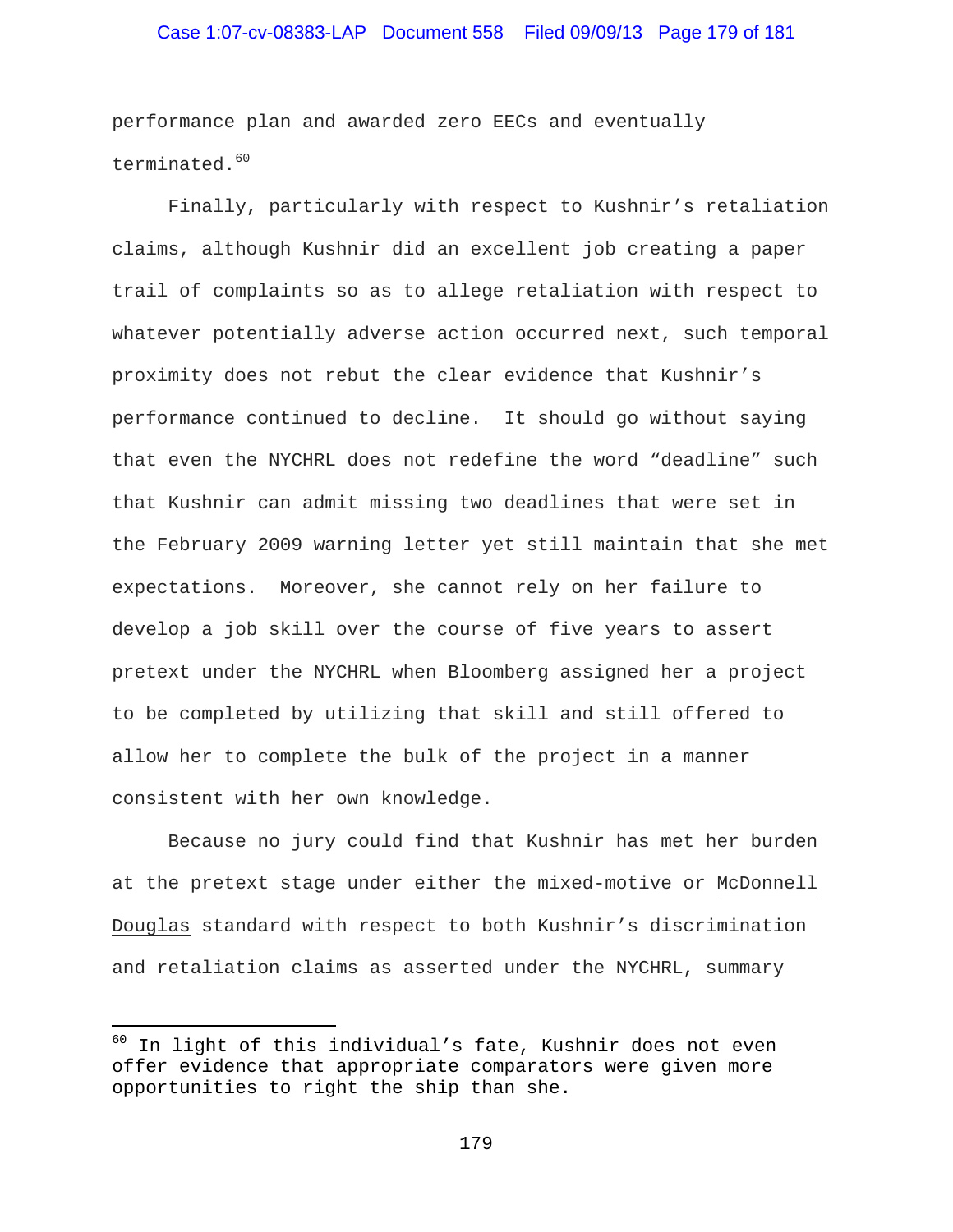### Case 1:07-cv-08383-LAP Document 558 Filed 09/09/13 Page 180 of 181

judgment is appropriate in favor of Bloomberg. See Melman, 98 A.D.3d at 124 ("[T]he initial 'de minimis prima facie showing' required of a plaintiff . . . should not be conflated with the 'frequently . . . onerous' showing required to defeat a well supported summary judgment motion." (quoting Bennett, 92 A.D.3d at 38.)).

### 4. Summary

 Bloomberg's motion for summary judgment on all claims asserted by Kushnir is granted.

VI. CONCLUSION

 Bloomberg's motion for summary judgment on all of the claims asserted by the Plaintiff-Intervenors [dkt. no. 322] is GRANTED in part and DENIED in part. Specifically,

- Bloomberg's motion for summary judgment on Patricot's Title VII and NYSHRL discrimination claims with respect to her 2006 demotion and compensation decrease is denied. Bloomberg's motion is granted, however, with respect to the other claims Patricot asserts under Title VII and the NYSHRL. Bloomberg's motion is denied with respect to Patricot's NYCHRL discrimination and retaliation claims;
- Bloomberg's motion for summary judgment is granted with respect to all claims brought by Lancaster;
- Bloomberg's motion for summary judgment is granted with respect to all claims brought by Loures;